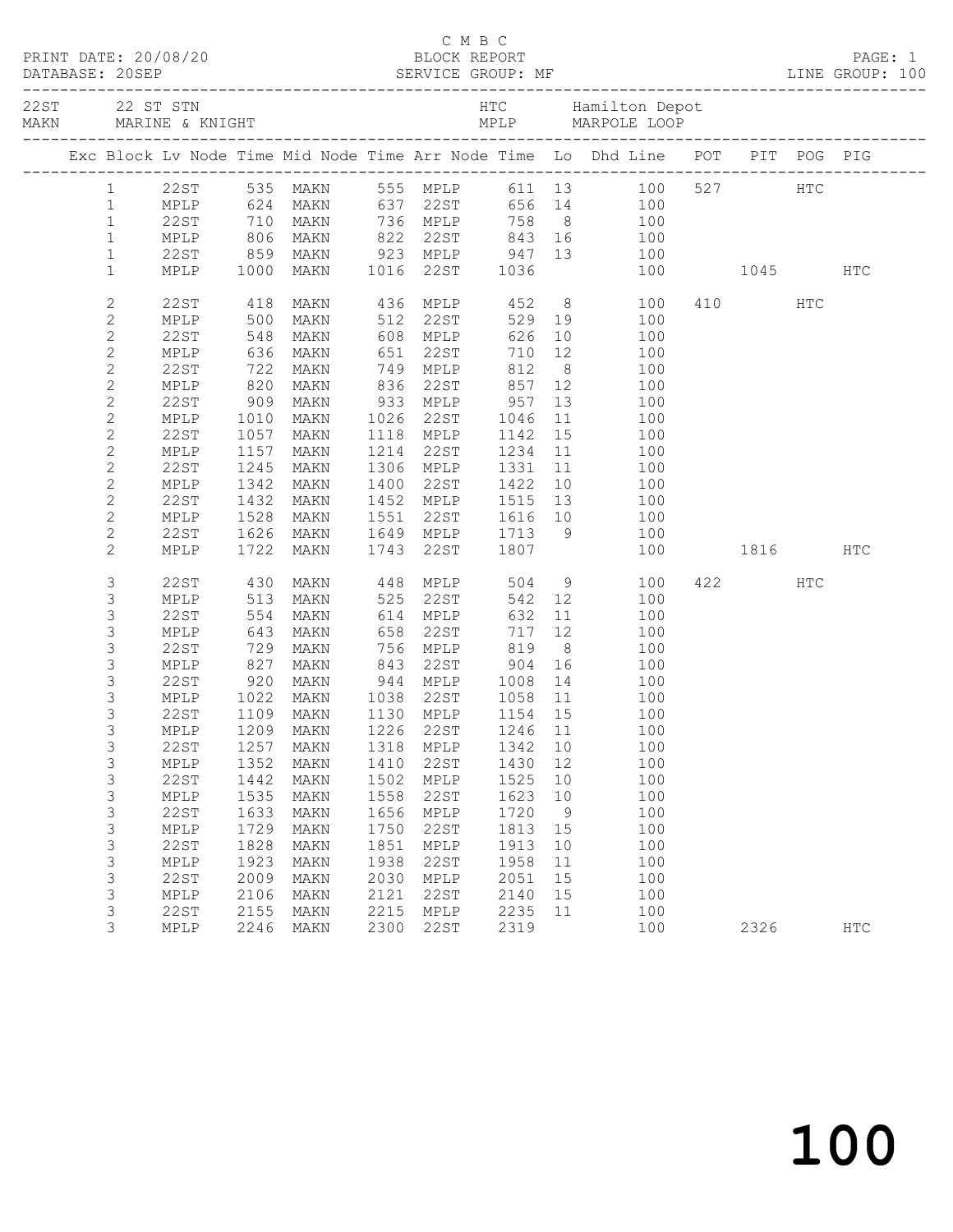#### C M B C<br>BLOCK REPORT SERVICE GROUP: MF

|                |                 |      |                        |      |               |         |                | Exc Block Lv Node Time Mid Node Time Arr Node Time Lo Dhd Line POT PIT POG PIG |          |     |            |
|----------------|-----------------|------|------------------------|------|---------------|---------|----------------|--------------------------------------------------------------------------------|----------|-----|------------|
| $\overline{4}$ |                 |      | 22ST 440 MAKN 458 MPLP |      |               |         |                | 514 9 100 432                                                                  | HTC      |     |            |
| 4              | MPLP            | 523  |                        |      | MAKN 535 22ST |         |                | 552 15 100                                                                     |          |     |            |
| 4              | 22ST            | 607  | MAKN                   |      | 627 MPLP      | 646     | 11             | 100                                                                            |          |     |            |
| $\overline{4}$ | MPLP            | 657  | MAKN                   |      | 712 22ST      | 732 11  |                | 100                                                                            |          |     |            |
| 4              | 22ST            | 743  | MAKN                   |      | 809 MPLP      | 833     | 8 <sup>8</sup> | 100                                                                            |          |     |            |
| 4              | MPLP            | 841  | MAKN                   | 857  | 22ST          | 918     | 16             | 100                                                                            |          |     |            |
| 4              | 22ST            | 934  | MAKN                   |      | 956 MPLP      | 1020    | 14             | 100                                                                            |          |     |            |
| 4              | MPLP            | 1034 | MAKN                   | 1050 | 22ST          | 1110    | 11             | 100                                                                            |          |     |            |
| $\overline{4}$ | 22ST            | 1121 | MAKN                   | 1142 | MPLP          | 1206 15 |                | 100                                                                            |          |     |            |
| 4              | $\texttt{MPLP}$ | 1221 | MAKN                   | 1238 | 22ST          | 1258    | 11             | 100                                                                            |          |     |            |
| $\sqrt{4}$     | 22ST            | 1309 | MAKN                   |      | 1330 MPLP     | 1354    | 8 <sup>8</sup> | 100                                                                            |          |     |            |
| 4              | MPLP            | 1402 | MAKN                   | 1420 | 22ST          | 1440 10 |                | 100                                                                            |          |     |            |
| 4              | 22ST            | 1450 | MAKN                   | 1510 | MPLP          | 1533    | 9              | 100                                                                            |          |     |            |
| 4              | MPLP            | 1542 | MAKN                   | 1605 | 22ST          | 1630 10 |                | 100                                                                            |          |     |            |
| 4              | 22ST            | 1640 | MAKN                   | 1703 | MPLP          | 1727 9  |                | 100                                                                            |          |     |            |
| 4              | MPLP            | 1736 | MAKN                   | 1757 | 22ST          | 1820    |                | 100                                                                            | 1829 HTC |     |            |
|                |                 |      |                        |      |               |         |                |                                                                                |          |     |            |
| 5              | <b>22ST</b>     | 516  | MAKN                   |      | 536 MPLP      | 552     |                | 11<br>100                                                                      | 508 700  | HTC |            |
| 5              | MPLP            | 603  | MAKN                   |      | 616 22ST      | 635     | 16             | 100                                                                            |          |     |            |
| 5              | 22ST            | 651  | MAKN                   |      | 715 MPLP      | 737 8   |                | 100                                                                            |          |     |            |
| $\mathsf S$    | $\texttt{MPLP}$ | 745  | MAKN                   | 801  | 22ST          | 823     | 10             | 100                                                                            |          |     |            |
| 5              | 22ST            | 833  | MAKN                   | 858  | MPLP          | 922     | 10             | 100                                                                            |          |     |            |
| 5              | MPLP            | 932  | MAKN                   | 947  | 22ST          | 1007    | 16             | 100                                                                            |          |     |            |
| 5              | 22ST            | 1023 | MAKN                   |      | 1044 MPLP     | 1108 16 |                | 100                                                                            |          |     |            |
| 5              | MPLP            | 1124 | MAKN                   | 1140 | 22ST          | 1200    | 9              | 100                                                                            |          |     |            |
| 5              | 22ST            | 1209 | MAKN                   | 1230 | MPLP          | 1255 11 |                | 100                                                                            |          |     |            |
| 5              | MPLP            | 1306 | MAKN                   | 1324 | 22ST          | 1344    | 9              | 100                                                                            |          |     |            |
| 5              | 22ST            | 1353 | MAKN                   | 1414 | MPLP          | 1438 10 |                | 100                                                                            |          |     |            |
| 5              | MPLP            | 1448 | MAKN                   | 1507 | 22ST          | 1530 16 |                | 100                                                                            |          |     |            |
| 5              | 22ST            | 1546 | MAKN                   | 1607 | MPLP          | 1631    | 9              | 100                                                                            |          |     |            |
| 5              | MPLP            | 1640 | MAKN                   | 1701 | 22ST          | 1725    | 8 <sup>8</sup> | 100                                                                            |          |     |            |
| 5              | 22ST            | 1733 | MAKN                   |      | 1759 MPLP     | 1823 12 |                | 100                                                                            |          |     |            |
| 5              | MPLP            | 1835 | MAKN                   | 1853 | 22ST          | 1915    | 9              | 100                                                                            |          |     |            |
| 5              | <b>22ST</b>     | 1924 | MAKN                   | 1945 | MPLP          | 2006    | 10             | 100                                                                            |          |     |            |
| 5              | MPLP            | 2016 | MAKN                   | 2031 | 22ST          | 2051    | 23             | 100                                                                            |          |     |            |
| 5              | <b>22ST</b>     | 2114 | MAKN                   | 2135 | MPLP          | 2156    | 10             | 100                                                                            |          |     |            |
| 5              | $\texttt{MPLP}$ | 2206 | MAKN                   | 2220 | 22ST          | 2239    | 16             | 100                                                                            |          |     |            |
| 5              | 22ST            | 2255 | MAKN                   | 2315 | MPLP          | 2331    | 15             | 100                                                                            |          |     |            |
| 5              | MPLP            | 2346 | MAKN                   | 2359 | 22ST          | 2418 12 |                | 100                                                                            |          |     |            |
| 5              | 22ST            | 2430 | MAKN                   | 2447 | MPLP          | 2501    | 15             | 100                                                                            |          |     |            |
| 5              | MPLP            | 2516 | MAKN                   | 2529 | 22ST          | 2544    |                | 100                                                                            | 2551     |     | <b>HTC</b> |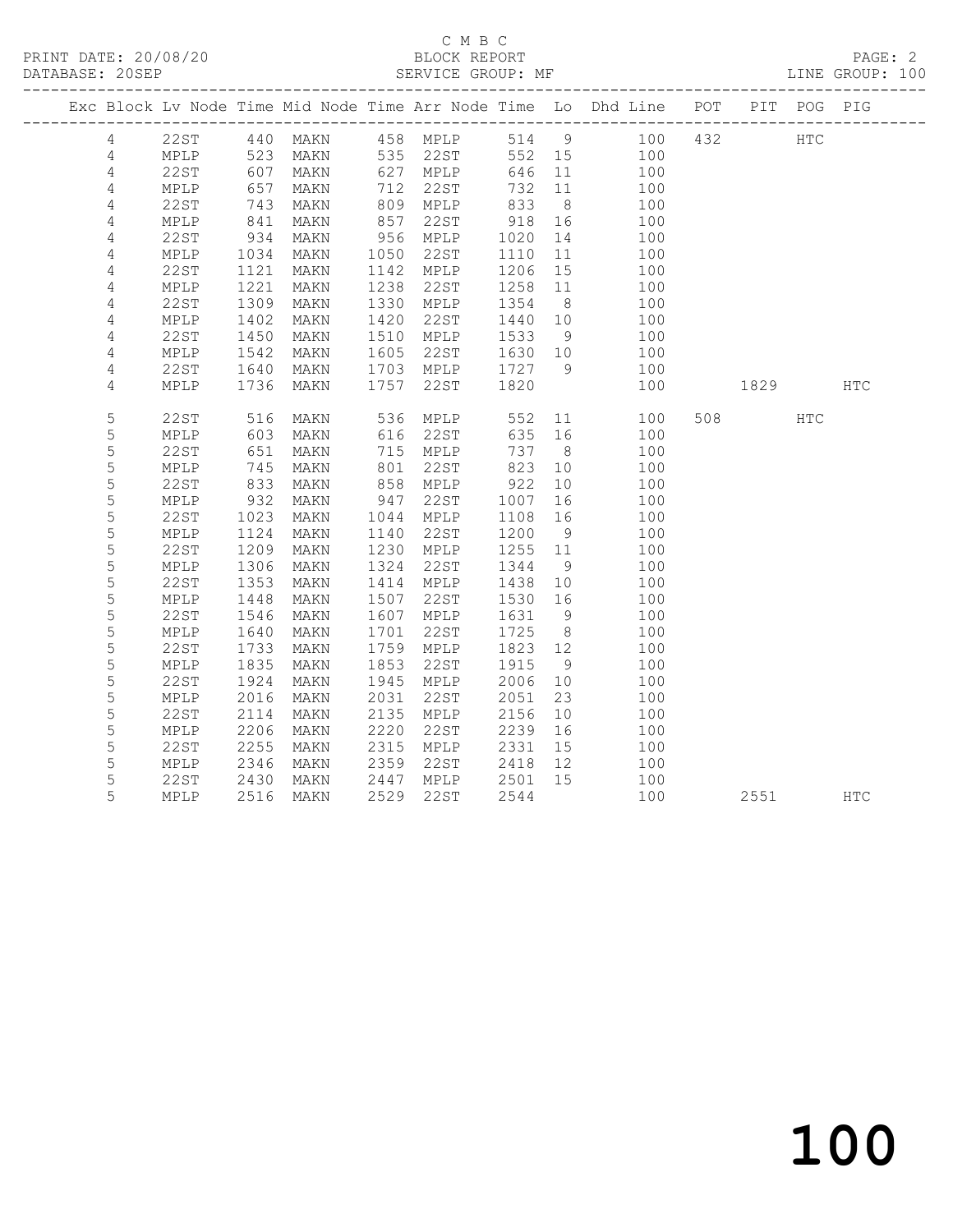#### C M B C<br>BLOCK REPORT SERVICE GROUP: MF

|                          |                 |                   |                                                      |            |                        |                                                            |                | Exc Block Lv Node Time Mid Node Time Arr Node Time Lo Dhd Line POT PIT POG PIG |          |     |     |
|--------------------------|-----------------|-------------------|------------------------------------------------------|------------|------------------------|------------------------------------------------------------|----------------|--------------------------------------------------------------------------------|----------|-----|-----|
| 6                        | 22ST            |                   | 528 MAKN 548 PH --<br>528 MAKN 548 PH --<br>630 22ST |            | 548 MPLP<br>630 22ST   |                                                            |                | 604 11 100<br>649 16 100                                                       | 520 HTC  |     |     |
| 6                        | MPLP            |                   |                                                      |            |                        |                                                            |                |                                                                                |          |     |     |
| $\epsilon$               | 22ST            | 705<br>759        | MAKN                                                 |            | 729 MPLP<br>815 22ST   | $751$ 8<br>836 15                                          |                | 100                                                                            |          |     |     |
| $\epsilon$               | MPLP            |                   | MAKN                                                 |            |                        |                                                            |                | 100                                                                            |          |     |     |
| 6                        | 22ST            | 851<br>948        | MAKN                                                 |            | 915 MPLP               | 939                                                        | 9              | 100                                                                            |          |     |     |
| $\epsilon$               | MPLP            |                   | MAKN                                                 |            | 1004 22ST              | 1026                                                       | 19             | 100                                                                            |          |     |     |
| $\epsilon$               | 22ST            | 1045              | MAKN                                                 |            | 1106 MPLP              | 1130                                                       | 13             | 100                                                                            |          |     |     |
| $\epsilon$               | MPLP            | 1143              | MAKN                                                 |            | 1200 22ST              | 1222                                                       | 11             | 100                                                                            |          |     |     |
| 6                        | 22ST            | 1233              | MAKN                                                 |            | 1254 MPLP              | 1319                                                       | 12             | 100                                                                            |          |     |     |
| 6                        | $\texttt{MPLP}$ | 1331              | MAKN                                                 | 1349       | 22st                   | 1409 13                                                    |                | 100                                                                            |          |     |     |
| $\epsilon$               | 22ST            | 1422              | MAKN                                                 |            | 1444 MPLP              | 1511                                                       | 9              | 100                                                                            |          |     |     |
| $\epsilon$               | MPLP            | 1520              | MAKN                                                 | 1544       | 22ST                   | 1609 10                                                    |                | 100                                                                            |          |     |     |
| 6                        | 22ST            | 1619              | MAKN                                                 |            | 1642 MPLP              | 1706                                                       | 9              | 100                                                                            |          |     |     |
| 6                        | $\texttt{MPLP}$ | 1715              | MAKN                                                 | 1736       | 22ST                   | 1802                                                       | 14             | 100                                                                            |          |     |     |
| 6                        | 22ST            | 1816              | MAKN                                                 |            | 1839 MPLP              | 1902                                                       | 10             | 100                                                                            |          |     |     |
| $\epsilon$               | MPLP            | 1912              | MAKN                                                 | 1927       | 22ST                   | 1947<br>2036                                               | $\overline{7}$ | 100                                                                            |          |     |     |
| 6                        | 22ST            | 1954              | MAKN                                                 | 2101       | 2015 MPLP              |                                                            | 10             | 100                                                                            |          |     |     |
| $\epsilon$<br>$\epsilon$ | MPLP<br>22ST    | 2046              | MAKN                                                 |            | 22ST                   | 2120<br>2216                                               | 14             | 100<br>100                                                                     |          |     |     |
| $\epsilon$               | MPLP            | 2134<br>2226      | MAKN<br>MAKN                                         |            | 2155 MPLP<br>2240 22ST |                                                            | 10<br>25       | 100                                                                            |          |     |     |
|                          |                 |                   |                                                      |            |                        | 2300<br>2401                                               |                |                                                                                |          |     |     |
| 6<br>$\epsilon$          | 22ST<br>MPLP    | 2325<br>2416      | MAKN                                                 | 2429       | 2345 MPLP<br>22ST      |                                                            | 15<br>14       | 100                                                                            |          |     |     |
| $\epsilon$               |                 | 2500              | MAKN                                                 |            | 2517 MPLP              | 2446<br>2531                                               | 15             | 100                                                                            |          |     |     |
| 6                        | 22ST<br>MPLP    | 2546              | MAKN<br>MAKN                                         | 2559       | 22ST                   | 2614                                                       |                | 100<br>100                                                                     | 2621     |     | HTC |
|                          |                 |                   |                                                      |            |                        |                                                            |                |                                                                                |          |     |     |
| $\overline{7}$           | 22ST            | 457               | MAKN                                                 | 517        | MPLP                   | 533                                                        | 10             | 100                                                                            | 449      | HTC |     |
| $\boldsymbol{7}$         | MPLP            | 543               | MAKN                                                 | 555        | 22ST                   | 614                                                        | 12             | 100                                                                            |          |     |     |
| $\overline{7}$           | 22ST            | 626<br>717        | MAKN                                                 | 648<br>733 | MPLP                   | 708                                                        | 9              | 100                                                                            |          |     |     |
| $\boldsymbol{7}$         | MPLP            |                   | MAKN                                                 |            | 22ST                   | 755                                                        | 10             | 100                                                                            |          |     |     |
| $\overline{7}$           | 22ST            |                   | MAKN                                                 |            | 830 MPLP               | 854                                                        | 12             | 100                                                                            |          |     |     |
| $\boldsymbol{7}$         | MPLP            | 80.<br>906<br>759 | MAKN                                                 |            | 921 22ST               | 941                                                        | 18             | 100                                                                            |          |     |     |
| $\boldsymbol{7}$         | 22ST            | 959               | MAKN                                                 |            | 1020 MPLP              | 1044                                                       | 14             | 100                                                                            |          |     |     |
| $\boldsymbol{7}$         | MPLP            | 1058              | MAKN                                                 |            | 1114 22ST              | 1134                                                       | 11             | 100                                                                            |          |     |     |
| $\boldsymbol{7}$         | <b>22ST</b>     | 1145              | MAKN                                                 |            | 1206 MPLP              | 1230                                                       | 13             | 100                                                                            |          |     |     |
| $\boldsymbol{7}$         | MPLP            | 1243              | MAKN                                                 | 1301       | 22ST                   | 1323                                                       | 13             | 100                                                                            |          |     |     |
| $\boldsymbol{7}$         | 22ST            | 1336              | MAKN                                                 |            | 1357 MPLP              | 1421                                                       | 11             | 100                                                                            |          |     |     |
| $\boldsymbol{7}$         | MPLP            | 1432              | MAKN                                                 |            | 1450 22ST              | 1511                                                       | 21             | 100                                                                            |          |     |     |
| $\boldsymbol{7}$         | 22ST            | 1532              | MAKN                                                 |            | 1553 MPLP              | 1617 9                                                     |                | 100                                                                            |          |     |     |
| $\boldsymbol{7}$         | MPLP            | 1626              | MAKN                                                 | 1647       | 22ST                   | 1711 8                                                     |                | 100                                                                            |          |     |     |
| $\boldsymbol{7}$         | 22ST            | 1719              | MAKN                                                 |            | 1745 MPLP              | 1809 8                                                     |                | 100                                                                            |          |     |     |
| 7                        | MPLP            | 1817              | MAKN                                                 | 1838       | 22ST                   | 1901                                                       |                | 100                                                                            | 1908 HTC |     |     |
| $\,8\,$                  | 22ST            | 646               | MAKN                                                 |            | 709 MPLP               |                                                            |                | 7<br>100                                                                       | 634 639  | HTC |     |
| $\,8\,$                  | MPLP            | 738               | MAKN                                                 |            | 754 22ST               | 731 7<br>816 10                                            |                | 100                                                                            |          |     |     |
| $\,8\,$                  | 22ST            |                   | MAKN                                                 |            |                        |                                                            |                | 100                                                                            |          |     |     |
| $\,8\,$                  | MPLP            |                   | 826 MAKN<br>926 MAKN                                 |            | 851 MPLP<br>941 22ST   | $\begin{array}{cc} 915 & 11 \\ 1001 & \end{array}$<br>1001 |                | 100 1010 HTC                                                                   |          |     |     |
|                          |                 |                   |                                                      |            |                        |                                                            |                |                                                                                |          |     |     |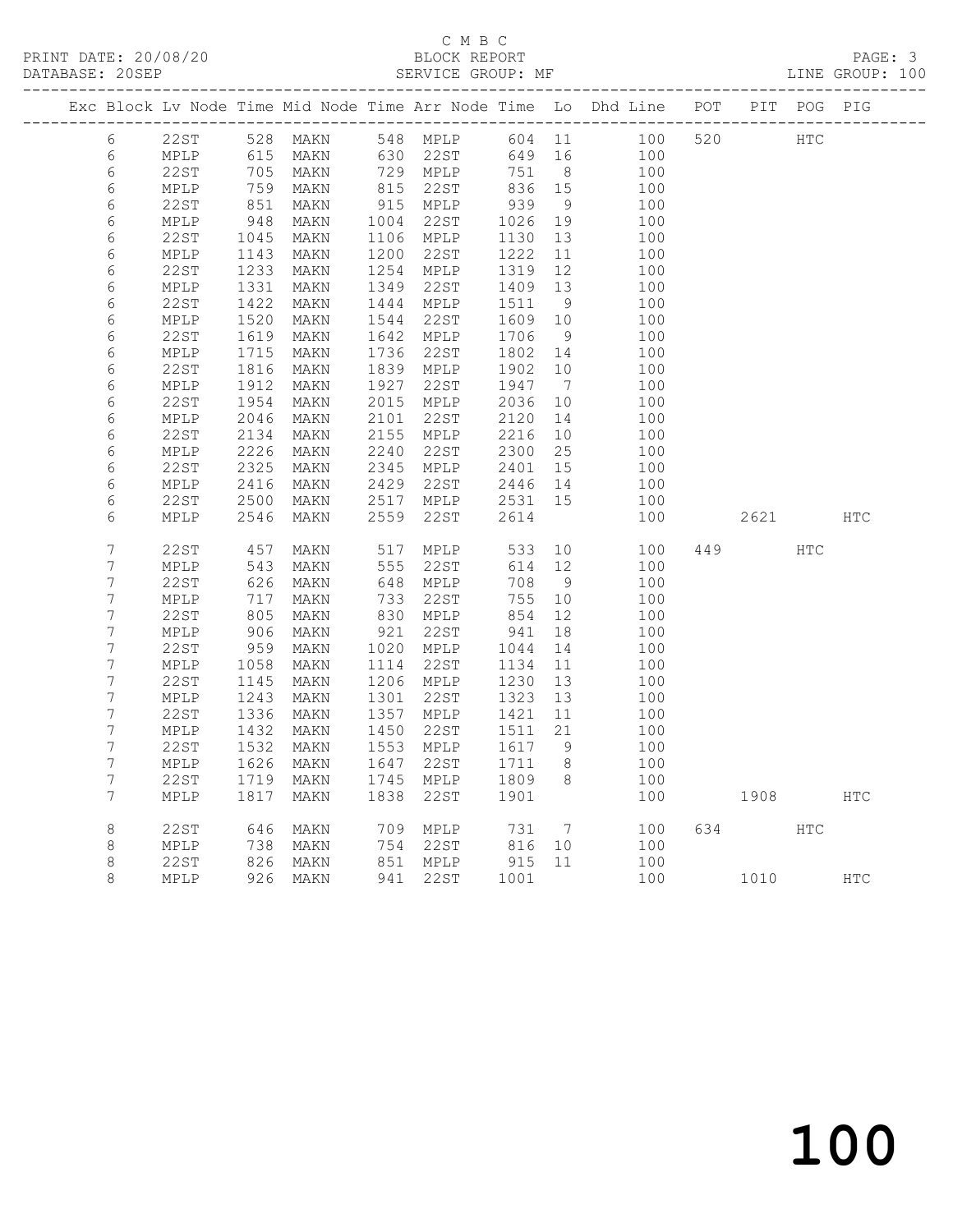#### C M B C<br>BLOCK REPORT SERVICE GROUP: MF

|                |                 |                    |                                                        |                                       |                           |     | Exc Block Lv Node Time Mid Node Time Arr Node Time Lo Dhd Line POT PIT POG PIG |          |                                                                                                                                                                                                                                 |               |            |
|----------------|-----------------|--------------------|--------------------------------------------------------|---------------------------------------|---------------------------|-----|--------------------------------------------------------------------------------|----------|---------------------------------------------------------------------------------------------------------------------------------------------------------------------------------------------------------------------------------|---------------|------------|
| 9              |                 |                    |                                                        |                                       |                           |     | 22ST 522 MAKN 542 MPLP 558 12 100 514 HTC                                      |          |                                                                                                                                                                                                                                 |               |            |
| 9              | MPLP            |                    |                                                        |                                       |                           |     | 642 16 100<br>744 8 100                                                        |          |                                                                                                                                                                                                                                 |               |            |
| $\mathsf 9$    | 22ST            |                    |                                                        |                                       | 744 8                     |     | 100                                                                            |          |                                                                                                                                                                                                                                 |               |            |
| $\mathsf 9$    | MPLP            |                    | 752 MAKN<br>842 MAKN                                   | 808 22ST                              | 832 10                    |     | 100                                                                            |          |                                                                                                                                                                                                                                 |               |            |
| $\mathsf 9$    | 22ST            |                    |                                                        | 906 MPLP                              | 930 11                    |     | 100                                                                            |          |                                                                                                                                                                                                                                 |               |            |
| 9              | MPLP            | 941                | MAKN                                                   | $956$ 22ST $1016$ 19                  |                           |     | 100                                                                            |          |                                                                                                                                                                                                                                 |               |            |
| $\mathsf 9$    | 22ST            | 1035               | MAKN                                                   | 1056 MPLP<br>1152 22ST                |                           |     | $\begin{array}{c}\n100\n\end{array}$                                           |          |                                                                                                                                                                                                                                 |               |            |
| $\mathsf 9$    | MPLP            |                    | 1136 MAKN                                              |                                       | $1120 - 10$<br>$1212 - 9$ |     | 100                                                                            |          |                                                                                                                                                                                                                                 |               |            |
| $\mathsf 9$    | 22ST            | 1221               | MAKN                                                   | 1242 MPLP 1307 12                     |                           |     | 100                                                                            |          |                                                                                                                                                                                                                                 |               |            |
| $\mathsf 9$    | MPLP            |                    | 1319 MAKN                                              |                                       |                           |     | 100                                                                            |          |                                                                                                                                                                                                                                 |               |            |
| $\mathsf 9$    | 22ST            | 1411               | MAKN                                                   |                                       |                           |     | 100                                                                            |          |                                                                                                                                                                                                                                 |               |            |
| $\mathsf 9$    | MPLP            | 1513               | MAKN                                                   | 1537 22ST                             | 1602 10<br>1659 9         |     | 100                                                                            |          |                                                                                                                                                                                                                                 |               |            |
| $\mathsf 9$    | 22ST            | 1612               | MAKN                                                   | 1635 MPLP                             |                           |     | 100                                                                            |          |                                                                                                                                                                                                                                 |               |            |
| 9              | MPLP            | 1708               | MAKN                                                   | 1729 22ST 1753 10                     |                           |     | 100                                                                            |          |                                                                                                                                                                                                                                 |               |            |
| $\mathsf 9$    | 22ST            | 1803               | MAKN                                                   | 1827 MPLP 1851 9<br>1915 22ST 1936    |                           |     | 100                                                                            |          |                                                                                                                                                                                                                                 |               |            |
| $\overline{9}$ | MPLP            | 1900               | MAKN                                                   |                                       |                           |     | 100                                                                            |          | 1943                                                                                                                                                                                                                            |               | HTC        |
|                |                 |                    |                                                        |                                       |                           |     |                                                                                |          |                                                                                                                                                                                                                                 |               |            |
| 10             | 22ST            | 1511               | MAKN                                                   | 1532 MPLP 1556 9<br>1626 22ST 1650 11 |                           |     |                                                                                | 100 1447 |                                                                                                                                                                                                                                 | $_{\rm{HTC}}$ |            |
| 10             | MPLP            |                    | 1605 MAKN                                              |                                       |                           |     | 100                                                                            |          |                                                                                                                                                                                                                                 |               |            |
| 10             | 22ST            |                    | 1701 MAKN 1724 MPLP 1748 8<br>1756 MAKN 1817 22ST 1840 |                                       |                           |     | 100                                                                            |          |                                                                                                                                                                                                                                 |               |            |
| 10             | MPLP            |                    |                                                        |                                       |                           |     | 100                                                                            | 1857     |                                                                                                                                                                                                                                 |               | <b>HTC</b> |
| 11             | 22ST            |                    | MAKN                                                   |                                       |                           |     | 100                                                                            | 448      |                                                                                                                                                                                                                                 | <b>HTC</b>    |            |
| 11             | MPLP            | 504<br>550         | MAKN                                                   |                                       |                           |     | 100                                                                            |          |                                                                                                                                                                                                                                 |               |            |
| 11             | 22ST            |                    |                                                        |                                       | 715 9                     |     | 100                                                                            |          |                                                                                                                                                                                                                                 |               |            |
| 11             | MPLP            |                    | 633 MAKN<br>724 MAKN                                   | 655 MPLP<br>740 22ST                  | 802 10                    |     | 100                                                                            |          |                                                                                                                                                                                                                                 |               |            |
| 11             | 22ST            |                    | 812 MAKN                                               | 837 MPLP 901 10                       |                           |     | 100                                                                            |          |                                                                                                                                                                                                                                 |               |            |
| 11             | MPLP            | $\frac{911}{1011}$ | MAKN                                                   | 926 22ST                              | 948                       | 23  | 100                                                                            |          |                                                                                                                                                                                                                                 |               |            |
| 11             | 22ST            | 1011               | MAKN                                                   | 1032 MPLP                             | 1056 16                   |     | 100                                                                            |          |                                                                                                                                                                                                                                 |               |            |
| 11             | MPLP            |                    | 1112 MAKN                                              | 1128 22ST                             | 1148                      | 9   | 100                                                                            |          |                                                                                                                                                                                                                                 |               |            |
| 11             | 22ST            | 1157               | MAKN                                                   | 1218 MPLP                             | 1243 12                   |     | 100                                                                            |          |                                                                                                                                                                                                                                 |               |            |
| 11             | MPLP            | 1255               | MAKN                                                   | 1313 22ST                             | 1333 12                   |     | 100                                                                            |          |                                                                                                                                                                                                                                 |               |            |
| 11             | 22ST            | 1345               | MAKN                                                   | 1406 MPLP                             | 1430 11<br>1524 15        |     | 100                                                                            |          |                                                                                                                                                                                                                                 |               |            |
| 11             | $\texttt{MPLP}$ | 1441               | MAKN                                                   | 1459 22ST                             |                           |     | 100                                                                            |          |                                                                                                                                                                                                                                 |               |            |
| 11             | 22ST            |                    | 1539 MAKN                                              | 1600 MPLP 1624                        |                           | - 9 | 100                                                                            |          |                                                                                                                                                                                                                                 |               |            |
| 11             | MPLP            | 1633               | MAKN                                                   |                                       |                           |     | 100                                                                            |          |                                                                                                                                                                                                                                 |               |            |
| 11             | 22ST            |                    | 1726 MAKN                                              | 1654 22ST 1718 8<br>1752 MPLP 1816 9  |                           |     | 100                                                                            |          |                                                                                                                                                                                                                                 |               |            |
| 11             | MPLP            | 1825               | MAKN                                                   | 1844 22ST                             | 1906                      |     | 100                                                                            |          | 1921 — 1921 — 1922 — 1923 — 1924 — 1925 — 1927 — 1928 — 1928 — 1928 — 1928 — 1928 — 1928 — 1928 — 1928 — 1928 — 1928 — 1928 — 1928 — 1928 — 1928 — 1928 — 1928 — 1928 — 1928 — 1928 — 1928 — 1928 — 1928 — 1928 — 1928 — 1928 — |               | HTC        |
|                |                 |                    |                                                        |                                       |                           |     |                                                                                |          |                                                                                                                                                                                                                                 |               |            |
| 12             | 22ST            | 600                | MAKN                                                   | 620 MPLP                              |                           |     | 639 11<br>100                                                                  |          | 540 6                                                                                                                                                                                                                           | <b>HTC</b>    |            |
| 12             | MPLP            |                    | 650 MAKN<br>736 MAKN<br>MAKN                           | 705 22ST<br>802 MPLP                  | 725 11                    |     | 100                                                                            |          |                                                                                                                                                                                                                                 |               |            |
| 12             | 22ST            |                    |                                                        |                                       | 826 8                     |     | 100                                                                            |          |                                                                                                                                                                                                                                 |               |            |
| 12             | MPLP            |                    | 834 MAKN                                               | 850 22ST                              | 911                       |     |                                                                                | 100      |                                                                                                                                                                                                                                 | 912 HTC       |            |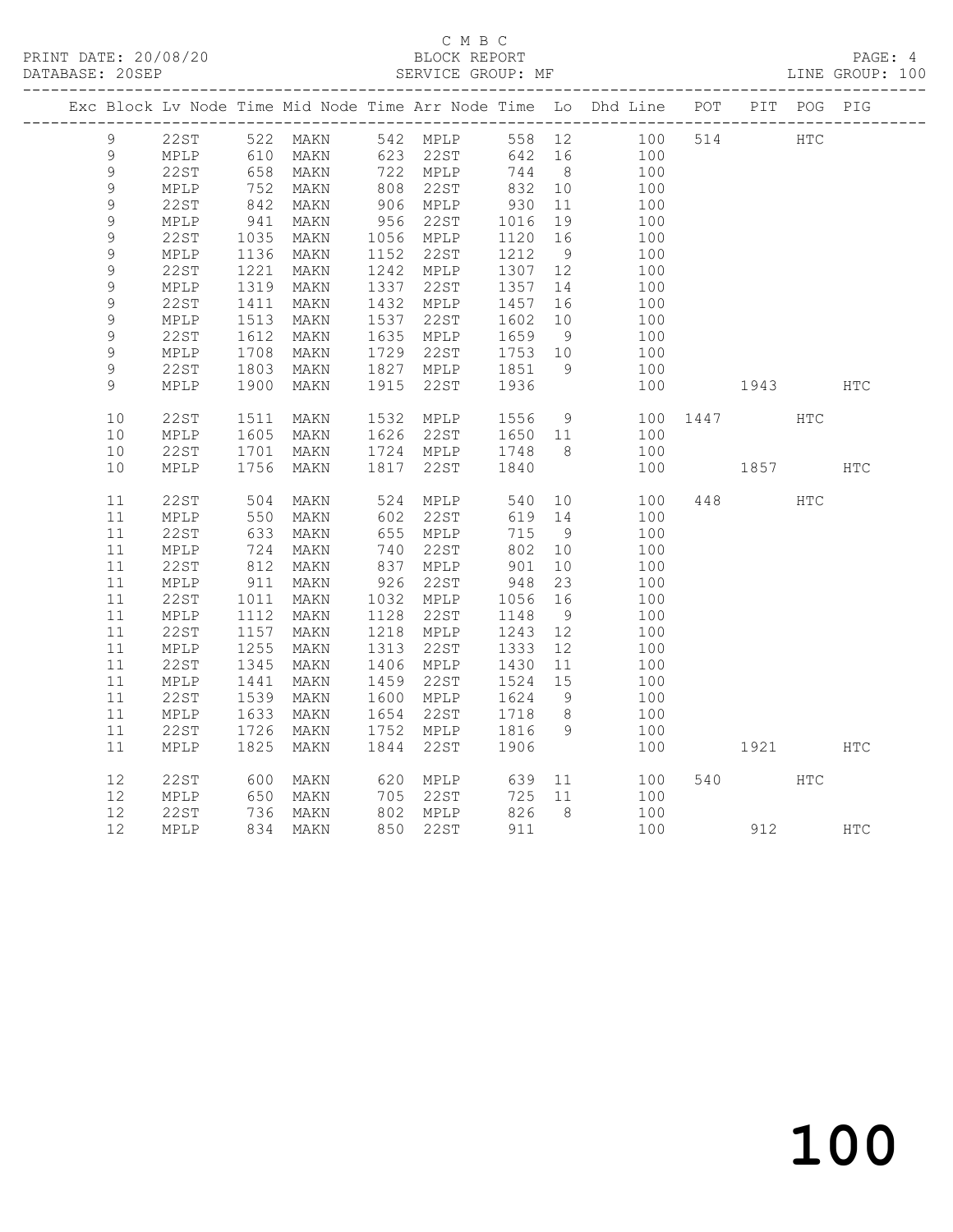#### C M B C<br>BLOCK REPORT SERVICE GROUP: MF

|    |                 |                   |           |      |                                    |          |    | Exc Block Lv Node Time Mid Node Time Arr Node Time Lo Dhd Line POT PIT POG PIG                                                                                                                                                      |              |      |          |               |
|----|-----------------|-------------------|-----------|------|------------------------------------|----------|----|-------------------------------------------------------------------------------------------------------------------------------------------------------------------------------------------------------------------------------------|--------------|------|----------|---------------|
| 13 |                 |                   |           |      |                                    |          |    | 22ST 450 MAKN 508 MPLP 524 9 100 434 HTC<br>MPLP 533 MAKN 545 22ST 602 17 100                                                                                                                                                       |              |      |          |               |
| 13 |                 |                   |           |      |                                    |          |    |                                                                                                                                                                                                                                     |              |      |          |               |
| 13 | 22ST            | 619               | MAKN      |      | 641 MPLP                           | 701      | 10 | 100                                                                                                                                                                                                                                 |              |      |          |               |
| 13 | MPLP            |                   | MAKN      |      | 726 22ST                           | 746      | 11 | 100                                                                                                                                                                                                                                 |              |      |          |               |
| 13 | 22ST            | 711<br>757<br>857 | MAKN      |      | 823 MPLP                           |          | 10 | $\begin{array}{c}\n100\n\end{array}$                                                                                                                                                                                                |              |      |          |               |
| 13 | MPLP            |                   | MAKN      | 913  | 22ST                               | 84 / 934 | 13 | 100                                                                                                                                                                                                                                 |              |      |          |               |
| 13 | 22ST            | 947               | MAKN      | 1008 | MPLP                               | 1032     | 14 | 100                                                                                                                                                                                                                                 |              |      |          |               |
| 13 | MPLP            | 1046              | MAKN      | 1102 | 22ST                               | 1122     |    | $11$ and $11$ and $11$ and $11$ and $11$ and $11$ and $11$ and $11$ and $11$ and $11$ and $11$ and $11$ and $11$ and $11$ and $11$ and $11$ and $11$ and $11$ and $11$ and $11$ and $11$ and $11$ and $11$ and $11$ and $11$<br>100 |              |      |          |               |
|    |                 |                   |           |      |                                    |          |    |                                                                                                                                                                                                                                     |              |      |          |               |
| 13 | 22ST            | 1133              | MAKN      | 1154 | MPLP                               | 1218     | 13 | 100                                                                                                                                                                                                                                 |              |      |          |               |
| 13 | MPLP            | 1231              | MAKN      | 1249 | 22ST                               | 1309 9   |    | 100<br>100                                                                                                                                                                                                                          |              |      |          |               |
| 13 | 22ST            | 1318              | MAKN      | 1339 | MPLP                               | 1403     | 9  |                                                                                                                                                                                                                                     |              |      |          |               |
| 13 | MPLP            | 1412              | MAKN      | 1430 | 22ST                               | 1450 15  |    | 100                                                                                                                                                                                                                                 |              |      |          |               |
| 13 | 22ST            | 1505              | MAKN      | 1525 | MPLP                               | 1548     | 11 | 100                                                                                                                                                                                                                                 |              |      |          |               |
| 13 | $\texttt{MPLP}$ | 1559              | MAKN      | 1620 | 22ST                               | 1644     | 10 | 100<br>100                                                                                                                                                                                                                          |              |      |          |               |
| 13 | 22ST            | 1654              | MAKN      | 1717 | MPLP                               | 1741 9   |    |                                                                                                                                                                                                                                     |              |      |          |               |
| 13 | MPLP            | 1750              | MAKN      | 1811 | 22ST                               |          |    | 1834 7 100                                                                                                                                                                                                                          |              |      |          |               |
| 13 | 22ST            | 1841              | MAKN      | 1903 | MPLP                               | 1925     | 10 | 100                                                                                                                                                                                                                                 |              |      |          |               |
| 13 | MPLP            | 1935              | MAKN      | 1950 | 22ST                               | 2011     | 13 | 100                                                                                                                                                                                                                                 |              |      |          |               |
| 13 | 22ST            | 2024              | MAKN      | 2045 | MPLP                               | 2106     | 20 | 100                                                                                                                                                                                                                                 |              |      |          |               |
| 13 | MPLP            | 2126              | MAKN      | 2141 | 22ST                               | 2201     | 24 | 100                                                                                                                                                                                                                                 |              |      |          |               |
| 13 | 22ST            | 2225              | MAKN      | 2245 | MPLP                               | 2305     |    | 11 100                                                                                                                                                                                                                              |              |      |          |               |
| 13 | MPLP            | 2316              | MAKN      | 2329 | 22ST                               | 2347 8   |    | 100                                                                                                                                                                                                                                 |              |      |          |               |
| 13 | 22ST            | 2355              | MAKN      | 2412 | MPLP                               | 2426     | 20 | 100                                                                                                                                                                                                                                 |              |      |          |               |
| 13 | MPLP            | 2446              | MAKN      | 2459 | 22ST                               | 2515     |    | 100                                                                                                                                                                                                                                 |              | 2530 |          | HTC           |
|    |                 |                   |           |      |                                    |          |    |                                                                                                                                                                                                                                     |              |      |          |               |
| 14 | 22ST            | 1359              | MAKN      | 1420 | MPLP                               | 1445     |    |                                                                                                                                                                                                                                     |              |      |          |               |
| 14 | MPLP            | 1501              | MAKN      | 1521 | 22ST                               |          |    | 1445 16 100 1347 HTC<br>1544 14 100                                                                                                                                                                                                 |              |      |          |               |
| 14 | 22ST            | 1558              | MAKN      | 1621 | MPLP                               |          |    | 1645 9 100                                                                                                                                                                                                                          |              |      |          |               |
| 14 | MPLP            | 1654              | MAKN      | 1715 | 22ST                               | 1741     | 11 | 100                                                                                                                                                                                                                                 |              |      |          |               |
| 14 | 22ST            | 1752              | MAKN      | 1815 | MPLP                               | 1838     | 13 | $\frac{100}{100}$                                                                                                                                                                                                                   |              |      |          |               |
| 14 | MPLP            | 1851              | MAKN      | 1906 | 22ST                               | 1926 13  |    | 100                                                                                                                                                                                                                                 |              |      |          |               |
| 14 | 22ST            | 1939              | MAKN      | 2000 | MPLP                               | 2021     | 10 | 100                                                                                                                                                                                                                                 |              |      |          |               |
| 14 | MPLP            | 2031              | MAKN      | 2046 | 22ST                               | 2106     |    | 100                                                                                                                                                                                                                                 |              | 2113 |          | <b>HTC</b>    |
|    |                 |                   |           |      |                                    |          |    |                                                                                                                                                                                                                                     |              |      |          |               |
| 15 | 22ST            | 1327              | MAKN      | 1348 | MPLP                               | 1412     |    | 10                                                                                                                                                                                                                                  | 100 1315 HTC |      |          |               |
| 15 | MPLP            | 1422              | MAKN      | 1440 | 22ST                               |          |    | 1500 18 100                                                                                                                                                                                                                         |              |      |          |               |
| 15 | 22ST            | 1518              | MAKN      |      | 1539 MPLP                          | 1603     | 9  | 100                                                                                                                                                                                                                                 |              |      |          |               |
| 15 | MPLP            | 1612<br>1708      | MAKN      | 1633 | 22ST                               | 1659 9   |    | 100                                                                                                                                                                                                                                 |              |      |          |               |
| 15 | 22ST            |                   | MAKN      |      | 1731 MPLP                          | 1755 9   |    | 100                                                                                                                                                                                                                                 |              |      |          |               |
|    |                 |                   |           |      | 15 MPLP 1804 MAKN 1825 22ST 1848 5 |          |    | 100                                                                                                                                                                                                                                 |              |      |          |               |
| 15 | 22ST            |                   | 1853 MAKN |      | 1915 MPLP                          | 1937 10  |    | 100                                                                                                                                                                                                                                 |              |      |          |               |
| 15 | MPLP            | 1947              | MAKN      | 2002 | 22ST                               | 2022     |    | 100                                                                                                                                                                                                                                 |              | 2029 |          | HTC           |
|    |                 |                   |           |      |                                    |          |    |                                                                                                                                                                                                                                     |              |      |          |               |
| 16 | 22ST            | 612               | MAKN      | 634  | MPLP                               | 654      | 10 | 100                                                                                                                                                                                                                                 |              | 552  | HTC      |               |
| 16 | MPLP            | 704               | MAKN      | 719  | 22ST                               | 739      | 11 | 100                                                                                                                                                                                                                                 |              |      |          |               |
| 16 | 22ST            | 750               | MAKN      | 817  | MPLP                               | 840      | 10 | 100                                                                                                                                                                                                                                 |              |      |          |               |
| 16 | MPLP            | 850               | MAKN      | 905  | 22ST                               | 925      |    | 100                                                                                                                                                                                                                                 |              |      | 942      | HTC           |
|    |                 |                   |           |      |                                    |          |    |                                                                                                                                                                                                                                     |              |      |          |               |
| 17 | 22ST            | 1406              | MAKN      | 1427 | MPLP                               | 1452 16  |    |                                                                                                                                                                                                                                     | 100 1346 HTC |      |          |               |
| 17 | MPLP            | 1508              | MAKN      | 1528 | 22ST                               | 1553 12  |    | 100                                                                                                                                                                                                                                 |              |      |          |               |
| 17 | 22ST            | 1605              | MAKN      |      | 1628 MPLP                          | 1652 9   |    | 100                                                                                                                                                                                                                                 |              |      |          |               |
| 17 | MPLP            | 1701              | MAKN      | 1722 | 22ST                               | 1746     |    | 100                                                                                                                                                                                                                                 |              | 1803 |          | HTC           |
| 18 | 22ST            | 541               | MAKN      |      | 601 MPLP                           | 619      | 10 | 100                                                                                                                                                                                                                                 |              | 525  | HTC      |               |
| 18 | MPLP            | 629               | MAKN      |      | 644 22ST                           | 703 14   |    | 100                                                                                                                                                                                                                                 |              |      |          |               |
| 18 |                 | 717               |           |      | 743 MPLP                           | 805      | 8  | 100                                                                                                                                                                                                                                 |              |      |          |               |
|    | 22ST            |                   | MAKN      |      |                                    |          |    |                                                                                                                                                                                                                                     |              |      |          |               |
| 18 | MPLP            |                   | 813 MAKN  |      | 829 22ST                           | 850      |    | 100                                                                                                                                                                                                                                 |              |      | 911 — 10 | $_{\rm{HTC}}$ |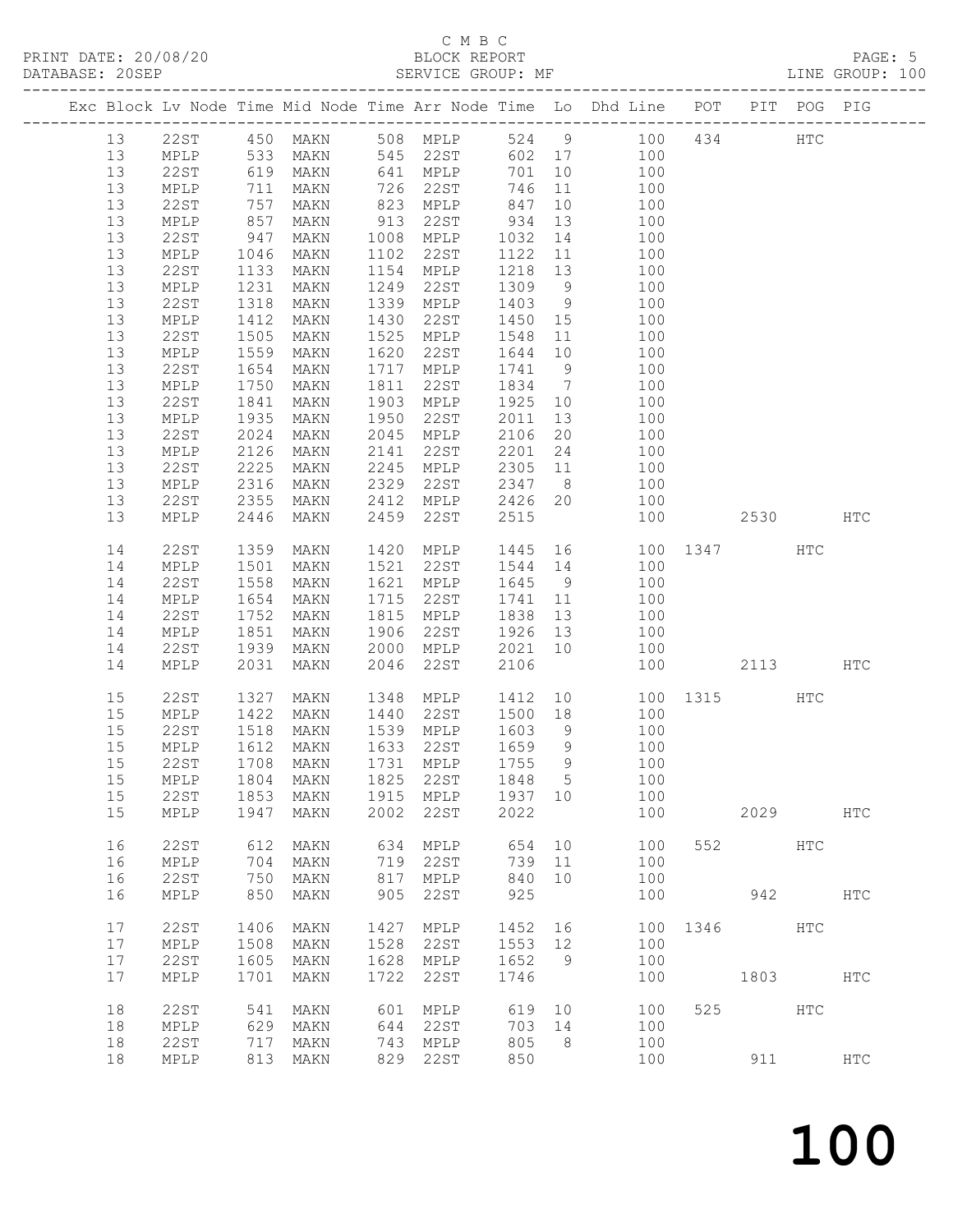#### C M B C<br>BLOCK REPORT SERVICE GROUP: MF

|  |    |      |      |          |      |          |         |    | Exc Block Lv Node Time Mid Node Time Arr Node Time Lo Dhd Line POT PIT POG PIG |         |              |            |            |
|--|----|------|------|----------|------|----------|---------|----|--------------------------------------------------------------------------------|---------|--------------|------------|------------|
|  | 19 | 22ST | 510  | MAKN 530 |      | MPLP     |         |    | 100<br>546 10                                                                  |         | 502 200      | <b>HTC</b> |            |
|  | 19 | MPLP | 556  | MAKN     | 609  | 22ST     |         |    | 628 10 100                                                                     |         |              |            |            |
|  | 19 | 22ST | 638  | MAKN     | 701  | MPLP     | 723 8   |    | 100                                                                            |         |              |            |            |
|  | 19 | MPLP | 731  | MAKN     | 747  | 22ST     | 809     |    | 10 100                                                                         |         |              |            |            |
|  | 19 | 22ST | 819  | MAKN     | 845  | MPLP     | 909     |    | 11 100                                                                         |         |              |            |            |
|  | 19 | MPLP | 920  | MAKN     | 935  | 22ST 955 |         |    |                                                                                | 100     | 1004         |            | <b>HTC</b> |
|  |    |      |      |          |      |          |         |    |                                                                                |         |              |            |            |
|  | 20 | 22ST | 1457 | MAKN     | 1517 | MPLP     | 1540    |    | $9 \quad \bullet$                                                              |         | 100 1441 HTC |            |            |
|  | 20 | MPLP | 1549 | MAKN     | 1612 | 22ST     | 1639    |    | 8<br>100                                                                       |         |              |            |            |
|  | 20 | 22ST | 1647 | MAKN     | 1710 | MPLP     | 1734    |    | 100<br>$9 \left( \frac{1}{2} \right)$                                          |         |              |            |            |
|  | 20 | MPLP | 1743 | MAKN     | 1804 | 22ST     | 1829    |    |                                                                                |         | 100 1838     |            | <b>HTC</b> |
|  | 21 | MAKN | 1422 | MAKN     | 1422 | MPLP     | 1448 7  |    |                                                                                |         | 100 1402     | <b>HTC</b> |            |
|  | 21 | MPLP | 1455 | MAKN     | 1514 | 22ST     | 1537    |    | 100                                                                            |         |              |            |            |
|  | 21 | 22ST | 1553 | MAKN     | 1614 | MPLP     | 1638    |    | $9 \left( \frac{1}{2} \right)$<br>100                                          |         |              |            |            |
|  | 21 | MPLP | 1647 | MAKN     | 1708 | 22ST     | 1732 10 |    | 100                                                                            |         |              |            |            |
|  | 21 | 22ST | 1742 | MAKN     | 1806 | MPLP     | 1830    |    | 100                                                                            |         |              |            |            |
|  | 21 | MPLP | 1844 | MAKN     | 1903 | 22ST     | 1925    |    |                                                                                |         | 100 1932     |            | <b>HTC</b> |
|  |    |      |      |          |      |          |         |    |                                                                                |         |              |            |            |
|  | 22 | 22ST | 1525 | MAKN     | 1545 | MPLP     | 1608 11 |    |                                                                                |         | 100 1501     | <b>HTC</b> |            |
|  | 22 | MPLP | 1619 | MAKN     | 1640 | 22ST     | 1704    |    | $8 \overline{)}$<br>100                                                        |         |              |            |            |
|  | 22 | 22ST | 1712 | MAKN     | 1738 | MPLP     | 1802    |    | 100                                                                            |         |              |            |            |
|  | 22 | MPLP | 1812 | MAKN     | 1831 | 22ST     | 1853    | 16 | 100                                                                            |         |              |            |            |
|  | 22 | 22ST | 1909 | MAKN     | 1930 | MPLP     | 1951    |    | 10<br>100                                                                      |         |              |            |            |
|  | 22 | MPLP | 2001 | MAKN     | 2016 | 22ST     | 2036    |    | 100                                                                            |         |              |            |            |
|  | 22 | 22ST | 2054 | MAKN     | 2115 | MPLP     | 2136    |    | 100                                                                            |         |              |            |            |
|  | 22 | MPLP | 2146 | MAKN     | 2201 | 22ST     | 2220    |    |                                                                                | 100 000 |              |            | HTC        |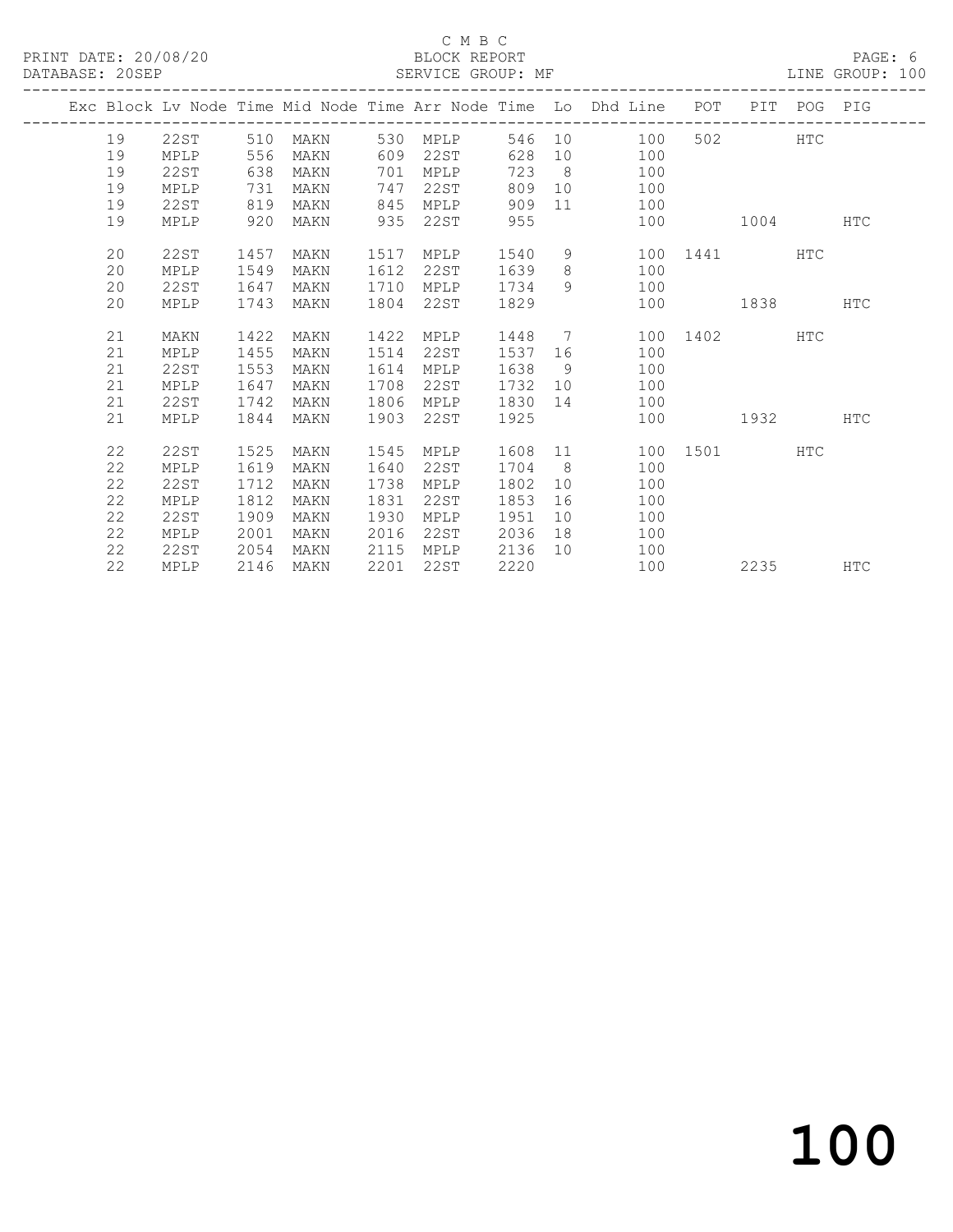| PRINT DATE: 20/08/20 |                                                                                                                                |                                                                                                                                                                                                                                                                                                                |                                                              |                                                                                                                                                        |                                                              | C M B C                                                                                                      | BLOCK REPORT                                                                                                    |                                                                                            |                                                                                                                                                                                                                                                                                                                          |         | PAGE: 7    |
|----------------------|--------------------------------------------------------------------------------------------------------------------------------|----------------------------------------------------------------------------------------------------------------------------------------------------------------------------------------------------------------------------------------------------------------------------------------------------------------|--------------------------------------------------------------|--------------------------------------------------------------------------------------------------------------------------------------------------------|--------------------------------------------------------------|--------------------------------------------------------------------------------------------------------------|-----------------------------------------------------------------------------------------------------------------|--------------------------------------------------------------------------------------------|--------------------------------------------------------------------------------------------------------------------------------------------------------------------------------------------------------------------------------------------------------------------------------------------------------------------------|---------|------------|
| HOLD                 |                                                                                                                                | 22ST 22 ST STN<br>6& 6S 6 AV & 6 ST<br>BCHL BURNABY CITY HALL<br>BW02 BRENTWOOD STN BAY2<br>BW04 BRENTWOOD STN BAY4<br>CL-E CANADA WAY & LEDGER-EAST<br>EDST EDMONDS STN<br>FN37 NORTH FRASER WAY AT 3700 BLOCK<br>LKST LAKE CITY STATION<br>MTST METROTOWN STATION<br>PAST PATTERSON STN<br>SPST SPERLING STN |                                                              |                                                                                                                                                        |                                                              |                                                                                                              | PROD                                                                                                            |                                                                                            | 6&6N 6 AV & 6 ST<br>6&6W 6 ST & 6 AV<br>BUMT BURNABY MTN SCHOOL<br>BW03 BRENTWOOD STN BAY3<br>BYLK BROADWAY AND LAKE CITY<br>CL-W CANADA WAY & LEDGER-WEST<br>FGLW         NORTH FRASER WAY & GLENLYON WB<br>GIST         GILMORE STATION<br>HTC         Hamilton Depot<br>LOST LOUGHEED STN<br>NWST NEW WESTMINSTER STN |         |            |
|                      |                                                                                                                                |                                                                                                                                                                                                                                                                                                                |                                                              |                                                                                                                                                        |                                                              |                                                                                                              |                                                                                                                 |                                                                                            | Exc Block Lv Node Time Mid Node Time Arr Node Time Lo Dhd Line POT PIT POG PIG                                                                                                                                                                                                                                           |         |            |
|                      | 1<br>$\mathbf{1}$<br>$\mathbf{1}$                                                                                              | NWST                                                                                                                                                                                                                                                                                                           |                                                              |                                                                                                                                                        |                                                              |                                                                                                              |                                                                                                                 |                                                                                            | 1 NWST 659 6&6N 707 EDST 723 2 106 644 HTC<br>1 EDST 725 6&6S 740 NWST 748 9 106<br>757 6&6N 805 EDST 823 2 106<br>EDST 825 6&6S 841 NWST 849 8 106<br>NWST 857 CL-W 921 BW04 935 123<br>123 1007 HTC                                                                                                                    |         |            |
|                      | 2<br>$\mathbf{2}$<br>$\mathbf{2}$<br>$\mathbf{2}$<br>$\mathbf{2}$<br>$\overline{2}$                                            | NWST<br>EDST<br>NWST<br>EDST<br>NWST<br>EDST                                                                                                                                                                                                                                                                   |                                                              | 618 6&6N 625 EDST<br>841 6&6S 858 NWST                                                                                                                 |                                                              |                                                                                                              | 737 2                                                                                                           |                                                                                            | 639 2 106<br>$701$ 12 106<br>$737$ 2 106<br>106<br>$802 \t 10 \t 106$<br>812 6&6N 821 EDST 839 2 106<br>906 106 920 HTC                                                                                                                                                                                                  | 603 HTC |            |
|                      | 3<br>3<br>3<br>$\mathsf 3$<br>3<br>3<br>3<br>3<br>3<br>3<br>3<br>3<br>$\mathsf 3$<br>3<br>3<br>$\mathsf 3$<br>$\mathsf 3$<br>3 | NWST<br>EDST<br>NWST<br>EDST<br>NWST<br>EDST<br>NWST<br>EDST<br>NWST<br>EDST<br>NWST<br>EDST<br>NWST<br>EDST<br>NWST<br>EDST<br>NWST<br>EDST                                                                                                                                                                   | 1036<br>1106<br>1148<br>1218<br>1300<br>1330<br>1412<br>1440 | 533 6&6N<br>556 6&6S 608 NWST<br>628 6&6N<br>651 6&6S<br>720 6&6N<br>747 6&6S 803 NWST<br>6&6N<br>6&6S<br>6&6N<br>6&6S<br>6&6N<br>6&6S<br>6&6N<br>6&6S | 1046<br>1123<br>1158<br>1235<br>1310<br>1348<br>1422<br>1500 | 540 EDST<br>635 EDST<br>704 NWST<br>728 EDST<br>EDST<br>NWST<br>EDST<br>NWST<br>EDST<br>NWST<br>EDST<br>NWST | 554<br>711 9<br>745<br>821 6&6N 830 EDST 848<br>1103<br>1131 17<br>1215<br>1243<br>1328<br>1356<br>1440<br>1508 | $\overline{\mathbf{3}}$<br>$\overline{\mathbf{3}}$<br>17<br>2<br>16<br>$\overline{0}$<br>6 | 2 106<br>615 13 106<br>649 2 106<br>106<br>$\frac{100}{2}$ 106<br>811 10 106<br>2 106<br>915 9 106<br>952 2 106<br>954 6&6S 1011 NWST 1019 17 106<br>106<br>106<br>106<br>106<br>106<br>106<br>106<br>106                                                                                                                | 518 HTC |            |
|                      | 3<br>3<br>$\mathsf 3$<br>3<br>3<br>3                                                                                           | NWST<br>EDST<br>NWST<br>EDST<br>NWST<br>EDST                                                                                                                                                                                                                                                                   | 1514<br>1552<br>1634<br>1707<br>1749<br>1820                 | 6&6N<br>6&6S<br>6&6N<br>6&6S<br>6&6N<br>6&6S                                                                                                           | 1526<br>1612<br>1647<br>1727<br>1801<br>1837                 | EDST<br>NWST<br>EDST<br>NWST<br>EDST<br>NWST                                                                 | 1544<br>1620<br>1705<br>1735<br>1818<br>1845                                                                    | 8<br>14<br>$\overline{2}$<br>14<br>2                                                       | 106<br>106<br>106<br>106<br>106<br>106                                                                                                                                                                                                                                                                                   | 1859    | <b>HTC</b> |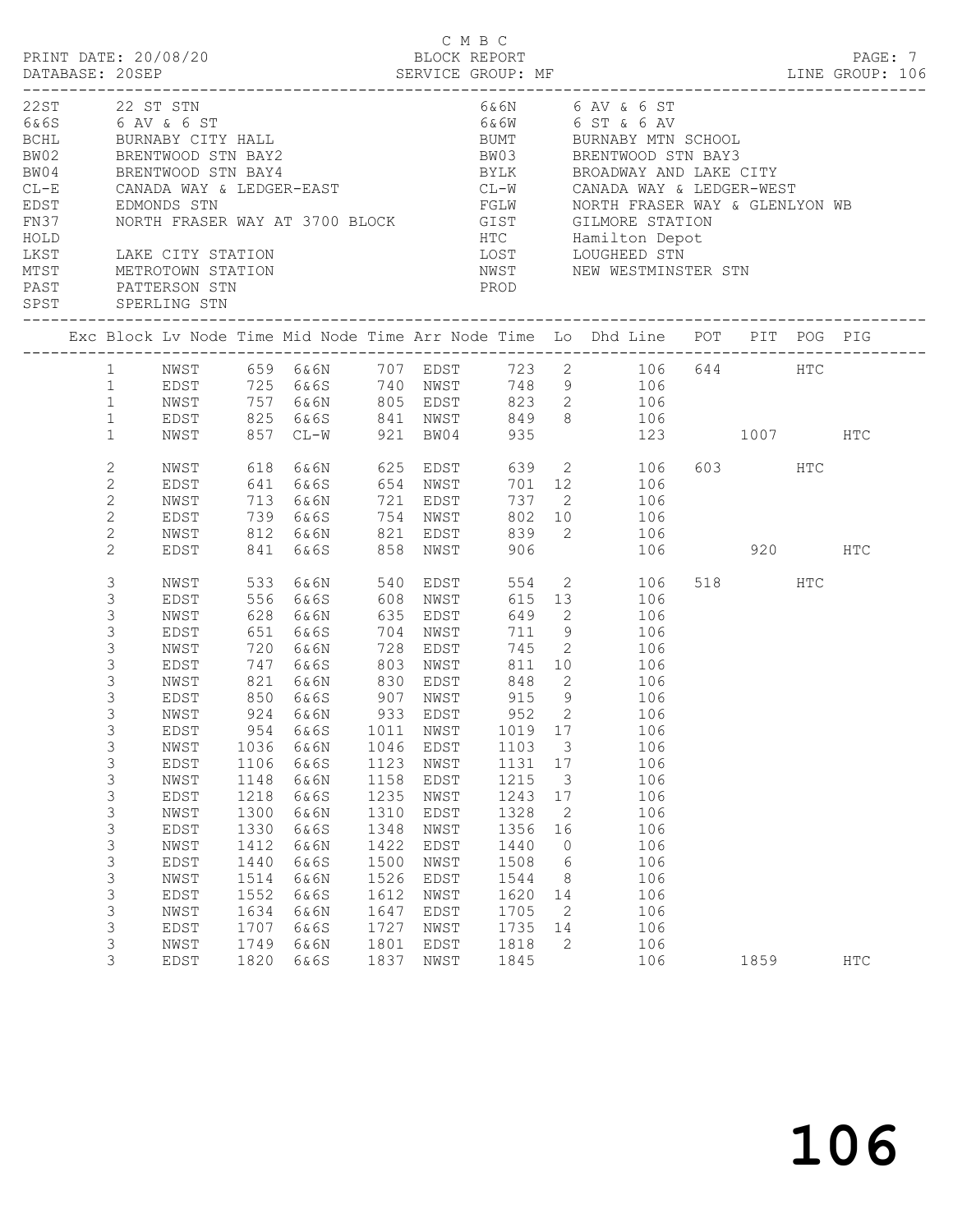#### C M B C<br>BLOCK REPORT SERVICE GROUP: MF

|  |   |             |      |                   |      |      |        |                              | Exc Block Lv Node Time Mid Node Time Arr Node Time Lo Dhd Line POT |     | PIT  | POG PIG    |            |
|--|---|-------------|------|-------------------|------|------|--------|------------------------------|--------------------------------------------------------------------|-----|------|------------|------------|
|  | 5 | NWST        |      | 638 6&6N 645 EDST |      |      |        |                              | 659 2 106                                                          | 623 |      | <b>HTC</b> |            |
|  | 5 | EDST        | 701  | 6&6S              | 716  | NWST | 724 11 |                              | 106                                                                |     |      |            |            |
|  | 5 | NWST        | 735  | 6&6N              | 743  | EDST | 801    | $\overline{2}$               | 106                                                                |     |      |            |            |
|  | 5 | EDST        | 803  | 6&6S              | 819  | NWST | 827    | 11                           | 106                                                                |     |      |            |            |
|  | 5 | NWST        | 838  | 6&6N              | 847  | EDST | 905    | $5^{\circ}$                  | 106                                                                |     |      |            |            |
|  | 5 | EDST        | 910  | 6&6S              | 927  | NWST | 935    | 13                           | 106                                                                |     |      |            |            |
|  | 5 | NWST        | 948  | 6&6N              | 958  | EDST | 1016   | $\overline{2}$               | 106                                                                |     |      |            |            |
|  | 5 | EDST        | 1018 | 6&6S              | 1035 | NWST | 1043   | 17                           | 106                                                                |     |      |            |            |
|  | 5 | NWST        | 1100 | 6&6N              | 1110 | EDST | 1127   | $\overline{\mathbf{3}}$      | 106                                                                |     |      |            |            |
|  | 5 | <b>EDST</b> | 1130 | 6&6S              | 1147 | NWST | 1155   | 17                           | 106                                                                |     |      |            |            |
|  | 5 | NWST        | 1212 | 6&6N              | 1222 | EDST | 1240   | $\overline{2}$               | 106                                                                |     |      |            |            |
|  | 5 | <b>EDST</b> | 1242 | 6&6S              | 1259 | NWST | 1307   | 17                           | 106                                                                |     |      |            |            |
|  | 5 | NWST        | 1324 | 6&6N              | 1334 | EDST | 1352   | $\overline{2}$               | 106                                                                |     |      |            |            |
|  | 5 | <b>EDST</b> | 1354 | 6&6S              | 1412 | NWST | 1420   | 16                           | 106                                                                |     |      |            |            |
|  | 5 | NWST        | 1436 | 6&6N              | 1446 | EDST | 1504   | 6                            | 106                                                                |     |      |            |            |
|  | 5 | EDST        | 1510 | 6&6S              | 1530 | NWST | 1538   | 10                           | 106                                                                |     |      |            |            |
|  | 5 | NWST        | 1548 | 6&6N              | 1600 | EDST | 1618   | $\overline{4}$               | 106                                                                |     |      |            |            |
|  | 5 | <b>EDST</b> | 1622 | 6&6S              | 1642 | NWST | 1650   | 14                           | 106                                                                |     |      |            |            |
|  | 5 | NWST        | 1704 | 6&6N              | 1717 | EDST | 1735   | $\overline{\phantom{0}}^2$   | 106                                                                |     |      |            |            |
|  | 5 | EDST        | 1737 | 6&6S              | 1757 | NWST | 1806   | 15                           | 106                                                                |     |      |            |            |
|  | 5 | NWST        | 1821 | 6&6N              | 1831 | EDST | 1848   | 2                            | 106                                                                |     |      |            |            |
|  | 5 | <b>EDST</b> | 1850 | 6&6S              | 1906 | NWST | 1914   | $7\phantom{.0}\phantom{.0}7$ | 106                                                                |     |      |            |            |
|  | 5 | NWST        | 1921 | 6&6N              | 1930 | EDST | 1945   | $\mathbf{2}$                 | 106                                                                |     |      |            |            |
|  | 5 | EDST        | 1947 | 6&6S              | 2002 | NWST | 2010   | 9                            | 106                                                                |     |      |            |            |
|  | 5 | NWST        | 2019 | 6&6N              | 2027 | EDST | 2041   | 2                            | 106                                                                |     |      |            |            |
|  | 5 | EDST        | 2043 | 6&6S              | 2058 | NWST | 2105   | 14                           | 106                                                                |     |      |            |            |
|  | 5 | NWST        | 2119 | 6&6N              | 2127 | EDST | 2141   | 2                            | 106                                                                |     |      |            |            |
|  | 5 | EDST        | 2143 | 6&6S              | 2158 | NWST | 2205   | $7\phantom{.0}$              | 106                                                                |     |      |            |            |
|  | 5 | NWST        | 2212 | $CL-W$            | 2232 | BW04 | 2243   | 5                            | 123                                                                |     |      |            |            |
|  | 5 | BW04        | 2248 | $CL-E$            | 2258 | NWST | 2314   | 5                            | 123                                                                |     |      |            |            |
|  | 5 | NWST        | 2319 | $CL-W$            | 2336 | BW04 | 2345   | 5                            | 123                                                                |     |      |            |            |
|  | 5 | BW04        | 2350 | $CL - E$          | 2400 | NWST | 2416   | 6                            | 123                                                                |     |      |            |            |
|  | 5 | NWST        | 2422 | $CL-W$            | 2439 | BW04 | 2448   | 6                            | 123                                                                |     |      |            |            |
|  | 5 | BW04        | 2454 | $CL-E$            | 2504 | NWST | 2520   | 6                            | 123                                                                |     |      |            |            |
|  | 5 | NWST        | 2526 | $CL-W$            | 2540 | BW04 | 2548   |                              | 123                                                                |     | 2613 |            | <b>HTC</b> |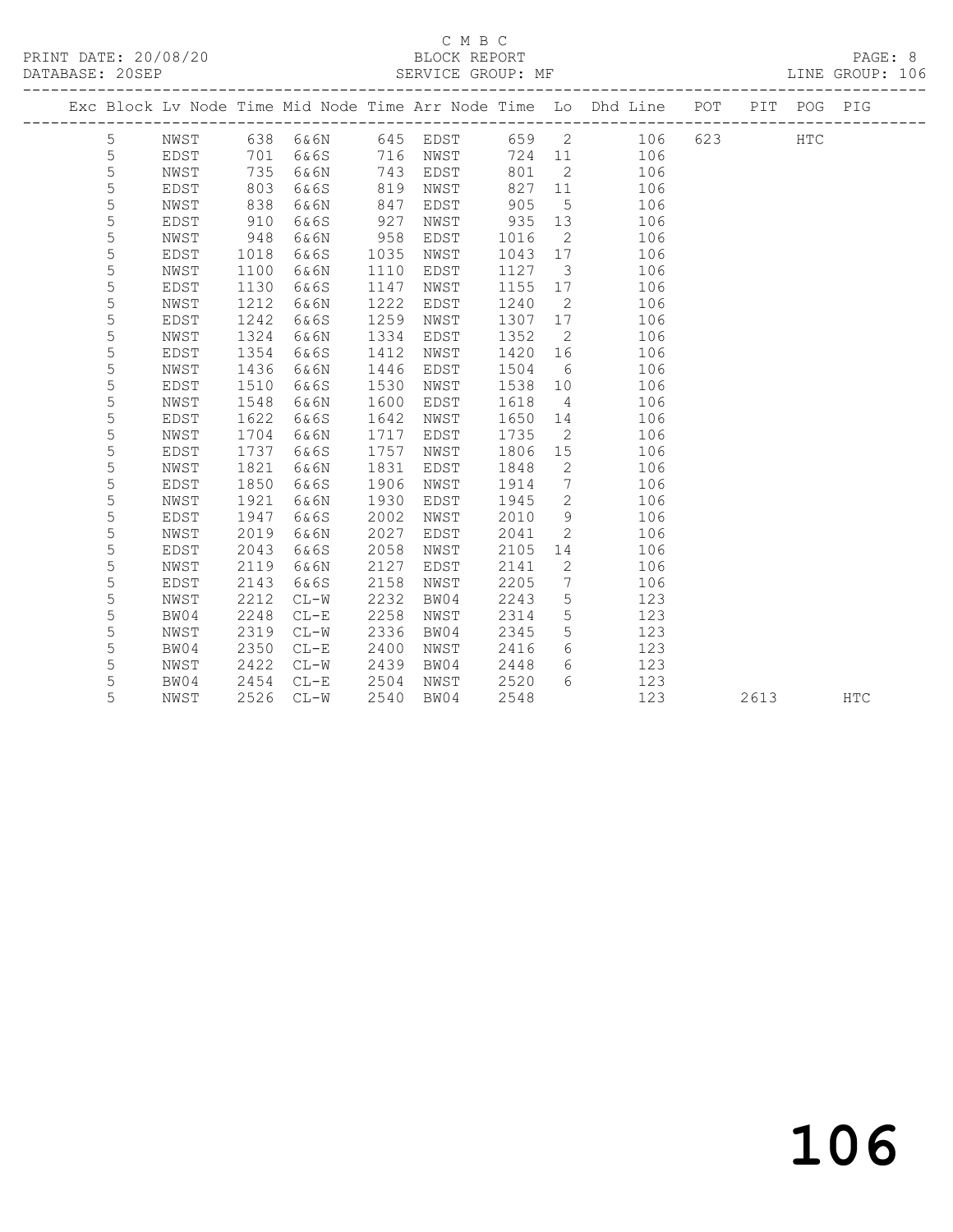#### C M B C<br>BLOCK REPORT SERVICE GROUP: MF

|                 |              |              |                             |              |           |              |                         | Exc Block Lv Node Time Mid Node Time Arr Node Time Lo Dhd Line POT |          |      | PIT POG PIG |               |
|-----------------|--------------|--------------|-----------------------------|--------------|-----------|--------------|-------------------------|--------------------------------------------------------------------|----------|------|-------------|---------------|
| $6\,$           | BW04         |              | 435 CL-E 444 NWST           |              |           | 459 5        |                         | 123                                                                |          | 400  | HTC         |               |
| 6               | NWST         | 504          | 6&6N                        |              | 511 EDST  | 525          | $\overline{2}$          | 106                                                                |          |      |             |               |
| 6               | EDST         | 527          | 6&6S                        |              | 538 NWST  | 545 13       |                         | 106                                                                |          |      |             |               |
| 6               | NWST         | 558          | 6&6N                        | 605          | EDST      | 619          | 2                       | 106                                                                |          |      |             |               |
| $\epsilon$      | EDST         | 621          | 6&6S                        | 634          | NWST      | 641          | $\overline{7}$          | 106                                                                |          |      |             |               |
| 6               | NWST         | 648          | 6&6N                        | 656          | EDST      | 712          | $\overline{2}$          | 106                                                                |          |      |             |               |
| 6               | EDST         | 714          | 6&6S                        | 729          | NWST      | 737          | 12                      | 106                                                                |          |      |             |               |
| 6               | NWST         | 749          | 6&6N                        | 757          | EDST      | 815          | $\overline{2}$          | 106                                                                |          |      |             |               |
| 6               | EDST         | 817          | 6&6S                        | 833          | NWST      | 841          | 13                      | 106                                                                |          |      |             |               |
| 6               | NWST         | 854          | 6&6N                        | 903          | EDST      | 921          | 9                       | 106                                                                |          |      |             |               |
| 6               | EDST         | 930          | 6&6S                        | 947          | NWST      | 955 17       |                         | 106                                                                |          |      |             |               |
| 6               | NWST         | 1012         | 6&6N                        | 1022         | EDST      | 1039         | $\overline{\mathbf{3}}$ | 106                                                                |          |      |             |               |
| 6               | EDST         | 1042         | 6&6S                        | 1059         | NWST      | 1107 17      |                         | 106                                                                |          |      |             |               |
| 6               | NWST         | 1124         | 6&6N                        | 1134         | EDST      | 1151         | $\overline{\mathbf{3}}$ | 106                                                                |          |      |             |               |
| 6               | EDST         | 1154         | 6&6S                        | 1211         | NWST      | 1219         | 17                      | 106                                                                |          |      |             |               |
| 6               | NWST         | 1236         | 6&6N                        | 1246         | EDST      | 1304         | $\overline{2}$          | 106                                                                |          |      |             |               |
| 6               | EDST         | 1306         | 6&6S                        | 1324         | NWST      | 1332 16      |                         | 106                                                                |          |      |             |               |
| 6               | NWST         | 1348         | 6&6N                        | 1358         | EDST      | 1416         | $\overline{2}$          | 106                                                                |          |      |             |               |
| 6               | EDST         | 1418         | 6&6S                        | 1437         | NWST      | 1445 14      |                         | 106                                                                |          |      |             |               |
| 6               | NWST         | 1459         | 6&6N                        | 1509         | EDST      | 1529         | $\overline{2}$          | 106                                                                |          |      |             |               |
| 6               | EDST         | 1531         | 6&6S                        | 1551         | NWST      | 1559 13      |                         | 106                                                                |          |      |             |               |
| 6               | NWST         | 1612         | 6&6N                        | 1625         | EDST      | 1643         | $\overline{2}$          | 106                                                                |          |      |             |               |
| 6               | EDST         | 1645         | 6&6S                        | 1705         | NWST      | 1713 13      |                         | 106                                                                |          |      |             |               |
| 6               | NWST         | 1726         | 6&6N                        | 1739         | EDST      | 1757         | $\overline{2}$          | 106                                                                |          |      |             |               |
| 6               | EDST         | 1759         | 6&6S                        | 1817         | NWST      | 1825         | 11                      | 106                                                                |          |      |             |               |
| 6               | NWST         | 1836         | 6&6N                        | 1845         | EDST      | 1901         | $\overline{2}$          | 106                                                                |          |      |             |               |
| 6               | EDST         | 1903         | 6&6S                        | 1918         | NWST      | 1926         | 8 <sup>8</sup>          | 106                                                                |          |      |             |               |
| 6               | NWST         | 1934         | 6&6N                        | 1943         | EDST      | 1957         | $\overline{2}$          | 106                                                                |          |      |             |               |
| 6               | EDST         | 1959         | 6&6S                        | 2014         | NWST      | 2022         | 12                      | 106                                                                |          |      |             |               |
| 6               | NWST         | 2034         | 6&6N                        | 2042         | EDST      | 2056         | $\overline{2}$          | 106                                                                |          |      |             |               |
| 6               | EDST<br>NWST | 2058<br>2134 | 6&6S<br>6&6N                | 2113<br>2142 | NWST      | 2120<br>2156 | 14<br>$\overline{2}$    | 106<br>106                                                         |          |      |             |               |
| 6<br>6          | EDST         | 2158         |                             | 2212         | EDST      | 2218         |                         | 106                                                                |          |      |             | HTC           |
|                 |              |              | 6&6S                        |              | NWST      |              |                         |                                                                    |          | 2230 |             |               |
| 7               | NWST         | 1522         | 6&6N                        | 1534         | EDST      | 1552         |                         | 8 <sup>1</sup>                                                     | 106 1505 |      | HTC         |               |
| 7               | EDST         | 1600         | 6&6S                        | 1620         | NWST      | 1628 14      |                         | 106                                                                |          |      |             |               |
| 7               | NWST         | 1642         | 6&6N                        | 1655         | EDST      | 1713         | $\overline{2}$          | 106                                                                |          |      |             |               |
| 7               | EDST         | 1715         | 6&6S                        | 1735         | NWST      | 1743 14      |                         | 106                                                                |          |      |             |               |
| 7               | NWST         | 1757         | 6&6N                        |              | 1809 EDST | 1826         | $\overline{2}$          | 106                                                                |          |      |             |               |
| $7\phantom{.0}$ | EDST         |              | 1828 6&6S 1845 NWST 1853 13 |              |           |              |                         | 106                                                                |          |      |             |               |
| 7               | NWST         | 1906         | 6 & 6 N                     | 1915         | EDST      | 1930         | 2                       | 106                                                                |          |      |             |               |
| 7               | EDST         | 1932         | 6&6S                        | 1947         | NWST      | 1955         | 9                       | 106                                                                |          |      |             |               |
| 7               | NWST         | 2004         | 6&6N                        | 2012         | EDST      | 2026         | 2                       | 106                                                                |          |      |             |               |
| 7               | EDST         | 2028         | 6&6S                        | 2043         | NWST      | 2050         | 14                      | 106                                                                |          |      |             |               |
| 7               | NWST         | 2104         | 6&6N                        | 2112         | EDST      | 2126         | 2                       | 106                                                                |          |      |             |               |
| 7               | EDST         | 2128         | 6&6S                        | 2143         | NWST      | 2150         | 10                      | 106                                                                |          |      |             |               |
| 7               | NWST         | 2200         | 6&6N                        | 2207         | EDST      | 2221         | 4                       | 106                                                                |          |      |             |               |
| $7\phantom{.0}$ | EDST         | 2225         | 6&6S                        | 2238         | NWST      | 2244         |                         | 106                                                                |          | 2256 |             | $_{\rm{HTC}}$ |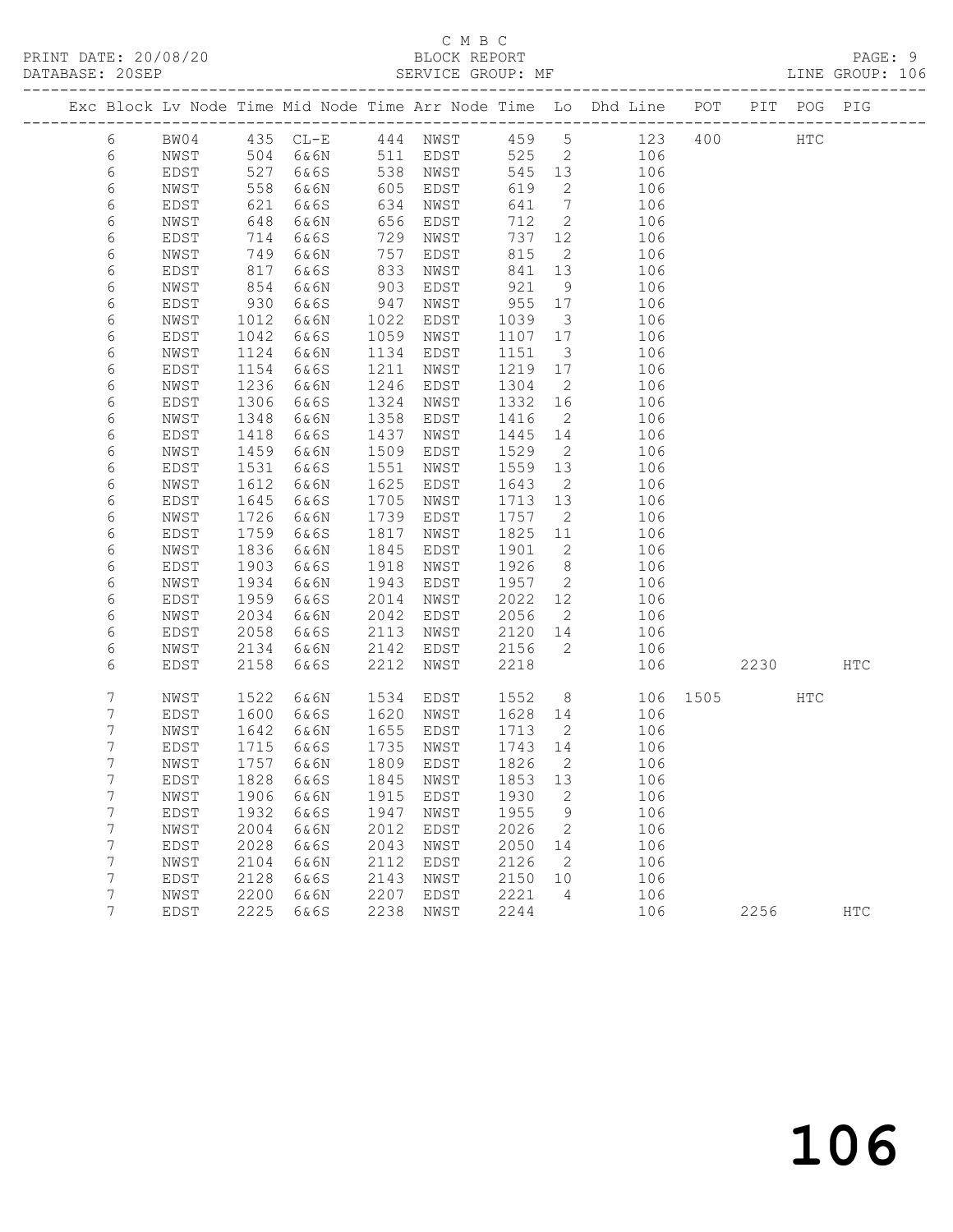PRINT DATE: 20/08/20 BLOCK REPORT DATABASE: 20SEP

# C M B C<br>BLOCK REPORT

PAGE: 10<br>LINE GROUP: 106

|        |                    |              |              |      |              | Exc Block Lv Node Time Mid Node Time Arr Node Time Lo Dhd Line POT |      |                              |    |     |      |      | PIT POG PIG   |               |
|--------|--------------------|--------------|--------------|------|--------------|--------------------------------------------------------------------|------|------------------------------|----|-----|------|------|---------------|---------------|
|        | $\,8\,$            | NWST         | 742          | 6&6N | 750          | EDST                                                               | 808  | $\overline{2}$               |    | 106 | 725  |      | $_{\rm{HTC}}$ |               |
|        | $\,8\,$            | <b>EDST</b>  | 810          | 6&6S | 826          | NWST                                                               | 834  | 12                           |    | 106 |      |      |               |               |
|        | $\,8\,$            | NWST         | 846          | 6&6N | 855          | EDST                                                               | 913  | $7\phantom{.0}\phantom{.0}7$ |    | 106 |      |      |               |               |
|        | $\,8\,$            | EDST         | 920          | 6&6S | 937          | NWST                                                               | 945  | 15                           |    | 106 |      |      |               |               |
|        | $\,8\,$            | NWST         | 1000         | 6&6N | 1010         | EDST                                                               | 1027 | $\overline{\mathbf{3}}$      |    | 106 |      |      |               |               |
|        | $\,8\,$            | EDST         | 1030         | 6&6S | 1047         | NWST                                                               | 1055 | 17                           |    | 106 |      |      |               |               |
|        | $\,8\,$            | NWST         | 1112         | 6&6N | 1122         | EDST                                                               | 1139 | $\mathcal{S}$                |    | 106 |      |      |               |               |
|        | $\,8\,$            | EDST         | 1142         | 6&6S | 1159         | NWST                                                               | 1207 | 17                           |    | 106 |      |      |               |               |
|        | $\,8\,$            | NWST         | 1224         | 6&6N | 1234         | EDST                                                               | 1252 | 2                            |    | 106 |      |      |               |               |
|        | $\,8\,$            | EDST         | 1254         | 6&6S | 1311         | NWST                                                               | 1319 | 17                           |    | 106 |      |      |               |               |
|        | $\,8\,$            | NWST         | 1336         | 6&6N | 1346         | EDST                                                               | 1404 | $\overline{2}$               |    | 106 |      |      |               |               |
|        | $\,8\,$            | EDST         | 1406         | 6&6S | 1425         | NWST                                                               | 1433 | 15                           |    | 106 |      |      |               |               |
|        | 8                  | NWST         | 1448         | 6&6N | 1458         | EDST                                                               | 1518 | $\overline{4}$               |    | 106 |      |      |               |               |
|        | $\,8\,$            | EDST         | 1522         | 6&6S | 1542         | NWST                                                               | 1550 | 14                           |    | 106 |      |      |               |               |
|        | $\,8\,$            | NWST         | 1604         | 6&6N | 1617         | EDST                                                               | 1635 | 2                            |    | 106 |      |      |               |               |
|        | $\,8\,$            | EDST         | 1637         | 6&6S | 1657<br>1732 | NWST                                                               | 1705 | 14<br>2                      |    | 106 |      |      |               |               |
|        | $\,8\,$<br>$\,8\,$ | NWST<br>EDST | 1719<br>1752 | 6&6N |              | EDST                                                               | 1750 |                              |    | 106 |      |      |               | <b>HTC</b>    |
|        |                    |              |              | 6&6S | 1810         | NWST                                                               | 1818 |                              |    | 106 |      | 1832 |               |               |
| SD 9   |                    | BUMT         | 1513         | HOLD |              | BYLK                                                               | 1527 | 14                           | 16 | 136 | 1435 |      | HTC           |               |
| SD 9   |                    | NWST         | 1557         | 6&6N | 1609         | EDST                                                               | 1627 | 2                            |    | 106 |      |      |               |               |
| #SD 9  |                    | NWST         | 1557         | 6&6N | 1609         | EDST                                                               | 1627 | $\mathbf{2}$                 |    | 106 | 1540 |      | HTC           |               |
|        | 9                  | EDST         | 1629         | 6&6S | 1649         | NWST                                                               | 1657 | 14                           |    | 106 |      |      |               |               |
|        | 9                  | NWST         | 1711         | 6&6N | 1724         | EDST                                                               | 1742 | $\mathbf{2}$                 |    | 106 |      |      |               |               |
|        | 9                  | EDST         | 1744         | 6&6S | 1804         | NWST                                                               | 1813 |                              |    | 106 |      | 1827 |               | <b>HTC</b>    |
| SD 10  |                    | <b>BCHL</b>  | 1509         |      |              | EDST                                                               | 1528 | 9                            |    | 133 | 1434 |      | <b>HTC</b>    |               |
| SD 10  |                    | EDST         | 1537         | 6&6S | 1557         | NWST                                                               | 1605 | 14                           |    | 106 |      |      |               |               |
| #SD 10 |                    | EDST         | 1537         | 6&6S | 1557         | NWST                                                               | 1605 | 14                           |    | 106 | 1517 |      | HTC           |               |
|        | 10                 | NWST         | 1619         | 6&6N | 1632         | EDST                                                               | 1650 | $\overline{2}$               |    | 106 |      |      |               |               |
|        | 10                 | EDST         | 1652         | 6&6S | 1712         | NWST                                                               | 1720 | 14                           |    | 106 |      |      |               |               |
|        | 10                 | NWST         | 1734         | 6&6N | 1746         | EDST                                                               | 1803 | $\mathbf{2}$                 |    | 106 |      |      |               |               |
|        | 10                 | EDST         | 1805         | 6&6S | 1822         | NWST                                                               | 1830 |                              |    | 106 |      | 1844 |               | <b>HTC</b>    |
|        | 11                 | NWST         | 728          | 6&6N | 736          | EDST                                                               | 753  | 2                            |    | 106 | 711  |      | HTC           |               |
|        | 11                 | EDST         | 755          | 6&6S | 811          | NWST                                                               | 819  | 10                           |    | 106 |      |      |               |               |
|        | 11                 | NWST         | 829          | 6&6N | 838          | EDST                                                               | 856  | $\overline{4}$               |    | 106 |      |      |               |               |
|        | 11                 | EDST         | 900          | 6&6S | 917          | NWST                                                               | 925  | 11                           |    | 106 |      |      |               |               |
|        | 11                 | NWST         | 936          | 6&6N | 945          | EDST                                                               | 1004 | 2                            |    | 106 |      |      |               |               |
|        | 11                 | EDST         |              |      |              | 1006 6&6S 1023 NWST 1031 17                                        |      |                              |    | 106 |      |      |               |               |
|        | 11                 | ${\tt NWST}$ | 1048         | 6&6N | 1058         | EDST                                                               | 1115 | 3                            |    | 106 |      |      |               |               |
|        | 11                 | EDST         | 1118         | 6&6S | 1135         | NWST                                                               | 1143 | 17                           |    | 106 |      |      |               |               |
|        | 11                 | NWST         | 1200         | 6&6N | 1210         | EDST                                                               | 1228 | 2                            |    | 106 |      |      |               |               |
|        | 11                 | EDST         | 1230         | 6&6S | 1247         | NWST                                                               | 1255 | 17                           |    | 106 |      |      |               |               |
|        | 11                 | ${\tt NWST}$ | 1312         | 6&6N | 1322         | EDST                                                               | 1340 | $\mathbf{2}$                 |    | 106 |      |      |               |               |
|        | 11                 | EDST         | 1342         | 6&6S | 1400         | NWST                                                               | 1408 | 16                           |    | 106 |      |      |               |               |
|        | 11                 | NWST         | 1424         | 6&6N | 1434         | EDST                                                               | 1452 | 8                            |    | 106 |      |      |               |               |
|        | 11                 | EDST         | 1500         | 6&6S | 1520         | NWST                                                               | 1528 | 10                           |    | 106 |      |      |               |               |
|        | 11                 | NWST         | 1538         | 6&6N | 1550         | EDST                                                               | 1608 | 6                            |    | 106 |      |      |               |               |
|        | 11                 | EDST         | 1614         | 6&6S | 1634         | NWST                                                               | 1642 | 15                           |    | 106 |      |      |               |               |
|        | 11                 | NWST         | 1657         | 6&6N | 1710         | EDST                                                               | 1728 | 2                            |    | 106 |      |      |               |               |
|        | 11                 | EDST         | 1730         | 6&6S | 1750         | NWST                                                               | 1759 | 10                           |    | 106 |      |      |               |               |
|        | 11                 | NWST         | 1809         | 6&6N | 1821         | EDST                                                               | 1838 | 2                            |    | 106 |      |      |               |               |
|        | 11                 | EDST         | 1840         | 6&6S | 1856         | NWST                                                               | 1904 |                              |    | 106 |      | 1916 |               | $_{\rm{HTC}}$ |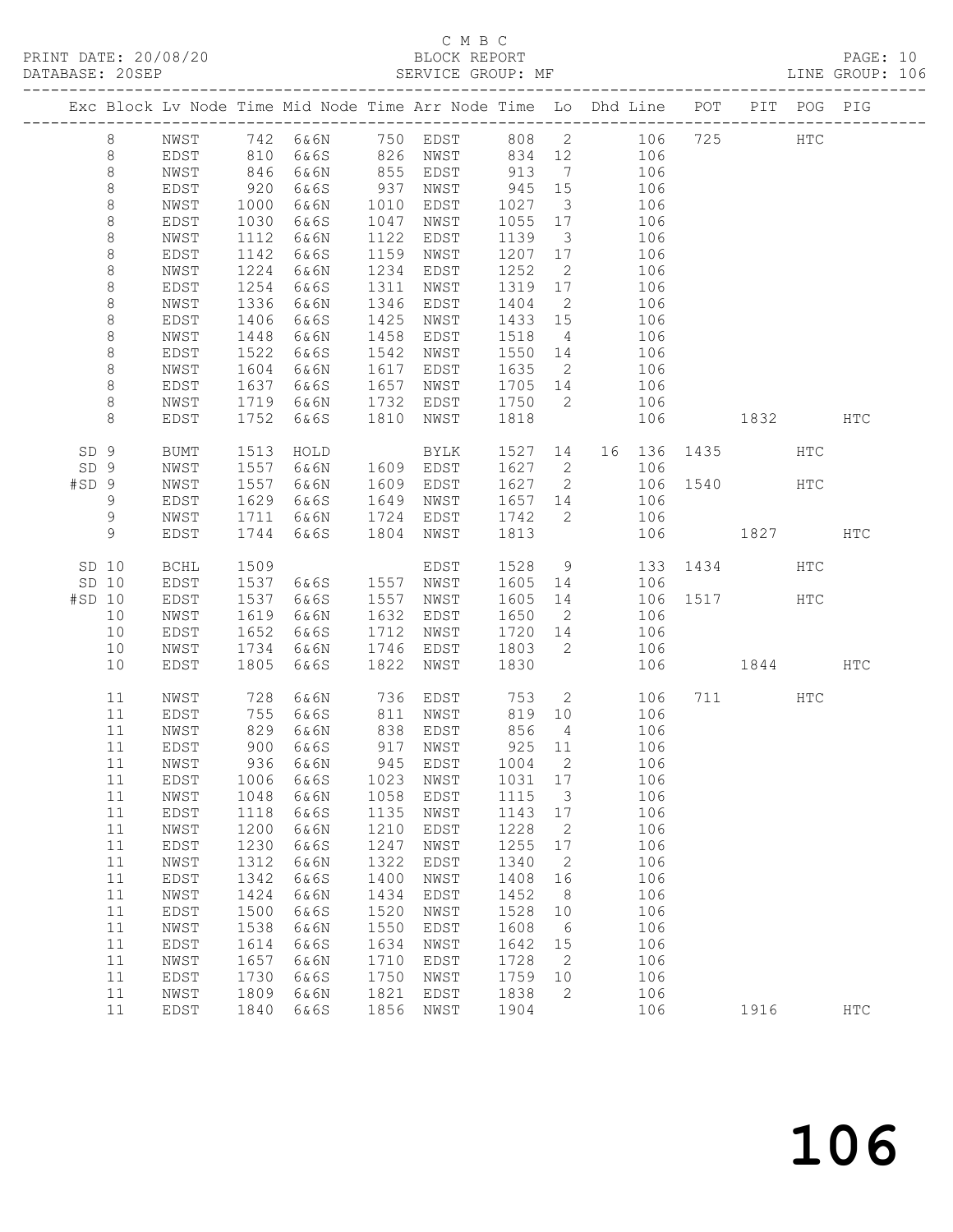# C M B C<br>BLOCK REPORT

| DATABASE: 20SEP |    |                 |              | SERVICE GROUP: MF |      |                                              |         |                              |                                                                                |           |            | LINE GROUP: 106 |  |
|-----------------|----|-----------------|--------------|-------------------|------|----------------------------------------------|---------|------------------------------|--------------------------------------------------------------------------------|-----------|------------|-----------------|--|
|                 |    |                 |              |                   |      |                                              |         |                              | Exc Block Lv Node Time Mid Node Time Arr Node Time Lo Dhd Line POT PIT POG PIG |           |            |                 |  |
|                 | 12 |                 |              |                   |      |                                              |         |                              | LKST 617 SPST 624 BW03 650 6 134 541 HTC                                       |           |            |                 |  |
|                 | 12 | BW03            |              |                   |      |                                              |         |                              | 656 PROD 724 LOST 732 6 136                                                    |           |            |                 |  |
|                 | 12 | LOST            |              | 6&6W              |      |                                              | 817 5   |                              | 101                                                                            |           |            |                 |  |
|                 | 12 | 22ST            | 738<br>822   | 6&6N              |      | 804 22ST 817<br>832 LOST 857<br>929 MTST 954 |         | 9                            | 101                                                                            |           |            |                 |  |
|                 | 12 | LOST            | 906          | SPST              |      |                                              |         | 16                           | 110                                                                            |           |            |                 |  |
|                 | 12 | MTST            | 1010         | SPST              |      | 1035 LOST                                    | 1055    | $6\overline{6}$              | 110                                                                            |           |            |                 |  |
|                 |    |                 |              |                   |      |                                              |         |                              |                                                                                |           |            |                 |  |
|                 | 12 | LOST            | 1101         | 6&6W              |      | 1125 22ST                                    | 1135    | 10                           | 101                                                                            |           |            |                 |  |
|                 | 12 | 22ST            | 1145         | 6&6N              |      | 1155 LOST                                    | 1216    | 9                            | 101                                                                            |           |            |                 |  |
|                 | 12 | LOST            | 1225         | HOLD              |      | 1254 BW02                                    | 1300    | $5\overline{)}$              | 136                                                                            |           |            |                 |  |
|                 | 12 | BW02            | 1305         | SPST              |      | 1332 LKST                                    | 1343    | $5\overline{)}$              | 134                                                                            |           |            |                 |  |
|                 | 12 | LKST            | 1348         | SPST              |      | 1355 BW03                                    | 1420    | 6                            | 134                                                                            |           |            |                 |  |
|                 | 12 | BW03            | 1426         | PROD              |      | 1454 LOST                                    | 1504 14 |                              | 136                                                                            |           |            |                 |  |
|                 | 12 | LOST            | 1518         | 6&6W              |      | 1549 22ST                                    | 1600    | $5\overline{)}$              | 101                                                                            |           |            |                 |  |
|                 | 12 | 22ST            | 1605         | 6&6N              |      | 1619 LOST 1645                               |         |                              | 6 101                                                                          |           |            |                 |  |
|                 | 12 | LOST            | 1651         | HOLD              |      | 1724 BW02                                    | 1730    | $5\overline{)}$              | 136                                                                            |           |            |                 |  |
|                 | 12 | BW02            | 1735         | SPST              |      | 1804 LKST                                    | 1815    | $5\overline{)}$              | 134                                                                            |           |            |                 |  |
|                 | 12 | LKST            | 1820         | SPST              |      | 1827 BW03                                    | 1852    |                              | 134                                                                            | 1924 HTC  |            |                 |  |
|                 | 15 | BW03            | 532          | PROD              |      | 556 LOST 603                                 |         |                              | 17<br>136                                                                      | 457 — 157 | <b>HTC</b> |                 |  |
|                 | 15 | LOST            |              | 6&6W              | 642  | 22ST                                         | 653     |                              | 101                                                                            |           |            |                 |  |
|                 |    |                 | 620<br>700   |                   |      |                                              | 732     | $7\overline{ }$              |                                                                                |           |            |                 |  |
|                 | 15 | 22ST            | 749          | 6&6N              |      | 709 LOST                                     |         | 17                           | 101<br>136                                                                     |           |            |                 |  |
|                 | 15 | LOST            |              | HOLD              |      | 822 BW02                                     | 828     | $7\phantom{.0}\phantom{.0}7$ |                                                                                |           |            |                 |  |
|                 | 15 | BW02            | 835          | SPST              |      | 904 LKST                                     | 913     | $5\overline{)}$              | 134                                                                            |           |            |                 |  |
|                 | 15 | LKST            | 918<br>957   | SPST              |      | 926 BW03                                     | 950     | $\overline{7}$               | 134                                                                            |           |            |                 |  |
|                 | 15 | BW03            |              | PROD              |      | 1024 LOST                                    | 1031    | $5\overline{)}$              | 136                                                                            |           |            |                 |  |
|                 | 15 | LOST            | 1036         | SPST              |      | 1059 MTST                                    | 1125 14 |                              | 110                                                                            |           |            |                 |  |
|                 | 15 | MTST            | 1139         | SPST              |      | 1204 LOST                                    | 1226    | $5\overline{)}$              | 110                                                                            |           |            |                 |  |
|                 | 15 | LOST            | 1231         | 6&6W              | 1256 | 22ST                                         | 1306    | 9                            | 101                                                                            |           |            |                 |  |
|                 | 15 | 22ST            | 1315         | 6&6N              |      | 1325 LOST                                    | 1348    | 12                           | 101                                                                            |           |            |                 |  |
|                 | 15 | LOST            | 1400         | 6&6W              | 1425 | 22ST                                         | 1435    | 10                           | 101                                                                            |           |            |                 |  |
|                 | 15 | 22ST            | 1445         | 6&6N              |      | 1458 LOST                                    | 1525 12 |                              | 101                                                                            |           |            |                 |  |
|                 | 15 | LOST            | 1537         | SPST              |      | 1601 MTST                                    | 1632    | $5\overline{)}$              | 110                                                                            |           |            |                 |  |
|                 | 15 | MTST            | 1637<br>1724 | FN37              |      | 1652 EDST                                    | 1718    | 6                            | 116                                                                            |           |            |                 |  |
|                 | 15 | EDST            | 1724         | FGLW              | 1743 | MTST                                         | 1803    |                              | 116                                                                            | 1827 HTC  |            |                 |  |
|                 | 16 | MTST            | 657          |                   |      | EDST 712                                     |         |                              | $\overline{2}$<br>119                                                          | 632       | HTC        |                 |  |
|                 | 16 | EDST            | 714<br>743   |                   |      | MTST<br>EDST                                 | 734     | 9                            | 119                                                                            |           |            |                 |  |
|                 | 16 | MTST            |              |                   |      | EDST                                         | 800     | 2                            | 119                                                                            |           |            |                 |  |
|                 |    | 16 EDST         | 802          |                   |      |                                              |         |                              | MTST 825 17 119                                                                |           |            |                 |  |
|                 | 16 | MTST            | 842          |                   |      | EDST                                         | 900     | 2                            | 119                                                                            |           |            |                 |  |
|                 | 16 | EDST            | 902          |                   |      | MTST                                         | 926     | 18                           | 119                                                                            |           |            |                 |  |
|                 | 16 | $\mathtt{MTST}$ | 944          |                   |      | EDST                                         | 1004    | 6                            | 119                                                                            |           |            |                 |  |
|                 | 16 | EDST            | 1010         |                   |      | MTST                                         | 1034    | 14                           | 119                                                                            |           |            |                 |  |
|                 | 16 | MTST            | 1048         |                   |      | EDST                                         | 1109    | 2                            | 119                                                                            |           |            |                 |  |
|                 | 16 | EDST            | 1111         |                   |      | MTST                                         | 1136    | 12                           | 119                                                                            |           |            |                 |  |
|                 | 16 | $\mathtt{MTST}$ | 1148         |                   |      | EDST                                         | 1209    | $\overline{2}$               | 119                                                                            |           |            |                 |  |
|                 | 16 | EDST            | 1211         |                   |      | MTST                                         | 1237    | 11                           | 119                                                                            |           |            |                 |  |
|                 | 16 | MTST            | 1248         |                   |      | EDST                                         | 1309    | $\overline{2}$               | 119                                                                            |           |            |                 |  |
|                 | 16 | EDST            | 1311         |                   |      | MTST                                         | 1337    | 11                           | 119                                                                            |           |            |                 |  |
|                 | 16 | $\mathtt{MTST}$ | 1348         |                   |      | EDST                                         | 1409    | $\overline{2}$               | 119                                                                            |           |            |                 |  |
|                 |    |                 | 1411         |                   |      |                                              | 1437    | 16                           | 119                                                                            |           |            |                 |  |
|                 | 16 | EDST            |              |                   |      | MTST                                         |         |                              |                                                                                |           |            |                 |  |
|                 | 16 | MTST            | 1453         |                   |      | EDST                                         | 1515    | $\overline{2}$               | 119                                                                            |           |            |                 |  |
|                 | 16 | EDST            | 1517         |                   |      | MTST                                         | 1543    | 10                           | 119                                                                            |           |            |                 |  |
|                 | 16 | MTST            | 1553         |                   |      | EDST                                         | 1615    | $\overline{2}$               | 119                                                                            |           |            |                 |  |
|                 | 16 | EDST            | 1617         |                   |      | MTST                                         | 1643    | 10                           | 119                                                                            |           |            |                 |  |
|                 | 16 | MTST            | 1653         |                   |      | EDST                                         | 1715    | $\overline{2}$               | 119                                                                            |           |            |                 |  |
|                 | 16 | <b>EDST</b>     | 1717         |                   |      | MTST                                         | 1743 10 |                              | 119                                                                            |           |            |                 |  |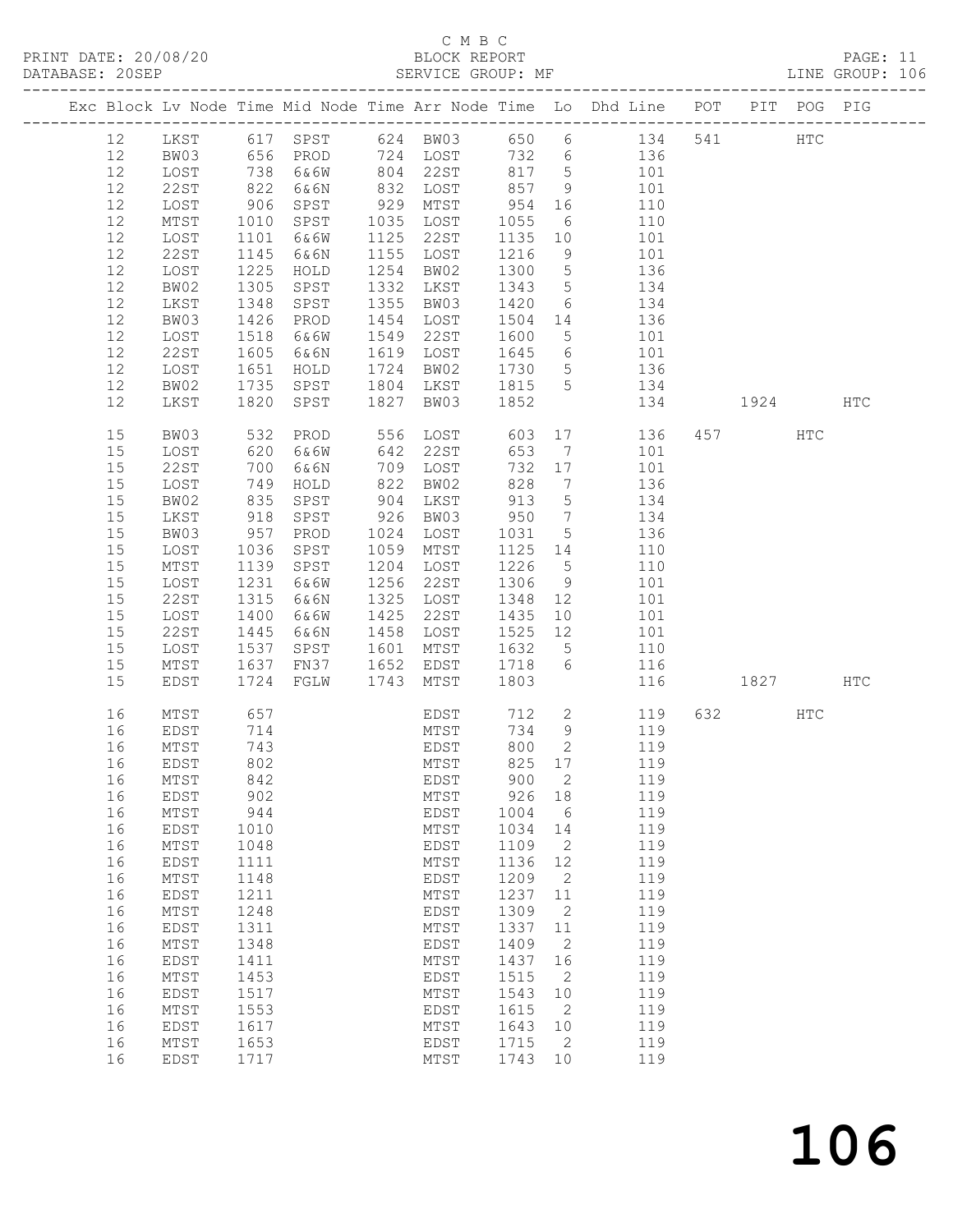#### C M B C

| DATABASE: 20SEP |          |                 |              | SERVICE GROUP: MF                                       |                      |               |                                  | LINE GROUP: 106                                                                |         |         |            |  |
|-----------------|----------|-----------------|--------------|---------------------------------------------------------|----------------------|---------------|----------------------------------|--------------------------------------------------------------------------------|---------|---------|------------|--|
|                 |          |                 |              |                                                         |                      |               |                                  | Exc Block Lv Node Time Mid Node Time Arr Node Time Lo Dhd Line POT PIT POG PIG |         |         |            |  |
|                 |          | 16 MTST 1753    |              |                                                         |                      |               |                                  | EDST 1814 2 119                                                                |         |         |            |  |
|                 | 16       | EDST 1816       |              |                                                         |                      |               |                                  | MTST 1839 119 1903 HTC                                                         |         |         |            |  |
|                 | 17       | 22ST            |              |                                                         |                      |               |                                  | 628 28<br>101                                                                  | 548 HTC |         |            |  |
|                 | 17       | LOST            | 656          | 600 6&6N      609  LOST<br>656   SPST        718   MTST |                      | 745 10        |                                  | 110                                                                            |         |         |            |  |
|                 | 17       | MTST            | 755          |                                                         | EDST                 | 812           | $\overline{2}$                   | 119                                                                            |         |         |            |  |
|                 | 17       | EDST            | 814          |                                                         | MTST                 | 837 17        |                                  | 119                                                                            |         |         |            |  |
|                 | 17       |                 |              |                                                         | EDST                 | 912           | $\overline{\mathbf{3}}$          | 119                                                                            |         |         |            |  |
|                 |          | MTST            | 854<br>915   |                                                         | HEST 512<br>MTST 939 |               |                                  |                                                                                |         |         |            |  |
|                 | 17       | EDST            | 959          |                                                         | EDST 1019            |               | 20                               | 119                                                                            |         |         |            |  |
|                 | 17       | MTST            |              |                                                         |                      |               | $\overline{\mathbf{3}}$          | 119                                                                            |         |         |            |  |
|                 | 17       | EDST            | 1022         |                                                         | MTST                 | 1046 14       | $\overline{2}$                   | 119                                                                            |         |         |            |  |
|                 | 17       | MTST            | 1100         |                                                         | EDST                 | 1121          |                                  | 119                                                                            |         |         |            |  |
|                 | 17       | EDST            | 1123<br>1200 |                                                         | MTST                 | 1148 12       |                                  | 119<br>119                                                                     |         |         |            |  |
|                 | 17       | MTST            |              |                                                         | EDST                 | 1221          | $\overline{2}$                   |                                                                                |         |         |            |  |
|                 | 17       | EDST            | 1223         |                                                         | MTST                 | 1249 11       |                                  | 119                                                                            |         |         |            |  |
|                 | 17       | MTST            | 1300         |                                                         | EDST                 | 1321          | $\overline{2}$                   | 119                                                                            |         |         |            |  |
|                 | 17       | EDST            | 1323         |                                                         | MTST                 | 1349 11       |                                  | 119                                                                            |         |         |            |  |
|                 | 17       | MTST            | 1400         |                                                         | EDST                 | 1421          | $\overline{2}$                   | 119                                                                            |         |         |            |  |
|                 | 17       | EDST            | 1423         |                                                         | MTST                 | 1449 11       |                                  | 119                                                                            |         |         |            |  |
|                 | 17       | MTST            | 1500         |                                                         | EDST                 | 1522          | $\overline{2}$                   | 119                                                                            |         |         |            |  |
|                 | 17       | EDST            | 1524         |                                                         | MTST                 | 1550 10       |                                  | 119                                                                            |         |         |            |  |
|                 | 17       | MTST            | 1600         |                                                         | EDST                 | 1622          | $\overline{2}$                   | 119                                                                            |         |         |            |  |
|                 | 17       | EDST            | 1624         |                                                         | MTST                 | 1650          | 10                               | 119                                                                            |         |         |            |  |
|                 | 17       | MTST            | 1700         |                                                         | EDST                 | 1722          | $\overline{2}$                   | 119                                                                            |         |         |            |  |
|                 | 17       | EDST            | 1724         |                                                         | MTST                 | 1750 10       |                                  | 119                                                                            |         |         |            |  |
|                 | 17       | MTST            | 1800         |                                                         | EDST                 | 1821          | $\overline{2}$                   | 119                                                                            |         |         |            |  |
|                 | 17       | EDST            | 1823         |                                                         | MTST                 | 1846          | 9                                | 119                                                                            |         |         |            |  |
|                 | 17       | MTST            | 1855         |                                                         | EDST                 | 1915<br>1939  | $\overline{2}$<br>5 <sup>5</sup> | 119                                                                            |         |         |            |  |
|                 | 17<br>17 | EDST<br>MTST    | 1917         | ---<br>1944 SPST 2008 LOST                              | MTST                 | 2027          |                                  | 119<br>110                                                                     |         | 2051 70 | HTC        |  |
|                 |          |                 |              |                                                         |                      |               |                                  |                                                                                |         |         |            |  |
|                 | 31       | MTST            | 531          |                                                         | EDST                 | 545           | $\overline{2}$                   | 119                                                                            | 506 700 | HTC     |            |  |
|                 | 31       | EDST            | 547          |                                                         | MTST<br>EDST         | 605 10        |                                  | 119                                                                            |         |         |            |  |
|                 | 31       | MTST            | 615          |                                                         | MTST                 | 630           | $\overline{2}$                   | 119                                                                            |         |         |            |  |
|                 | 31       | EDST            | 632          |                                                         |                      | 652 17        |                                  | 119                                                                            |         |         |            |  |
|                 | 31       | MTST<br>EDST    | 709          |                                                         | EDST                 | 724           | $\overline{2}$                   | 119                                                                            |         |         |            |  |
|                 | 31<br>31 | MTST            | 726<br>807   |                                                         | MTST<br>EDST         | 747 20<br>824 | $\overline{2}$                   | 119<br>119                                                                     |         |         |            |  |
|                 |          | 31 EDST         | 826          |                                                         |                      |               |                                  | MTST 849 17 119                                                                |         |         |            |  |
|                 | 31       | MTST            | 906          |                                                         | EDST                 | 924           | 5                                | 119                                                                            |         |         |            |  |
|                 | 31       | EDST            | 929          |                                                         | MTST                 | 953 19        |                                  | 119                                                                            |         |         |            |  |
|                 | 31       | $\mathtt{MTST}$ | 1012         |                                                         | EDST                 | 1032          | $\overline{2}$                   | 119                                                                            |         |         |            |  |
|                 | 31       | EDST            | 1034         |                                                         | MTST                 | 1058          | 14                               | 119                                                                            |         |         |            |  |
|                 | 31       | MTST            | 1112         |                                                         | EDST                 | 1133          | 2                                | 119                                                                            |         |         |            |  |
|                 | 31       | EDST            | 1135         |                                                         | MTST                 | 1200          | 12                               | 119                                                                            |         |         |            |  |
|                 | 31       | $\mathtt{MTST}$ | 1212         |                                                         | EDST                 | 1233          | $\overline{\phantom{a}}$         | 119                                                                            |         |         |            |  |
|                 | 31       | EDST            | 1235         |                                                         | MTST                 | 1301 11       |                                  | 119                                                                            |         |         |            |  |
|                 | 31       | MTST            | 1312         |                                                         | EDST                 | 1333          | $\overline{\phantom{a}}$         | 119                                                                            |         |         |            |  |
|                 | 31       | EDST            | 1335         |                                                         | MTST                 | 1401          | 9                                | 119                                                                            |         |         |            |  |
|                 | 31       | MTST            | 1410         |                                                         | EDST                 | 1431          | 11                               | 119                                                                            |         |         |            |  |
|                 | 31       | EDST            | 1442         | BCHL                                                    | HOLD                 | 1511          | $\overline{0}$                   | 133                                                                            |         |         |            |  |
|                 | 31       | HOLD            | 1511         | GIST                                                    | 1535 PAST            | 1558          | 5                                | 129                                                                            |         |         |            |  |
|                 | 31       | PAST            | 1603         | GIST                                                    | 1623 HOLD            | 1646          | $\circ$                          | 129                                                                            |         |         |            |  |
|                 | 31       | HOLD            | 1646         | BCHL                                                    | EDST                 | 1718          | $7\phantom{.0}$                  | 133                                                                            |         |         |            |  |
|                 | 31       | EDST            | 1725         | BCHL                                                    | HOLD                 | 1755          | $\circ$                          | 133                                                                            |         |         |            |  |
|                 | 31       | HOLD            |              | 1755 GIST                                               | 1816 PAST            | 1838          |                                  | 129                                                                            | 1859    |         | <b>HTC</b> |  |
|                 |          |                 |              |                                                         |                      |               |                                  |                                                                                |         |         |            |  |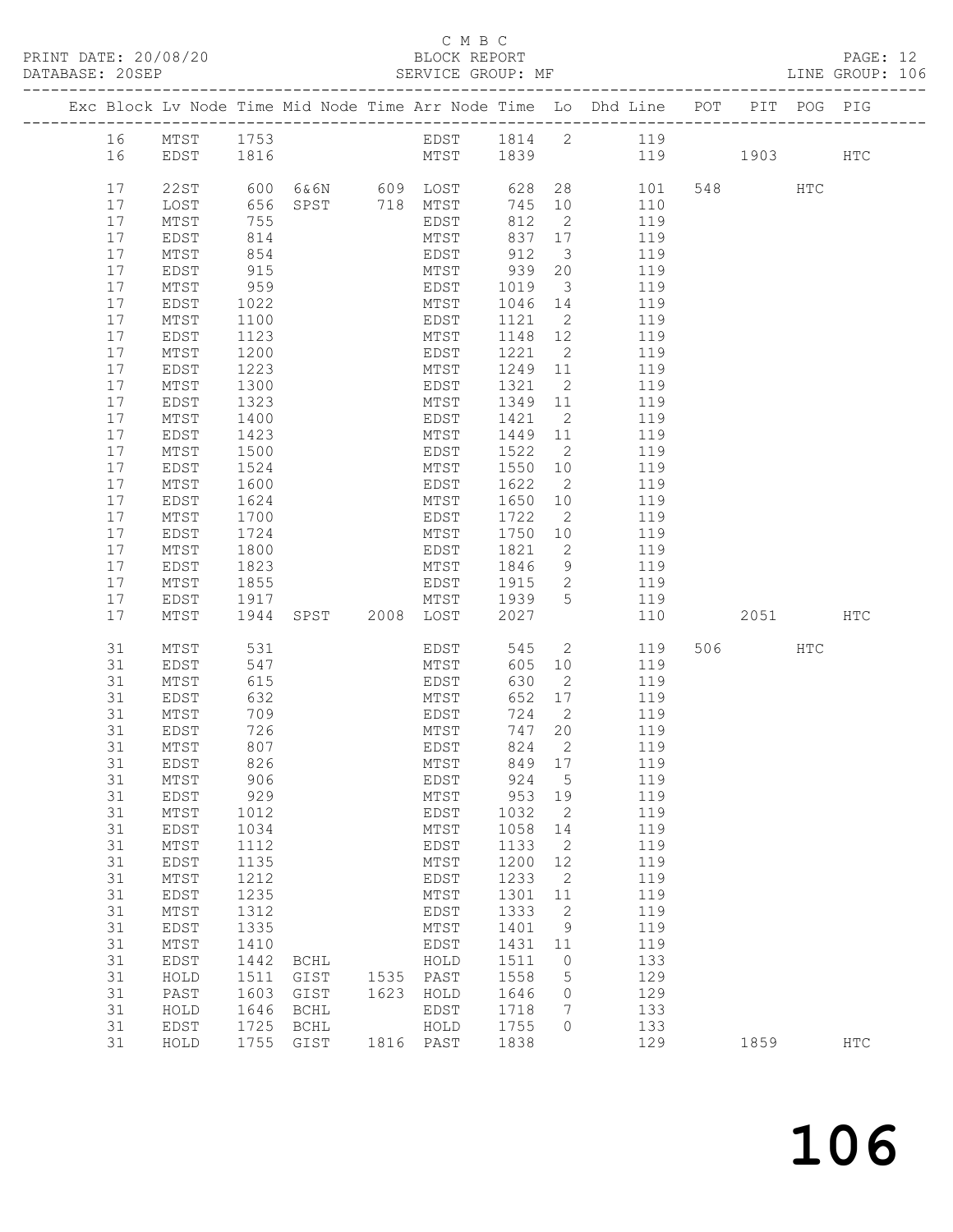### C M B C <br>C M B C <br>BLOCK REPOR

| PRINT DATE: 20/08/20<br>DATABASE: 20SEP |    |      |     |  |      | BLOCK REPORT | SERVICE GROUP: MF |    |                                                                                |     |      | PAGE: 13<br>LINE GROUP: 106 |  |
|-----------------------------------------|----|------|-----|--|------|--------------|-------------------|----|--------------------------------------------------------------------------------|-----|------|-----------------------------|--|
|                                         |    |      |     |  |      |              |                   |    | Exc Block Ly Node Time Mid Node Time Arr Node Time Lo Dhd Line POT PIT POG PIG |     |      |                             |  |
|                                         | 50 | MTST | 546 |  | EDST |              | 600 2             |    | 119                                                                            | 521 | HTC. |                             |  |
|                                         | 50 | EDST | 602 |  | MTST |              | 620               | 10 | 119                                                                            |     |      |                             |  |
|                                         | 50 | MTST | 630 |  | EDST |              | 645 2             |    | 119                                                                            |     |      |                             |  |

| JU | TAT DI          | v J U |      |      | <b>LUSI</b> | ひせつ  | $\sim$          | エエフ |      |      |     |               |  |
|----|-----------------|-------|------|------|-------------|------|-----------------|-----|------|------|-----|---------------|--|
| 50 | EDST            | 647   |      |      | MTST        | 707  | 13              | 119 |      |      |     |               |  |
| 50 | $\mathtt{MTST}$ | 720   |      |      | EDST        | 736  | $\mathbf{2}$    | 119 |      |      |     |               |  |
| 50 | EDST            | 738   |      |      | MTST        | 759  | 19              | 119 |      |      |     |               |  |
| 50 | $\mathtt{MTST}$ | 818   |      |      | EDST        | 836  | $\mathbf{2}$    | 119 |      |      |     |               |  |
| 50 | EDST            | 838   |      |      | MTST        | 902  | 17              | 119 |      |      |     |               |  |
|    |                 |       |      |      |             |      |                 |     |      |      |     |               |  |
| 50 | MTST            | 919   |      |      | EDST        | 937  | 6               | 119 |      |      |     |               |  |
| 50 | EDST            | 943   |      |      | MTST        | 1007 | 17              | 119 |      |      |     |               |  |
| 50 | $\mathtt{MTST}$ | 1024  |      |      | EDST        | 1044 | 2               | 119 |      |      |     |               |  |
| 50 | EDST            | 1046  |      |      | MTST        | 1110 | 14              | 119 |      |      |     |               |  |
| 50 | MTST            | 1124  |      |      | EDST        | 1145 | $\overline{2}$  | 119 |      |      |     |               |  |
| 50 | EDST            | 1147  |      |      | MTST        | 1212 | 12              | 119 |      |      |     |               |  |
| 50 | $\mathtt{MTST}$ | 1224  |      |      | EDST        | 1245 | $\mathbf{2}$    | 119 |      |      |     |               |  |
|    |                 |       |      |      |             |      |                 |     |      |      |     |               |  |
| 50 | EDST            | 1247  |      |      | MTST        | 1313 | 11              | 119 |      |      |     |               |  |
| 50 | MTST            | 1324  |      |      | EDST        | 1345 | 2               | 119 |      |      |     |               |  |
| 50 | EDST            | 1347  |      |      | MTST        | 1413 | $7\phantom{.0}$ | 119 |      |      |     |               |  |
| 50 | MTST            | 1420  |      |      | EDST        | 1441 | 2               | 119 |      |      |     |               |  |
| 50 | EDST            | 1443  |      |      | MTST        | 1509 | 14              | 119 |      |      |     |               |  |
| 50 | MTST            | 1523  |      |      | EDST        | 1545 | 2               | 119 |      |      |     |               |  |
| 50 | EDST            | 1547  |      |      | MTST        | 1613 | 10              | 119 |      |      |     |               |  |
| 50 | $\mathtt{MTST}$ | 1623  |      |      |             | 1645 | 2               | 119 |      |      |     |               |  |
|    |                 |       |      |      | EDST        |      |                 |     |      |      |     |               |  |
| 50 | EDST            | 1647  |      |      | MTST        | 1713 | 9               | 119 |      |      |     |               |  |
| 50 | $\mathtt{MTST}$ | 1722  |      |      | EDST        | 1744 | 2               | 119 |      |      |     |               |  |
| 50 | EDST            | 1746  |      |      | MTST        | 1811 | 14              | 119 |      |      |     |               |  |
| 50 | $\mathtt{MTST}$ | 1825  |      |      | EDST        | 1846 | 5               | 119 |      |      |     |               |  |
| 50 | EDST            | 1851  | FGLW | 1907 | MTST        | 1924 |                 | 116 |      | 1944 |     | HTC           |  |
|    |                 |       |      |      |             |      |                 |     |      |      |     |               |  |
| 53 | MTST            | 511   |      |      | EDST        | 525  | $\mathbf{2}$    | 119 | 446  |      | HTC |               |  |
| 53 | EDST            | 527   |      |      | MTST        | 545  | $15$            | 119 |      |      |     |               |  |
|    |                 |       |      |      |             |      |                 |     |      |      |     |               |  |
| 53 | $\mathtt{MTST}$ | 600   |      |      | EDST        | 614  | $\mathbf{2}$    | 119 |      |      |     |               |  |
| 53 | EDST            | 616   |      |      | MTST        | 634  | 11              | 119 |      |      |     |               |  |
| 53 | MTST            | 645   |      |      | EDST        | 700  | 2               | 119 |      |      |     |               |  |
| 53 | EDST            | 702   |      |      | MTST        | 722  | 9               | 119 |      |      |     |               |  |
| 53 | $\mathtt{MTST}$ | 731   |      |      | EDST        | 748  | $\overline{2}$  | 119 |      |      |     |               |  |
| 53 | EDST            | 750   |      |      | MTST        | 813  | 17              | 119 |      |      |     |               |  |
| 53 | MTST            | 830   |      |      | EDST        | 848  | $\mathbf{2}$    | 119 |      |      |     |               |  |
| 53 | <b>EDST</b>     | 850   |      |      | MTST        | 914  |                 | 119 |      | 938  |     | <b>HTC</b>    |  |
|    |                 |       |      |      |             |      |                 |     |      |      |     |               |  |
|    |                 |       |      |      |             |      |                 |     |      |      |     |               |  |
| 54 | MTST            | 1445  |      |      | EDST        | 1506 | 2               | 119 | 1408 |      | HTC |               |  |
| 54 | EDST            | 1508  |      |      | MTST        | 1534 | 11              | 119 |      |      |     |               |  |
| 54 | MTST            | 1545  |      |      | EDST        | 1607 | 2               | 119 |      |      |     |               |  |
| 54 | EDST            | 1609  |      |      | MTST        | 1635 | 10              | 119 |      |      |     |               |  |
| 54 | $\mathtt{MTST}$ | 1645  |      |      | EDST        | 1707 | $\mathbf{2}$    | 119 |      |      |     |               |  |
| 54 | EDST            | 1709  |      |      | MTST        | 1735 | 10              | 119 |      |      |     |               |  |
| 54 | MTST            | 1745  |      |      | EDST        | 1806 | 2               | 119 |      |      |     |               |  |
| 54 | EDST            | 1808  |      |      | MTST        | 1833 | 12              | 119 |      |      |     |               |  |
|    |                 |       |      |      |             |      |                 |     |      |      |     |               |  |
| 54 | MTST            | 1845  |      |      | EDST        | 1905 | $\mathbf{2}$    | 119 |      |      |     |               |  |
| 54 | EDST            | 1907  |      |      | MTST        | 1929 | 11              | 119 |      |      |     |               |  |
| 54 | MTST            | 1940  |      |      | EDST        | 2000 | 2               | 119 |      |      |     |               |  |
| 54 | EDST            | 2002  |      |      | MTST        | 2023 | 17              | 119 |      |      |     |               |  |
| 54 | MTST            | 2040  |      |      | EDST        | 2059 | $\mathbf{2}$    | 119 |      |      |     |               |  |
| 54 | EDST            | 2101  |      |      | MTST        | 2121 | 19              | 119 |      |      |     |               |  |
| 54 | MTST            | 2140  |      |      | EDST        | 2159 | 2               | 119 |      |      |     |               |  |
| 54 | EDST            | 2201  |      |      | MTST        | 2219 |                 | 119 |      | 2239 |     | $_{\rm{HTC}}$ |  |
|    |                 |       |      |      |             |      |                 |     |      |      |     |               |  |
|    |                 |       |      |      |             |      |                 |     |      |      |     |               |  |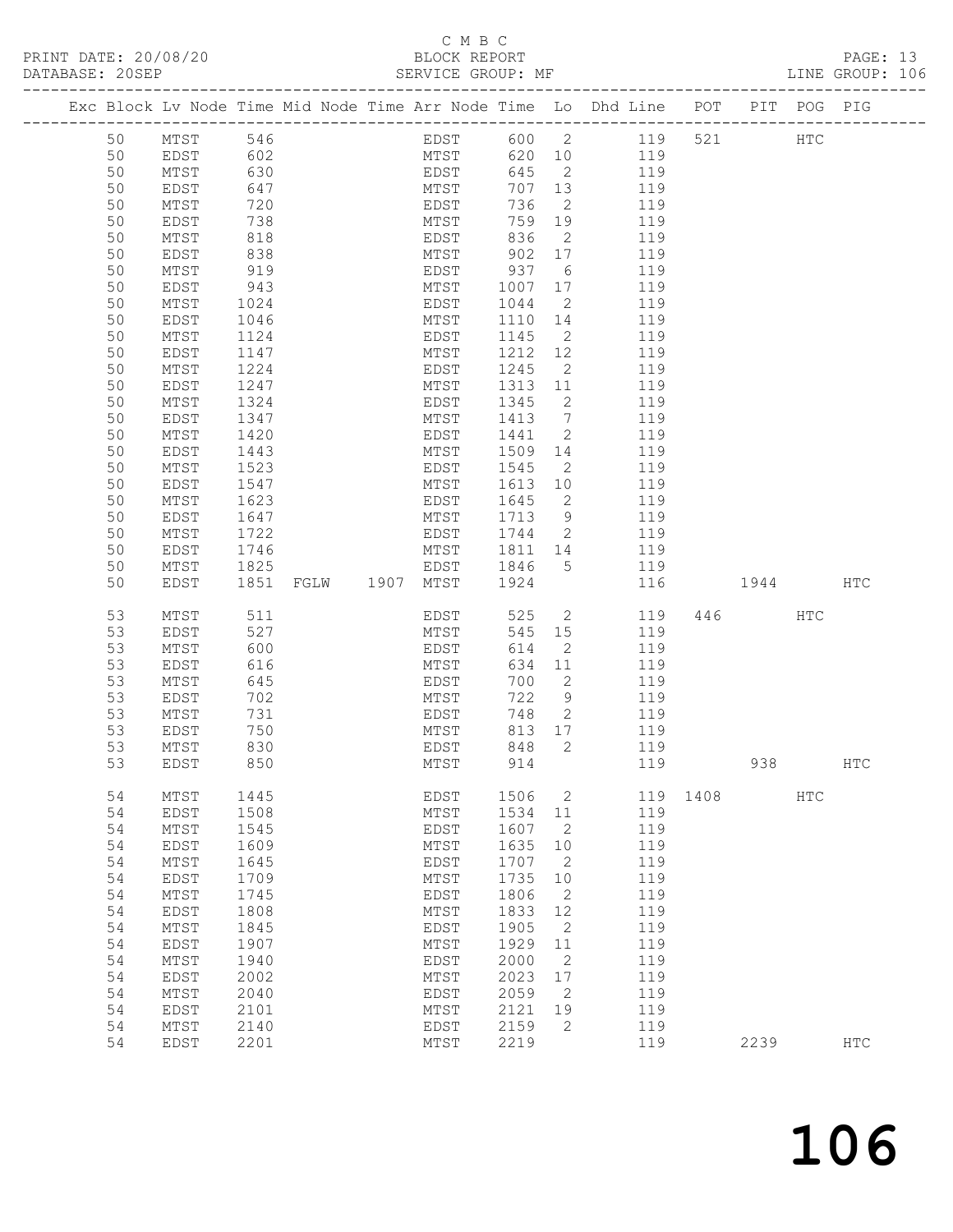PRINT DATE: 20/08/20 BLOCK REPORT<br>
DATABASE: 20SEP<br>
SERVICE GROUP: MF

### C M B C<br>BLOCK REPORT

PAGE: 14<br>LINE GROUP: 106

|  |    |      |      |      |           |      |      |              |                |     |     | Exc Block Lv Node Time Mid Node Time Arr Node Time Lo Dhd Line POT PIT POG PIG |     |               |
|--|----|------|------|------|-----------|------|------|--------------|----------------|-----|-----|--------------------------------------------------------------------------------|-----|---------------|
|  | 56 | MTST | 1515 |      |           |      |      |              |                |     |     | EDST 1537 2 119 1438 HTC                                                       |     |               |
|  | 56 | EDST | 1539 |      |           |      |      | MTST 1605 10 |                | 119 |     |                                                                                |     |               |
|  | 56 | MTST | 1615 |      |           |      |      | EDST 1637 2  |                |     | 119 |                                                                                |     |               |
|  | 56 | EDST | 1639 |      |           | MTST |      | 1705 10      |                |     | 119 |                                                                                |     |               |
|  | 56 | MTST | 1715 |      |           | EDST |      | 1737 2       |                |     | 119 |                                                                                |     |               |
|  | 56 | EDST | 1739 |      |           | MTST |      | 1805 10      |                |     | 119 |                                                                                |     |               |
|  | 56 | MTST | 1815 |      |           | EDST |      | 1836         | $\overline{2}$ |     | 119 |                                                                                |     |               |
|  | 56 | EDST | 1838 |      |           | MTST |      | 1900 15      |                |     | 119 |                                                                                |     |               |
|  | 56 | MTST | 1915 |      |           | EDST |      | 1935         | $\overline{2}$ |     | 119 |                                                                                |     |               |
|  | 56 | EDST | 1937 |      |           | MTST |      | 1959 11      |                |     | 119 |                                                                                |     |               |
|  | 56 | MTST | 2010 |      |           | EDST |      | 2029         | $\overline{2}$ |     | 119 |                                                                                |     |               |
|  | 56 | EDST | 2031 |      |           | MTST |      | 2052 18      |                |     | 119 |                                                                                |     |               |
|  | 56 | MTST | 2110 |      |           | EDST |      | 2129         | $\overline{2}$ |     | 119 |                                                                                |     |               |
|  | 56 | EDST | 2131 |      |           | MTST |      | 2151 14      |                |     | 119 |                                                                                |     |               |
|  | 56 | MTST | 2205 |      |           |      | EDST | 2223         | $\overline{2}$ |     | 119 |                                                                                |     |               |
|  | 56 | EDST | 2225 |      |           | MTST |      | 2243         |                |     | 119 | 2303                                                                           |     | HTC           |
|  | 57 | MTST | 1430 |      |           | EDST |      | 1451 2       |                |     |     | 119 1353                                                                       | HTC |               |
|  | 57 | EDST | 1453 |      |           | MTST |      | 1519 11      |                |     | 119 |                                                                                |     |               |
|  | 57 | MTST | 1530 |      |           | EDST |      | 1552         | $\overline{2}$ |     | 119 |                                                                                |     |               |
|  | 57 | EDST | 1554 |      |           | MTST |      | 1620 10      |                |     | 119 |                                                                                |     |               |
|  | 57 | MTST | 1630 |      |           | EDST |      | 1652 2       |                |     | 119 |                                                                                |     |               |
|  | 57 | EDST | 1654 |      |           | MTST |      | 1720 10      |                |     | 119 |                                                                                |     |               |
|  | 57 | MTST | 1730 |      |           | EDST |      | 1751         | $\overline{2}$ |     | 119 |                                                                                |     |               |
|  | 57 | EDST | 1753 |      |           | MTST |      | 1818 17      |                |     | 119 |                                                                                |     |               |
|  | 57 | MTST | 1835 |      |           | EDST |      | 1856 2       |                |     | 119 |                                                                                |     |               |
|  | 57 | EDST | 1858 |      |           | MTST |      | 1920         |                |     | 119 | 1940 HTC                                                                       |     |               |
|  | 58 | EDST | 1450 | 6&6S | 1510 NWST |      |      | 1518 10      |                |     |     | 106 1430 HTC                                                                   |     |               |
|  | 58 | NWST | 1528 | 6&6N | 1540 EDST |      |      | 1558         | 9              |     | 106 |                                                                                |     |               |
|  | 58 | EDST | 1607 | 6&6S | 1627 NWST |      |      | 1635 14      |                |     | 106 |                                                                                |     |               |
|  | 58 | NWST | 1649 | 6&6N | 1702      | EDST |      | 1720         | $\overline{2}$ |     | 106 |                                                                                |     |               |
|  | 58 | EDST | 1722 | 6&6S | 1742      | NWST |      | 1750         |                |     |     | 106 1804                                                                       |     | HTC           |
|  | 63 | EDST | 1433 |      |           | MTST |      | 1459 9       |                |     |     | 119 1413                                                                       | HTC |               |
|  | 63 | MTST | 1508 |      |           | EDST |      | 1529 2       |                |     | 119 |                                                                                |     |               |
|  | 63 | EDST | 1531 |      |           | MTST |      | 1557 11      |                |     | 119 |                                                                                |     |               |
|  | 63 | MTST | 1608 |      |           | EDST |      | 1630         | $\overline{2}$ |     | 119 |                                                                                |     |               |
|  | 63 | EDST | 1632 |      |           | MTST |      | 1658 10      |                |     | 119 |                                                                                |     |               |
|  | 63 | MTST | 1708 |      |           |      |      | EDST 1730 2  |                |     | 119 |                                                                                |     |               |
|  | 63 | EDST | 1732 |      |           | MTST |      | 1758         | 10             |     | 119 |                                                                                |     |               |
|  | 63 | MTST | 1808 |      |           | EDST |      | 1829         | $\overline{2}$ |     | 119 |                                                                                |     |               |
|  | 63 | EDST | 1831 |      |           | MTST |      | 1853         | 12             |     | 119 |                                                                                |     |               |
|  | 63 | MTST | 1905 |      |           | EDST |      | 1925         | $\mathbf{2}$   |     | 119 |                                                                                |     |               |
|  | 63 | EDST | 1927 |      |           | MTST |      | 1949         | 5              |     | 119 |                                                                                |     |               |
|  | 63 | MTST | 1954 |      |           | EDST |      | 2014         | 2              |     | 119 |                                                                                |     |               |
|  | 63 | EDST | 2016 |      |           | MTST |      | 2037         | 7              |     | 119 |                                                                                |     |               |
|  | 63 | MTST | 2044 | SPST | 2108 LOST |      |      | 2127         |                |     | 110 | 2151                                                                           |     | $_{\rm{HTC}}$ |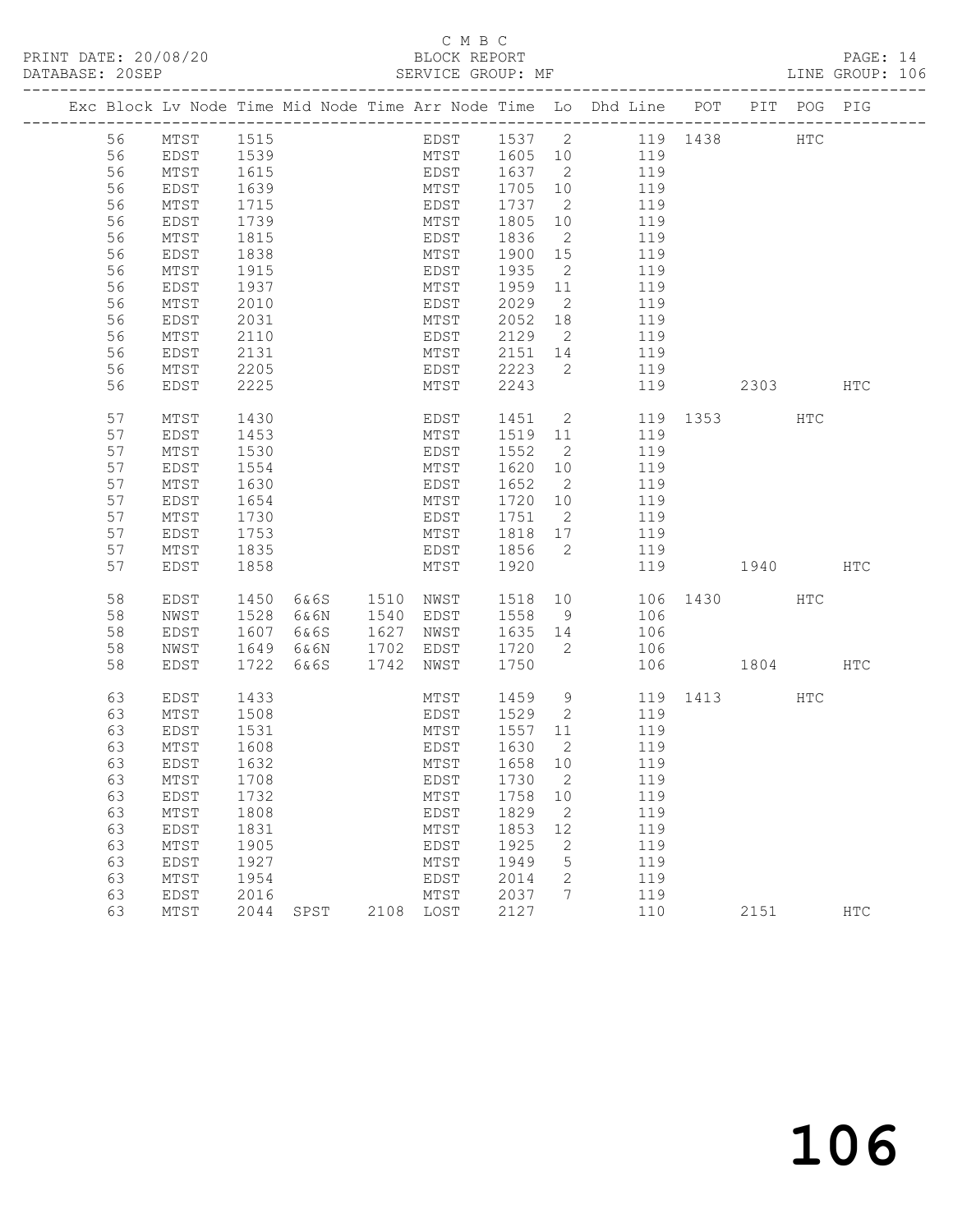|      |                             |                                 |      |                                                                                                                                                                                                   |      | C M B C   |                                                                    |                 |              |              |         |            |  |
|------|-----------------------------|---------------------------------|------|---------------------------------------------------------------------------------------------------------------------------------------------------------------------------------------------------|------|-----------|--------------------------------------------------------------------|-----------------|--------------|--------------|---------|------------|--|
|      |                             | PRINT DATE: 20/08/20            |      |                                                                                                                                                                                                   |      |           | BLOCK REPORT                                                       |                 |              |              |         | PAGE: 15   |  |
|      |                             | 22ST 22 ST STN                  |      |                                                                                                                                                                                                   |      |           | 6&6N 6 AV & 6 ST                                                   |                 |              |              |         |            |  |
|      |                             | 6&6S 6 AV & 6 ST                |      |                                                                                                                                                                                                   |      |           | 6&6W 6 ST & 6 AV                                                   |                 |              |              |         |            |  |
|      |                             |                                 |      |                                                                                                                                                                                                   |      |           |                                                                    |                 |              |              |         |            |  |
|      |                             |                                 |      |                                                                                                                                                                                                   |      |           |                                                                    |                 |              |              |         |            |  |
|      |                             |                                 |      | ARCW ARMSTRONG & COQUITLAM BOHL BURNABY CITY HALL BURNABY CITY HALL BURNABY CITY HALL BURNABY CITY HALL BURNABY CITY HALL BURNABY CITY HALL BURNABY CITY HALL BURNABY CITY HALL BURNABY CITY HALL |      |           |                                                                    |                 |              |              |         |            |  |
|      |                             |                                 |      | CL-E CANADA WAY & LEDGER-EAST                                                                                                                                                                     |      |           | CL-W CANADA WAY & LEDGER-WEST                                      |                 |              |              |         |            |  |
|      |                             |                                 |      |                                                                                                                                                                                                   |      |           |                                                                    |                 |              |              |         |            |  |
|      |                             |                                 |      |                                                                                                                                                                                                   |      |           |                                                                    |                 |              |              |         |            |  |
|      |                             |                                 |      | CLFO CLIVEDEN & FOSTERS<br>EDST EDMONDS STN<br>FN37 NORTH FRASER WAY AT 3700 BLOCK                                                                                                                |      |           |                                                                    |                 |              |              |         |            |  |
| HOLD |                             | HOLDOM STATION                  |      |                                                                                                                                                                                                   |      |           | HTC Hamilton Depot                                                 |                 |              |              |         |            |  |
| KY10 |                             |                                 |      | KINGSWAY & 10 AV                                                                                                                                                                                  |      |           | LKST LAKE CITY STATION                                             |                 |              |              |         |            |  |
| LOST |                             |                                 |      |                                                                                                                                                                                                   |      |           |                                                                    |                 |              |              |         |            |  |
| NWST |                             |                                 |      | LOUGHEED STN<br>NEW WESTMINSTER STN                                                                                                                                                               |      |           |                                                                    |                 |              |              |         |            |  |
|      |                             |                                 |      | PEWI PENDER & WILLINGDON                                                                                                                                                                          |      |           | PROD                                                               |                 |              |              |         |            |  |
|      |                             |                                 |      | QU-S SB HOWES ST FS HOWES ST RAMP SFU SFU SFU EXCHANGE                                                                                                                                            |      |           |                                                                    |                 |              |              |         |            |  |
|      |                             | SPST SPERLING STN               |      |                                                                                                                                                                                                   |      |           | WLDL WILLINGDON & DEER LK PLACE                                    |                 |              |              |         |            |  |
|      |                             |                                 |      | Exc Block Lv Node Time Mid Node Time Arr Node Time Lo Dhd Line POT PIT POG PIG                                                                                                                    |      |           |                                                                    |                 |              |              |         |            |  |
|      |                             |                                 |      | 1 MTST 532 SPST 552 SFU 608 7 144 507 HTC<br>1 SFU 615 SPST 634 MTST 658 6 144                                                                                                                    |      |           |                                                                    |                 |              |              |         |            |  |
|      |                             |                                 |      |                                                                                                                                                                                                   |      |           |                                                                    |                 |              |              |         |            |  |
|      | 1                           |                                 |      | MTST 704 SPST 728 SFU 749 11 144                                                                                                                                                                  |      |           |                                                                    |                 |              |              |         |            |  |
|      | 1                           |                                 |      | SFU 800 SPST 822 MTST 856 8 144                                                                                                                                                                   |      |           |                                                                    |                 |              |              |         |            |  |
|      | $\mathbf{1}$                |                                 |      | MTST 904 SPST 932 SFU 952 6 144<br>SFU 958 SPST 1019 MTST 1046 14 144<br>MTST 1100 SPST 1126 SFU 1146 8 144                                                                                       |      |           |                                                                    |                 |              |              |         |            |  |
|      | $\mathbf{1}$                |                                 |      |                                                                                                                                                                                                   |      |           |                                                                    |                 |              |              |         |            |  |
|      | $\mathbf{1}$                |                                 |      |                                                                                                                                                                                                   |      |           |                                                                    |                 |              |              |         |            |  |
|      | $\mathbf{1}$<br>$\mathbf 1$ | MTST                            |      | SFU 1154 SPST 1215 MTST 1245 16 144                                                                                                                                                               |      |           |                                                                    |                 |              |              |         |            |  |
|      | $\mathbf{1}$                |                                 |      | 1301 SPST                                                                                                                                                                                         |      |           |                                                                    |                 |              |              |         |            |  |
|      | $\mathbf{1}$                | SFU 1354 SPST<br>MTST 1456 SPST |      |                                                                                                                                                                                                   |      |           | 1328 SFU 1348 6 144<br>1415 MTST 1447 9 144<br>1527 SFU 1547 8 144 |                 |              |              |         |            |  |
|      | $\mathbf{1}$                |                                 |      | SFU 1555 SPST 1618 MTST 1652 17 144                                                                                                                                                               |      |           |                                                                    |                 |              |              |         |            |  |
|      | $\mathbf 1$                 | MTST                            |      | 1709 FN37 1724 EDST 1748 12 116                                                                                                                                                                   |      |           |                                                                    |                 |              |              |         |            |  |
|      | $\mathbf{1}$                | EDST                            |      | 1800 FGLW                                                                                                                                                                                         |      |           | 1817 MTST 1836                                                     |                 |              | 116 1900 HTC |         |            |  |
|      | 2                           |                                 |      | EDST 552 BCHL                                                                                                                                                                                     |      |           | HOLD 614 0 133                                                     |                 |              |              | 537 HTC |            |  |
|      | 2                           | HOLD                            |      | 614 GIST 630 PAST 651 15 129                                                                                                                                                                      |      |           |                                                                    |                 |              |              |         |            |  |
|      | $\mathbf{2}$                | PAST                            |      |                                                                                                                                                                                                   |      |           |                                                                    |                 |              | 129          |         |            |  |
|      | $\mathbf{2}$                | HOLD                            |      |                                                                                                                                                                                                   |      |           |                                                                    |                 | 810 9 12 133 |              |         |            |  |
|      | $\mathbf 2$                 | MTST                            |      | 831 FN37 845 EDST                                                                                                                                                                                 |      |           |                                                                    |                 | 905 8 116    |              |         |            |  |
|      | 2                           | EDST                            | 913  | FGLW                                                                                                                                                                                              | 932  | MTST      | 951                                                                | $\overline{9}$  |              | 116          |         |            |  |
|      | $\mathbf{2}$                | MTST                            | 1000 | FN37                                                                                                                                                                                              | 1014 | EDST      | 1033                                                               | $6\overline{6}$ |              | 116          |         |            |  |
|      | $\sqrt{2}$                  | EDST                            | 1039 | FGLW                                                                                                                                                                                              | 1056 | MTST      | 1115                                                               | 15              |              | 116          |         |            |  |
|      | $\mathbf{2}$                | MTST                            | 1130 | FN37                                                                                                                                                                                              | 1143 | EDST      | 1201                                                               | 8 <sup>8</sup>  |              | 116          |         |            |  |
|      | $\mathbf{2}$                | EDST                            | 1209 | FGLW                                                                                                                                                                                              | 1226 | MTST      | 1245                                                               | 15              |              | 116          |         |            |  |
|      | $\mathbf{2}$                | MTST                            | 1300 | FN37                                                                                                                                                                                              | 1313 | EDST      | 1331                                                               | 8 <sup>8</sup>  |              | 116          |         |            |  |
|      | $\sqrt{2}$                  | EDST                            | 1339 | FGLW                                                                                                                                                                                              | 1356 | MTST      | 1415                                                               | 12              |              | 116          |         |            |  |
|      | $\mathbf{2}$                | MTST                            | 1427 | FN37                                                                                                                                                                                              | 1440 | EDST      | 1502                                                               | 8               |              | 116          |         |            |  |
|      | $\mathbf{2}$                | EDST                            | 1510 | BCHL                                                                                                                                                                                              |      | HOLD      | 1541                                                               | $\circ$         |              | 133          |         |            |  |
|      | $\mathbf{2}$                | HOLD                            | 1541 | GIST                                                                                                                                                                                              | 1603 | PAST      | 1627                                                               | 6               |              | 129          |         |            |  |
|      | $\sqrt{2}$                  | PAST                            | 1633 | GIST                                                                                                                                                                                              | 1653 | HOLD      | 1716                                                               | $\circ$         |              | 129          |         |            |  |
|      | $\mathbf{2}$                | HOLD                            | 1716 | <b>BCHL</b>                                                                                                                                                                                       |      | EDST      | 1748                                                               | 14              |              | 133          |         |            |  |
|      | $\mathbf{2}$                | EDST                            | 1802 | BCHL                                                                                                                                                                                              |      | HOLD      | 1828                                                               | $\Omega$        |              | 133          |         |            |  |
|      | $\mathbf{2}$                | HOLD                            |      | 1828 GIST                                                                                                                                                                                         |      | 1848 PAST | 1908                                                               |                 |              | 129          | 1926    | <b>HTC</b> |  |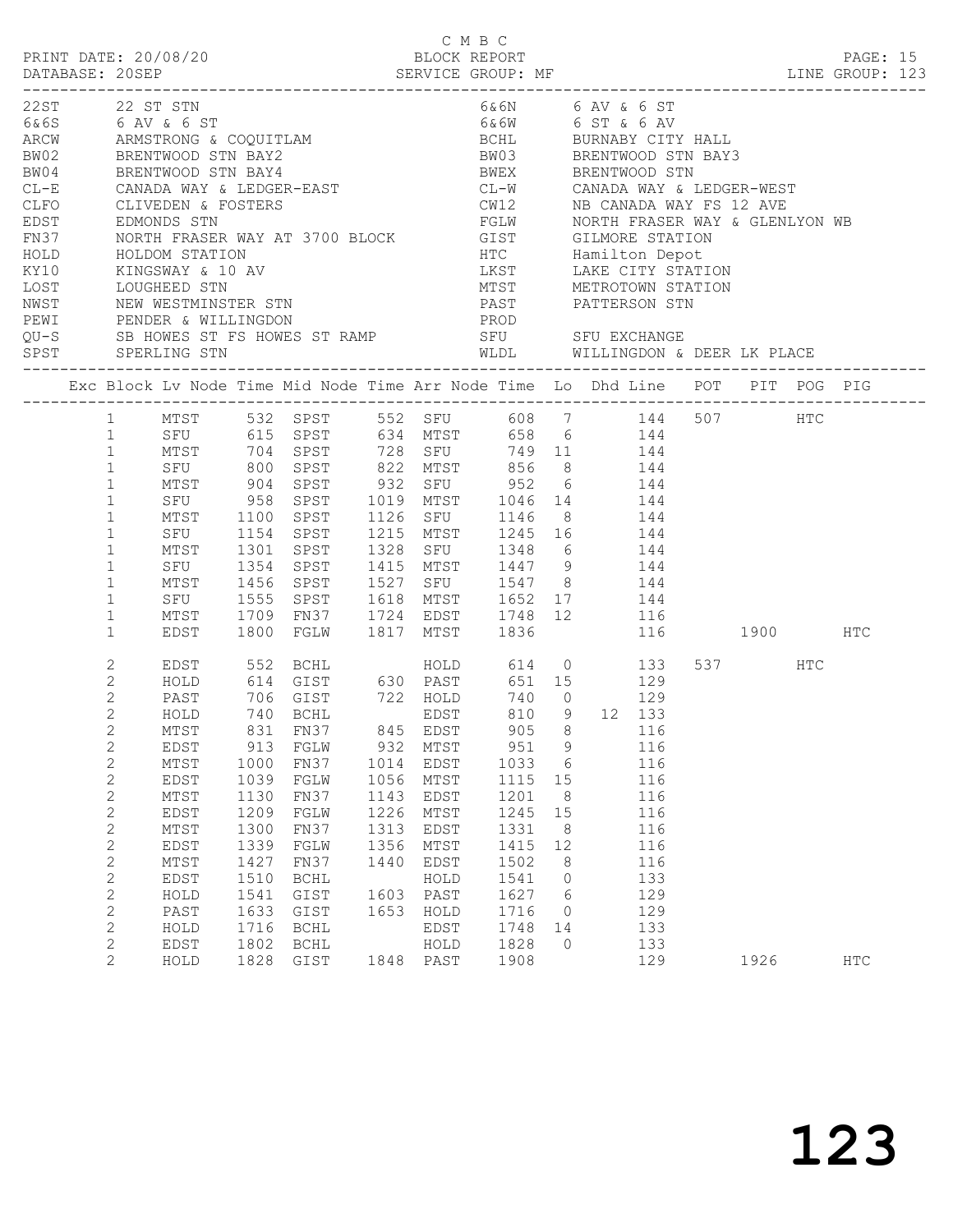# C M B C<br>
PRINT DATE: 20/08/20<br>
DATABASE: 20SER

| DATABASE: 20SEP |   |      |      | SERVICE GROUP: MF |      |      |      |                 |                                                                                |      |            | LINE GROUP: 123 |  |
|-----------------|---|------|------|-------------------|------|------|------|-----------------|--------------------------------------------------------------------------------|------|------------|-----------------|--|
|                 |   |      |      |                   |      |      |      |                 | Exc Block Lv Node Time Mid Node Time Arr Node Time Lo Dhd Line POT PIT POG PIG |      |            |                 |  |
|                 | 4 |      |      | BW04 522 CL-E     | 531  | NWST |      |                 | 546 9<br>123                                                                   |      | <b>HTC</b> |                 |  |
|                 | 4 | NWST | 555  | $CL-W$            | 610  | BW04 | 620  | $9^{\circ}$     | 123                                                                            |      |            |                 |  |
|                 | 4 | BW04 | 629  | $CL-E$            | 639  | NWST | 657  |                 | 10<br>123                                                                      |      |            |                 |  |
|                 | 4 | NWST | 707  | $CL-W$            | 730  | BW04 | 745  | $5^{\circ}$     | 123                                                                            |      |            |                 |  |
|                 | 4 | BW04 | 750  | $CL-E$            | 804  | NWST | 827  | 6               | 123                                                                            |      |            |                 |  |
|                 | 4 | NWST | 833  | $CL-W$            | 859  | BW04 | 914  | 5               | 123                                                                            |      |            |                 |  |
|                 | 4 | BW04 | 919  | $CL-E$            | 933  | NWST | 953  | 12 <sup>°</sup> | 123                                                                            |      |            |                 |  |
|                 | 4 | NWST | 1005 |                   |      | EDST | 1022 | 2               | 112                                                                            |      |            |                 |  |
|                 | 4 | EDST | 1024 |                   |      | NWST | 1040 | 10              | 112                                                                            |      |            |                 |  |
|                 | 4 | NWST | 1050 |                   |      | EDST | 1107 | 2               | 112                                                                            |      |            |                 |  |
|                 | 4 | EDST | 1109 |                   |      | NWST | 1125 | 10              | 112                                                                            |      |            |                 |  |
|                 | 4 | NWST | 1135 |                   |      | EDST | 1152 | 2               | 112                                                                            |      |            |                 |  |
|                 | 4 | EDST | 1154 |                   |      | NWST | 1211 | 9               | 112                                                                            |      |            |                 |  |
|                 | 4 | NWST | 1220 |                   |      | EDST | 1238 | $\overline{2}$  | 112                                                                            |      |            |                 |  |
|                 | 4 | EDST | 1240 |                   |      | NWST | 1257 | 8               | 112                                                                            |      |            |                 |  |
|                 | 4 | NWST | 1305 |                   |      | EDST | 1323 | $\overline{2}$  | 112                                                                            |      |            |                 |  |
|                 | 4 | EDST | 1325 |                   |      | NWST | 1342 | 8               | 112                                                                            |      |            |                 |  |
|                 | 4 | NWST | 1350 |                   |      | EDST | 1408 | $\overline{2}$  | 112                                                                            |      |            |                 |  |
|                 | 4 | EDST | 1410 |                   |      | NWST | 1428 | $7\overline{ }$ | 112                                                                            |      |            |                 |  |
|                 | 4 | NWST | 1435 |                   |      | EDST | 1454 | 2               | 112                                                                            |      |            |                 |  |
|                 | 4 | EDST | 1456 |                   |      | NWST | 1519 | 11              | 112                                                                            |      |            |                 |  |
|                 | 4 | NWST | 1530 |                   |      | EDST | 1549 | 7               | 112                                                                            |      |            |                 |  |
|                 | 4 | EDST | 1556 |                   |      | NWST | 1619 | 11              | 112                                                                            |      |            |                 |  |
|                 | 4 | NWST | 1630 |                   |      | EDST | 1651 | 7               | 112                                                                            |      |            |                 |  |
|                 | 4 | EDST | 1658 |                   |      | NWST | 1721 | 12              | 112                                                                            |      |            |                 |  |
|                 | 4 | NWST | 1733 | CL-W 1757         |      | BW04 | 1809 | 12              | 123                                                                            |      |            |                 |  |
|                 | 4 | BW04 | 1821 | $CL-E$            | 1837 | NWST | 1858 |                 | 123                                                                            | 1912 |            | HTC             |  |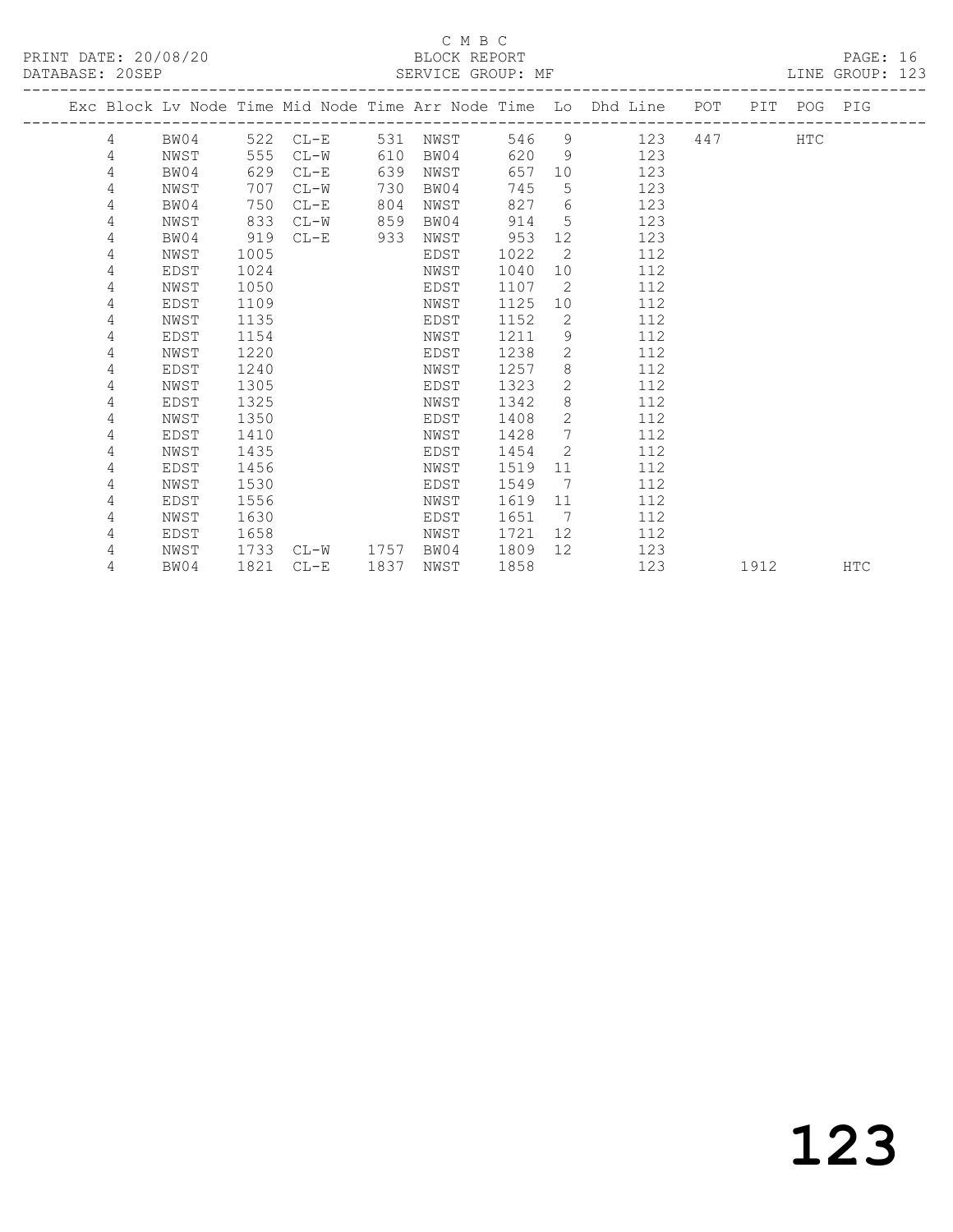PRINT DATE: 20/08/20 BLOCK REPORT<br>
DATABASE: 20SEP<br>
SERVICE GROUP: MF

# C M B C<br>BLOCK REPORT

PAGE: 17<br>LINE GROUP: 123

|  |   |             |      | Exc Block Lv Node Time Mid Node Time Arr Node Time Lo Dhd Line POT |      |      |      |                      |     |     |      | PIT POG PIG |            |
|--|---|-------------|------|--------------------------------------------------------------------|------|------|------|----------------------|-----|-----|------|-------------|------------|
|  | 6 | NWST        |      | 739 CL-W                                                           | 803  | BW04 | 818  | 10                   | 123 | 722 |      | <b>HTC</b>  |            |
|  | 6 | BW04        | 828  | $CL-E$                                                             | 843  | NWST | 905  | $\overline{7}$       | 123 |     |      |             |            |
|  | 6 | NWST        | 912  | 6&6N                                                               | 921  | EDST | 939  | $\mathbf{3}$         | 106 |     |      |             |            |
|  | 6 | EDST        | 942  | 6&6S                                                               | 959  | NWST | 1007 | 17                   | 106 |     |      |             |            |
|  | 6 | NWST        | 1024 | 6&6N                                                               | 1034 | EDST | 1051 | $\mathcal{S}$        | 106 |     |      |             |            |
|  | 6 | EDST        | 1054 | 6&6S                                                               | 1111 | NWST | 1119 | 17                   | 106 |     |      |             |            |
|  | 6 | NWST        | 1136 | 6&6N                                                               | 1146 | EDST | 1203 | $\mathcal{S}$        | 106 |     |      |             |            |
|  | 6 | EDST        | 1206 | 6&6S                                                               | 1223 | NWST | 1231 | 17                   | 106 |     |      |             |            |
|  | 6 | NWST        | 1248 | 6&6N                                                               | 1258 | EDST | 1316 | 2                    | 106 |     |      |             |            |
|  | 6 | EDST        | 1318 | 6&6S                                                               | 1336 | NWST | 1344 | 16                   | 106 |     |      |             |            |
|  | 6 | NWST        | 1400 | 6&6N                                                               | 1410 | EDST | 1428 | 2                    | 106 |     |      |             |            |
|  | 6 | EDST        | 1430 | 6&6S                                                               | 1450 | NWST | 1458 | 9                    | 106 |     |      |             |            |
|  | 6 | NWST        | 1507 | 6&6N                                                               | 1519 | EDST | 1537 | $\overline{7}$       | 106 |     |      |             |            |
|  | 6 | EDST        | 1544 | 6&6S                                                               | 1604 | NWST | 1612 | 15                   | 106 |     |      |             |            |
|  | 6 | NWST        | 1627 | 6&6N                                                               | 1640 | EDST | 1658 | $\overline{2}$       | 106 |     |      |             |            |
|  | 6 | EDST        | 1700 | 6&6S                                                               | 1720 | NWST | 1728 | 13                   | 106 |     |      |             |            |
|  | 6 | NWST        | 1741 | 6&6N                                                               | 1753 | EDST | 1810 | $\overline{2}$       | 106 |     |      |             |            |
|  | 6 | EDST        | 1812 | 6&6S                                                               | 1829 | NWST | 1837 | 14                   | 106 |     |      |             |            |
|  | 6 | NWST        | 1851 | 6&6N                                                               | 1900 | EDST | 1916 | 2                    | 106 |     |      |             |            |
|  | 6 | EDST        | 1918 | 6&6S                                                               | 1933 | NWST | 1941 | 8                    | 106 |     |      |             |            |
|  | 6 | NWST        | 1949 | 6&6N                                                               | 1958 | EDST | 2012 | 2                    | 106 |     |      |             |            |
|  | 6 | EDST        | 2014 | 6&6S                                                               | 2029 | NWST | 2036 | 13                   | 106 |     |      |             |            |
|  | 6 | NWST        | 2049 | 6&6N                                                               | 2057 | EDST | 2111 | 2                    | 106 |     |      |             |            |
|  | 6 | EDST        | 2113 | 6&6S                                                               | 2128 | NWST | 2135 | 14                   | 106 |     |      |             |            |
|  | 6 | NWST        | 2149 | 6&6N                                                               | 2157 | EDST | 2211 | 2                    | 106 |     |      |             |            |
|  | 6 | EDST        | 2213 | 6&6S                                                               | 2226 | NWST | 2232 | 17                   | 106 |     |      |             |            |
|  | 6 | NWST        | 2249 | 6&6N                                                               | 2256 | EDST | 2308 | 2                    | 106 |     |      |             |            |
|  | 6 | <b>EDST</b> | 2310 | 6&6S                                                               | 2322 | NWST | 2328 | 19                   | 106 |     |      |             |            |
|  | 6 | NWST        | 2347 | 6&6N                                                               | 2353 | EDST | 2405 | $\overline{2}$       | 106 |     |      |             |            |
|  | 6 | EDST        | 2407 | 6&6S                                                               | 2418 | NWST | 2424 | 23<br>$\overline{2}$ | 106 |     |      |             |            |
|  | 6 | NWST        | 2447 | 6&6N                                                               | 2453 | EDST | 2505 |                      | 106 |     |      |             |            |
|  | 6 | EDST        | 2507 | 6&6S                                                               | 2518 | NWST | 2524 | 29<br>2              | 106 |     |      |             |            |
|  | 6 | NWST        | 2553 | 6&6N                                                               | 2559 | EDST | 2610 |                      | 106 |     |      |             |            |
|  | 6 | EDST        | 2612 | 6&6S                                                               | 2623 | NWST | 2629 |                      | 106 |     | 2641 |             | <b>HTC</b> |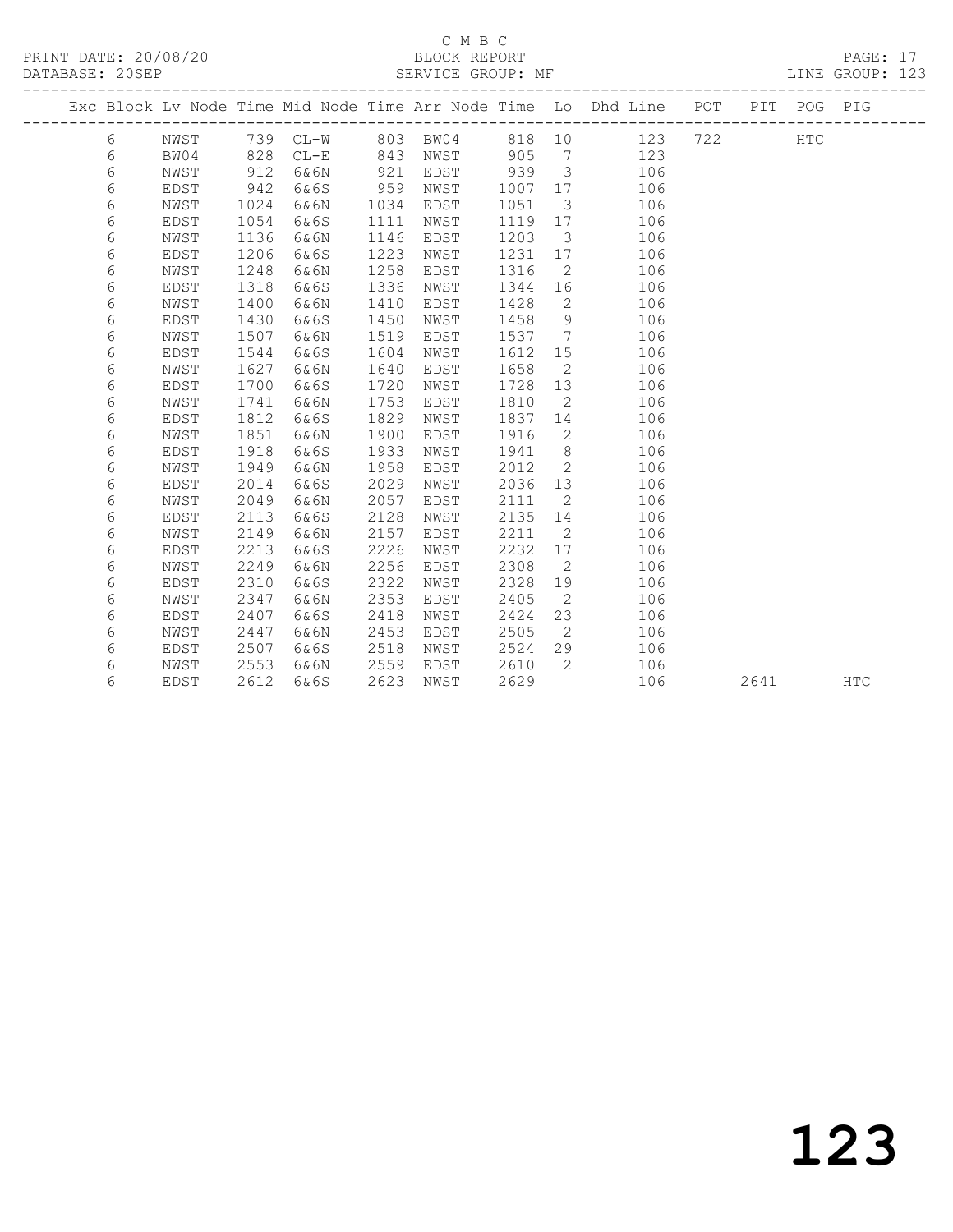#### C M B C DATABASE: 20SEP SERVICE GROUP: MF LINE GROUP: 123

| Exc Block Lv Node Time Mid Node Time Arr Node Time Lo Dhd Line POT PIT POG PIG |      |                                                                                             |                                    |      |                      |            |                 |               |     |         |     |            |
|--------------------------------------------------------------------------------|------|---------------------------------------------------------------------------------------------|------------------------------------|------|----------------------|------------|-----------------|---------------|-----|---------|-----|------------|
| 7 <sup>7</sup>                                                                 |      |                                                                                             | PAST 530 GIST 542 HOLD 558 0 129   |      |                      |            |                 |               |     | 506 HTC |     |            |
| $7\phantom{.0}$                                                                | HOLD |                                                                                             | 558 BCHL                           |      | EDST                 |            |                 | 622 15 133    |     |         |     |            |
| $7\phantom{.}$                                                                 | EDST | 637                                                                                         |                                    |      | BCHL HOLD            | 700 0      |                 | 133           |     |         |     |            |
| 7                                                                              | HOLD | $\begin{array}{ccc}\n & & & & & \\ 0 & & & & & \\ 829 & & & & \\ 90 & & & & \\ \end{array}$ |                                    |      |                      | 739 12     |                 |               | 129 |         |     |            |
| $\boldsymbol{7}$                                                               | PAST |                                                                                             | GIST 718 PAST                      |      |                      |            | $\overline{0}$  |               | 129 |         |     |            |
| 7                                                                              | HOLD |                                                                                             | GIST 809 HOLD<br>BCHL EDST<br>BCHL |      |                      | 829<br>859 | 10              |               | 133 |         |     |            |
| 7                                                                              | EDST |                                                                                             | BCHL                               |      | HOLD                 | 937        | $\overline{0}$  | 133           |     |         |     |            |
| 7                                                                              | HOLD | 937                                                                                         | GIST 958 PAST                      |      |                      | 1020 15    |                 |               | 129 |         |     |            |
| $\overline{7}$                                                                 | PAST | 1035                                                                                        | GIST 1052 HOLD                     |      |                      | 1110 0     |                 |               | 129 |         |     |            |
| 7                                                                              | HOLD | 1110                                                                                        | BCHL                               |      | EDST                 | 1137 7     |                 |               | 133 |         |     |            |
| 7                                                                              | EDST | 1144                                                                                        | BCHL                               |      | HOLD                 | 1210       | $\overline{0}$  |               | 133 |         |     |            |
| 7                                                                              | HOLD | 1210                                                                                        | GIST 1230 PAST                     |      |                      | 1252 11    |                 |               | 129 |         |     |            |
| 7                                                                              | PAST | 1303                                                                                        | GIST                               |      | 1322 HOLD            | 1342       | $\overline{0}$  |               | 129 |         |     |            |
| 7                                                                              | HOLD | 1342                                                                                        | BCHL                               |      | EDST                 | 1409       | $5\overline{)}$ |               | 133 |         |     |            |
| $\overline{7}$                                                                 | EDST | 1414                                                                                        | BCHL                               |      | HOLD                 | 1441 0     |                 |               | 133 |         |     |            |
| $\overline{7}$                                                                 | HOLD | 1441                                                                                        | GIST 1505 PAST                     |      |                      | 1528       | $5\overline{)}$ |               | 129 |         |     |            |
| 7                                                                              | PAST | 1533                                                                                        | GIST                               |      | 1553 HOLD            | 1616       | $\overline{0}$  |               | 129 |         |     |            |
| $\overline{7}$                                                                 | HOLD | 1616                                                                                        | BCHL                               |      | EDST                 | 1648 9     |                 |               | 133 |         |     |            |
| 7                                                                              | EDST | 1657                                                                                        | BCHL                               |      | HOLD                 | 1727 0     |                 |               | 133 |         |     |            |
| $\overline{7}$                                                                 | HOLD | 1727                                                                                        | GIST 1750 PAST                     |      |                      | 1813 18    |                 |               | 129 |         |     |            |
| 7                                                                              | PAST | 1831                                                                                        | GIST                               |      | 1849 HOLD            | 1909       | $\overline{0}$  |               | 129 |         |     |            |
| $\overline{7}$                                                                 | HOLD | 1909                                                                                        | BCHL                               |      | 1918 EDST            | 1934 17    |                 |               | 133 |         |     |            |
| 7                                                                              | EDST | 1951                                                                                        | BCHL                               |      | 2009 HOLD            | 2017 0     |                 |               | 133 |         |     |            |
| $\overline{7}$                                                                 | HOLD | 2017                                                                                        |                                    |      | GIST 2033 PAST       | 2050       | 10              |               | 129 |         |     |            |
| 7                                                                              | PAST | 2100                                                                                        |                                    |      |                      | 2131 0     |                 |               | 129 |         |     |            |
| $\overline{7}$                                                                 | HOLD | 2131                                                                                        | GIST 2115 HOLD<br>BCHL 2140 EDST   |      |                      | 2156 18    |                 |               | 133 |         |     |            |
| 7                                                                              | EDST | 2214                                                                                        |                                    |      | NWST                 | 2227 5     |                 |               | 112 |         |     |            |
| 7                                                                              | NWST | 2232                                                                                        |                                    |      | EDST                 | 2246 5     |                 |               | 112 |         |     |            |
| 7                                                                              | EDST | 2251                                                                                        | BCHL 2307 HOLD                     |      |                      | 2315       | $\overline{0}$  |               | 133 |         |     |            |
| $\overline{7}$                                                                 | HOLD | 2315                                                                                        | GIST 2330 PAST<br>GIST 2414 HOLD   |      |                      | 2346 14    |                 |               | 129 |         |     |            |
| 7                                                                              | PAST | 2400                                                                                        |                                    |      |                      | 2429 0     |                 |               | 129 |         |     |            |
| $\overline{7}$                                                                 | HOLD | 2429                                                                                        |                                    |      | BCHL 2438 EDST       |            |                 | 2452 19 9 133 |     |         |     |            |
| 7                                                                              | NWST | 2520                                                                                        |                                    |      | EDST                 | 2532 7     |                 |               | 112 |         |     |            |
| $7\phantom{.}$                                                                 | EDST | 2539                                                                                        |                                    |      | NWST                 | 2548       |                 |               | 112 | 2600    |     | HTC        |
| 8                                                                              | LOST |                                                                                             | 539 SPST 558 MTST 620 10 110       |      |                      |            |                 |               |     | 508 30  | HTC |            |
| 8                                                                              | MTST | 630                                                                                         |                                    |      | SPST 651 SFU         | 707 8      |                 |               | 144 |         |     |            |
| $\,8\,$                                                                        | SFU  | 715                                                                                         | SPST                               |      | 736 MTST<br>922 MTST | 810 16     |                 | 34 144        |     |         |     |            |
| $\,8\,$                                                                        | SFU  | 900                                                                                         | SPST                               |      | 922 MTST             | 949 13     |                 |               | 144 |         |     |            |
| 8                                                                              | MTST |                                                                                             | 1002 SPST 1028 SFU 1048 6 144      |      |                      |            |                 |               |     |         |     |            |
| 8                                                                              | SFU  | 1054                                                                                        | SPST                               | 1115 | MTST                 | 1143 17    |                 |               | 144 |         |     |            |
| 8                                                                              | MTST | 1200                                                                                        | SPST                               | 1226 | SFU                  | 1246       | 8 <sup>8</sup>  |               | 144 |         |     |            |
| $\,8\,$                                                                        | SFU  | 1254                                                                                        | SPST                               | 1315 | MTST                 | 1346       | 16              |               | 144 |         |     |            |
| 8                                                                              | MTST | 1402                                                                                        | SPST                               | 1431 | SFU                  | 1451       | - 9             |               | 144 |         |     |            |
| 8                                                                              | SFU  | 1500                                                                                        | SPST                               | 1522 | MTST                 | 1556       | 14              |               | 144 |         |     |            |
| 8                                                                              | MTST | 1610                                                                                        | SPST                               | 1643 | LOST                 | 1707       | $5^{\circ}$     |               | 110 |         |     |            |
| 8                                                                              | LOST | 1712                                                                                        | SPST                               | 1735 | MTST                 | 1805       | 10              |               | 110 |         |     |            |
| 8                                                                              | MTST | 1815                                                                                        | SPST                               | 1843 | SFU                  | 1903       |                 |               | 144 | 1936    |     | <b>HTC</b> |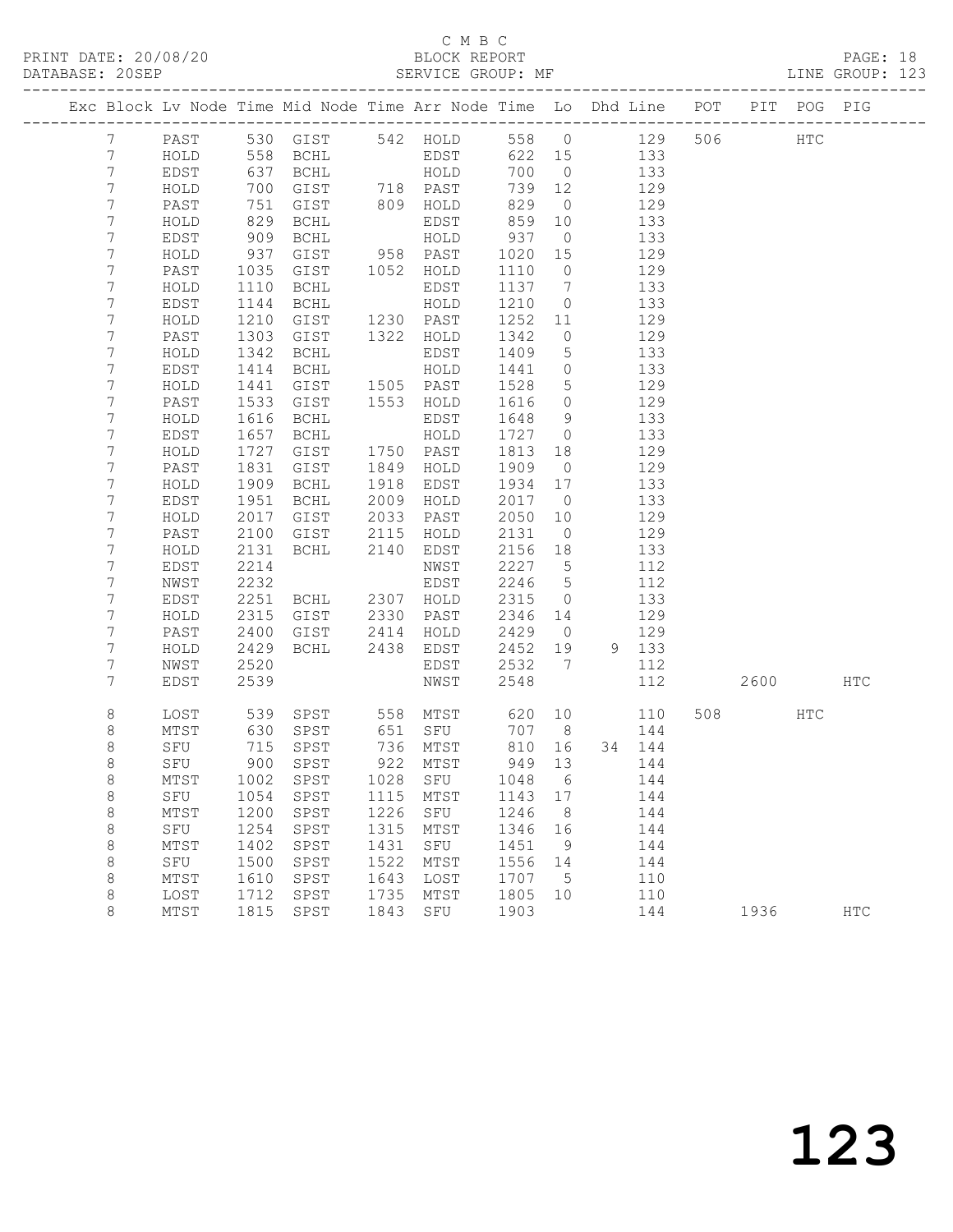#### C M B C<br>BLOCK REPORT PRINT DATE: 20/08/20 BLOCK REPORT DATABASE: 20SEP

PAGE: 19<br>LINE GROUP: 123

|               |      |      |                |      |                   |         |                 | Exc Block Lv Node Time Mid Node Time Arr Node Time Lo Dhd Line POT |          |         | PIT POG PIG |            |
|---------------|------|------|----------------|------|-------------------|---------|-----------------|--------------------------------------------------------------------|----------|---------|-------------|------------|
| 9             | NWST |      |                |      | 608 6&6N 615 EDST |         |                 | 629 2 106                                                          |          | 553 3   | <b>HTC</b>  |            |
| 9             | EDST | 631  | 6&6S           |      | 644 NWST          |         |                 | 651 14 106                                                         |          |         |             |            |
| 9             | NWST | 705  | 6&6N           |      | 713 EDST          | 729     |                 | 2 106                                                              |          |         |             |            |
| 9             | EDST | 731  | 6&6S           |      | 746 NWST          | 754     | 11              | 106                                                                |          |         |             |            |
| $\mathsf 9$   | NWST | 805  | 6&6N           | 814  | EDST              | 832     | $\overline{2}$  | 106                                                                |          |         |             |            |
| $\mathsf 9$   | EDST | 834  | 6&6S           | 851  | NWST              | 859     | $6\overline{6}$ | 106                                                                |          |         |             |            |
| 9             | NWST | 905  |                |      | EDST              | 923     | $\overline{2}$  | 112                                                                |          |         |             |            |
| 9             | EDST | 925  |                |      | NWST              | 942     | 11              | 112                                                                |          |         |             |            |
| 9             | NWST | 953  | CL-W 1014 BW04 |      |                   | 1027    | 6               | 123                                                                |          |         |             |            |
| $\mathsf 9$   | BW04 | 1033 | $CL-E$         | 1047 | NWST              | 1107 16 |                 | 123                                                                |          |         |             |            |
| 9             | NWST | 1123 | $CL-W$         | 1144 | BW04              | 1157 6  |                 | 123                                                                |          |         |             |            |
| 9             | BW04 | 1203 | $CL-E$         | 1217 | NWST              | 1237 16 |                 | 123                                                                |          |         |             |            |
| 9             | NWST | 1253 | $CL-W$         | 1314 | BW04              | 1327 6  |                 | 123                                                                |          |         |             |            |
| 9             | BW04 | 1333 | $CL-E$         | 1348 | NWST              | 1410 13 |                 | 123                                                                |          |         |             |            |
| $\mathcal{G}$ | NWST | 1423 | $CL-W$         | 1444 | BW04              | 1457    | $6\overline{6}$ | 123                                                                |          |         |             |            |
| 9             | BW04 | 1503 | $CL-E$         | 1519 | NWST              | 1545 15 |                 | 123                                                                |          |         |             |            |
| 9             | NWST | 1600 |                |      | EDST              | 1619    | $\overline{7}$  | 112                                                                |          |         |             |            |
| 9             | EDST | 1626 |                |      | NWST              | 1649    | 12              | 112                                                                |          |         |             |            |
| 9             | NWST | 1701 |                |      | EDST              | 1722    | 11              | 112                                                                |          |         |             |            |
| 9             | EDST | 1733 |                |      | NWST              | 1756 11 |                 | 112                                                                |          |         |             |            |
| 9             | NWST | 1807 |                |      | EDST              | 1826    |                 | 112                                                                |          | 1840    |             | <b>HTC</b> |
| 10            | LOST | 719  | HOLD 752 BW02  |      |                   |         |                 | 758 7 136                                                          |          | 648 HTC |             |            |
| 10            | BW02 | 805  | SPST           |      | 834 LKST          | 843     | $5\overline{)}$ | 134                                                                |          |         |             |            |
| 10            | LKST | 848  | SPST           | 857  | BW03              | 923     | $7\phantom{0}$  | 134                                                                |          |         |             |            |
| 10            | BW03 | 930  | PROD           | 957  | LOST              | 1004    |                 | 136                                                                |          | 1032    |             | <b>HTC</b> |
| 11            | SFU  | 1434 | SPST           | 1455 | MTST              |         |                 | 1528 10                                                            | 144 1349 |         | <b>HTC</b>  |            |
| 11            | MTST | 1538 | FN37           | 1552 | EDST              | 1615    | 8 <sup>8</sup>  | 116                                                                |          |         |             |            |
| 11            | EDST | 1623 | FGLW           | 1643 | MTST              | 1704    | 11              | 116                                                                |          |         |             |            |
| 11            | MTST | 1715 | SPST           | 1748 | SFU               | 1808    | 7               | 144                                                                |          |         |             |            |
| 11            | SFU  | 1815 | SPST           | 1837 | MTST              | 1907    | 10              | 144                                                                |          |         |             |            |
| 11            | MTST | 1917 | SPST           | 1943 | LOST              | 2004    | 10              | 110                                                                |          |         |             |            |
| 11            | LOST | 2014 | SPST           | 2035 | MTST              | 2101    | 13              | 110                                                                |          |         |             |            |
| 11            | MTST | 2114 | SPST           | 2136 | LOST              | 2154    | 6               | 110                                                                |          |         |             |            |
| 11            | LOST |      | 2200 6&6W      | 2220 | 22ST              | 2228    |                 | 101                                                                |          | 2235    |             | <b>HTC</b> |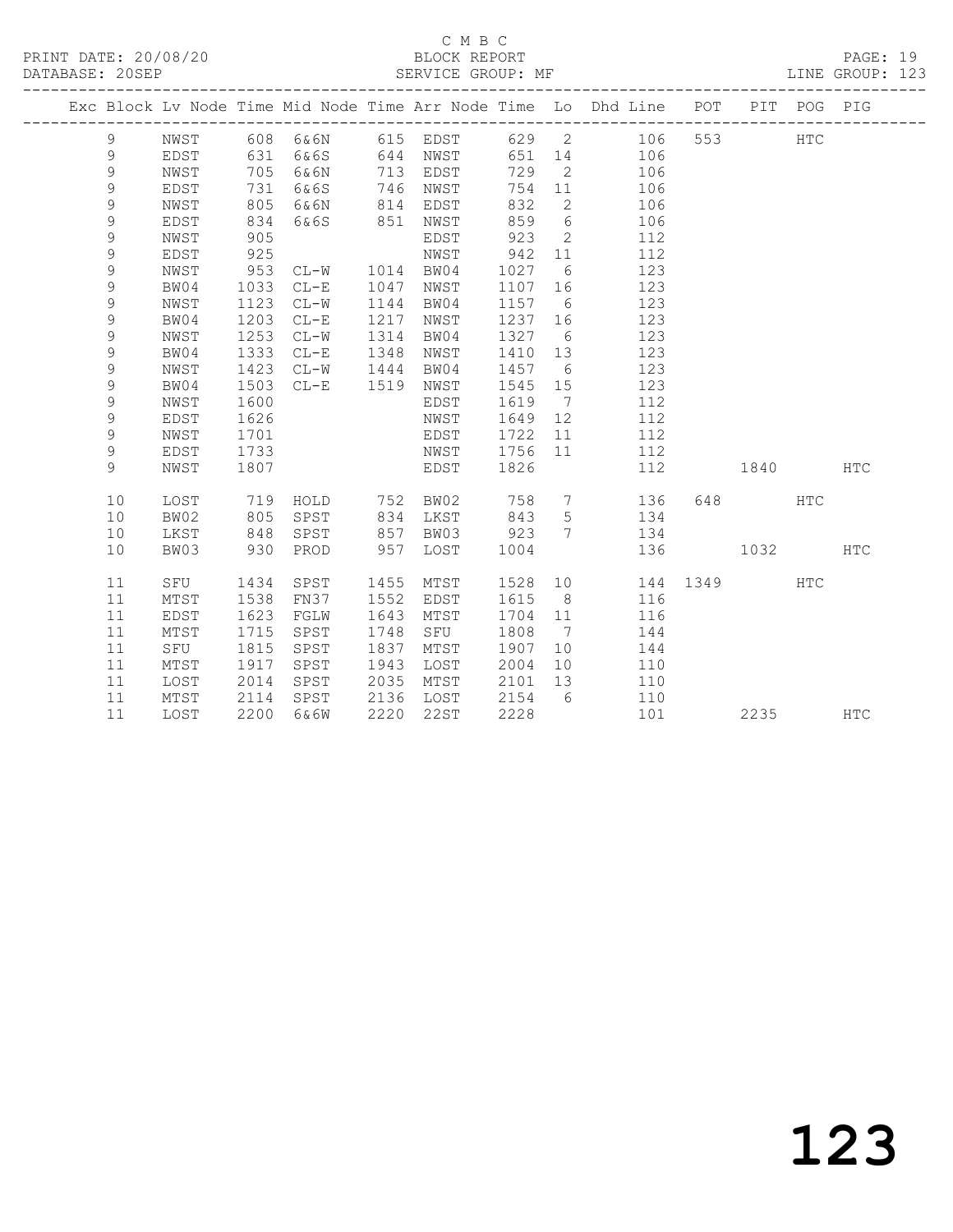PRINT DATE: 20/08/20 BLOCK REPORT DATABASE: 20SEP

# C M B C<br>BLOCK REPORT

PAGE: 20<br>LINE GROUP: 123

|  |          |                 |                  |                                  |              |                   |              |                     | Exc Block Lv Node Time Mid Node Time Arr Node Time Lo Dhd Line POT PIT POG PIG |      |              |     |
|--|----------|-----------------|------------------|----------------------------------|--------------|-------------------|--------------|---------------------|--------------------------------------------------------------------------------|------|--------------|-----|
|  | 13       | EDST            |                  | 542 BCHL                         |              |                   |              |                     | HOLD 604 0 133                                                                 | 527  | $_{\rm HTC}$ |     |
|  | 13       | HOLD            |                  |                                  |              |                   |              |                     |                                                                                |      |              |     |
|  | 13       | PAST            |                  |                                  |              |                   |              |                     |                                                                                |      |              |     |
|  | 13       | HOLD            |                  |                                  |              |                   |              |                     |                                                                                |      |              |     |
|  | 13       | EDST            | 805              | BCHL                             |              | HOLD              | 835          |                     | $0$ 133                                                                        |      |              |     |
|  | 13       | HOLD            | 835<br>935       | GIST                             |              | 859 PAST          | 921          | 14                  | 129                                                                            |      |              |     |
|  | 13       | PAST            |                  | GIST                             |              | 953 HOLD<br>EDST  | 1011         | $\overline{0}$      | 129<br>5 133                                                                   |      |              |     |
|  | 13       | $\verb HOLD $   | 1011             | BCHL                             |              | EDST              | 1038         |                     |                                                                                |      |              |     |
|  | 13<br>13 | EDST<br>HOLD    | 1043<br>1109     | BCHL<br>GIST                     |              | HOLD<br>1129 PAST | 1109<br>1151 | 14                  | $0 \t 133$                                                                     |      |              |     |
|  | 13       | PAST            | 1205             | GIST                             |              | 1223 HOLD         | 1243         | $\overline{0}$      | 129<br>129                                                                     |      |              |     |
|  | 13       | HOLD            | 1243             | BCHL                             |              | EDST              | 1310         | 5 <sup>5</sup>      | 133                                                                            |      |              |     |
|  | 13       | EDST            | 1315             | BCHL                             |              | HOLD              | 1342         |                     | $0$ 133                                                                        |      |              |     |
|  | 13       | HOLD            | 1342             | GIST                             |              | 1403 PAST         | 1425         | 8                   | 129                                                                            |      |              |     |
|  | 13       | PAST            | 1433             | GIST                             |              | 1452 HOLD         | 1514         | $\overline{0}$      | 129                                                                            |      |              |     |
|  | 13       | HOLD            | 1514             | BCHL                             |              | EDST              | 1546         | 9                   | 133                                                                            |      |              |     |
|  | 13       | EDST            | 1555             | BCHL                             |              | HOLD              | 1626         | $\overline{0}$      | 133                                                                            |      |              |     |
|  | 13       | HOLD            | 1626             | GIST                             |              | 1648 PAST         | 1712         | $7\overline{ }$     | 129                                                                            |      |              |     |
|  | 13       | PAST            | 1719             | GIST 1739 HOLD                   |              |                   | 1801         | $\overline{0}$      | 129                                                                            |      |              |     |
|  | 13       | HOLD            | $\frac{1}{1801}$ | BCHL                             |              | EDST              | 1826         | 9                   | 133                                                                            |      |              |     |
|  | 13       | EDST            | 1835             |                                  |              | NWST              | 1852         | 11                  | 112                                                                            |      |              |     |
|  | 13<br>13 | NWST<br>EDST    | 1903<br>1935     |                                  |              | EDST              | 1921<br>1952 | 14<br>12            | 112<br>112                                                                     |      |              |     |
|  | 13       | NWST            | 2004             | NWST<br>EDST<br>NWST             |              |                   | 2020         | 15                  | 112                                                                            |      |              |     |
|  | 13       | EDST            | 2035             |                                  |              |                   | 2049         | 13                  | 112                                                                            |      |              |     |
|  | 13       | NWST            | 2102             |                                  |              | EDST              | 2118         | $5^{\circ}$         | 112                                                                            |      |              |     |
|  | 13       | EDST            | 2123             |                                  |              |                   | 2149         | $\overline{0}$      | 133                                                                            |      |              |     |
|  | 13       | HOLD            | 2149             | BCHL 2141 HOLD<br>GIST 2205 PAST |              |                   | 2222         | 8 <sup>8</sup>      | 129                                                                            |      |              |     |
|  | 13       | PAST            | 2230             | GIST                             | 2244         | HOLD              | 2259         | $\overline{0}$      | 129                                                                            |      |              |     |
|  | 13       | HOLD            | 2259             | BCHL 2308                        |              | EDST              | 2322         | 19                  | 133                                                                            |      |              |     |
|  | 13       | EDST            | 2341             |                                  |              | NWST              | 2354         | 8 <sup>8</sup>      | 112                                                                            |      |              |     |
|  | 13       | NWST            | 2402             |                                  |              | EDST              | 2416         | $7\overline{ }$     | 112                                                                            |      |              |     |
|  | 13       | EDST            | 2423             | BCHL                             |              | 2439 HOLD         | 2447         | $\Omega$            | 133                                                                            |      |              |     |
|  | 13       | HOLD            | 2447             | GIST                             |              | 2502 PAST         | 2518         |                     | 129                                                                            | 2536 |              | HTC |
|  | 14       | 22ST            | 525<br>550       |                                  |              | $QU-S$ 531 $CLFO$ | 550          |                     | $\overline{O}$<br>104                                                          | 517  | HTC          |     |
|  | 14       | CLFO            |                  |                                  |              | 22ST              | 612          | 5 <sup>5</sup>      | 104                                                                            |      |              |     |
|  | 14       | 22ST            |                  | 617 6&6N 626 LOST<br>655 HOLD    |              |                   | 647          | 8 <sup>8</sup><br>5 | 101                                                                            |      |              |     |
|  | 14       | LOST<br>14 BW02 |                  | 735 SPST 802 LKST 811 5          |              | 724 BW02          | 730          |                     | 136<br>134                                                                     |      |              |     |
|  | 14       | LKST            | 816              | SPST                             | 825          | BW03              | 853          | 7                   | 134                                                                            |      |              |     |
|  | 14       | BW03            | 900              | PROD                             | 927          | LOST              | 936          | 30                  | 136                                                                            |      |              |     |
|  | 14       | LOST            | 1006             | SPST                             | 1029         | MTST              | 1055         | 20                  | 110                                                                            |      |              |     |
|  | 14       | MTST            | 1115             | SPST                             | 1141         | SFU               | 1201         | 8                   | 144                                                                            |      |              |     |
|  | 14       | SFU             | 1209             | SPST                             | 1230         | MTST              | 1301         | 16                  | 144                                                                            |      |              |     |
|  | 14       | MTST            | 1317             | SPST                             | 1344         | SFU               | 1404         | 5                   | 144                                                                            |      |              |     |
|  | 14       | SFU             | 1409             | SPST                             | 1430         | MTST              | 1505         | 6                   | 144                                                                            |      |              |     |
|  | 14       | MTST            | 1511             | SPST                             | 1544         | SFU               | 1604         | 11                  | 144                                                                            |      |              |     |
|  | 14       | SFU             | 1615             | SPST                             | 1638         | MTST              | 1712         | 18                  | 144                                                                            |      |              |     |
|  | 14       | MTST            | 1730             | SPST                             | 1802         | SFU               | 1822         | 12                  | 144                                                                            |      |              |     |
|  | 14<br>14 | SFU<br>MTST     | 1834<br>1935     | SPST<br>FN37                     | 1857<br>1948 | MTST<br>EDST      | 1927<br>2006 | 8<br>9              | 144<br>116                                                                     |      |              |     |
|  | 14       | EDST            | 2015             | FGLW                             | 2031         | MTST              | 2047         | 18                  | 116                                                                            |      |              |     |
|  | 14       | MTST            | 2105             | FN37                             | 2117         | EDST              | 2134         | 11                  | 116                                                                            |      |              |     |
|  | 14       | EDST            | 2145             | FGLW                             | 2201         | MTST              | 2217         | 21                  | 116                                                                            |      |              |     |
|  | 14       | MTST            | 2238             | SPST                             | 2302         | ${\tt SFU}$       | 2320         | 6                   | 144                                                                            |      |              |     |
|  | 14       | SFU             | 2326             | SPST                             | 2345         | MTST              | 2406         | 15                  | 144                                                                            |      |              |     |
|  |          |                 |                  |                                  |              |                   |              |                     |                                                                                |      |              |     |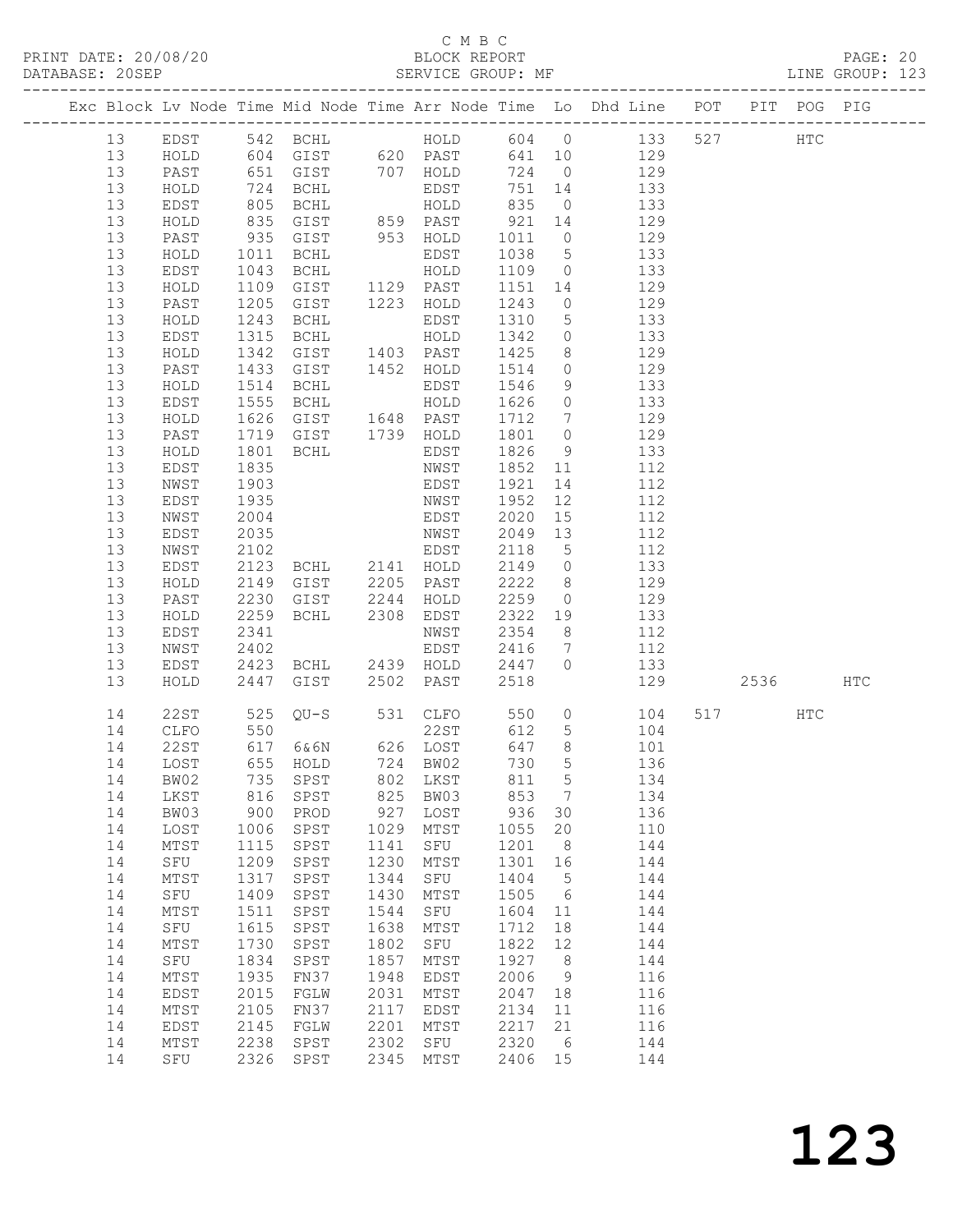#### C M B C

|  | DATABASE: 20SEP |              |                     | SERVICE GROUP: MF      |              |                      |                     |                      | LINE GROUP: 123                                                                            |          |            |  |
|--|-----------------|--------------|---------------------|------------------------|--------------|----------------------|---------------------|----------------------|--------------------------------------------------------------------------------------------|----------|------------|--|
|  |                 |              |                     |                        |              |                      |                     |                      | Exc Block Lv Node Time Mid Node Time Arr Node Time Lo Dhd Line POT PIT POG PIG             |          |            |  |
|  |                 |              |                     |                        |              |                      |                     |                      | 14 MTST 2421 SPST 2443 SFU 2459 144 2532 HTC                                               |          |            |  |
|  | 15              | BW02         |                     |                        |              |                      |                     |                      | 515 SPST 535 LKST 545 5 134<br>550 SPST 557 BW03 620 5 134<br>625 PROD 651 LOST 659 19 136 | 440 HTC  |            |  |
|  | 15              | LKST         |                     |                        |              |                      |                     |                      |                                                                                            |          |            |  |
|  | 15              | BW03         |                     |                        |              |                      |                     |                      |                                                                                            |          |            |  |
|  | 15              | LOST         | 718                 | SPST                   |              | 740 MTST             | 812                 | $\overline{7}$       | 110                                                                                        |          |            |  |
|  | 15              | MTST         | 819                 | SPST                   |              |                      |                     |                      | 849 SFU 909 6 144                                                                          |          |            |  |
|  | 15              | SFU          |                     | SPST                   |              | 937 MTST 1004 11     |                     |                      | 144                                                                                        |          |            |  |
|  | 15              | MTST         | $915$<br>$1015$     | SPST                   |              | 1041 SFU             | 1101 8              |                      | 144                                                                                        |          |            |  |
|  | 15              | SFU          | 1109                | SPST                   |              | 1130 MTST            |                     |                      | 1158 18 144                                                                                |          |            |  |
|  | 15              | MTST         | 1216                | SPST                   |              | 1242 SFU             |                     |                      | 1302 7 144                                                                                 |          |            |  |
|  | 15              | SFU          | 1309<br>1417        | SPST                   |              | 1330 MTST            |                     |                      |                                                                                            |          |            |  |
|  | 15              | MTST         |                     | SPST                   |              | 1446 SFU             |                     |                      | 1401 16 144<br>1506 9 144                                                                  |          |            |  |
|  | 15              | SFU 1515     |                     | SPST                   |              | 1538 MTST            |                     |                      | 1612 18 144                                                                                |          |            |  |
|  | 15              | MTST         | 1630                | SPST                   |              | 1704 SFU             |                     |                      | 1724 6 144                                                                                 |          |            |  |
|  | 15              | SFU          |                     | SPST                   |              | 1753 MTST            | $\frac{1}{1825}$ 10 |                      | 144                                                                                        |          |            |  |
|  | 15              | MTST         | $\frac{1730}{1835}$ | SPST                   |              | 1903 SFU             | 1923 5              |                      | 144                                                                                        |          |            |  |
|  | 15              | SFU          | 1928                |                        |              | SPST 1950 MTST       |                     |                      | 2016 16 144                                                                                |          |            |  |
|  | 15              | MTST         | 2032                |                        |              | SPST 2059 SFU        | 2119 5              |                      | 144                                                                                        |          |            |  |
|  | 15              | SFU          | 2124                | SPST 2144 MTST         |              |                      | 2207 28             |                      | 144                                                                                        |          |            |  |
|  | 15              | MTST         | 2235                |                        |              | EDST                 | 2253                | $\overline{2}$       | 119                                                                                        |          |            |  |
|  | 15              | EDST         | 2255                |                        |              | MTST                 |                     |                      | 2313 22 119                                                                                |          |            |  |
|  | 15              | MTST         | 2335                |                        |              | EDST                 |                     |                      | 2352 2 119                                                                                 |          |            |  |
|  | 15              | EDST         | 2354                |                        |              | MTST                 |                     |                      | 2410 25 119                                                                                |          |            |  |
|  | 15              | MTST         | 2435                |                        |              | <b>EDST</b>          | 2450 3              |                      | 119                                                                                        |          |            |  |
|  | 15              | EDST         | 2453                |                        |              | <b>MTST</b>          | 2509                |                      | 119                                                                                        | 2529 HTC |            |  |
|  | 16              | PAST         |                     |                        |              |                      |                     |                      | 559 GIST 611 HOLD 627 0 129                                                                | 535 HTC  |            |  |
|  | 16              | HOLD         |                     | $627$ BCHL<br>704 ROUT |              | EDST<br>EDST<br>HOLD | 651 13              |                      | 133                                                                                        |          |            |  |
|  | 16              | EDST         |                     | 704 BCHL               |              |                      | 731 0               |                      | $\frac{1}{133}$                                                                            |          |            |  |
|  | 16              | HOLD         | 731                 | GIST 752 PAST          |              |                      | 813                 |                      | 6 129                                                                                      |          |            |  |
|  | 16              | PAST         | 819                 | GIST                   |              | 837 HOLD             | 859                 | $\overline{0}$       | 129                                                                                        |          |            |  |
|  | 16              | HOLD         | 859<br>941          | BCHL                   |              | EDST<br>HOLD         | $927$ 14            |                      | 133                                                                                        |          |            |  |
|  | 16              | EDST         |                     | BCHL                   |              |                      | 1008                | $\overline{0}$       | 133                                                                                        |          |            |  |
|  | 16              | HOLD         | 1008                |                        |              |                      |                     |                      | GIST 1028 PAST 1050 12 129                                                                 |          |            |  |
|  | 16              | PAST         | 1102                | GIST 1120 HOLD         |              |                      |                     |                      | 1140 0 129                                                                                 |          |            |  |
|  | 16              | HOLD         |                     | 1140 BCHL<br>1214 BCHL |              | EDST<br>EDST<br>HOLD | 1207 7              |                      | $\begin{array}{c} 133 \\ 133 \end{array}$                                                  |          |            |  |
|  | 16              | EDST         |                     |                        |              |                      | $12400$             |                      |                                                                                            |          |            |  |
|  |                 |              |                     |                        |              |                      |                     |                      | 16 HOLD 1240 GIST 1301 PAST 1323 10 129                                                    |          |            |  |
|  | 16              | PAST         |                     | 1333 GIST              |              | 1352 HOLD            | 1413                | $\overline{0}$       | 129                                                                                        |          |            |  |
|  | 16              | HOLD         | 1413                | BCHL                   |              | EDST                 | 1443 12             |                      | 133                                                                                        |          |            |  |
|  | 16              | EDST         | 1455                | BCHL                   |              | HOLD                 | 1526                | $\overline{0}$       | 133                                                                                        |          |            |  |
|  | 16              | HOLD         | 1526                | GIST                   |              | 1550 PAST            | 1613                | $5^{\circ}$          | 129                                                                                        |          |            |  |
|  | 16              | PAST         | 1618                | GIST                   | 1638         | HOLD                 | 1701                | $\overline{0}$       | 129                                                                                        |          |            |  |
|  | 16              | HOLD         | 1701                | <b>BCHL</b>            |              | EDST                 | 1733                | 10                   | 133                                                                                        |          |            |  |
|  | 16              | EDST         | 1743                | BCHL                   |              | HOLD<br>1832 PAST    | 1811                | $\overline{0}$       | 133                                                                                        |          |            |  |
|  | 16              | HOLD         | 1811                | $\texttt{GIST}$        |              |                      | 1854                | $6\overline{6}$      | 129                                                                                        |          |            |  |
|  | 16<br>16        | PAST         | 1900                | GIST<br><b>BCHL</b>    | 1918<br>1945 | HOLD                 | 1936<br>2001        | $\overline{0}$<br>20 | 129<br>133                                                                                 |          |            |  |
|  | 16              | HOLD<br>EDST | 1936<br>2021        | BCHL                   | 2039         | EDST<br>HOLD         | 2047                | $\overline{0}$       | 133                                                                                        |          |            |  |
|  | 16              | HOLD         | 2047                | GIST                   | 2103         | PAST                 | 2120                | 10                   | 129                                                                                        |          |            |  |
|  | 16              | PAST         | 2130                | GIST                   | 2145         | HOLD                 | 2201                | $\overline{0}$       | 129                                                                                        |          |            |  |
|  | 16              | HOLD         | 2201                | BCHL                   | 2210         | EDST                 | 2224                |                      | 133                                                                                        | 2234     | <b>HTC</b> |  |
|  |                 |              |                     |                        |              |                      |                     |                      |                                                                                            |          |            |  |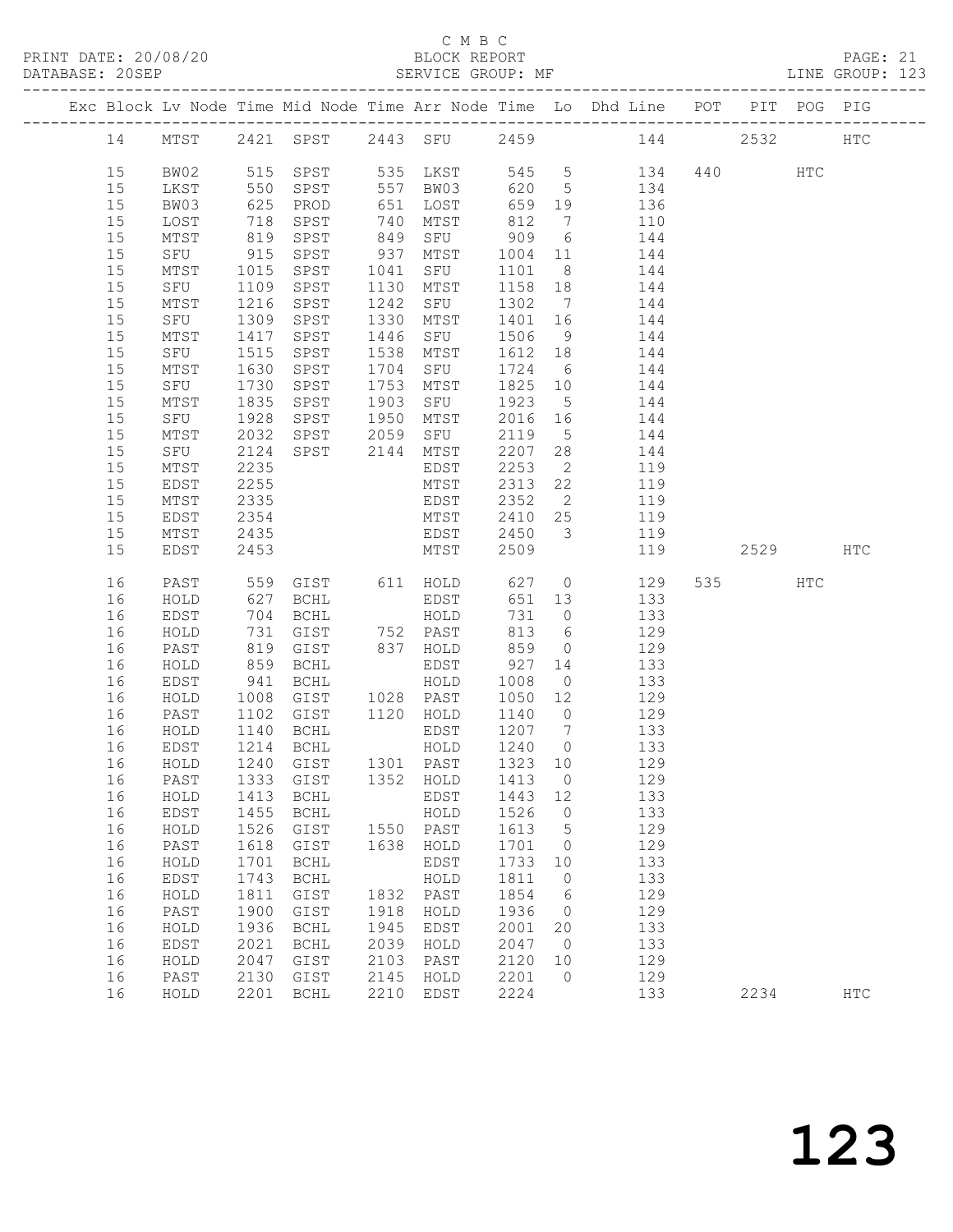# C M B C

|  | DATABASE: 20SEP |                 |              |                                                                                |      |           |              |                 |         |     |          |     |            |  |
|--|-----------------|-----------------|--------------|--------------------------------------------------------------------------------|------|-----------|--------------|-----------------|---------|-----|----------|-----|------------|--|
|  |                 |                 |              | Exc Block Lv Node Time Mid Node Time Arr Node Time Lo Dhd Line POT PIT POG PIG |      |           |              |                 |         |     |          |     |            |  |
|  | 17              |                 |              | CW12 545 CL-W 553 BW04 605 11 123 533 HTC                                      |      |           |              |                 |         |     |          |     |            |  |
|  | 17              | BW04            |              | 616 CL-E 626 NWST 644 5 123                                                    |      |           |              |                 |         |     |          |     |            |  |
|  | 17              | NWST            |              | 649 CL-W 708 BW04 722 6<br>728 CL-E 741 NWST 803 6<br>809 CL-W 835 BW04 850 14 |      |           |              |                 |         | 123 |          |     |            |  |
|  | 17              | BW04            |              |                                                                                |      |           |              |                 |         | 123 |          |     |            |  |
|  | 17              | NWST            |              |                                                                                |      |           | 850          |                 |         | 123 |          |     |            |  |
|  | 17              | BW04            | 904          | CL-E 918 NWST                                                                  |      |           | 938          | 12              | 123     |     |          |     |            |  |
|  | 17              | NWST            | 950          |                                                                                |      | EDST      | 1007 2       |                 |         | 112 |          |     |            |  |
|  | 17              | EDST            | 1009         |                                                                                |      | NWST      | 1025 10      |                 |         | 112 |          |     |            |  |
|  | 17              | NWST            | 1035         |                                                                                |      | EDST      | 1052         | $\overline{2}$  |         | 112 |          |     |            |  |
|  | 17              | EDST            | 1054         |                                                                                |      | NWST      | 1110 10      |                 | 112     |     |          |     |            |  |
|  | 17              | NWST            | 1120         |                                                                                |      | EDST      | 1137         | $\overline{2}$  |         | 112 |          |     |            |  |
|  | 17              | EDST            | 1139         |                                                                                |      | NWST      | 1156         | 9               |         | 112 |          |     |            |  |
|  | 17              | NWST            | 1205         |                                                                                |      | EDST      | 1223         | $\overline{c}$  |         | 112 |          |     |            |  |
|  | 17              | EDST            | 1225         |                                                                                |      | NWST      | 1242         | 8 <sup>8</sup>  |         | 112 |          |     |            |  |
|  | 17              | NWST            | 1250         |                                                                                |      | EDST      | 1308         | $\overline{2}$  |         | 112 |          |     |            |  |
|  | 17              | EDST            | 1310<br>1335 |                                                                                |      | NWST      | 1327         | 8 <sup>8</sup>  |         | 112 |          |     |            |  |
|  | 17              | NWST            |              |                                                                                |      | EDST      | 1353         | $\overline{2}$  |         | 112 |          |     |            |  |
|  | 17              | EDST            | 1355         |                                                                                |      | NWST      | 1412         | 8 <sup>8</sup>  |         | 112 |          |     |            |  |
|  | 17              | NWST            | 1420         |                                                                                |      | EDST      | 1439         | $\overline{2}$  |         | 112 |          |     |            |  |
|  | 17              | EDST            | 1441         |                                                                                |      | NWST      | 1501         | 14              |         | 112 |          |     |            |  |
|  | 17              | NWST            | 1515<br>1542 | BCHL HOLD                                                                      |      | EDST      | 1534         | 8               | $0$ 133 | 112 |          |     |            |  |
|  | 17<br>17        | EDST            | 1613         | GIST 1635 PAST                                                                 |      |           | 1613<br>1659 | $5\overline{)}$ | 129     |     |          |     |            |  |
|  | 17              | HOLD<br>PAST    | 1704         | GIST                                                                           |      | 1724 HOLD | 1747         | $\overline{0}$  |         | 129 |          |     |            |  |
|  | 17              | HOLD            | 1747         | BCHL                                                                           |      | EDST      | 1815         | 8 <sup>8</sup>  |         | 133 |          |     |            |  |
|  | 17              | EDST            | 1823         | BCHL                                                                           |      | HOLD      | 1849 0       |                 |         | 133 |          |     |            |  |
|  | 17              | HOLD            | 1849         | GIST 1909 PAST                                                                 |      |           | 1929         | $5\overline{)}$ | 129     |     |          |     |            |  |
|  | 17              | PAST            | 1934         | GIST                                                                           |      | 1952 HOLD | 2010         | $\overline{0}$  |         | 129 |          |     |            |  |
|  | 17              | HOLD            | 2010         | BCHL                                                                           |      | 2019 EDST | 2035 16      |                 |         | 133 |          |     |            |  |
|  | 17              | EDST            | 2051         | BCHL                                                                           |      | 2109 HOLD | 2117 0       |                 |         | 133 |          |     |            |  |
|  | 17              | HOLD            | 2117         | GIST 2133 PAST                                                                 |      |           | 2150         | 10              | 129     |     |          |     |            |  |
|  | 17              | PAST            | 2200         | GIST 2214 HOLD                                                                 |      |           | 2229         | $\overline{0}$  |         | 129 |          |     |            |  |
|  | 17              | HOLD            | 2229         | BCHL 2238 EDST                                                                 |      |           | 2252 19      |                 |         | 133 |          |     |            |  |
|  | 17              | EDST            | 2311         |                                                                                |      | NWST      | 2324 8       |                 |         | 112 |          |     |            |  |
|  | 17              | NWST            | 2332         |                                                                                |      | EDST      | 2346         |                 |         | 112 | 2356 HTC |     |            |  |
|  | 18              |                 |              | MTST 612 SPST 633 SFU 649 6 144<br>SFU 655 SPST 716 MTST 745 12 144            |      |           |              |                 |         |     | 547      | HTC |            |  |
|  | 18              |                 |              |                                                                                |      |           |              |                 |         |     |          |     |            |  |
|  |                 |                 |              | 18 MTST 757 FN37 811 EDST 831 7 116                                            |      |           |              |                 |         |     |          |     |            |  |
|  | 18              | EDST            | 838          | FGLW                                                                           | 859  | MTST      | 918          | 12              |         | 116 |          |     |            |  |
|  | 18              | MTST            | 930          | FN37                                                                           | 944  | EDST      | 1003         | 6               |         | 116 |          |     |            |  |
|  | 18              | EDST            | 1009         | FGLW                                                                           | 1026 | MTST      | 1045         | 15              |         | 116 |          |     |            |  |
|  | 18              | MTST            | 1100         | FN37                                                                           | 1113 | EDST      | 1131         | 8               |         | 116 |          |     |            |  |
|  | 18              | EDST            | 1139         | FGLW                                                                           | 1156 | MTST      | 1215         | 15              |         | 116 |          |     |            |  |
|  | 18              | $\mathtt{MTST}$ | 1230         | FN37                                                                           | 1243 | EDST      | 1301         | 8 <sup>8</sup>  |         | 116 |          |     |            |  |
|  | 18              | EDST            | 1309         | FGLW                                                                           | 1326 | MTST      | 1345         | 14              |         | 116 |          |     |            |  |
|  | 18              | $\mathtt{MTST}$ | 1359         | FN37                                                                           | 1412 | EDST      | 1432         | $\overline{7}$  |         | 116 |          |     |            |  |
|  | 18              | EDST            | 1439         | FGLW                                                                           | 1456 | MTST      | 1517         | 13              |         | 116 |          |     |            |  |
|  | 18              | MTST            | 1530         | SPST                                                                           | 1602 | LOST      | 1627         | 13              |         | 110 |          |     |            |  |
|  | 18              | LOST            | 1640         | 6&6W                                                                           | 1709 | 22ST      | 1719         | $\overline{7}$  |         | 101 |          |     |            |  |
|  | 18              | 22ST            | 1726         | 6&6N                                                                           | 1740 | LOST      | 1804         |                 |         | 101 | 1832     |     | <b>HTC</b> |  |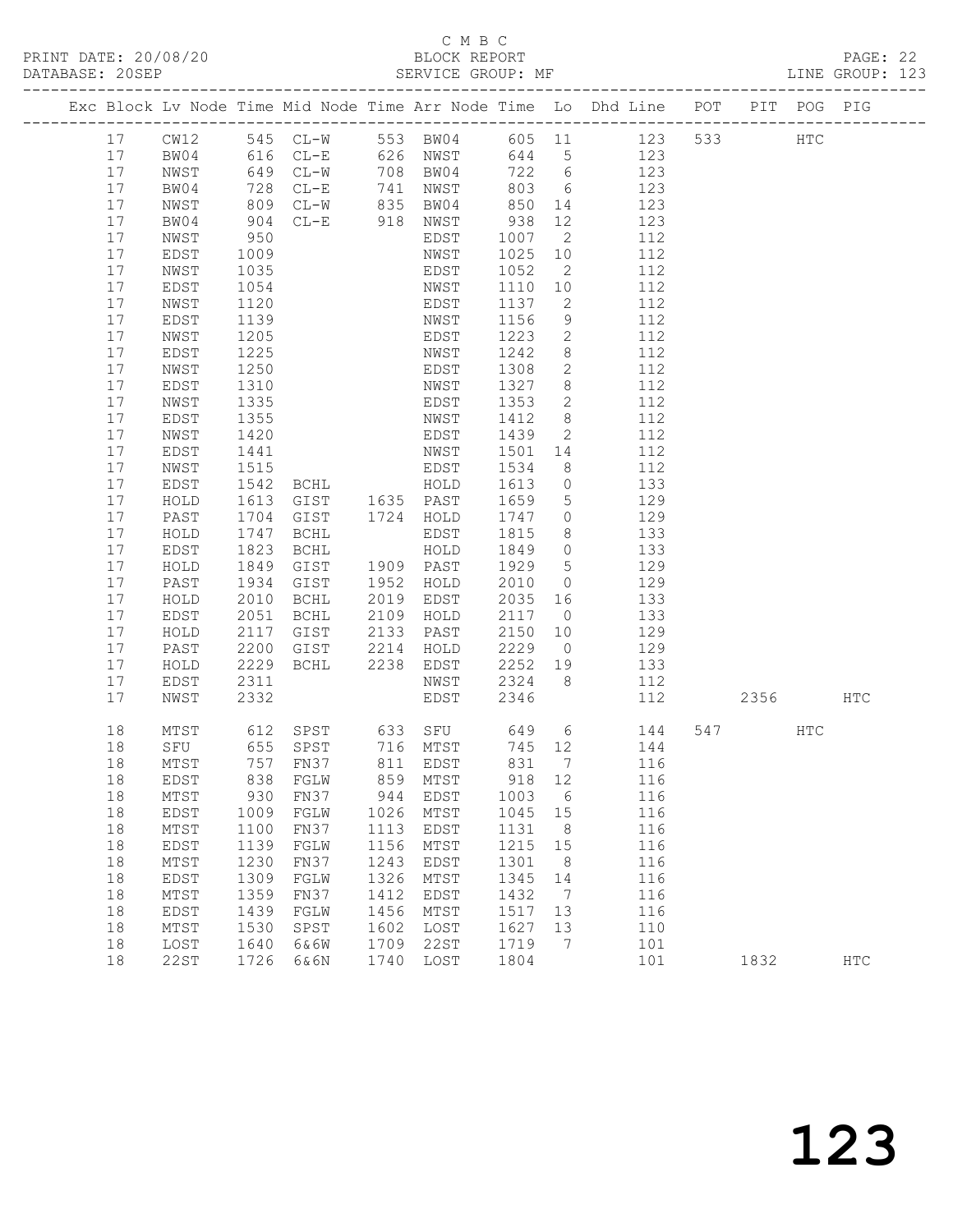PRINT DATE: 20/08/20 BLOCK REPORT DATABASE: 20SEP

# C M B C<br>BLOCK REPORT

PAGE: 23<br>LINE GROUP: 123

|    |      |                                    | Exc Block Lv Node Time Mid Node Time Arr Node Time Lo Dhd Line POT PIT POG PIG  |                              |                   |                 |                  |     |          |     |     |
|----|------|------------------------------------|---------------------------------------------------------------------------------|------------------------------|-------------------|-----------------|------------------|-----|----------|-----|-----|
|    |      |                                    | 21 EDST 607 BCHL HOLD 629 0 133 552                                             |                              |                   |                 |                  |     | HTC      |     |     |
| 21 | HOLD |                                    | 629 GIST 645 PAST 706 15 129                                                    |                              |                   |                 |                  |     |          |     |     |
| 21 | PAST |                                    |                                                                                 |                              | 756 0             |                 | 129              |     |          |     |     |
| 21 | HOLD |                                    |                                                                                 | EDST<br>HOLD                 | 826 9             |                 | 133              |     |          |     |     |
| 21 | EDST | 835                                | BCHL                                                                            |                              | 905               | $\overline{0}$  | 133              |     |          |     |     |
| 21 | HOLD | $905$<br>1005<br>1041              | GIST 926 PAST<br>GIST 1023 HOLD<br>BCHL EDST                                    |                              | 948               | 17              | 129              |     |          |     |     |
| 21 | PAST |                                    |                                                                                 |                              | 1041 0            |                 | 129              |     |          |     |     |
| 21 | HOLD |                                    |                                                                                 |                              | 1108 5            |                 | 133              |     |          |     |     |
| 21 | EDST | 1113                               | BCHL HOLD                                                                       |                              | 1139 0            |                 | 133              |     |          |     |     |
| 21 | HOLD |                                    | 1139 GIST - 1159 PAST<br>1233 GIST - 1251 HOLD                                  |                              | 1221 12<br>1311 0 |                 | 129              |     |          |     |     |
| 21 | PAST |                                    |                                                                                 |                              |                   |                 | 129              |     |          |     |     |
| 21 | HOLD | 1311                               | BCHL                                                                            | EDST                         | 1338              | $6\overline{6}$ | 133              |     |          |     |     |
| 21 | EDST | 1344<br>1411                       | BCHL                                                                            | HOLD                         | 1411 0<br>1458 5  |                 | 133              |     |          |     |     |
| 21 | HOLD |                                    |                                                                                 |                              |                   |                 | 129              |     |          |     |     |
| 21 | PAST | 1503                               | GIST 1523 HOLD 1546 0                                                           |                              |                   |                 | 129              |     |          |     |     |
| 21 | HOLD |                                    |                                                                                 |                              | 1618              | $7\overline{ }$ | 133              |     |          |     |     |
| 21 | EDST |                                    | 1546 BCHL EDST<br>1625 BCHL HOLD<br>1656 GIST 1719 PAST                         |                              | 1656 0<br>1743 12 |                 | 133              |     |          |     |     |
| 21 | HOLD |                                    |                                                                                 |                              |                   |                 | $\frac{1}{129}$  |     |          |     |     |
| 21 | PAST |                                    | 1755 GIST 1814 HOLD 1835                                                        |                              |                   | $\overline{0}$  | 129              |     |          |     |     |
| 21 | HOLD | 1835                               | BCHL                                                                            | EDST                         | 1859              |                 | 133              |     | 1913     |     | HTC |
| 22 | MTST |                                    | 644 SPST 705 SFU 721 9 144                                                      |                              |                   |                 |                  |     | 619      | HTC |     |
| 22 | SFU  |                                    |                                                                                 |                              |                   |                 | 144              |     |          |     |     |
| 22 | MTST | 730<br>834                         |                                                                                 |                              |                   |                 | 144              |     |          |     |     |
| 22 | SFU  | 930                                | SPST                                                                            | 951 MTST                     | 1018 12           |                 | 144              |     |          |     |     |
| 22 |      |                                    |                                                                                 |                              | 1116 8            |                 | 144              |     |          |     |     |
| 22 |      |                                    |                                                                                 |                              | 1215 16           |                 | 144              |     |          |     |     |
| 22 |      | MTST 1030<br>SFU 1124<br>MTST 1231 | SPST 1257 SFU                                                                   |                              | 1317 7            |                 | $144$<br>$144$   |     |          |     |     |
| 22 | SFU  | 1324                               | SPST                                                                            | 1345 MTST                    | 1416 14           |                 | 144              |     |          |     |     |
| 22 | MTST | 1430<br>1528                       | SPST                                                                            | 1501 SFU                     |                   |                 | 144              |     |          |     |     |
| 22 | SFU  |                                    | SPST                                                                            | 1551 MTST                    | 1521 7<br>1625 5  |                 | $\frac{1}{1}$    |     |          |     |     |
| 22 | MTST | 1630                               | SPST                                                                            | 1703 LOST                    | 1727 5            |                 | 110              |     |          |     |     |
| 22 | LOST |                                    | SPST                                                                            | 1754 MTST                    |                   |                 | 110              |     |          |     |     |
| 22 | MTST | 1732<br>1834                       | FN37                                                                            | 1848 EDST                    | 1823 11<br>1908 7 |                 | 116              |     |          |     |     |
| 22 | EDST | 1915                               | FGLW                                                                            | 1931 MTST                    | 1948 17           |                 | 116              |     |          |     |     |
| 22 | MTST | 2005<br>2057                       | SPST                                                                            | 2032 SFU<br>2118 MTST<br>SFU | 2052              | $5\overline{)}$ | 144              |     |          |     |     |
| 22 | SFU  | 2057                               | SPST                                                                            |                              | 2141 23           |                 | 144              |     |          |     |     |
| 22 | MTST | 2204                               | SPST                                                                            | 2228 SFU                     | 2246 8            |                 | $\frac{1}{1}$ 44 |     |          |     |     |
| 22 | SFU  | 2254                               | SPST                                                                            | 2314 MTST                    |                   |                 | 2337 6 144       |     |          |     |     |
| 22 | MTST |                                    | SPST 2405 SFU 2421 12<br>SPST 2452 MTST 2513<br>MTST 2343 SPST<br>SFU 2433 SPST |                              |                   |                 | 144              |     |          |     |     |
| 22 |      |                                    |                                                                                 |                              |                   |                 |                  | 144 | 2533 HTC |     |     |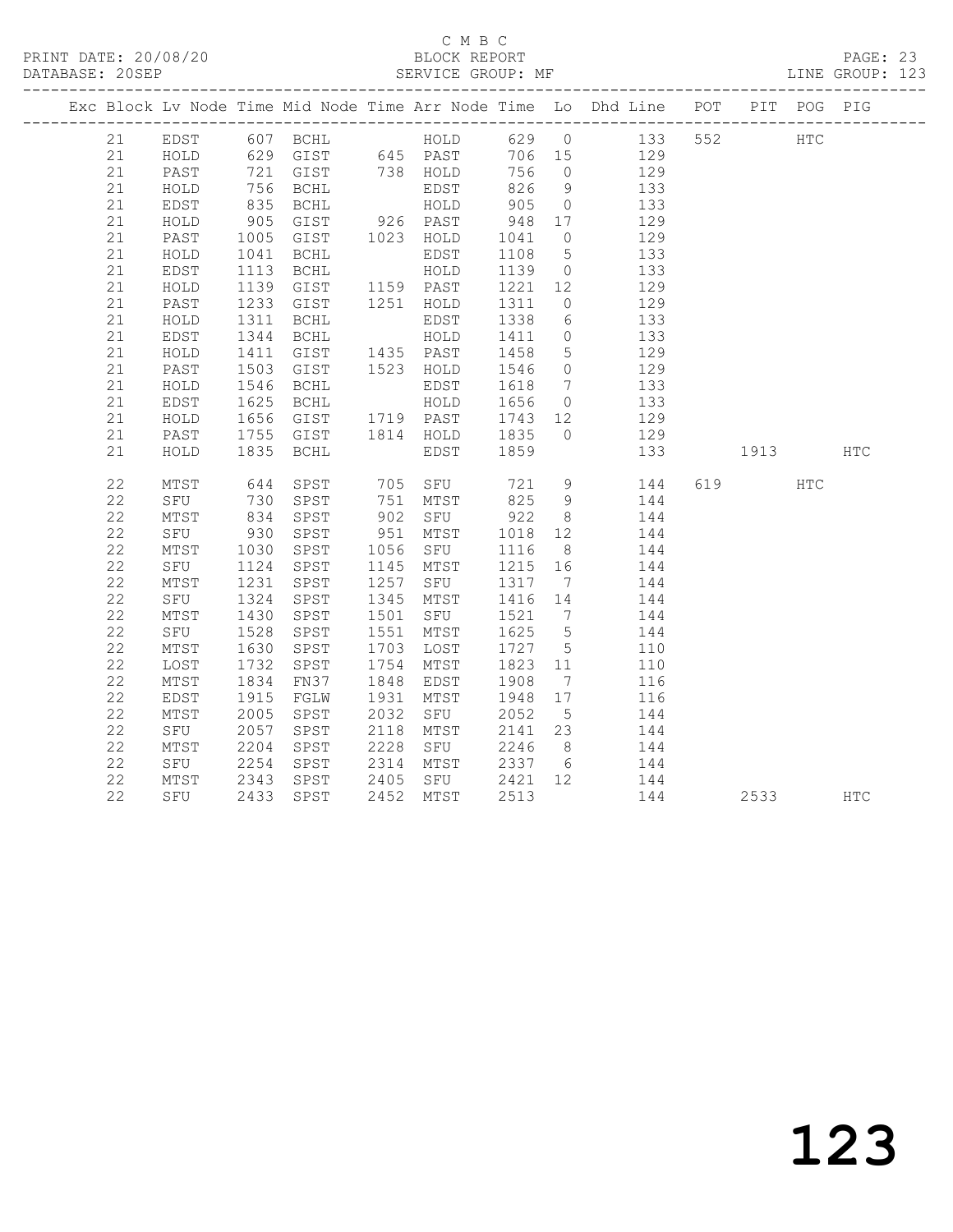PRINT DATE: 20/08/20 BLOCK REPORT DATABASE: 20SEP

# C M B C<br>BLOCK REPORT

PAGE: 24<br>LINE GROUP: 123

|          |              |              |                     |      |                                 |                                            |                 | Exc Block Lv Node Time Mid Node Time Arr Node Time Lo Dhd Line POT                               |          | PIT POG PIG  |     |
|----------|--------------|--------------|---------------------|------|---------------------------------|--------------------------------------------|-----------------|--------------------------------------------------------------------------------------------------|----------|--------------|-----|
| 23       |              |              |                     |      |                                 |                                            |                 | PAST 635 GIST 649 HOLD 705 0 129<br>HOLD 705 BCHL EDST 730 7 133<br>EDST 737 BCHL HOLD 805 0 133 | 611 HTC  |              |     |
| 23       |              |              |                     |      |                                 |                                            |                 |                                                                                                  |          |              |     |
| 23       |              |              |                     |      |                                 |                                            |                 |                                                                                                  |          |              |     |
| 23       | HOLD         | 805          | GIST 827 PAST 849 5 |      |                                 |                                            |                 | 129                                                                                              |          |              |     |
| 23       | PAST         | 854<br>930   | GIST                |      | 912 HOLD                        | 930                                        | $\overline{O}$  | 129                                                                                              |          |              |     |
| 23       | HOLD         |              | BCHL                |      | EDST                            | 957 14<br>1038 0                           |                 | 133                                                                                              |          |              |     |
| 23       | EDST         | 1011         | BCHL                |      | EDST<br>HOLD                    |                                            |                 | $0$ 133                                                                                          |          |              |     |
| 23       | HOLD         | 1038         | GIST 1058 PAST      |      |                                 |                                            |                 | 1120 12 129                                                                                      |          |              |     |
| 23       | PAST         | 1132         | GIST                |      | 1150 HOLD                       | 1210 0                                     |                 | 129                                                                                              |          |              |     |
| 23       | HOLD         | 1210         | BCHL                |      |                                 | 1237 7                                     |                 | 133                                                                                              |          |              |     |
| 23       | EDST         | 1244         | BCHL                |      | EDST<br>HOLD                    | $\begin{array}{c}\n1311 \\ 0\n\end{array}$ |                 | $\frac{1}{133}$                                                                                  |          |              |     |
| 23       | HOLD         | 1311         | GIST 1332 PAST      |      |                                 |                                            |                 | 1354 9 129                                                                                       |          |              |     |
| 23       | PAST         | 1403         | GIST                |      | 1422 HOLD 1443                  |                                            | $\overline{0}$  | 129                                                                                              |          |              |     |
| 23       | HOLD         | 1443         | BCHL                |      | EDST<br>HOLD                    | $\overline{1513}$ 12                       |                 | 133                                                                                              |          |              |     |
| 23       | EDST         | 1525         | BCHL                |      |                                 | 1556 0                                     |                 | $\frac{1}{133}$                                                                                  |          |              |     |
| 23       | HOLD         | 1556         |                     |      |                                 |                                            |                 | GIST 1618 PAST 1642 6 129                                                                        |          |              |     |
| 23       | PAST         |              |                     |      |                                 |                                            |                 | 1648 GIST 1708 HOLD 1731 0 129                                                                   |          |              |     |
| 23       | HOLD         | 1731         | BCHL                |      | EDST                            | 1800                                       |                 | 133                                                                                              | 1814     |              | HTC |
| 24       | LOST         |              |                     |      |                                 |                                            |                 | 559 SPST 618 MTST 640 14 110                                                                     | 528 32   | HTC          |     |
| 24       | MTST         | 654          | SPST                |      | 717 SFU                         |                                            |                 | 735 10 144                                                                                       |          |              |     |
| 24       | SFU          |              | SPST                |      |                                 |                                            |                 | 144                                                                                              |          |              |     |
| 24       | MTST         | 745<br>849   | SPST                |      | 807 MTST 841 8<br>917 SFU 937 8 |                                            |                 | 144                                                                                              |          |              |     |
| 24       | SFU          | 945          | SPST                |      | 1006 MTST                       | 1033                                       |                 | $7 \qquad \qquad 144$                                                                            |          |              |     |
| 24       | MTST         | 1040         | SPST                |      | 1105 LOST                       | 1125                                       |                 | 6 110                                                                                            |          |              |     |
| 24       | LOST         | 1131         | 6&6W                |      | 1155 22ST                       | 1205 10                                    |                 |                                                                                                  |          |              |     |
| 24       | 22ST         | 1215         | 6&6N                |      | 1225 LOST                       | $1205$ 10<br>1248 7                        |                 | 101<br>101                                                                                       |          |              |     |
| 24       |              | 1255         |                     |      | 1324 BW02                       | 1330 5                                     |                 | 136                                                                                              |          |              |     |
| 24       | LOST<br>BW02 | 1335         | HOLD<br>SPST        |      | 1403 LKST                       | 1414 5                                     |                 | 134                                                                                              |          |              |     |
| 24       | LKST         | 1419         | SPST                |      | 1426 BW03                       | 1454                                       | $5\overline{)}$ |                                                                                                  |          |              |     |
| 24       | BW03         | 1459         | PROD                |      | 1527 LOST                       | 1537 5                                     |                 | 134<br>136                                                                                       |          |              |     |
| 24       | LOST         | 1542         | 6&6W                |      | 1611 22ST                       | 1622                                       | $5\overline{)}$ | 101                                                                                              |          |              |     |
| 24       | 22ST         | 1627         | 6&6N                |      | 1641 LOST                       |                                            |                 | 1707 14 101                                                                                      |          |              |     |
|          |              |              |                     |      |                                 |                                            |                 |                                                                                                  |          |              |     |
| 24<br>24 | LOST<br>BW02 | 1721<br>1805 | HOLD<br>SPST        |      | 1753 BW02<br>1833 LKST          | 1759 6<br>1843 5                           |                 | 136<br>134                                                                                       |          |              |     |
| 24       |              | 1848         |                     |      | 1855 BW03 1918 6                |                                            |                 | $134$<br>$134$                                                                                   |          |              |     |
| 24       | LKST<br>BW03 | 1924         | SPST<br>PROD        |      |                                 |                                            |                 | 1948 LOST 1955 5 136                                                                             |          |              |     |
| 24       | LOST         | 2000         | 6&6W                |      | 2020 22ST                       | 2028                                       |                 | 101                                                                                              | 2035 HTC |              |     |
|          |              |              |                     |      |                                 |                                            |                 |                                                                                                  |          |              |     |
| 27       |              |              |                     |      |                                 |                                            |                 | BW04 536 CL-E 545 NWST 602 16 123 501                                                            |          | $_{\rm HTC}$ |     |
| 27       | NWST         | 618          | $CL - W$            | 635  | BW04                            | 647                                        | 5               | 123                                                                                              |          |              |     |
| 27       | BW04         | 652          | $CL-E$              | 704  | NWST                            | 724                                        | $\mathsf S$     | 123                                                                                              |          |              |     |
| 27       | NWST         | 729          | $CL-W$              | 752  | BW04                            | 807                                        | $\mathcal{G}$   | 123                                                                                              |          |              |     |
| 27       | BW04         | 816          | $CL-E$              | 831  | NWST                            | 853                                        | 9               | 123                                                                                              |          |              |     |
| 27       | NWST         | 902          | 6&6N                | 911  | EDST                            | 929                                        | 10              | 106                                                                                              |          |              |     |
| 27       | EDST         | 939          |                     |      | NWST                            | 955                                        | 13              | 112                                                                                              |          |              |     |
| 27       | NWST         | 1008         | $CL-W$              | 1029 | BW04                            | 1042                                       | 6               | 123                                                                                              |          |              |     |
| 27       | BW04         | 1048         | $CL-E$              | 1102 | NWST                            | 1122                                       | 16              | 123                                                                                              |          |              |     |
| 27       | NWST         | 1138         | $CL-W$              | 1159 | BW04                            | 1212                                       | $6\overline{6}$ | 123                                                                                              |          |              |     |
| 27       | BW04         | 1218         | $CL-E$              | 1232 | NWST                            | 1252                                       | 16              | 123                                                                                              |          |              |     |
| 27       | NWST         | 1308         | $CL-W$              | 1329 | BW04                            | 1342                                       | $6\overline{6}$ | 123                                                                                              |          |              |     |
| 27       | BW04         | 1348         | $CL-E$              | 1403 | NWST                            | 1425                                       | 13              | 123                                                                                              |          |              |     |
| 27       | NWST         | 1438         | $CL-W$              | 1501 | BW04                            | 1516                                       | 16              | 123                                                                                              |          |              |     |
| 27       | BW04         | 1532         | $CL-E$              | 1548 | NWST                            | 1614                                       | 9               | 123                                                                                              |          |              |     |
| 27       | NWST         | 1623         | $CL-W$              | 1649 | BW04                            | 1704                                       | 8 <sup>8</sup>  | 123                                                                                              |          |              |     |
| 27       | BW04         | 1712         | $CL-E$              | 1732 | NWST                            | 1755                                       | 8 <sup>8</sup>  | 123                                                                                              |          |              |     |
| 27       | NWST         |              | 1803 CL-W           | 1826 | BW03                            | 1838 18                                    |                 | 123                                                                                              |          |              |     |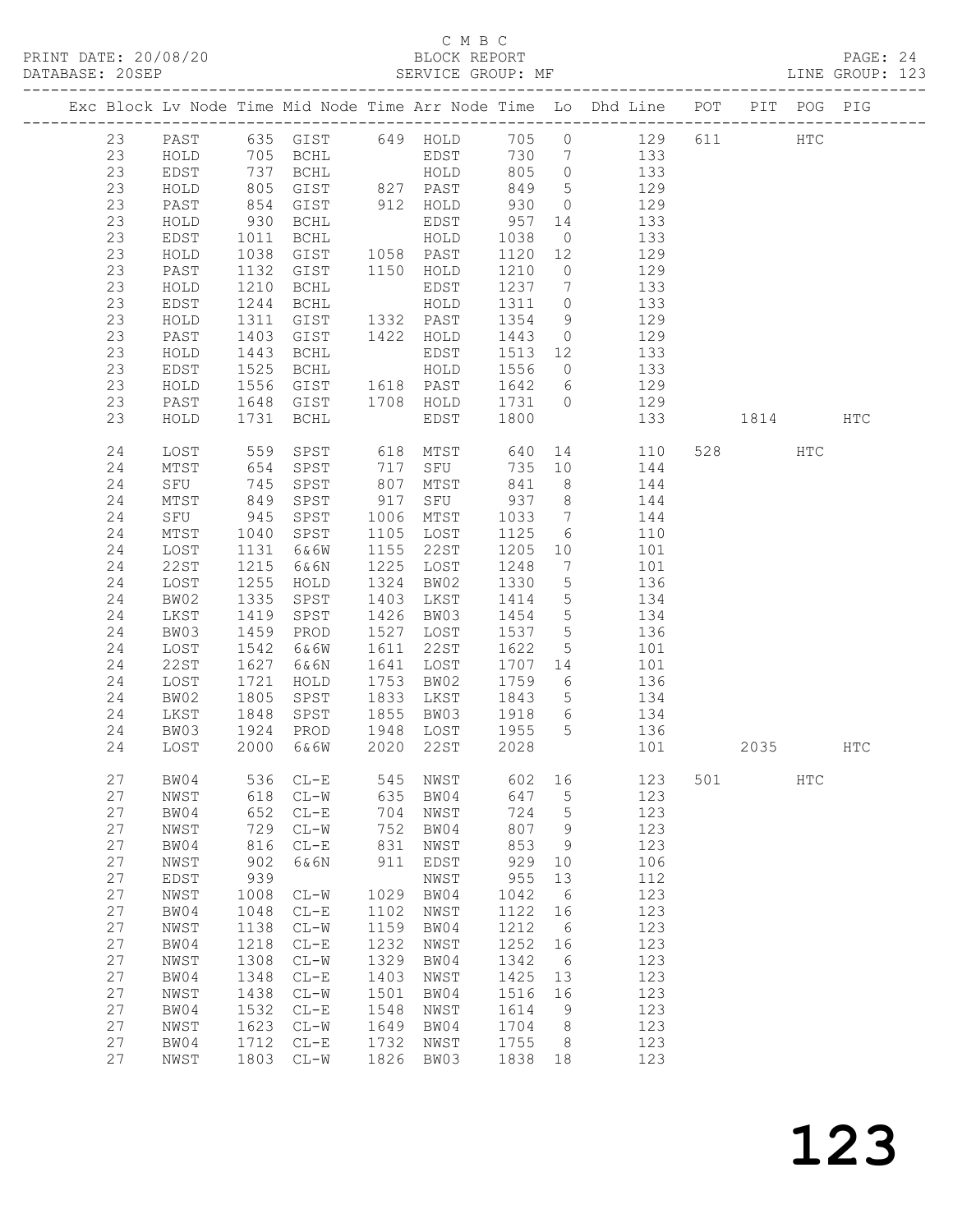PRINT DATE: 20/08/20 BLOCK REPORT BATABASE: 20SEP

#### C M B C<br>BLOCK REPORT

PAGE: 25<br>LINE GROUP: 123

|    |                 |      |                          |      |          |        |                 | Exc Block Lv Node Time Mid Node Time Arr Node Time Lo Dhd Line POT PIT POG PIG |          |          |               |               |
|----|-----------------|------|--------------------------|------|----------|--------|-----------------|--------------------------------------------------------------------------------|----------|----------|---------------|---------------|
| 27 | BW03            |      | 1856 PROD 1923 LOST 1931 |      |          |        |                 |                                                                                | 136 1955 |          |               | ${\tt HTC}$   |
| 30 | 22ST            |      | 615 QU-S 621 CLFO        |      |          |        |                 | 642 0 104                                                                      |          | 603 HTC  |               |               |
| 30 | CLFO            | 642  |                          |      | 22ST     |        |                 | 704 11 104                                                                     |          |          |               |               |
| 30 | 22ST            |      | 715 QU-S 723 CLFO        |      |          | 743    | $\bigcirc$      | 104                                                                            |          |          |               |               |
|    |                 |      |                          |      |          |        |                 |                                                                                |          |          |               |               |
| 30 | CLFO            | 743  |                          |      | 22ST     | 808    |                 | 104                                                                            | 820      |          |               | HTC           |
| 31 | NWST            | 619  |                          |      | EDST     | 637    |                 | 112<br>$\overline{\mathbf{3}}$                                                 |          | 604      | HTC           |               |
| 31 | EDST            | 640  |                          |      | NWST     | 655    | 11              | 112                                                                            |          |          |               |               |
| 31 | NWST            | 706  |                          |      | EDST     | 724    | $\overline{7}$  | 112                                                                            |          |          |               |               |
| 31 | EDST            | 731  |                          |      | NWST     | 747    | $\overline{7}$  | 112                                                                            |          |          |               |               |
| 31 | NWST            | 754  |                          |      | EDST     | 814    | $6\overline{6}$ | 112                                                                            |          |          |               |               |
| 31 | EDST            | 820  | BCHL                     |      | HOLD     | 850    | $\Omega$        | 133                                                                            |          |          |               |               |
| 31 | HOLD            |      | 850 GIST 914 PAST        |      |          | 936    |                 | 129                                                                            |          | 957 000  |               | HTC           |
|    |                 |      |                          |      |          |        |                 |                                                                                |          |          |               |               |
| 32 | PAST            | 619  | GIST                     |      | 633 HOLD | 649    | $\circ$         | 129                                                                            |          | 555 75   | HTC           |               |
| 32 | HOLD            |      | 649 BCHL                 |      | EDST     | 714    | $\overline{7}$  | 133                                                                            |          |          |               |               |
| 32 | EDST            | 721  | BCHL                     |      | HOLD     | 748    | $\overline{0}$  | 133                                                                            |          |          |               |               |
| 32 | HOLD            |      | 748 GIST                 |      | 809 PAST | 830    | 6               | 129                                                                            |          |          |               |               |
| 32 | PAST            |      | 836 GIST                 |      | 854 HOLD | 914    | $\overline{0}$  | 129                                                                            |          |          |               |               |
| 32 | HOLD            |      | 914 BCHL                 |      | EDST     | 941    |                 | 133                                                                            | 955 HTC  |          |               |               |
|    |                 |      |                          |      |          |        |                 |                                                                                |          |          |               |               |
| 34 | MTST            |      | 628 FN37                 |      | 641 EDST |        |                 | 700 6<br>116                                                                   |          | 603 HTC  |               |               |
| 34 | EDST            |      | 706 FGLW                 |      | 725 MTST | 745 19 |                 | 116                                                                            |          |          |               |               |
| 34 | MTST            |      | 804 SPST                 |      | 832 SFU  | 853    |                 | 144                                                                            |          |          | 933 — 100     | $_{\rm HTC}$  |
| 35 | EDST            |      | 622 BCHL                 |      | HOLD     | 644 0  |                 | 133                                                                            |          | 607 HTC  |               |               |
| 35 | HOLD            |      | 644 GIST                 |      | 700 PAST | 721 15 |                 | 129                                                                            |          |          |               |               |
| 35 | PAST            |      | 736 GIST                 |      | 754 HOLD | 814    | $\overline{0}$  | 129                                                                            |          |          |               |               |
| 35 | HOLD            | 814  | BCHL                     |      | EDST     | 844    | $\overline{7}$  | 133                                                                            |          |          |               |               |
|    |                 |      |                          |      | HOLD     |        | $\circ$         |                                                                                |          |          |               |               |
| 35 | EDST            |      | 851 BCHL                 |      |          | 921    |                 | 133                                                                            |          |          |               |               |
| 35 | HOLD            |      | 921 GIST                 |      | 942 PAST | 1004   |                 | 129                                                                            |          | 1025     |               | HTC           |
| 36 | EDST            | 630  | FGLW                     |      | 648 MTST | 705    | 8               | 116                                                                            |          | 615 — 10 | HTC           |               |
| 36 | MTST            |      | 713 FN37                 |      | 726 EDST | 745    | $5\phantom{.0}$ | 116                                                                            |          |          |               |               |
| 36 | EDST            | 750  | BCHL                     |      | HOLD     | 820    | $\overline{0}$  | 133                                                                            |          |          |               |               |
| 36 | HOLD            |      | 820 GIST                 |      | 844 PAST | 906    | $5\overline{)}$ | 129                                                                            |          |          |               |               |
| 36 | PAST            |      | 911 GIST                 |      | 929 HOLD | 947    | $\Omega$        | 129                                                                            |          |          |               |               |
| 36 | HOLD            |      | 947 BCHL                 |      | EDST     | 1014   |                 | 133                                                                            | 1028 HTC |          |               |               |
|    |                 |      |                          |      |          |        |                 |                                                                                |          |          |               |               |
| 37 | MTST            | 643  | FN37                     | 656  | EDST     | 715    | 13              | 116                                                                            | 618      |          | HTC           |               |
| 37 | EDST            | 728  | FGLW                     | 747  | MTST     | 807    | 6               | 116                                                                            |          |          |               |               |
| 37 | MTST            | 813  | FN37                     | 827  | EDST     | 847    | 6               | 116                                                                            |          |          |               |               |
| 37 | EDST            | 853  | FGLW                     | 914  | MTST     | 933    |                 | 116                                                                            |          | 957      |               | $_{\rm{HTC}}$ |
| 38 | NWST            | 1500 |                          |      | EDST     | 1519   | 7               | 112                                                                            | 1443     |          | $_{\rm{HTC}}$ |               |
| 38 | EDST            | 1526 |                          |      | NWST     | 1549   | 14              | 112                                                                            |          |          |               |               |
| 38 | NWST            | 1603 | $CL-W$                   | 1629 | BW04     | 1644   | 15              | 123                                                                            |          |          |               |               |
| 38 |                 | 1659 |                          | 1730 | LOST     | 1740   |                 | 136                                                                            |          |          |               |               |
|    | BW03            |      | PROD                     |      |          |        | 12              |                                                                                |          |          |               |               |
| 38 | LOST            | 1752 | SPST                     | 1814 | MTST     | 1842   | 7               | 110                                                                            |          |          |               |               |
| 38 | $\mathtt{MTST}$ | 1849 | SPST                     | 1915 | LOST     | 1936   | 8               | 110                                                                            |          |          |               |               |
| 38 | LOST            | 1944 | SPST                     | 2005 | MTST     | 2031   | 24              | 110                                                                            |          |          |               |               |
| 38 | $\mathtt{MTST}$ | 2055 |                          |      | EDST     | 2114   | 2               | 119                                                                            |          |          |               |               |
| 38 | EDST            | 2116 |                          |      | MTST     | 2136   |                 | 119                                                                            |          | 2156     |               | HTC           |
| 40 | EDST            | 650  | BCHL                     |      | HOLD     | 715    | $\overline{0}$  | 133                                                                            | 635      |          | HTC           |               |
| 40 | HOLD            |      | 715 GIST                 |      | 733 PAST | 754 10 |                 | 129                                                                            |          |          |               |               |
|    |                 |      |                          |      |          |        |                 |                                                                                |          |          |               |               |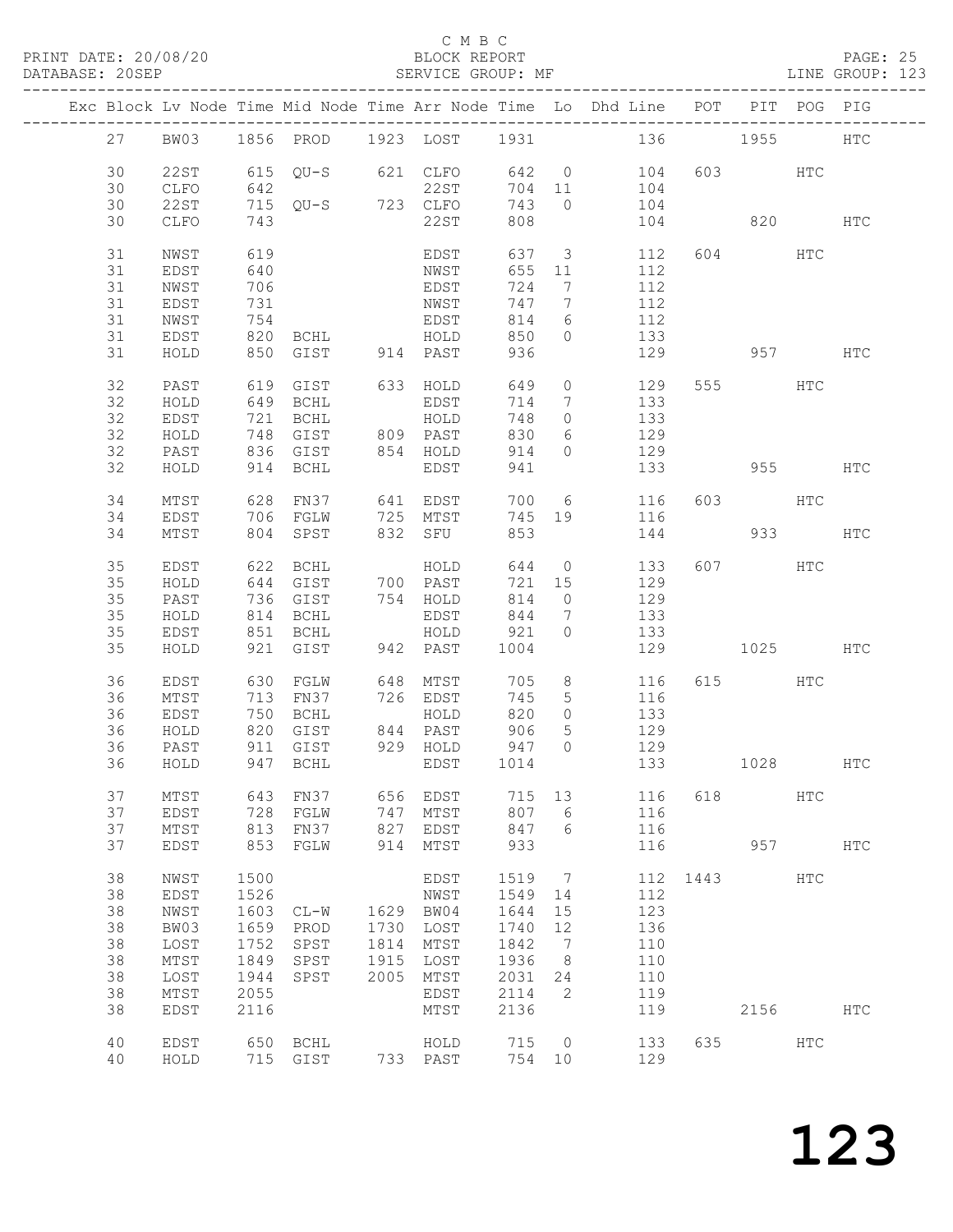PRINT DATE: 20/08/20 BLOCK REPORT DATABASE: 20SEP

#### C M B C<br>BLOCK REPORT

PAGE: 26<br>LINE GROUP: 123

|          |                 |      | Exc Block Lv Node Time Mid Node Time Arr Node Time Lo Dhd Line POT PIT POG PIG |              |                      |               |                              |     |     |      |           |               |              |
|----------|-----------------|------|--------------------------------------------------------------------------------|--------------|----------------------|---------------|------------------------------|-----|-----|------|-----------|---------------|--------------|
| 40       | PAST            |      | 804 GIST 822 HOLD 844                                                          |              |                      |               | $\circ$                      | 129 |     |      |           |               |              |
| 40       | HOLD            |      | 844 BCHL                                                                       |              | EDST                 | 914           |                              |     |     | 133  | 928       |               | HTC          |
|          |                 |      |                                                                                |              |                      |               |                              |     |     |      |           |               |              |
| 41       | MTST            | 705  | SPST                                                                           |              | 727 LOST             | 749           | 9                            |     | 110 | 640  | HTC       |               |              |
| 41       | LOST            | 758  | SPST                                                                           | 821          | MTST                 | 853           |                              |     | 110 |      |           | 917           | HTC          |
|          |                 |      |                                                                                |              |                      |               |                              |     |     |      |           |               |              |
| 42       | NWST            | 658  | $CL-W$                                                                         |              | 717 BW04             | 731           |                              |     | 123 | 643  |           | HTC           |              |
| 42       |                 | 738  | $CL-E$                                                                         |              | NWST                 | 816           | $7\overline{ }$<br>5         |     | 123 |      |           |               |              |
|          | BW04            |      |                                                                                | 752          |                      |               |                              |     |     |      |           |               |              |
| 42       | NWST            | 821  | $CL-W$                                                                         | 849          | BW04                 | 904           |                              |     | 123 |      | 936 7     |               | <b>HTC</b>   |
| 43       | MTST            | 725  | SPST                                                                           | 750          | LOST                 | 812           | 13                           |     | 110 |      | 700 — 200 | HTC           |              |
| 43       | LOST            | 825  | SPST                                                                           |              | 848 MTST<br>848 MTST | 916           | 15                           |     | 110 |      |           |               |              |
| 43       | MTST            | 931  |                                                                                |              | EDST                 | 949           | $7\phantom{.0}\phantom{.0}7$ |     | 119 |      |           |               |              |
|          |                 |      |                                                                                |              |                      |               |                              |     |     |      |           |               |              |
| 43       | EDST            | 956  |                                                                                |              | MTST                 | 1020          | 17                           |     | 119 |      |           |               |              |
| 43       | MTST            | 1037 |                                                                                |              | EDST                 | 1057          | $\overline{2}$               |     | 119 |      |           |               |              |
| 43       | EDST            | 1059 |                                                                                |              | MTST                 | 1123          | 13                           |     | 119 |      |           |               |              |
| 43       | MTST            | 1136 |                                                                                |              | EDST                 | 1157          | $\overline{2}$               |     | 119 |      |           |               |              |
| 43       | EDST            | 1159 |                                                                                |              | MTST                 | 1224          | 12                           |     | 119 |      |           |               |              |
| 43       | MTST            | 1236 |                                                                                |              | EDST                 | 1257          | $\overline{2}$               |     | 119 |      |           |               |              |
| 43       | EDST            | 1259 |                                                                                |              | MTST                 | 1325          | 11                           |     | 119 |      |           |               |              |
| 43       | $\mathtt{MTST}$ | 1336 |                                                                                |              | EDST                 | 1357          | $\overline{2}$               |     | 119 |      |           |               |              |
| 43       | EDST            | 1359 |                                                                                |              | MTST                 | 1425          | 13                           |     | 119 |      |           |               |              |
| 43       | $\mathtt{MTST}$ | 1438 |                                                                                |              | EDST                 | 1459          | $\overline{2}$               |     | 119 |      |           |               |              |
| 43       | EDST            | 1501 |                                                                                |              | MTST                 | 1527 11       |                              |     | 119 |      |           |               |              |
| 43       | MTST            | 1538 |                                                                                |              | EDST                 | 1600          | 2                            |     | 119 |      |           |               |              |
| 43       | EDST            | 1602 |                                                                                |              | MTST                 | 1628          | 10                           |     | 119 |      |           |               |              |
| 43       | MTST            | 1638 |                                                                                |              | EDST                 | 1700          | $\overline{\phantom{0}}^2$   |     | 119 |      |           |               |              |
| 43       | EDST            | 1702 |                                                                                |              | MTST                 | 1728          | 10                           |     | 119 |      |           |               |              |
| 43       | MTST            | 1738 |                                                                                |              | EDST                 | 1800          | $\overline{\phantom{0}}^2$   |     | 119 |      |           |               |              |
| 43       | EDST            | 1802 |                                                                                |              | MTST                 | 1827          |                              |     | 119 |      | 1851 1890 |               | HTC          |
|          |                 |      |                                                                                |              |                      |               |                              |     |     |      |           |               |              |
| 44       | EDST            | 752  | FGLW                                                                           |              | 811 MTST             | 831 14<br>919 |                              |     | 116 | 732  |           | HTC           |              |
| 44       | MTST            | 845  | FN37                                                                           |              | 859 EDST             |               |                              |     | 116 |      | 933       |               | HTC          |
|          |                 |      |                                                                                |              |                      | 1454          |                              |     |     |      |           |               |              |
| 51       | EDST            | 1427 | BCHL                                                                           |              | HOLD                 |               | $\circ$                      |     | 133 |      | 1407      | HTC           |              |
| 51       | HOLD            | 1454 | GIST                                                                           |              | 1518 PAST            | 1541          | 5                            |     | 129 |      |           |               |              |
| 51       | PAST            | 1546 | GIST                                                                           |              | 1606 HOLD            | 1629          | $\circ$                      |     | 129 |      |           |               |              |
| 51       | HOLD            | 1629 | BCHL                                                                           |              | EDST                 | 1701<br>1740  | 9<br>$\Omega$                |     | 133 |      |           |               |              |
| 51       | EDST            | 1710 | BCHL                                                                           |              | HOLD                 |               |                              |     | 133 |      |           |               |              |
|          | 51 HOLD         |      | 1740 GIST 1803 PAST 1826                                                       |              |                      |               |                              |     | 129 |      | 1847      |               | $_{\rm HTC}$ |
| SD 52    | WLDL            | 1514 | BWEX                                                                           |              | PEWI                 | 1534          | 23                           | 18  | 130 | 1442 |           | HTC           |              |
| SD 52    | MTST            | 1615 | SPST                                                                           | 1647         | SFU                  | 1707          | 8                            |     | 144 |      |           |               |              |
| #SD 52   |                 | 1615 |                                                                                | 1647         | ${\tt SFU}$          | 1707          |                              |     | 144 | 1545 |           |               |              |
| 52       | MTST            | 1715 | SPST                                                                           | 1738         |                      | 1812          | 8                            |     | 144 |      |           | $_{\rm{HTC}}$ |              |
|          | SFU             |      | SPST                                                                           |              | MTST                 |               | 10                           |     |     |      |           |               |              |
| 52       | $MTST$          | 1822 | SPST                                                                           | 1849         | LOST                 | 1910          | 15                           |     | 110 |      |           |               |              |
| 52       | LOST            | 1925 | ${\tt HOLD}$                                                                   | 1952         | BW02                 | 1958          | 7                            |     | 136 |      |           |               |              |
| 52       | BW02            | 2005 | SPST                                                                           | 2027         | LKST                 | 2036          | $\mathsf S$                  |     | 134 |      |           |               |              |
| 52       | LKST            | 2041 | SPST                                                                           | 2048         | BW03                 | 2108          | 15                           |     | 134 |      |           |               |              |
| 52       | BW03            | 2123 | PROD                                                                           | 2145         | LOST                 | 2152          | $\mathsf S$                  |     | 136 |      |           |               |              |
| 52       | LOST            | 2157 | HOLD                                                                           | 2224         | BW02                 | 2230          | 5                            |     | 136 |      |           |               |              |
| 52<br>52 | BW02            | 2235 | SPST                                                                           | 2255<br>2316 | LKST                 | 2304          | 5                            |     | 134 |      |           |               |              |
| 52       | LKST            | 2309 | SPST                                                                           |              | BW03                 | 2335          | 21                           |     | 134 |      |           |               |              |
|          | BW03            | 2356 | PROD                                                                           | 2417         | LOST                 | 2424          | 21                           |     | 136 |      |           |               |              |
| 52       | LOST            | 2445 | HOLD                                                                           | 2508         | BW02                 | 2513          |                              |     | 136 |      | 2538      |               | <b>HTC</b>   |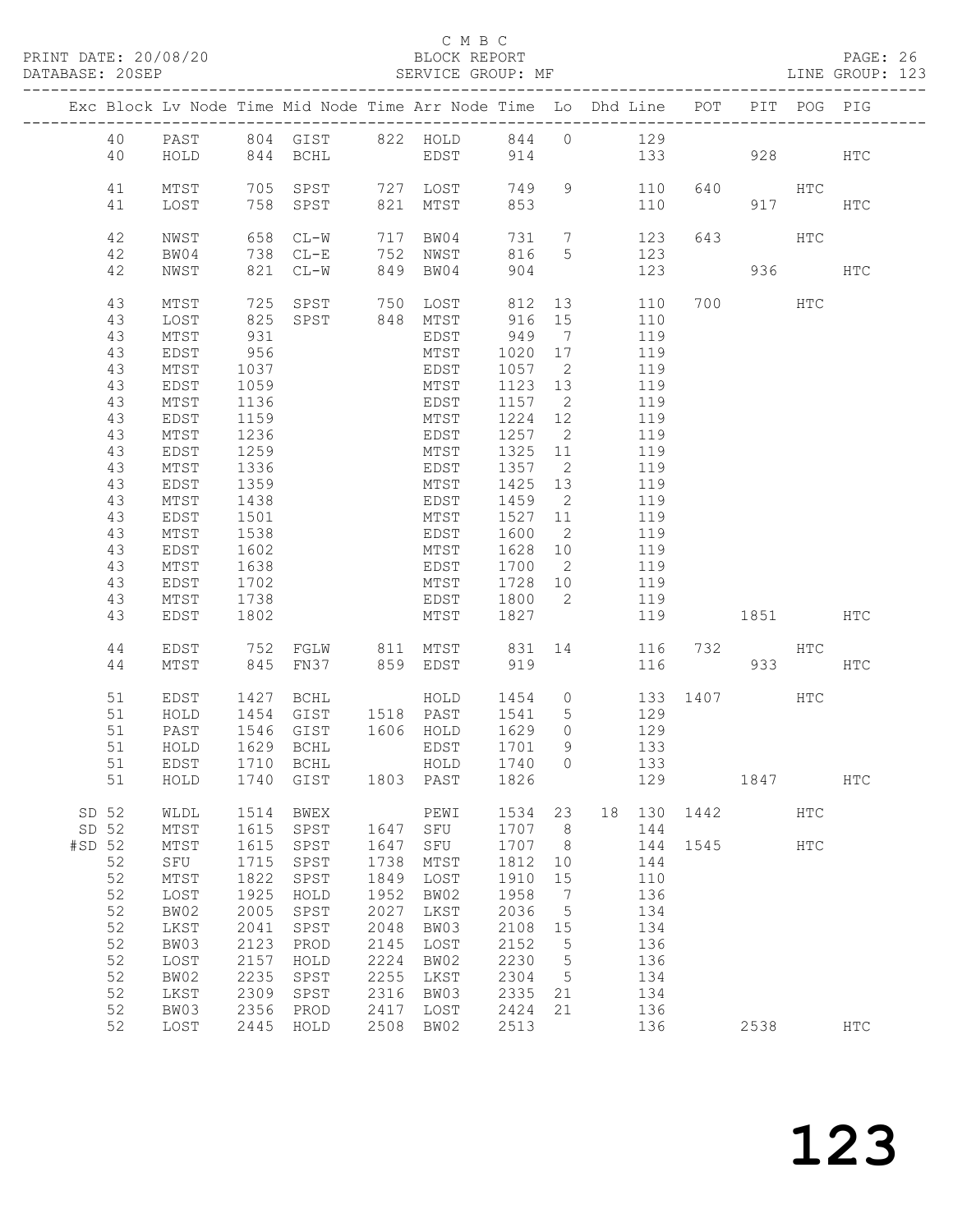PRINT DATE: 20/08/20 BLOCK REPORT BATABASE: 20SEP

## C M B C<br>BLOCK REPORT

PAGE: 27<br>LINE GROUP: 123

|  |    | Exc Block Lv Node Time Mid Node Time Arr Node Time Lo Dhd Line POT PIT POG PIG |           |      |           |      |       |                              |     |     |      |            |     |
|--|----|--------------------------------------------------------------------------------|-----------|------|-----------|------|-------|------------------------------|-----|-----|------|------------|-----|
|  | 53 | EDST                                                                           | 447       |      |           | NWST | 502   | 8                            | 112 | 432 |      | <b>HTC</b> |     |
|  | 53 | NWST                                                                           | 510       |      |           | EDST | 524 3 |                              | 112 |     |      |            |     |
|  | 53 | EDST                                                                           | 527       |      |           | NWST | 542   | $5\overline{)}$              | 112 |     |      |            |     |
|  | 53 | NWST                                                                           | 547       |      |           | EDST | 603   | $\overline{\phantom{a}}$     | 112 |     |      |            |     |
|  | 53 | EDST                                                                           | 605       |      |           | NWST | 620   | 14                           | 112 |     |      |            |     |
|  | 53 | NWST                                                                           | 634       |      |           | EDST | 652   | $\mathcal{S}$                | 112 |     |      |            |     |
|  | 53 | EDST                                                                           | 655       |      |           | NWST | 710   | 8                            | 112 |     |      |            |     |
|  | 53 | NWST                                                                           | 718       |      |           | EDST | 738   | 5                            | 112 |     |      |            |     |
|  | 53 | EDST                                                                           | 743       |      |           | NWST | 759   | 7                            | 112 |     |      |            |     |
|  | 53 | NWST                                                                           | 806       |      |           | EDST | 826   | 2                            | 112 |     |      |            |     |
|  | 53 | EDST                                                                           | 828       |      |           | NWST | 844   | 6                            | 112 |     |      |            |     |
|  | 53 | NWST                                                                           | 850       |      |           | EDST | 908   | 2                            | 112 |     |      |            |     |
|  | 53 | EDST                                                                           | 910       |      |           | NWST | 927   | 8 <sup>8</sup>               | 112 |     |      |            |     |
|  | 53 | NWST                                                                           | 935       |      |           | EDST | 952   | $\overline{2}$               | 112 |     |      |            |     |
|  | 53 | EDST                                                                           | 954       |      |           | NWST | 1010  | 10                           | 112 |     |      |            |     |
|  | 53 | NWST                                                                           | 1020      |      |           | EDST | 1037  | 2                            | 112 |     |      |            |     |
|  | 53 | EDST                                                                           | 1039      |      |           | NWST | 1055  | 10                           | 112 |     |      |            |     |
|  | 53 | NWST                                                                           | 1105      |      |           | EDST | 1122  | $\overline{2}$               | 112 |     |      |            |     |
|  | 53 | EDST                                                                           | 1124      |      |           | NWST | 1140  | 10                           | 112 |     |      |            |     |
|  | 53 | NWST                                                                           | 1150      |      |           | EDST | 1208  | 2                            | 112 |     |      |            |     |
|  | 53 | EDST                                                                           | 1210      |      |           | NWST | 1227  | 8                            | 112 |     |      |            |     |
|  | 53 | NWST                                                                           | 1235      |      |           | EDST | 1253  | 2                            | 112 |     |      |            |     |
|  | 53 | EDST                                                                           | 1255      |      |           | NWST | 1312  | 8                            | 112 |     |      |            |     |
|  | 53 | NWST                                                                           | 1320      |      |           | EDST | 1338  | $\mathbf{2}$                 | 112 |     |      |            |     |
|  | 53 | EDST                                                                           | 1340      |      |           | NWST | 1357  | 8                            | 112 |     |      |            |     |
|  | 53 | NWST                                                                           | 1405      |      |           | EDST | 1423  | 2                            | 112 |     |      |            |     |
|  | 53 | EDST                                                                           | 1425      |      |           | NWST | 1443  | $7\phantom{.0}\phantom{.0}7$ | 112 |     |      |            |     |
|  | 53 | NWST                                                                           | 1450      |      |           | EDST | 1509  | $\overline{2}$               | 112 |     |      |            |     |
|  | 53 | EDST                                                                           | 1511      |      |           | NWST | 1534  | 11                           | 112 |     |      |            |     |
|  | 53 | NWST                                                                           | 1545      |      |           | EDST | 1604  | $\overline{7}$               | 112 |     |      |            |     |
|  | 53 | EDST                                                                           | 1611      |      |           | NWST | 1634  | 11                           | 112 |     |      |            |     |
|  | 53 | NWST                                                                           | 1645      |      |           | EDST | 1706  | $\overline{7}$               | 112 |     |      |            |     |
|  | 53 | EDST                                                                           | 1713      |      |           | NWST | 1736  | 14                           | 112 |     |      |            |     |
|  | 53 | NWST                                                                           | 1750      |      |           | EDST | 1809  | $\overline{7}$               | 112 |     |      |            |     |
|  | 53 | EDST                                                                           | 1816      |      |           | NWST | 1834  | 8 <sup>8</sup>               | 112 |     |      |            |     |
|  | 53 | NWST                                                                           | 1842      |      |           | EDST | 1900  | 5                            | 112 |     |      |            |     |
|  | 53 | EDST                                                                           | 1905      |      |           | NWST | 1922  | $\overline{7}$               | 112 |     |      |            |     |
|  | 53 | NWST                                                                           | 1929      |      |           | EDST | 1947  | 18                           | 112 |     |      |            |     |
|  | 53 | EDST                                                                           | 2005      |      |           | NWST | 2019  | 13                           | 112 |     |      |            |     |
|  | 53 | NWST                                                                           | 2032      |      |           | EDST | 2048  | 17                           | 112 |     |      |            |     |
|  | 53 | EDST                                                                           | 2105      |      |           | NWST | 2119  | - 6                          | 112 |     |      |            |     |
|  | 53 | NWST                                                                           | 2125      |      |           | EDST | 2141  | $\mathcal{E}$                | 112 |     |      |            |     |
|  | 53 | EDST                                                                           | 2144      |      |           | NWST | 2158  | 5                            | 112 |     |      |            |     |
|  | 53 | NWST                                                                           | 2203      |      |           | EDST | 2217  | 6                            | 112 |     |      |            |     |
|  | 53 | EDST                                                                           | 2223      | BCHL | 2239 HOLD |      | 2247  | $\Omega$                     | 133 |     |      |            |     |
|  | 53 | HOLD                                                                           | 2247 GIST |      | 2302 PAST |      | 2318  |                              | 129 |     | 2336 |            | HTC |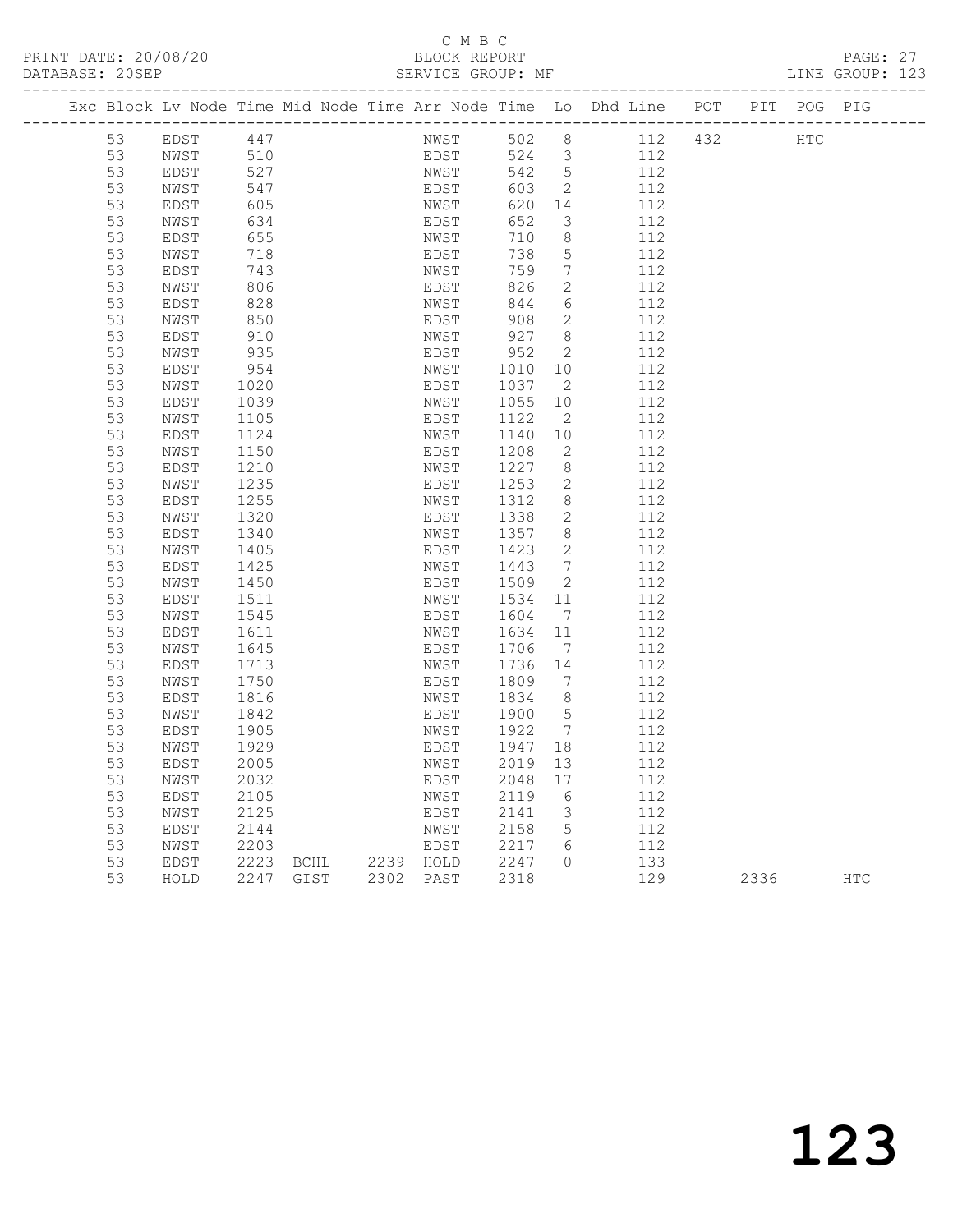# C M B C

| DATABASE: 20SEP   |          |                                            |                  | SERVICE GROUP: MF                |      |                        |         |                 | LINE GROUP: 123                                                                |     |          |     |            |  |
|-------------------|----------|--------------------------------------------|------------------|----------------------------------|------|------------------------|---------|-----------------|--------------------------------------------------------------------------------|-----|----------|-----|------------|--|
|                   |          |                                            |                  |                                  |      |                        |         |                 | Exc Block Lv Node Time Mid Node Time Arr Node Time Lo Dhd Line POT PIT POG PIG |     |          |     |            |  |
|                   |          |                                            |                  |                                  |      |                        |         |                 | SD 54 BCHL 1510 SPST MTST 1532 13 110 1435 HTC                                 |     |          |     |            |  |
| SD 54             |          |                                            |                  |                                  |      |                        |         |                 | MTST 1545 SPST 1617 SFU 1637 8 144                                             |     |          |     |            |  |
| #SD <sub>54</sub> |          | MTST<br>MTST 1545<br>SFU 1645<br>MTST 1800 |                  |                                  |      |                        |         |                 |                                                                                |     |          |     |            |  |
|                   | 54       |                                            |                  |                                  |      |                        |         |                 | SPST 1617 SFU 1637 8 144 1508 HTC<br>SPST 1708 MTST 1742 18 144                |     |          |     |            |  |
|                   | 54       |                                            |                  | SPST                             |      | 1828 SFU               | 1848 6  |                 | $144$<br>$144$                                                                 |     |          |     |            |  |
|                   | 54       | SFU                                        | 1854             | SPST                             |      | 1917 MTST 1947 18      |         |                 | 144                                                                            |     |          |     |            |  |
|                   | 54       | MTST                                       | 2005             | FN37 2018 EDST                   |      |                        | 2036    | 9               | 116                                                                            |     |          |     |            |  |
|                   | 54       | EDST                                       | 2045             | FGLW                             |      | 2101 MTST              | 2117 18 |                 | 116                                                                            |     |          |     |            |  |
|                   | 54       | MTST                                       | 2135             |                                  |      | FN37 2147 EDST         | 2204    |                 | $\begin{array}{c} 11 \end{array}$<br>116                                       |     |          |     |            |  |
|                   | 54       | EDST                                       | 2215             |                                  |      | FGLW 2231 MTST         | 2247    | 18              | 116                                                                            |     |          |     |            |  |
|                   | 54       | MTST                                       | 2305             |                                  |      | EDST                   | 2322    | $\overline{2}$  | 119                                                                            |     |          |     |            |  |
|                   | 54       | EDST                                       |                  |                                  |      | MTST                   | 2340 6  |                 | 119                                                                            |     |          |     |            |  |
|                   | 54       | MTST                                       | $2324$<br>$2346$ |                                  |      | SPST 2406 LOST 2423 7  |         |                 | 110                                                                            |     |          |     |            |  |
|                   | 54       | LOST                                       | 2430             | SPST                             |      | 2446 MTST              | 2508    |                 |                                                                                | 110 | 2528     |     | HTC        |  |
|                   |          |                                            |                  |                                  |      |                        |         |                 |                                                                                |     |          |     |            |  |
|                   | 56<br>56 | BW04                                       |                  | 1518 CL-E<br>1613 CL-W           |      | 1534 NWST<br>1639 BW04 | 1654 8  |                 | 1601 12 123 1438 HTC<br>123                                                    |     |          |     |            |  |
|                   | 56       | NWST                                       | 1702             |                                  |      | 1722 NWST              | 1745 8  |                 | 123                                                                            |     |          |     |            |  |
|                   |          | BW04                                       |                  | $CL-E$                           |      |                        |         |                 |                                                                                |     |          |     |            |  |
|                   | 56       | NWST                                       | 1753             | $CL-W$                           |      | 1817 BW04              | 1829 17 |                 | 123                                                                            |     |          |     |            |  |
|                   | 56       | BW04                                       |                  | $CL-E$                           |      | 1859 NWST              | 1918 7  |                 | 123<br>$\begin{array}{c} 125 \\ 123 \end{array}$                               |     |          |     |            |  |
|                   | 56       | NWST                                       | $1840$<br>$1925$ | CL-W 1948 BW04                   |      |                        | 1959 17 |                 | 123                                                                            |     |          |     |            |  |
|                   | 56       | BW04                                       |                  | 2016 CL-E                        |      | 2028 NWST              | 2045 8  |                 |                                                                                |     |          |     |            |  |
|                   | 56       | NWST                                       |                  | 2053 CL-W                        | 2113 | BW04                   | 2124    |                 |                                                                                | 123 | 2149     |     | HTC        |  |
| SD 58             |          | BCHL                                       | 1520             | SPST                             |      |                        |         |                 | MTST 1545 15 144 1445                                                          |     |          | HTC |            |  |
| SD 58             |          | MTST                                       | 1600             | SPST 1632 SFU                    |      |                        |         |                 | $1652$ 8 $144$                                                                 |     |          |     |            |  |
| #SD 58            |          | MTST                                       | 1600             | SPST 1632 SFU                    |      |                        |         |                 | 1652 8 144 1530 HTC                                                            |     |          |     |            |  |
|                   | 58       | SFU                                        | 1700             | SPST 1723 MTST<br>FN37 1818 EDST |      |                        | 1756    | 8 <sup>8</sup>  | 144                                                                            |     |          |     |            |  |
|                   | 58       | MTST                                       | 1804             |                                  |      |                        | 1840    | 8 <sup>8</sup>  | 116                                                                            |     |          |     |            |  |
|                   | 58       | EDST                                       | 1848             |                                  |      | MTST                   | 1910 15 |                 | 119                                                                            |     |          |     |            |  |
|                   | 58       | MTST                                       | 1925             |                                  |      | EDST                   | 1945    | $\overline{2}$  | 119                                                                            |     |          |     |            |  |
|                   | 58       | EDST                                       | 1947             |                                  |      | MTST                   | 2009    | 16              | 119                                                                            |     |          |     |            |  |
|                   | 58       | MTST                                       | 2025             |                                  |      | EDST                   | 2044 2  |                 | 119                                                                            |     |          |     |            |  |
|                   | 58       | EDST                                       | 2046             |                                  |      | MTST                   | 2107 18 |                 | 119                                                                            |     |          |     |            |  |
|                   | 58       | MTST                                       | 2125             |                                  |      | EDST 2144              |         |                 | 2 119                                                                          |     |          |     |            |  |
|                   | 58       | EDST                                       | 2146             |                                  |      | MTST                   | 2206    |                 |                                                                                | 119 | 2226 HTC |     |            |  |
|                   | 59       | PAST                                       |                  |                                  |      |                        |         |                 | 1515 GIST 1535 HOLD 1558 0 129 1443                                            |     |          | HTC |            |  |
|                   | 59       |                                            |                  |                                  |      |                        |         |                 |                                                                                |     |          |     |            |  |
|                   | 59       | EDST                                       |                  | 1639 BCHL                        |      | HOLD                   | 1710    | $\overline{0}$  | 133                                                                            |     |          |     |            |  |
|                   | 59       | HOLD                                       | 1710             | GIST                             |      | 1733 PAST              | 1757    | $\overline{7}$  | 129                                                                            |     |          |     |            |  |
|                   | 59       | PAST                                       | 1804             | GIST                             | 1822 | HOLD                   | 1842    | $\overline{0}$  | 129                                                                            |     |          |     |            |  |
|                   | 59       | HOLD                                       | 1842             | BCHL                             |      | EDST                   | 1906    | 15              | 133                                                                            |     |          |     |            |  |
|                   | 59       | EDST                                       | 1921             | <b>BCHL</b>                      | 1940 | HOLD                   | 1948    | $\overline{0}$  | 133                                                                            |     |          |     |            |  |
|                   | 59       | HOLD                                       | 1948             | GIST                             | 2005 | PAST                   | 2024    | $6\overline{6}$ | 129                                                                            |     |          |     |            |  |
|                   | 59       | PAST                                       | 2030             | GIST                             | 2045 | HOLD                   | 2101    | $\overline{0}$  | 129                                                                            |     |          |     |            |  |
|                   | 59       | HOLD                                       | 2101             | $\operatorname{BCHL}$            | 2110 | EDST                   | 2126 27 |                 | 133                                                                            |     |          |     |            |  |
|                   | 59       | EDST                                       | 2153             | BCHL                             | 2211 | HOLD                   | 2219    | $\overline{0}$  | 133                                                                            |     |          |     |            |  |
|                   | 59       | HOLD                                       | 2219             | GIST                             | 2234 | PAST                   | 2250    | 10              | 129                                                                            |     |          |     |            |  |
|                   | 59       | PAST                                       | 2300             | GIST                             | 2314 | HOLD                   | 2329    | $\overline{0}$  | 129                                                                            |     |          |     |            |  |
|                   | 59       | HOLD                                       | 2329             | BCHL                             | 2338 | EDST                   | 2352    | 19              | 133                                                                            |     |          |     |            |  |
|                   | 59       | <b>EDST</b>                                | 2411             |                                  |      | NWST                   | 2424    | $5^{\circ}$     | 112                                                                            |     |          |     |            |  |
|                   | 59       | NWST                                       | 2429             |                                  |      | EDST                   | 2443    | $\overline{1}$  | 112                                                                            |     |          |     |            |  |
|                   | 59       | EDST                                       | 2444             |                                  |      | NWST                   | 2457    | $5^{\circ}$     | 112                                                                            |     |          |     |            |  |
|                   | 59       | NWST                                       | 2502             |                                  |      | EDST                   | 2514    |                 | 112                                                                            |     | 2524     |     | <b>HTC</b> |  |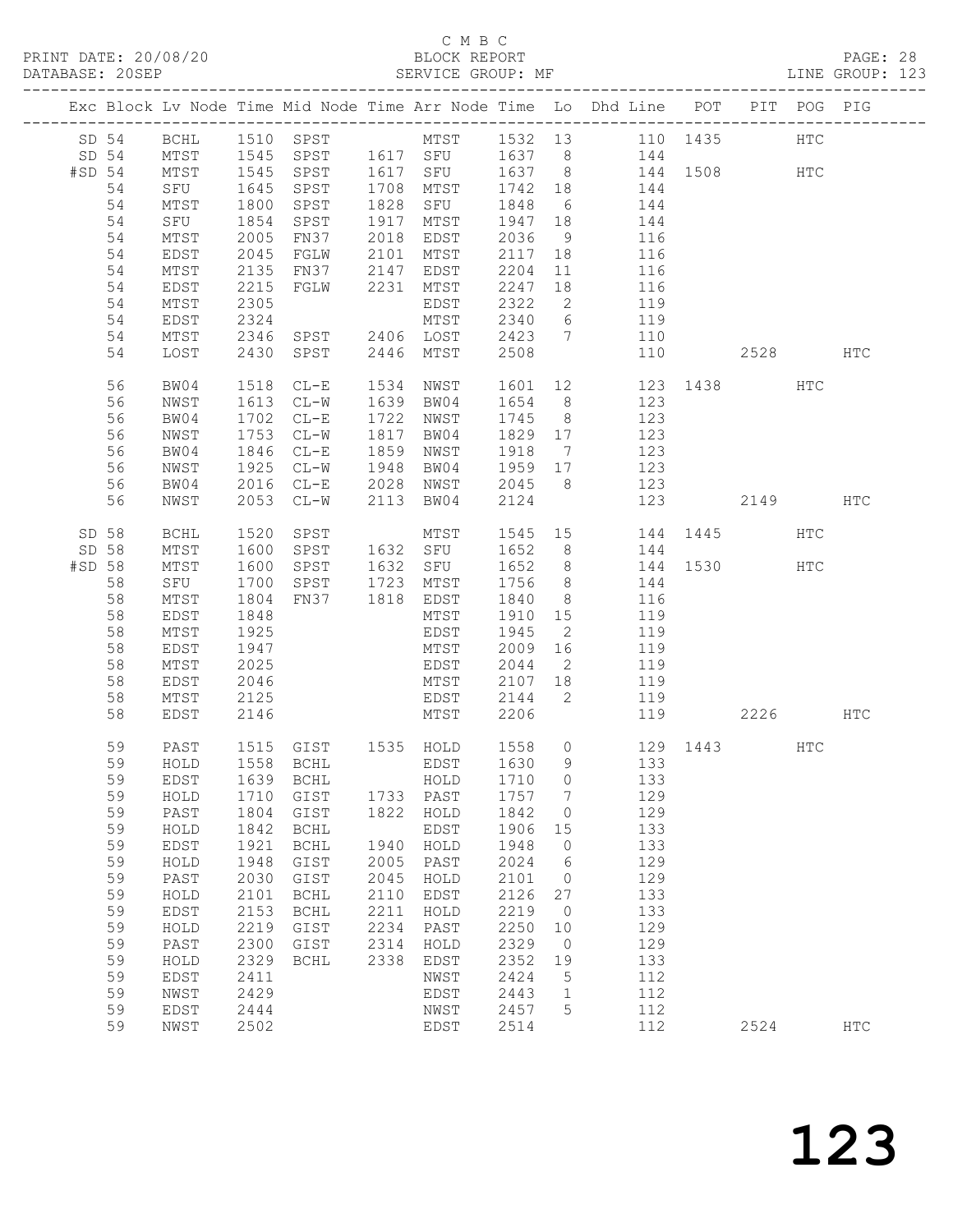#### C M B C DATABASE: 20<br>SERVICE GROUP: MF

| PRINT DATE: 20/08/20<br>DATABASE: 20SEP                                                                                                                                                                                                    |                                                                                                                                                                                                                                                                                                 |                                                                                                                                                                                                                                  |                                                                                      |                                                                                      |                                                          |                                                                                                           |                      |                 |                          |            |  |
|--------------------------------------------------------------------------------------------------------------------------------------------------------------------------------------------------------------------------------------------|-------------------------------------------------------------------------------------------------------------------------------------------------------------------------------------------------------------------------------------------------------------------------------------------------|----------------------------------------------------------------------------------------------------------------------------------------------------------------------------------------------------------------------------------|--------------------------------------------------------------------------------------|--------------------------------------------------------------------------------------|----------------------------------------------------------|-----------------------------------------------------------------------------------------------------------|----------------------|-----------------|--------------------------|------------|--|
| Exc Block Lv Node Time Mid Node Time Arr Node Time Lo Dhd Line POT PIT POG PIG                                                                                                                                                             |                                                                                                                                                                                                                                                                                                 |                                                                                                                                                                                                                                  |                                                                                      |                                                                                      |                                                          |                                                                                                           |                      |                 |                          |            |  |
| MTST<br>60<br>60<br>EDST                                                                                                                                                                                                                   | 60 MTST 1522 FN37 1536 EDST 1559 9 116 1445 HTC<br>60 EDST 1608 FGLW 1628 MTST 1649 5 116<br>1654 FN37 1709 EDST 1734 5 116<br>1739 FGLW                                                                                                                                                        | 1757 MTST 1817 116 1841 HTC                                                                                                                                                                                                      |                                                                                      |                                                                                      |                                                          |                                                                                                           |                      |                 |                          |            |  |
| 61<br>MTST<br>61<br>EDST<br>61<br>MTST<br>61<br>EDST<br>61<br>MTST                                                                                                                                                                         | 1450<br>FN37<br>1530<br>FGLW<br>1622<br>FN37<br>1708<br>FGLW<br>1754 FN37                                                                                                                                                                                                                       | 1504 EDST<br>1547 MTST 1608 14 116<br>1637 EDST                                                                                                                                                                                  |                                                                                      |                                                                                      |                                                          | 1527 3 116 1413 HTC<br>1703 5 116<br>1728 MTST 1749 5 116<br>1808 EDST 1830 116                           | 116 1844 HTC         |                 |                          |            |  |
| 62<br>PROD<br>62<br>MTST<br>62<br>LOST<br>62<br>22ST<br>62<br>LOST<br>62<br>22ST<br>62<br>LOST<br>62<br>BW02<br>62<br>LKST<br>62<br>BW03<br>62<br>LOST<br>62<br>MTST<br>62<br>LOST<br>62<br>EDST<br>62<br>HOLD<br>62<br>PAST<br>62<br>HOLD | 519<br>SPST<br>610 SPST<br>700 6&6W<br>742 6&6N<br>820 6&6W<br>910 6&6N<br>955 HOLD<br>1035 SPST<br>1113 SPST<br>1155<br>PROD<br>1236<br>SPST<br>1337 SPST<br>1434<br>SPST<br>1610<br>BCHL<br>1814 BCHL                                                                                         | 528 MTST 549 21 110 446 HTC<br>751 LOST<br>846 22ST<br>920 LOST<br>1023 BW02<br>1059 LKST<br>1120 BW03<br>1222 LOST<br>1259 MTST<br>1458 MTST 1534 26 10 110<br>1641 GIST 1704 PAST 1728 6 129<br>1734 GIST 1753 HOLD 1814 0 129 | 1404 LOST 1426<br>HOLD<br>EDST 1839                                                  | 814<br>900<br>943 12<br>1029 6<br>1108<br>1144 11<br>1229<br>1327 10                 | $\overline{7}$<br>$\begin{array}{c} 8 \\ 10 \end{array}$ | 6 101<br>10 101<br>101<br>136<br>$5 \t 134$<br>134<br>136<br>110<br>110<br>1641 0 133<br>133 1853 HTC     |                      |                 |                          |            |  |
| 65<br>PROD<br>65<br>MTST<br>65<br>EDST<br>65<br>MTST<br>65<br>LOST<br>65<br>MTST<br>65<br>LOST<br>65<br>MTST<br>65<br>MTST<br>65<br>${\tt SFU}$<br>65<br>MTST<br>65<br>${\tt SFU}$<br>65<br>$MTST$<br>65<br>${\tt SFU}$                    | 452 SPST<br>535 FN37<br>607 FGLW<br>645 SPST<br>738 SPST 801 MTST 833 12 110<br>845 SPST 910 LOST 931 5 110<br>936 SPST 959 MTST 1024 21 110<br>1045 SPST<br>65 SFU 1139 SPST 1200 MTST 1230 16<br>1246<br>SPST<br>1339<br>SPST<br>SPST<br>1442<br>1540<br>SPST<br>1645<br>SPST<br>1745<br>SPST | 706 LOST<br>1111 SFU<br>1312<br>1400<br>1513<br>1603<br>1720<br>1808                                                                                                                                                             | 624 MTST<br>SFU<br>MTST<br>${\tt SFU}$<br>MTST<br>${\tt SFU}$<br>MTST                | 640<br>726<br>1332<br>1432<br>1533<br>1637<br>1740<br>1840                           | 7<br>10<br>7<br>8<br>5                                   | 522 13 110<br>602 5 116<br>5 116<br>12 110<br>1131 8 144<br>144<br>144<br>144<br>144<br>144<br>144<br>144 |                      | 419 HTC<br>1904 |                          | <b>HTC</b> |  |
| SD 66<br>KY10<br>SD 66<br>ARCW<br>SD 66<br><b>EDST</b><br>#SD 66<br><b>EDST</b><br>66<br>NWST<br>66<br>EDST<br>66<br>NWST<br>66<br><b>EDST</b><br>69<br>EDST<br>69<br>MTST<br>69<br><b>EDST</b>                                            | 1435<br>1515<br>1542<br>1542<br>1615<br>1643<br>1716<br>1748<br>1505<br>FGLW<br>1554<br>FN37<br>1638<br>FGLW                                                                                                                                                                                    | 1524<br>1608<br>1658                                                                                                                                                                                                             | EDST<br>EDST<br>NWST<br>NWST<br>EDST<br>NWST<br>EDST<br>NWST<br>MTST<br>EDST<br>MTST | 1445<br>1537<br>1605<br>1605<br>1636<br>1706<br>1737<br>1810<br>1546<br>1632<br>1719 | 15<br>5<br>10<br>10<br>7<br>10<br>11<br>8<br>6<br>5      | 15<br>112<br>101<br>112<br>112<br>112<br>112<br>112<br>112<br>116<br>116<br>116                           | 1419<br>1522<br>1445 | 1824            | <b>HTC</b><br>HTC<br>HTC | HTC        |  |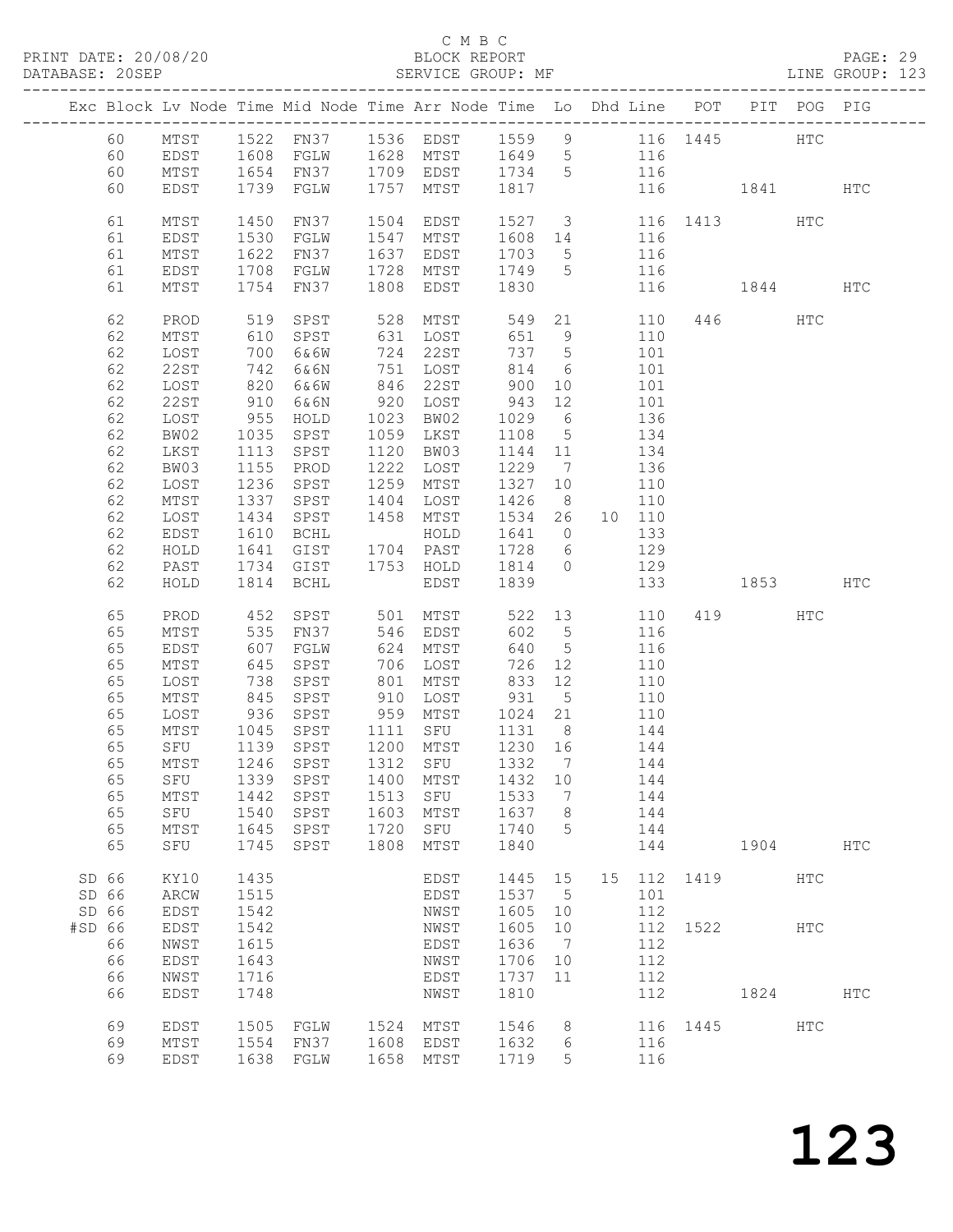PRINT DATE: 20/08/20 BLOCK REPORT<br>
DATABASE: 20SEP<br>
SERVICE GROUP: MF

### C M B C<br>BLOCK REPORT

PAGE: 30<br>LINE GROUP: 123

|  |    |      |      |      |      |      |      |                 | Exc Block Lv Node Time Mid Node Time Arr Node Time Lo Dhd Line | POT | PIT            | POG PIG    |            |
|--|----|------|------|------|------|------|------|-----------------|----------------------------------------------------------------|-----|----------------|------------|------------|
|  | 69 | MTST |      |      |      |      |      |                 | 1724 FN37 1738 EDST 1800 116                                   |     | 1814           |            | <b>HTC</b> |
|  | 70 | MTST | 552  | SPST | 612  | SFU  | 628  |                 | $6\degree$<br>144                                              |     | 527 and $\sim$ | HTC        |            |
|  | 70 | SFU  | 634  | SPST | 655  | MTST | 722  | 12 <sup>°</sup> | 144                                                            |     |                |            |            |
|  | 70 | MTST | 734  | SPST | 800  | SFU  | 821  | 9               | 144                                                            |     |                |            |            |
|  | 70 | SFU  | 830  | SPST | 852  | MTST | 922  | 12 <sup>°</sup> | 144                                                            |     |                |            |            |
|  | 70 | MTST | 934  | SPST | 1000 | SFU  | 1020 | 5               | 144                                                            |     |                |            |            |
|  | 70 | SFU  | 1025 | SPST | 1046 | MTST | 1114 | 16              | 144                                                            |     |                |            |            |
|  | 70 | MTST | 1130 | SPST | 1156 | SFU  | 1216 | 8               | 144                                                            |     |                |            |            |
|  | 70 | SFU  | 1224 | SPST | 1245 | MTST | 1316 | 16              | 144                                                            |     |                |            |            |
|  | 70 | MTST | 1332 | SPST | 1359 | SFU  | 1419 | 5               | 144                                                            |     |                |            |            |
|  | 70 | SFU  | 1424 | SPST | 1445 | MTST | 1520 | 10              | 144                                                            |     |                |            |            |
|  | 70 | MTST | 1530 | SPST | 1602 | SFU  | 1622 | 8               | 144                                                            |     |                |            |            |
|  | 70 | SFU  | 1630 | SPST | 1653 | MTST | 1727 | 18              | 144                                                            |     |                |            |            |
|  | 70 | MTST | 1745 | SPST | 1815 | SFU  | 1835 |                 | 144                                                            |     | 1915           |            | HTC        |
|  | 99 | EDST | 720  |      |      | NWST | 736  | 6               | 112                                                            |     | 700 — 200      | <b>HTC</b> |            |
|  | 99 | NWST | 742  |      |      | EDST | 802  | 9               | 112                                                            |     |                |            |            |
|  | 99 | EDST | 811  |      |      | NWST | 827  | 8               | 112                                                            |     |                |            |            |
|  | 99 | NWST | 835  |      |      | EDST | 853  | 3               | 112                                                            |     |                |            |            |
|  | 99 | EDST | 856  |      |      | NWST | 913  | $7^{\circ}$     | 112                                                            |     |                |            |            |
|  | 99 | NWST | 920  |      |      | EDST | 937  |                 | 112                                                            |     | 951            |            | HTC        |
|  |    |      |      |      |      |      |      |                 |                                                                |     |                |            |            |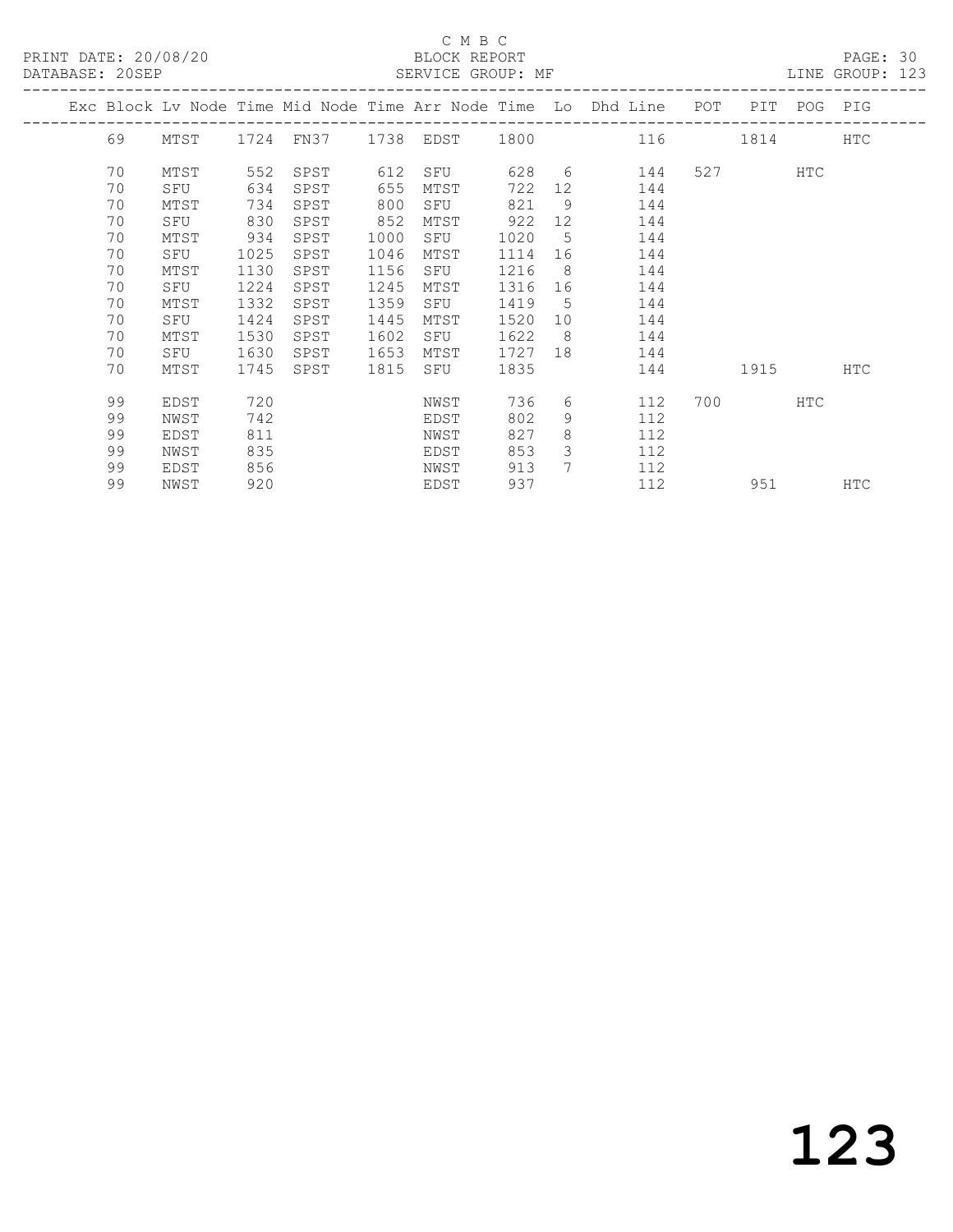|                  |                 |      |      |                            | C M B C |         |    |                                                                                                                                                              |              |         |           | PAGE: 31<br>LINE GROUP: 340 |  |
|------------------|-----------------|------|------|----------------------------|---------|---------|----|--------------------------------------------------------------------------------------------------------------------------------------------------------------|--------------|---------|-----------|-----------------------------|--|
| $22ST$ 22 ST STN |                 |      |      |                            |         |         |    | BOGW EB BOYD FS GIFFORD ST<br>CAEX       CARVOLTH EXCHANGE<br>HTC         Hamilton Depot<br>QU-S SB HOWES ST FS HOWES ST RAMP SCDL SCOTTSDALE                |              |         |           |                             |  |
|                  |                 |      |      |                            |         |         |    | Exc Block Lv Node Time Mid Node Time Arr Node Time Lo Dhd Line POT PIT POG PIG                                                                               |              |         |           |                             |  |
|                  |                 |      |      |                            |         |         |    | 1 CAEX 525 88KG 22ST 621 9 388 445 HTC                                                                                                                       |              |         |           |                             |  |
|                  |                 |      |      |                            |         |         |    | $\begin{tabular}{lllllllllll} 1 & 22ST & 630 & 88KG & \text{CAEX} & 733 & 12 & 388 \\ 1 & CAEX & 745 & 88KG & 22ST & 855 & 388 & 907 & HTC \\ \end{tabular}$ |              |         |           |                             |  |
|                  | $\mathbf{2}$    |      |      |                            |         |         |    | 22ST 535 88KG CAEX 635 10 388 527 HTC                                                                                                                        |              |         |           |                             |  |
|                  | $\overline{2}$  | CAEX |      | 645 88KG 22ST              |         |         |    | 750 15 388                                                                                                                                                   |              |         |           |                             |  |
|                  | $\overline{2}$  | 22ST |      | 805 88KG CAEX              |         | 909     |    |                                                                                                                                                              | 388 949 HTC  |         |           |                             |  |
|                  | 3               | CAEX |      | 550 88KG 22ST              |         |         |    | 652 8 388                                                                                                                                                    |              | 510 HTC |           |                             |  |
|                  | 3               | 22ST |      | 700 88KG CAEX 806 9 388    |         |         |    |                                                                                                                                                              |              |         |           |                             |  |
|                  | 3               | CAEX |      | 815 88KG                   | 22ST    |         |    | 924                                                                                                                                                          | 388 933      |         |           | HTC                         |  |
|                  | $\overline{4}$  |      |      | 22ST 605 88KG CAEX         |         |         |    | 705 10 388                                                                                                                                                   |              | 553 HTC |           |                             |  |
|                  | 4               | CAEX |      | 715 88KG 22ST              |         |         |    | 824 11 388                                                                                                                                                   |              |         |           |                             |  |
|                  | 4               | 22ST |      | 835 88KG CAEX              |         | 935     |    |                                                                                                                                                              | 388 1015 HTC |         |           |                             |  |
|                  | 5               | 22ST |      | 505 88KG CAEX              |         |         |    | 605 10 388 457 HTC                                                                                                                                           |              |         |           |                             |  |
|                  | 5               | CAEX |      | 615 88KG 22ST              |         |         |    | 717 8 388                                                                                                                                                    |              |         |           |                             |  |
|                  | 5               | 22ST |      | 725 88KG CAEX              |         |         |    | 831 4 388                                                                                                                                                    |              |         |           |                             |  |
|                  | 5               | CAEX |      | 835 88KG                   | 22ST    | 939     |    |                                                                                                                                                              | 388 948 HTC  |         |           |                             |  |
|                  | 6               | 22ST |      |                            |         |         |    |                                                                                                                                                              |              |         |           |                             |  |
|                  | 6               | CAEX |      |                            |         |         |    | 900 88KG 22ST 1004 388 1013 HTC                                                                                                                              |              |         |           |                             |  |
|                  | $7\phantom{.0}$ | 22ST | 1540 |                            |         |         |    | 88KG CAEX 1657 18 388 1524 HTC                                                                                                                               |              |         |           |                             |  |
|                  | $7\phantom{.0}$ | CAEX |      | 1715 88KG 22ST 1818 22 388 |         |         |    |                                                                                                                                                              |              |         |           |                             |  |
|                  | $7\phantom{.0}$ | 22ST |      | 1840 88KG                  | CAEX    |         |    | 1941 388 2021                                                                                                                                                |              |         |           | <b>HTC</b>                  |  |
|                  | 8               | CAEX |      |                            |         |         |    | 1515 88KG 22ST 1628 12 388 1435 HTC                                                                                                                          |              |         |           |                             |  |
|                  | 8               | 22ST |      |                            |         |         |    | 1640 88KG CAEX 1755 20 388                                                                                                                                   |              |         |           |                             |  |
|                  | 8               | CAEX |      | 1815 88KG 22ST 1913        |         |         |    | 388 1920 HTC                                                                                                                                                 |              |         |           |                             |  |
|                  | 9               | CAEX | 1445 | 88KG                       | 22ST    | 1555 15 |    |                                                                                                                                                              | 388 1405     |         | HTC       |                             |  |
|                  | 9               | 22ST | 1610 | 88KG                       | CAEX    | 1725    | 20 | 388                                                                                                                                                          |              |         |           |                             |  |
|                  | 9               | CAEX | 1745 | 88KG                       | 22ST    | 1846    | 24 | 388                                                                                                                                                          |              |         |           |                             |  |
|                  | 9               | 22ST | 1910 | 88KG                       | CAEX    | 2010    |    | 388                                                                                                                                                          |              |         | 2050 70   | HTC                         |  |
|                  | 10              | CAEX | 1545 | <b>88KG</b>                | 22ST    | 1658    | 12 | 388                                                                                                                                                          | 1505         | HTC     |           |                             |  |
|                  | 10              | 22ST | 1710 | <b>88KG</b>                | CAEX    | 1821    |    | 388                                                                                                                                                          |              | 1901    |           | HTC                         |  |
|                  | 11              | 22ST | 1440 | 88KG                       | CAEX    | 1557 18 |    | 388                                                                                                                                                          | 1424         |         | HTC       |                             |  |
|                  | 11              | CAEX | 1615 | 88KG                       | 22ST    | 1728    | 12 | 388                                                                                                                                                          |              |         |           |                             |  |
|                  | 11              | 22ST | 1740 | 88KG                       | CAEX    | 1847    |    | 388                                                                                                                                                          |              |         | 1927      | HTC                         |  |
|                  | 12              | 22ST | 1510 | 88KG                       | CAEX    | 1627 18 |    | 388                                                                                                                                                          | 1454 HTC     |         |           |                             |  |
|                  | 12              | CAEX | 1645 | 88KG                       | 22ST    | 1750    | 20 | 388                                                                                                                                                          |              |         |           |                             |  |
|                  | 12              | 22ST | 1810 | 88KG                       | CAEX    | 1911    |    | 388                                                                                                                                                          |              |         | 1951 1990 | HTC                         |  |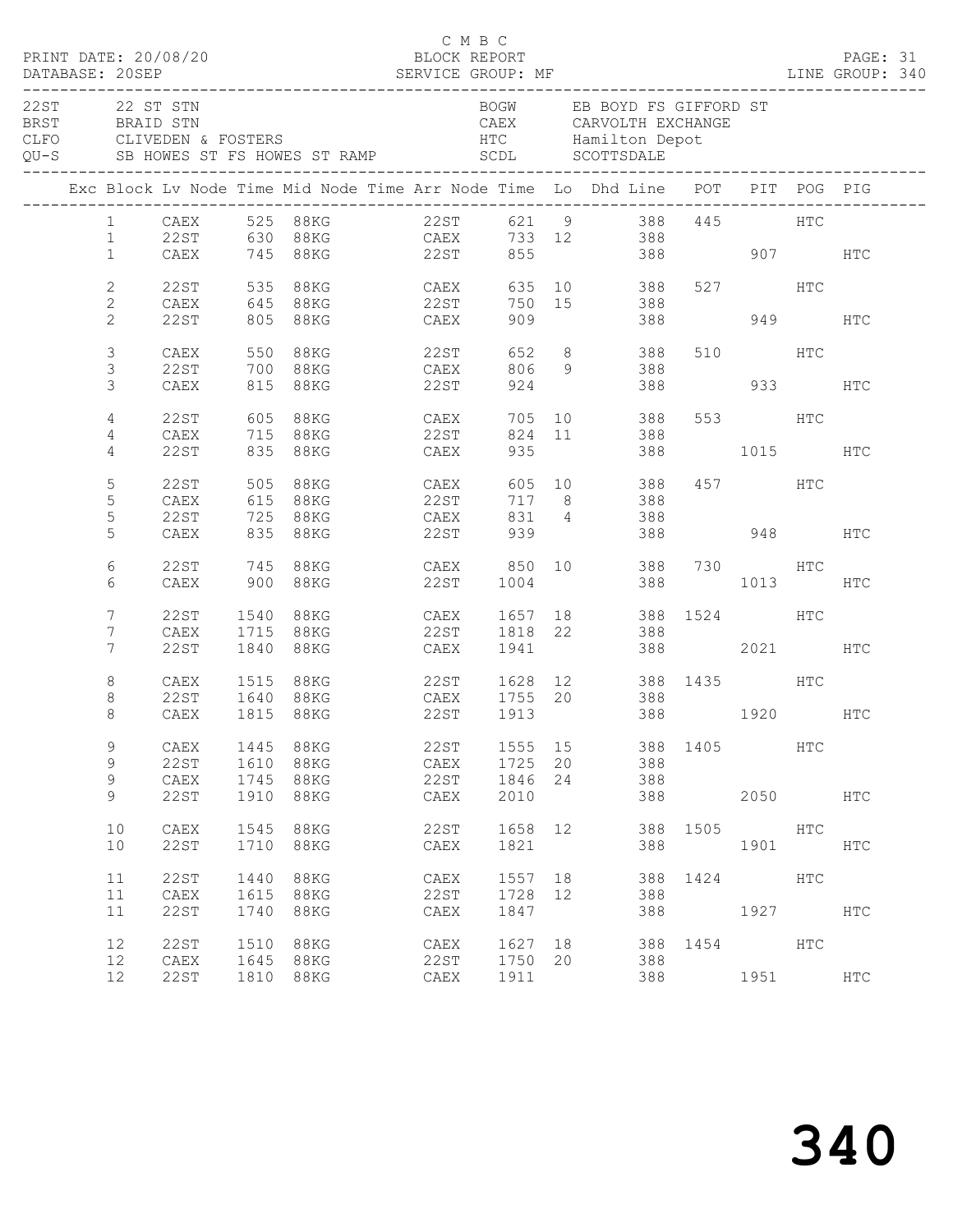#### C M B C<br>BLOCK REPORT

| DATABASE: 20SEP |          |                                               |                   | SERVICE GROUP: MF                                     |                                                                                                                                                                                                                               |                  |                 | LINE GROUP: 340                                                                |          |      |     |     |  |
|-----------------|----------|-----------------------------------------------|-------------------|-------------------------------------------------------|-------------------------------------------------------------------------------------------------------------------------------------------------------------------------------------------------------------------------------|------------------|-----------------|--------------------------------------------------------------------------------|----------|------|-----|-----|--|
|                 |          |                                               |                   |                                                       |                                                                                                                                                                                                                               |                  |                 | Exc Block Lv Node Time Mid Node Time Arr Node Time Lo Dhd Line POT PIT POG PIG |          |      |     |     |  |
|                 |          |                                               |                   |                                                       |                                                                                                                                                                                                                               |                  |                 | 61  22ST  551  QU-S  557  CLFO  616  0  104  543  HTC                          |          |      |     |     |  |
|                 | 61       | CLFO 616                                      |                   |                                                       |                                                                                                                                                                                                                               |                  |                 | 22ST 638 13 104                                                                |          |      |     |     |  |
|                 | 61       | 22ST                                          |                   |                                                       |                                                                                                                                                                                                                               |                  |                 | 717 0 104                                                                      |          |      |     |     |  |
|                 | 61       | CLFO                                          |                   |                                                       |                                                                                                                                                                                                                               | 741 12           |                 | 104                                                                            |          |      |     |     |  |
|                 | 61       | 22ST                                          |                   |                                                       |                                                                                                                                                                                                                               | 819              | $\overline{0}$  | $\frac{1}{104}$                                                                |          |      |     |     |  |
|                 | 61       | CLFO                                          | 819               |                                                       | 22ST                                                                                                                                                                                                                          | 845              |                 | 9 104                                                                          |          |      |     |     |  |
|                 | 61       | 22ST                                          | 854               |                                                       | BRST                                                                                                                                                                                                                          | 916              | 9               | 128                                                                            |          |      |     |     |  |
|                 | 61       | BRST                                          | 925               |                                                       | 22ST 946<br>BRST 1014                                                                                                                                                                                                         |                  | $7\overline{ }$ | 128                                                                            |          |      |     |     |  |
|                 | 61       | 22ST                                          | 953               |                                                       |                                                                                                                                                                                                                               | 1014 11          |                 | 128                                                                            |          |      |     |     |  |
|                 | 61       | BRST                                          | 1025              |                                                       | 22ST                                                                                                                                                                                                                          | 1046             | $\overline{7}$  | 128                                                                            |          |      |     |     |  |
|                 | 61       | 22ST                                          | 1053              |                                                       | BRST                                                                                                                                                                                                                          | 1114 11          |                 | 128                                                                            |          |      |     |     |  |
|                 | 61       | BRST                                          | 1125              |                                                       | 22ST                                                                                                                                                                                                                          | 1146 7           |                 | 128                                                                            |          |      |     |     |  |
|                 | 61       | 22ST                                          | $\frac{1}{1}$ 153 |                                                       | BRST                                                                                                                                                                                                                          | 1214 11          |                 | 128                                                                            |          |      |     |     |  |
|                 | 61       | BRST                                          | 1225              |                                                       | 22ST                                                                                                                                                                                                                          | 1246 7           |                 | 128                                                                            |          |      |     |     |  |
|                 | 61       | 22ST                                          | 1253              |                                                       | BRST                                                                                                                                                                                                                          | 1314             | 11              | 128                                                                            |          |      |     |     |  |
|                 | 61       | BRST                                          | 1325<br>1353      |                                                       | 22ST                                                                                                                                                                                                                          | 1346 7           |                 | 128                                                                            |          |      |     |     |  |
|                 | 61       | 22ST                                          |                   |                                                       | <b>BRST</b>                                                                                                                                                                                                                   | 1414 11          |                 | 128                                                                            |          |      |     |     |  |
|                 | 61       | BRST                                          | 1425              |                                                       | 22ST                                                                                                                                                                                                                          | 1448 7           |                 | 128                                                                            |          |      |     |     |  |
|                 | 61       | 22ST                                          | 1455              | 1020<br>1559 QU-S 1606 CLFO<br>1627 1606 CLFO<br>1627 | BRST                                                                                                                                                                                                                          | 1523 5           |                 | 128                                                                            |          |      |     |     |  |
|                 | 61<br>61 | BRST<br>22ST                                  |                   |                                                       |                                                                                                                                                                                                                               | 1551 8<br>1627 0 |                 | 128<br>104                                                                     |          |      |     |     |  |
|                 | 61       | CLFO                                          |                   |                                                       |                                                                                                                                                                                                                               |                  |                 | 1655 10 104                                                                    |          |      |     |     |  |
|                 | 61       | 22ST                                          | 1705              |                                                       | $\begin{array}{ccc}\n\sim & & & & & & \\ \text{QU-S} & & 1713 & \text{CLFO} & \\ & & & & & \\ \text{22ST} & & & & \\ \text{22ST} & & & & \\ \text{22ST} & & & & \\ \text{22ST} & & & & \\ \text{22ST} & & & & \\ \end{array}$ |                  |                 | 1732 0 104                                                                     |          |      |     |     |  |
|                 | 61       | CLFO                                          |                   |                                                       |                                                                                                                                                                                                                               |                  |                 | 1758 9 104                                                                     |          |      |     |     |  |
|                 | 61       | 22ST                                          |                   |                                                       |                                                                                                                                                                                                                               | 1831 0           |                 | 104                                                                            |          |      |     |     |  |
|                 | 61       | CLFO                                          | 1831              |                                                       |                                                                                                                                                                                                                               |                  |                 | 22ST 1854 7 104                                                                |          |      |     |     |  |
|                 | 61       | 22ST                                          | 1901              |                                                       |                                                                                                                                                                                                                               |                  |                 | BOGW 1907 418 1908 HTC                                                         |          |      |     |     |  |
|                 | 62       | 22ST                                          | 1533              |                                                       |                                                                                                                                                                                                                               |                  |                 | SCDL 1605 15 340 1517 HTC                                                      |          |      |     |     |  |
|                 | 62       | SCDL                                          | 1620              |                                                       | 22ST                                                                                                                                                                                                                          |                  |                 | $1653$ 8 340                                                                   |          |      |     |     |  |
|                 | 62       | 22ST                                          | 1701              |                                                       | SCDL                                                                                                                                                                                                                          |                  |                 | 1735 12 340                                                                    |          |      |     |     |  |
|                 | 62       | SCDL                                          | 1747              |                                                       |                                                                                                                                                                                                                               |                  |                 | 22ST 1815 14 340                                                               |          |      |     |     |  |
|                 | 62       | 22ST                                          | 1829              |                                                       | SCDL                                                                                                                                                                                                                          | 1857             |                 |                                                                                | 340 1912 |      |     | HTC |  |
|                 | 63       | 22ST                                          | 533               |                                                       | SCDL                                                                                                                                                                                                                          |                  |                 | 557 5 340                                                                      |          | 525  | HTC |     |  |
|                 | 63       | SCDL                                          | 602               |                                                       | 22ST                                                                                                                                                                                                                          |                  |                 | 629 14 340                                                                     |          |      |     |     |  |
|                 | 63       | 22ST                                          | 643<br>717        |                                                       | SCDL                                                                                                                                                                                                                          | 707 10           |                 | 340                                                                            |          |      |     |     |  |
|                 | 63       | SCDL                                          |                   |                                                       | 22ST                                                                                                                                                                                                                          |                  |                 | $\begin{array}{ccc}\n752 & 17 \\ \hline\n\end{array}$<br>340                   |          |      |     |     |  |
|                 | 63       | 22ST                                          | 809               |                                                       |                                                                                                                                                                                                                               |                  |                 | SCDL 837 5 340                                                                 |          |      |     |     |  |
|                 | 63       | SCDL                                          | 842               |                                                       | 22ST                                                                                                                                                                                                                          | 912              | 15              | 340                                                                            |          |      |     |     |  |
|                 | 63       | 22ST                                          | 927               |                                                       | SCDL                                                                                                                                                                                                                          | 955 17           |                 | 340                                                                            |          |      |     |     |  |
|                 | 63       | SCDL                                          | 1012              |                                                       | 22ST                                                                                                                                                                                                                          | 1037             | 22              | 340                                                                            |          |      |     |     |  |
|                 | 63       | 22ST                                          | 1059              |                                                       | SCDL                                                                                                                                                                                                                          | 1125             | 17              | 340                                                                            |          |      |     |     |  |
|                 | 63       | SCDL                                          | 1142              |                                                       | 22ST                                                                                                                                                                                                                          | 1207             | 22              | 340                                                                            |          |      |     |     |  |
|                 | 63       | 22ST                                          | 1229              |                                                       | $\operatorname{\mathsf{SCDL}}$                                                                                                                                                                                                | 1255             | 17              | 340                                                                            |          |      |     |     |  |
|                 | 63       | SCDL                                          | 1312              |                                                       | 22ST                                                                                                                                                                                                                          | 1337             | 22              | 340                                                                            |          |      |     |     |  |
|                 | 63       | 22ST                                          | 1359              |                                                       | $\operatorname{\mathsf{SCDL}}$                                                                                                                                                                                                | 1425             | 6               | 340                                                                            |          |      |     |     |  |
|                 | 63       | SCDL                                          | 1431              |                                                       | 22ST                                                                                                                                                                                                                          | 1501             | $\overline{7}$  | 340                                                                            |          |      |     |     |  |
|                 | 63       | 22ST                                          | 1508              |                                                       | SCDL                                                                                                                                                                                                                          | 1540             | 10              | 340                                                                            |          |      |     |     |  |
|                 | 63<br>63 | $\operatorname{\mathsf{SCDL}}$<br><b>22ST</b> | 1550<br>1631      |                                                       | 22ST<br>$\operatorname{\mathsf{SCDL}}$                                                                                                                                                                                        | 1623<br>1706     | 8<br>14         | 340<br>340                                                                     |          |      |     |     |  |
|                 | 63       | $\operatorname{\mathsf{SCDL}}$                | 1720              |                                                       | 22ST                                                                                                                                                                                                                          | 1751             | 10              | 340                                                                            |          |      |     |     |  |
|                 | 63       | 22ST                                          | 1801              |                                                       | SCDL                                                                                                                                                                                                                          | 1829             | 8               | 340                                                                            |          |      |     |     |  |
|                 | 63       | SCDL                                          | 1837              |                                                       | 22ST                                                                                                                                                                                                                          | 1901             | 14              | 340                                                                            |          |      |     |     |  |
|                 | 63       | 22ST                                          | 1915              |                                                       | $\operatorname{\mathsf{SCDL}}$                                                                                                                                                                                                | 1940             |                 | 340                                                                            |          | 1955 |     | HTC |  |
|                 |          |                                               |                   |                                                       |                                                                                                                                                                                                                               |                  |                 |                                                                                |          |      |     |     |  |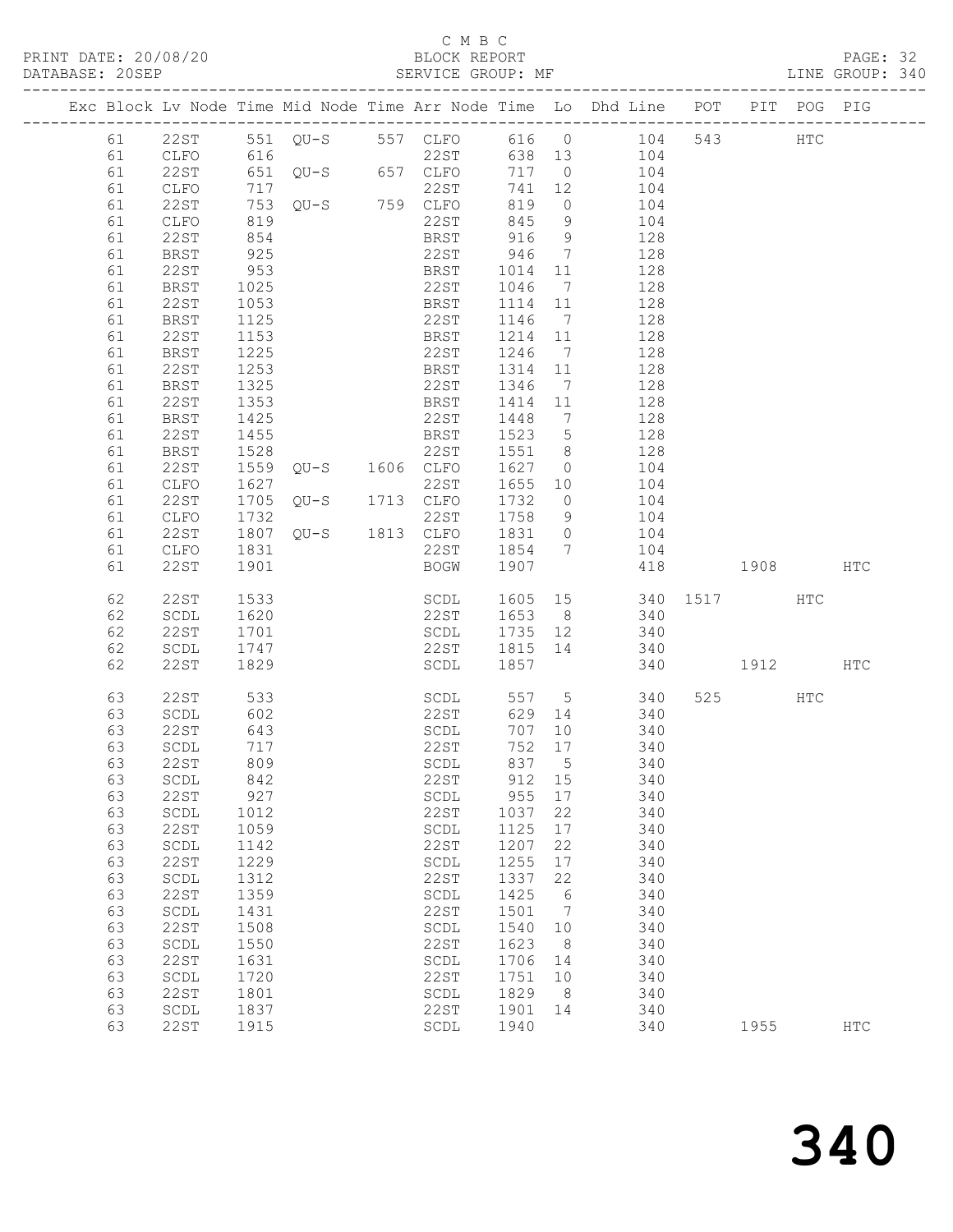## C M B C

| DATABASE: 20SEP |    |                                |                                                                                | SERVICE GROUP: MF          |                  |                 |                        |          |     | LINE GROUP: 340 |  |
|-----------------|----|--------------------------------|--------------------------------------------------------------------------------|----------------------------|------------------|-----------------|------------------------|----------|-----|-----------------|--|
|                 |    |                                | Exc Block Lv Node Time Mid Node Time Arr Node Time Lo Dhd Line POT PIT POG PIG |                            |                  |                 |                        |          |     |                 |  |
|                 | 64 |                                | 22ST 603                                                                       |                            |                  |                 | SCDL 627 5 340 551 HTC |          |     |                 |  |
|                 | 64 | SCDL 632                       |                                                                                | 22ST                       |                  |                 | 705 10 340             |          |     |                 |  |
|                 | 64 | 22ST                           | 715                                                                            |                            |                  |                 | SCDL 741 6 340         |          |     |                 |  |
|                 | 64 | SCDL                           |                                                                                |                            | 823 17           |                 | 340                    |          |     |                 |  |
|                 | 64 | 22ST                           | 747<br>840                                                                     | 22ST 823 17<br>SCDL 908 14 |                  |                 | 340                    |          |     |                 |  |
|                 |    |                                |                                                                                | 22ST 950 7                 |                  |                 |                        |          |     |                 |  |
|                 | 64 | SCDL                           | 922                                                                            |                            |                  |                 | 340                    |          |     |                 |  |
|                 | 64 | 22ST                           | 957                                                                            | SCDL                       | 1023             | 19              | 340                    |          |     |                 |  |
|                 | 64 | SCDL                           | 1042                                                                           | 22ST                       | 1107 22          |                 | 340                    |          |     |                 |  |
|                 | 64 | 22ST                           | 1129                                                                           | SCDL                       | 1155 17          |                 | 340                    |          |     |                 |  |
|                 | 64 | SCDL                           | 1212                                                                           | 22ST                       | 1237             | 22              | 340                    |          |     |                 |  |
|                 | 64 | 22ST                           | 1259                                                                           | SCDL                       | 1325             |                 | 17 340                 |          |     |                 |  |
|                 | 64 | SCDL                           | 1342                                                                           | 22ST                       | 1408 21          |                 | 340                    |          |     |                 |  |
|                 | 64 | 22ST                           | 1429                                                                           | SCDL                       | $\frac{1457}{5}$ |                 | 340                    |          |     |                 |  |
|                 | 64 | SCDL                           | 1502                                                                           | 22ST                       |                  |                 | 1535 13 340            |          |     |                 |  |
|                 | 64 | 22ST                           | 1548                                                                           | SCDL                       | 1620 15          |                 | 340                    |          |     |                 |  |
|                 | 64 | SCDL                           |                                                                                |                            | 1708 8           |                 | 340                    |          |     |                 |  |
|                 | 64 | 22ST                           | 1635<br>1716                                                                   | 22ST<br>SCDL               | 1750 12          |                 | 340                    |          |     |                 |  |
|                 |    |                                | 1802                                                                           |                            |                  |                 | 22ST 1828 17 340       |          |     |                 |  |
|                 | 64 | SCDL                           |                                                                                |                            |                  |                 |                        |          |     |                 |  |
|                 | 64 | 22ST                           | 1845                                                                           | SCDL 1913                  |                  |                 | 340 1928 HTC           |          |     |                 |  |
|                 | 65 | 22ST                           | 1518                                                                           | SCDL                       |                  |                 | 1550 15 340 1502 HTC   |          |     |                 |  |
|                 | 65 | SCDL                           | 1605                                                                           | 22ST                       |                  |                 | 1638 8 340             |          |     |                 |  |
|                 | 65 | 22ST                           | 1646                                                                           | SCDL                       | 1721             |                 | 14 340                 |          |     |                 |  |
|                 | 65 | SCDL                           | 1735                                                                           | 22ST                       | 1803             | 13              | 340                    |          |     |                 |  |
|                 | 65 | 22ST                           | 1816                                                                           | SCDL                       | 1844             | 21              | 340                    |          |     |                 |  |
|                 | 65 | SCDL                           | 1905                                                                           | 22ST                       |                  |                 | 1927 5 340             |          |     |                 |  |
|                 | 65 | 22ST                           | 1932                                                                           | SCDL 1957 8                |                  |                 | 340                    |          |     |                 |  |
|                 | 65 | SCDL                           | 2005                                                                           | 22ST                       | 2027             |                 | $6\overline{}$<br>340  |          |     |                 |  |
|                 | 65 | 22ST                           | 2033                                                                           | SCDL                       | 2057             | 8               | 340                    |          |     |                 |  |
|                 |    |                                |                                                                                |                            |                  |                 | 340                    |          |     |                 |  |
|                 | 65 | SCDL                           | 2105                                                                           | 22ST                       | 2127             | 6               |                        |          |     |                 |  |
|                 | 65 | 22ST                           | 2133                                                                           | SCDL                       | 2157             | 9               | 340                    |          |     |                 |  |
|                 | 65 | SCDL                           | 2206                                                                           | 22ST                       | 2228             | $5\overline{)}$ | 340                    |          |     |                 |  |
|                 | 65 | 22ST                           | 2233                                                                           | SCDL                       | 2257             | 9               | 340                    |          |     |                 |  |
|                 | 65 | SCDL                           | 2306                                                                           | 22ST                       | 2327 6           |                 | 340                    |          |     |                 |  |
|                 | 65 | 22ST                           | 2333                                                                           | SCDL 2357                  |                  | 9               | 340                    |          |     |                 |  |
|                 | 65 | SCDL                           | 2406                                                                           | 22ST                       | 2427             |                 | 6 340                  |          |     |                 |  |
|                 | 65 | 22ST                           | 2433                                                                           | SCDL                       | 2457             |                 | 340                    | 2512 HTC |     |                 |  |
|                 | 66 | 22ST                           | 503                                                                            | SCDL <sub>527</sub>        |                  |                 | 5 340 455              |          | HTC |                 |  |
|                 | 66 | SCDL                           | 532                                                                            | 22ST                       | 557              | 13              | 340                    |          |     |                 |  |
|                 | 66 | 22ST                           | 610                                                                            | SCDL                       | 634              | 13              | 340                    |          |     |                 |  |
|                 | 66 | SCDL                           | 647                                                                            | 22ST                       | 720              | 11              | 340                    |          |     |                 |  |
|                 | 66 | 22ST                           | 731                                                                            | SCDL                       | 757              | 5               | 340                    |          |     |                 |  |
|                 | 66 |                                | 802                                                                            | 22ST                       | 836              |                 | 340                    |          |     |                 |  |
|                 |    | SCDL                           |                                                                                |                            |                  | 19              |                        |          |     |                 |  |
|                 | 66 | 22ST                           | 855                                                                            | SCDL                       | 923              | 19              | 340                    |          |     |                 |  |
|                 | 66 | SCDL                           | 942                                                                            | 22ST                       | 1008             | 21              | 340                    |          |     |                 |  |
|                 | 66 | 22ST                           | 1029                                                                           | SCDL                       | 1055             | 17              | 340                    |          |     |                 |  |
|                 | 66 | SCDL                           | 1112                                                                           | 22ST                       | 1137             | 22              | 340                    |          |     |                 |  |
|                 | 66 | 22ST                           | 1159                                                                           | SCDL                       | 1225             | 17              | 340                    |          |     |                 |  |
|                 | 66 | SCDL                           | 1242                                                                           | 22ST                       | 1307             | 22              | 340                    |          |     |                 |  |
|                 | 66 | 22ST                           | 1329                                                                           | SCDL                       | 1355             | 17              | 340                    |          |     |                 |  |
|                 | 66 | $\operatorname{\mathsf{SCDL}}$ | 1412                                                                           | 22ST                       | 1440             | 13              | 340                    |          |     |                 |  |
|                 | 66 | 22ST                           | 1453                                                                           | SCDL                       | 1525             | 10              | 340                    |          |     |                 |  |
|                 |    |                                | 1535                                                                           | 22ST                       | 1608             | 8 <sup>8</sup>  | 340                    |          |     |                 |  |
|                 | 66 | SCDL                           |                                                                                |                            |                  |                 |                        |          |     |                 |  |
|                 | 66 | 22ST                           | 1616                                                                           | SCDL                       | 1650             | 15              | 340                    |          |     |                 |  |
|                 | 66 | SCDL                           | 1705                                                                           | 22ST                       | 1736             | 12              | 340                    |          |     |                 |  |
|                 | 66 | 22ST                           | 1748                                                                           | SCDL                       | 1816             |                 | 340                    | 1831     |     | HTC             |  |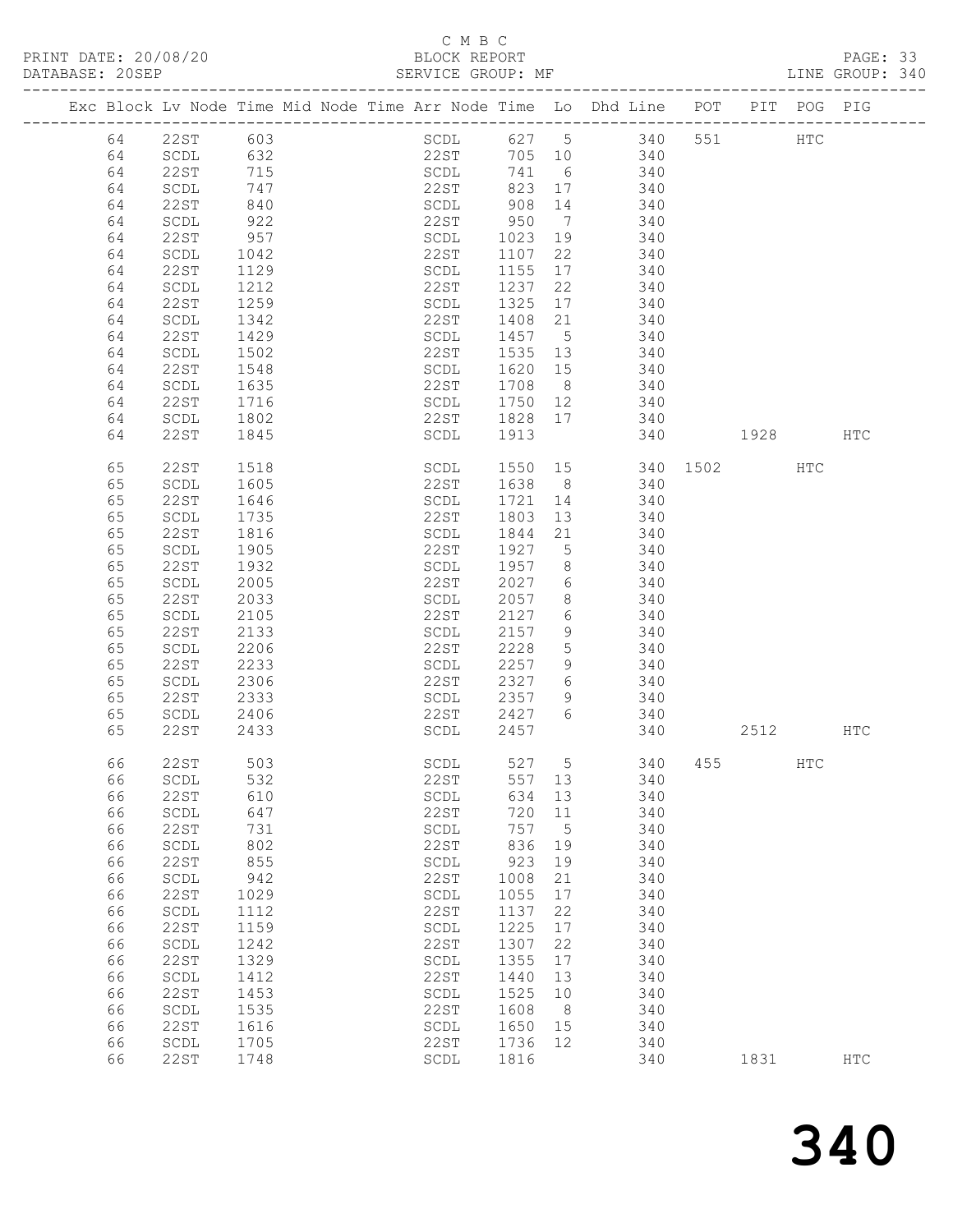# C M B C C M B C C M B C C M B C C M B C C M B C C M B C C M B C C M B C C M B C C M B C C M B C C M B C C M B C C M B C C M B C C M B C C M B C C M B C C M B C C M B C C M B C C M B C C M B C C M B C C M B C C M B C C M B

| DATABASE: 20SEP |    |      |      |  |      | SERVICE GROUP: MF |     |                                                                    |          |      |             | LINE GROUP: 340 |  |
|-----------------|----|------|------|--|------|-------------------|-----|--------------------------------------------------------------------|----------|------|-------------|-----------------|--|
|                 |    |      |      |  |      |                   |     | Exc Block Lv Node Time Mid Node Time Arr Node Time Lo Dhd Line POT |          |      | PIT POG PIG |                 |  |
|                 | 67 | 22ST | 1438 |  | SCDL | 1510              | 10  |                                                                    | 340 1426 |      | HTC         |                 |  |
|                 | 67 | SCDL | 1520 |  | 22ST | 1553              | - 8 | 340                                                                |          |      |             |                 |  |
|                 | 67 | 22ST | 1601 |  | SCDL | 1635              | 15  | 340                                                                |          |      |             |                 |  |
|                 | 67 | SCDL | 1650 |  | 22ST | 1723              | 10  | 340                                                                |          |      |             |                 |  |
|                 | 67 | 22ST | 1733 |  | SCDL | 1805              | 12  | 340                                                                |          |      |             |                 |  |
|                 | 67 | SCDL | 1817 |  | 22ST | 1843              | 17  | 340                                                                |          |      |             |                 |  |
|                 | 67 | 22ST | 1900 |  | SCDL | 1925              | 10  | 340                                                                |          |      |             |                 |  |
|                 | 67 | SCDL | 1935 |  | 22ST | 1957              | 5   | 340                                                                |          |      |             |                 |  |
|                 | 67 | 22ST | 2002 |  | SCDL | 2027              | 8   | 340                                                                |          |      |             |                 |  |
|                 | 67 | SCDL | 2035 |  | 22ST | 2057              | 6   | 340                                                                |          |      |             |                 |  |
|                 | 67 | 22ST | 2103 |  | SCDL | 2127              | 8   | 340                                                                |          |      |             |                 |  |
|                 | 67 | SCDL | 2135 |  | 22ST | 2157              | 6   | 340                                                                |          |      |             |                 |  |
|                 | 67 | 22ST | 2203 |  | SCDL | 2227              |     | 340                                                                |          | 2242 |             | <b>HTC</b>      |  |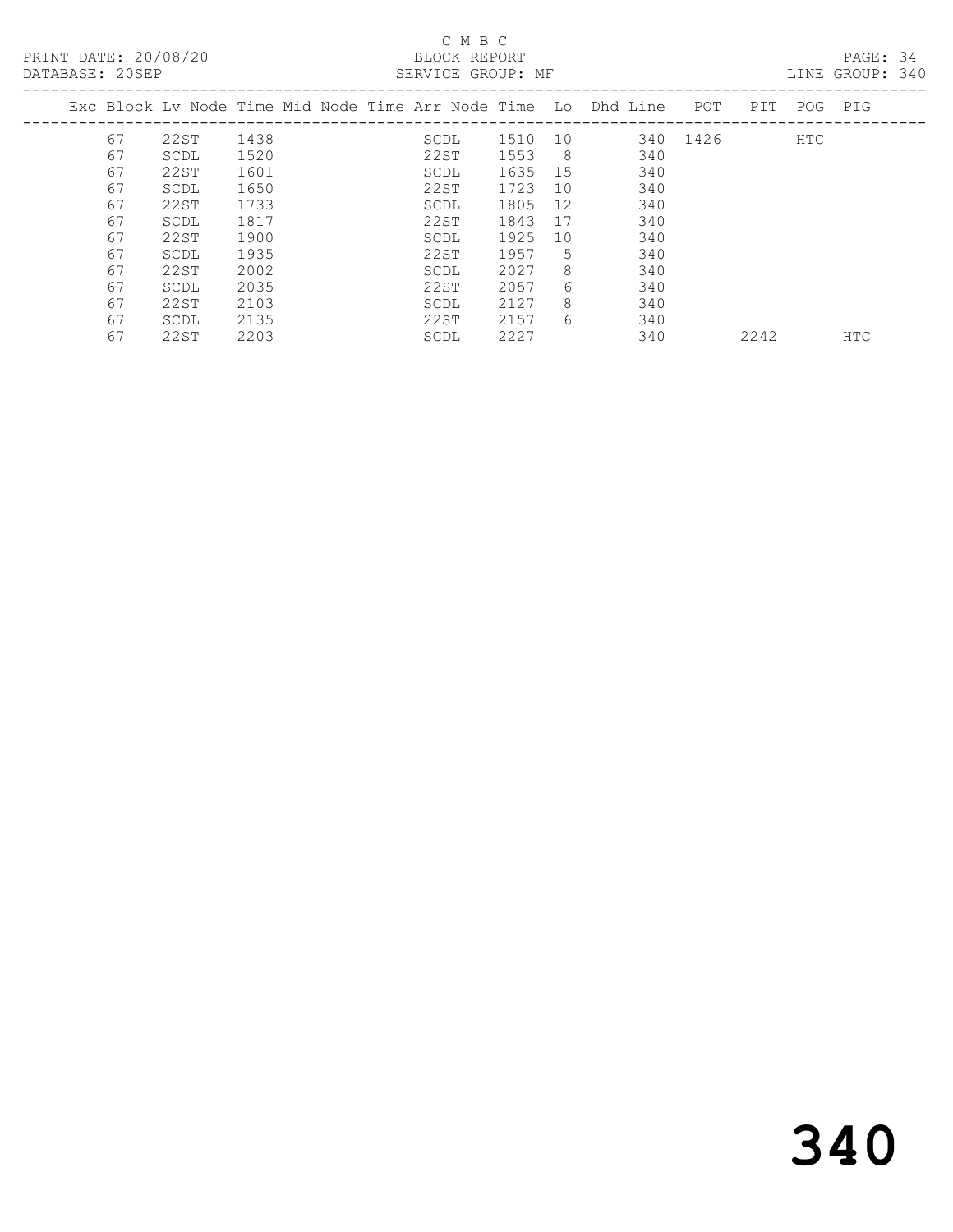C M B C PRINT DATE: 20/08/20 BLOCK REPORT PAGE: 35 DATABASE: 20SEP SERVICE GROUP: MF LINE GROUP: 410 ------------------------------------------------------------------------------------------------- 22ST 22 ST STN 6&6N 6 AV & 6 ST 6&6S 6 AV & 6 ST 6&6W 6 ST & 6 AV 8&8E 8 ST & 8 AV-E 8 and 8 ST & 8 AV 8 ST & 8 AV AD3W WB ANDERSON & NO.3 RD BCHL BURNABY CITY HALL BHST BRIGHOUSE STATION BOGE WB BOYD ST FS GIFFORD<br>BOGW EB BOYD FS GIFFORD ST BRST BRAID STN<br>BW02 BRENTWOOD STN BAY2 BW03 BRENTWOOD STN BAY3 BOGW BEB BOYD FS GIFFORD ST BRST BW02 BRENTWOOD STN BAY2 BW03 BW04 BRENTWOOD STN BAY4 CL-E BW04 BRENTWOOD STN BAY4 CL-E CANADA WAY & LEDGER-EAST CL-W CANADA WAY & LEDGER-WEST CLFO CLIVEDEN & FOSTERS CM#6 WB CAMBIE RD FS NO.6 RD CW12 NB CANADA WAY FS 12 AVE DLCW DEER LAKE & CANADA WAY EDST EDMONDS STN EWPH EB EWEN AVE FS PHILIPS ST FGLW NORTH FRASER WAY & GLENLYON WB FN37 MORTH FRASER WAY AT 3700 BLOCK GIST GILMORE STATION HOLD HTC Hamilton Depot HTCE EB WESTMINSTER HWY NS BOUNDARY R HTCW WB WESTMINSTER HWY FS BOUNDARY R KEHA KENSINGTON & HAMMARSKJOLD LKST LAKE CITY STATION LOST LOUGHEED STN MTST METROTOWN STATION NWST NEW WESTMINSTER STN PAST PATTERSON STN PROD BE EXAMPLE TO A RESERVE THE SERVICE STATES OUT-SALLO SERVE STATES STAR FS HOWES ST RAMP SCDL SCOTTSDALE SFU SFU EXCHANGE SPST SPERLING STN YKBL EB BLUNDELL RD FS YORK RD ------------------------------------------------------------------------------------------------- Exc Block Lv Node Time Mid Node Time Arr Node Time Lo Dhd Line POT PIT POG PIG ------------------------------------------------------------------------------------------------- 1 HTCW 424 BHST AD3W 455 5 410 423 HTC 1 AD3W 500 BHST 22ST 543 9 410 1 22ST 552 CM#6 620 AD3W 639 20 410 1 AD3W 659 BHST 22ST 744 15 410 1 22ST 759 CM#6 832 AD3W 856 11 410 1 AD3W 907 BHST 22ST 959 8 410 1 22ST 1007 CM#6 1033 AD3W 1058 9 410 1 AD3W 1107 BHST 22ST 1156 10 410 1 22ST 1206 CM#6 1232 AD3W 1258 9 410 1 AD3W 1307 BHST 22ST 1358 17 410 1 22ST 1415 CM#6 1441 AD3W 1510 9 410 1 AD3W 1519 BHST 22ST 1620 6 410 1 22ST 1626 CM#6 1705 AD3W 1734 10 410 1 AD3W 1744 BHST 22ST 1844 11 410 1 22ST 1855 CM#6 1919 AD3W 1945 7 410

1 AD3W 1952 BHST 22ST 2037 410 2044 HTC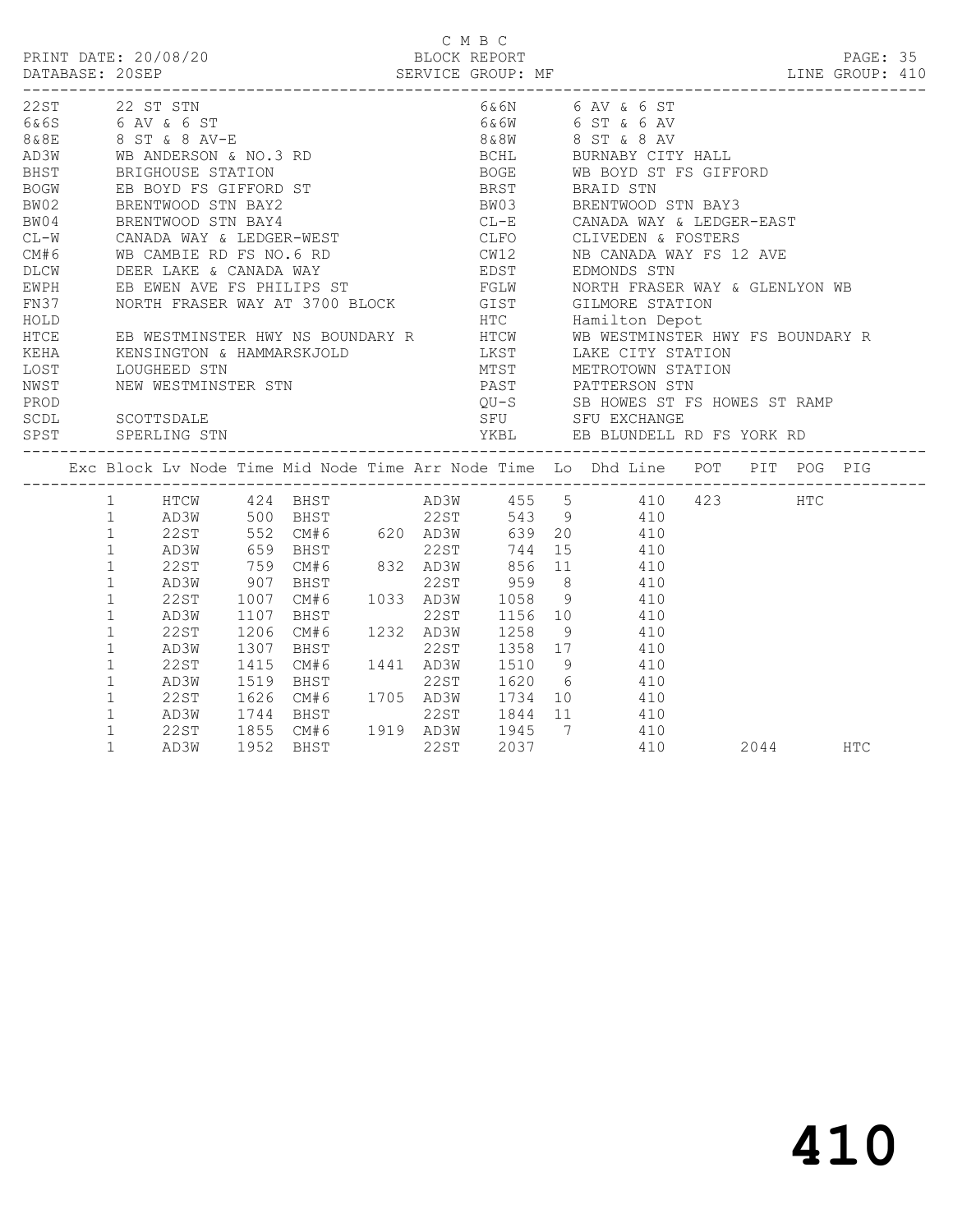### C M B C<br>BLOCK REPORT

LINE GROUP: 410

|                |             |      |      |      |      |      |                 | Exc Block Lv Node Time Mid Node Time Arr Node Time Lo Dhd Line POT PIT POG PIG |     |      |     |            |
|----------------|-------------|------|------|------|------|------|-----------------|--------------------------------------------------------------------------------|-----|------|-----|------------|
| 2              | BRST        | 542  |      |      | 22ST |      |                 | 601 9<br>155                                                                   | 521 |      | HTC |            |
| $\mathbf{2}$   | 22ST        | 610  |      |      | BRST |      | 631 11          | 155                                                                            |     |      |     |            |
| $\mathbf{2}$   | BRST        | 642  |      |      | 22ST | 707  | $5^{\circ}$     | 155                                                                            |     |      |     |            |
| $\overline{c}$ | 22ST        | 712  |      |      | BRST | 736  | $\overline{7}$  | 155                                                                            |     |      |     |            |
| $\overline{c}$ | <b>BRST</b> | 743  |      |      | 22ST | 811  | 17              | 155                                                                            |     |      |     |            |
| $\mathbf{2}$   | <b>22ST</b> | 828  |      |      | BRST | 852  | 6               | 155                                                                            |     |      |     |            |
| $\mathbf{2}$   | <b>BRST</b> | 858  |      |      | 22ST | 924  | 18              | 155                                                                            |     |      |     |            |
| $\mathbf{2}$   | 22ST        | 942  | 6&6N | 952  | LOST | 1015 | 10              | 101                                                                            |     |      |     |            |
| $\overline{c}$ | LOST        | 1025 | HOLD | 1053 | BW02 | 1059 | 6               | 136                                                                            |     |      |     |            |
| $\mathbf{2}$   | BW02        | 1105 | SPST | 1129 | LKST | 1138 | $5^{\circ}$     | 134                                                                            |     |      |     |            |
| 2              | LKST        | 1143 | SPST | 1150 | BW03 | 1214 | 11              | 134                                                                            |     |      |     |            |
| $\mathbf{2}$   | BW03        | 1225 | PROD | 1252 | LOST | 1300 | 6               | 136                                                                            |     |      |     |            |
| $\mathbf{2}$   | LOST        | 1306 | SPST | 1330 | MTST | 1358 | 11              | 110                                                                            |     |      |     |            |
| $\overline{c}$ | MTST        | 1409 | SPST | 1436 | LOST | 1458 | 7               | 110                                                                            |     |      |     |            |
| $\mathbf{2}$   | LOST        | 1505 | SPST | 1529 | MTST | 1602 | 5               | 110                                                                            |     |      |     |            |
| $\mathbf{2}$   | MTST        | 1607 | FN37 | 1622 | EDST | 1648 | $5\phantom{.0}$ | 116                                                                            |     |      |     |            |
| $\mathbf{2}$   | EDST        | 1653 | FGLW | 1713 | MTST | 1734 | $5\phantom{.0}$ | 116                                                                            |     |      |     |            |
| $\overline{c}$ | MTST        | 1739 | FN37 | 1753 | EDST | 1815 | 5               | 116                                                                            |     |      |     |            |
| $\overline{c}$ | <b>EDST</b> | 1820 | FGLW | 1837 | MTST | 1856 | 10              | 116                                                                            |     |      |     |            |
| $\mathbf{2}$   | MTST        | 1906 | SPST | 1933 | SFU  | 1953 | 5               | 144                                                                            |     |      |     |            |
| $\mathbf{2}$   | SFU         | 1958 | SPST | 2020 | MTST | 2045 | 19              | 144                                                                            |     |      |     |            |
| $\mathbf{2}$   | MTST        | 2104 | SPST | 2130 | SFU  | 2148 | 6               | 144                                                                            |     |      |     |            |
| $\overline{c}$ | SFU         | 2154 | SPST | 2214 | MTST | 2237 | 6               | 144                                                                            |     |      |     |            |
| $\overline{c}$ | MTST        | 2243 | SPST | 2304 | LOST | 2322 | $5\phantom{.0}$ | 110                                                                            |     |      |     |            |
| 2              | LOST        | 2327 | SPST | 2343 | MTST | 2405 | 5               | 110                                                                            |     |      |     |            |
| $\mathbf{2}$   | MTST        | 2410 |      |      | EDST | 2425 | 2               | 119                                                                            |     |      |     |            |
| $\mathbf{2}$   | EDST        | 2427 |      |      | MTST | 2443 | 22              | 119                                                                            |     |      |     |            |
| $\overline{c}$ | MTST        | 2505 |      |      | EDST | 2520 | 2               | 119                                                                            |     |      |     |            |
| $\mathbf{2}$   | EDST        | 2522 |      |      | MTST | 2537 | 8               | 119                                                                            |     |      |     |            |
| 2              | MTST        | 2545 |      |      | EDST | 2600 | $\overline{2}$  | 119                                                                            |     |      |     |            |
| $\overline{2}$ | EDST        | 2602 |      |      | MTST | 2617 |                 | 119                                                                            |     | 2637 |     | <b>HTC</b> |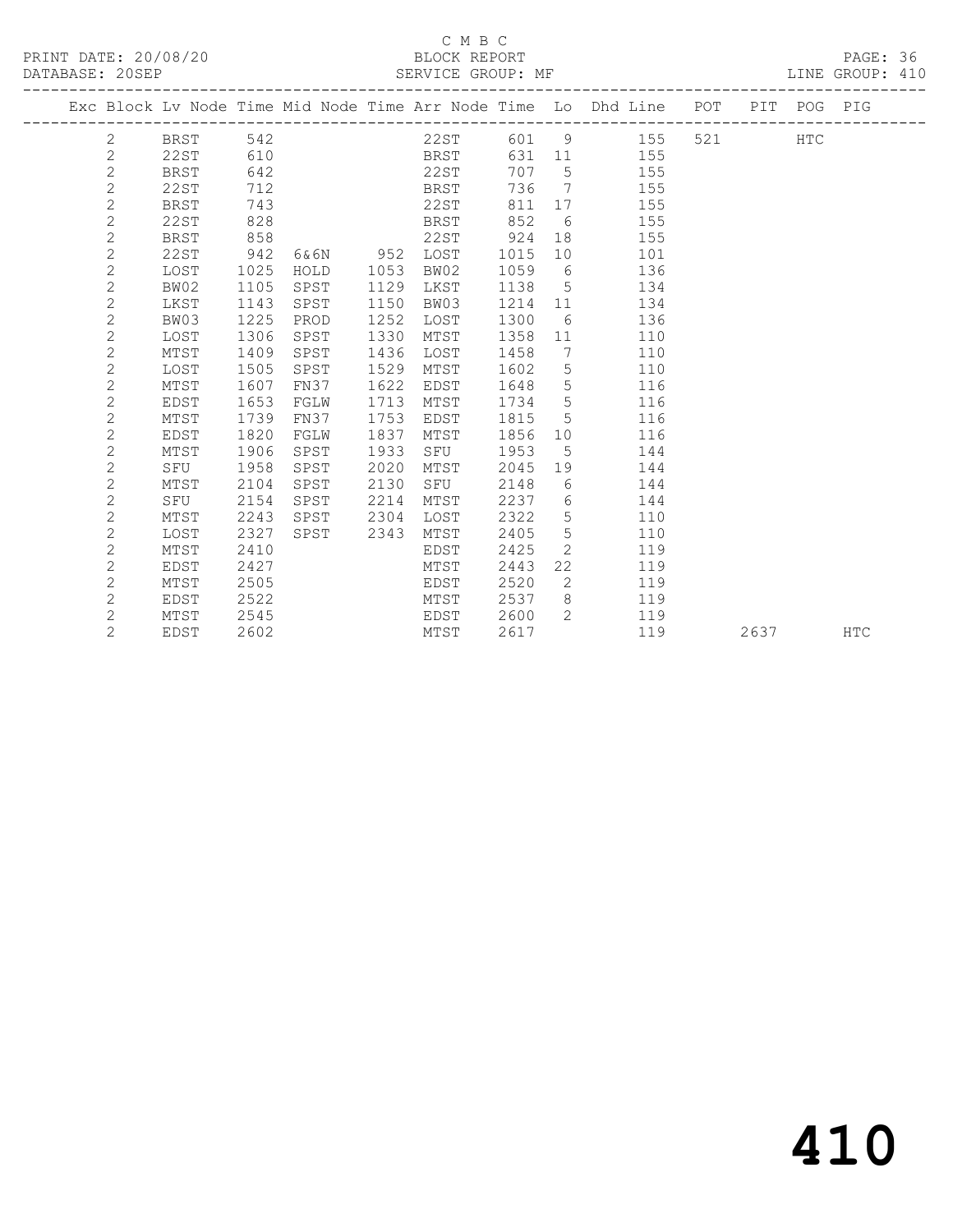### C M B C<br>BLOCK REPORT

PAGE: 37<br>LINE GROUP: 410

|                  |      |             |                       |      |                       |                 |                 | Exc Block Lv Node Time Mid Node Time Arr Node Time Lo Dhd Line POT PIT POG PIG |          |     |            |
|------------------|------|-------------|-----------------------|------|-----------------------|-----------------|-----------------|--------------------------------------------------------------------------------|----------|-----|------------|
| $\mathcal{S}$    | MTST |             |                       |      |                       |                 |                 | 557 FN37 610 EDST 629 13 116 532                                               | HTC      |     |            |
| $\mathfrak{Z}$   | EDST |             |                       |      |                       |                 | 717 10          |                                                                                |          |     |            |
| $\mathsf S$      | MTST |             | 642 FGLW<br>727 FN37  |      | 700 MTST<br>741 EDST  |                 | 802 6           | 116<br>116                                                                     |          |     |            |
| $\mathfrak{Z}$   | EDST | 808<br>900  | FGLW                  |      | 829 MTST<br>914 EDST  | 849 11<br>934 7 |                 | 116                                                                            |          |     |            |
| $\mathsf 3$      | MTST |             | FN37                  |      |                       |                 |                 | 116                                                                            |          |     |            |
| $\mathsf 3$      | EDST |             | FGLW                  | 959  | MTST                  | 1018            | 12              | 116                                                                            |          |     |            |
| $\mathsf S$      | MTST | 941<br>1030 | FN37                  | 1044 | EDST                  | 1103            | 6               | 116                                                                            |          |     |            |
| $\mathsf S$      | EDST | 1109        | FGLW                  |      | 1126 MTST             | 1145 15         |                 | 116                                                                            |          |     |            |
| $\mathsf 3$      | MTST | 1200        | FN37                  | 1213 | EDST                  | 1231            | 8 <sup>8</sup>  | 116                                                                            |          |     |            |
| $\mathsf S$      | EDST | 1239        | FGLW                  | 1256 | MTST                  | 1315 15         |                 | 116                                                                            |          |     |            |
| $\mathsf 3$      | MTST | 1330        | FN37                  | 1343 | EDST                  | 1403            | 6               | 116                                                                            |          |     |            |
| $\mathsf S$      | EDST | 1409        | FGLW                  | 1428 | MTST                  | 1450            | 16              | 116                                                                            |          |     |            |
| $\mathsf S$      | MTST | 1506        | FN37                  | 1520 | EDST                  | 1543            | $5^{\circ}$     | 116                                                                            |          |     |            |
| $\mathsf S$      | EDST | 1548        | FGLW                  | 1608 | MTST                  | 1629 21         |                 | 116                                                                            |          |     |            |
| $\mathsf 3$      | MTST | 1650        | SPST                  | 1723 | LOST                  | 1747 8          |                 | 110                                                                            |          |     |            |
| $\mathfrak{Z}$   | LOST | 1755        | HOLD                  | 1824 | BW02                  | 1830            | $5\overline{)}$ | 136                                                                            |          |     |            |
| 3                | BW02 | 1835        | SPST                  | 1901 | LKST                  | 1911            | $5^{\circ}$     | 134                                                                            |          |     |            |
| $\mathsf S$      | LKST | 1916        | SPST                  | 1923 | BW03                  | 1946            | 10              | 134                                                                            |          |     |            |
| $\mathsf S$      | BW03 | 1956        | PROD                  | 2020 | LOST                  | 2027            | 17              | 136                                                                            |          |     |            |
| $\mathsf 3$      | LOST | 2044        | SPST                  | 2103 | MTST                  | 2127            | 16              | 110                                                                            |          |     |            |
| 3                | MTST | 2143        | SPST                  | 2205 | LOST                  | 2223            | $5^{\circ}$     | 110                                                                            |          |     |            |
| 3                | LOST | 2228        | SPST                  |      | 2246 MTST<br>2336 SFU | 2309            | $5^{\circ}$     | 110                                                                            |          |     |            |
| $\mathsf S$      | MTST | 2314        | SPST                  |      |                       | 2352            | $6\overline{6}$ | 144                                                                            |          |     |            |
| $\mathsf S$      | SFU  | 2358        | SPST                  | 2417 | MTST                  | 2438            | 8 <sup>8</sup>  | 144                                                                            |          |     |            |
| $\mathfrak{Z}$   | MTST | 2446        | SPST                  |      | 2506 LOST             | 2523            | $6\overline{6}$ | 110                                                                            |          |     |            |
| 3                | LOST | 2529        | SPST                  |      | 2545 MTST             | 2607            | 8 <sup>8</sup>  | 110                                                                            |          |     |            |
| 3                | MTST | 2615        |                       |      | EDST                  | 2630<br>2648    | 9               | 119                                                                            |          |     |            |
| 3                | EDST | 2639        |                       |      | NWST                  | 2648            |                 | 112                                                                            | 2700 HTC |     |            |
| 4                | 22ST | 749         |                       |      | SCDL                  | 817             |                 | 5 340                                                                          | 734      | HTC |            |
| 4                | SCDL | 822         |                       |      | 22ST                  | 854 13          |                 | 340                                                                            |          |     |            |
| 4                | 22ST | 907         | 22ST<br>CM#6 934 AD3W |      |                       | 958 5           |                 | 410                                                                            |          |     |            |
| 4                | AD3W | 1003        |                       |      | HTCE                  | 1040            |                 | 410                                                                            | 1041     |     | <b>HTC</b> |
| 7                | LOST | 1522        | HOLD                  |      | 1554 BW02             | 1600            | $5^{\circ}$     | 136                                                                            | 1451 \   | HTC |            |
| 7                | BW02 | 1605        | SPST                  |      | 1637 LKST             | 1648            | 8 <sup>8</sup>  | 134                                                                            |          |     |            |
| $\overline{7}$   | LKST | 1656        | SPST                  | 1703 | BW03                  | 1731            | 27              | 134                                                                            |          |     |            |
| 7                | BW03 | 1758        | PROD                  | 1826 | LOST                  | 1834            | 9               | 136                                                                            |          |     |            |
| $\boldsymbol{7}$ | LOST | 1843        | SPST                  | 1904 | MTST                  | 1930            | $5^{\circ}$     | 110                                                                            |          |     |            |
| $\overline{7}$   | MTST | 1935        | SPST                  | 2002 | SFU                   | 2022            | 6               | 144                                                                            |          |     |            |
| $\overline{7}$   | SFU  | 2028        | SPST                  | 2050 | MTST                  | 2115 19         |                 | 144                                                                            |          |     |            |
| $\overline{7}$   | MTST | 2134        | SPST                  | 2200 | SFU                   | 2218 6          |                 | 144                                                                            |          |     |            |
| $\overline{7}$   | SFU  | 2224        | SPST                  | 2244 | MTST                  | 2307 7          |                 | 144                                                                            |          |     |            |
| $\overline{7}$   | MTST | 2314        | SPST                  |      | 2334 LOST             | 2351            | 9               | 110                                                                            |          |     |            |
| 7                | LOST | 2400        | 6&6W                  |      | 2420 22ST             | 2428            |                 | 101                                                                            | 2435     |     | <b>HTC</b> |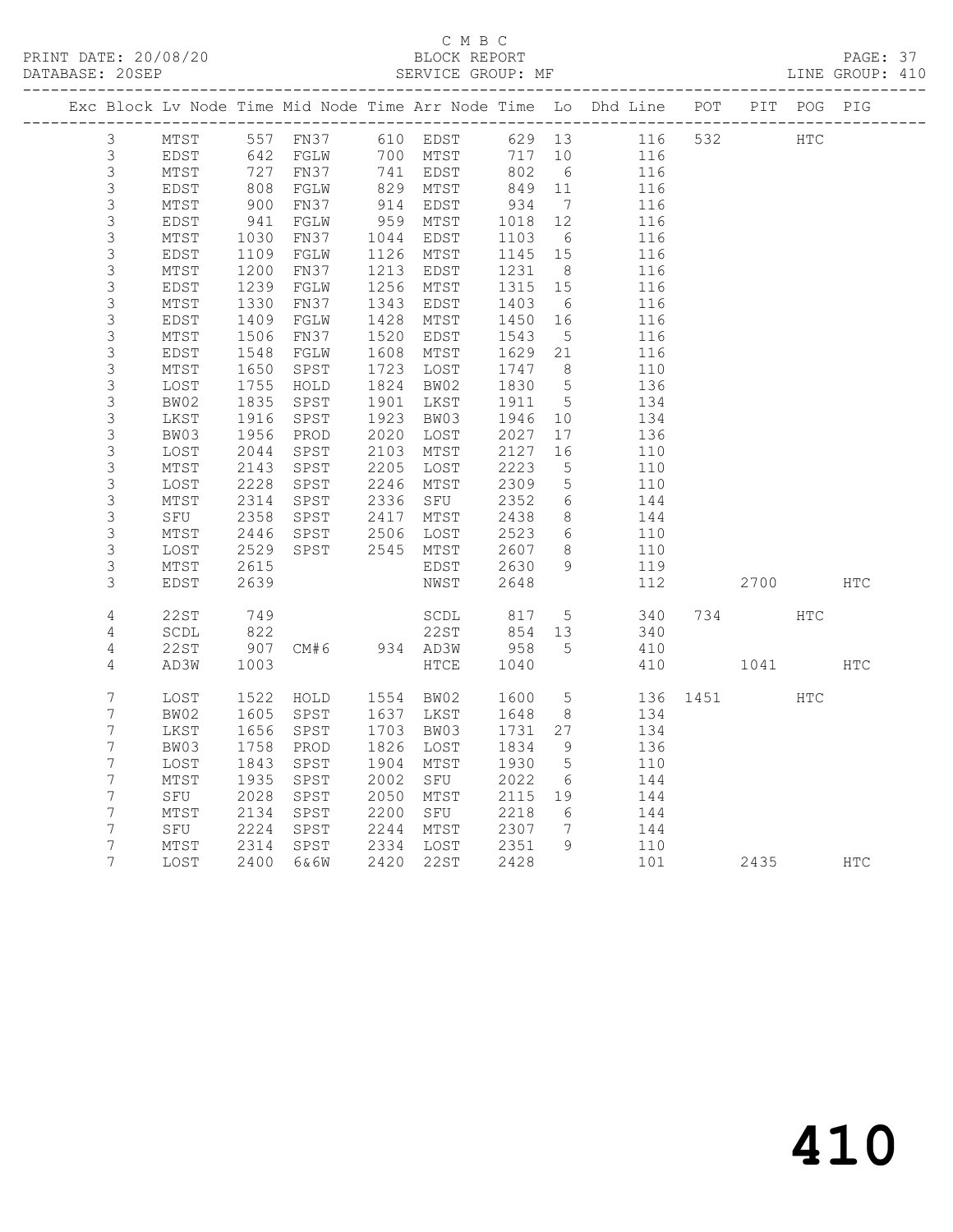### C M B C<br>BLOCK REPORT

PAGE: 38<br>LINE GROUP: 410

|  |             |              |              |               |      |               |              |                      | Exc Block Lv Node Time Mid Node Time Arr Node Time Lo Dhd Line POT |         | PIT POG PIG |            |
|--|-------------|--------------|--------------|---------------|------|---------------|--------------|----------------------|--------------------------------------------------------------------|---------|-------------|------------|
|  | 8           | LOST         |              |               |      |               |              |                      |                                                                    |         | HTC         |            |
|  | 8           | BW02         |              |               |      |               |              |                      |                                                                    |         |             |            |
|  | 8           | LKST         | 640          | SPST          |      | 647 BW03      | 716 14       |                      | 134                                                                |         |             |            |
|  | $\,8\,$     | BW03         | 730          | PROD          |      | 758 LOST      | 806          | 13                   | 136                                                                |         |             |            |
|  | 8           | LOST         | 819          | HOLD          | 852  | BW02          | 858          | $\overline{7}$       | 136                                                                |         |             |            |
|  | $\,8\,$     | BW02         | 905          | SPST          |      | 931 LKST      | 940          | $5\overline{)}$      | 134                                                                |         |             |            |
|  | 8           | LKST         | 945          | SPST          | 952  | BW03          | 1016         | 9                    | 134                                                                |         |             |            |
|  | $\,8\,$     | BW03         | 1025         | PROD          | 1052 | LOST          | 1059         | $\overline{7}$       | 136                                                                |         |             |            |
|  | $\,8\,$     | LOST         | 1106         | SPST          | 1129 | MTST          | 1157         | 12                   | 110                                                                |         |             |            |
|  | $\,8\,$     | MTST         | 1209         | SPST          | 1234 | LOST          | 1256         | $5^{\circ}$          | 110                                                                |         |             |            |
|  | 8           | LOST         | 1301         | 6&6W          | 1326 | 22ST          | 1336         | 8 <sup>8</sup>       | 101                                                                |         |             |            |
|  | 8           | 22ST         | 1344         | 6&6N          | 1355 | LOST          | 1420         | 10                   | 101                                                                |         |             |            |
|  | 8           | LOST         | 1430         | 6&6W          | 1457 | 22ST          | 1507         | 15                   | 101                                                                |         |             |            |
|  | $\,8\,$     | 22ST         | 1522         | 6&6N          | 1535 | LOST          | 1602         | $\overline{7}$       | 101                                                                |         |             |            |
|  | 8           | LOST         | 1609         | SPST          | 1633 | MTST          | 1705         | $5^{\circ}$          | 110                                                                |         |             |            |
|  | 8           | MTST         | 1710         | SPST          | 1743 | LOST          | 1807         | $7\overline{ }$      | 110                                                                |         |             |            |
|  | 8           | LOST         | 1814         | SPST          | 1836 | MTST          | 1904         |                      | 110                                                                | 1924    |             | HTC        |
|  | 9           | LOST         | 540          |               |      | 6&6W 600 22ST | 609          |                      | 14<br>101                                                          | 509 HTC |             |            |
|  | 9           | 22ST         | 623          |               |      | BRST          | 643          | 7                    | 128                                                                |         |             |            |
|  | 9           | <b>BRST</b>  | 650          |               |      | 22ST          | 712          | 11                   | 128                                                                |         |             |            |
|  | 9           | 22ST         | 723          |               |      | BRST          | 743          | $5^{\circ}$          | 128                                                                |         |             |            |
|  | 9           | <b>BRST</b>  | 748          |               |      | 22ST          | 815          | 8 <sup>8</sup>       | 128                                                                |         |             |            |
|  | 9           | 22ST         | 823          | CM#6 857 AD3W |      |               | 923          | 8 <sup>8</sup>       | 410                                                                |         |             |            |
|  | 9           | AD3W         | 931          | BHST          |      | 22ST          | 1020         | 13                   | 410                                                                |         |             |            |
|  | 9           | 22ST         | 1033         |               |      | BRST          | 1054         | 11                   | 128                                                                |         |             |            |
|  | 9           | BRST         | 1105         |               |      | 22ST          | 1126         | $\overline{7}$       | 128                                                                |         |             |            |
|  | 9           | 22ST         | 1133         |               |      | BRST          | 1154         | 11                   | 128                                                                |         |             |            |
|  | 9           | BRST         | 1205         |               |      | 22ST          | 1226         | $\overline{7}$       | 128                                                                |         |             |            |
|  | 9           | 22ST         | 1233         |               |      | BRST          | 1254         | 11                   | 128                                                                |         |             |            |
|  | 9<br>9      | <b>BRST</b>  | 1305         |               |      | 22ST          | 1326<br>1354 | $\overline{7}$<br>11 | 128                                                                |         |             |            |
|  | 9           | 22ST<br>BRST | 1333<br>1405 |               |      | BRST<br>22ST  | 1428         | $\overline{7}$       | 128<br>128                                                         |         |             |            |
|  | 9           | 22ST         | 1435         |               |      | BRST          | 1500         | $\overline{7}$       | 128                                                                |         |             |            |
|  | 9           | <b>BRST</b>  | 1507         |               |      | 22ST          | 1530         | 25                   | 128                                                                |         |             |            |
|  | 9           | 22ST         | 1555         |               |      | BRST          | 1624         | $5\overline{)}$      | 128                                                                |         |             |            |
|  | 9           | <b>BRST</b>  | 1629         |               |      | 22ST          | 1652 23      |                      | 128                                                                |         |             |            |
|  | 9           | 22ST         | 1715         |               |      | BRST          | 1743         | 6                    | 128                                                                |         |             |            |
|  | 9           | <b>BRST</b>  | 1749         |               |      | 22ST          | 1811 9       |                      | 128                                                                |         |             |            |
|  | 9           | 22ST 1820    |              |               |      | BRST 1842 9   |              |                      | 128                                                                |         |             |            |
|  | 9           | BRST         | 1851         |               |      | 22ST          | 1910         | 13                   | 128                                                                |         |             |            |
|  | $\mathsf 9$ | <b>22ST</b>  | 1923         |               |      | <b>BRST</b>   | 1943         | 5                    | 128                                                                |         |             |            |
|  | $\mathsf 9$ | <b>BRST</b>  | 1948         |               |      | 22ST          | 2007         | 16                   | 128                                                                |         |             |            |
|  | $\mathsf 9$ | <b>22ST</b>  | 2023         |               |      | BRST          | 2042         | 6                    | 128                                                                |         |             |            |
|  | 9           | <b>BRST</b>  | 2048         |               |      | 22ST          | 2106         | 24                   | 128                                                                |         |             |            |
|  | 9           | <b>22ST</b>  | 2130         |               |      | <b>BRST</b>   | 2149         | 16                   | 128                                                                |         |             |            |
|  | 9           | <b>BRST</b>  | 2205         |               |      | 22ST          | 2226         | 5                    | 155                                                                |         |             |            |
|  | $\mathsf 9$ | 22ST         | 2231         |               |      | BRST          | 2250         | 15                   | 128                                                                |         |             |            |
|  | 9           | <b>BRST</b>  | 2305         |               |      | 22ST          | 2326         | 5                    | 155                                                                |         |             |            |
|  | 9           | <b>22ST</b>  | 2331         |               |      | <b>BRST</b>   | 2350         | 14                   | 128                                                                |         |             |            |
|  | 9           | <b>BRST</b>  | 2404         |               |      | 22ST          | 2425         | 5                    | 155                                                                |         |             |            |
|  | 9           | <b>22ST</b>  | 2430         |               |      | <b>BRST</b>   | 2446         |                      | 128                                                                | 2507    |             | <b>HTC</b> |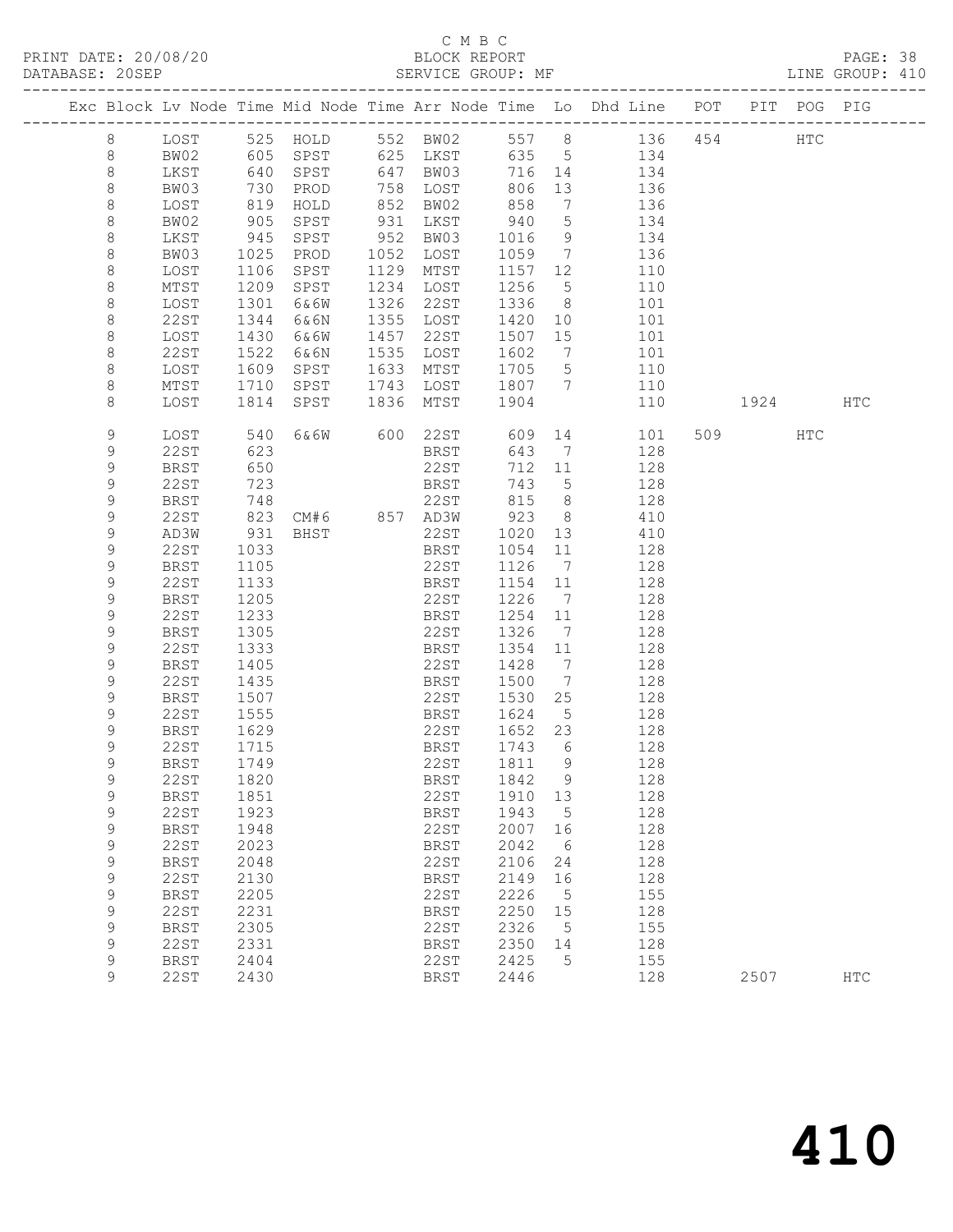### C M B C<br>BLOCK REPORT

PAGE: 39<br>LINE GROUP: 410

|  |    |                  |            |          | Exc Block Lv Node Time Mid Node Time Arr Node Time Lo Dhd Line POT |         |                 |                 |     |          | PIT POG PIG |            |
|--|----|------------------|------------|----------|--------------------------------------------------------------------|---------|-----------------|-----------------|-----|----------|-------------|------------|
|  | 10 |                  |            |          | 22ST 1450 QU-S 1456 CLFO 1517 0 104 1434 HTC                       |         |                 |                 |     |          |             |            |
|  | 10 | CLFO             | 1517       |          |                                                                    |         |                 | 22ST 1546 5 104 |     |          |             |            |
|  | 10 | 22ST             |            |          | 1551 CM#6 1625 AD3W 1654 6                                         |         |                 | 410             |     |          |             |            |
|  | 10 | AD3W             | 1700       | BHST     | 22ST                                                               | 1801 11 |                 | 410             |     |          |             |            |
|  | 10 | 22ST             | 1812       | CM#6     | 1844 AD3W                                                          | 1907 8  |                 | 410             |     |          |             |            |
|  | 10 |                  | 1915       | BHST     | 22ST                                                               | 2002 6  |                 | 410             |     |          |             |            |
|  |    | AD3W             |            |          | 2030 AD3W                                                          | 2052 9  |                 |                 |     |          |             |            |
|  | 10 | 22ST             | 2008       | CM#6     |                                                                    |         |                 | 410             |     |          |             |            |
|  | 10 | AD3W             | 2101       |          | 22ST                                                               | 2141 15 |                 | 410             |     |          |             |            |
|  | 10 | 22ST             | 2156       |          | 2218 AD3W 2240 10<br>22ST 2330 17                                  |         |                 | 410             |     |          |             |            |
|  | 10 | AD3W             | 2250       | BHST     |                                                                    |         |                 | 410             |     |          |             |            |
|  | 10 | 22ST             |            |          | 2347 CM#6 2408 AD3W 2430 10                                        |         |                 | 410             |     |          |             |            |
|  | 10 | AD3W             | 2440       | BHST     | 22ST                                                               | 2516    |                 | 410             |     | 2523 HTC |             |            |
|  | 11 | BRST             | 602        |          | 22ST                                                               | 625 5   |                 |                 | 155 | 541 HTC  |             |            |
|  | 11 | 22ST             | 630        |          | <b>BRST</b>                                                        | 652 7   |                 | 155             |     |          |             |            |
|  | 11 | BRST             | 659        |          | 22ST                                                               | 724 6   |                 | 155             |     |          |             |            |
|  | 11 | 22ST             |            |          |                                                                    | 754 11  |                 | 155             |     |          |             |            |
|  | 11 | BRST             | 730<br>805 |          | BRST<br>22ST                                                       | 833 13  |                 | 155             |     |          |             |            |
|  | 11 | 22ST             | 846        |          | <b>BRST</b>                                                        | 910 5   |                 | 155             |     |          |             |            |
|  | 11 | BRST             | 915        |          | 22ST                                                               | 939     |                 | 155             |     | 948      |             | <b>HTC</b> |
|  |    |                  |            |          |                                                                    |         |                 |                 |     |          |             |            |
|  | 12 | 22ST             | 607        |          | CM#6 636 AD3W                                                      |         |                 | 656 17 410      |     | 555 HTC  |             |            |
|  | 12 | AD3W             | 713        | BHST     | 22ST                                                               | 759 16  |                 | 410             |     |          |             |            |
|  | 12 | 22ST             | 815        | CM#6     | 849 AD3W 913 10                                                    |         |                 | 410             |     |          |             |            |
|  | 12 | AD3W             | 923        |          | HTCE                                                               | 1000    |                 | 410             |     | 1001     |             | <b>HTC</b> |
|  |    |                  |            |          | 22ST                                                               |         |                 | 646 5           |     |          |             |            |
|  | 13 | BRST             | 622        |          |                                                                    |         |                 |                 | 155 | 601 HTC  |             |            |
|  | 13 | 22 S T           | 651        |          | <b>BRST</b>                                                        | 713 6   |                 | 155             |     |          |             |            |
|  | 13 | <b>BRST</b>      | 719        |          | 22ST                                                               | 746 20  |                 | 155             |     |          |             |            |
|  | 13 | 22ST             | 806        |          | BRST                                                               | 830 10  |                 | 155             |     |          |             |            |
|  | 13 | BRST             | 840        |          | 22ST                                                               | 908     |                 | 155             |     |          | 917 — 10    | HTC        |
|  | 14 | 8&8W             | 528        |          | 22ST                                                               | 537 5   |                 |                 | 128 | 508 30   | HTC         |            |
|  | 14 | 22ST             | 542        |          | BRST                                                               | 600     | 10              | 128             |     |          |             |            |
|  | 14 | BRST             | 610        |          | 22ST                                                               | 629     | 14              | 128             |     |          |             |            |
|  | 14 | 22ST             | 643        |          | BRST                                                               | 703     | $\overline{7}$  | 128             |     |          |             |            |
|  | 14 | BRST             | 710        |          | 22ST                                                               | 732     | 8 <sup>8</sup>  | 128             |     |          |             |            |
|  | 14 | 22ST             | 740        |          | BRST                                                               | 803     | $5\overline{)}$ | 128             |     |          |             |            |
|  | 14 | BRST             | 808        |          | 22ST                                                               | 835     | 5               | 128             |     |          |             |            |
|  |    | 14 22ST 840 CM#6 |            |          | 913 AD3W                                                           | 941 8   |                 | 410             |     |          |             |            |
|  | 14 | AD3W             | 949        |          | HTCE                                                               | 1026    |                 | 410             |     | 1027     |             | <b>HTC</b> |
|  | 15 |                  | 510        |          | 22ST                                                               | 518     | $5\overline{)}$ | 410             |     | 509      | HTC         |            |
|  | 15 | EWPH<br>22ST     | 523        |          |                                                                    | 606 13  |                 | 410             |     |          |             |            |
|  | 15 |                  |            | CM#6     | 550 AD3W<br>22ST                                                   |         |                 | 410             |     |          |             |            |
|  |    | AD3W             | 619        | BHST     |                                                                    | 702     | - 9             |                 |     |          |             |            |
|  | 15 | 22ST             | 711        | CM#6     | 742 AD3W                                                           | 805     | 14              | 410             |     |          |             |            |
|  | 15 | AD3W             |            | 819 BHST | 22ST                                                               | 912     |                 | 410             |     | 921      |             | HTC        |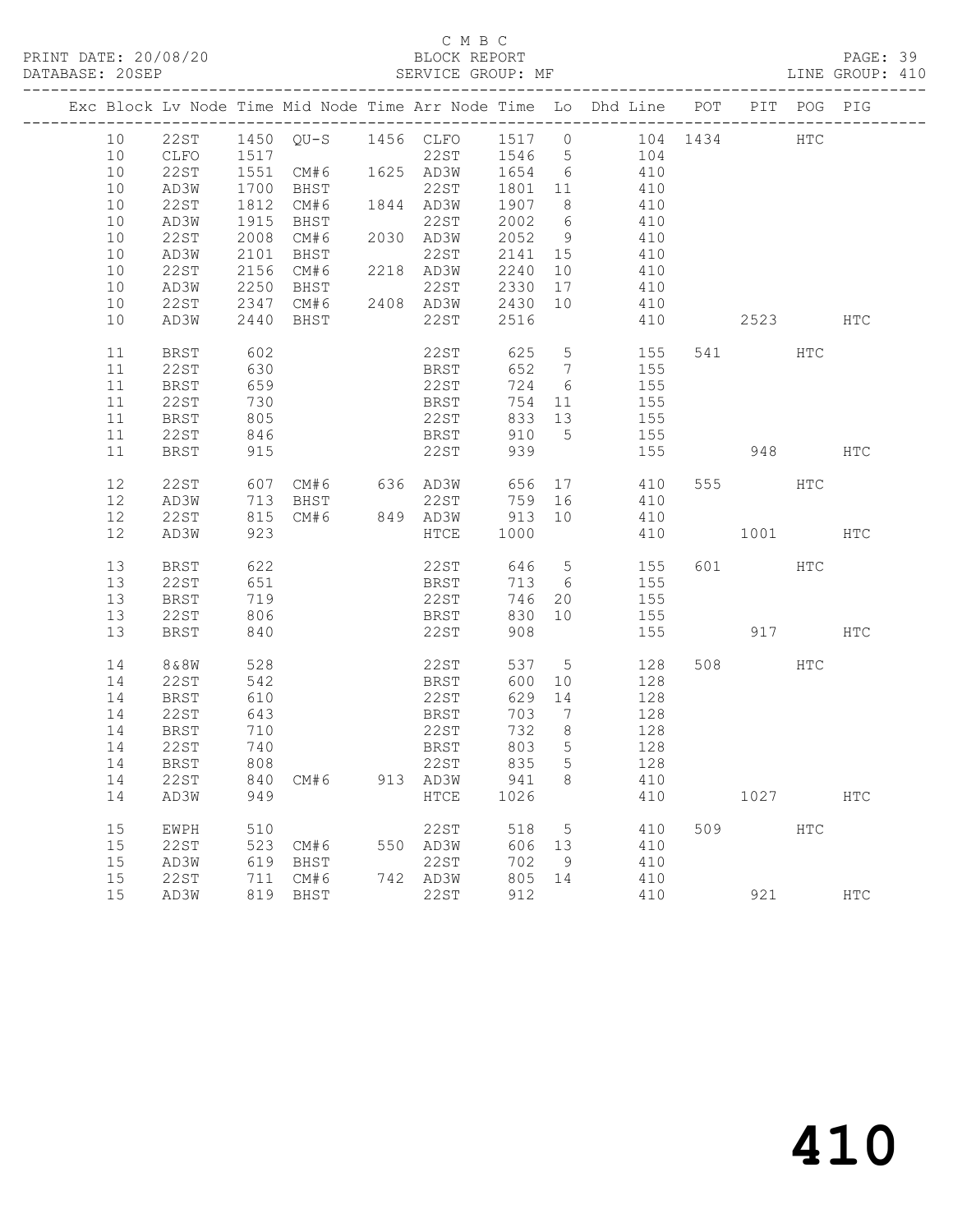### C M B C<br>BLOCK REPORT

SERVICE GROUP: MF

|  |          |                     |              |                   |      |                       |              |                              | Exc Block Lv Node Time Mid Node Time Arr Node Time Lo Dhd Line POT |         | PIT POG PIG |            |
|--|----------|---------------------|--------------|-------------------|------|-----------------------|--------------|------------------------------|--------------------------------------------------------------------|---------|-------------|------------|
|  | 16       |                     |              |                   |      |                       |              |                              | 22ST 537 QU-S 543 CLFO 602 0 104                                   | 529     | HTC         |            |
|  | 16       | CLFO                | 602          |                   |      | 22ST                  |              |                              | 624 14 104                                                         |         |             |            |
|  | 16       | 22ST                |              |                   |      | $638$ QU-S $644$ CLFO | 704          |                              | $0$ 104                                                            |         |             |            |
|  | 16       | CLFO                | 704          |                   |      | 22ST                  | 728 11       |                              | 104                                                                |         |             |            |
|  | 16       | 22ST                | 739          | $QU-S$ 747 $CLFO$ |      |                       | 807 0        |                              | 104                                                                |         |             |            |
|  | 16       | CLFO                | 807          |                   |      | 22ST                  | 834          | 6                            | 104                                                                |         |             |            |
|  | 16       | 22ST                | 840          | 6&6N              |      | 850 LOST              | 914 11       |                              | 101                                                                |         |             |            |
|  | 16       | LOST                | 925          | HOLD              | 954  | BW02                  | 1000 5       |                              | 136                                                                |         |             |            |
|  | 16       | BW02                | 1005         | SPST              |      | 1029 LKST             | 1038 5       |                              | 134                                                                |         |             |            |
|  | 16       | LKST                | 1043         | SPST              |      | 1050 BW03             | 1114 11      |                              | 134                                                                |         |             |            |
|  | 16       | BW03                | 1125         | PROD              |      | 1152 LOST             | 1159         | $7\phantom{0}$               | 136                                                                |         |             |            |
|  | 16       | LOST                | 1206         | SPST              | 1229 | MTST                  | 1257         | 11                           | 110                                                                |         |             |            |
|  | 16       | MTST                | 1308         | SPST              |      | 1334 LOST             | 1356 10      |                              | 110                                                                |         |             |            |
|  | 16       | LOST                | 1406         | SPST              | 1430 | MTST                  | 1501         | 9                            | 110                                                                |         |             |            |
|  | 16       | MTST                | 1510         | SPST              | 1539 | LOST                  | 1604 17      |                              | 110                                                                |         |             |            |
|  | 16       | LOST                | 1621         | HOLD              | 1653 | BW02<br>1735 LKST     | 1659         | $6\overline{6}$              | 136<br>134                                                         |         |             |            |
|  | 16       | BW02                | 1705<br>1751 | SPST              | 1758 |                       | 1746<br>1826 | $5\overline{)}$              | 134                                                                |         |             |            |
|  | 16<br>16 | LKST<br>BW04        | 1831         | SPST<br>$CL-E$    | 1844 | BW04<br>NWST          | 1903         | $5\overline{)}$<br>6         | 123                                                                |         |             |            |
|  | 16       | NWST                | 1909         | $CL-W$            | 1932 | BW04                  | 1943 18      |                              | 123                                                                |         |             |            |
|  | 16       | BW04                | 2001         | $CL-E$            | 2013 | NWST                  | 2030         | 9                            | 123                                                                |         |             |            |
|  | 16       | NWST                | 2039         | $CL-W$ 2059       |      | BW04                  | 2110 5       |                              | 123                                                                |         |             |            |
|  | 16       | BW04                |              | 2115 CL-E         | 2126 | NWST                  | 2142         |                              | 123                                                                | 2154    |             | HTC        |
|  |          |                     |              |                   |      |                       |              |                              |                                                                    |         |             |            |
|  | 17       | EWPH                |              |                   |      | 22ST                  | 529          | 8 <sup>8</sup>               | 410                                                                | 520 320 | HTC         |            |
|  | 17       | 22ST                | 521<br>537   |                   |      | $CM#6$ 605 $AD3W$     | 622          | 21                           | 410                                                                |         |             |            |
|  | 17       | AD3W                | 643          | BHST              |      | 22ST                  | 726          |                              | 22 410                                                             |         |             |            |
|  | 17       | 22ST                | 748          |                   |      | <b>BRST</b>           | 812          | 13                           | 155                                                                |         |             |            |
|  | 17       | <b>BRST</b>         | 825          |                   |      | 22ST                  | 854          | 14                           | 155                                                                |         |             |            |
|  | 17       | 22ST                | 908          |                   |      | BRST                  | 932          | 8 <sup>8</sup>               | 155                                                                |         |             |            |
|  | 17       | BRST                | 940          |                   |      | 22ST                  | 1004         | $5\overline{)}$              | 155                                                                |         |             |            |
|  | 17       | 22ST                | 1009         |                   |      | BRST                  | 1033         | $7\phantom{.0}\phantom{.0}7$ | 155                                                                |         |             |            |
|  | 17       | BRST                | 1040         |                   |      | 22ST                  | 1104         | $5\overline{)}$              | 155                                                                |         |             |            |
|  | 17       | 22ST                | 1109         |                   |      | BRST                  | 1133         | $\overline{7}$               | 155                                                                |         |             |            |
|  | 17       | BRST                | 1140         |                   |      | 22ST                  | 1204         | 5 <sup>5</sup>               | 155                                                                |         |             |            |
|  | 17       | 22ST                | 1209         |                   |      | BRST                  | 1234         | 6                            | 155                                                                |         |             |            |
|  | 17       | BRST                | 1240         |                   |      | 22ST                  | 1304         | $5\overline{)}$              | 155                                                                |         |             |            |
|  | 17       | 22ST                | 1309         |                   |      | BRST                  | 1333         | $\overline{7}$               | 155                                                                |         |             |            |
|  | 17       | BRST                | 1340         |                   |      | 22ST                  | 1404         | 5                            | 155                                                                |         |             |            |
|  | 17       | 22ST 1409           |              |                   |      | BRST 1436 6           |              |                              | 155                                                                |         |             |            |
|  | 17       | BRST                | 1442         |                   |      | 22ST                  | 1509         | 10                           | 155                                                                |         |             |            |
|  | 17       | 22ST                | 1519         | CM# 6             |      | 1553 AD3W             | 1622         | 8 <sup>8</sup>               | 410                                                                |         |             |            |
|  | 17<br>17 | AD3W                | 1630         | BHST              |      | 22ST                  | 1734<br>1813 | 11<br>$-5$                   | 410                                                                |         |             |            |
|  | 17       | 22ST<br><b>BRST</b> | 1745<br>1818 |                   |      | BRST<br>22ST          | 1841         | 6                            | 155<br>155                                                         |         |             |            |
|  | 17       | <b>22ST</b>         | 1847         |                   |      | BRST                  | 1912         | 21                           | 155                                                                |         |             |            |
|  | 17       | <b>BRST</b>         | 1933         |                   |      | 22ST                  | 1954         | 14                           | 155                                                                |         |             |            |
|  | 17       | 22ST                | 2008         |                   |      | BRST                  | 2030         | $5^{\circ}$                  | 155                                                                |         |             |            |
|  | 17       | <b>BRST</b>         | 2035         |                   |      | 22ST                  | 2056         | 12                           | 155                                                                |         |             |            |
|  | 17       | 22ST                | 2108         |                   |      | <b>BRST</b>           | 2129         |                              | 155                                                                | 2150    |             | <b>HTC</b> |
|  |          |                     |              |                   |      |                       |              |                              |                                                                    |         |             |            |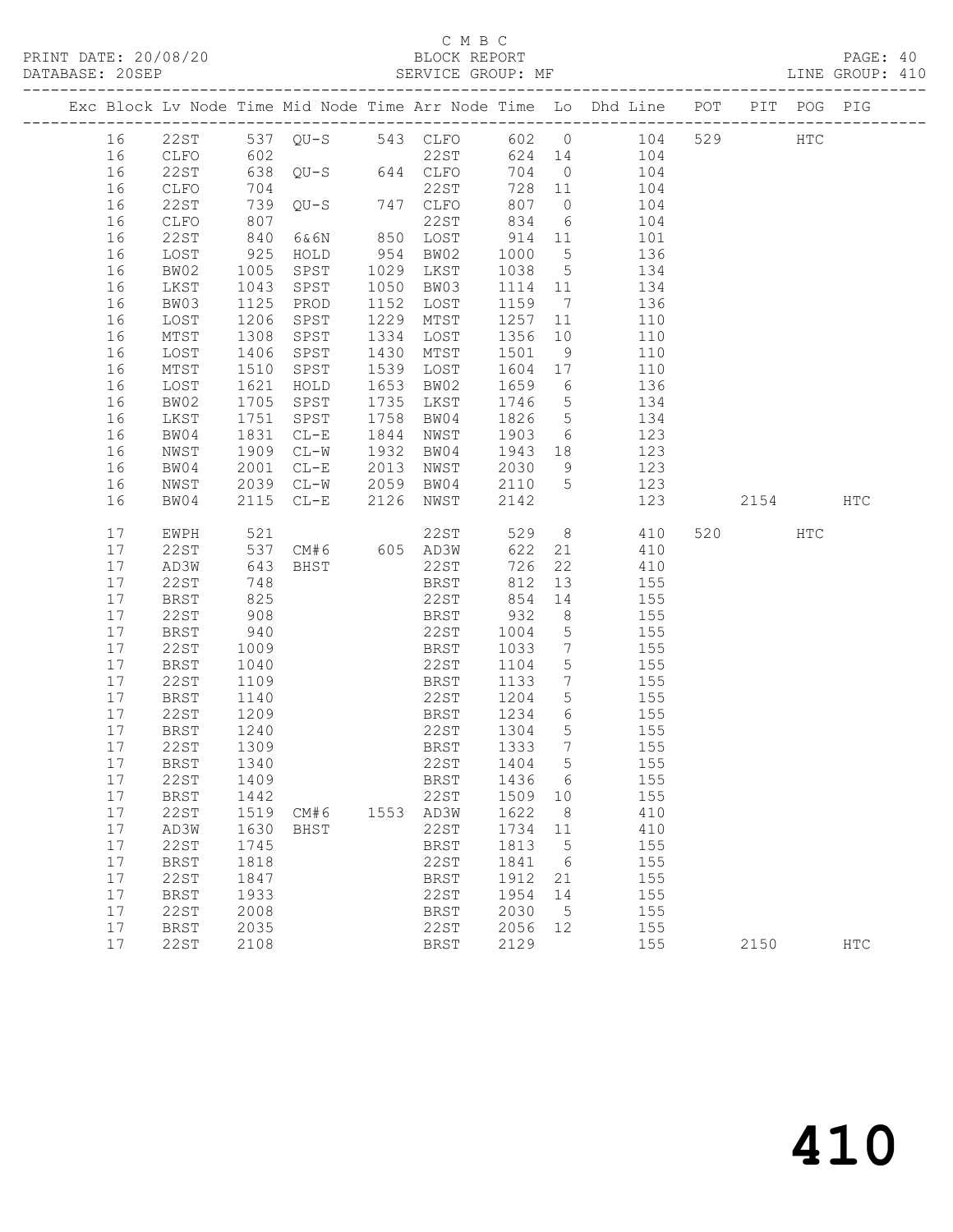### C M B C DATABASE: 20SEP SERVICE GROUP: MF LINE GROUP: 410

|          |              |                  |                             |      |                                                                  |                            |                 | Exc Block Lv Node Time Mid Node Time Arr Node Time Lo Dhd Line POT |         | PIT POG PIG |            |
|----------|--------------|------------------|-----------------------------|------|------------------------------------------------------------------|----------------------------|-----------------|--------------------------------------------------------------------|---------|-------------|------------|
| 18       |              |                  |                             |      |                                                                  |                            |                 |                                                                    |         |             |            |
| 18       |              |                  |                             |      |                                                                  |                            |                 |                                                                    |         |             |            |
| 18       |              |                  |                             |      |                                                                  |                            |                 |                                                                    |         |             |            |
| 18       | YKBL         | 629              |                             |      | 22ST                                                             |                            |                 | 648 15 418                                                         |         |             |            |
| 18       | 22 S T       |                  |                             |      |                                                                  |                            |                 | 410                                                                |         |             |            |
| 18       | AD3W         | 703<br>810       |                             |      | CM#6 734 AD3W 756 14<br>BHST 22ST 905 14<br>CM#6 945 AD3W 1010 9 |                            |                 | 410                                                                |         |             |            |
| 18       | 22ST         | 919              |                             |      |                                                                  |                            |                 | 1010 9 410                                                         |         |             |            |
| 18       | AD3W         | 1019             | BHST                        |      | 22ST                                                             | 1108 11                    |                 | 410                                                                |         |             |            |
| 18       | 22ST         | 1119<br>1219     | CM#6                        |      | 1145 AD3W                                                        | 1210 9<br>1308 10          |                 | 410                                                                |         |             |            |
| 18       | AD3W         |                  | BHST                        |      | 22ST                                                             |                            |                 | 410                                                                |         |             |            |
| 18       | 22ST         | 1318             | $CM#6$ $1344$ $AD3W$        |      |                                                                  |                            |                 | 1411 8 410                                                         |         |             |            |
| 18       | AD3W         | 1419             | BHST                        |      | 22ST                                                             | 1512 15                    |                 | 410                                                                |         |             |            |
| 18       | 22ST         | 1527<br>1637     | CM#6                        |      | 1601 AD3W                                                        | 1630                       | $\overline{7}$  | 410                                                                |         |             |            |
| 18       | AD3W         |                  | BHST                        |      | 22ST                                                             | 1741 7                     |                 | 410                                                                |         |             |            |
| 18       | 22ST         | 1748             | CM#6                        |      | 1821 AD3W                                                        | 1845 7                     |                 | 410                                                                |         |             |            |
| 18       | AD3W         | 1852             | BHST                        |      | 22ST                                                             | 1950 15                    |                 | 410                                                                |         |             |            |
| 18       | 22ST         | 2005             | 6&6N                        |      | 2015 LOST                                                        | 2038 17                    |                 | 101                                                                |         |             |            |
| 18       | LOST         | 2055<br>2135     | HOLD                        |      | 2122 BW02                                                        | 2128 7                     |                 | 136                                                                |         |             |            |
| 18       | BW02         |                  | SPST                        |      | .<br>2157 LKST                                                   | $\frac{2206}{}$ 5          |                 | $\frac{1}{134}$                                                    |         |             |            |
| 18       | LKST         | 2211             | SPST                        |      | 2218 BW03                                                        |                            |                 | 2237 19 134                                                        |         |             |            |
| 18       | BW03         | 2256             | PROD                        |      | 2318 LOST                                                        |                            |                 | 2325 30 136                                                        |         |             |            |
| 18       | LOST         |                  |                             |      |                                                                  |                            |                 | 136                                                                |         |             |            |
| 18       | BW02         |                  |                             |      |                                                                  |                            |                 | 134                                                                | 2531    |             | HTC        |
| 19       | 22ST         |                  | 735 CM#6 808 AD3W 832       |      |                                                                  |                            |                 | 11 410                                                             | 720 HTC |             |            |
| 19       | AD3W         | 843              | BHST                        |      | 22ST                                                             | 937                        |                 | 410                                                                |         | 946 — 10    | HTC        |
| 20       | EWPH         | 515              |                             |      | 22ST                                                             |                            |                 | 523 9 410                                                          | 514 HTC |             |            |
| 20       | 22ST         | 532              |                             |      | CM#6 600 AD3W                                                    |                            |                 | 617 18 410                                                         |         |             |            |
| 20       | AD3W         | 635<br>727       | BHST                        |      | 22ST                                                             |                            |                 | 410                                                                |         |             |            |
| 20       | 22ST         |                  | CM#6                        |      | 22ST<br>800 AD3W<br>22ST                                         | $718$ 9<br>824 11          |                 | 410                                                                |         |             |            |
| 20       | AD3W         | 835              | BHST                        |      | 22ST                                                             |                            |                 | 929 14 410                                                         |         |             |            |
| 20       | 22ST         | 943              | CM#6                        |      | 1009 AD3W                                                        | 1034                       |                 | 9 410                                                              |         |             |            |
| 20       | AD3W         | $1045$<br>$1142$ | BHST                        |      | 22ST                                                             | $1132$ -<br>1234 9<br>-1 8 |                 | 410                                                                |         |             |            |
| 20       | 22ST         |                  | CM#6                        |      | 1208 AD3W                                                        |                            |                 | 410                                                                |         |             |            |
| 20       | AD3W         | 1243             | BHST                        |      |                                                                  |                            |                 | 22ST 1334 8 410                                                    |         |             |            |
| 20       | 22ST         | 1342             |                             |      |                                                                  |                            |                 | CM#6 1408 AD3W 1436 7 410                                          |         |             |            |
| 20       | AD3W         |                  | 1443 BHST<br>1543 CM#6      |      | 22ST                                                             | 1536 7<br>1646 6           | $7\overline{)}$ | 410                                                                |         |             |            |
| 20       | 22ST         |                  |                             |      | 1617 AD3W                                                        |                            |                 | 410                                                                |         |             |            |
|          |              |                  | 20 AD3W 1652 BHST 22ST 1756 |      |                                                                  |                            | 9               | 410                                                                |         |             |            |
| 20       | 22ST         | 1805             | CM#6                        |      | 1837 AD3W                                                        | 1900                       | $7\phantom{.0}$ | 410                                                                |         |             |            |
| 20       | AD3W         | 1907             | BHST                        |      | 22ST                                                             | 1954                       | 7               | 410                                                                |         |             |            |
| 20       | 22ST         | 2001             | CM#6                        |      | 2023 AD3W                                                        | 2045                       | 7               | 410                                                                |         |             |            |
| 20<br>20 | AD3W<br>22ST | 2052<br>2137     | <b>BHST</b>                 | 2159 | 22ST                                                             | 2132<br>2221               | 5               | 410<br>410                                                         |         |             |            |
| 20       | AD3W         | 2230             | CM#6<br>BHST                |      | AD3W<br>22ST                                                     | 2312                       | 9<br>5          | 410                                                                |         |             |            |
| 20       | 22ST         | 2317             | CM#6                        | 2338 | AD3W                                                             | 2400                       | 10              | 410                                                                |         |             |            |
| 20       | AD3W         | 2410             | BHST                        |      | 22ST                                                             | 2446                       | 14              | 410                                                                |         |             |            |
| 20       | 22ST         | 2500             | 6&6N                        |      | 2509 LOST                                                        | 2528                       |                 | 101                                                                | 2552    |             | <b>HTC</b> |
|          |              |                  |                             |      |                                                                  |                            |                 |                                                                    |         |             |            |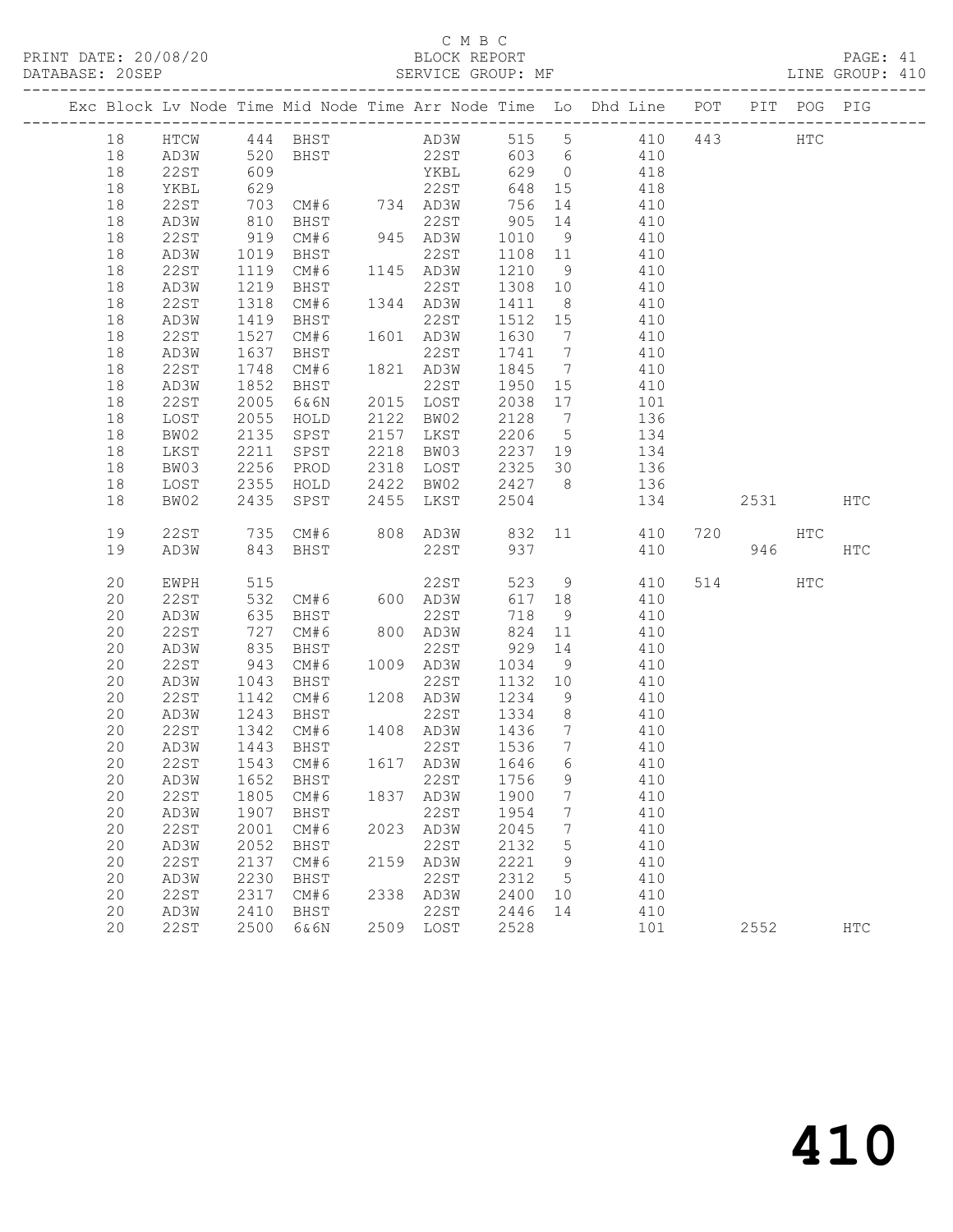#### C M B C<br>BLOCK REPORT SERVICE GROUP: MF

|    |      |                      |                             |                                                      |         |                 | Exc Block Lv Node Time Mid Node Time Arr Node Time Lo Dhd Line POT |          | PIT POG PIG |  |
|----|------|----------------------|-----------------------------|------------------------------------------------------|---------|-----------------|--------------------------------------------------------------------|----------|-------------|--|
| 21 |      |                      |                             |                                                      |         |                 | 22ST 528 CM#6 555 AD3W 611 16 410 520                              |          | <b>HTC</b>  |  |
| 21 | AD3W |                      |                             |                                                      |         |                 |                                                                    |          |             |  |
| 21 | 22ST |                      |                             |                                                      |         |                 |                                                                    |          |             |  |
| 21 | AD3W |                      |                             |                                                      |         |                 |                                                                    |          |             |  |
| 21 | 22ST | 931                  | CM#6 957 AD3W 1022 9        |                                                      |         |                 | 410                                                                |          |             |  |
| 21 | AD3W | 1031                 | <b>BHST</b>                 | 22ST                                                 | 1120 11 |                 | 410                                                                |          |             |  |
| 21 | 22ST | 1131<br>1231         |                             |                                                      | 1222    | 9               | 410                                                                |          |             |  |
| 21 | AD3W |                      | CM#6 1157 AD3W<br>BHST 22ST |                                                      | 1322 8  |                 | 410                                                                |          |             |  |
| 21 | 22ST | 1330                 | $CM#6$ 1356 AD3W            |                                                      | 1423 7  |                 | 410                                                                |          |             |  |
| 21 | AD3W | 1430                 | BHST                        | 22ST                                                 | 1523 5  |                 | 410                                                                |          |             |  |
| 21 | 22ST | 1528                 |                             | <b>EXAMPLE BRST</b>                                  | 1559 9  |                 | 155                                                                |          |             |  |
| 21 | BRST | 1608                 |                             | 22ST                                                 | 1635 11 |                 | 155                                                                |          |             |  |
| 21 | 22ST | 1646<br>1729         |                             | BRST 1718 11<br>22ST 1755 10                         |         |                 | 155                                                                |          |             |  |
| 21 | BRST |                      |                             |                                                      |         |                 | 22ST 1755 10 155<br>BRST 1833 6 155                                |          |             |  |
| 21 | 22ST | -<br>1805            |                             |                                                      |         |                 |                                                                    |          |             |  |
| 21 | BRST | 1839                 |                             |                                                      |         |                 | 22ST 1902 7 155                                                    |          |             |  |
| 21 | 22ST | 1909                 |                             |                                                      |         |                 | BRST 1934 155 1955 HTC                                             |          |             |  |
|    |      |                      |                             |                                                      |         |                 |                                                                    |          |             |  |
| 22 | 22ST |                      |                             |                                                      |         |                 |                                                                    | 538 HTC  |             |  |
| 22 | AD3W |                      |                             |                                                      |         |                 |                                                                    |          |             |  |
| 22 | 22ST |                      | 743 CM#6                    | 816 AD3W                                             |         |                 | 840 11 410                                                         |          |             |  |
| 22 | AD3W | 851                  | BHST                        | 22ST                                                 | 945 10  |                 | 410                                                                |          |             |  |
| 22 | 22ST |                      | 955 CM#6                    | 1021 AD3W                                            | 1046 9  |                 | 410                                                                |          |             |  |
| 22 | AD3W | 1055<br>1154<br>1255 | BHST                        | 22ST                                                 | 1144 10 |                 | 410                                                                |          |             |  |
| 22 | 22ST |                      | CM#6                        | 1220 AD3W                                            | 1246 9  |                 | 410                                                                |          |             |  |
| 22 | AD3W |                      | BHST                        | 22ST                                                 | 1346 8  |                 | 410                                                                |          |             |  |
| 22 | 22ST | 1354                 | CM#6                        | 1420 AD3W                                            | 1448 5  |                 | 410                                                                |          |             |  |
| 22 | AD3W | 1453                 | BHST                        | 22ST                                                 | 1553 5  |                 | 410                                                                |          |             |  |
| 22 | 22ST | 1558                 | CM#6                        | 1633 AD3W                                            | 1702    | $5\overline{)}$ | 410                                                                |          |             |  |
| 22 | AD3W |                      | BHST                        | 22ST                                                 | 1808 14 |                 | 410                                                                |          |             |  |
| 22 | 22ST | $1 / 1$<br>1822      | CM#6                        | 1852 AD3W                                            | 1915 7  |                 | 410                                                                |          |             |  |
| 22 | AD3W | 1922                 | BHST                        | 22ST                                                 | 2009 7  |                 | 410                                                                |          |             |  |
| 22 | 22ST | 2016                 | CM#6                        | 2038 AD3W                                            | 2100    | 10              | 410                                                                |          |             |  |
| 22 | AD3W | 2110                 | BHST                        | 22ST                                                 | 2150    |                 | 10 410                                                             |          |             |  |
| 22 | 22ST | 2200                 | 6&6N                        | 2209 LOST                                            |         |                 | 2229  26  101                                                      |          |             |  |
| 22 | LOST | 2255<br>2335         | HOLD                        | 2322 BW02     2327    8<br>2355   LKST     2404    5 |         |                 | 136<br>134                                                         |          |             |  |
| 22 | BW02 |                      | SPST                        |                                                      |         |                 |                                                                    |          |             |  |
| 22 | LKST |                      | 2409 SPST                   | 2416 BW03                                            | 2435    |                 | 134                                                                | 2500 HTC |             |  |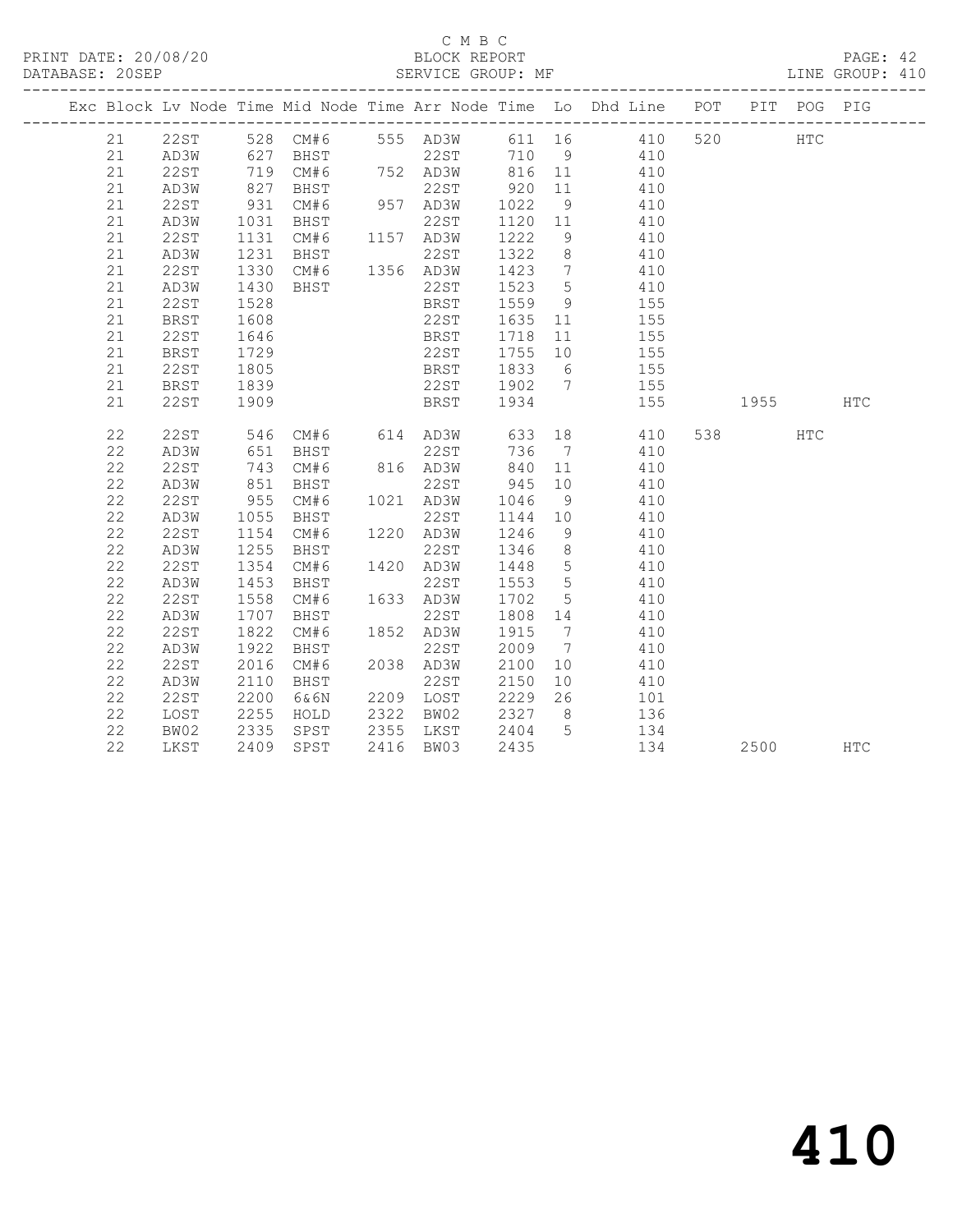### C M B C<br>BLOCK REPORT

#### SERVICE GROUP: MF

|  |          |              |            |                        |     |                  |            |                                    | Exc Block Lv Node Time Mid Node Time Arr Node Time Lo Dhd Line POT                                        |                                                                                                                                                                                                                               | PIT POG PIG   |              |
|--|----------|--------------|------------|------------------------|-----|------------------|------------|------------------------------------|-----------------------------------------------------------------------------------------------------------|-------------------------------------------------------------------------------------------------------------------------------------------------------------------------------------------------------------------------------|---------------|--------------|
|  | 23       |              |            |                        |     |                  |            |                                    | LOST 520 6&6W 540 22ST 549 12 101 449 HTC<br>22ST 601 QU-S 607 CLFO 626 0 104<br>CLFO 626 22ST 648 15 104 |                                                                                                                                                                                                                               |               |              |
|  | 23       |              |            |                        |     |                  |            |                                    |                                                                                                           |                                                                                                                                                                                                                               |               |              |
|  | 23       |              |            |                        |     |                  |            |                                    |                                                                                                           |                                                                                                                                                                                                                               |               |              |
|  | 23       | 22ST         |            | 703 QU-S 709 CLFO      |     |                  | 729        |                                    | $0$ 104                                                                                                   |                                                                                                                                                                                                                               |               |              |
|  | 23       | CLFO         | 729        | $QU-S$ 814 $CLFO$      |     |                  | 753 15     |                                    | 104                                                                                                       |                                                                                                                                                                                                                               |               |              |
|  | 23       | 22ST         | 808        |                        |     |                  | 834        | $\overline{0}$                     | 104                                                                                                       |                                                                                                                                                                                                                               |               |              |
|  | 23       | CLFO         | 834        |                        |     | 22ST             | 859        | 16                                 | 104                                                                                                       |                                                                                                                                                                                                                               |               |              |
|  | 23       | 22ST         | 915        | $QU-S$ 921 $CLFO$      |     |                  | 940        |                                    | $0$ 104                                                                                                   |                                                                                                                                                                                                                               |               |              |
|  | 23       | CLFO         | 940        | $QU-S$                 |     | 22ST             | 1005       | $5\overline{)}$                    | 104                                                                                                       |                                                                                                                                                                                                                               |               |              |
|  | 23       | 22ST         | 1010       |                        |     | 1016 CLFO        | 1035 0     |                                    | 104                                                                                                       |                                                                                                                                                                                                                               |               |              |
|  | 23       | CLFO         | 1035       |                        |     | 22ST             | 1100 10    |                                    | 104                                                                                                       |                                                                                                                                                                                                                               |               |              |
|  | 23       | 22ST         | 1110       | 22ST<br>QU-S 1116 CLFO |     |                  | 1135       | $\overline{0}$                     | 104                                                                                                       |                                                                                                                                                                                                                               |               |              |
|  | 23       | CLFO         | 1135       |                        |     | 22ST             | 1200 10    |                                    | 104                                                                                                       |                                                                                                                                                                                                                               |               |              |
|  | 23       | 22ST         | 1210       | $QU-S$ 1216 $CLFO$     |     |                  | 1235       | $\overline{0}$                     | 104                                                                                                       |                                                                                                                                                                                                                               |               |              |
|  | 23       | CLFO         | 1235       |                        |     | 22ST             | 1300 10    |                                    | 104                                                                                                       |                                                                                                                                                                                                                               |               |              |
|  | 23       | 22ST         | 1310       | $QU-S$ 1316 $CLFO$     |     |                  | 1335       | $\overline{0}$                     | 104                                                                                                       |                                                                                                                                                                                                                               |               |              |
|  | 23       | CLFO         | 1335       | 22ST<br>QU-S 1419 CLFO |     | 22ST             | 1400       | 13                                 | 104                                                                                                       |                                                                                                                                                                                                                               |               |              |
|  | 23       | 22ST         | 1413       |                        |     |                  | 1440       | $\overline{0}$                     | 104                                                                                                       |                                                                                                                                                                                                                               |               |              |
|  | 23       | CLFO         | 1440       | 22ST<br>QU-S 1518 CLFO |     | 22ST             | 1507       | $5\overline{)}$                    | 104                                                                                                       |                                                                                                                                                                                                                               |               |              |
|  | 23       | 22ST         | 1512       |                        |     |                  | 1540       | $\overline{0}$                     | 104                                                                                                       |                                                                                                                                                                                                                               |               |              |
|  | 23       | CLFO         | 1540       |                        |     | 22ST             | 1610       | $5\overline{)}$                    | 104                                                                                                       |                                                                                                                                                                                                                               |               |              |
|  | 23       | 22ST         | 1615       |                        |     | BRST             | 1644       | $5\overline{)}$                    | 128                                                                                                       |                                                                                                                                                                                                                               |               |              |
|  | 23       | BRST         | 1649       |                        |     | 22ST             | 1712       | $6\overline{6}$                    | 128                                                                                                       |                                                                                                                                                                                                                               |               |              |
|  | 23       | 22ST         | 1718       | CM#6 1755 AD3W         |     |                  | 1822       | 8 <sup>8</sup>                     | 410                                                                                                       |                                                                                                                                                                                                                               |               |              |
|  | 23       | AD3W         | 1830       | BHST                   |     | 22ST             | 1928       | $7\phantom{.0}\phantom{.0}7$       | 410                                                                                                       |                                                                                                                                                                                                                               |               |              |
|  | 23       | 22ST         | 1935       | CM#6                   |     | 1958 AD3W        | 2022       | 8 <sup>8</sup>                     | 410                                                                                                       |                                                                                                                                                                                                                               |               |              |
|  | 23       | AD3W         | 2030       | BHST                   |     | 22ST             | 2110       | $\overline{7}$                     | 410                                                                                                       |                                                                                                                                                                                                                               |               |              |
|  | 23       | 22ST         | 2117       | CM#6                   |     | 2139 AD3W        | 2201 9     |                                    | 410                                                                                                       |                                                                                                                                                                                                                               |               |              |
|  | 23       | AD3W         | 2210       | BHST                   |     | 22ST             | 2252       | $5^{\circ}$                        | 410                                                                                                       |                                                                                                                                                                                                                               |               |              |
|  | 23       | 22ST         | 2257       | CM#6                   |     | 2318 AD3W        | 2340       | 10                                 | 410                                                                                                       |                                                                                                                                                                                                                               |               |              |
|  | 23       | AD3W         | 2350       | BHST                   |     | 22ST             | 2426 21    |                                    | 410                                                                                                       |                                                                                                                                                                                                                               |               |              |
|  | 23       | 22ST         | 2447       | CM#6                   |     | 2508 AD3W 2530   |            | $5^{\circ}$                        | 410                                                                                                       |                                                                                                                                                                                                                               |               |              |
|  | 23       | AD3W         | 2535       | BHST                   |     | 22ST             | 2611       |                                    | 410                                                                                                       | 2618                                                                                                                                                                                                                          |               | $_{\rm HTC}$ |
|  |          |              |            |                        |     |                  |            |                                    |                                                                                                           |                                                                                                                                                                                                                               |               |              |
|  | 24       | 22ST         | 603<br>630 |                        |     | BRST 623<br>22ST |            |                                    | $7\overline{ }$<br>128                                                                                    | 551 HTC                                                                                                                                                                                                                       |               |              |
|  | 24       | BRST         |            |                        |     |                  | 650 13     |                                    | 128                                                                                                       |                                                                                                                                                                                                                               |               |              |
|  | 24       | 22ST         | 703        |                        |     | BRST             | 723<br>752 | $6\overline{6}$<br>$7\overline{ }$ | 128                                                                                                       |                                                                                                                                                                                                                               |               |              |
|  | 24<br>24 | BRST<br>22ST | 729<br>759 |                        |     | 22ST<br>BRST     | 822        | $5\overline{)}$                    | 128<br>128                                                                                                |                                                                                                                                                                                                                               |               |              |
|  |          | 24 BRST      | 827        |                        |     | 22ST 854         |            |                                    | 128                                                                                                       |                                                                                                                                                                                                                               |               |              |
|  |          |              |            |                        |     |                  |            |                                    |                                                                                                           | 906                                                                                                                                                                                                                           |               | $_{\rm HTC}$ |
|  | 25       | <b>22ST</b>  | 1405       | CM#6                   |     | 1431 AD3W        | 1500       | $\overline{7}$                     |                                                                                                           | 410 1353 HTC                                                                                                                                                                                                                  |               |              |
|  | 25       | AD3W         | 1507       | BHST                   |     | 22ST             | 1607 13    |                                    | 410                                                                                                       |                                                                                                                                                                                                                               |               |              |
|  | 25       | <b>22ST</b>  | 1620       | CM#6                   |     | 1657 AD3W        | 1726       | 10                                 | 410                                                                                                       |                                                                                                                                                                                                                               |               |              |
|  | 25       | AD3W         | 1736       | BHST                   |     | 22ST             | 1836       | $\overline{7}$                     | 410                                                                                                       |                                                                                                                                                                                                                               |               |              |
|  | 25       | 22ST         | 1843       | QU-S                   |     | 1849 CLFO        | 1907       | $\bigcirc$                         | 104                                                                                                       |                                                                                                                                                                                                                               |               |              |
|  | 25       | CLFO         | 1907       |                        |     | 22ST             | 1930       |                                    | 104                                                                                                       | 1937   1937   1937   1937   1937   1937   1937   1937   1938   1938   1939   1939   1939   1939   1939   1939   1939   1939   1939   1939   1939   1939   1939   1939   1939   1939   1939   1939   1939   1939   1939   1939 |               | HTC          |
|  |          |              |            |                        |     |                  |            |                                    |                                                                                                           |                                                                                                                                                                                                                               |               |              |
|  | 26       | HTCW         | 1616       | BHST                   |     | AD3W             | 1705       | 10                                 |                                                                                                           | 410 1615 HTC                                                                                                                                                                                                                  |               |              |
|  | 26       | AD3W         | 1715       | BHST                   |     | 22ST             | 1816       | 13                                 | 410                                                                                                       |                                                                                                                                                                                                                               |               |              |
|  | 26       | 22ST         | 1829       | CM#6                   |     | 1859 AD3W        | 1922       | 8 <sup>8</sup>                     | 410                                                                                                       |                                                                                                                                                                                                                               |               |              |
|  | 26       | AD3W         | 1930       | BHST                   |     | 22ST             | 2015       |                                    | 410                                                                                                       | 2022                                                                                                                                                                                                                          |               | HTC          |
|  |          |              |            |                        |     |                  |            |                                    |                                                                                                           |                                                                                                                                                                                                                               |               |              |
|  | 27       | 22ST         | 540        | 6&6N                   | 549 | LOST             | 608        | 17                                 | 101                                                                                                       | 532                                                                                                                                                                                                                           | $_{\rm{HTC}}$ |              |
|  | 27       | LOST         | 625        | HOLD                   | 653 | BW02             | 659        | 6                                  | 136                                                                                                       |                                                                                                                                                                                                                               |               |              |
|  | 27       | BW02         | 705        | SPST                   | 730 | LKST             | 739        | 5                                  | 134                                                                                                       |                                                                                                                                                                                                                               |               |              |
|  | 27       | LKST         |            | 744 SPST               | 753 | BW03             | 823        | $7\phantom{.0}$                    | 134                                                                                                       |                                                                                                                                                                                                                               |               |              |
|  |          |              |            |                        |     |                  |            |                                    |                                                                                                           |                                                                                                                                                                                                                               |               |              |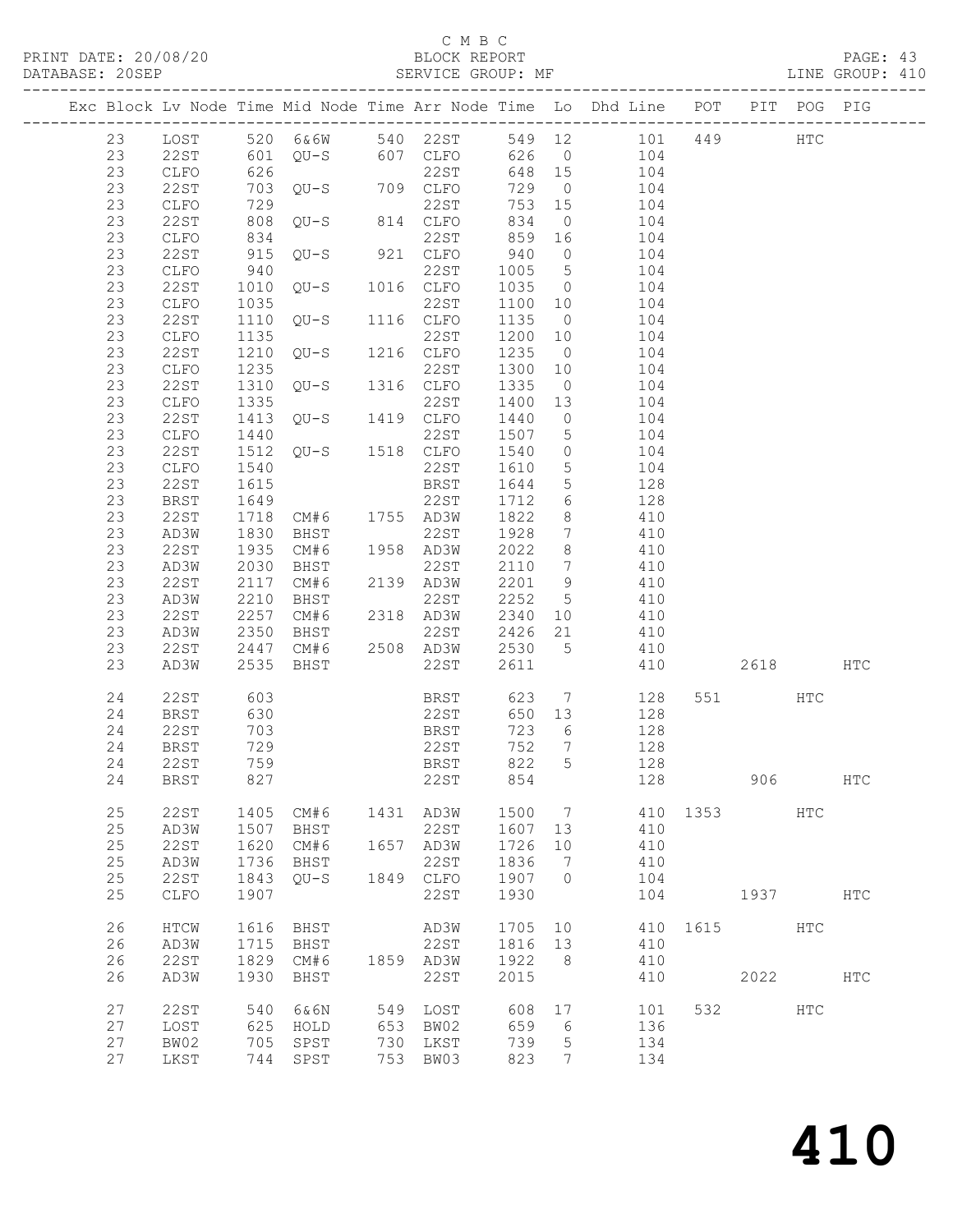### C M B C<br>BLOCK REPORT

PAGE: 44<br>LINE GROUP: 410

| Exc Block Lv Node Time Mid Node Time Arr Node Time Lo Dhd Line POT PIT POG PIG<br>BW03 830 PROD 857 LOST 906 136 934<br>27<br><b>HTC</b><br>AD3W<br>22ST<br>553 10 410<br>28<br>522   BHST<br>603   BHST<br>521 000<br>HTCW<br>HTC<br>28<br>646 9<br>AD3W<br>410<br>655 CM#6 726 AD3W<br>28<br>748 13<br>410<br>22ST<br>28<br>22ST<br>856<br>AD3W<br>801<br>17<br>BHST<br>410<br>913<br>28<br>934<br>11<br>128<br>22ST<br>BRST<br>28<br>945<br>22ST<br>$7\overline{ }$<br>BRST<br>1006<br>128<br>28<br>1034<br>128<br>22ST<br>1013<br>BRST<br>11<br>28<br>22ST<br>BRST<br>1045<br>1106<br>$\overline{7}$<br>128<br>28<br>128<br>22ST<br>1113<br>BRST<br>1134 11<br>28<br>22ST<br>1206<br>BRST<br>1145<br>$\overline{7}$<br>128<br>1213<br>128<br>28<br>22ST<br>BRST<br>1234 11<br>28<br>BRST<br>1245<br>22ST<br>1306<br>$7\overline{ }$<br>128<br>28<br>22ST<br>1313<br>BRST<br>1334 11<br>128<br>28<br>1345<br>22ST<br>1406<br>9<br>128<br>BRST<br>1415<br>128<br>28<br>22ST<br>1439<br>BRST<br>6<br>28<br>22ST<br>1508<br>$\overline{7}$<br>BRST<br>1445<br>128<br>28<br>22ST<br>1544<br>$5\overline{)}$<br>1515<br>BRST<br>128<br>28<br>22ST<br>1612 23<br>BRST<br>1549<br>128<br>1635<br>28<br>22ST<br>1704 5<br>BRST<br>128<br>28<br>1709<br>22ST<br>1732 5<br>128<br>BRST<br>28<br>22ST<br>1737<br>1804<br>$5\overline{)}$<br>BRST<br>128<br>28<br>1809<br>22ST<br>1831<br>128<br>BRST<br>19<br>28<br>22ST<br>1850<br>1911 5<br>BRST<br>128<br>28<br>22ST<br>1935 18<br>128<br>BRST<br>1916<br>28<br>22ST<br>1953<br>2012<br>BRST<br>6<br>128<br>28<br>2018<br>22ST<br>2036<br>128<br>BRST<br>21<br>28<br>2057<br>22<br>22ST<br>BRST<br>2116<br>128<br>28<br>22ST<br>2156<br>128<br>BRST<br>2138<br>$5\overline{)}$<br>28<br>22ST<br>2221<br>2201<br>BRST<br>16<br>155<br>2253<br>28<br>2237<br>22ST<br>128<br>BRST<br>8 <sup>8</sup><br>28<br>2320<br>155<br>22ST<br>2301<br>BRST<br>17<br>28<br>22ST<br>2353<br>128<br>BRST<br>2337<br>8 <sup>8</sup><br>28<br>2420<br>22ST<br>2401<br>BRST<br>17<br>155<br>28<br>22ST<br>2452<br>128<br>BRST<br>2437<br>$5\overline{)}$<br>28<br>2513<br>22ST<br>2457<br>BRST<br>$5\overline{)}$<br>128<br>128<br>2518<br>22ST<br>28<br>2533<br>$5\overline{)}$<br>BRST<br>28<br>22ST<br>2538<br>2553<br>128<br>BRST<br>2614<br>HTC<br>SD 29<br>KEHA<br>1514<br>LKST<br>1531<br>16<br>25<br>134 1429<br>$_{\rm{HTC}}$<br>#SD 29<br>22ST<br>1606<br>1710<br>18<br>410<br>1554<br>CM#6<br>1641<br>AD3W<br>$_{\rm{HTC}}$<br>SD 29<br>22ST<br>1612<br>1649<br>1718<br>CM#6<br>AD3W<br>10<br>410<br>29<br>1728<br>22ST<br>1829<br>410<br>AD3W<br>BHST<br>17<br>29<br><b>22ST</b><br>1846<br>1908<br>$\overline{0}$<br>418<br>YKBL<br>29<br>1908<br>22ST<br>1925<br>418<br>YKBL<br>13<br>29<br><b>22ST</b><br>1938<br>2000<br>155<br><b>BRST</b><br>5<br>29<br><b>BRST</b><br>2005<br>22ST<br>2026<br>155<br>12<br>29<br><b>22ST</b><br>2038<br>2059<br>6<br>155<br><b>BRST</b><br>29<br>2105<br>22ST<br>2126<br>155<br>2133<br><b>BRST</b><br><b>HTC</b><br>30<br><b>22ST</b><br>448<br>512<br>440<br>5<br>340<br>HTC<br>SCDL<br>517<br>30<br>$\operatorname{\mathsf{SCDL}}$<br>22ST<br>541<br>8<br>340<br>30<br><b>22ST</b><br>549<br>613<br>340<br>SCDL<br>5<br>30<br>$\operatorname{\mathsf{SCDL}}$<br>618<br>22ST<br>650<br>340<br>10<br>30<br><b>22ST</b><br>700<br>724<br>340<br>$\operatorname{\mathsf{SCDL}}$<br>8<br>30<br>732<br>22ST<br>808<br>340<br>$\operatorname{\mathsf{SCDL}}$<br>17 |  |  |  |  |  |  |  |  |
|-------------------------------------------------------------------------------------------------------------------------------------------------------------------------------------------------------------------------------------------------------------------------------------------------------------------------------------------------------------------------------------------------------------------------------------------------------------------------------------------------------------------------------------------------------------------------------------------------------------------------------------------------------------------------------------------------------------------------------------------------------------------------------------------------------------------------------------------------------------------------------------------------------------------------------------------------------------------------------------------------------------------------------------------------------------------------------------------------------------------------------------------------------------------------------------------------------------------------------------------------------------------------------------------------------------------------------------------------------------------------------------------------------------------------------------------------------------------------------------------------------------------------------------------------------------------------------------------------------------------------------------------------------------------------------------------------------------------------------------------------------------------------------------------------------------------------------------------------------------------------------------------------------------------------------------------------------------------------------------------------------------------------------------------------------------------------------------------------------------------------------------------------------------------------------------------------------------------------------------------------------------------------------------------------------------------------------------------------------------------------------------------------------------------------------------------------------------------------------------------------------------------------------------------------------------------------------------------------------------------------------------------------------------------------------------------------------------------------------------------------------------------------------------------------------------------------------------------------------------------------------------------------------------------------------------------------------------------------------------------------------------------------------------------------------------------------------------------------------------------------------------------------------------------------------------------------------------------------------------------------------------------------------------------------------------------------------------------------------------------------------------------------------------------------------------------|--|--|--|--|--|--|--|--|
|                                                                                                                                                                                                                                                                                                                                                                                                                                                                                                                                                                                                                                                                                                                                                                                                                                                                                                                                                                                                                                                                                                                                                                                                                                                                                                                                                                                                                                                                                                                                                                                                                                                                                                                                                                                                                                                                                                                                                                                                                                                                                                                                                                                                                                                                                                                                                                                                                                                                                                                                                                                                                                                                                                                                                                                                                                                                                                                                                                                                                                                                                                                                                                                                                                                                                                                                                                                                                                           |  |  |  |  |  |  |  |  |
|                                                                                                                                                                                                                                                                                                                                                                                                                                                                                                                                                                                                                                                                                                                                                                                                                                                                                                                                                                                                                                                                                                                                                                                                                                                                                                                                                                                                                                                                                                                                                                                                                                                                                                                                                                                                                                                                                                                                                                                                                                                                                                                                                                                                                                                                                                                                                                                                                                                                                                                                                                                                                                                                                                                                                                                                                                                                                                                                                                                                                                                                                                                                                                                                                                                                                                                                                                                                                                           |  |  |  |  |  |  |  |  |
|                                                                                                                                                                                                                                                                                                                                                                                                                                                                                                                                                                                                                                                                                                                                                                                                                                                                                                                                                                                                                                                                                                                                                                                                                                                                                                                                                                                                                                                                                                                                                                                                                                                                                                                                                                                                                                                                                                                                                                                                                                                                                                                                                                                                                                                                                                                                                                                                                                                                                                                                                                                                                                                                                                                                                                                                                                                                                                                                                                                                                                                                                                                                                                                                                                                                                                                                                                                                                                           |  |  |  |  |  |  |  |  |
|                                                                                                                                                                                                                                                                                                                                                                                                                                                                                                                                                                                                                                                                                                                                                                                                                                                                                                                                                                                                                                                                                                                                                                                                                                                                                                                                                                                                                                                                                                                                                                                                                                                                                                                                                                                                                                                                                                                                                                                                                                                                                                                                                                                                                                                                                                                                                                                                                                                                                                                                                                                                                                                                                                                                                                                                                                                                                                                                                                                                                                                                                                                                                                                                                                                                                                                                                                                                                                           |  |  |  |  |  |  |  |  |
|                                                                                                                                                                                                                                                                                                                                                                                                                                                                                                                                                                                                                                                                                                                                                                                                                                                                                                                                                                                                                                                                                                                                                                                                                                                                                                                                                                                                                                                                                                                                                                                                                                                                                                                                                                                                                                                                                                                                                                                                                                                                                                                                                                                                                                                                                                                                                                                                                                                                                                                                                                                                                                                                                                                                                                                                                                                                                                                                                                                                                                                                                                                                                                                                                                                                                                                                                                                                                                           |  |  |  |  |  |  |  |  |
|                                                                                                                                                                                                                                                                                                                                                                                                                                                                                                                                                                                                                                                                                                                                                                                                                                                                                                                                                                                                                                                                                                                                                                                                                                                                                                                                                                                                                                                                                                                                                                                                                                                                                                                                                                                                                                                                                                                                                                                                                                                                                                                                                                                                                                                                                                                                                                                                                                                                                                                                                                                                                                                                                                                                                                                                                                                                                                                                                                                                                                                                                                                                                                                                                                                                                                                                                                                                                                           |  |  |  |  |  |  |  |  |
|                                                                                                                                                                                                                                                                                                                                                                                                                                                                                                                                                                                                                                                                                                                                                                                                                                                                                                                                                                                                                                                                                                                                                                                                                                                                                                                                                                                                                                                                                                                                                                                                                                                                                                                                                                                                                                                                                                                                                                                                                                                                                                                                                                                                                                                                                                                                                                                                                                                                                                                                                                                                                                                                                                                                                                                                                                                                                                                                                                                                                                                                                                                                                                                                                                                                                                                                                                                                                                           |  |  |  |  |  |  |  |  |
|                                                                                                                                                                                                                                                                                                                                                                                                                                                                                                                                                                                                                                                                                                                                                                                                                                                                                                                                                                                                                                                                                                                                                                                                                                                                                                                                                                                                                                                                                                                                                                                                                                                                                                                                                                                                                                                                                                                                                                                                                                                                                                                                                                                                                                                                                                                                                                                                                                                                                                                                                                                                                                                                                                                                                                                                                                                                                                                                                                                                                                                                                                                                                                                                                                                                                                                                                                                                                                           |  |  |  |  |  |  |  |  |
|                                                                                                                                                                                                                                                                                                                                                                                                                                                                                                                                                                                                                                                                                                                                                                                                                                                                                                                                                                                                                                                                                                                                                                                                                                                                                                                                                                                                                                                                                                                                                                                                                                                                                                                                                                                                                                                                                                                                                                                                                                                                                                                                                                                                                                                                                                                                                                                                                                                                                                                                                                                                                                                                                                                                                                                                                                                                                                                                                                                                                                                                                                                                                                                                                                                                                                                                                                                                                                           |  |  |  |  |  |  |  |  |
|                                                                                                                                                                                                                                                                                                                                                                                                                                                                                                                                                                                                                                                                                                                                                                                                                                                                                                                                                                                                                                                                                                                                                                                                                                                                                                                                                                                                                                                                                                                                                                                                                                                                                                                                                                                                                                                                                                                                                                                                                                                                                                                                                                                                                                                                                                                                                                                                                                                                                                                                                                                                                                                                                                                                                                                                                                                                                                                                                                                                                                                                                                                                                                                                                                                                                                                                                                                                                                           |  |  |  |  |  |  |  |  |
|                                                                                                                                                                                                                                                                                                                                                                                                                                                                                                                                                                                                                                                                                                                                                                                                                                                                                                                                                                                                                                                                                                                                                                                                                                                                                                                                                                                                                                                                                                                                                                                                                                                                                                                                                                                                                                                                                                                                                                                                                                                                                                                                                                                                                                                                                                                                                                                                                                                                                                                                                                                                                                                                                                                                                                                                                                                                                                                                                                                                                                                                                                                                                                                                                                                                                                                                                                                                                                           |  |  |  |  |  |  |  |  |
|                                                                                                                                                                                                                                                                                                                                                                                                                                                                                                                                                                                                                                                                                                                                                                                                                                                                                                                                                                                                                                                                                                                                                                                                                                                                                                                                                                                                                                                                                                                                                                                                                                                                                                                                                                                                                                                                                                                                                                                                                                                                                                                                                                                                                                                                                                                                                                                                                                                                                                                                                                                                                                                                                                                                                                                                                                                                                                                                                                                                                                                                                                                                                                                                                                                                                                                                                                                                                                           |  |  |  |  |  |  |  |  |
|                                                                                                                                                                                                                                                                                                                                                                                                                                                                                                                                                                                                                                                                                                                                                                                                                                                                                                                                                                                                                                                                                                                                                                                                                                                                                                                                                                                                                                                                                                                                                                                                                                                                                                                                                                                                                                                                                                                                                                                                                                                                                                                                                                                                                                                                                                                                                                                                                                                                                                                                                                                                                                                                                                                                                                                                                                                                                                                                                                                                                                                                                                                                                                                                                                                                                                                                                                                                                                           |  |  |  |  |  |  |  |  |
|                                                                                                                                                                                                                                                                                                                                                                                                                                                                                                                                                                                                                                                                                                                                                                                                                                                                                                                                                                                                                                                                                                                                                                                                                                                                                                                                                                                                                                                                                                                                                                                                                                                                                                                                                                                                                                                                                                                                                                                                                                                                                                                                                                                                                                                                                                                                                                                                                                                                                                                                                                                                                                                                                                                                                                                                                                                                                                                                                                                                                                                                                                                                                                                                                                                                                                                                                                                                                                           |  |  |  |  |  |  |  |  |
|                                                                                                                                                                                                                                                                                                                                                                                                                                                                                                                                                                                                                                                                                                                                                                                                                                                                                                                                                                                                                                                                                                                                                                                                                                                                                                                                                                                                                                                                                                                                                                                                                                                                                                                                                                                                                                                                                                                                                                                                                                                                                                                                                                                                                                                                                                                                                                                                                                                                                                                                                                                                                                                                                                                                                                                                                                                                                                                                                                                                                                                                                                                                                                                                                                                                                                                                                                                                                                           |  |  |  |  |  |  |  |  |
|                                                                                                                                                                                                                                                                                                                                                                                                                                                                                                                                                                                                                                                                                                                                                                                                                                                                                                                                                                                                                                                                                                                                                                                                                                                                                                                                                                                                                                                                                                                                                                                                                                                                                                                                                                                                                                                                                                                                                                                                                                                                                                                                                                                                                                                                                                                                                                                                                                                                                                                                                                                                                                                                                                                                                                                                                                                                                                                                                                                                                                                                                                                                                                                                                                                                                                                                                                                                                                           |  |  |  |  |  |  |  |  |
|                                                                                                                                                                                                                                                                                                                                                                                                                                                                                                                                                                                                                                                                                                                                                                                                                                                                                                                                                                                                                                                                                                                                                                                                                                                                                                                                                                                                                                                                                                                                                                                                                                                                                                                                                                                                                                                                                                                                                                                                                                                                                                                                                                                                                                                                                                                                                                                                                                                                                                                                                                                                                                                                                                                                                                                                                                                                                                                                                                                                                                                                                                                                                                                                                                                                                                                                                                                                                                           |  |  |  |  |  |  |  |  |
|                                                                                                                                                                                                                                                                                                                                                                                                                                                                                                                                                                                                                                                                                                                                                                                                                                                                                                                                                                                                                                                                                                                                                                                                                                                                                                                                                                                                                                                                                                                                                                                                                                                                                                                                                                                                                                                                                                                                                                                                                                                                                                                                                                                                                                                                                                                                                                                                                                                                                                                                                                                                                                                                                                                                                                                                                                                                                                                                                                                                                                                                                                                                                                                                                                                                                                                                                                                                                                           |  |  |  |  |  |  |  |  |
|                                                                                                                                                                                                                                                                                                                                                                                                                                                                                                                                                                                                                                                                                                                                                                                                                                                                                                                                                                                                                                                                                                                                                                                                                                                                                                                                                                                                                                                                                                                                                                                                                                                                                                                                                                                                                                                                                                                                                                                                                                                                                                                                                                                                                                                                                                                                                                                                                                                                                                                                                                                                                                                                                                                                                                                                                                                                                                                                                                                                                                                                                                                                                                                                                                                                                                                                                                                                                                           |  |  |  |  |  |  |  |  |
|                                                                                                                                                                                                                                                                                                                                                                                                                                                                                                                                                                                                                                                                                                                                                                                                                                                                                                                                                                                                                                                                                                                                                                                                                                                                                                                                                                                                                                                                                                                                                                                                                                                                                                                                                                                                                                                                                                                                                                                                                                                                                                                                                                                                                                                                                                                                                                                                                                                                                                                                                                                                                                                                                                                                                                                                                                                                                                                                                                                                                                                                                                                                                                                                                                                                                                                                                                                                                                           |  |  |  |  |  |  |  |  |
|                                                                                                                                                                                                                                                                                                                                                                                                                                                                                                                                                                                                                                                                                                                                                                                                                                                                                                                                                                                                                                                                                                                                                                                                                                                                                                                                                                                                                                                                                                                                                                                                                                                                                                                                                                                                                                                                                                                                                                                                                                                                                                                                                                                                                                                                                                                                                                                                                                                                                                                                                                                                                                                                                                                                                                                                                                                                                                                                                                                                                                                                                                                                                                                                                                                                                                                                                                                                                                           |  |  |  |  |  |  |  |  |
|                                                                                                                                                                                                                                                                                                                                                                                                                                                                                                                                                                                                                                                                                                                                                                                                                                                                                                                                                                                                                                                                                                                                                                                                                                                                                                                                                                                                                                                                                                                                                                                                                                                                                                                                                                                                                                                                                                                                                                                                                                                                                                                                                                                                                                                                                                                                                                                                                                                                                                                                                                                                                                                                                                                                                                                                                                                                                                                                                                                                                                                                                                                                                                                                                                                                                                                                                                                                                                           |  |  |  |  |  |  |  |  |
|                                                                                                                                                                                                                                                                                                                                                                                                                                                                                                                                                                                                                                                                                                                                                                                                                                                                                                                                                                                                                                                                                                                                                                                                                                                                                                                                                                                                                                                                                                                                                                                                                                                                                                                                                                                                                                                                                                                                                                                                                                                                                                                                                                                                                                                                                                                                                                                                                                                                                                                                                                                                                                                                                                                                                                                                                                                                                                                                                                                                                                                                                                                                                                                                                                                                                                                                                                                                                                           |  |  |  |  |  |  |  |  |
|                                                                                                                                                                                                                                                                                                                                                                                                                                                                                                                                                                                                                                                                                                                                                                                                                                                                                                                                                                                                                                                                                                                                                                                                                                                                                                                                                                                                                                                                                                                                                                                                                                                                                                                                                                                                                                                                                                                                                                                                                                                                                                                                                                                                                                                                                                                                                                                                                                                                                                                                                                                                                                                                                                                                                                                                                                                                                                                                                                                                                                                                                                                                                                                                                                                                                                                                                                                                                                           |  |  |  |  |  |  |  |  |
|                                                                                                                                                                                                                                                                                                                                                                                                                                                                                                                                                                                                                                                                                                                                                                                                                                                                                                                                                                                                                                                                                                                                                                                                                                                                                                                                                                                                                                                                                                                                                                                                                                                                                                                                                                                                                                                                                                                                                                                                                                                                                                                                                                                                                                                                                                                                                                                                                                                                                                                                                                                                                                                                                                                                                                                                                                                                                                                                                                                                                                                                                                                                                                                                                                                                                                                                                                                                                                           |  |  |  |  |  |  |  |  |
|                                                                                                                                                                                                                                                                                                                                                                                                                                                                                                                                                                                                                                                                                                                                                                                                                                                                                                                                                                                                                                                                                                                                                                                                                                                                                                                                                                                                                                                                                                                                                                                                                                                                                                                                                                                                                                                                                                                                                                                                                                                                                                                                                                                                                                                                                                                                                                                                                                                                                                                                                                                                                                                                                                                                                                                                                                                                                                                                                                                                                                                                                                                                                                                                                                                                                                                                                                                                                                           |  |  |  |  |  |  |  |  |
|                                                                                                                                                                                                                                                                                                                                                                                                                                                                                                                                                                                                                                                                                                                                                                                                                                                                                                                                                                                                                                                                                                                                                                                                                                                                                                                                                                                                                                                                                                                                                                                                                                                                                                                                                                                                                                                                                                                                                                                                                                                                                                                                                                                                                                                                                                                                                                                                                                                                                                                                                                                                                                                                                                                                                                                                                                                                                                                                                                                                                                                                                                                                                                                                                                                                                                                                                                                                                                           |  |  |  |  |  |  |  |  |
|                                                                                                                                                                                                                                                                                                                                                                                                                                                                                                                                                                                                                                                                                                                                                                                                                                                                                                                                                                                                                                                                                                                                                                                                                                                                                                                                                                                                                                                                                                                                                                                                                                                                                                                                                                                                                                                                                                                                                                                                                                                                                                                                                                                                                                                                                                                                                                                                                                                                                                                                                                                                                                                                                                                                                                                                                                                                                                                                                                                                                                                                                                                                                                                                                                                                                                                                                                                                                                           |  |  |  |  |  |  |  |  |
|                                                                                                                                                                                                                                                                                                                                                                                                                                                                                                                                                                                                                                                                                                                                                                                                                                                                                                                                                                                                                                                                                                                                                                                                                                                                                                                                                                                                                                                                                                                                                                                                                                                                                                                                                                                                                                                                                                                                                                                                                                                                                                                                                                                                                                                                                                                                                                                                                                                                                                                                                                                                                                                                                                                                                                                                                                                                                                                                                                                                                                                                                                                                                                                                                                                                                                                                                                                                                                           |  |  |  |  |  |  |  |  |
|                                                                                                                                                                                                                                                                                                                                                                                                                                                                                                                                                                                                                                                                                                                                                                                                                                                                                                                                                                                                                                                                                                                                                                                                                                                                                                                                                                                                                                                                                                                                                                                                                                                                                                                                                                                                                                                                                                                                                                                                                                                                                                                                                                                                                                                                                                                                                                                                                                                                                                                                                                                                                                                                                                                                                                                                                                                                                                                                                                                                                                                                                                                                                                                                                                                                                                                                                                                                                                           |  |  |  |  |  |  |  |  |
|                                                                                                                                                                                                                                                                                                                                                                                                                                                                                                                                                                                                                                                                                                                                                                                                                                                                                                                                                                                                                                                                                                                                                                                                                                                                                                                                                                                                                                                                                                                                                                                                                                                                                                                                                                                                                                                                                                                                                                                                                                                                                                                                                                                                                                                                                                                                                                                                                                                                                                                                                                                                                                                                                                                                                                                                                                                                                                                                                                                                                                                                                                                                                                                                                                                                                                                                                                                                                                           |  |  |  |  |  |  |  |  |
|                                                                                                                                                                                                                                                                                                                                                                                                                                                                                                                                                                                                                                                                                                                                                                                                                                                                                                                                                                                                                                                                                                                                                                                                                                                                                                                                                                                                                                                                                                                                                                                                                                                                                                                                                                                                                                                                                                                                                                                                                                                                                                                                                                                                                                                                                                                                                                                                                                                                                                                                                                                                                                                                                                                                                                                                                                                                                                                                                                                                                                                                                                                                                                                                                                                                                                                                                                                                                                           |  |  |  |  |  |  |  |  |
|                                                                                                                                                                                                                                                                                                                                                                                                                                                                                                                                                                                                                                                                                                                                                                                                                                                                                                                                                                                                                                                                                                                                                                                                                                                                                                                                                                                                                                                                                                                                                                                                                                                                                                                                                                                                                                                                                                                                                                                                                                                                                                                                                                                                                                                                                                                                                                                                                                                                                                                                                                                                                                                                                                                                                                                                                                                                                                                                                                                                                                                                                                                                                                                                                                                                                                                                                                                                                                           |  |  |  |  |  |  |  |  |
|                                                                                                                                                                                                                                                                                                                                                                                                                                                                                                                                                                                                                                                                                                                                                                                                                                                                                                                                                                                                                                                                                                                                                                                                                                                                                                                                                                                                                                                                                                                                                                                                                                                                                                                                                                                                                                                                                                                                                                                                                                                                                                                                                                                                                                                                                                                                                                                                                                                                                                                                                                                                                                                                                                                                                                                                                                                                                                                                                                                                                                                                                                                                                                                                                                                                                                                                                                                                                                           |  |  |  |  |  |  |  |  |
|                                                                                                                                                                                                                                                                                                                                                                                                                                                                                                                                                                                                                                                                                                                                                                                                                                                                                                                                                                                                                                                                                                                                                                                                                                                                                                                                                                                                                                                                                                                                                                                                                                                                                                                                                                                                                                                                                                                                                                                                                                                                                                                                                                                                                                                                                                                                                                                                                                                                                                                                                                                                                                                                                                                                                                                                                                                                                                                                                                                                                                                                                                                                                                                                                                                                                                                                                                                                                                           |  |  |  |  |  |  |  |  |
|                                                                                                                                                                                                                                                                                                                                                                                                                                                                                                                                                                                                                                                                                                                                                                                                                                                                                                                                                                                                                                                                                                                                                                                                                                                                                                                                                                                                                                                                                                                                                                                                                                                                                                                                                                                                                                                                                                                                                                                                                                                                                                                                                                                                                                                                                                                                                                                                                                                                                                                                                                                                                                                                                                                                                                                                                                                                                                                                                                                                                                                                                                                                                                                                                                                                                                                                                                                                                                           |  |  |  |  |  |  |  |  |
|                                                                                                                                                                                                                                                                                                                                                                                                                                                                                                                                                                                                                                                                                                                                                                                                                                                                                                                                                                                                                                                                                                                                                                                                                                                                                                                                                                                                                                                                                                                                                                                                                                                                                                                                                                                                                                                                                                                                                                                                                                                                                                                                                                                                                                                                                                                                                                                                                                                                                                                                                                                                                                                                                                                                                                                                                                                                                                                                                                                                                                                                                                                                                                                                                                                                                                                                                                                                                                           |  |  |  |  |  |  |  |  |
|                                                                                                                                                                                                                                                                                                                                                                                                                                                                                                                                                                                                                                                                                                                                                                                                                                                                                                                                                                                                                                                                                                                                                                                                                                                                                                                                                                                                                                                                                                                                                                                                                                                                                                                                                                                                                                                                                                                                                                                                                                                                                                                                                                                                                                                                                                                                                                                                                                                                                                                                                                                                                                                                                                                                                                                                                                                                                                                                                                                                                                                                                                                                                                                                                                                                                                                                                                                                                                           |  |  |  |  |  |  |  |  |
|                                                                                                                                                                                                                                                                                                                                                                                                                                                                                                                                                                                                                                                                                                                                                                                                                                                                                                                                                                                                                                                                                                                                                                                                                                                                                                                                                                                                                                                                                                                                                                                                                                                                                                                                                                                                                                                                                                                                                                                                                                                                                                                                                                                                                                                                                                                                                                                                                                                                                                                                                                                                                                                                                                                                                                                                                                                                                                                                                                                                                                                                                                                                                                                                                                                                                                                                                                                                                                           |  |  |  |  |  |  |  |  |
|                                                                                                                                                                                                                                                                                                                                                                                                                                                                                                                                                                                                                                                                                                                                                                                                                                                                                                                                                                                                                                                                                                                                                                                                                                                                                                                                                                                                                                                                                                                                                                                                                                                                                                                                                                                                                                                                                                                                                                                                                                                                                                                                                                                                                                                                                                                                                                                                                                                                                                                                                                                                                                                                                                                                                                                                                                                                                                                                                                                                                                                                                                                                                                                                                                                                                                                                                                                                                                           |  |  |  |  |  |  |  |  |
|                                                                                                                                                                                                                                                                                                                                                                                                                                                                                                                                                                                                                                                                                                                                                                                                                                                                                                                                                                                                                                                                                                                                                                                                                                                                                                                                                                                                                                                                                                                                                                                                                                                                                                                                                                                                                                                                                                                                                                                                                                                                                                                                                                                                                                                                                                                                                                                                                                                                                                                                                                                                                                                                                                                                                                                                                                                                                                                                                                                                                                                                                                                                                                                                                                                                                                                                                                                                                                           |  |  |  |  |  |  |  |  |
|                                                                                                                                                                                                                                                                                                                                                                                                                                                                                                                                                                                                                                                                                                                                                                                                                                                                                                                                                                                                                                                                                                                                                                                                                                                                                                                                                                                                                                                                                                                                                                                                                                                                                                                                                                                                                                                                                                                                                                                                                                                                                                                                                                                                                                                                                                                                                                                                                                                                                                                                                                                                                                                                                                                                                                                                                                                                                                                                                                                                                                                                                                                                                                                                                                                                                                                                                                                                                                           |  |  |  |  |  |  |  |  |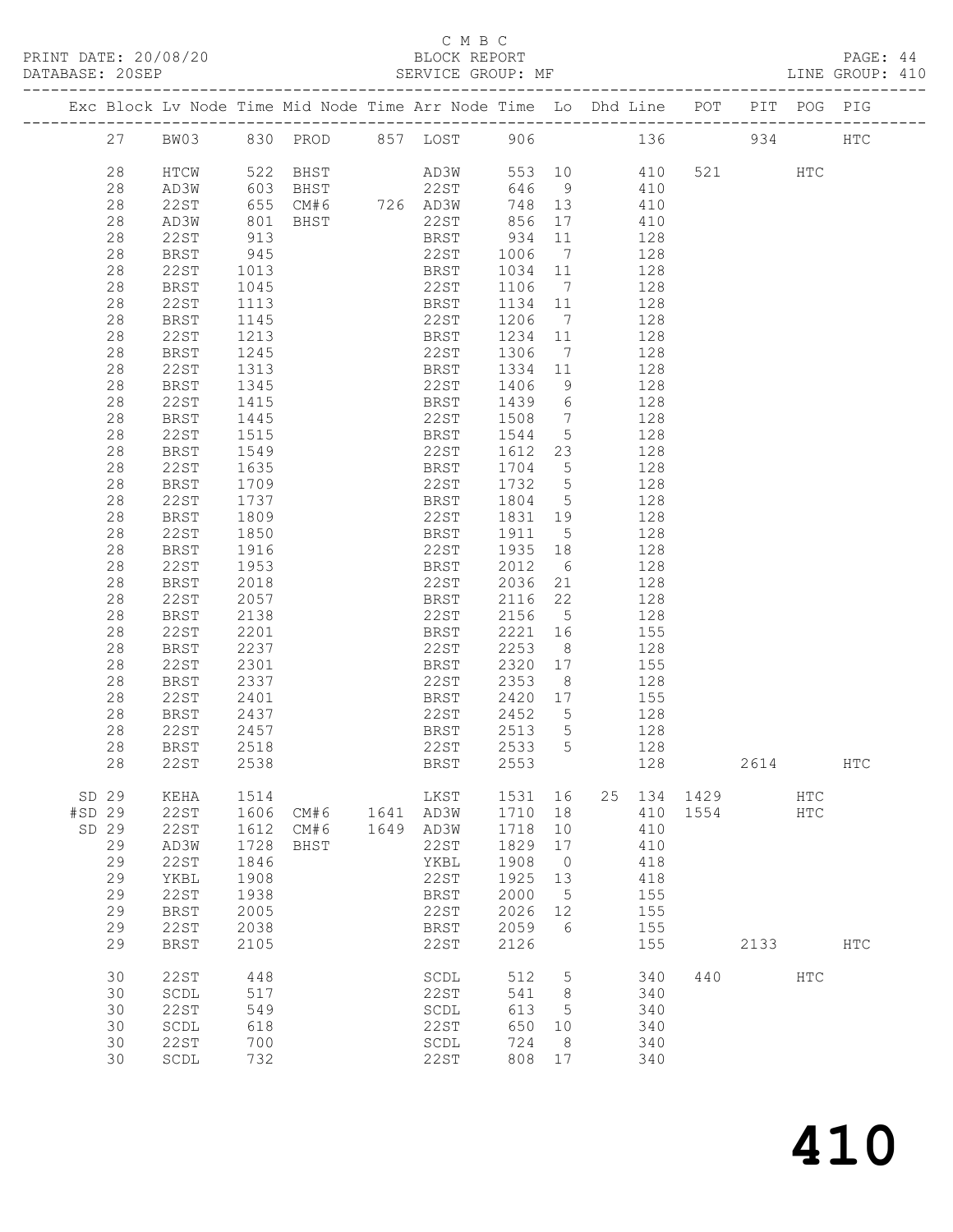| PRINT DATE: 20/08/20<br>DATABASE: 20SEP |    |              |                   |              |      | C M B C<br>BLOCK REPORT    |         |    | SERVICE GROUP: MF                                                                                       |         |     | PAGE: 45<br>LINE GROUP: 410 |  |
|-----------------------------------------|----|--------------|-------------------|--------------|------|----------------------------|---------|----|---------------------------------------------------------------------------------------------------------|---------|-----|-----------------------------|--|
|                                         |    |              |                   |              |      |                            |         |    | Exc Block Lv Node Time Mid Node Time Arr Node Time Lo Dhd Line POT PIT POG PIG                          |         |     |                             |  |
|                                         |    |              |                   |              |      |                            |         |    | 30 22ST 825 SCDL 853 9 340                                                                              |         |     |                             |  |
|                                         |    | 30 SCDL 902  |                   |              |      |                            |         |    | 22ST 930 340 939 HTC                                                                                    |         |     |                             |  |
|                                         | 31 | BOGE 602     |                   |              |      |                            |         |    | 22ST 609 14 418                                                                                         | 601 HTC |     |                             |  |
|                                         | 31 | 22ST         |                   |              |      |                            |         |    | $623$ CM#6 $652$ AD3W 712 15 410                                                                        |         |     |                             |  |
|                                         | 31 | AD3W         |                   |              |      |                            |         |    |                                                                                                         |         |     |                             |  |
|                                         | 31 | 22ST         |                   |              |      |                            |         |    |                                                                                                         |         |     |                             |  |
|                                         | 31 | AD3W         |                   |              |      |                            |         |    |                                                                                                         |         |     |                             |  |
|                                         | 31 | 22ST         |                   |              |      |                            |         |    | 727 BHST<br>831 CM#6 904 AD3W 932 11 410<br>943 BHST 22ST 1032 11 410<br>1043 CM#6 1109 AD3W 1134 9 410 |         |     |                             |  |
|                                         | 31 | AD3W         | 1143              |              |      |                            |         |    |                                                                                                         |         |     |                             |  |
|                                         | 31 | 22ST         | 1242              |              |      |                            |         |    | BHST 22ST 1232 10 410<br>CM#6 1308 AD3W 1334 9 410                                                      |         |     |                             |  |
|                                         | 31 | AD3W         | 1343<br>1441      | <b>BHST</b>  |      |                            |         |    | 22ST 1436 5 410<br>BRST 1510 5 155                                                                      |         |     |                             |  |
|                                         | 31 | 22ST         |                   |              |      |                            |         |    |                                                                                                         |         |     |                             |  |
|                                         | 31 | BRST         | 1515              |              |      |                            |         |    | 22ST 1542 5 155                                                                                         |         |     |                             |  |
|                                         | 31 | 22ST         | 1547              |              |      |                            |         |    | BRST 1618 10 155                                                                                        |         |     |                             |  |
|                                         | 31 | BRST         |                   | 1628<br>1706 |      |                            |         |    | 22ST 1655 11 155<br>BRST 1738 14 155                                                                    |         |     |                             |  |
|                                         | 31 | 22ST         |                   |              |      |                            |         |    |                                                                                                         |         |     |                             |  |
|                                         | 31 | BRST         | 1752              |              |      |                            |         |    | 22ST 1815 10 155                                                                                        |         |     |                             |  |
|                                         | 31 | 22 S T       | 1825              |              |      |                            |         |    | BRST 1853 8 155                                                                                         |         |     |                             |  |
|                                         | 31 | BRST         | 1901              |              |      |                            |         |    | 22ST 1924 155 1931 HTC                                                                                  |         |     |                             |  |
|                                         | 32 | 22ST         |                   |              |      |                            |         |    | 517 CM#6 544 AD3W 600 11 410                                                                            | 509     | HTC |                             |  |
|                                         | 32 | AD3W         | 611               |              |      | BHST 22ST                  |         |    | 654 16 410                                                                                              |         |     |                             |  |
|                                         | 32 | 22ST         | 710<br>734<br>801 |              |      | YKBL<br>22ST               | $734$ 0 |    | 418                                                                                                     |         |     |                             |  |
|                                         | 32 | YKBL         |                   |              |      |                            | 756 5   |    | 418                                                                                                     |         |     |                             |  |
|                                         | 32 | 22 S T       |                   |              |      |                            |         |    | 6&6N 811 LOST 835 8 101                                                                                 |         |     |                             |  |
|                                         | 32 | LOST         | 843               |              |      |                            |         |    | 6&6W 909 22ST 923 15 101                                                                                |         |     |                             |  |
|                                         | 32 | 22ST         | $938$<br>$1010$   |              |      | BRST 1002 8<br>22ST 1034 5 |         |    | $\begin{array}{c} 155 \\ 155 \end{array}$                                                               |         |     |                             |  |
|                                         | 32 | BRST         |                   |              |      |                            |         |    |                                                                                                         |         |     |                             |  |
|                                         | 32 | 22 S T       | 1039              |              |      |                            |         |    | BRST 1103 7 155                                                                                         |         |     |                             |  |
|                                         | 32 | BRST         | 1110              |              |      |                            |         |    | 22ST 1134 5 155                                                                                         |         |     |                             |  |
|                                         | 32 | 22ST         | 1139<br>1210      |              |      |                            |         |    | BRST 1204 6 155<br>22ST 1234 5 155                                                                      |         |     |                             |  |
|                                         | 32 | BRST         |                   |              |      |                            |         |    |                                                                                                         |         |     |                             |  |
|                                         | 32 | 22ST         | 1239              |              |      |                            |         |    | Express 1254 5 135<br>BRST 1303 7 155                                                                   |         |     |                             |  |
|                                         | 32 | BRST         | 1310              |              |      |                            |         |    | 22ST 1334 5 155                                                                                         |         |     |                             |  |
|                                         | 32 | 22ST         | 1339              |              |      | BRST                       |         |    | 1404 6 155                                                                                              |         |     |                             |  |
|                                         |    | 32 BRST 1410 |                   |              |      | 22ST 1435 5                |         |    | 155                                                                                                     |         |     |                             |  |
|                                         | 32 | 22ST         | 1440              | CM#6         |      | 1506 AD3W                  | 1535    | 8  | 410                                                                                                     |         |     |                             |  |
|                                         | 32 | AD3W         | 1543              | BHST         |      | 22ST                       | 1644    | 6  | 410                                                                                                     |         |     |                             |  |
|                                         | 32 | <b>22ST</b>  | 1650              | CM#6         | 1729 | AD3W                       | 1758    | 9  | 410                                                                                                     |         |     |                             |  |
|                                         | 32 | AD3W         | 1807              | BHST         |      | 22ST                       | 1907    | 13 | 410                                                                                                     |         |     |                             |  |
|                                         | 32 | <b>22ST</b>  | 1920              | CM#6         | 1943 | AD3W                       | 2007    | 8  | 410                                                                                                     |         |     |                             |  |
|                                         | 32 | AD3W         | 2015              | BHST         |      | 22ST                       | 2057    | 5  | 410                                                                                                     |         |     |                             |  |
|                                         | 32 | <b>22ST</b>  | 2102              | CM#6         | 2124 | AD3W                       | 2146    | 9  | 410                                                                                                     |         |     |                             |  |
|                                         | 32 | AD3W         | 2155              | BHST         |      | 22ST                       | 2235    | 25 | 410                                                                                                     |         |     |                             |  |
|                                         | 32 | 22ST         | 2300              | 6&6N         |      | 2309 LOST                  | 2329    |    | 101                                                                                                     | 2353    |     | $_{\rm{HTC}}$               |  |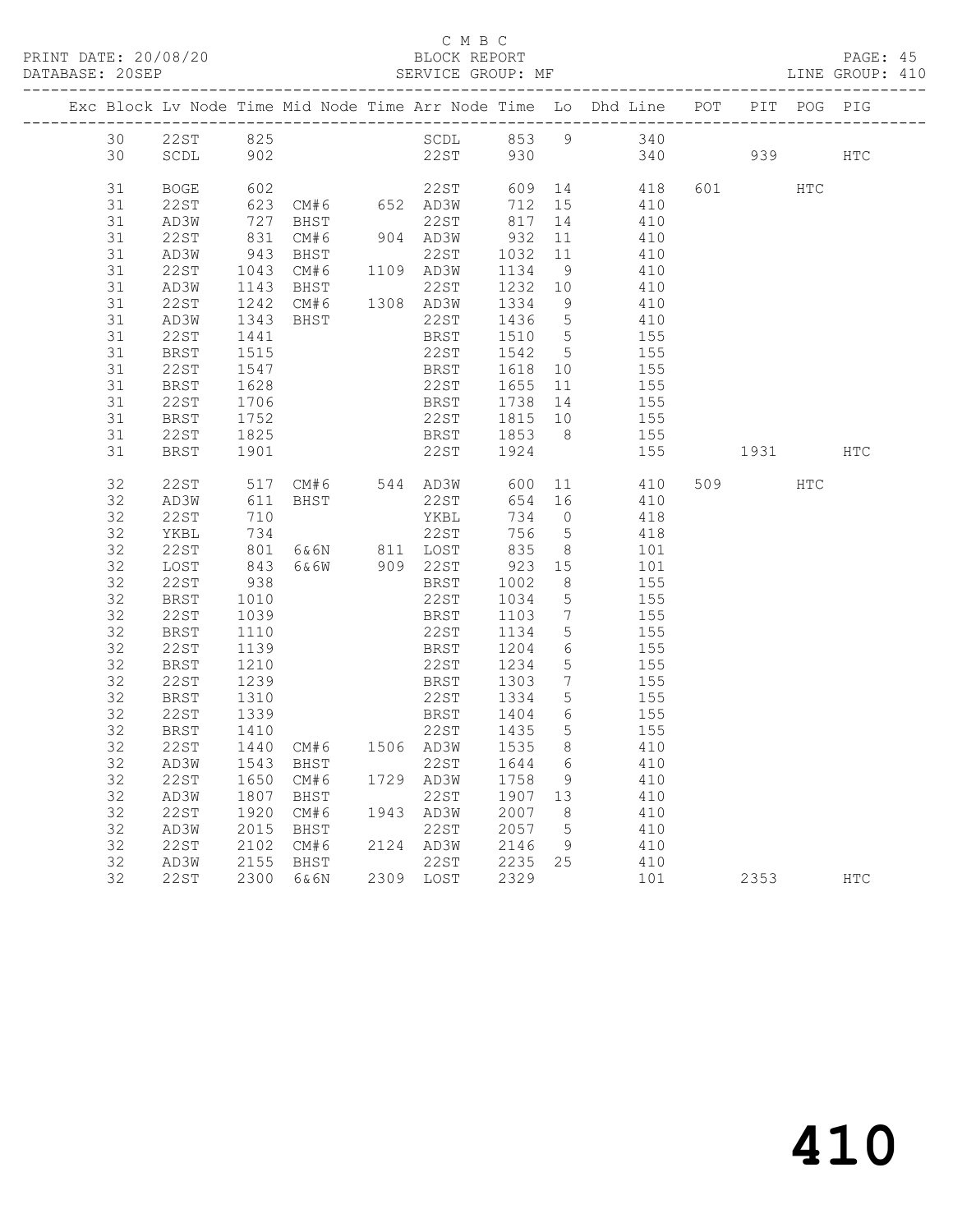### C M B C

| DATABASE: 20SEP |    |              |                                                                      | SERVICE GROUP: MF                              |      |                            |         |                 |                                                                                |     |              |     | LINE GROUP: 410 |  |
|-----------------|----|--------------|----------------------------------------------------------------------|------------------------------------------------|------|----------------------------|---------|-----------------|--------------------------------------------------------------------------------|-----|--------------|-----|-----------------|--|
|                 |    |              |                                                                      |                                                |      |                            |         |                 | Exc Block Lv Node Time Mid Node Time Arr Node Time Lo Dhd Line POT PIT POG PIG |     |              |     |                 |  |
|                 |    |              |                                                                      |                                                |      |                            |         |                 | 33 BRST 513 22ST 532 5 155 452 HTC                                             |     |              |     |                 |  |
|                 | 33 | 22ST 537     |                                                                      |                                                |      |                            |         |                 | YKBL 557 0 418                                                                 |     |              |     |                 |  |
|                 | 33 | YKBL         |                                                                      |                                                |      |                            |         |                 | 616 15 418                                                                     |     |              |     |                 |  |
|                 | 33 | 22ST         |                                                                      |                                                |      |                            | 721 14  |                 | 410                                                                            |     |              |     |                 |  |
|                 | 33 | AD3W         |                                                                      |                                                |      |                            | 828 8   |                 | 410                                                                            |     |              |     |                 |  |
|                 | 33 | 22ST         | 836                                                                  |                                                |      |                            |         |                 | BRST 859 6 128                                                                 |     |              |     |                 |  |
|                 | 33 | BRST         | 905                                                                  |                                                |      | 22ST 928 5                 |         |                 | 128                                                                            |     |              |     |                 |  |
|                 | 33 | 22ST         | 933                                                                  |                                                |      |                            |         |                 | 128                                                                            |     |              |     |                 |  |
|                 | 33 | BRST         | 1005                                                                 |                                                |      | BRST 954 11<br>22ST 1026 5 |         |                 | 128                                                                            |     |              |     |                 |  |
|                 | 33 | 22ST         |                                                                      | 1005 22ST 1026 5<br>1031 CM#6 1057 AD3W 1122 9 |      |                            |         |                 | 410                                                                            |     |              |     |                 |  |
|                 | 33 | AD3W         | 1131                                                                 |                                                |      |                            |         |                 | 1220 10 410                                                                    |     |              |     |                 |  |
|                 | 33 | 22ST         |                                                                      | BHST 22ST<br>CM#6 1256 AD3W<br>BHST 22ST       |      |                            | 1322 8  |                 | 410                                                                            |     |              |     |                 |  |
|                 | 33 | AD3W         | 1230<br>1330                                                         |                                                |      |                            |         |                 | $1423$ 5 410                                                                   |     |              |     |                 |  |
|                 | 33 | 22ST         | 1428                                                                 |                                                |      |                            |         |                 | QU-S 1434 CLFO 1455 0 104                                                      |     |              |     |                 |  |
|                 | 33 | CLFO         | 1455                                                                 |                                                |      | 22ST                       | 1522    |                 | 11 104                                                                         |     |              |     |                 |  |
|                 | 33 | 22ST         | 1533                                                                 | 22ST<br>QU-S 1540 CLFO                         |      |                            | 1602 0  |                 | 104                                                                            |     |              |     |                 |  |
|                 | 33 | CLFO         | 1602                                                                 |                                                |      |                            | 1630 5  |                 | 104                                                                            |     |              |     |                 |  |
|                 | 33 | 22ST         | 1635                                                                 | $QU-S$ 1642 $CLFO$                             |      |                            | 1703 0  |                 | 104                                                                            |     |              |     |                 |  |
|                 | 33 | CLFO         | 1703                                                                 |                                                |      | 22ST                       | 1729 13 |                 | 104                                                                            |     |              |     |                 |  |
|                 | 33 | 22ST         | 1742                                                                 | 22ST<br>QU-S 1748 CLFO                         |      |                            | 1806    | $\overline{0}$  |                                                                                |     |              |     |                 |  |
|                 | 33 | CLFO         | 1806                                                                 |                                                |      | 22ST                       | 1830 8  |                 | 104<br>104                                                                     |     |              |     |                 |  |
|                 | 33 | 22ST         | 1838                                                                 | CM#6                                           |      | 1903 AD3W 1930 7           |         |                 | 410                                                                            |     |              |     |                 |  |
|                 | 33 |              | 1937                                                                 |                                                |      | 22ST                       | 2022 9  |                 | 410                                                                            |     |              |     |                 |  |
|                 | 33 | AD3W<br>22ST |                                                                      | BHST<br>CM#6                                   |      |                            | 2115 10 |                 |                                                                                |     |              |     |                 |  |
|                 | 33 | AD3W         | 2031<br>2125<br>2125                                                 |                                                |      | 2053 AD3W                  |         |                 | 410                                                                            |     |              |     |                 |  |
|                 | 33 | 22ST         | 2216                                                                 |                                                |      |                            |         |                 | BHST 22ST 2205 11 410<br>CM#6 2238 AD3W 2300 10 410                            |     |              |     |                 |  |
|                 | 33 | AD3W         | 2310                                                                 | <b>BHST</b>                                    |      |                            |         |                 | 22ST 2346 14 410                                                               |     |              |     |                 |  |
|                 | 33 | 22ST         | 2400                                                                 |                                                |      | 6&6N 2409 LOST             | 2428    |                 |                                                                                |     | 101 2452 HTC |     |                 |  |
|                 |    |              |                                                                      |                                                |      |                            |         |                 |                                                                                |     |              |     |                 |  |
|                 | 34 | BOGE         | 626                                                                  |                                                |      | 22ST                       |         |                 | 633 5 418                                                                      |     |              | HTC |                 |  |
|                 | 34 | 22ST         | 638                                                                  |                                                |      | YKBL                       |         |                 | 700 0 418                                                                      |     |              |     |                 |  |
|                 | 34 | YKBL         | 700                                                                  |                                                |      | 22ST                       | 722     |                 | 13 418                                                                         |     |              |     |                 |  |
|                 | 34 | 22ST         | $\begin{array}{c} \n \sqrt{2} \\  801 \\  \hline\n 25\n \end{array}$ |                                                |      | YKBL<br>22ST               | 801 0   |                 | 418                                                                            |     |              |     |                 |  |
|                 | 34 | YKBL         |                                                                      |                                                |      |                            | 824 11  |                 | 418                                                                            |     |              |     |                 |  |
|                 | 34 | 22ST         | 835                                                                  |                                                |      | YKBL                       |         |                 | 900 0 418                                                                      |     |              |     |                 |  |
|                 | 34 | YKBL         | 900                                                                  |                                                |      | HTCE                       | 915     |                 | 418 916 HTC                                                                    |     |              |     |                 |  |
|                 | 35 | MTST         |                                                                      | 745 SPST 812 LOST                              |      |                            |         |                 | 834 6 110 720 HTC                                                              |     |              |     |                 |  |
|                 |    |              |                                                                      | 35 LOST 840 SPST 903 MTST                      |      |                            |         |                 | 930 10 110                                                                     |     |              |     |                 |  |
|                 | 35 | MTST         | 940                                                                  | SPST                                           | 1005 | LOST                       | 1025    | $\overline{7}$  | 110                                                                            |     |              |     |                 |  |
|                 | 35 | LOST         | 1032                                                                 | 6&6W                                           | 1055 | 22ST                       | 1105 10 |                 | 101                                                                            |     |              |     |                 |  |
|                 | 35 | 22ST         | 1115                                                                 | 6&6N                                           | 1125 | LOST                       | 1146    | 9               | 101                                                                            |     |              |     |                 |  |
|                 | 35 | LOST         | 1155                                                                 | HOLD                                           | 1223 | BW02                       | 1229    | $6\overline{6}$ | 136                                                                            |     |              |     |                 |  |
|                 | 35 | BW02         | 1235                                                                 | SPST                                           | 1301 | LKST                       | 1312    | $5^{\circ}$     | 134                                                                            |     |              |     |                 |  |
|                 | 35 | LKST         | 1317                                                                 | SPST                                           | 1324 | BW03                       | 1348    | 8 <sup>8</sup>  | 134                                                                            |     |              |     |                 |  |
|                 | 35 | BW03         | 1356                                                                 | PROD                                           | 1423 | LOST                       | 1431    | 21              | 136                                                                            |     |              |     |                 |  |
|                 | 35 | LOST         | 1452                                                                 | HOLD                                           | 1524 | BW04                       | 1530    | 22              | 136                                                                            |     |              |     |                 |  |
|                 | 35 | BW04         | 1552                                                                 | $CL-E$                                         | 1608 | NWST                       | 1633    | 10              | 123                                                                            |     |              |     |                 |  |
|                 | 35 | NWST         | 1643                                                                 | $CL-W$                                         | 1709 | BW04                       | 1724    | 8 <sup>8</sup>  | 123                                                                            |     |              |     |                 |  |
|                 | 35 | BW04         | 1732                                                                 | $CL-E$                                         | 1751 | NWST                       | 1814    | 9               | 123                                                                            |     |              |     |                 |  |
|                 | 35 | NWST         | 1823                                                                 | $CL-W$                                         | 1846 | BW04                       | 1858    |                 | 123                                                                            |     | 1930         |     | <b>HTC</b>      |  |
|                 | 37 | LOST         | 600                                                                  | 6&6W                                           | 622  | 22ST                       | 633     | $6\overline{6}$ | 101                                                                            | 529 |              | HTC |                 |  |
|                 | 37 | 22ST         | 639                                                                  | 6&6N                                           | 648  | LOST                       | 709 11  |                 | 101                                                                            |     |              |     |                 |  |
|                 | 37 | LOST         | 720                                                                  | 6&6W                                           | 746  | 22ST                       | 759     | 6               | 101                                                                            |     |              |     |                 |  |
|                 | 37 | 22ST         | 805                                                                  |                                                |      | YKBL                       | 831     | $\overline{0}$  | 418                                                                            |     |              |     |                 |  |
|                 | 37 | YKBL         | 831                                                                  |                                                |      | 22ST                       | 854 11  |                 | 418                                                                            |     |              |     |                 |  |
|                 |    |              |                                                                      |                                                |      |                            |         |                 |                                                                                |     |              |     |                 |  |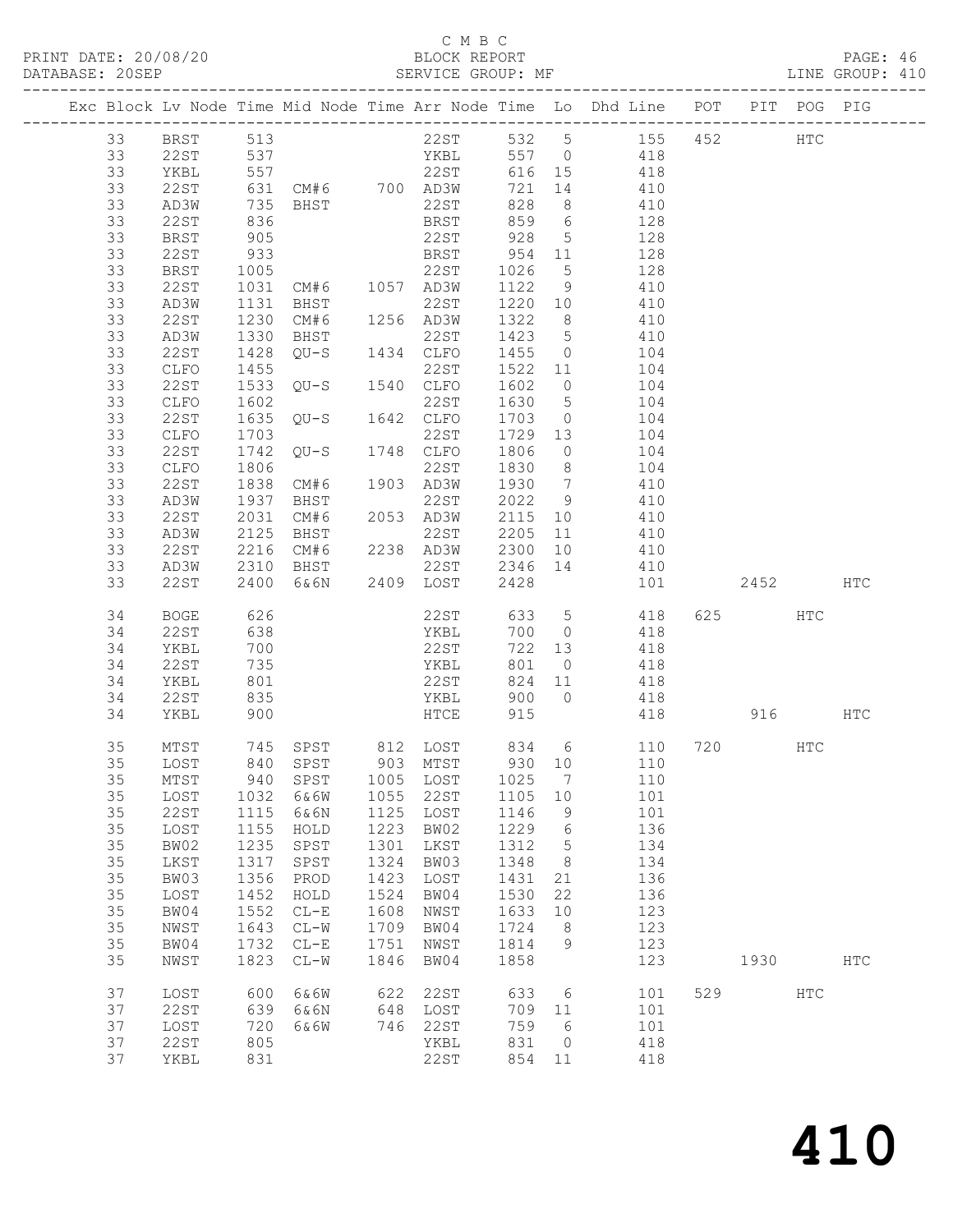#### C M B C<br>BLOCK REPORT SERVICE GROUP: MF

|  |          |               |              |                             |      |                                               |                   |                | Exc Block Lv Node Time Mid Node Time Arr Node Time Lo Dhd Line POT |              |          | PIT POG PIG |            |
|--|----------|---------------|--------------|-----------------------------|------|-----------------------------------------------|-------------------|----------------|--------------------------------------------------------------------|--------------|----------|-------------|------------|
|  |          | 37 22ST 905   |              |                             |      |                                               |                   |                | YKBL 930 0 418                                                     |              |          |             |            |
|  | 37       | YKBL          | 930          |                             |      | HTCE 945                                      |                   |                | 418 946                                                            |              |          |             | HTC        |
|  |          |               |              |                             |      |                                               |                   |                |                                                                    |              |          |             |            |
|  | 38       | EDST          |              |                             |      | 718 FGLW 737 MTST                             |                   |                | 757 8 116                                                          |              | 658 HTC  |             |            |
|  | 38       | MTST          |              |                             |      | 805 SPST 833 LOST                             | 856 5             |                | 110                                                                |              |          |             |            |
|  | 38       | LOST          |              |                             |      | 901 6&6W 924 22ST                             | 937               |                | 101                                                                |              |          | 946 940     | HTC        |
|  |          |               |              |                             |      |                                               |                   |                |                                                                    |              |          |             |            |
|  | 39       | BRST          | 545          |                             |      | 22ST                                          | 604               |                | 11 128                                                             |              | 524      | HTC         |            |
|  | 39       | 22ST          |              | 615 CM#6 644 AD3W           |      |                                               | 704               | 16             | 410                                                                |              |          |             |            |
|  | 39       | AD3W          |              |                             |      |                                               | 810 8             |                | 410                                                                |              |          |             |            |
|  | 39       | 22ST          | 818          | $720$ BHST<br>818           |      | 22ST<br>BRST                                  | 841 6             |                | $128$                                                              |              |          |             |            |
|  | 39       | BRST          | 847          |                             |      | 22ST                                          | 912               |                | 128                                                                |              | 921 HTC  |             |            |
|  |          |               |              |                             |      |                                               |                   |                |                                                                    |              |          |             |            |
|  | 41       | 22ST          | 518          |                             |      | SCDL                                          |                   |                | 542 5 340                                                          |              | 510 HTC  |             |            |
|  | 41       | SCDL          | 547          |                             |      | 22ST                                          |                   |                | $612$ $15$ $340$                                                   |              |          |             |            |
|  | 41       | 22ST          | 627          |                             |      | SCDL                                          |                   |                | 651 11 340                                                         |              |          |             |            |
|  | 41       | SCDL          | 702          |                             |      | 22ST                                          | 735               |                | 16 340                                                             |              |          |             |            |
|  | 41       | 22 S T        |              |                             |      | 751 CM#6 824 AD3W<br>859 BHST 22ST            | 848 11            |                | 410                                                                |              |          |             |            |
|  | 41       | AD3W          |              |                             |      |                                               | 953               |                |                                                                    | 410 1002 HTC |          |             |            |
|  |          |               |              |                             |      |                                               |                   |                |                                                                    |              |          |             |            |
|  | 42       | HTCW          | 1436         |                             |      | BHST AD3W                                     |                   |                | 1525 10 410 1435 HTC                                               |              |          |             |            |
|  | 42       | AD3W          | 1535         | BHST                        |      | 22ST 1636 6<br>1721 AD3W 1750 10              |                   |                | 410                                                                |              |          |             |            |
|  | 42       | 22ST          | 1642         | CM#6                        |      |                                               |                   |                | 410                                                                |              |          |             |            |
|  | 42       | AD3W          | 1800         | BHST                        |      | 22ST 1900 13                                  |                   |                | 410                                                                |              |          |             |            |
|  | 42       | 22ST          | 1913         | CM#6                        |      | 1936 AD3W                                     | 2000 7            |                | 410                                                                |              |          |             |            |
|  | 42       | AD3W          | 2007         |                             |      | 22ST<br>2007 BHST 22ST<br>2100 6&6N 2109 LOST | 2049 11           |                | 410                                                                |              |          |             |            |
|  | 42       | 22ST          |              |                             |      |                                               | 2129 16           |                | 101                                                                |              |          |             |            |
|  | 42       | LOST          |              | 2145 SPST                   |      | 2204 MTST                                     | 2228              |                | 110                                                                |              | 2248 HTC |             |            |
|  |          |               |              |                             |      |                                               |                   |                |                                                                    |              |          |             |            |
|  | 43       | 22ST          | 647          | CM#6                        |      |                                               |                   |                | 717 AD3W 738 14 410                                                |              | 635 HTC  |             |            |
|  | 43       | AD3W          | 752<br>855   | BHST                        |      | 22ST                                          | 847 8             |                | 410<br>956 11 410                                                  |              |          |             |            |
|  | 43       | 22ST          |              | CM#6                        |      | 928 AD3W                                      |                   |                |                                                                    |              |          |             |            |
|  | 43       | AD3W          | 1007         | BHST                        |      | 22ST<br>1133 AD3W                             | 1056 11           |                | 410                                                                |              |          |             |            |
|  | 43<br>43 | 22ST<br>AD3W  | 1107<br>1207 | CM#6<br><b>BHST</b>         |      | 22ST                                          | 1158 9<br>1256 10 |                | 410<br>410                                                         |              |          |             |            |
|  | 43       | 22ST          |              | $1306$ $CM#6$ $1332$ $AD3W$ |      |                                               |                   |                | $1358$ 9 410                                                       |              |          |             |            |
|  | 43       | AD3W          |              | 1407 BHST                   |      |                                               |                   |                | 22ST 1500 11 410                                                   |              |          |             |            |
|  | 43       | 22 S T        |              | 1511 CM#6                   |      | 1545 AD3W 1614 8                              |                   |                | 410                                                                |              |          |             |            |
|  | 43       | AD3W          |              | 1622 BHST                   |      | 22ST                                          | 1726 9            |                | 410                                                                |              |          |             |            |
|  |          |               |              |                             |      |                                               |                   |                | 43  22ST  1735  CM#6  1811  AD3W  1837  8  410                     |              |          |             |            |
|  | 43       | AD3W          | 1845         | BHST                        |      | 22ST                                          | 1943 10           |                | 410                                                                |              |          |             |            |
|  | 43       | 22ST          | 1953         | CM#6                        |      | 2015 AD3W                                     | 2037              | 8 <sup>8</sup> | 410                                                                |              |          |             |            |
|  | 43       | AD3W          | 2045         | BHST                        |      | 22ST                                          | 2125              | 15             | 410                                                                |              |          |             |            |
|  | 43       | <b>22ST</b>   | 2140         | $QU-S$                      |      | 2145 CLFO                                     | 2203              | $\overline{0}$ | 104                                                                |              |          |             |            |
|  | 43       | CLFO          | 2203         |                             |      | 22ST                                          | 2225              | 15             | 104                                                                |              |          |             |            |
|  | 43       | <b>22ST</b>   | 2240         | $QU-S$                      | 2245 | ${\tt CLFO}$                                  | 2303              | $\overline{0}$ | 104                                                                |              |          |             |            |
|  | 43       | CLFO          | 2303         |                             |      | 22ST                                          | 2323              | 17             | 104                                                                |              |          |             |            |
|  | 43       | 22ST          | 2340         | $QU-S$                      |      | 2345 CLFO                                     | 2403              | $\overline{0}$ | 104                                                                |              |          |             |            |
|  | 43       | CLFO          | 2403         |                             |      | 22ST                                          | 2423              | 14             | 104                                                                |              |          |             |            |
|  | 43       | 22ST          | 2437         | $QU-S$                      |      | 2442 CLFO                                     | 2500              | $\bigcirc$     | 104                                                                |              |          |             |            |
|  | 43       | CLFO          | 2500         |                             |      | 22ST                                          | 2520              |                | 104                                                                |              | 2527     |             | <b>HTC</b> |
|  |          |               |              |                             |      |                                               |                   |                |                                                                    |              |          |             |            |
|  | 44       | $\verb HTCW $ | 1452         | BHST                        |      | AD3W                                          | 1541              | 10             | 410                                                                | 1451         |          | HTC         |            |
|  | 44       | AD3W          | 1551         | BHST                        |      | 22ST                                          | 1652              | 7              | 410                                                                |              |          |             |            |
|  | 44       | <b>22ST</b>   | 1659         | CM#6                        |      | 1738 AD3W                                     | 1806              | 9              | 410                                                                |              |          |             |            |
|  | 44       | AD3W          | 1815         | BHST                        |      | 22ST                                          | 1915 13           |                | 410                                                                |              |          |             |            |
|  | 44       | 22ST          |              | 1928 CM#6                   |      | 1951 AD3W                                     | 2015              | 7              | 410                                                                |              |          |             |            |
|  |          |               |              |                             |      |                                               |                   |                |                                                                    |              |          |             |            |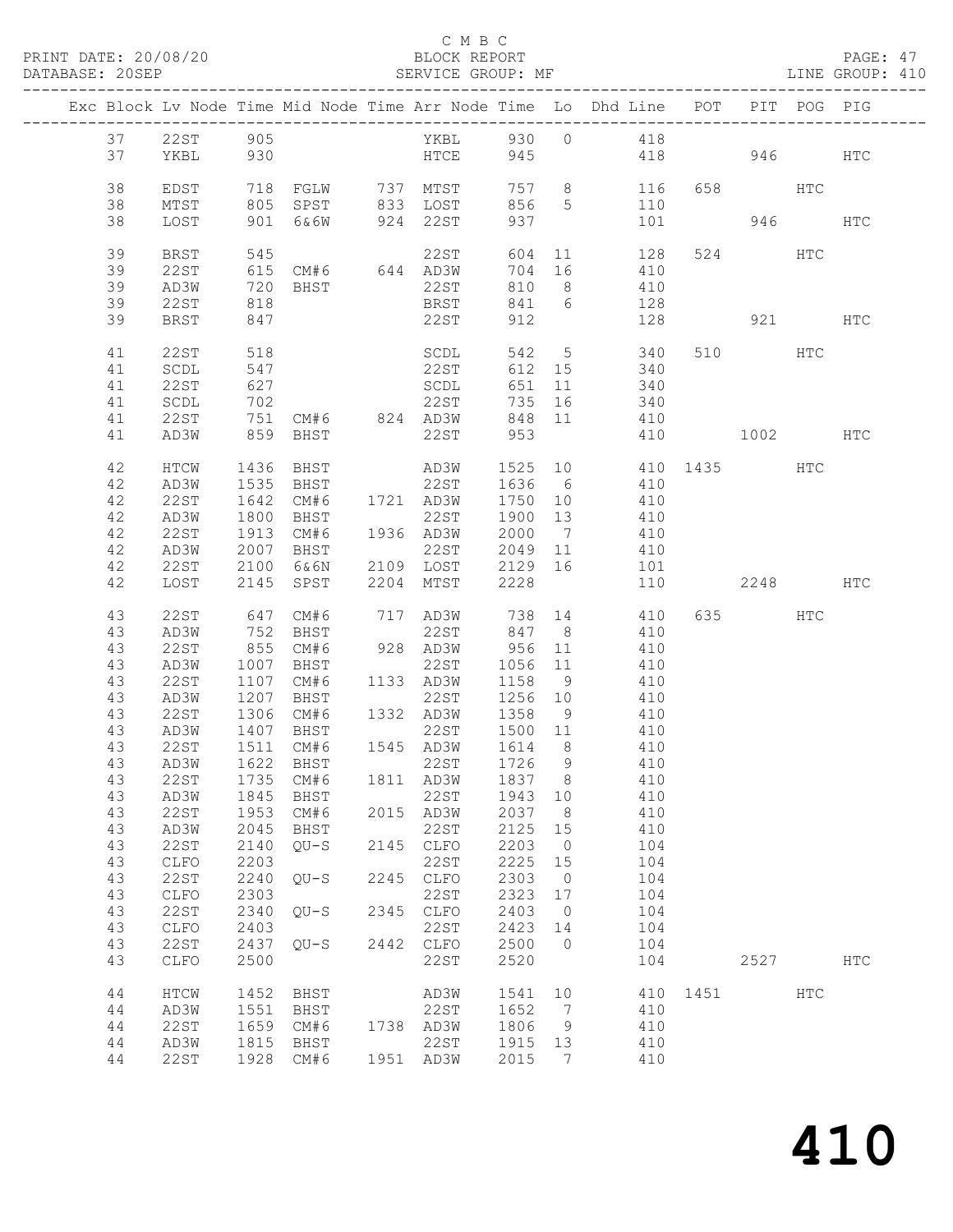## C M B C<br>BLOCK REPORT<br>SERVICE GROUP: MF

| DATABASE: 20SEP |                  |      |      | SERVICE GROUP: MF                                                              |                              |             |                 |     |                                           |                                                  |      |     | LINE GROUP: 410 |
|-----------------|------------------|------|------|--------------------------------------------------------------------------------|------------------------------|-------------|-----------------|-----|-------------------------------------------|--------------------------------------------------|------|-----|-----------------|
|                 |                  |      |      | Exc Block Lv Node Time Mid Node Time Arr Node Time Lo Dhd Line POT PIT POG PIG |                              |             |                 |     |                                           |                                                  |      |     |                 |
|                 |                  |      |      | 44 AD3W 2022 BHST 22ST 2104 410 2111 HTC                                       |                              |             |                 |     |                                           |                                                  |      |     |                 |
|                 | 45               | HTCW |      |                                                                                |                              |             |                 |     |                                           |                                                  |      |     |                 |
|                 | 45               | AD3W |      | 1559 BHST                                                                      | 22ST 1700 7                  |             |                 |     | 410                                       |                                                  |      |     |                 |
|                 | 45               | 22ST |      | $1707$ CM#6 $1746$ AD3W $1814$ 8 $410$                                         |                              |             |                 |     |                                           |                                                  |      |     |                 |
|                 | 45               | AD3W |      | 1822 BHST                                                                      | 22ST                         |             |                 |     |                                           | 1922 410 1929                                    |      |     | HTC             |
|                 | SD <sub>46</sub> | KEHA | 1513 |                                                                                | SPST 1523 27 10 134 1428 HTC |             |                 |     |                                           |                                                  |      |     |                 |
|                 | SD <sub>46</sub> | LOST | 1600 | 6&6W 1629 22ST                                                                 |                              | 1639 8      |                 |     | 101                                       |                                                  |      |     |                 |
| #SD 46          |                  | LOST | 1600 | 6&6W                                                                           | 1629 22ST                    | 1639 8      |                 |     |                                           | 101 1519 HTC                                     |      |     |                 |
|                 | 46               | 22ST | 1647 | 6&6N                                                                           | 1701 LOST                    | 1727 11     |                 | 101 |                                           |                                                  |      |     |                 |
|                 | 46               | LOST | 1738 | 6&6W                                                                           | 1807 22ST                    | 1817 5      |                 |     | 101                                       |                                                  |      |     |                 |
|                 | 46               | 22ST | 1822 | 6&6N                                                                           | 1832 LOST 1855               |             | $5\overline{)}$ |     | $\frac{1}{101}$                           |                                                  |      |     |                 |
|                 | 46               | LOST | 1900 | 6&6W                                                                           | 1922 22ST 1930 5             |             |                 |     | 101                                       |                                                  |      |     |                 |
|                 | 46               | 22ST | 1935 | 6&6N                                                                           | 1945 LOST                    | 2008 17 101 |                 |     |                                           |                                                  |      |     |                 |
|                 | 46               | LOST | 2025 | HOLD                                                                           | 2052 BW02                    | 2058 7      |                 |     | 136                                       |                                                  |      |     |                 |
|                 | 46               | BW02 | 2105 |                                                                                | SPST 2127 LKST               | 2136        |                 |     |                                           | 134 2203 HTC                                     |      |     |                 |
|                 | 47               | 22ST |      | 1358 QU-S 1404 CLFO                                                            |                              |             |                 |     |                                           | 1425 0 104 1346 HTC                              |      |     |                 |
|                 | 47               | CLFO | 1425 |                                                                                | 22ST                         | 1451 6      |                 |     | 104                                       |                                                  |      |     |                 |
|                 | 47               | 22ST | 1457 |                                                                                | BRST                         | 1527 5      |                 |     | 155                                       |                                                  |      |     |                 |
|                 | 47               | BRST | 1532 |                                                                                | 22ST 1559 7                  |             |                 |     | 155                                       |                                                  |      |     |                 |
|                 | 47               | 22ST | 1606 |                                                                                | BRST 1637 11 155             |             |                 |     |                                           |                                                  |      |     |                 |
|                 | 47               | BRST | 1648 |                                                                                | 22ST 1715 5 155              |             |                 |     |                                           |                                                  |      |     |                 |
|                 | 47               | 22ST | 1720 |                                                                                | BRST                         | 1751        |                 |     |                                           | 155 1812 HTC                                     |      |     |                 |
|                 | SD 48            | 8&8E | 1513 |                                                                                | BRST 1536 14 128 1439        |             |                 |     |                                           |                                                  |      | HTC |                 |
|                 | SD 48            | BRST | 1550 |                                                                                | 22ST                         |             |                 |     |                                           |                                                  |      |     |                 |
| #SD 48          |                  | BRST | 1550 |                                                                                | 22ST 1617 9                  |             |                 |     |                                           | 1617 9 155<br>1617 9 155 1529 HTC<br>1657 12 155 |      |     |                 |
|                 | 48               | 22ST | 1626 |                                                                                | <b>BRST</b>                  | 1657 12     |                 |     | 155                                       |                                                  |      |     |                 |
|                 | 48               | BRST | 1709 |                                                                                | 22ST                         | 1737        |                 |     |                                           | 155 1746                                         |      |     | <b>HTC</b>      |
|                 | 49               | 22ST |      | 1504 QU-S 1510 CLFO 1532 0 104 1448 HTC<br>1532 0 22ST 1602 13 104 1448        |                              |             |                 |     |                                           |                                                  |      |     |                 |
|                 | 49               | CLFO | 1532 |                                                                                | 22ST                         | 1602 13     |                 |     | 104                                       |                                                  |      |     |                 |
|                 | 49               | 22ST | 1615 | $QU-S$ $1622$ $CLFO$                                                           |                              | 1643 0 104  |                 |     |                                           |                                                  |      |     |                 |
|                 | 49               | CLFO | 1643 |                                                                                | 22ST                         | 1710 13     |                 | 104 |                                           |                                                  |      |     |                 |
|                 | 49               | 22ST |      | 1723 QU-S 1729 CLFO 1747 0                                                     |                              |             |                 |     | $\begin{array}{c} 104 \\ 104 \end{array}$ |                                                  |      |     |                 |
|                 | 49               | CLFO | 1747 |                                                                                | 22ST 1812 13                 |             |                 |     |                                           |                                                  |      |     |                 |
|                 | 49               |      |      | 22ST 1825 QU-S 1831 CLFO 1849 0 104                                            |                              |             |                 |     |                                           |                                                  |      |     |                 |
|                 | 49               | CLFO | 1849 |                                                                                | 22ST                         | 1912 23     |                 |     | 104                                       |                                                  |      |     |                 |
|                 | 49               | 22ST | 1935 | QU-S                                                                           | 1941 CLFO                    | 2000        | $\overline{0}$  |     | 104                                       |                                                  |      |     |                 |
|                 | 49               | CLFO | 2000 |                                                                                | 22ST                         | 2022        | 18              |     | 104                                       |                                                  |      |     |                 |
|                 | 49               | 22ST | 2040 | $QU-S$                                                                         | 2045 CLFO                    | 2103        | $\overline{0}$  |     | 104                                       |                                                  |      |     |                 |
|                 | 49               | CLFO | 2103 |                                                                                | 22ST                         | 2125        |                 |     | 104                                       |                                                  | 2132 |     | <b>HTC</b>      |
|                 | 50               | HTCW | 1452 |                                                                                | YKBL                         | 1507 0      |                 |     |                                           | 418 1451 HTC                                     |      |     |                 |
|                 | 50               | YKBL | 1507 |                                                                                | 22ST                         | 1534        | 11              |     | 418                                       |                                                  |      |     |                 |
|                 | 50               | 22ST | 1545 |                                                                                | YKBL                         | 1609        | $\overline{0}$  |     | 418                                       |                                                  |      |     |                 |
|                 | 50               | YKBL | 1609 |                                                                                | 22ST                         | 1638        | 7               |     | 418                                       |                                                  |      |     |                 |
|                 | 50               | 22ST | 1645 |                                                                                | YKBL                         | 1711        | $\overline{0}$  |     | 418                                       |                                                  |      |     |                 |
|                 | 50               | YKBL | 1711 |                                                                                | 22ST                         | 1737        | - 8             |     | 418                                       |                                                  |      |     |                 |
|                 | 50               | 22ST | 1745 |                                                                                | YKBL                         | 1809        | $\overline{0}$  |     | 418                                       |                                                  |      |     |                 |
|                 | 50               | YKBL | 1809 |                                                                                | 22ST                         | 1831        | 5               |     | 418                                       |                                                  |      |     |                 |
|                 | 50               | 22ST | 1836 |                                                                                | BOGW                         | 1844        |                 |     | 418                                       |                                                  | 1845 |     | HTC             |
|                 |                  |      |      |                                                                                |                              |             |                 |     |                                           |                                                  |      |     |                 |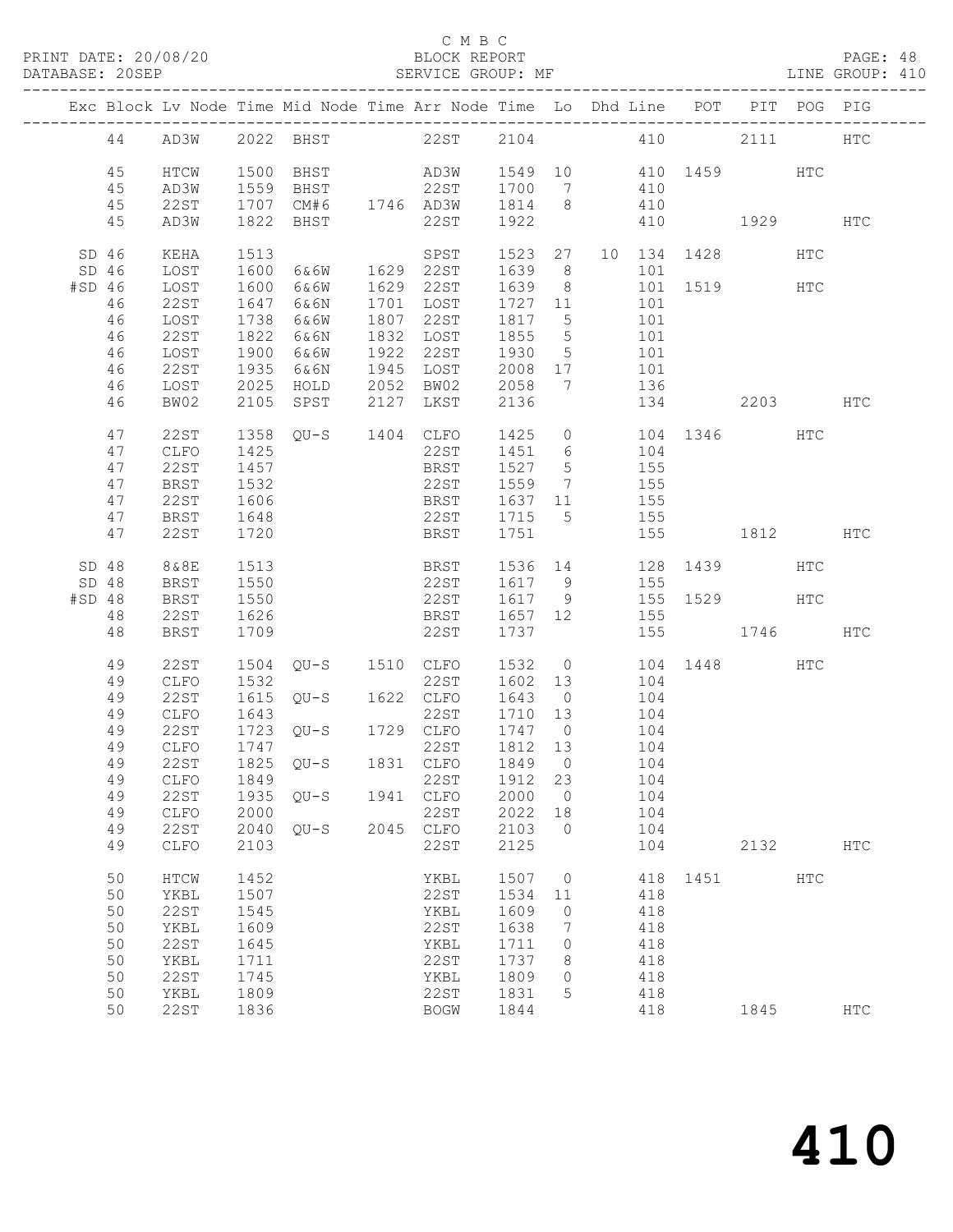### C M B C<br>BLOCK REPORT

| DATABASE: 20SEP |              |              | SERVICE GROUP: MF                |                |      |                | LINE GROUP: 410                                                                |              |         |      |            |  |
|-----------------|--------------|--------------|----------------------------------|----------------|------|----------------|--------------------------------------------------------------------------------|--------------|---------|------|------------|--|
|                 |              |              |                                  |                |      |                | Exc Block Lv Node Time Mid Node Time Arr Node Time Lo Dhd Line POT PIT POG PIG |              |         |      |            |  |
|                 | 52 22ST 1535 |              |                                  |                |      |                | BRST 1604 5 128 1519 HTC                                                       |              |         |      |            |  |
| 52              |              |              | BRST 1609                        |                |      |                | 22ST 1632 23 128                                                               |              |         |      |            |  |
| 52              | 22ST         | 1655         |                                  |                |      |                |                                                                                |              |         |      |            |  |
| 52              | BRST         |              |                                  |                |      |                | BRST 1724 5 128<br>22ST 1752 5 128                                             |              |         |      |            |  |
| 52              | 22ST         | 1729<br>1757 |                                  |                |      |                | E231 1732 3 120<br>BRST 1822 7 128                                             |              |         |      |            |  |
| 52              | BRST         | 1829         |                                  |                |      |                |                                                                                |              |         |      |            |  |
| 52              | 22ST         | 1903         |                                  |                |      |                | 22 5 1851 12<br>6 46 1913 10 5 1936 19<br>101                                  |              |         |      |            |  |
| 52              | LOST         |              |                                  |                |      |                |                                                                                |              |         |      |            |  |
| 52              | BW02         |              |                                  |                |      |                |                                                                                |              |         |      |            |  |
| 52              | LKST         | 2111         |                                  |                |      |                | SPST 2118 BW03 2138 15 134                                                     |              |         |      |            |  |
| 52              | BW03         | 2153         |                                  | PROD 2215 LOST |      |                | 2222 5 136                                                                     |              |         |      |            |  |
| 52              | LOST         |              | 2227 HOLD                        | 2253 BW02      | 2258 |                |                                                                                | 136 2323 HTC |         |      |            |  |
| 53              | 22ST         | 1503         | CM#6                             | 1537 AD3W      |      |                | 1606 9 410 1447                                                                |              |         | HTC  |            |  |
| 53              | AD3W         | 1615         | <b>BHST</b>                      | 22ST 1719 9    |      |                | 410                                                                            |              |         |      |            |  |
| 53              | 22ST         |              |                                  |                |      |                |                                                                                |              |         |      |            |  |
| 53              | AD3W         | 1728<br>1837 |                                  |                |      |                | CM#6 1804 AD3W 1830 7 410<br>BHST 22ST 1935 11 410                             |              |         |      |            |  |
| 53              | 22 S T       |              |                                  |                |      |                |                                                                                |              |         |      |            |  |
| 53              | AD3W         |              | 2037 BHST                        | 22ST           | 2117 |                | 410 2124 HTC                                                                   |              |         |      |            |  |
|                 |              |              |                                  |                |      |                |                                                                                |              |         |      |            |  |
| 55              | HTCW         | 1522         |                                  |                |      |                | YKBL 1537 0 418 1521 HTC                                                       |              |         |      |            |  |
| 55              | YKBL         | 1537         |                                  |                |      |                | $22ST$ $1606$ 9 $418$                                                          |              |         |      |            |  |
| 55              | 22ST         | 1615         |                                  |                |      |                | YKBL 1641 0 418                                                                |              |         |      |            |  |
| 55              | YKBL         | 1641         |                                  | 22ST           | 1709 |                |                                                                                | 418 1718     |         |      | HTC        |  |
| SD 56           | 8 & 8 W      |              |                                  |                |      |                | 22ST 1525 10 128 1450                                                          |              |         | HTC  |            |  |
| SD 56           | 22ST         |              |                                  |                |      |                |                                                                                |              |         |      |            |  |
| #SD 56          | 22ST         | 1535         |                                  |                |      |                | CM#6 1609 AD3W 1638 7 410 1519 HTC<br>BHST 22ST 1749 6 410                     |              |         |      |            |  |
| 56              | AD3W         | 1645         |                                  |                |      |                |                                                                                |              |         |      |            |  |
| 56              | 22ST         |              | $1755$ CM#6 $1828$ AD3W $1852$ 8 |                |      |                | $\frac{1}{410}$                                                                |              |         |      |            |  |
| 56              | AD3W         |              | 1900 BHST                        | 22ST 1951      |      |                | 410 1958                                                                       |              |         |      | HTC        |  |
| 57              | 22ST         |              |                                  |                |      |                | 18 410                                                                         |              | 551 HTC |      |            |  |
| 57              | AD3W         |              |                                  |                |      |                | 410                                                                            |              |         |      |            |  |
| 57              | 22 ST        | 807          |                                  |                |      |                | CM#6 841 AD3W 905 14 410                                                       |              |         |      |            |  |
| 57              | AD3W         | 919          | <b>BHST</b>                      |                |      |                | 22ST 1008 11 410                                                               |              |         |      |            |  |
| 57              | 22ST         |              |                                  |                |      |                | 1019 CM#6 1045 AD3W 1110 9 410<br>1119 BHST 22ST 1208 10 410                   |              |         |      |            |  |
| 57              | AD3W         |              |                                  |                |      |                |                                                                                |              |         |      |            |  |
|                 |              |              |                                  |                |      |                | 57 22ST 1218 CM#6 1244 AD3W 1310 9 410                                         |              |         |      |            |  |
| 57              | AD3W         |              | 1319 BHST                        | 22ST           | 1410 | 17             | 410                                                                            |              |         |      |            |  |
| 57              | 22ST         | 1427         | CM#6                             | 1453 AD3W      | 1522 | $5^{\circ}$    | 410                                                                            |              |         |      |            |  |
| 57              | AD3W         | 1527         | BHST                             | 22ST           | 1628 | 6              | 410                                                                            |              |         |      |            |  |
| 57              | 22ST         | 1634         | CM#6                             | 1713 AD3W      | 1742 | 10             | 410                                                                            |              |         |      |            |  |
| 57              | AD3W         | 1752         | BHST                             | 22ST           | 1852 | 10             | 410                                                                            |              |         |      |            |  |
| 57              | 22ST         | 1902         | CM#6                             | 1926 AD3W      | 1952 | 8              | 410                                                                            |              |         |      |            |  |
| 57              | AD3W         | 2000         | BHST                             | 22ST           | 2042 |                | 410                                                                            |              |         | 2049 | HTC        |  |
| 61              | <b>22ST</b>  | 625          | $QU-S$                           | 631 CLFO       | 652  | $\overline{0}$ | 104                                                                            | 613          |         | HTC  |            |  |
| 61              | ${\tt CLFO}$ | 652          |                                  | 22ST           | 714  | 10             | 104                                                                            |              |         |      |            |  |
| 61              | 22ST         | 724          | QU-S                             | 732 CLFO       | 752  | $\overline{0}$ | 104                                                                            |              |         |      |            |  |
| 61              | ${\tt CLFO}$ | 752          |                                  | 22ST           | 819  | 5              | 104                                                                            |              |         |      |            |  |
| 61              | 22ST         | 824          | $QU-S$                           | 832 CLFO       | 851  | $\circ$        | 104                                                                            |              |         |      |            |  |
| 61              | CLFO         | 851          |                                  | 22ST           | 916  |                | 104                                                                            |              | 925     |      | <b>HTC</b> |  |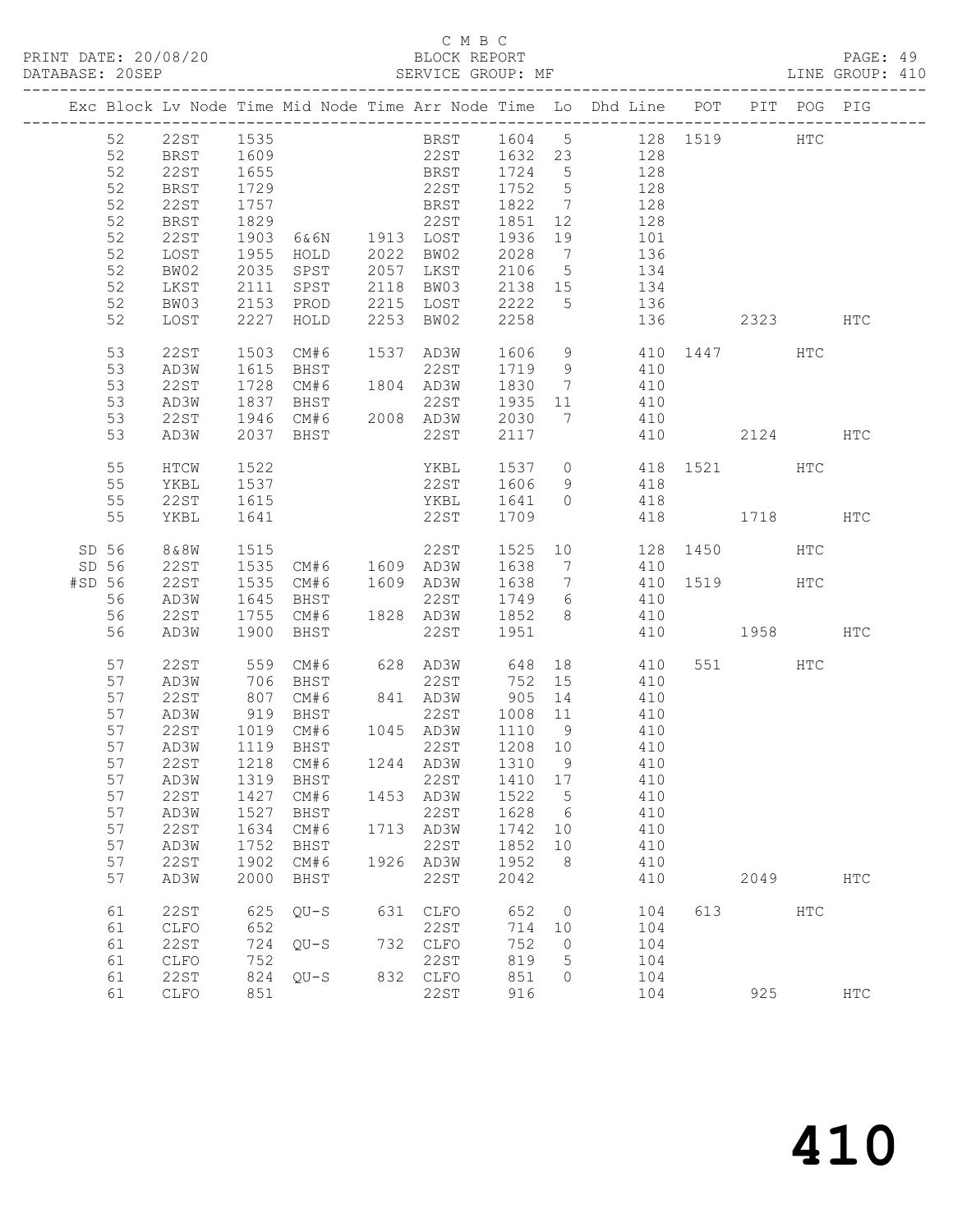### C M B C<br>
C M B C<br>
ELOCK REPORT

| DATABASE: 20SEP |    |      |                    |                                | SERVICE GROUP: MF                        |         |                 | LINE GROUP: 410                                                                         |         |            |  |
|-----------------|----|------|--------------------|--------------------------------|------------------------------------------|---------|-----------------|-----------------------------------------------------------------------------------------|---------|------------|--|
|                 |    |      |                    |                                |                                          |         |                 | Exc Block Lv Node Time Mid Node Time Arr Node Time Lo Dhd Line POT PIT POG PIG          |         |            |  |
|                 |    |      |                    |                                |                                          |         |                 | 62 HTCW 504 BHST AD3W 535 5 410 503 HTC                                                 |         |            |  |
|                 | 62 |      |                    |                                |                                          |         |                 | AD3W 540 BHST 22ST 623 16 410                                                           |         |            |  |
|                 | 62 | 22ST |                    |                                |                                          |         |                 | 639 CM#6 708 AD3W 729 14 410<br>743 BHST 22ST 836 11 410<br>847 CM#6 920 AD3W 948 7 410 |         |            |  |
|                 | 62 | AD3W |                    |                                |                                          |         |                 |                                                                                         |         |            |  |
|                 | 62 | 22ST |                    |                                |                                          |         |                 |                                                                                         |         |            |  |
|                 | 62 | AD3W | 955                |                                |                                          |         |                 | BHST 22ST 1044 11 410                                                                   |         |            |  |
|                 | 62 | 22ST |                    | CM#6 1121 AD3W                 |                                          | 1146    | 9               | 410                                                                                     |         |            |  |
|                 | 62 |      | 1055               |                                |                                          | 1244 10 |                 | 410                                                                                     |         |            |  |
|                 |    | AD3W |                    |                                |                                          |         |                 |                                                                                         |         |            |  |
|                 | 62 | 22ST |                    |                                |                                          | 1346 7  |                 | 410<br>410                                                                              |         |            |  |
|                 | 62 | AD3W | 1353               | <b>BHST</b>                    | 22ST                                     | 1446 5  |                 |                                                                                         |         |            |  |
|                 | 62 | 22ST | 1451               | CM#6 1525 AD3W                 |                                          | 1554 13 |                 | 410                                                                                     |         |            |  |
|                 | 62 | AD3W | $\frac{160}{1715}$ | BHST                           | 22ST                                     | 1710 5  |                 | 410                                                                                     |         |            |  |
|                 | 62 | 22ST |                    |                                | YKBL                                     | 1739 0  |                 | 418                                                                                     |         |            |  |
|                 | 62 | YKBL | 1739               | 22ST                           |                                          |         |                 | 1803 12 418                                                                             |         |            |  |
|                 | 62 | 22ST | 1815               |                                | YKBL                                     |         |                 | 1839 0 418                                                                              |         |            |  |
|                 | 62 | YKBL |                    |                                |                                          |         |                 | 418                                                                                     |         |            |  |
|                 | 62 | 22ST |                    |                                |                                          |         |                 | 104                                                                                     |         |            |  |
|                 | 62 | CLFO | 1928               |                                | 22ST 1951                                |         |                 | 104 1958 HTC                                                                            |         |            |  |
|                 | 63 | LKST | 519<br>554<br>640  |                                | SPST 526 BW03 545<br>PROD 618 LOST 625   |         |                 | 9 134                                                                                   | 443 HTC |            |  |
|                 | 63 | BW03 |                    |                                |                                          | 625 15  |                 | 136                                                                                     |         |            |  |
|                 | 63 | LOST |                    | 6&6W                           | 702 22ST                                 | 713     | $\overline{7}$  | 101                                                                                     |         |            |  |
|                 | 63 | 22ST | 720                | 6&6N                           | 729 LOST                                 | 752     | 8 <sup>8</sup>  | 101                                                                                     |         |            |  |
|                 | 63 | LOST |                    | 6&6W                           | 6&6W 826 22ST<br>QU-S 855 CLFO           | 840     |                 | 9 101                                                                                   |         |            |  |
|                 | 63 | 22ST | 800<br>849         |                                |                                          | 913     | $\overline{0}$  | 104                                                                                     |         |            |  |
|                 | 63 | CLFO | 913                |                                | 22ST                                     | 938     | $5\overline{)}$ | 104                                                                                     |         |            |  |
|                 | 63 | 22ST | 943                |                                | QU-S 949 CLFO 1008                       |         | $\overline{0}$  | 104                                                                                     |         |            |  |
|                 | 63 | CLFO | 1008               |                                | 22ST                                     | 1033    |                 | 7 104                                                                                   |         |            |  |
|                 | 63 | 22ST | 1040               | $QU-S$ 1046 $CLFO$             |                                          | 1105    | $\overline{0}$  | 104                                                                                     |         |            |  |
|                 | 63 | CLFO | 1105               |                                | 22ST                                     | 1130    |                 | $\begin{array}{ccc}\n 0 & 104 \\  8 & 104\n\end{array}$                                 |         |            |  |
|                 | 63 | 22ST | 1138               |                                | $QU-S$ 1144 $CLFO$                       | 1203    |                 | $0$ 104                                                                                 |         |            |  |
|                 | 63 | CLFO | 1203               |                                | 22ST                                     | 1228    |                 | 12 104                                                                                  |         |            |  |
|                 | 63 | 22ST | 1240               | $22ST$<br>$QU-S$ $1246$ $CLFO$ |                                          | 1305 0  |                 | 104                                                                                     |         |            |  |
|                 | 63 |      | 1305               |                                |                                          |         |                 | $1330$ $13$ $104$                                                                       |         |            |  |
|                 |    | CLFO |                    |                                | $22ST$<br>$QU-S$ $1349$ $CLFO$           |         |                 | 1410 0 104                                                                              |         |            |  |
|                 | 63 | 22ST | 1343               |                                |                                          |         |                 |                                                                                         |         |            |  |
|                 | 63 | CLFO | 1410               |                                | 22ST 1435 5<br>$QU-S$ 1446 $CLFO$ 1507 0 |         |                 | 104                                                                                     |         |            |  |
|                 | 63 | 22ST | 1440<br>1507       |                                | 22ST 1535 10                             |         |                 | 104                                                                                     |         |            |  |
|                 | 63 | CLFO |                    |                                |                                          |         |                 | 104                                                                                     |         |            |  |
|                 | 63 |      |                    |                                |                                          |         |                 | 22ST 1545 QU-S 1552 CLFO 1613 0 104                                                     |         |            |  |
|                 | 63 | CLFO | 1613               |                                | 22ST                                     | 1641    | 11              | 104                                                                                     |         |            |  |
|                 | 63 | 22ST | 1652               | QU-S                           | 1658 CLFO                                | 1718    | $\overline{0}$  | 104                                                                                     |         |            |  |
|                 | 63 | CLFO | 1718               |                                | 22ST                                     | 1744    | 9               | 104                                                                                     |         |            |  |
|                 | 63 | 22ST | 1753               | $QU-S$                         | 1759 CLFO                                | 1817    | $\overline{0}$  | 104                                                                                     |         |            |  |
|                 | 63 | CLFO | 1817               |                                | 22ST                                     | 1841    | 5               | 104                                                                                     |         |            |  |
|                 | 63 | 22ST | 1846               | CM#6                           | 1911 AD3W                                | 1938    | $\overline{7}$  | 410                                                                                     |         |            |  |
|                 | 63 | AD3W | 1945               | BHST                           | 22ST                                     | 2030    | 16              | 410                                                                                     |         |            |  |
|                 | 63 | 22ST | 2046               | CM#6                           | 2108 AD3W                                | 2130    | 10              | 410                                                                                     |         |            |  |
|                 | 63 | AD3W | 2140               | BHST                           | 22ST                                     | 2220    | 17              | 410                                                                                     |         |            |  |
|                 | 63 | 22ST | 2237               | CM#6                           | 2258 AD3W                                | 2320    | 10              | 410                                                                                     |         |            |  |
|                 | 63 | AD3W | 2330               | BHST                           | 22ST                                     | 2406    | 11              | 410                                                                                     |         |            |  |
|                 | 63 | 22ST | 2417               | CM#6                           | 2438 AD3W                                | 2500    | $5\phantom{.0}$ | 410                                                                                     |         |            |  |
|                 | 63 | AD3W | 2505               | BHST                           | 22ST                                     | 2541    |                 | 410                                                                                     | 2548    | <b>HTC</b> |  |
|                 |    |      |                    |                                |                                          |         |                 |                                                                                         |         |            |  |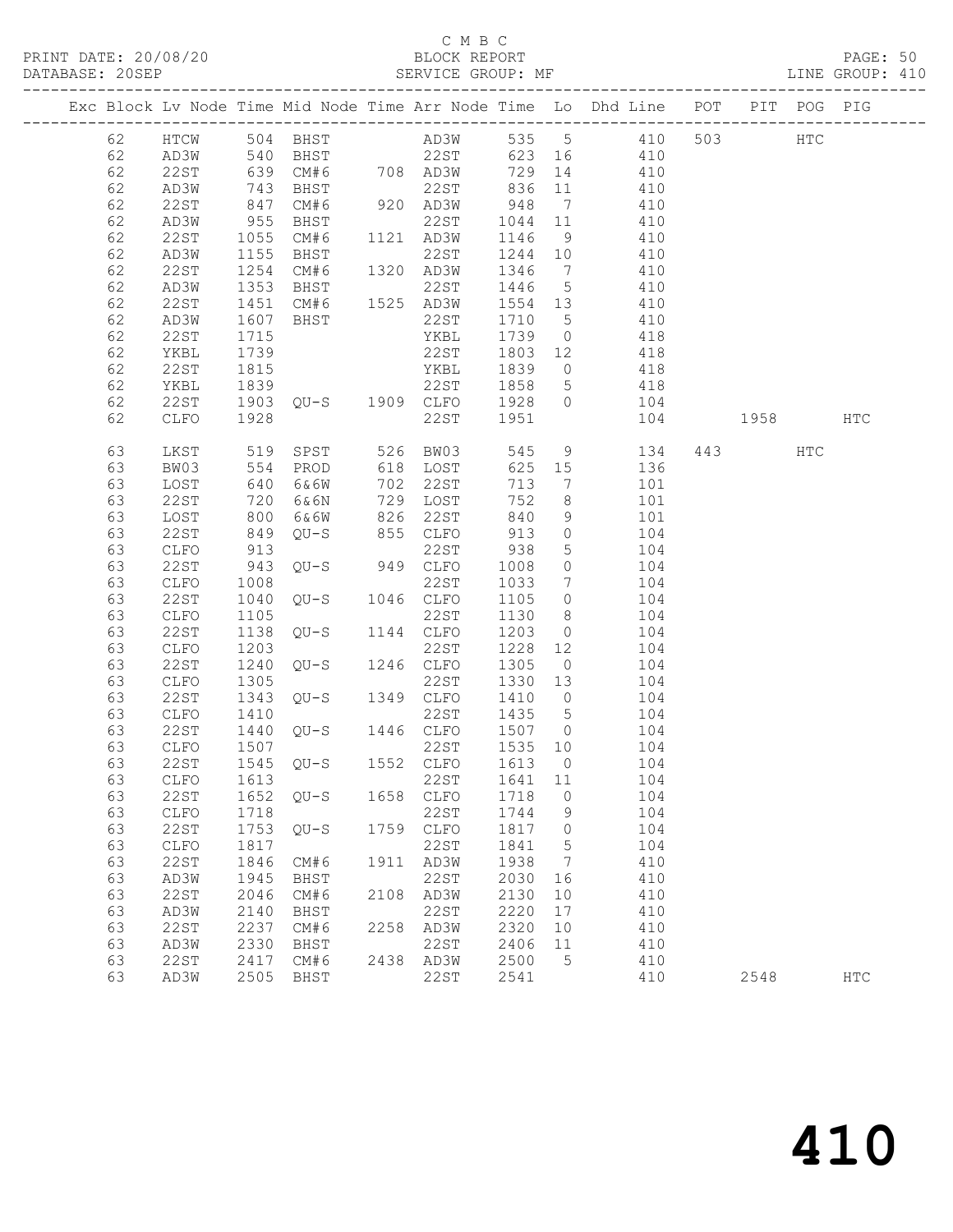### C M B C<br>BLOCK REPORT

PAGE: 51<br>LINE GROUP: 410

|  |          |                 |                 |                                                  |              |              |              |                 | Exc Block Lv Node Time Mid Node Time Arr Node Time Lo Dhd Line POT |      |          | PIT POG PIG  |     |
|--|----------|-----------------|-----------------|--------------------------------------------------|--------------|--------------|--------------|-----------------|--------------------------------------------------------------------|------|----------|--------------|-----|
|  | 65       | EDST            |                 |                                                  |              |              |              |                 | 535 FGLW 552 MTST 608 5 116                                        | 520  |          | $_{\rm HTC}$ |     |
|  | 65       | MTST            |                 |                                                  |              |              | 645          | 9               | 116                                                                |      |          |              |     |
|  | 65       | EDST            |                 | 613 FN37      626 EDST<br>654 FGLW      713 MTST |              |              | 733          | 9               | 116                                                                |      |          |              |     |
|  | 65       | MTST            | 742             | FN37                                             |              | 756 EDST     | 818          | $5\overline{)}$ | 116                                                                |      |          |              |     |
|  | 65       | EDST            | 823             | FGLW                                             | 844          | MTST         | 904          | $6\overline{6}$ | 116                                                                |      |          |              |     |
|  | 65       | MTST            | 910             | SPST                                             |              | 935 LOST     | 955          | $7\overline{ }$ | 110                                                                |      |          |              |     |
|  | 65       | LOST            | 1002            | 6&6W                                             | 1025         | 22ST         | 1035         | 10 <sub>1</sub> | 101                                                                |      |          |              |     |
|  | 65       | 22ST            | 1045            | 6&6N                                             |              | 1055 LOST    | 1116         | 9               | 101                                                                |      |          |              |     |
|  | 65       | LOST            | 1125            | HOLD                                             |              | 1153 BW02    | 1159         | $6\overline{6}$ | 136                                                                |      |          |              |     |
|  | 65       | BW02            | 1205            | SPST                                             | 1231         | LKST         | 1242         | $5\overline{)}$ | 134                                                                |      |          |              |     |
|  | 65       | LKST            | 1247            | SPST                                             | 1254         | BW03         | 1318         | 8 <sup>8</sup>  | 134                                                                |      |          |              |     |
|  | 65       | BW03            | 1326            | PROD                                             |              | 1353 LOST    | 1401 21      |                 | 136                                                                |      |          |              |     |
|  | 65       | LOST            | 1422            | HOLD                                             | 1451         | BW02         | 1457 6       |                 | 136                                                                |      |          |              |     |
|  | 65       | BW02            | 1503            | SPST                                             | 1536         | LKST         | 1547 5       |                 | 134                                                                |      |          |              |     |
|  | 65       | LKST            | 1552            | SPST                                             | 1559         | BW04         | 1627 5       |                 | 134                                                                |      |          |              |     |
|  | 65       | BW04            | 1632            | $CL-E$                                           | 1650         | NWST         | 1715         | 8 <sup>8</sup>  | 123                                                                |      |          |              |     |
|  | 65       | NWST            | 1723            | $CL-W$                                           | 1748         | BW04         | 1801 11      |                 | 123                                                                |      |          |              |     |
|  | 65       | BW04            | 1812            | $CL-E$                                           | 1828         | NWST         | 1849         |                 | 123                                                                | 1903 |          |              | HTC |
|  | 66       | NWST            | 1503            | $CL-W$                                           | 1529         | BW04         |              |                 | 1544 16 123 1446 HTC                                               |      |          |              |     |
|  | 66       | BW03            | 1600            | PROD                                             |              | 1630 LOST    |              |                 | 1640 7 136                                                         |      |          |              |     |
|  | 66       | LOST            | 1647            | SPST                                             | 1711         | MTST         | 1743 5       |                 | 110                                                                |      |          |              |     |
|  | 66       | MTST            | 1748            | SPST                                             | 1818         | LOST         | 1840         |                 | 110                                                                | 1908 |          |              | HTC |
|  | 67       | MTST            | 548             | SPST                                             | 608          | LOST         | 626          |                 | 14 \,<br>110                                                       |      | 523      | HTC          |     |
|  | 67       | LOST            | 640             | SPST                                             | 701          | MTST         | 726          | 23              | 110                                                                |      |          |              |     |
|  | 67       | MTST            | 749             | SPST                                             | 817          | SFU          | 838          | $\overline{7}$  | 144                                                                |      |          |              |     |
|  | 67       | SFU             | $\frac{1}{845}$ | SPST                                             | 907          | MTST         | $935$ 13     |                 | 144                                                                |      |          |              |     |
|  | 67       | MTST            | 948             | SPST                                             | 1014         | SFU          | 1034         | $5\overline{)}$ | 144                                                                |      |          |              |     |
|  | 67       | SFU             | 1039            | SPST                                             | 1100         | MTST         | 1128 17      |                 | 144                                                                |      |          |              |     |
|  | 67       | MTST            | 1145            | SPST                                             | 1211         | SFU          | 1231         | 8 <sup>8</sup>  | 144                                                                |      |          |              |     |
|  | 67       | SFU             | 1239            | SPST                                             | 1300         | MTST         | 1331         | 16              | 144                                                                |      |          |              |     |
|  | 67       | MTST            | 1347            | SPST                                             | 1414         | SFU          | 1434 14      |                 | 144                                                                |      |          |              |     |
|  | 67       | SFU             | 1448            | SPST                                             | 1510         | MTST         | 1545         | $5\overline{)}$ | 144                                                                |      |          |              |     |
|  | 67       | MTST            | 1550            | SPST                                             | 1622         | LOST         | 1647 13      |                 | 110                                                                |      |          |              |     |
|  | 67       | LOST            | 1700            | 6 & 6 W                                          |              | 1729 22ST    | 1739 6       |                 | 101                                                                |      |          |              |     |
|  | 67       | 22ST            | 1745            | 6&6N                                             | 1759         | LOST         | 1823         |                 | 101                                                                |      | 1851 HTC |              |     |
|  | 68       | EDST            |                 | 618 FGLW                                         |              | 636 MTST     |              |                 | 653 5 116                                                          |      | 603 HTC  |              |     |
|  |          |                 |                 |                                                  |              |              |              |                 | 68 MTST 658 FN37 711 EDST 730 9 116                                |      |          |              |     |
|  | 68       | EDST            | 739             | FGLW                                             | 800          | MTST         | 820          | 5               | 116                                                                |      |          |              |     |
|  | 68       | $\mathtt{MTST}$ | 825             | SPST                                             | 851          | LOST         | 914          | 19              | 110                                                                |      |          |              |     |
|  | 68       | LOST            | 933             | 6&6W                                             | 955          | 22ST         | 1005         | 10              | 101                                                                |      |          |              |     |
|  | 68       | <b>22ST</b>     | 1015            | 6&6N                                             | 1025         | LOST         | 1046         | 9               | 101                                                                |      |          |              |     |
|  | 68       | LOST            | 1055            | HOLD                                             | 1123         | BW02         | 1129         | 6               | 136                                                                |      |          |              |     |
|  | 68       | BW02            | 1135            | SPST                                             | 1159         | LKST         | 1208         | 5               | 134                                                                |      |          |              |     |
|  | 68       | LKST            | 1213            | SPST                                             | 1220         | BW03         | 1244         | 12              | 134                                                                |      |          |              |     |
|  | 68<br>68 | BW03            | 1256<br>1355    | PROD                                             | 1323<br>1424 | LOST         | 1331<br>1430 | 24              | 136<br>136                                                         |      |          |              |     |
|  | 68       | LOST<br>BW02    | 1435            | HOLD<br>SPST                                     | 1506         | BW02<br>LKST | 1517         | 5<br>7          | 134                                                                |      |          |              |     |
|  | 68       | LKST            | 1524            | SPST                                             | 1531         | BW04         | 1559         | 13              | 134                                                                |      |          |              |     |
|  | 68       | BW04            | 1612            | $\rm C\,L\!-\!E$                                 | 1629         | NWST         | 1654         | 9               | 123                                                                |      |          |              |     |
|  | 68       | NWST            | 1703            | $CL-W$                                           | 1729         | BW04         | 1744         | 8               | 123                                                                |      |          |              |     |
|  | 68       | BW04            | 1752            | $CL-E$                                           | 1810         | NWST         | 1833         | 10              | 123                                                                |      |          |              |     |
|  | 68       | NWST            | 1843            | $CL-W$                                           | 1906         | BW04         | 1917         | 14              | 123                                                                |      |          |              |     |
|  | 68       | BW04            | 1931            | $CL-E$                                           | 1944         | NWST         | 2001         | 8               | 123                                                                |      |          |              |     |
|  | 68       | NWST            | 2009            | $CL-W$                                           | 2029         | BW04         | 2040         | 5               | 123                                                                |      |          |              |     |
|  |          |                 |                 |                                                  |              |              |              |                 |                                                                    |      |          |              |     |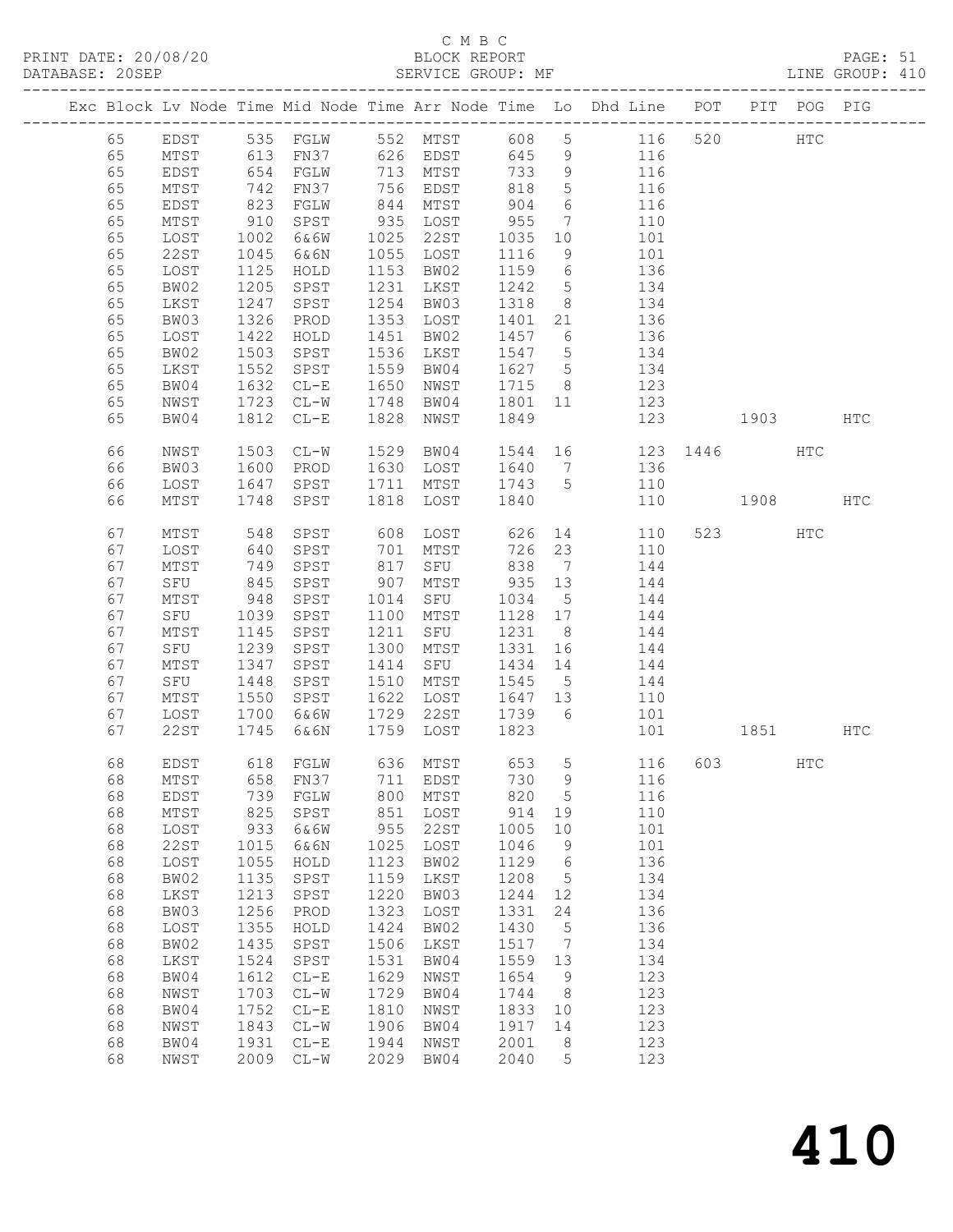### C M B C<br>BLOCK REPORT

PAGE: 52<br>LINE GROUP: 410

|          |                 |                   | Exc Block Lv Node Time Mid Node Time Arr Node Time Lo Dhd Line POT PIT POG PIG |      |                             |            |                 |            |            |          |              |               |               |
|----------|-----------------|-------------------|--------------------------------------------------------------------------------|------|-----------------------------|------------|-----------------|------------|------------|----------|--------------|---------------|---------------|
| 68       | BW04            |                   | 2045 CL-E 2057 NWST                                                            |      |                             |            |                 |            |            | 2114 123 | 2126         |               | <b>HTC</b>    |
|          |                 |                   |                                                                                |      |                             |            |                 |            |            |          |              |               |               |
| SD 69    | DLCW            | 1511              |                                                                                |      | NWST 1541 12 123 1438       |            |                 |            |            |          |              | HTC           |               |
| SD 69    | NWST            |                   | $1553$ CL-W $1619$ BW04                                                        |      |                             | 1634 18    |                 | 123        |            |          |              |               |               |
| #SD 69   | NWST            | 1553              | $CL-W$                                                                         |      | 1619 BW04                   | 1634 18    |                 |            |            |          | 123 1536 HTC |               |               |
| 69       | BW04            | 1652              | $CL-E$                                                                         | 1711 | NWST                        | 1736       | $7\overline{ }$ |            | 123        |          |              |               |               |
| 69       | NWST            | 1743              | $CL-W$                                                                         | 1807 | BW04                        | 1819       | 8 <sup>8</sup>  |            | 123        |          |              |               |               |
| 69       | BW03            | 1827              | PROD                                                                           | 1855 | LOST                        | 1903 11    |                 | 136        |            |          |              |               |               |
| 69       | LOST            | 1914              | SPST                                                                           | 1935 | MTST                        | 2001       | 13              |            | 110        |          |              |               |               |
| 69       | $\mathtt{MTST}$ | 2014              | SPST                                                                           | 2038 | LOST                        | 2057       | 17              |            | 110        |          |              |               |               |
| 69       | LOST            | 2114              | SPST                                                                           | 2133 | MTST                        | 2157 16    |                 |            | 110        |          |              |               |               |
| 69       | MTST            | 2213              | SPST                                                                           |      | 2234 LOST                   | 2252       | 8 <sup>8</sup>  |            | 110        |          |              |               |               |
| 69       | LOST            | 2300              | 6&6W                                                                           | 2320 | 22ST                        | 2328       |                 |            | 101        |          | 2335 HTC     |               |               |
|          |                 |                   |                                                                                |      |                             |            |                 |            |            |          |              |               |               |
| 70       | <b>22ST</b>     | 520               | 6&6N                                                                           |      | 529 LOST                    | 548        |                 | $10$ $101$ |            |          | 512          | HTC           |               |
| 70       | LOST            | 558               | HOLD                                                                           | 625  | BW02                        | 630        | $5\overline{)}$ |            | 136        |          |              |               |               |
| 70       | BW02            | 635               | SPST                                                                           | 658  | LKST                        | 708        | $5\overline{)}$ | 134        |            |          |              |               |               |
| 70       | LKST            | 713               | SPST                                                                           | 722  | BW03                        | 753        | $\overline{7}$  |            | 134        |          |              |               |               |
| 70       | BW03            | 800               | PROD                                                                           | 827  | LOST                        | 836<br>929 | 17              |            | 136        |          |              |               |               |
| 70       | LOST            | $\frac{0.1}{853}$ | HOLD                                                                           | 923  | BW02                        |            | $6\overline{6}$ |            | 136        |          |              |               |               |
| 70       | BW02            | 935               | SPST                                                                           | 959  | LKST                        | 1008       | $5\overline{)}$ | 134        |            |          |              |               |               |
| 70       | LKST            | 1013              | SPST                                                                           | 1020 | BW03                        | 1044       | 11              |            | 134        |          |              |               |               |
| 70       | BW03            | 1055              | PROD                                                                           | 1122 | LOST                        | 1129       | $\overline{7}$  |            | 136        |          |              |               |               |
| 70       | LOST            | 1136              | SPST                                                                           | 1159 | MTST                        | 1227       | 12              |            | 110        |          |              |               |               |
| 70       | MTST            | 1239              | SPST                                                                           | 1304 | LOST                        | 1326       | 10              |            | 110        |          |              |               |               |
| 70       | LOST            | 1336              | SPST                                                                           | 1400 | MTST                        | 1428       | 12              |            | 110        |          |              |               |               |
| 70       | $\mathtt{MTST}$ | 1440              | SPST                                                                           | 1508 | LOST                        | 1534       | 14              |            | 110        |          |              |               |               |
| 70       | LOST            | 1548              | SPST                                                                           | 1612 | MTST                        | 1644 16    |                 |            | 110        |          |              |               |               |
| 70       | MTST            | 1700              | SPST                                                                           | 1734 | SFU                         | 1754       | 6               |            | 144        |          |              |               |               |
| 70       | SFU             | 1800              | SPST                                                                           | 1822 | MTST                        | 1852 12    |                 |            | 144        |          |              |               |               |
| 70       | $\mathtt{MTST}$ | 1904              | FN37                                                                           | 1917 | EDST                        | 1936       | 9               |            | 116        |          |              |               |               |
| 70       | EDST            | 1945              | FGLW                                                                           | 2001 | MTST                        | 2017 18    |                 |            | 116        |          |              |               |               |
| 70       | MTST            | 2035              | FN37                                                                           | 2047 | EDST                        | 2104       |                 |            | 116        |          | 2114         |               | HTC           |
|          |                 |                   |                                                                                |      |                             |            |                 |            |            |          |              |               |               |
| 71       | 22ST            | 1500              | 6&6N                                                                           |      | 1513 LOST                   | 1541       |                 |            |            |          | 10 101 1444  | HTC           |               |
| 71       | LOST            | 1551              | HOLD                                                                           |      | 1623 BW02                   | 1629 6     |                 |            | 136<br>134 |          |              |               |               |
| 71       | BW02            | 1635              | SPST                                                                           |      | 1706 LKST                   | 1717 8     |                 |            |            |          |              |               |               |
| 71       | LKST            |                   | 1725 SPST                                                                      | 1732 | BW03                        | 1800       |                 |            |            |          | 134 1832     |               | HTC           |
|          |                 |                   |                                                                                |      |                             |            |                 |            |            |          |              |               |               |
| SD 72    | LOST            |                   | 1500 SPST                                                                      |      | 1523 SPST 1523 7 5 110 1429 |            |                 |            |            |          |              | <b>HTC</b>    |               |
| SD 72    | BW02            | 1535              | SPST                                                                           | 1607 | LKST                        | 1618       | 8               |            | 134        |          |              |               |               |
| $#SD$ 72 | BW02            | 1535              | SPST                                                                           | 1607 | LKST                        | 1618       | - 8             |            | 134        | 1500     |              | $_{\rm{HTC}}$ |               |
| 72       | LKST            | 1626              | SPST                                                                           | 1633 | BW03                        | 1701       | 28              |            | 134        |          |              |               |               |
| 72       | BW03            | 1729              | PROD                                                                           | 1758 | LOST                        | 1808       | 17              |            | 136        |          |              |               |               |
| 72       | LOST            | 1825              | HOLD                                                                           | 1853 | BW02                        | 1859       | 6               |            | 136        |          |              |               |               |
| 72       | BW02            | 1905              | SPST                                                                           | 1929 | LKST                        | 1939       | 5               |            | 134        |          |              |               |               |
| 72       | LKST            | 1944              | SPST                                                                           | 1951 | BW03                        | 2014       | 12              |            | 134        |          |              |               |               |
| 72       | BW03            | 2026              | PROD                                                                           | 2048 | LOST                        | 2055       | 5               |            | 136        |          |              |               |               |
| 72       | LOST            | 2100              | 6&6W                                                                           | 2120 | 22ST                        | 2128       |                 |            | 101        |          | 2135         |               | $_{\rm{HTC}}$ |
| 73       |                 |                   |                                                                                | 1354 |                             |            |                 |            |            | 1254     |              | <b>HTC</b>    |               |
|          | LOST            | 1325              | HOLD                                                                           |      | BW02                        | 1400       | 5               |            | 136        |          |              |               |               |
| 73       | BW02            | 1405              | SPST                                                                           | 1434 | LKST                        | 1445       | 5               |            | 134        |          |              |               |               |
| 73       | LKST            | 1450              | SPST                                                                           | 1457 | BW03                        | 1527       | 5               |            | 134        |          |              |               |               |
| 73       | BW03            | 1532              | PROD                                                                           | 1602 | LOST                        | 1612       | 8               |            | 136        |          |              |               |               |
| 73       | LOST            | 1620              | 6&6W                                                                           | 1649 | 22ST                        | 1659       | 7               |            | 101        |          |              |               |               |
| 73       | <b>22ST</b>     | 1706              | 6&6N                                                                           | 1720 | LOST                        | 1744       | 16              |            | 101        |          |              |               |               |
| 73       | LOST            | 1800              | 6&6W                                                                           | 1825 | 22ST                        | 1835       | 7               |            | 101        |          |              |               |               |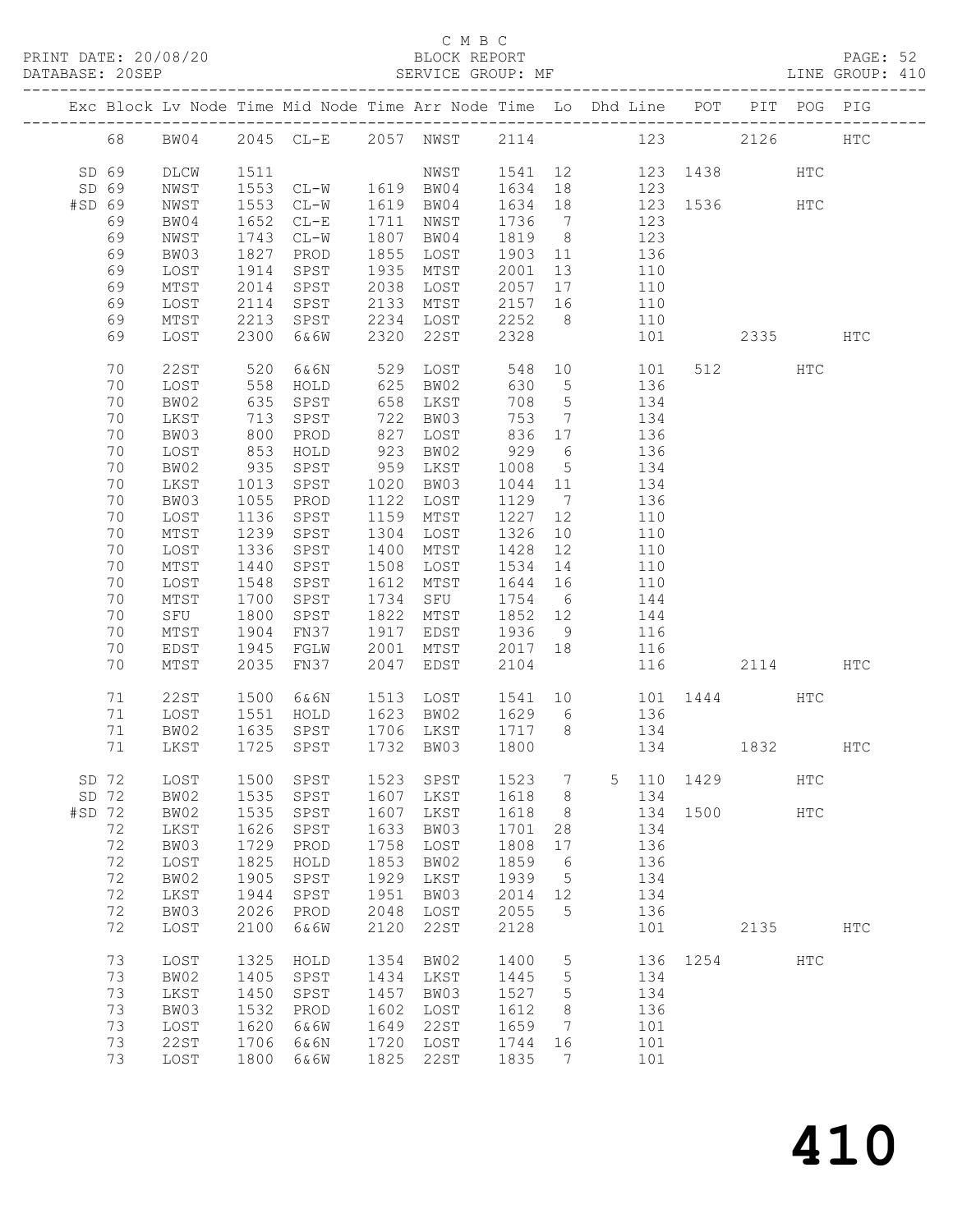### C M B C<br>BLOCK REPORT<br>SERVICE GROUP: MF

| DATABASE: 20SEP |    |              |      |                                  |      |            |         |                              |                                                                                |         |     | LINE GROUP: 410 |  |
|-----------------|----|--------------|------|----------------------------------|------|------------|---------|------------------------------|--------------------------------------------------------------------------------|---------|-----|-----------------|--|
|                 |    |              |      |                                  |      |            |         |                              | Exc Block Lv Node Time Mid Node Time Arr Node Time Lo Dhd Line POT PIT POG PIG |         |     |                 |  |
|                 |    |              |      |                                  |      |            |         |                              | 73 22ST 1842 6&6N 1852 LOST 1915 15 101                                        |         |     |                 |  |
|                 | 73 |              |      | LOST 1930 6&6W 1952 22ST 2000    |      |            |         |                              | 101 2007 HTC                                                                   |         |     |                 |  |
|                 | 74 | NWST         |      | 607 CL-W<br>640 CL-E             |      | 624 BW04   |         |                              | 634 6 123                                                                      | 552     | HTC |                 |  |
|                 | 74 | BW04         |      |                                  |      | $652$ NWST | 711 7   |                              | 123                                                                            |         |     |                 |  |
|                 | 74 | NWST         |      | 718 CL-W                         |      | 741 BW04   | 756     | 6                            | 123                                                                            |         |     |                 |  |
|                 | 74 | BW04         |      |                                  | 817  | NWST       | 840     | 5 <sup>5</sup>               | 123                                                                            |         |     |                 |  |
|                 | 74 | NWST         |      | 802 CL-E<br>845 CL-W<br>933 CL-E | 909  | BW04       | 923     | 10                           | 123                                                                            |         |     |                 |  |
|                 | 74 | BW04         |      |                                  | 947  | NWST       | 1007    | 16                           | 123                                                                            |         |     |                 |  |
|                 | 74 |              |      | $CL-W$                           | 1044 | BW04       | 1057    |                              | 123                                                                            |         |     |                 |  |
|                 | 74 | NWST<br>BW04 | 1023 |                                  | 1118 |            |         | $\overline{7}$               | 123                                                                            |         |     |                 |  |
|                 |    |              | 1104 | $CL-E$                           |      | NWST       | 1138 15 |                              |                                                                                |         |     |                 |  |
|                 | 74 | NWST         | 1153 | $CL-W$                           |      | 1214 BW04  | 1227    | $6\overline{6}$              | 123                                                                            |         |     |                 |  |
|                 | 74 | BW04         | 1233 | $CL-E$                           | 1247 | NWST       | 1307    | 16                           | 123                                                                            |         |     |                 |  |
|                 | 74 | NWST         | 1323 | $CL-W$                           |      | 1344 BW04  | 1357    | $6\overline{6}$              | 123                                                                            |         |     |                 |  |
|                 | 74 | BW04         | 1403 | $CL-E$                           |      | 1418 NWST  | 1441    | 10                           | 123                                                                            |         |     |                 |  |
|                 | 74 | NWST         | 1451 | $CL-W$                           |      | 1514 BW04  | 1529    | 13                           | 123                                                                            |         |     |                 |  |
|                 | 74 | BW04         |      | 1542 CL-E                        | 1558 | NWST       | 1624    | 9                            | 123                                                                            |         |     |                 |  |
|                 | 74 | NWST         | 1633 | $CL-W$                           |      | 1659 BW04  | 1714    | 8 <sup>8</sup>               | 123                                                                            |         |     |                 |  |
|                 | 74 | BW04         | 1722 | $CL-E$                           | 1741 | NWST       | 1804    | 9                            | 123                                                                            |         |     |                 |  |
|                 | 74 | NWST         | 1813 | $CL-W$                           |      | 1836 BW04  | 1848    | 13                           | 123                                                                            |         |     |                 |  |
|                 | 74 | BW04         |      | 1901 CL-E                        |      | 1914 NWST  | 1931    | 9                            | 123                                                                            |         |     |                 |  |
|                 | 74 | NWST         |      | 1940 CL-W                        |      | 2000 BW04  | 2011    |                              | 123                                                                            | 2036 70 |     | HTC             |  |
|                 | 76 | NWST         | 605  |                                  |      | EDST       | 621     | $\overline{2}$               | 112                                                                            | 550 000 | HTC |                 |  |
|                 | 76 | EDST         | 623  |                                  |      | NWST       | 638     | 10                           | 112                                                                            |         |     |                 |  |
|                 | 76 | NWST         | 648  |                                  |      | EDST       | 706     | $\overline{2}$               | 112                                                                            |         |     |                 |  |
|                 | 76 | EDST         | 708  |                                  |      | NWST       | 723     | $\overline{7}$               | 112                                                                            |         |     |                 |  |
|                 | 76 | NWST         | 730  |                                  |      | EDST       | 750     | 6                            | 112                                                                            |         |     |                 |  |
|                 | 76 | EDST         | 756  |                                  |      | NWST       | 812     | $7\phantom{.0}\phantom{.0}7$ | 112                                                                            |         |     |                 |  |
|                 | 76 | NWST         | 819  |                                  |      | EDST       | 839     | $\mathcal{S}$                | 112                                                                            |         |     |                 |  |
|                 | 76 | EDST         | 842  |                                  |      | NWST       | 859     | 11                           | 112                                                                            |         |     |                 |  |
|                 | 76 | NWST         |      | 910 CL-W 932 BW04                |      |            | 945     | $5\overline{)}$              | 123                                                                            |         |     |                 |  |
|                 | 76 | BW04         |      | 950 CL-E                         |      | 1004 NWST  | 1024    | 14                           | 123                                                                            |         |     |                 |  |
|                 | 76 | NWST         | 1038 | $CL-W$                           |      | 1059 BW04  | 1112    | $6\overline{6}$              | 123                                                                            |         |     |                 |  |
|                 | 76 | BW04         | 1118 | $CL-E$                           | 1132 | NWST       | 1152 16 |                              | 123                                                                            |         |     |                 |  |
|                 | 76 | NWST         | 1208 | $CL-W$                           |      | 1229 BW04  | 1242    | 6                            | 123                                                                            |         |     |                 |  |
|                 | 76 | BW04         |      |                                  |      | 1302 NWST  | 1322 16 |                              |                                                                                |         |     |                 |  |
|                 | 76 | NWST         |      | 1248 CL-E<br>1338 CL-W           |      | 1359 BW04  | 1412    | $6\overline{6}$              | $\begin{array}{c} 123 \\ 123 \end{array}$                                      |         |     |                 |  |
|                 |    |              |      |                                  |      |            |         |                              | 76 BW04 1418 CL-E 1433 NWST 1456 17 123                                        |         |     |                 |  |
|                 | 76 | NWST         | 1513 | $CL-W$                           | 1539 | BW04       | 1554    | 8                            | 123                                                                            |         |     |                 |  |
|                 | 76 | BW04         | 1602 | $CL-E$                           | 1619 | NWST       | 1644    | $\mathcal{G}$                | 123                                                                            |         |     |                 |  |
|                 | 76 | NWST         | 1653 | $CL-W$                           | 1719 | BW04       | 1734    | 8                            | 123                                                                            |         |     |                 |  |
|                 | 76 | BW04         | 1742 | $CL-E$                           | 1801 | NWST       | 1824    | 9                            | 123                                                                            |         |     |                 |  |
|                 | 76 |              | 1833 |                                  | 1856 |            |         |                              | 123                                                                            |         |     |                 |  |
|                 |    | NWST         |      | $CL-W$                           |      | BW04       | 1907    | 9                            |                                                                                |         |     |                 |  |
|                 | 76 | BW04         | 1916 | $CL-E$                           | 1929 | NWST       | 1946    | 8                            | 123                                                                            |         |     |                 |  |
|                 | 76 | NWST         | 1954 | $CL-W$                           | 2014 | BW04       | 2025    | $5\phantom{.0}$              | 123                                                                            |         |     |                 |  |
|                 | 76 | BW04         | 2030 | $CL-E$                           | 2042 | NWST       | 2059    | $\overline{7}$               | 123                                                                            |         |     |                 |  |
|                 | 76 | NWST         | 2106 | $CL-W$                           | 2126 | BW04       | 2137    | 5                            | 123                                                                            |         |     |                 |  |
|                 | 76 | BW04         | 2142 | $CL-E$                           | 2153 | NWST       | 2209    | 10                           | 123                                                                            |         |     |                 |  |
|                 | 76 | NWST         | 2219 | 6&6N                             | 2226 | EDST       | 2238    | $\overline{2}$               | 106                                                                            |         |     |                 |  |
|                 | 76 | EDST         | 2240 | 6&6S                             | 2253 | NWST       | 2259    | 20                           | 106                                                                            |         |     |                 |  |
|                 | 76 | NWST         | 2319 | 6&6N                             | 2325 | EDST       | 2337    | $\overline{\phantom{a}}$     | 106                                                                            |         |     |                 |  |
|                 | 76 | EDST         | 2339 | 6&6S                             | 2351 | NWST       | 2357    | 20                           | 106                                                                            |         |     |                 |  |
|                 | 76 | NWST         | 2417 | 6&6N                             | 2423 | EDST       | 2435    | $\overline{2}$               | 106                                                                            |         |     |                 |  |
|                 | 76 | EDST         | 2437 | 6&6S                             | 2448 | NWST       | 2454    | 25                           | 106                                                                            |         |     |                 |  |
|                 | 76 | NWST         | 2519 | 6&6N                             | 2525 | EDST       | 2536    | $\overline{2}$               | 106                                                                            |         |     |                 |  |
|                 | 76 | EDST         | 2538 | 6&6S                             | 2549 | NWST       | 2555    |                              | 106                                                                            | 2607    |     | <b>HTC</b>      |  |
|                 |    |              |      |                                  |      |            |         |                              |                                                                                |         |     |                 |  |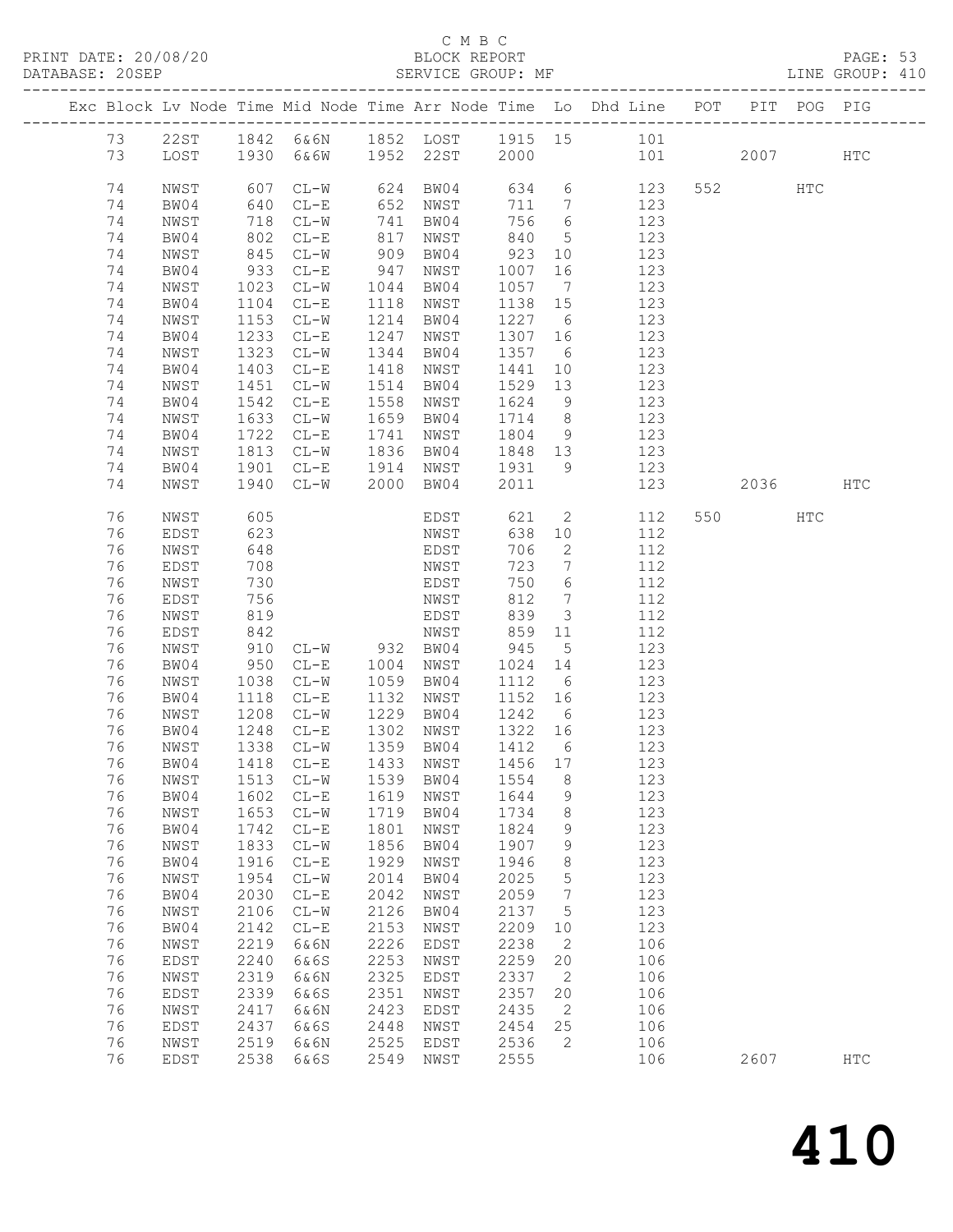#### C M B C<br>BLOCK REPORT SERVICE GROUP: MF

|  |    |      |     |      | Exc Block Lv Node Time Mid Node Time Arr Node Time Lo Dhd Line POT |      |      |      |         |                |            |     |     | PIT POG PIG |  |
|--|----|------|-----|------|--------------------------------------------------------------------|------|------|------|---------|----------------|------------|-----|-----|-------------|--|
|  | 77 | CW12 |     |      | 525 CL-W 533 BW04                                                  |      |      |      |         |                | 545 5 123  |     | 513 | <b>HTC</b>  |  |
|  | 77 | BW04 |     | 550  | $CL-E$                                                             | 559  |      | NWST |         |                | 616 13 123 |     |     |             |  |
|  | 77 | NWST |     | 629  | $CL-W$                                                             | 646  | BW04 |      | 658     | 6              |            | 123 |     |             |  |
|  | 77 | BW04 |     | 704  | $CL-E$                                                             | 716  |      | NWST | 737     |                |            | 123 |     |             |  |
|  | 77 | NWST |     | 749  | $CL-W$                                                             | 814  |      | BW04 | 829     | 11             |            | 123 |     |             |  |
|  | 77 | BW04 | 840 |      | $CL-E$                                                             | 854  | NWST |      | 915     | 8 <sup>8</sup> |            | 123 |     |             |  |
|  | 77 | NWST | 923 |      | $CL-W$                                                             | 945  | BW04 |      | 958     | $5^{\circ}$    |            | 123 |     |             |  |
|  | 77 | BW04 |     | 1003 | $CL-E$                                                             | 1017 | NWST |      | 1037 16 |                |            | 123 |     |             |  |
|  | 77 | NWST |     | 1053 | $CL-W$                                                             | 1114 | BW04 |      | 1127    | 6              |            | 123 |     |             |  |
|  | 77 | BW04 |     | 1133 | $CL-E$                                                             | 1147 | NWST |      | 1207 16 |                |            | 123 |     |             |  |
|  | 77 | NWST |     | 1223 | $CL-W$                                                             | 1244 | BW04 |      | 1257 6  |                |            | 123 |     |             |  |
|  | 77 | BW04 |     | 1303 | $CL-E$                                                             | 1318 | NWST |      | 1340 13 |                |            | 123 |     |             |  |
|  | 77 | NWST |     | 1353 | $CL-W$                                                             | 1414 | BW04 |      | 1427    | 6              |            | 123 |     |             |  |
|  | 77 | BW04 |     | 1433 | $CL-E$                                                             | 1449 | NWST |      | 1513    | 10             |            | 123 |     |             |  |
|  | 77 | NWST |     | 1523 | $CL-W$                                                             | 1549 | BW04 |      | 1604    | 18             |            | 123 |     |             |  |
|  | 77 | BW04 |     | 1622 | $CL-E$                                                             | 1639 | NWST |      | 1704    | 9              |            | 123 |     |             |  |
|  | 77 | NWST |     | 1713 | $CL-W$                                                             | 1739 | BW04 |      | 1754 8  |                |            | 123 |     |             |  |
|  | 77 | BW04 |     | 1802 | $CL-E$                                                             | 1818 | NWST |      | 1839    | 14             |            | 123 |     |             |  |
|  | 77 | NWST |     | 1853 | $CL-W$                                                             | 1916 | BW04 |      | 1927    | 19             |            | 123 |     |             |  |
|  | 77 | BW04 |     | 1946 | $CL-E$                                                             | 1959 | NWST |      | 2016    | 8 <sup>8</sup> |            | 123 |     |             |  |
|  | 77 | NWST |     | 2024 | $CL-W$                                                             | 2044 | BW04 |      | 2055    | $5^{\circ}$    |            | 123 |     |             |  |
|  | 77 | BW04 |     | 2100 | $CL-E$                                                             | 2111 | NWST |      | 2127    |                | 10         | 123 |     |             |  |
|  | 77 | NWST |     | 2137 | $CL-W$                                                             | 2157 | BW04 |      | 2208    | 6              |            | 123 |     |             |  |
|  | 77 | BW04 |     | 2214 | $CL-E$                                                             | 2224 | NWST |      | 2240    | 6              |            | 123 |     |             |  |
|  | 77 | NWST |     | 2246 | $CL-W$                                                             | 2303 | BW04 |      | 2313    | 5              |            | 123 |     |             |  |
|  | 77 | BW04 |     | 2318 | $CL-E$                                                             | 2328 | NWST |      | 2344    | 6              |            | 123 |     |             |  |
|  | 77 | NWST |     | 2350 | $CL-W$                                                             | 2407 | BW04 |      | 2416    | 6              |            | 123 |     |             |  |
|  | 77 | BW04 |     | 2422 | $CL-E$                                                             | 2432 | NWST |      | 2448    | 6              |            | 123 |     |             |  |
|  | 77 | NWST |     | 2454 | $CL-W$                                                             | 2511 | BW04 |      | 2520    | $6^{\circ}$    |            | 123 |     |             |  |

77 BW04 2526 CL-E 2536 NWST 2552 6 123

77 NWST 2558 CL-W 2612 BW04 2620 123 2645 HTC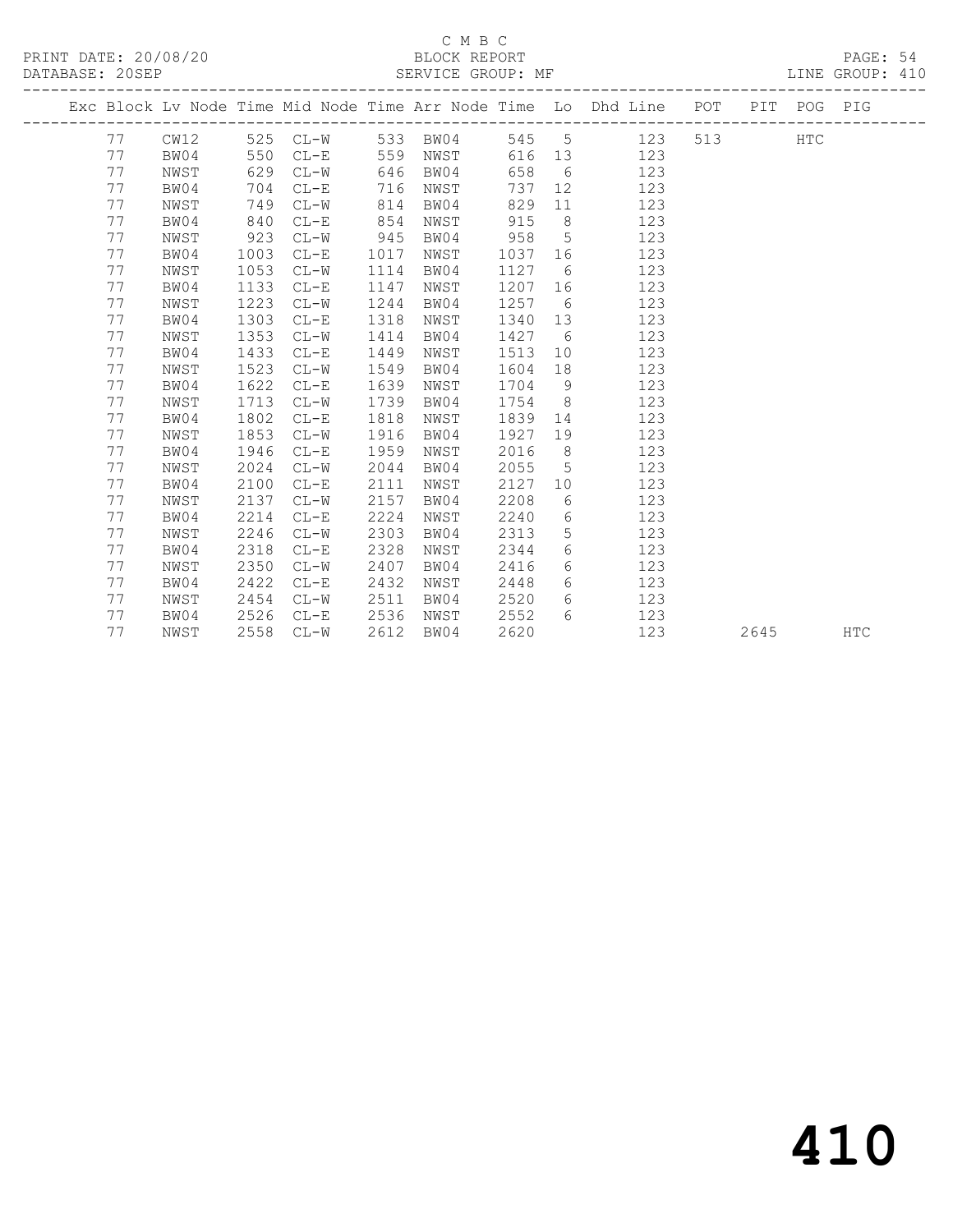### C M B C<br>BLOCK REPORT

PAGE: 55<br>LINE GROUP: 410

PRINT DATE: 20/08/20 BLOCK REPORT BATABASE: 20SEP

|          |                         |                       |                                            |      |                        |                |                              | Exc Block Lv Node Time Mid Node Time Arr Node Time Lo Dhd Line POT PIT POG PIG |     |          |             |            |
|----------|-------------------------|-----------------------|--------------------------------------------|------|------------------------|----------------|------------------------------|--------------------------------------------------------------------------------|-----|----------|-------------|------------|
| 78       |                         |                       | BW04 501 CL-E 510 NWST                     |      |                        |                | 525 5                        | 123                                                                            |     | 426 HTC  |             |            |
| 78       | NWST                    |                       | 530 CL-W 545 BW04<br>603 CL-E 613 NWST     |      |                        | 555 8          |                              | 123                                                                            |     |          |             |            |
| 78       | BW04                    |                       |                                            |      |                        | 631 8          |                              | 123                                                                            |     |          |             |            |
| 78       | NWST                    |                       | 639 CL-W<br>716 CL-E                       |      | 656 BW04<br>729 NWST   | 710            | $6\overline{6}$              | 123                                                                            |     |          |             |            |
| 78       | BW04                    |                       |                                            |      |                        | 751 8          |                              | 123                                                                            |     |          |             |            |
| 78       | NWST                    |                       | $CL-W$                                     |      | 824 BW04               | 839 13         |                              | 123                                                                            |     |          |             |            |
| 78       | BW04                    | $752$<br>852<br>938   | $CL-E$                                     |      | 906 NWST               | 927            | 11                           | 123                                                                            |     |          |             |            |
| 78       | NWST                    | 938                   | $CL-W$                                     |      | 959 BW04               | 1012           | 6                            | 123                                                                            |     |          |             |            |
| 78       | BW04                    | 1018<br>1108          | $CL-E$                                     |      | 1032 NWST              | 1052 16        |                              | 123                                                                            |     |          |             |            |
| 78       | NWST                    |                       | $CL-W$                                     |      | 1129 BW04              | 1142 6         |                              | 123                                                                            |     |          |             |            |
| 78       | BW04                    | 1148<br>1238          | $CL-E$                                     | 1202 | NWST                   | 1222 16        |                              | 123                                                                            |     |          |             |            |
| 78       | NWST                    | 1238                  | $CL-W$                                     |      | 1259 BW04              | 1312           | $6\overline{6}$              | 123                                                                            |     |          |             |            |
| 78       | BW04                    | 1318                  | $CL-E$                                     |      | 1333 NWST              | 1355 13        |                              | 123                                                                            |     |          |             |            |
| 78       | NWST                    | 1408<br>1447          | $CL-W$                                     |      | 1429 BW04              | 1442           | $5\overline{)}$              | 123                                                                            |     |          |             |            |
| 78       | BW04                    |                       | $CL-E$                                     | 1503 | NWST                   | 1528 15        |                              | 123                                                                            |     |          |             |            |
| 78       | NWST                    | 1543<br>1642          | $CL-W$                                     | 1609 | BW04                   | 1624           | 18                           | 123                                                                            |     |          |             |            |
| 78       | BW04                    |                       | CL-E 1700 NWST                             |      |                        | 1725           | $7\phantom{.0}\phantom{.0}7$ | 123                                                                            |     |          |             |            |
| 78       | NWST                    | 1732                  |                                            |      | EDST                   | 1753           | $\overline{9}$               | 112                                                                            |     |          |             |            |
| 78       | EDST                    | 1802                  |                                            |      | NWST                   | 1821           | $6\overline{6}$              | 112                                                                            |     |          |             |            |
| 78       | NWST                    | $100 -$<br>$1827 -$   |                                            |      | EDST                   | 1845           | $6\overline{6}$              | 112                                                                            |     |          |             |            |
| 78       | EDST                    | 1851<br>1918          | BCHL 1910 HOLD                             |      |                        | 1918           | $\overline{0}$               | 133                                                                            |     |          |             |            |
| 78       | HOLD                    |                       | GIST 1935 PAST                             |      | 2015 HOLD              | 1954 6         |                              | 129                                                                            |     |          |             |            |
| 78       | PAST                    |                       | 2000 GIST                                  |      |                        | 2032           | $\overline{0}$               | 129                                                                            |     |          |             |            |
| 78<br>78 | HOLD                    | 2032                  | BCHL                                       |      | 2041 EDST<br>2131 MTST | 2057<br>2147   | 18                           | 133                                                                            |     |          |             |            |
| 78       | EDST<br>$\mathtt{MTST}$ | 2115<br>2205          | FGLW<br>FN37                               |      | 2216 EDST              | 2233 11        | 18                           | 116<br>116                                                                     |     |          |             |            |
| 78       | EDST                    | 2244                  |                                            |      | NWST                   | 2257 5         |                              | 112                                                                            |     |          |             |            |
| 78       |                         | 2302                  |                                            |      |                        | 2316           | $7\overline{ }$              | 112                                                                            |     |          |             |            |
| 78       | NWST<br>EDST            |                       |                                            |      | EDST                   | 2347 0         |                              | 133                                                                            |     |          |             |            |
| 78       | HOLD                    | 2323                  | 2323 BCHL 2339 HOLD<br>2347 GIST 2402 PAST |      |                        | 2418           |                              | 129                                                                            |     | 2436     |             | HTC        |
|          |                         |                       |                                            |      |                        |                |                              |                                                                                |     |          |             |            |
| 80       | NWST                    | 1533                  | $CL-W$                                     |      | 1559 BW04              |                |                              | 1614 16                                                                        |     | 123 1516 | HTC         |            |
| 80       | BW03                    | 1630                  | PROD                                       |      | 1701 LOST              | 1711 9         |                              | 136                                                                            |     |          |             |            |
| 80       | LOST                    |                       | 6&6W                                       |      | 1749 22ST              | 1759 5         |                              | 101                                                                            |     |          |             |            |
| 80       | 22ST                    | $1/2$<br>1804<br>1955 | 6&6N                                       |      | 1817 LOST              | 1840 15        |                              | 101                                                                            |     |          |             |            |
| 80       | LOST                    | $1855$<br>$1935$      | HOLD                                       |      | 1922 BW02              | 1928           | $7\overline{)}$              | 136                                                                            |     |          |             |            |
| 80       | BW02                    |                       | SPST                                       |      | 1957 LKST              | 2007 5         |                              | 134                                                                            |     |          |             |            |
| 80       | LKST                    | 2012                  | SPST                                       |      | 2019 BW03              | 2039 14        |                              | 134                                                                            |     |          |             |            |
| 80       | BW03                    | 2053                  | PROD                                       |      | 2115 LOST              | 2122 5<br>2159 |                              | 136                                                                            |     |          |             |            |
| 80       | LOST                    | 2127                  | HOLD                                       | 2153 | BW02                   | 2159           |                              | 136                                                                            |     | 2224     |             | HTC        |
| SD 81    | MTST                    | 714                   | SPST                                       |      | 736 LOST               | 758            |                              | 12<br>110                                                                      | 649 |          | <b>HTC</b>  |            |
| SD 81    | LOST                    | 810                   | SPST                                       |      | 833 MTST               | 905            |                              | 110                                                                            |     | 929      |             | <b>HTC</b> |
| #SD 81   | LOST                    |                       | 810 SPST                                   |      | 833 MTST               | 905            |                              | 110                                                                            | 739 |          | 929 HTC HTC |            |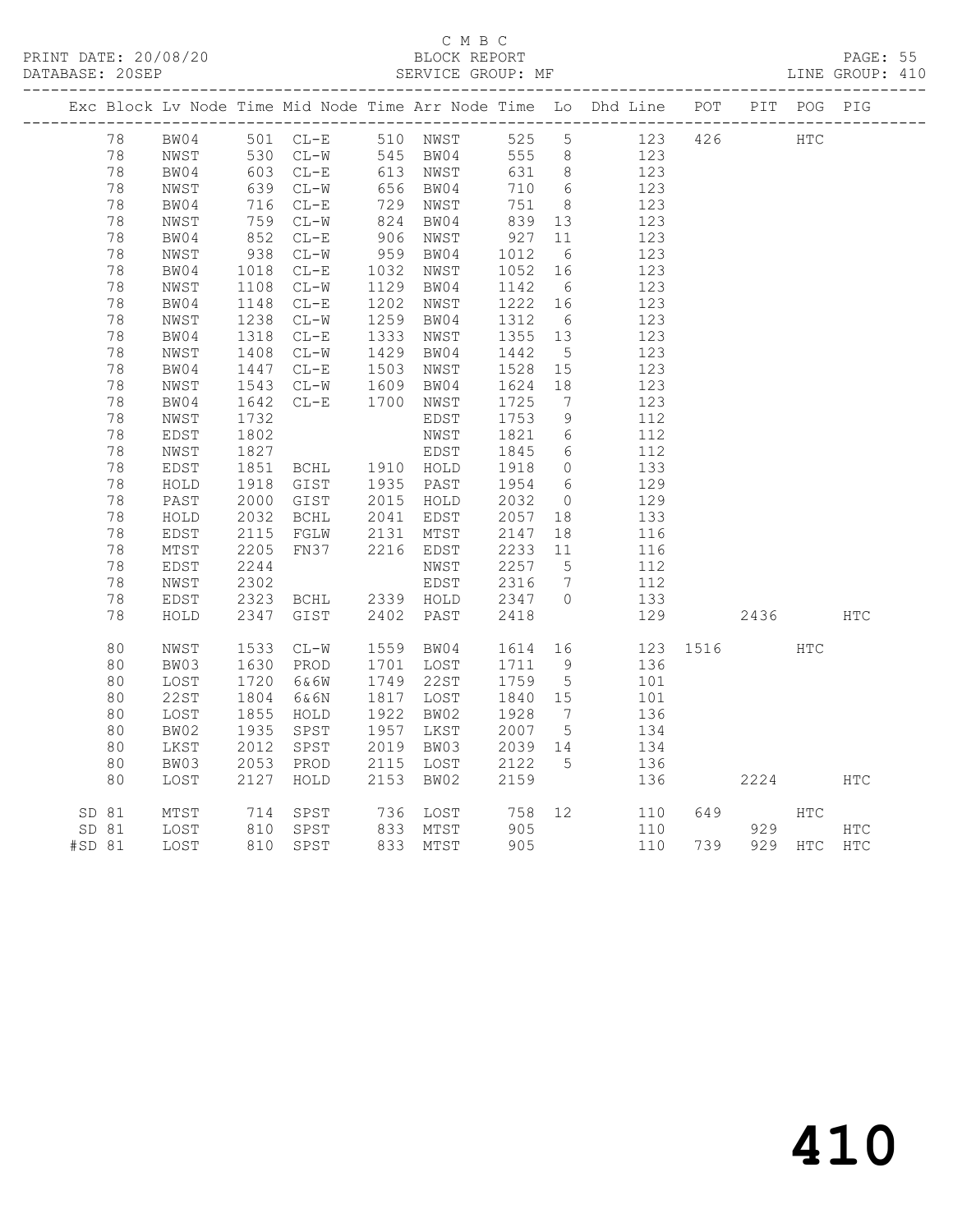### C M B C<br>BLOCK REPORT

LINE GROUP: 410

|  |    |      |      |         |      |      |        |                   | Exc Block Lv Node Time Mid Node Time Arr Node Time (Lo) Dhd Line | POT | PIT. | POG | PIG        |
|--|----|------|------|---------|------|------|--------|-------------------|------------------------------------------------------------------|-----|------|-----|------------|
|  | 90 | SPST | 550  | PROD    | 559  | LOST | 608 12 |                   | 110                                                              | 522 |      | HTC |            |
|  | 90 | LOST | 620  | SPST    | 641  | MTST | 706    | 13                | 110                                                              |     |      |     |            |
|  | 90 | MTST | 719  | SPST    | 745  | SFU  | 806    | 9                 | 144                                                              |     |      |     |            |
|  | 90 | SFU  | 815  | SPST    | 837  | MTST | 909    | 10                | 144                                                              |     |      |     |            |
|  | 90 | MTST | 919  | SPST    | 945  | SFU  | 1005   | 6                 | 144                                                              |     |      |     |            |
|  | 90 | SFU  | 1011 | SPST    | 1032 | MTST | 1100   | 9                 | 144                                                              |     |      |     |            |
|  | 90 | MTST | 1109 | SPST    | 1134 | LOST | 1155   | 5                 | 110                                                              |     |      |     |            |
|  | 90 | LOST | 1200 | 6&6W    | 1225 | 22ST | 1235   | 10                | 101                                                              |     |      |     |            |
|  | 90 | 22ST | 1245 | 6&6N    | 1255 | LOST | 1318   | $12 \overline{ }$ | 101                                                              |     |      |     |            |
|  | 90 | LOST | 1330 | 6&6W    | 1355 | 22ST | 1405   | 10 <sup>°</sup>   | 101                                                              |     |      |     |            |
|  | 90 | 22ST | 1415 | 6&6N    | 1427 | LOST | 1452   | 7                 | 101                                                              |     |      |     |            |
|  | 90 | LOST | 1459 | 6&6W    | 1526 | 22ST | 1538   | 6.                | 101                                                              |     |      |     |            |
|  | 90 | 22ST | 1544 | 6 & 6 N | 1557 | LOST | 1624   | 5.                | 101                                                              |     |      |     |            |
|  | 90 | LOST | 1629 | SPST    | 1653 | MTST | 1725   | 5.                | 110                                                              |     |      |     |            |
|  | 90 | MTST | 1730 | SPST    | 1801 | LOST | 1824   | 6                 | 110                                                              |     |      |     |            |
|  | 90 | LOST | 1830 | 6&6W    | 1855 | 22ST | 1903   |                   | 101                                                              |     | 1910 |     | <b>HTC</b> |
|  |    |      |      |         |      |      |        |                   |                                                                  |     |      |     |            |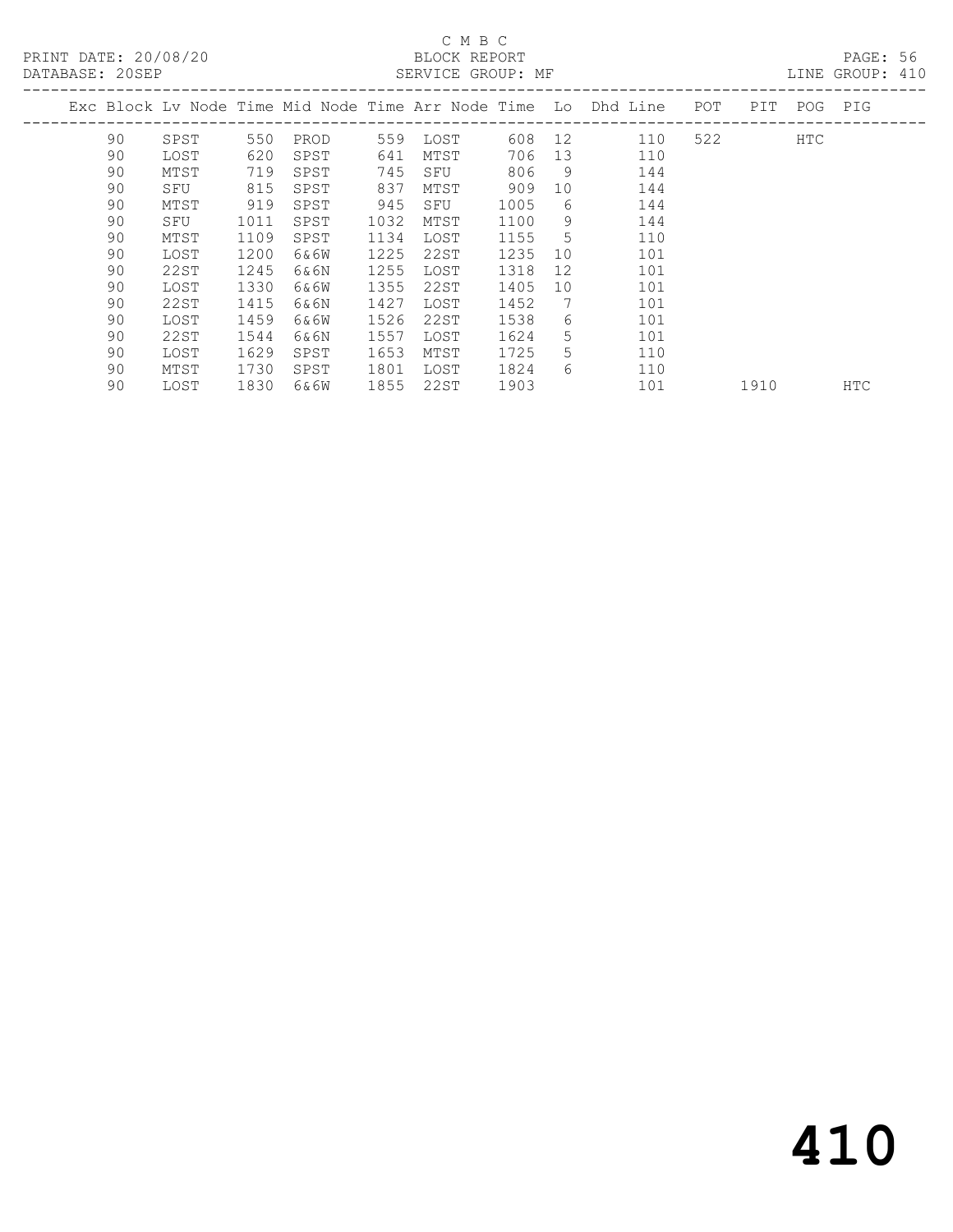|  |                              | PRINT DATE: 20/08/20 |      |              | C M B C<br>BLOCK REPORT |                 |                 |                                                                                                 |         |         |     | PAGE: 57   |  |
|--|------------------------------|----------------------|------|--------------|-------------------------|-----------------|-----------------|-------------------------------------------------------------------------------------------------|---------|---------|-----|------------|--|
|  |                              |                      |      |              |                         |                 |                 | 41AE EB W 41 AVE AT ASH ST 41AS 41 AV & NS ASH HTC Hamilton Depot 61 AM 2005 70 AVE STATION ULP |         |         |     |            |  |
|  |                              |                      |      |              |                         |                 |                 | Exc Block Lv Node Time Mid Node Time Arr Node Time Lo Dhd Line POT PIT POG PIG                  |         |         |     |            |  |
|  | $1 \qquad \qquad$            |                      |      |              |                         |                 |                 | JOST 625 41AS ULP 702 13 R4 555 HTC                                                             |         |         |     |            |  |
|  | $\mathbf{1}$                 |                      |      |              |                         |                 |                 | ULP 715 41AE JOST 755 10 R4<br>JOST 805 41AS ULP 855 5 R4<br>ULP 900 41AE JOST 941 9 R4         |         |         |     |            |  |
|  | $\mathbf{1}$                 |                      |      |              |                         |                 |                 |                                                                                                 |         |         |     |            |  |
|  | $\mathbf{1}$                 |                      |      |              |                         |                 |                 |                                                                                                 |         |         |     |            |  |
|  | $\mathbf{1}$                 |                      |      |              |                         |                 |                 | JOST 950 41AS ULP 1037 7 R4                                                                     |         |         |     |            |  |
|  | $\mathbf 1$                  | ULP                  |      |              |                         |                 |                 |                                                                                                 |         |         |     |            |  |
|  | $\mathbf{1}$                 | JOST<br>ULP          |      | 1136 41AS    | ULP 1219                |                 |                 | $\begin{array}{c} 9 \\ 8 \end{array}$<br>R4<br>R4                                               |         |         |     |            |  |
|  | $\mathbf{1}$<br>$\mathbf{1}$ |                      |      |              |                         |                 |                 | 1320 41AS ULP 1400 12 R4                                                                        |         |         |     |            |  |
|  | $\mathbf 1$                  | JOST<br>ULP          | 1412 | 41AE JOST    |                         | 1502            |                 | 8 R4                                                                                            |         |         |     |            |  |
|  | $\mathbf{1}$                 | JOST                 |      |              |                         |                 |                 |                                                                                                 |         |         |     |            |  |
|  | $\mathbf{1}$                 | ULP                  |      |              |                         |                 |                 |                                                                                                 |         |         |     |            |  |
|  | $\mathbf 1$                  | JOST                 |      |              |                         |                 |                 | 1705 41AS ULP 1746 14 R4                                                                        |         |         |     |            |  |
|  | $\mathbf 1$                  | ULP                  | 1800 | 41AE         | JOST 1847               |                 |                 | 17 / 17<br>R4                                                                                   |         |         |     |            |  |
|  | $\mathbf 1$                  | JOST                 |      |              |                         |                 |                 |                                                                                                 |         |         |     |            |  |
|  | $\mathbf{1}$                 | ULP                  |      |              |                         |                 |                 | $\begin{array}{ccc}\n 11 & & \text{R4} \\  12 & & \text{R4}\n \end{array}$                      |         |         |     |            |  |
|  | $\mathbf 1$                  | JOST                 |      |              | 2050 41AS ULP 2131 9    |                 |                 | R4                                                                                              |         |         |     |            |  |
|  | $\mathbf{1}$                 | ULP                  | 2140 |              | 41AE JOST 2218          |                 |                 |                                                                                                 | R4 2248 |         |     | HTC        |  |
|  | $\mathbf{2}$                 | JOST                 |      |              |                         |                 |                 | 650 41AS ULP 730 10 R4                                                                          |         | 620 HTC |     |            |  |
|  | $\mathbf{2}$                 |                      |      |              |                         |                 |                 | ULP 740 41AE JOST 820 10 R4                                                                     |         |         |     |            |  |
|  | $\mathbf{2}$                 | JOST                 | 830  |              | 41AS ULP 920            |                 | $5\overline{)}$ | R4                                                                                              |         |         |     |            |  |
|  | $\mathbf{2}$                 | ULP                  | 925  |              | 41AE JOST 1006 10       |                 |                 | R4                                                                                              |         |         |     |            |  |
|  | $\mathbf{2}$                 | JOST                 | 1016 | 41AS         | ULP                     | 1059            | 9               | R4                                                                                              |         |         |     |            |  |
|  | $\mathbf{2}$                 | ULP                  |      |              |                         |                 | 10              | R4                                                                                              |         |         |     |            |  |
|  | $\mathbf{2}$                 | JOST                 | 1200 |              | 41AS ULP 1240           |                 | 12              | R4                                                                                              |         |         |     |            |  |
|  | $\mathbf{2}$                 | ULP                  | 1252 | 41AE         | JOST                    | 1336            | 8 <sup>8</sup>  | R4                                                                                              |         |         |     |            |  |
|  | $\mathbf{2}$                 | JOST                 | 1344 | 41AS         | ULP 1424 12             |                 |                 | R4                                                                                              |         |         |     |            |  |
|  | $\mathbf{2}$                 | ULP                  |      |              |                         |                 |                 | R <sub>4</sub>                                                                                  |         |         |     |            |  |
|  | $\mathbf{2}$                 | JOST                 |      |              |                         |                 |                 | 1535 41AS ULP 1617 13 R4                                                                        |         |         |     |            |  |
|  | 2                            | ULP                  | 1630 |              | 41AE JOST 1724 6        |                 |                 | R <sub>4</sub>                                                                                  |         |         |     |            |  |
|  | $\overline{c}$               | JOST                 |      | 1730 41AS    | ULP                     | 1811 14         |                 | R4                                                                                              |         |         |     |            |  |
|  | $\mathbf{2}$                 |                      |      |              |                         |                 |                 | ULP 1825 41AE 50ST 1912 8 R4                                                                    |         |         |     |            |  |
|  | $\mathbf{2}$<br>2            | JOST<br>ULP          | 2012 | 1920 41AS    | ULP<br>JOST             | 2001 11<br>2054 |                 | R4                                                                                              |         | 2124    |     | <b>HTC</b> |  |
|  |                              |                      |      | 41AE         |                         |                 |                 | R4                                                                                              |         |         |     |            |  |
|  | 3                            | <b>JOST</b>          | 512  | 41AS         | ULP                     | 546             | 16              | R4                                                                                              |         | 447     | HTC |            |  |
|  | 3<br>3                       | ULP<br><b>JOST</b>   | 655  | 602 41AE     | JOST<br>ULP             | 640<br>735      | 15              | R4                                                                                              |         |         |     |            |  |
|  | $\mathsf 3$                  | ULP                  | 745  | 41AS<br>41AE | JOST                    | 825             | 10<br>10        | R4<br>R4                                                                                        |         |         |     |            |  |
|  | $\mathsf 3$                  | JOST                 | 835  | 41AS         | ULP                     | 925             | $\overline{7}$  | R4                                                                                              |         |         |     |            |  |
|  | 3                            | ULP                  | 932  | 41AE         | JOST                    | 1013 11         |                 | R4                                                                                              |         |         |     |            |  |
|  | 3                            | <b>JOST</b>          | 1024 | 41AS         | ULP                     | 1107            | 9               | R4                                                                                              |         |         |     |            |  |
|  | $\mathsf S$                  | ULP                  | 1116 | 41AE         | JOST                    | 1158            | 10              | R4                                                                                              |         |         |     |            |  |
|  | $\mathsf 3$                  | JOST                 | 1208 | 41AS         | ULP                     | 1248            | 12              | R4                                                                                              |         |         |     |            |  |
|  | 3                            | ULP                  | 1300 | 41AE         | JOST                    | 1346            | $6\overline{6}$ | R4                                                                                              |         |         |     |            |  |
|  | 3                            | JOST                 | 1352 | 41AS         | ULP                     | 1432            | 12              | R4                                                                                              |         |         |     |            |  |
|  | $\mathsf S$                  | ULP                  | 1444 | 41AE         | JOST                    | 1536            | $5^{\circ}$     | R4                                                                                              |         |         |     |            |  |
|  | 3                            | JOST                 | 1541 | 41AS         | ULP                     | 1623            | 12              | R4                                                                                              |         |         |     |            |  |
|  | 3                            | ULP                  | 1635 | 41AE         | JOST                    | 1729            | 6               | R4                                                                                              |         |         |     |            |  |
|  | 3                            | <b>JOST</b>          | 1735 | 41AS         | ULP                     | 1816            | 14              | R4                                                                                              |         |         |     |            |  |
|  | 3                            | ULP                  | 1830 | 41AE         | JOST                    | 1912            |                 | R4                                                                                              |         | 1942    |     | <b>HTC</b> |  |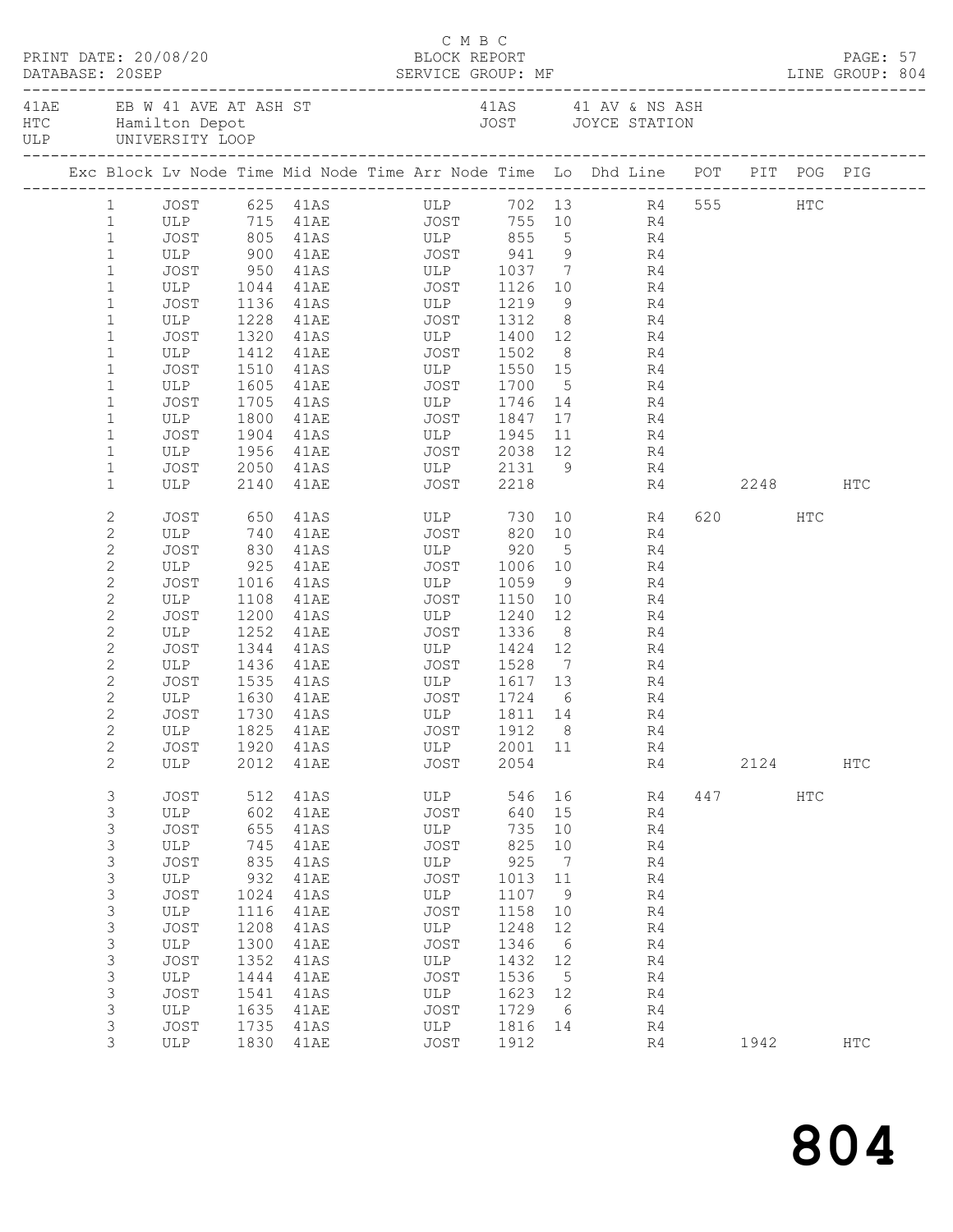#### C M B C DATABASE: 20SEP SERVICE GROUP: MF LINE GROUP: 804

|                |             |              |              | Exc Block Lv Node Time Mid Node Time Arr Node Time Lo Dhd Line POT |                 |                 |                |     |             | PIT POG PIG |               |
|----------------|-------------|--------------|--------------|--------------------------------------------------------------------|-----------------|-----------------|----------------|-----|-------------|-------------|---------------|
| $\overline{4}$ | JOST        |              | 705 41AS     | ULP                                                                |                 |                 | 748 7 R4       | 635 | HTC         |             |               |
| 4              | ULP         | 755          | 41AE         | JOST 835 10                                                        |                 |                 | R4             |     |             |             |               |
| 4              | JOST        | 845          | 41AS         | ULP 935                                                            |                 | 13              | R <sub>4</sub> |     |             |             |               |
| 4              | ULP         | 948          | 41AE         | JOST                                                               | 1029            | 11              | R4             |     |             |             |               |
| 4              | JOST        | 1040         | 41AS         | ULP                                                                | 1123            | 9               | R4             |     |             |             |               |
| 4              | ULP         | 1132         | 41AE         | JOST                                                               | 1215            | 9               | R4             |     |             |             |               |
| 4              | JOST        | 1224         | 41AS         | ULP                                                                | 1304 12         |                 | R4             |     |             |             |               |
| 4              | ULP         | 1316         | 41AE         | JOST                                                               | 1402            | $5^{\circ}$     | R4             |     |             |             |               |
| 4              | JOST        | 1407         | 41AS         | ULP                                                                | 1447 13         |                 | R4             |     |             |             |               |
| 4              | ULP         | 1500         | 41AE         | JOST                                                               | 1555            | $5\overline{)}$ | R4             |     |             |             |               |
| 4              | JOST        | 1600         | 41AS         | ULP                                                                | 1643 12         |                 | R4             |     |             |             |               |
| 4              | ULP<br>JOST | 1655         | 41AE         | JOST<br>ULP                                                        | 1749<br>1836 14 | 6               | R4<br>R4       |     |             |             |               |
| 4<br>4         | ULP         | 1755<br>1850 | 41AS<br>41AE | JOST                                                               | 1932 12         |                 | R4             |     |             |             |               |
| 4              | JOST        | 1944         | 41AS         | ULP                                                                | 2025 11         |                 | R4             |     |             |             |               |
| 4              | ULP         | 2036         | 41AE         | JOST                                                               | 2118            |                 | R4             |     | 2148        |             | HTC           |
|                |             |              |              |                                                                    |                 |                 |                |     |             |             |               |
| 5              | JOST        | 544          | 41AS         | ULP                                                                | 619 15          |                 | R4             |     | 519         | HTC         |               |
| 5              | ULP         | 634          | 41AE         | JOST                                                               | 713             | $\overline{7}$  | R4             |     |             |             |               |
| 5              | JOST        | 720          | 41AS         | ULP                                                                | 806             | 9               | R4             |     |             |             |               |
| 5              | ULP         | 815          | 41AE         | JOST                                                               | 856             | 9               | R4             |     |             |             |               |
| 5              | JOST        | 905          | 41AS         | ULP                                                                | 953             | 11              | R4             |     |             |             |               |
| 5              | ULP         | 1004         | 41AE         | JOST                                                               | 1045            | 11              | R4             |     |             |             |               |
| 5              | JOST        | 1056         | 41AS         | ULP                                                                | 1139            | 9               | R4             |     |             |             |               |
| 5              | ULP         | 1148         | 41AE         | JOST                                                               | 1231 9          |                 | R4             |     |             |             |               |
| 5              | JOST        | 1240         | 41AS         | ULP                                                                | 1320 12         |                 | R4             |     |             |             |               |
| 5              | ULP         | 1332         | 41AE         | JOST                                                               | 1418 12         |                 | R4             |     |             |             |               |
| 5<br>5         | JOST        | 1430         | 41AS         | ULP<br>JOST                                                        | 1510 10         | $5^{\circ}$     | R4<br>R4       |     |             |             |               |
| 5              | ULP<br>JOST | 1520<br>1620 | 41AE<br>41AS | ULP                                                                | 1615<br>1703 12 |                 | R4             |     |             |             |               |
| 5              | ULP         |              | 1715 41AE    | JOST                                                               | 1806            |                 | R4             |     | 1836        |             | HTC           |
|                |             |              |              |                                                                    |                 |                 |                |     |             |             |               |
| 6              | ULP         | 1525         | 41AE         | JOST                                                               | 1620 5          |                 |                |     | R4 1440 HTC |             |               |
| 6              | JOST        | 1625         | 41AS         | ULP                                                                | 1708 12         |                 | R4             |     |             |             |               |
| 6              | ULP         |              | 1720 41AE    | JOST                                                               | 1811            |                 | R4             |     | 1841        |             | HTC           |
| 7              | JOST        | 554          | 41AS         | ULP                                                                |                 |                 | 629 14<br>R4   |     | 529         | HTC         |               |
| 7              | ULP         | 643          | 41AE         | JOST                                                               | 722 13          |                 | R4             |     |             |             |               |
| 7              | JOST        |              | 735 41AS     | ULP                                                                | 823             | $\overline{7}$  | R4             |     |             |             |               |
| 7              | ULP         |              | 830 41AE     | JOST                                                               | 911             | 9               | R4             |     |             |             |               |
| 7              | JOST        | 920          | 41AS         | ULP                                                                | 1008            |                 | R4             |     | 1053        |             | <b>HTC</b>    |
| 8              | JOST        | 534          | 41AS         | ULP                                                                | 609             | 15              | R4             |     | 509         | HTC         |               |
| 8              | ULP         | 624          | 41AE         | JOST                                                               | 702             | 8 <sup>8</sup>  | R4             |     |             |             |               |
| 8              | JOST        | 710          | 41AS         | ULP                                                                | 753             | 9               | R4             |     |             |             |               |
| 8              | ULP         | 802          | 41AE         | JOST                                                               | 843             | 9               | R4             |     |             |             |               |
| 8              | JOST        | 852          | 41AS         | ULP                                                                | 942             |                 | R4             |     | 1027        |             | $_{\rm{HTC}}$ |
|                |             |              |              |                                                                    |                 |                 |                |     |             |             |               |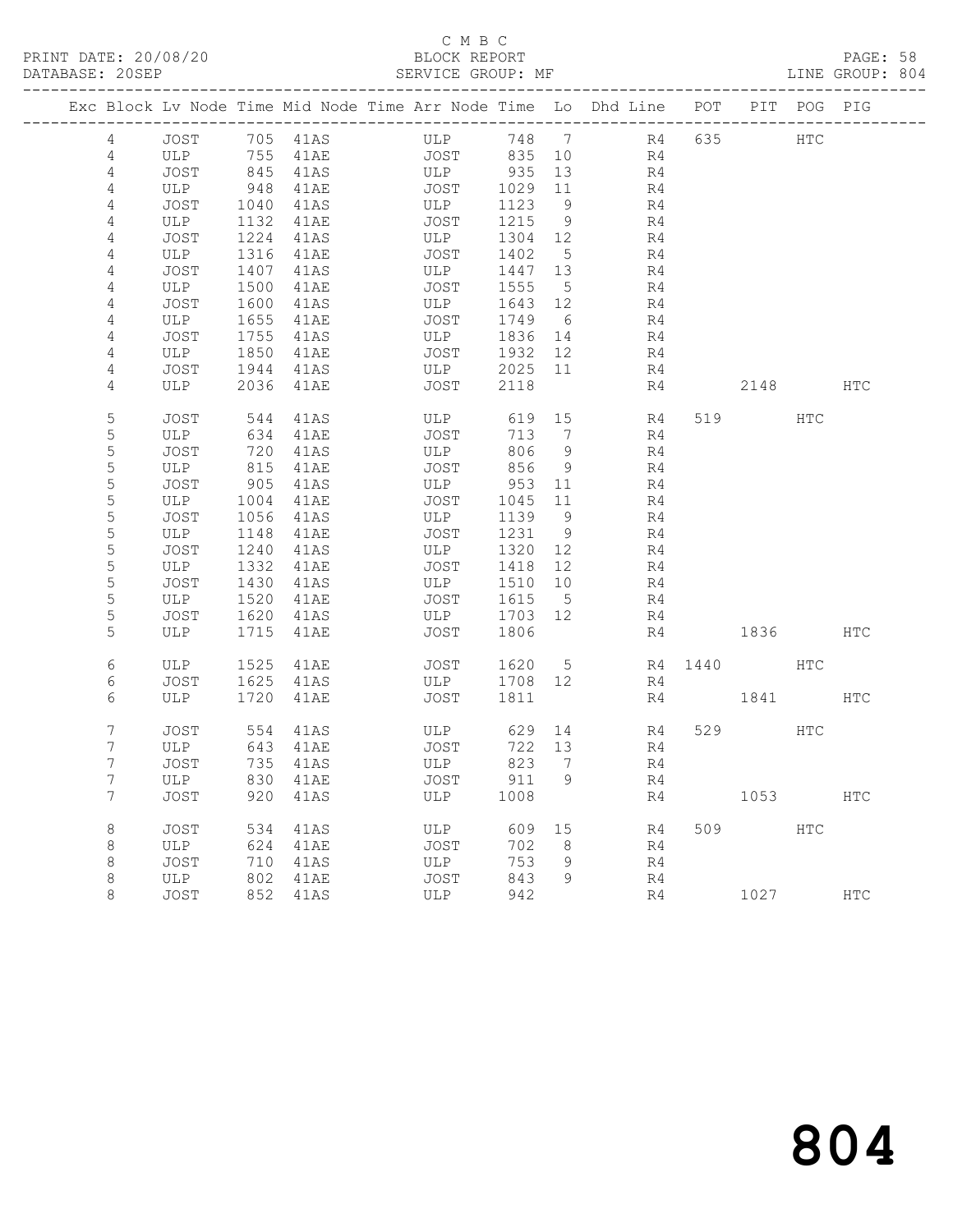### C M B C<br>BLOCK REPORT

PAGE: 59<br>LINE GROUP: 804

|                  |             |              |              | Exc Block Lv Node Time Mid Node Time Arr Node Time Lo Dhd Line POT |              |                      |          |      |            | PIT POG PIG |            |
|------------------|-------------|--------------|--------------|--------------------------------------------------------------------|--------------|----------------------|----------|------|------------|-------------|------------|
|                  |             |              |              |                                                                    |              |                      |          |      |            |             |            |
| 9                | JOST        |              | 600 41AS     | ULP                                                                |              | 637 13               | R4       | 530  | <b>HTC</b> |             |            |
| 9                | ULP         |              | 650 41AE     | JOST                                                               | 729          | 11                   | R4       |      |            |             |            |
| $\mathsf 9$      | <b>JOST</b> |              | 740 41AS     | ULP                                                                | 828          | 7                    | R4       |      |            |             |            |
| 9                | ULP         |              | 835 41AE     | JOST                                                               | 916          | - 9                  | R4       |      |            |             |            |
| 9<br>$\mathsf 9$ | JOST<br>ULP | 925          | 41AS         | ULP<br>JOST                                                        | 1013         | $\overline{7}$<br>11 | R4<br>R4 |      |            |             |            |
| 9                | JOST        | 1020<br>1112 | 41AE<br>41AS | ULP                                                                | 1101<br>1155 | 9                    | R4       |      |            |             |            |
| $\mathsf 9$      | ULP         | 1204         | 41AE         | JOST                                                               | 1248         | 8                    | R4       |      |            |             |            |
| 9                | JOST        | 1256         | 41AS         | ULP                                                                | 1336         | 12                   | R4       |      |            |             |            |
| $\mathsf 9$      | ULP         | 1348         | 41AE         | JOST                                                               | 1434         | 11                   | R4       |      |            |             |            |
| $\mathsf 9$      | JOST        | 1445         | 41AS         | ULP                                                                | 1525         | 15                   | R4       |      |            |             |            |
| 9                | ULP         | 1540         | 41AE         | JOST                                                               | 1635         | $5^{\circ}$          | R4       |      |            |             |            |
| 9                | JOST        |              | 1640 41AS    | ULP                                                                | 1722 13      |                      | R4       |      |            |             |            |
| 9                | ULP         | 1735         | 41AE         | JOST                                                               | 1825         |                      | R4       |      | 1855 — 187 |             | HTC        |
|                  |             |              |              |                                                                    |              |                      |          |      |            |             |            |
| 10               | JOST        | 1455         | 41AS         | ULP                                                                | 1535         | 15                   | R4       | 1425 |            | HTC         |            |
| 10               | ULP         | 1550         | 41AE         | JOST                                                               | 1645         | $5^{\circ}$          | R4       |      |            |             |            |
| $10$             | JOST        | 1650         | 41AS         | ULP                                                                | 1732         | 13                   | R4       |      |            |             |            |
| 10               | ULP         | 1745         | 41AE         | JOST                                                               | 1833         | 15                   | R4       |      |            |             |            |
| 10               | JOST        | 1848         | 41AS         | ULP                                                                | 1929         | 11                   | R4       |      |            |             |            |
| 10               | ULP         | 1940         | 41AE         | <b>JOST</b>                                                        | 2022         |                      | R4       |      | 2052       |             | <b>HTC</b> |
|                  |             |              |              |                                                                    |              |                      |          |      |            |             |            |
| 11               | JOST        | 620          | 41AS         | ULP                                                                | 657          | 13                   | R4       |      |            | <b>HTC</b>  |            |
| 11               | ULP         | 710          | 41AE         | JOST                                                               | 750          | 10                   | R4       |      |            |             |            |
| 11<br>$11$       | JOST<br>ULP | 800<br>855   | 41AS<br>41AE | ULP<br>JOST                                                        | 850<br>936   | $5^{\circ}$<br>9     | R4<br>R4 |      |            |             |            |
| 11               | JOST        | 945          | 41AS         | ULP                                                                | 1032         |                      | R4       |      | 1117       |             | <b>HTC</b> |
|                  |             |              |              |                                                                    |              |                      |          |      |            |             |            |
| 12               | JOST        | 1505         | 41AS         | ULP                                                                | 1545         | 15                   |          |      | R4 1435    | HTC         |            |
| 12               | ULP         | 1600         | 41AE         | JOST                                                               | 1655         | $5^{\circ}$          | R4       |      |            |             |            |
| 12               | JOST        | 1700         | 41AS         | ULP                                                                | 1741         | 14                   | R4       |      |            |             |            |
| 12               | ULP         | 1755         | 41AE         | JOST                                                               | 1843         | 13                   | R4       |      |            |             |            |
| $12$             | JOST        | 1856         | 41AS         | ULP                                                                | 1937         | 11                   | R4       |      |            |             |            |
| 12               | ULP         | 1948         | 41AE         | <b>JOST</b>                                                        | 2030         | 10                   | R4       |      |            |             |            |
| 12               | JOST        | 2040         | 41AS         | ULP                                                                | 2121         | 9                    | R4       |      |            |             |            |
| 12               | ULP         | 2130         | 41AE         | JOST                                                               | 2208         | 16                   | R4       |      |            |             |            |
| 12               | JOST        | 2224         | 41AS         | ULP                                                                | 2305         | 10                   | R4       |      |            |             |            |
| $12$             | ULP         | 2315         | 41AE         | JOST                                                               | 2353         | 7                    | R4       |      |            |             |            |
| 12               | JOST        | 2400         | 41AS         | ULP                                                                | 2441         | 5                    | R4       |      |            |             |            |
| 12               | ULP         | 2446         | 41AE         | JOST                                                               | 2524         |                      | R4       |      | 2554       |             | <b>HTC</b> |
| 13               | JOST        | 630          | 41AS         | ULP                                                                | 710          | 10                   | R4       | 600  |            | <b>HTC</b>  |            |
| 13               | ULP         | 720          | 41AE         | JOST                                                               | 800          | 10                   | R4       |      |            |             |            |
| 13               | JOST        | 810          | 41AS         | ULP                                                                | 900          | 5                    | R4       |      |            |             |            |
| 13               | ULP         | 905          | 41AE         | JOST                                                               | 946          | 9                    | R4       |      |            |             |            |
| 13               | JOST        |              | 955 41AS     | ULP                                                                | 1042         |                      | R4       |      | 1127       |             | <b>HTC</b> |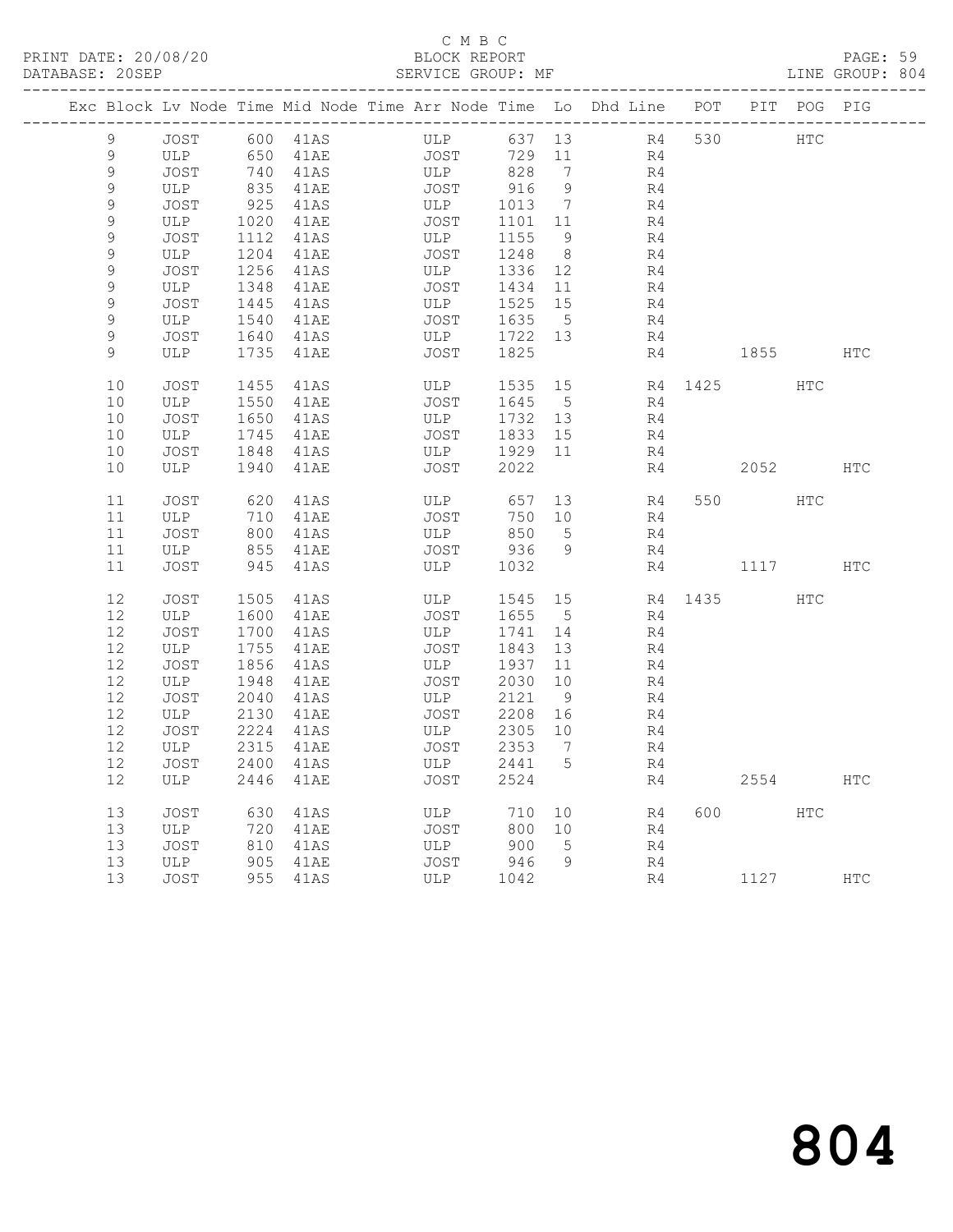### C M B C

| DATABASE: 20SEP | --------------------- |            |              | SERVICE GROUP: MF                                                              |         |                 |                   |     |         |     | LINE GROUP: 804 |
|-----------------|-----------------------|------------|--------------|--------------------------------------------------------------------------------|---------|-----------------|-------------------|-----|---------|-----|-----------------|
|                 |                       |            |              | Exc Block Lv Node Time Mid Node Time Arr Node Time Lo Dhd Line POT PIT POG PIG |         |                 |                   |     |         |     |                 |
| 14              |                       |            |              | JOST 500 41AS ULP                                                              |         |                 | 534 16 R4 435 HTC |     |         |     |                 |
| 14              | ULP 550               |            | 41AE         | JOST                                                                           |         |                 | 628 7 R4          |     |         |     |                 |
| 14              | JOST                  | 635        |              | 41AS ULP                                                                       |         |                 | 715 10 R4         |     |         |     |                 |
| 14              | ULP                   |            |              |                                                                                | 805 10  |                 |                   |     |         |     |                 |
| 14              | JOST                  | 725<br>815 |              | 41AE JOST 805<br>41AS ULP 905                                                  |         | $5\overline{)}$ | R4<br>R4          |     |         |     |                 |
| 14              | ULP                   | 910        | 41AE         | JOST 951                                                                       |         | 9               | R <sub>4</sub>    |     |         |     |                 |
| 14              | JOST                  | 1000       | 41AS         | ULP                                                                            | 1043    | 9               | R4                |     |         |     |                 |
| 14              | ULP                   | 1052       |              | JOST                                                                           | 1134 10 |                 | R4                |     |         |     |                 |
| 14              | JOST                  | 1144       | 41AE<br>41AS | ULP                                                                            | 1227 9  |                 | R4                |     |         |     |                 |
| 14              | ULP                   | 1236       | 41AE         | JOST                                                                           | 1320 8  |                 | R <sub>4</sub>    |     |         |     |                 |
| 14              | JOST                  | 1328       | 41AS         | ULP                                                                            | 1408 12 |                 | R4                |     |         |     |                 |
| 14              | ULP                   | 1420       |              | JOST                                                                           | 1510 10 |                 | R4                |     |         |     |                 |
| 14              | JOST                  | 1520       | 41AE<br>41AS | ULP                                                                            | 1600 15 |                 | R <sub>4</sub>    |     |         |     |                 |
| 14              | ULP                   | 1615       | 41AE         | JOST                                                                           | 1710 5  |                 | R4                |     |         |     |                 |
| 14              | JOST                  | 1715       | 41AS         | ULP 1756 14                                                                    |         |                 | R4                |     |         |     |                 |
| 14              | ULP                   | 1810       | 41AE         | JOST 1857                                                                      |         |                 |                   |     | R4 1927 |     | HTC             |
|                 |                       |            |              |                                                                                |         |                 |                   |     |         |     |                 |
| 15              | JOST                  | 645        | 41AS         |                                                                                |         |                 | ULP 725 10 R4     |     | 615 HTC |     |                 |
| 15              | ULP                   | 735        | 41AE         | JOST 815 10                                                                    |         |                 | R4                |     |         |     |                 |
| 15              | JOST                  | 825        | 41AS         | ULP 915 5                                                                      |         |                 | R4                |     |         |     |                 |
| 15              | ULP                   |            | 920 41AE     | JOST 1001                                                                      |         |                 | R4                |     | 1031    |     | HTC             |
| 17              | JOST                  | 524        | 41AS         | ULP                                                                            |         |                 | 558 16 R4         |     | 459     | HTC |                 |
| 17              | ULP                   | 614        | 41AE         | JOST                                                                           | 652 8   |                 | R4                |     |         |     |                 |
| 17              | JOST                  | 700        | 41AS         | ULP                                                                            | 743 7   |                 | R4                |     |         |     |                 |
| 17              | ULP                   | 750        | 41AE         | JOST                                                                           | 830 10  |                 | R <sub>4</sub>    |     |         |     |                 |
| 17              | JOST                  | 840        | 41AS         | ULP 930                                                                        |         | 10              | R4                |     |         |     |                 |
| 17              | ULP                   | 940        | 41AE         | JOST                                                                           | 1021    | 11              | R4                |     |         |     |                 |
| 17              | JOST                  | 1032       | 41AS         | ULP                                                                            | 1115 9  |                 | R <sub>4</sub>    |     |         |     |                 |
| 17              | ULP                   | 1124       | 41AE         | JOST                                                                           | 1206 10 |                 | R <sub>4</sub>    |     |         |     |                 |
| 17              | JOST                  | 1216       | 41AS         | ULP                                                                            | 1256 12 |                 | R4                |     |         |     |                 |
| 17              | ULP                   | 1308       | 41AE         | JOST                                                                           | 1354 6  |                 | R4                |     |         |     |                 |
| 17              | JOST                  | 1400       |              | ULP                                                                            | 1440 12 |                 | R4                |     |         |     |                 |
| 17              | ULP                   | 1452       | 41AS<br>41AE | JOST                                                                           | 1545 5  |                 | R4                |     |         |     |                 |
| 17              | JOST                  | 1550       | 41AS         | ULP                                                                            | 1632 13 |                 | R4                |     |         |     |                 |
| 17              | ULP                   | 1645       | 41AE         | JOST                                                                           | 1739    | 6               | R4                |     |         |     |                 |
| 17              | JOST                  | 1745       | 41AS         |                                                                                | 1826 14 |                 | R4                |     |         |     |                 |
| 17              | ULP 1840 41AB         |            |              | ULP 1826<br>JOST 1922                                                          |         |                 | R4                |     | 1952    |     | HTC             |
|                 |                       |            |              |                                                                                |         |                 |                   |     |         |     |                 |
| 20              | JOST                  | 715        | 41AS         | ULP                                                                            | 801     | 7               | R4                | 645 |         | HTC |                 |
| 20              | ULP                   | 808        | 41AE         | JOST                                                                           | 849     | 9               | R4                |     |         |     |                 |
| 20              | JOST                  | 858        | 41AS         | ULP                                                                            | 948     | 8               | R4                |     |         |     |                 |
| 20              | ULP                   | 956        | 41AE         | JOST                                                                           | 1037    | 11              | R4                |     |         |     |                 |
| 20              | JOST                  | 1048       | 41AS         | ULP                                                                            | 1131    | 9               | R4                |     |         |     |                 |
| 20              | ULP                   | 1140       | 41AE         | <b>JOST</b>                                                                    | 1223    | 9               | R4                |     |         |     |                 |
| 20              | JOST                  | 1232       | 41AS         | ULP                                                                            | 1312    | 12              | R4                |     |         |     |                 |
| 20              | ULP                   | 1324       | 41AE         | JOST                                                                           | 1410    | 14              | R4                |     |         |     |                 |
| 20              | JOST                  | 1424       | 41AS         | ULP                                                                            | 1504    | 11              | R4                |     |         |     |                 |
| 20              | ULP                   | 1515       | 41AE         | JOST                                                                           | 1610    | 5               | R4                |     |         |     |                 |
| 20              | JOST                  | 1615       | 41AS         | ULP                                                                            | 1658    | 12              | R4                |     |         |     |                 |
| 20              | ULP                   | 1710       | <b>41AE</b>  | JOST                                                                           | 1802    | 14              | R4                |     |         |     |                 |
| 20              | JOST                  | 1816       | 41AS         | ULP                                                                            | 1857    | 11              | R4                |     |         |     |                 |
| 20              | ULP                   | 1908       | <b>41AE</b>  | JOST                                                                           | 1950    | 10              | R4                |     |         |     |                 |
| 20              | JOST                  | 2000       | 41AS         | ULP                                                                            | 2041    | 11              | R4                |     |         |     |                 |
| 20              | ULP                   | 2052       | <b>41AE</b>  | JOST                                                                           | 2134    |                 | R4                |     | 2204    |     | HTC             |
| 23              | JOST                  | 730        | 41AS         | ULP                                                                            | 818     | 7               | R4                | 700 |         | HTC |                 |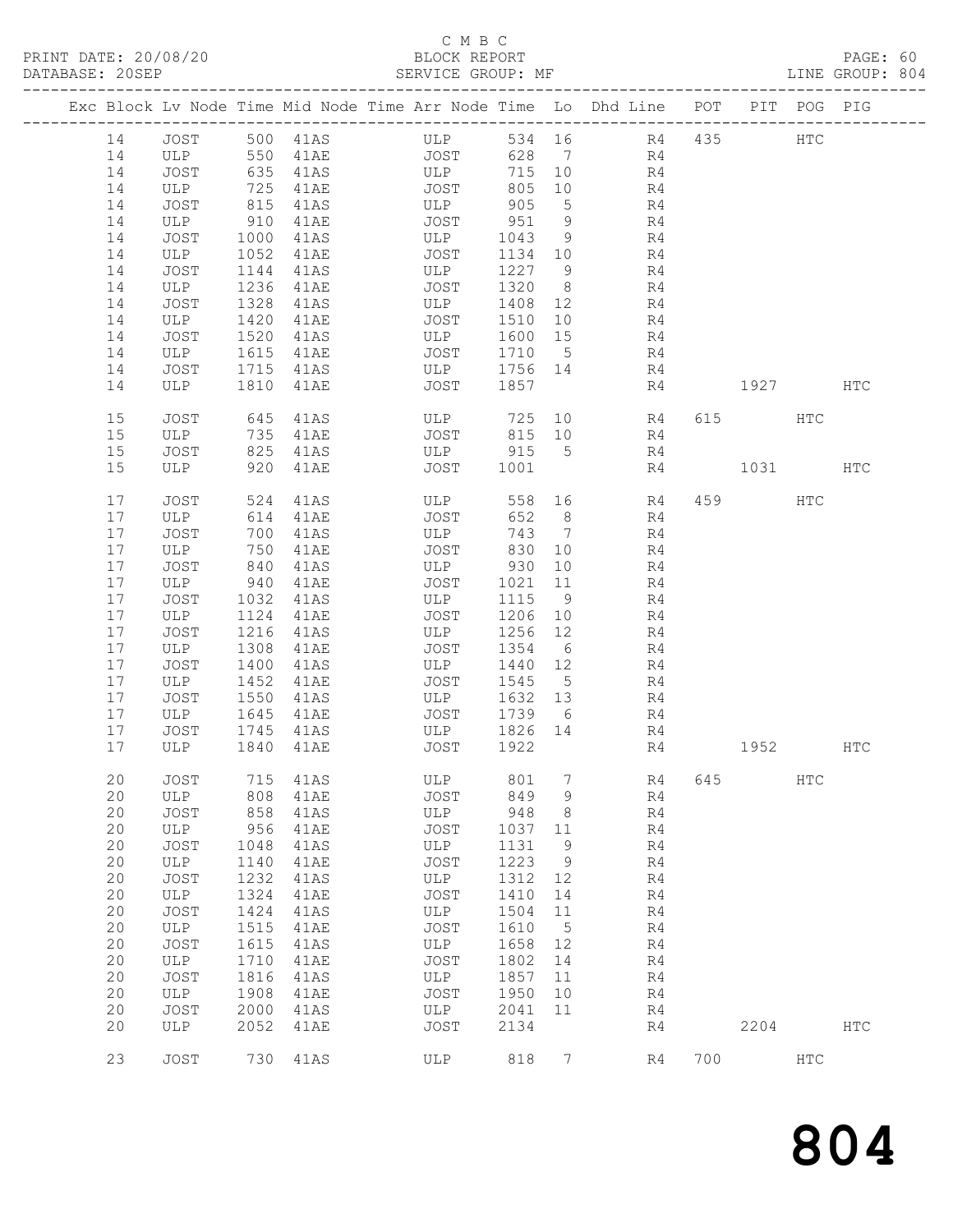### C M B C<br>BLOCK REPORT

PAGE: 61<br>LINE GROUP: 804

| Exc Block Lv Node Time Mid Node Time Arr Node Time Lo Dhd Line POT |                                                                                         |      |             |                   |             |                         |    |                |                |    |                     | PIT POG PIG |     |
|--------------------------------------------------------------------|-----------------------------------------------------------------------------------------|------|-------------|-------------------|-------------|-------------------------|----|----------------|----------------|----|---------------------|-------------|-----|
| 23                                                                 |                                                                                         |      |             |                   |             |                         |    |                |                |    |                     |             |     |
| 23                                                                 | JOST                                                                                    |      |             | 915 41AS ULP 1003 |             |                         |    |                |                |    | R4 1048 HTC         |             |     |
| 25                                                                 |                                                                                         |      | 41AS        | ULP               |             |                         |    |                |                |    | 1520 15 R4 1410     | <b>HTC</b>  |     |
| 25                                                                 | JOST 1440<br>ULP 1535                                                                   |      | 41AE        |                   | JOST        | 1630 5                  |    |                | R4             |    |                     |             |     |
| 25                                                                 | JOST                                                                                    | 1635 | 41AS        |                   | ULP         | 1717 13                 |    | R <sub>4</sub> |                |    |                     |             |     |
| 25                                                                 | ULP                                                                                     | 1730 | 41AE        |                   | JOST        | 1820 12                 |    |                | R <sub>4</sub> |    |                     |             |     |
| 25                                                                 | JOST                                                                                    | 1832 | 41AS        |                   | ULP<br>JOST | 1913 11                 |    |                | R <sub>4</sub> |    |                     |             |     |
| 25                                                                 | $\begin{array}{ccc}\n\text{UDB} & \text{IOB2} \\ \text{ULP} & \text{1924}\n\end{array}$ |      | 41AE        |                   |             | 2006 14                 |    |                | R4             |    |                     |             |     |
| 25                                                                 | JOST                                                                                    | 2020 | 41AS        |                   | ULP         |                         |    | 2101 9 R4      |                |    |                     |             |     |
| 25                                                                 | ULP                                                                                     | 2110 | 41AE        |                   | JOST        | 2148 12                 |    | R <sub>4</sub> |                |    |                     |             |     |
| 25                                                                 | JOST<br>ULP                                                                             | 2200 | 41AS        |                   | ULP<br>JOST | 2241 7                  |    |                | R4             |    |                     |             |     |
| 25                                                                 |                                                                                         |      | 2248 41AE   |                   |             | 2326                    |    |                | R4             |    | 2356                |             | HTC |
| 27                                                                 | <b>JOST</b>                                                                             | 610  | 41AS        |                   |             | ULP 647                 |    | 13 R4          |                |    | 540 540             | <b>HTC</b>  |     |
| 27                                                                 | ULP                                                                                     |      | 700 41AE    |                   | JOST        | 740 10                  |    |                | R4             |    |                     |             |     |
| 27                                                                 | JOST                                                                                    | 750  | 41AS        |                   | ULP<br>ULP  | 840 5                   |    |                | R4             |    |                     |             |     |
| 27                                                                 | ULP                                                                                     |      | 845 41AE    |                   |             |                         |    | JOST 926 9 R4  |                |    |                     |             |     |
| 27                                                                 | JOST                                                                                    |      | 935 41AS    |                   | ULP         | 1022                    |    |                |                |    | R4 1107             |             | HTC |
| 30                                                                 | JOST                                                                                    | 1412 | 41AS        |                   | ULP         |                         |    |                |                |    | 1452 13 R4 1342     | HTC         |     |
| 30                                                                 | ULP                                                                                     | 1505 | 41AE        |                   | <b>JOST</b> | 1600 5                  |    | R <sub>4</sub> |                |    |                     |             |     |
| 30                                                                 | JOST                                                                                    | 1605 | 41AS        |                   | ULP         | 1648 12                 |    | R <sub>4</sub> |                |    |                     |             |     |
| 30                                                                 | ULP                                                                                     | 1700 | 41AE        |                   |             | JOST 1752 8             |    |                | R4             |    |                     |             |     |
| 30                                                                 | JOST                                                                                    | 1800 | 41AS        |                   |             | ULP 1841 14             |    |                | R4             |    |                     |             |     |
| 30                                                                 | ULP                                                                                     |      | 1855 41AE   |                   | JOST        | 1937                    |    |                |                | R4 | 2007 HTC            |             |     |
| 31                                                                 | JOST                                                                                    | 1418 | 41AS        |                   | ULP         |                         |    |                |                |    | 1458 12 R4 1348 HTC |             |     |
| 31                                                                 | ULP                                                                                     | 1510 | <b>41AE</b> |                   | <b>JOST</b> | 1605 5                  |    |                | R <sub>4</sub> |    |                     |             |     |
| 31                                                                 | JOST                                                                                    | 1610 | 41AS        |                   | ULP         | 1653 12                 |    |                | R4             |    |                     |             |     |
| 31                                                                 | ULP                                                                                     | 1705 | 41AE        |                   | JOST        | 1757                    | 11 |                | R4             |    |                     |             |     |
| 31                                                                 | JOST                                                                                    | 1808 | 41AS        | ULP               |             | 1849                    | 11 |                | R4             |    |                     |             |     |
| 31                                                                 | ULP                                                                                     | 1900 | 41AE        |                   | <b>JOST</b> | 1942                    | 10 |                | R4             |    |                     |             |     |
| 31                                                                 | JOST                                                                                    | 1952 | 41AS        |                   | ULP         | 2033                    | 11 |                | R4             |    |                     |             |     |
| 31                                                                 | ULP                                                                                     | 2044 | 41AE        |                   | JOST        | 2126 10                 |    |                | R4             |    |                     |             |     |
| 31                                                                 | JOST                                                                                    | 2136 | 41AS        | ULP               |             | 2217 7                  |    |                | R4             |    |                     |             |     |
| 31                                                                 | ULP                                                                                     | 2224 | 41AE        |                   | <b>JOST</b> | 2302 13                 |    | R4             |                |    |                     |             |     |
| 31                                                                 | JOST                                                                                    | 2315 | 41AS        |                   | ULP         | 2356 5                  |    |                | R4             |    |                     |             |     |
| 31                                                                 | ULP<br>JOST                                                                             | 2401 | 41AE        |                   |             | JOST 2439 6<br>ULP 2526 |    |                | R4             |    |                     |             |     |
| 31                                                                 | JOST                                                                                    |      | 2445 41AS   |                   |             |                         |    |                | R4             |    | 2601 HTC            |             |     |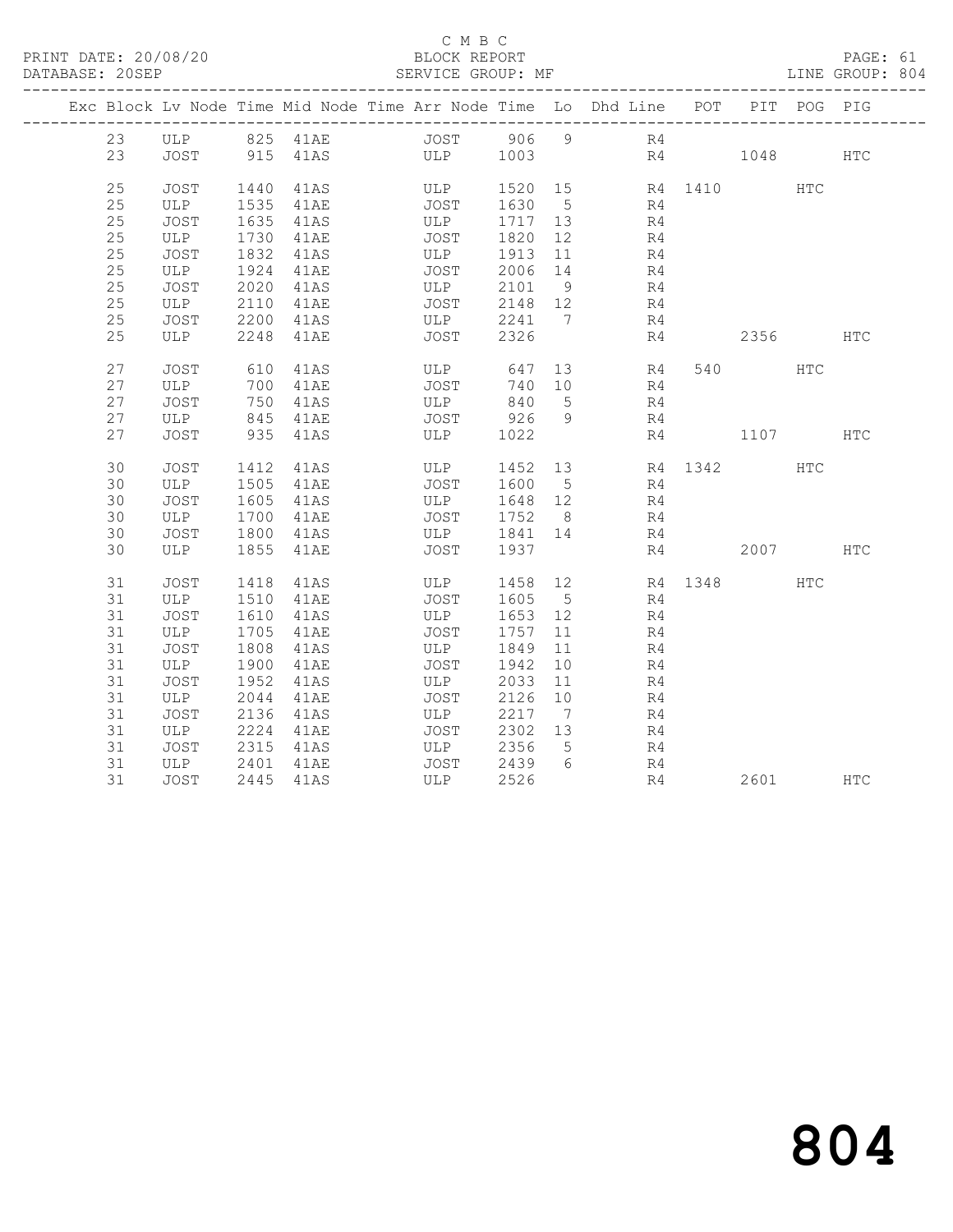### C M B C<br>BLOCK REPORT

PAGE: 62<br>LINE GROUP: 804

|          |               |                  | Exc Block Lv Node Time Mid Node Time Arr Node Time Lo Dhd Line POT PIT POG PIG |              |                    |                   |                |    |                |     |          |            |            |
|----------|---------------|------------------|--------------------------------------------------------------------------------|--------------|--------------------|-------------------|----------------|----|----------------|-----|----------|------------|------------|
| 32       | JOST 725 41AS |                  |                                                                                |              | ULP 811 9 R4 655   |                   |                |    |                |     |          | HTC        |            |
| 32       |               |                  |                                                                                |              |                    |                   |                |    | R4             |     |          |            |            |
| 32       |               |                  |                                                                                |              |                    |                   |                |    | R4             |     |          |            |            |
| 32       | ULP 1012      |                  | 41AE JOST                                                                      |              |                    | 1053 11           |                |    | R <sub>4</sub> |     |          |            |            |
| 32       | JOST          | 1104             | 41AS ULP                                                                       |              |                    | 1147              | 9              |    | R <sub>4</sub> |     |          |            |            |
| 32       | ULP           | 1156             | <b>41AE</b>                                                                    |              | JOST               | 1239              | 9              |    | R4             |     |          |            |            |
| 32       | JOST          | 1248             | 41AS                                                                           |              | ULP                | 1328 12           |                |    | R4             |     |          |            |            |
| 32       | ULP           | 1340             | 41AE                                                                           |              | JOST               | 1426              | 9              |    | R4             |     |          |            |            |
|          |               |                  |                                                                                |              |                    |                   |                |    |                |     |          |            |            |
| 32<br>32 | JOST          | 1435             | 41AS                                                                           |              | ULP<br>JOST        | 1515 15<br>1625 5 |                |    | R4<br>R4       |     |          |            |            |
| 32       | ULP<br>JOST   | 1530<br>1630     | 41AE                                                                           |              | ULP                | 1712 13           |                |    | R4             |     |          |            |            |
| 32       |               | 1725             | 41AS<br>41AE                                                                   |              | JOST               | 1816              | 8 <sup>8</sup> |    | R4             |     |          |            |            |
| 32       | ULP<br>JOST   | 1824             | 41AS                                                                           |              | ULP                | 1905 11           |                | R4 |                |     |          |            |            |
| 32       | ULP           |                  |                                                                                |              | JOST               |                   | 12             |    | R4             |     |          |            |            |
| 32       |               | 1916             | 41AE                                                                           |              |                    | 1958              |                |    |                |     |          |            |            |
|          | JOST          | 2010             | 41AS                                                                           |              | ULP                | 2051              | 9              |    | R4             |     |          |            |            |
| 32       | ULP           | 2100             | 41AE                                                                           |              | JOST               | 2138              | 10             |    | R4             |     |          |            |            |
| 32       | JOST          | 2148             | 41AS                                                                           |              | <b>ULP</b>         | 2229              | $\overline{7}$ | R4 |                |     |          |            |            |
| 32       | ULP           | 2236             | 41AE                                                                           |              | JOST               | 2314 16           |                |    | R4             |     |          |            |            |
| 32       | JOST          | 2330             | 41AS                                                                           |              | ULP<br><b>JOST</b> | 2411 5            |                |    | R4             |     |          |            |            |
| 32       | ULP           | 2416             | 41AE                                                                           |              |                    | 2454 6            |                |    | R4             |     |          |            |            |
| 32       | JOST          | 2500             | 41AS                                                                           |              | ULP                | 2541              |                |    | R4             |     | 2616 HTC |            |            |
| 33       | <b>JOST</b>   | 605              | 41AS                                                                           |              | ULP                | 642               | 13             |    | R4             |     | 535 731  | HTC        |            |
| 33       | ULP           | 655              | 41AE                                                                           |              | JOST               | 734 11            |                |    | R4             |     |          |            |            |
| 33       | JOST          | 745              | 41AS                                                                           |              | ULP                | 835               | 5 <sup>5</sup> |    | R4             |     |          |            |            |
| 33       | ULP           | 840              | 41AE                                                                           |              | JOST               | 921               | 9              |    | R4             |     |          |            |            |
| 33       | JOST          | $\frac{930}{10}$ | 41AS                                                                           |              | ULP                | 1017              | 11             |    | R4             |     |          |            |            |
| 33       | ULP           | 1028             | 41AE                                                                           |              | JOST               | 1109 11           |                |    | R4             |     |          |            |            |
| 33       | JOST          | 1120             | 41AS                                                                           |              | ULP                | 1203              | 9              |    | R4             |     |          |            |            |
| 33       | ULP           | 1212             | 41AE                                                                           |              | JOST               | 1256              | 8 <sup>8</sup> |    | R4             |     |          |            |            |
| 33       | JOST          | 1304             | 41AS                                                                           |              | ULP                | 1344              | 12             |    | R4             |     |          |            |            |
| 33       | ULP           | 1356             | 41AE                                                                           |              | JOST               | 1442              | 8 <sup>8</sup> |    | R4             |     |          |            |            |
| 33       | JOST          | 1450             | 41AS                                                                           |              | ULP                | 1530              | 15             |    | R4             |     |          |            |            |
| 33       | ULP           | 1545             | 41AE                                                                           |              | JOST               | 1640              | $5^{\circ}$    |    | R4             |     |          |            |            |
| 33       | JOST          | 1645             | 41AS                                                                           |              | ULP                | 1727              | 13             |    | R4             |     |          |            |            |
| 33       | ULP           | 1740             | 41AE                                                                           |              | JOST               | 1830              | 10             |    | R4             |     |          |            |            |
| 33       | JOST          | 1840             | 41AS                                                                           |              | ULP                | 1921              | 11             |    | R4             |     |          |            |            |
| 33       | ULP           | 1932             | 41AE                                                                           | JOST 2014 16 |                    |                   |                |    | R4             |     |          |            |            |
| 33       | JOST          | 2030             | 41AS                                                                           | ULP          |                    | 2111              | 9              |    | R4             |     |          |            |            |
| 33       |               |                  | ULP 2120 41AE                                                                  |              | JOST 2158 14       |                   |                |    | R <sub>4</sub> |     |          |            |            |
| 33       | JOST          | 2212             | 41AS                                                                           |              | ULP                | 2253              | 7              |    | R4             |     |          |            |            |
| 33       | ULP           | 2300             | 41AE                                                                           |              | JOST               | 2338              | 7              |    | R4             |     |          |            |            |
| 33       | <b>JOST</b>   | 2345             | 41AS                                                                           |              | ULP                | 2426              | 5              |    | R4             |     |          |            |            |
| 33       | ULP           | 2431             | 41AE                                                                           |              | <b>JOST</b>        | 2509              |                |    | R4             |     | 2539     |            | <b>HTC</b> |
| 34       | JOST          | 615              | 41AS                                                                           |              | ULP                | 652               | 13             |    | R4             | 545 |          | <b>HTC</b> |            |
| 34       | ULP           | 705              | 41AE                                                                           |              | <b>JOST</b>        | 745               | 10             |    | R4             |     |          |            |            |
| 34       | JOST          | 755              | 41AS                                                                           |              | ULP                | 845               | 5              |    | R4             |     |          |            |            |
| 34       | ULP           | 850              | 41AE                                                                           |              | JOST               | 931               | 9              |    | R4             |     |          |            |            |
| 34       | JOST          | 940              | 41AS                                                                           |              | ULP                | 1027              | 9              |    | R4             |     |          |            |            |
| 34       | ULP           | 1036             | 41AE                                                                           |              | JOST               | 1118              | 10             |    | R4             |     |          |            |            |
| 34       | JOST          | 1128             | 41AS                                                                           |              | ULP                | 1211              | 9              |    | R4             |     |          |            |            |
| 34       | ULP           | 1220             | 41AE                                                                           |              | <b>JOST</b>        | 1304              | 8              |    | R4             |     |          |            |            |
| 34       | JOST          | 1312             | 41AS                                                                           |              | ULP                | 1352              | 12             |    | R4             |     |          |            |            |
| 34       | ULP           | 1404             | 41AE                                                                           |              | JOST               | 1454              | 6              |    | R4             |     |          |            |            |
| 34       | JOST          | 1500             | 41AS                                                                           |              | ULP                | 1540              | 15             |    | R4             |     |          |            |            |
| 34       | ULP           | 1555             | 41AE                                                                           |              | <b>JOST</b>        | 1650              | 5              |    | R4             |     |          |            |            |
|          |               |                  |                                                                                |              |                    |                   |                |    |                |     |          |            |            |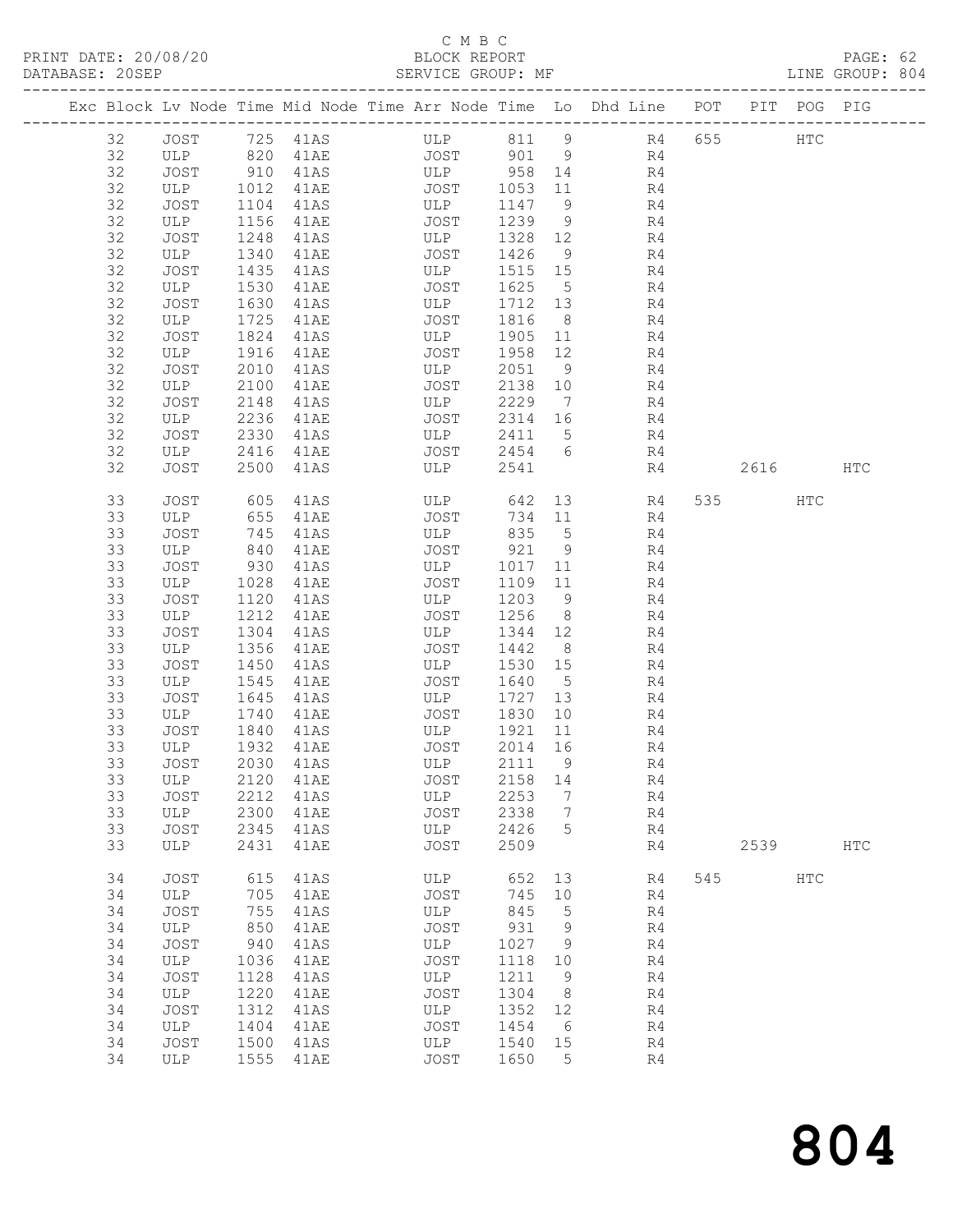### C M B C<br>BLOCK REPORT

PAGE: 63<br>LINE GROUP: 804

|          |             |              |                      | Exc Block Lv Node Time Mid Node Time Arr Node Time Lo Dhd Line POT |                    |                              |                                           |             |          | PIT POG PIG |            |
|----------|-------------|--------------|----------------------|--------------------------------------------------------------------|--------------------|------------------------------|-------------------------------------------|-------------|----------|-------------|------------|
| 34       |             |              |                      |                                                                    |                    |                              |                                           |             |          |             |            |
| 34       |             |              |                      |                                                                    |                    |                              |                                           | R4 1908 HTC |          |             |            |
| 36       | JOST        |              | 1515 41AS            | ULP                                                                |                    |                              | 1555 15 R4 1445 HTC                       |             |          |             |            |
| 36       | ULP         | 1610         | 41AE                 | JOST 1705 5                                                        |                    |                              | R4<br>R4                                  |             |          |             |            |
| 36       | JOST        |              | 1710 41AS            | $ULP$ $1751$ $14$                                                  |                    |                              |                                           |             |          |             |            |
| 36       | ULP         |              | 1805 41AE            | <b>JOST</b>                                                        | 1852               |                              |                                           | R4 1922     |          |             | HTC        |
| 38       | JOST        | 1530         | 41AS                 |                                                                    |                    |                              | ULP 1612 13 R4 1500 HTC<br>JOST 1720 5 R4 |             |          |             |            |
| 38       | ULP         |              | 1625 41AE            |                                                                    |                    |                              |                                           |             |          |             |            |
| 38       | JOST        |              | 1725 41AS            | ULP 1806 14                                                        |                    |                              | R4                                        |             |          |             |            |
| 38       | ULP         | 1820         | 41AE                 | JOST                                                               | 1907               |                              |                                           | R4 1937 HTC |          |             |            |
| 40       | JOST        | 1545         | 41AS                 | ULP                                                                |                    |                              | 1627 13 R4 1515                           |             |          | HTC         |            |
| 40       | ULP         | 1640         | 41AE                 | JOST                                                               | 1734 6             |                              | R4                                        |             |          |             |            |
| 40       | JOST        | 1740         | 41AS                 | ULP                                                                | 1821 14            |                              | R4                                        |             |          |             |            |
| 40       | ULP         | 1835         | 41AE                 | JOST<br>ULP                                                        | 1917 11            |                              | R4                                        |             |          |             |            |
| 40<br>40 | JOST        | 1928<br>2020 | 41AS<br>41AE         | <b>JOST</b>                                                        | 2009 11<br>2102 10 |                              | R4                                        |             |          |             |            |
| 40       | ULP<br>JOST | 2112         | 41AS                 | ULP 2153 7                                                         |                    |                              | R4<br>R4                                  |             |          |             |            |
| 40       | ULP         | 2200         | 41AE                 | JOST                                                               | 2238 10            |                              | R4                                        |             |          |             |            |
| 40       | JOST        | 2248         | 41AS                 | ULP                                                                | 2329               |                              | R4                                        |             | 2404 HTC |             |            |
| 42       |             | 1555         |                      |                                                                    |                    |                              |                                           |             |          | <b>HTC</b>  |            |
| 42       | JOST<br>ULP | 1650         | 41AS<br>41AE         | ULP<br>JOST                                                        | 1744 6             |                              | 1637 13 R4 1525<br>R4                     |             |          |             |            |
| 42       | JOST        | 1750         | 41AS                 | ULP                                                                | 1831 14            |                              | R <sub>4</sub>                            |             |          |             |            |
| 42       | ULP         |              | 1845 41AE            | JOST                                                               | 1927 9             |                              | R4                                        |             |          |             |            |
| 42       | JOST        | 1936         | 41AS                 | ULP                                                                | 2017 11            |                              | R <sub>4</sub>                            |             |          |             |            |
| 42       | ULP         | 2028         | 41AE                 | JOST                                                               | 2110 14            |                              | R4                                        |             |          |             |            |
| 42       | JOST        | 2124         | 41AS                 | ULP                                                                | 2205 7             |                              | R4                                        |             |          |             |            |
| 42       | ULP         | 2212         | 41AE                 | JOST                                                               | $2250$ 10          |                              | R4                                        |             |          |             |            |
| 42       | JOST        | 2300         | 41AS                 | ULP 2341 5                                                         |                    |                              | R4                                        |             |          |             |            |
| 42       | ULP         | 2346         | 41AE                 | JOST 2424 6                                                        |                    |                              | R4                                        |             |          |             |            |
| 42       | JOST        | 2430         | 41AS                 | ULP                                                                | 2511               |                              | R4                                        |             | 2546     |             | HTC        |
| 43       | JOST        |              | 640 41AS             | ULP 720 10                                                         |                    |                              | R4                                        |             | 610 HTC  |             |            |
| 43       | ULP         |              | 730 41AE             | JOST                                                               | 810 10             |                              | R4                                        |             |          |             |            |
| 43       | JOST        |              | 820 41AS<br>915 41AE | $ULP$<br>Tost 910 J<br>Tost 956 12                                 |                    |                              | R4                                        |             |          |             |            |
| 43       | ULP         |              |                      | 43 JOST 1008 41AS ULP 1051 9                                       |                    |                              | R4<br>R <sub>4</sub>                      |             |          |             |            |
| 43       | ULP         | 1100         | 41AE                 | JOST                                                               | 1142 10            |                              | R4                                        |             |          |             |            |
| 43       | JOST        | 1152         | 41AS                 | ULP                                                                | 1235               | 9                            | R4                                        |             |          |             |            |
| 43       | ULP         | 1244         | 41AE                 | JOST                                                               | 1328               | 8 <sup>8</sup>               | R4                                        |             |          |             |            |
| 43       | JOST        | 1336         | 41AS                 | ULP                                                                | 1416               | 12                           | R4                                        |             |          |             |            |
| 43       | ULP         | 1428         | 41AE                 | JOST                                                               | 1518               | $\overline{7}$               | R4                                        |             |          |             |            |
| 43       | <b>JOST</b> | 1525         | 41AS                 | ULP                                                                | 1605               | 15                           | R4                                        |             |          |             |            |
| 43       | ULP         | 1620         | 41AE                 | <b>JOST</b>                                                        | 1715               | $5^{\circ}$                  | R4                                        |             |          |             |            |
| 43       | JOST        | 1720         | 41AS                 | ULP                                                                | 1801               | 14                           | R4                                        |             |          |             |            |
| 43       | ULP         | 1815         | 41AE                 | JOST                                                               | 1902               | 10                           | R4                                        |             |          |             |            |
| 43       | <b>JOST</b> | 1912         | 41AS                 | ULP                                                                | 1953               | 11                           | R4                                        |             |          |             |            |
| 43       | ULP         | 2004         | 41AE                 | JOST                                                               | 2046               | 14                           | R4                                        |             |          |             |            |
| 43<br>43 | JOST<br>ULP | 2100<br>2150 | 41AS<br>41AE         | ULP<br><b>JOST</b>                                                 | 2141<br>2228       | 9<br>8                       | R4<br>R4                                  |             |          |             |            |
| 43       | <b>JOST</b> | 2236         | 41AS                 | ULP                                                                | 2317               | 13                           | R4                                        |             |          |             |            |
| 43       | ULP         | 2330         | 41AE                 | JOST                                                               | 2408               | $7\phantom{.0}\phantom{.0}7$ | R4                                        |             |          |             |            |
| 43       | JOST        | 2415         | 41AS                 | ULP                                                                | 2456               | 5                            | R4                                        |             |          |             |            |
| 43       | ULP         | 2501         | 41AE                 | JOST                                                               | 2539               |                              | R4                                        |             | 2609     |             | <b>HTC</b> |
|          |             |              |                      |                                                                    |                    |                              |                                           |             |          |             |            |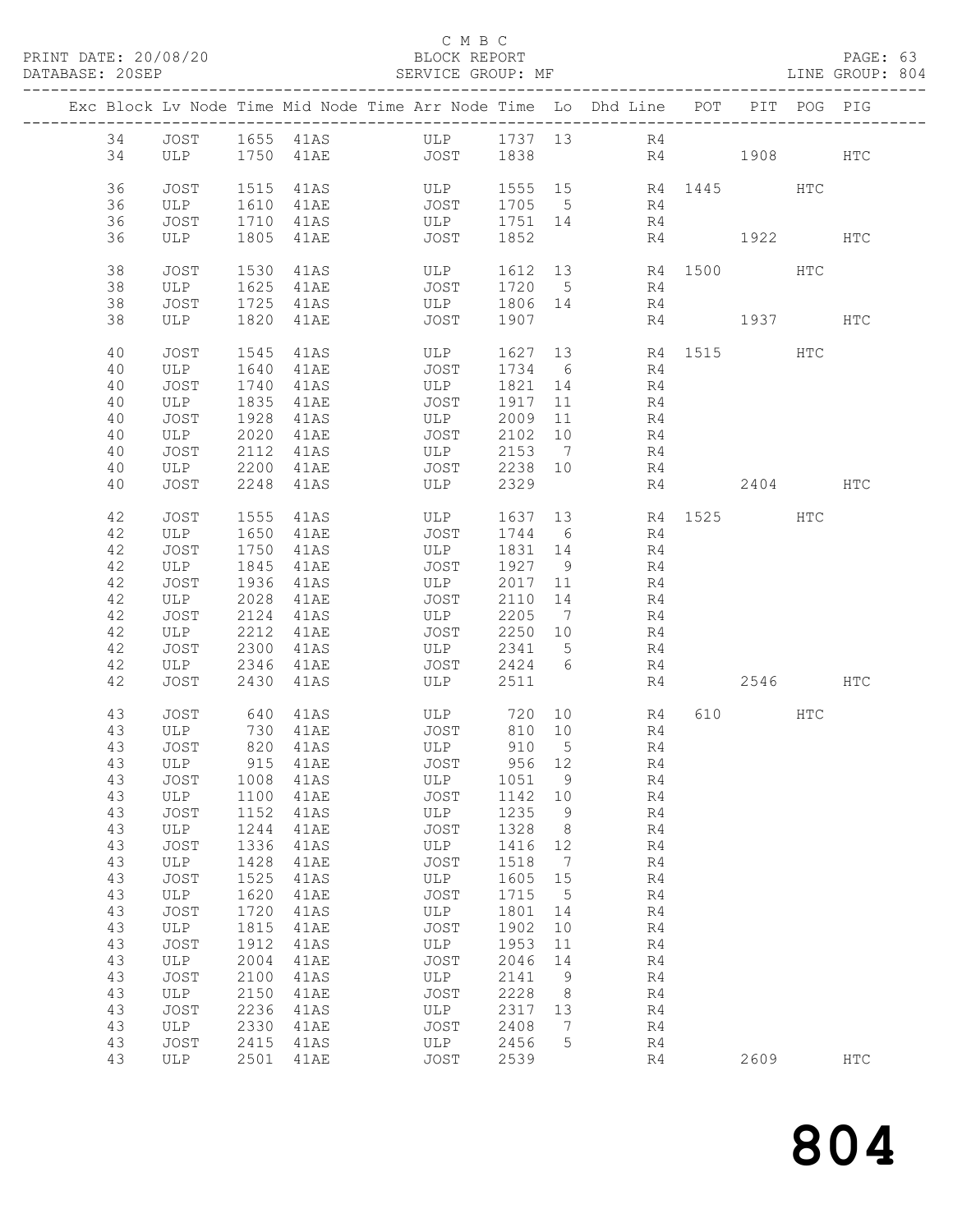|              |                        |      |                                                             |                                                                                                                                                                                                                                        |                      | C M B C                                                                                                                                      |    |                                                                                                                                                                                                                                            |             |                                                                                                                                                                                                                                 |            |  |
|--------------|------------------------|------|-------------------------------------------------------------|----------------------------------------------------------------------------------------------------------------------------------------------------------------------------------------------------------------------------------------|----------------------|----------------------------------------------------------------------------------------------------------------------------------------------|----|--------------------------------------------------------------------------------------------------------------------------------------------------------------------------------------------------------------------------------------------|-------------|---------------------------------------------------------------------------------------------------------------------------------------------------------------------------------------------------------------------------------|------------|--|
|              |                        |      |                                                             |                                                                                                                                                                                                                                        |                      |                                                                                                                                              |    |                                                                                                                                                                                                                                            |             |                                                                                                                                                                                                                                 |            |  |
|              |                        |      |                                                             |                                                                                                                                                                                                                                        |                      |                                                                                                                                              |    | Exc Block Lv Node Time Mid Node Time Arr Node Time Lo Dhd Line POT PIT POG PIG                                                                                                                                                             |             |                                                                                                                                                                                                                                 |            |  |
|              | $\mathbf{1}$           |      |                                                             | MAKN 441 MAKN 441 MPLP 458 7                                                                                                                                                                                                           |                      |                                                                                                                                              |    |                                                                                                                                                                                                                                            | 100 426 HTC |                                                                                                                                                                                                                                 |            |  |
|              | $1 \quad \blacksquare$ |      |                                                             |                                                                                                                                                                                                                                        |                      |                                                                                                                                              |    |                                                                                                                                                                                                                                            |             |                                                                                                                                                                                                                                 |            |  |
|              | $\mathbf{1}$           |      |                                                             |                                                                                                                                                                                                                                        |                      |                                                                                                                                              |    |                                                                                                                                                                                                                                            |             |                                                                                                                                                                                                                                 |            |  |
|              | $\mathbf{1}$           |      |                                                             |                                                                                                                                                                                                                                        |                      |                                                                                                                                              |    | MAKN 441 MAKN 441 MPLP 458 7 100<br>MPLP 505 MAKN 517 22ST 534 7 100<br>22ST 541 MAKN 601 MPLP 618 9 100<br>MPLP 627 MAKN 639 22ST 656 15 100<br>22ST 711 MAKN 730 MPLP 750 15 100<br>MPLP 805 MAKN 818 22ST 838 9 100<br>22ST 847 MAKN 90 |             |                                                                                                                                                                                                                                 |            |  |
| $\mathbf{1}$ |                        |      |                                                             |                                                                                                                                                                                                                                        |                      |                                                                                                                                              |    |                                                                                                                                                                                                                                            |             |                                                                                                                                                                                                                                 |            |  |
|              | $\mathbf{1}$           |      |                                                             |                                                                                                                                                                                                                                        |                      |                                                                                                                                              |    |                                                                                                                                                                                                                                            |             |                                                                                                                                                                                                                                 |            |  |
|              | $\mathbf{1}$           |      |                                                             |                                                                                                                                                                                                                                        |                      |                                                                                                                                              |    |                                                                                                                                                                                                                                            |             |                                                                                                                                                                                                                                 |            |  |
| $1\,$        |                        |      |                                                             |                                                                                                                                                                                                                                        |                      |                                                                                                                                              |    |                                                                                                                                                                                                                                            |             |                                                                                                                                                                                                                                 |            |  |
|              | $\mathbf{1}$           |      |                                                             |                                                                                                                                                                                                                                        |                      |                                                                                                                                              |    |                                                                                                                                                                                                                                            |             |                                                                                                                                                                                                                                 |            |  |
|              | $\mathbf{1}$           |      |                                                             |                                                                                                                                                                                                                                        |                      |                                                                                                                                              |    |                                                                                                                                                                                                                                            |             |                                                                                                                                                                                                                                 |            |  |
| $\mathbf 1$  |                        |      |                                                             |                                                                                                                                                                                                                                        |                      |                                                                                                                                              |    |                                                                                                                                                                                                                                            |             |                                                                                                                                                                                                                                 |            |  |
|              | $\mathbf{1}$           |      |                                                             |                                                                                                                                                                                                                                        |                      |                                                                                                                                              |    |                                                                                                                                                                                                                                            |             |                                                                                                                                                                                                                                 |            |  |
|              | $\mathbf{1}$           | 22ST |                                                             | MAKN                                                                                                                                                                                                                                   |                      |                                                                                                                                              |    | 100                                                                                                                                                                                                                                        |             |                                                                                                                                                                                                                                 |            |  |
| $\mathbf{1}$ |                        | MPLP | $\begin{array}{c} 1350 \\ 1350 \\ 1448 \\ 1538 \end{array}$ | MAKN                                                                                                                                                                                                                                   |                      |                                                                                                                                              |    | 100                                                                                                                                                                                                                                        |             |                                                                                                                                                                                                                                 |            |  |
| $1\,$        |                        | 22ST |                                                             | MAKN                                                                                                                                                                                                                                   |                      |                                                                                                                                              |    | 100                                                                                                                                                                                                                                        |             |                                                                                                                                                                                                                                 |            |  |
| $\mathbf 1$  |                        | MPLP |                                                             | MAKN                                                                                                                                                                                                                                   |                      |                                                                                                                                              |    | 100                                                                                                                                                                                                                                        |             |                                                                                                                                                                                                                                 |            |  |
| $\mathbf{1}$ |                        | 22ST | 1636<br>1728                                                | MAKN                                                                                                                                                                                                                                   |                      |                                                                                                                                              |    | 100                                                                                                                                                                                                                                        |             |                                                                                                                                                                                                                                 |            |  |
| $\mathbf{1}$ |                        | MPLP | 1823                                                        | MAKN                                                                                                                                                                                                                                   |                      | 1318 22ST 1339 11<br>1411 MPLP 1437 11<br>1506 22ST 1526 12<br>1600 MPLP 1626 10<br>1654 22ST 1716 12<br>1749 MPLP 1813 10<br>1843 22ST 1904 |    | 100                                                                                                                                                                                                                                        |             | 1911 — 1911 — 1912 — 1923 — 1924 — 1925 — 1926 — 1927 — 1927 — 1928 — 1928 — 1928 — 1928 — 1928 — 1928 — 1928 — 1928 — 1928 — 1928 — 1928 — 1928 — 1928 — 1928 — 1928 — 1928 — 1928 — 1928 — 1928 — 1928 — 1928 — 1928 — 1928 — | <b>HTC</b> |  |
|              | $\overline{c}$         | 22ST | 511<br>605                                                  | MAKN 530 MPLP 547<br>MAKN 617 22ST 635                                                                                                                                                                                                 |                      |                                                                                                                                              |    | $\begin{array}{c} 18 \\ 21 \end{array}$<br>100                                                                                                                                                                                             |             | HTC                                                                                                                                                                                                                             |            |  |
|              | $\mathbf{2}$           | MPLP |                                                             | MAKN                                                                                                                                                                                                                                   |                      |                                                                                                                                              |    | 100                                                                                                                                                                                                                                        |             |                                                                                                                                                                                                                                 |            |  |
|              | $\mathbf{2}$           | 22ST | 056<br>542<br>824<br>913<br>959<br>1051<br>1135             | MAKN                                                                                                                                                                                                                                   | 715 MPLP<br>755 22ST | 732                                                                                                                                          |    | $\begin{array}{c} 10 \\ 12 \end{array}$<br>100                                                                                                                                                                                             |             |                                                                                                                                                                                                                                 |            |  |
| $\mathbf{2}$ |                        | MPLP |                                                             | MAKN                                                                                                                                                                                                                                   |                      | 812                                                                                                                                          |    | 100                                                                                                                                                                                                                                        |             |                                                                                                                                                                                                                                 |            |  |
| $\mathbf{2}$ |                        | 22ST |                                                             | MAKN                                                                                                                                                                                                                                   |                      |                                                                                                                                              |    | 10<br>100                                                                                                                                                                                                                                  |             |                                                                                                                                                                                                                                 |            |  |
| $\mathbf{2}$ |                        | MPLP |                                                             | MAKN                                                                                                                                                                                                                                   |                      |                                                                                                                                              |    | 100                                                                                                                                                                                                                                        |             |                                                                                                                                                                                                                                 |            |  |
|              | $\mathbf{2}$           | 22ST |                                                             | MAKN                                                                                                                                                                                                                                   |                      | $755$ 2251<br>$843$ MPLP 903 10<br>$928$ 22ST 947 12<br>$1020$ MPLP 1042 9<br>$1107$ 22ST 1126 9                                             |    | 9<br>100                                                                                                                                                                                                                                   |             |                                                                                                                                                                                                                                 |            |  |
| $\mathbf{2}$ |                        | MPLP |                                                             | MAKN                                                                                                                                                                                                                                   |                      |                                                                                                                                              |    | 100                                                                                                                                                                                                                                        |             |                                                                                                                                                                                                                                 |            |  |
| $\mathbf{2}$ |                        | 22ST |                                                             | MAKN                                                                                                                                                                                                                                   | 1157 MPLP            | $\frac{1}{1223}$ 14                                                                                                                          |    | 100                                                                                                                                                                                                                                        |             |                                                                                                                                                                                                                                 |            |  |
| $\mathbf{2}$ |                        | MPLP | 1237<br>1325                                                | MAKN                                                                                                                                                                                                                                   | 1254 22ST            | 1315                                                                                                                                         | 10 | 100                                                                                                                                                                                                                                        |             |                                                                                                                                                                                                                                 |            |  |
| $\mathbf{2}$ |                        | 22ST |                                                             | MAKN                                                                                                                                                                                                                                   | 1346 MPLP            | 1412                                                                                                                                         | 13 | 100                                                                                                                                                                                                                                        |             |                                                                                                                                                                                                                                 |            |  |
| $\mathbf{2}$ |                        | MPLP | 1425<br>1514                                                | MAKN                                                                                                                                                                                                                                   | 1442 22ST            | 1502<br>1601                                                                                                                                 | 12 | 100                                                                                                                                                                                                                                        |             |                                                                                                                                                                                                                                 |            |  |
| $\mathbf{2}$ |                        | 22ST |                                                             | MAKN                                                                                                                                                                                                                                   | 1535 MPLP            |                                                                                                                                              | 11 | 100                                                                                                                                                                                                                                        |             |                                                                                                                                                                                                                                 |            |  |
| $\mathbf{2}$ |                        | MPLP | 1612                                                        |                                                                                                                                                                                                                                        |                      |                                                                                                                                              |    | 100                                                                                                                                                                                                                                        |             |                                                                                                                                                                                                                                 |            |  |
| $\mathbf{2}$ |                        | 22ST | 1704                                                        |                                                                                                                                                                                                                                        |                      |                                                                                                                                              |    | 100                                                                                                                                                                                                                                        |             |                                                                                                                                                                                                                                 |            |  |
|              | $\mathbf{2}$           | MPLP | 1759                                                        |                                                                                                                                                                                                                                        |                      |                                                                                                                                              |    | 100                                                                                                                                                                                                                                        |             |                                                                                                                                                                                                                                 |            |  |
| $\mathbf{2}$ |                        | 22ST | 1856                                                        |                                                                                                                                                                                                                                        |                      |                                                                                                                                              |    | 16 16<br>100                                                                                                                                                                                                                               |             |                                                                                                                                                                                                                                 |            |  |
|              | $\mathbf{2}$           | MPLP | 1952                                                        |                                                                                                                                                                                                                                        |                      |                                                                                                                                              |    | 100                                                                                                                                                                                                                                        |             |                                                                                                                                                                                                                                 |            |  |
|              | $\overline{c}$         | 22ST | 2041                                                        |                                                                                                                                                                                                                                        |                      |                                                                                                                                              |    | 100                                                                                                                                                                                                                                        |             |                                                                                                                                                                                                                                 |            |  |
|              | $\overline{c}$         | MPLP | 2131                                                        | MAKN 1630 22ST 1652 12<br>MAKN 1630 22ST 1652 12<br>MAKN 1725 MPLP 1749 10<br>MAKN 1819 22ST 1840 16<br>MAKN 1916 MPLP 1936 16<br>MAKN 2008 22ST 2029 12<br>MAKN 2101 MPLP 2119 12<br>MAKN 2101 MPLP 2119 12<br>MAKN 2101 MPLP 2119 12 |                      |                                                                                                                                              |    | 12<br>100                                                                                                                                                                                                                                  |             | 2200 HTC                                                                                                                                                                                                                        |            |  |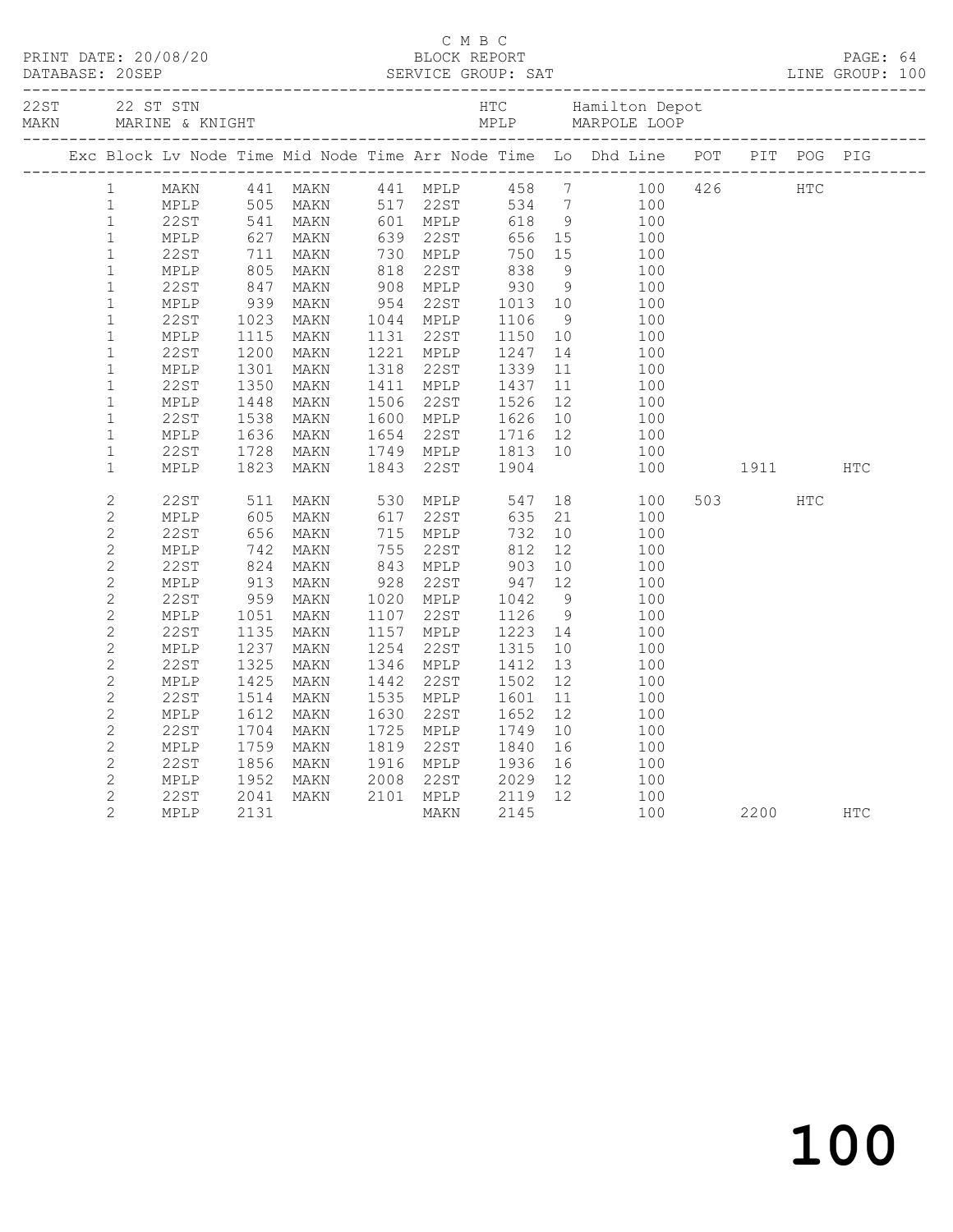### C M B C

|  | DATABASE: 20SEP |                         |                   |                        |              | SERVICE GROUP: SAT               |                  |          | LINE GROUP: 100                                                                |          |            |  |
|--|-----------------|-------------------------|-------------------|------------------------|--------------|----------------------------------|------------------|----------|--------------------------------------------------------------------------------|----------|------------|--|
|  |                 |                         |                   |                        |              |                                  |                  |          | Exc Block Lv Node Time Mid Node Time Arr Node Time Lo Dhd Line POT PIT POG PIG |          |            |  |
|  | 3               |                         |                   |                        |              |                                  |                  |          | MAKN 458 MAKN 458 MPLP 515 10 100 443 HTC                                      |          |            |  |
|  | 3               |                         | MPLP 525          |                        |              | MAKN 537 22ST                    |                  |          | 554 8 100                                                                      |          |            |  |
|  | 3               | 22ST                    | 602<br>647<br>723 | MAKN                   |              | 621 MPLP                         | 638 9            |          | 100                                                                            |          |            |  |
|  | $\mathsf S$     | MPLP                    |                   | MAKN                   |              | 659 22ST<br>742 MPLP             | 716 7            |          | 100                                                                            |          |            |  |
|  | $\mathsf S$     | 22ST                    |                   | MAKN                   |              |                                  | 802              | 14       | 100                                                                            |          |            |  |
|  | $\mathsf S$     | MPLP                    | 816               | MAKN                   |              | 829 22ST                         | 848              |          | 10<br>100                                                                      |          |            |  |
|  | 3               | 22ST                    | 858               | MAKN                   |              | 919 MPLP                         | 941              | 9        | 100                                                                            |          |            |  |
|  | $\mathsf S$     | MPLP                    | 950               | MAKN                   |              | 1006 22ST                        | 1025 10          |          | 100                                                                            |          |            |  |
|  | $\mathsf 3$     | 22ST                    | 1035              | MAKN                   |              | 1056 MPLP                        | 1118             | 9        | 100                                                                            |          |            |  |
|  | 3               | MPLP                    | 1127              | MAKN                   | 1143         | 22ST                             | 1202 10          |          | 100                                                                            |          |            |  |
|  | 3               | 22ST                    | 1212              | MAKN                   | 1233         | MPLP                             | 1259             | 14       | 100                                                                            |          |            |  |
|  | $\mathsf S$     | MPLP                    | 1313              | MAKN                   | 1330         | 22ST                             | 1350             | 12       | 100                                                                            |          |            |  |
|  | $\mathsf S$     | 22ST                    | 1402              | MAKN                   |              | 1423 MPLP                        | 1449             | 11       | 100                                                                            |          |            |  |
|  | $\mathsf 3$     | MPLP                    | 1500              | MAKN                   |              | 1518 22ST                        | 1540             |          | 10<br>100                                                                      |          |            |  |
|  | $\mathsf S$     | 22ST                    | 1550              | MAKN                   | 1611         | MPLP                             | 1637             |          | 11<br>100                                                                      |          |            |  |
|  | 3               | MPLP                    | 1648              | MAKN                   |              | 1706 22ST                        | 1728             | 12       | 100                                                                            |          |            |  |
|  | $\mathsf S$     | 22ST                    | 1740              | MAKN                   |              | 1803 MPLP                        | 1825             | 13       | 100                                                                            |          |            |  |
|  | 3               | MPLP                    | 1838              | MAKN                   | 1855         | 22ST                             | 1915             | 11       | 100                                                                            |          |            |  |
|  | 3               | 22ST                    | 1926              | MAKN                   |              | 1946 MPLP                        | 2006             | 15       | 100                                                                            |          |            |  |
|  | 3               | MPLP                    | 2021              | MAKN                   |              | 2037 22ST                        | 2057             | 14       | 100                                                                            |          |            |  |
|  | $\mathsf S$     | 22ST                    | 2111              | MAKN                   |              | 2131 MPLP                        | 2149             | 10       | 100<br>8 100                                                                   |          |            |  |
|  | 3               | MPLP                    | 2159              | MAKN                   |              | 2214 22ST                        | 2234             |          |                                                                                |          |            |  |
|  | 3               | 22ST                    | 2242              | MAKN                   |              | 2302 MPLP                        | 2318             |          | 9 100                                                                          |          |            |  |
|  | 3<br>3          | MPLP                    | 2327              |                        |              | MAKN 2342 22ST<br>MAKN 2431 MPLP | 2403 9<br>2447 8 |          | 100                                                                            |          |            |  |
|  | 3               | 22ST<br>MPLP            | 2412<br>2455      |                        |              | MAKN                             | 2508             |          | 100<br>100                                                                     | 2523 HTC |            |  |
|  |                 |                         |                   |                        |              |                                  |                  |          |                                                                                |          |            |  |
|  | 4               | 22ST                    | 641               |                        |              | MAKN 701 MPLP 718                |                  |          | 12 and $\overline{a}$<br>100                                                   | 633 HTC  |            |  |
|  | 4               | MPLP                    | 730<br>812        | MAKN                   |              | 743 22ST                         | 800 12           |          | 100                                                                            |          |            |  |
|  | 4               | 22ST                    |                   | MAKN                   |              | 831 MPLP                         | 851              |          | 10<br>100                                                                      |          |            |  |
|  | 4               | MPLP                    | 901               | MAKN                   |              | 914 22ST                         | 934              | 12       | 100                                                                            |          |            |  |
|  | 4               | 22ST                    | 946               | MAKN                   |              | 1007 MPLP                        | 1029             | 10       | 100                                                                            |          |            |  |
|  | 4               | MPLP                    | 1039              | MAKN                   |              | 1055 22ST                        | 1114             | 10       | 100                                                                            |          |            |  |
|  | 4               | 22ST                    | 1124              | MAKN                   |              | 1145 MPLP                        | 1211             | 14       | 100                                                                            |          |            |  |
|  | 4               | MPLP                    | 1225              | MAKN                   | 1242         | 22ST                             | 1303             | 10       | 100                                                                            |          |            |  |
|  | 4               | 22ST                    | 1313              | MAKN                   |              | 1334 MPLP                        | 1400             | 13       | 100                                                                            |          |            |  |
|  | 4               | MPLP                    |                   | 1413 MAKN<br>1502 MAKN |              | 1430 22ST                        | 1450 12          |          | 100                                                                            |          |            |  |
|  | 4               | 22ST                    |                   |                        |              | 1523 MPLP                        | 1549 11          |          | 100                                                                            |          |            |  |
|  | 4               |                         |                   |                        |              |                                  |                  |          | MPLP 1600 MAKN 1619 22ST 1641 10 100                                           |          |            |  |
|  | 4               | 22ST                    | 1651              | MAKN                   | 1712         | MPLP                             | 1736             | 11       | 100                                                                            |          |            |  |
|  | 4               | MPLP                    | 1747              | MAKN                   | 1807<br>1901 | 22ST                             | 1828             | 12       | 100                                                                            |          |            |  |
|  | 4               | 22ST                    | 1840              | MAKN                   | 1953         | MPLP                             | 1921             | 16       | 100                                                                            |          |            |  |
|  | 4               | MPLP                    | 1937              | MAKN                   |              | 22ST                             | 2013             | 12       | 100                                                                            |          |            |  |
|  | 4<br>4          | 22ST<br>$\texttt{MPLP}$ | 2025<br>2121      | MAKN<br>MAKN           | 2046<br>2137 | MPLP<br>22ST                     | 2108<br>2158     | 13<br>12 | 100<br>100                                                                     |          |            |  |
|  | 4               | <b>22ST</b>             | 2210              | MAKN                   | 2231         | MPLP                             | 2249             | 10       | 100                                                                            |          |            |  |
|  | 4               | MPLP                    | 2259              | MAKN                   | 2314         | 22ST                             | 2334             | 9        | 100                                                                            |          |            |  |
|  | 4               | 22ST                    | 2343              | MAKN                   | 2401         | MPLP                             | 2417             | 10       | 100                                                                            |          |            |  |
|  | 4               | MPLP                    | 2427              | MAKN                   | 2440         | 22ST                             | 2458             | 8        | 100                                                                            |          |            |  |
|  | 4               | 22ST                    | 2506              | MAKN                   | 2525         | MPLP                             | 2541             | 7        | 100                                                                            |          |            |  |
|  | 4               | MPLP                    | 2548              |                        |              | MAKN                             | 2601             |          | 100                                                                            | 2616     | <b>HTC</b> |  |
|  |                 |                         |                   |                        |              |                                  |                  |          |                                                                                |          |            |  |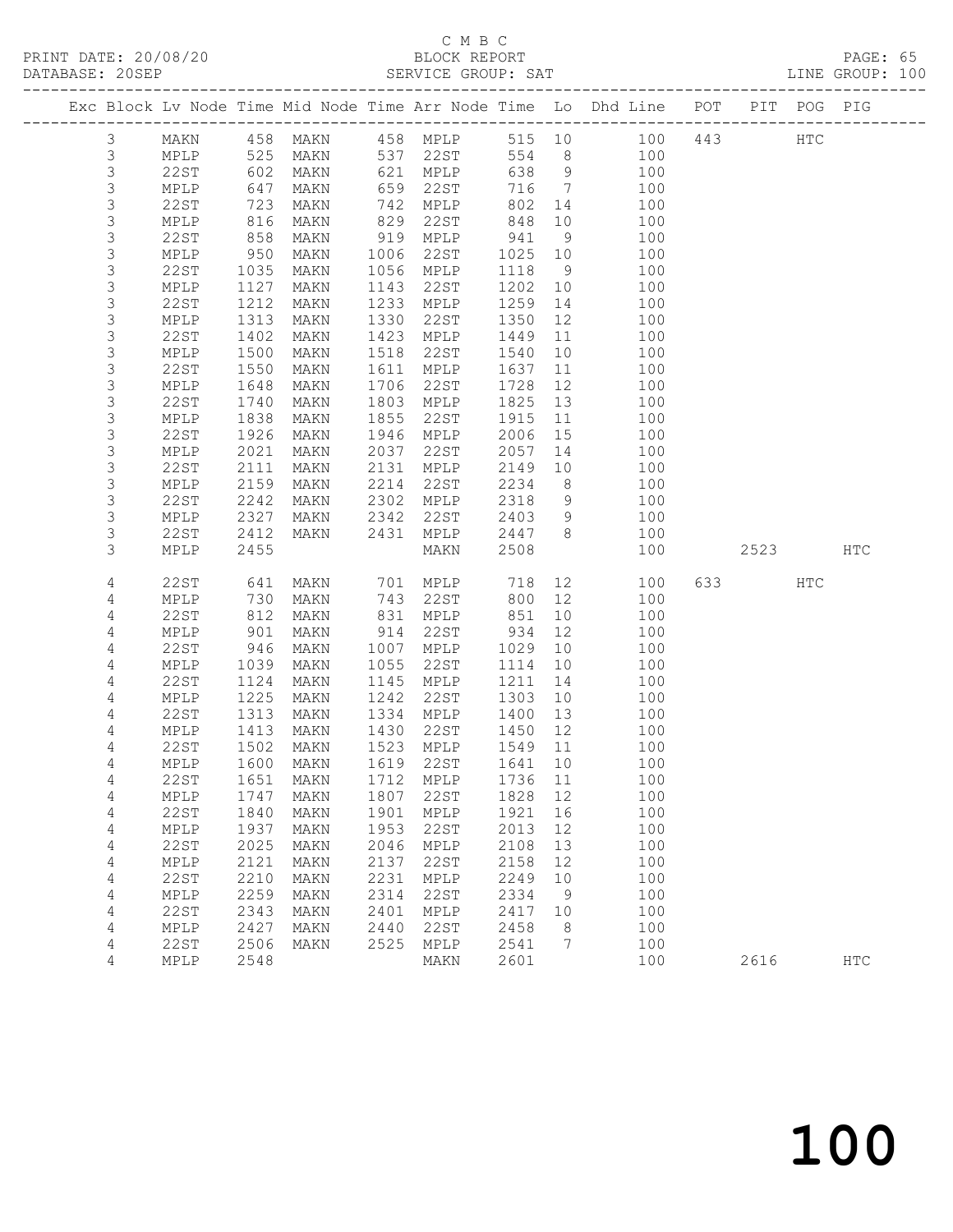### C M B C<br>BLOCK REPORT

| DATABASE: 20SEP     |              |                   |                                |            | SERVICE GROUP: SAT   |              |          |                                                                                |          |     | LINE GROUP: 100 |
|---------------------|--------------|-------------------|--------------------------------|------------|----------------------|--------------|----------|--------------------------------------------------------------------------------|----------|-----|-----------------|
|                     |              |                   |                                |            |                      |              |          | Exc Block Lv Node Time Mid Node Time Arr Node Time Lo Dhd Line POT PIT POG PIG |          |     |                 |
| 5                   |              |                   |                                |            |                      |              |          | MAKN 653 MAKN 653 MPLP 710 10 100 630 HTC                                      |          |     |                 |
| 5                   | MPLP 720     |                   |                                |            | MAKN 733 22ST        |              |          | 750 10 100                                                                     |          |     |                 |
| 5                   | 22ST         | 800<br>850<br>934 | MAKN                           |            | 819 MPLP 839         |              |          | 11 100                                                                         |          |     |                 |
| $\mathsf S$         | MPLP         |                   | MAKN                           |            |                      |              |          | 100                                                                            |          |     |                 |
| 5                   | 22ST         |                   | MAKN                           |            |                      |              |          | $\frac{1}{100}$                                                                |          |     |                 |
| 5                   | MPLP         | 1027              | MAKN                           |            | 1043 22ST            | 1102         | 10       | 100                                                                            |          |     |                 |
| 5                   | 22ST         | 1112              | MAKN                           |            | 1133 MPLP            | 1159         | 14       | 100                                                                            |          |     |                 |
| $\mathsf S$         | MPLP         | 1213              | MAKN                           |            | 1230 22ST            | 1251         | 10       | 100                                                                            |          |     |                 |
| 5                   | 22ST         | 1301              | MAKN                           |            | 1322 MPLP            | 1348         | 13       | 100                                                                            |          |     |                 |
| 5                   | MPLP         | 1401              | MAKN                           | 1418       | 22ST                 | 1439         | 11       | 100                                                                            |          |     |                 |
| 5                   | 22ST         | 1450              | MAKN                           | 1511       | MPLP                 | 1537         | 11       | 100                                                                            |          |     |                 |
| 5                   | MPLP         | 1548              | MAKN                           | 1606       | 22ST                 | 1626         | 12       | 100                                                                            |          |     |                 |
| 5                   | 22ST         | 1638              | MAKN                           |            | 1700 MPLP            | 1724         | 11       | 100                                                                            |          |     |                 |
| 5                   | MPLP         | 1735              | MAKN                           |            | 1754 22ST            | 1816         |          | 10<br>100                                                                      |          |     |                 |
| 5                   | 22ST         | 1826              | MAKN                           |            | 1849 MPLP            | 1911         |          | 12 and $\overline{a}$<br>100                                                   |          |     |                 |
| 5                   | MPLP         | 1923              | MAKN                           |            | 1939 22ST            | 1959 12      |          | 100                                                                            |          |     |                 |
| 5                   | 22ST         | 2011<br>2106      | MAKN                           |            | 2031 MPLP<br>22ST    | 2053 13      |          | 100                                                                            |          |     |                 |
| 5                   | MPLP         |                   | MAKN                           | 2122       |                      | 2142         |          | 100                                                                            | 2157 HTC |     |                 |
| 6                   | 22ST         | $\frac{735}{1}$   | MAKN                           |            |                      |              |          |                                                                                | 711 HTC  |     |                 |
| 6                   | MPLP         | 828               | MAKN                           |            |                      |              |          |                                                                                |          |     |                 |
| 6                   | 22ST         | 910               | MAKN                           |            | 931 MPLP             | 953          | 10       | 100                                                                            |          |     |                 |
| 6                   | MPLP         | 1003              | MAKN                           |            | 1018 22ST            | 1038         | 10       | 100                                                                            |          |     |                 |
| 6                   | 22ST         | 1048              | MAKN                           |            | 1110 MPLP            | 1136         | 13       | 100                                                                            |          |     |                 |
| 6                   | MPLP         | 1149              | MAKN                           |            | 1206 22ST            | 1227         | 10       | 100                                                                            |          |     |                 |
| 6                   | 22ST         | 1237              | MAKN                           |            | 1259 MPLP            | 1325         | 12       | 100                                                                            |          |     |                 |
| 6                   | MPLP         | 1337              | MAKN                           | 1354       | 22ST                 | 1414         | 12       | 100                                                                            |          |     |                 |
| 6                   | 22ST         | 1426              | MAKN                           | 1447       | MPLP                 | 1513         | 11       | 100                                                                            |          |     |                 |
| 6                   | MPLP         | 1524              | MAKN                           |            | 1542 22ST            | 1602 12      |          | 100                                                                            |          |     |                 |
| 6                   | 22ST         | 1614              | MAKN                           |            | 1635 MPLP            | 1701         |          | 11<br>100                                                                      |          |     |                 |
| 6                   | MPLP         | 1712              | MAKN                           | 1730       | 22ST                 | 1752 12      |          | 100                                                                            |          |     |                 |
| 6                   | 22ST         | 1804              | MAKN                           | 1827       | MPLP                 | 1849 12      |          | 100                                                                            |          |     |                 |
| 6                   | MPLP         | 1901              |                                |            | MAKN                 | 1917         |          | 100                                                                            | 1948 HTC |     |                 |
| 7                   | MAKN         | 515               |                                |            | MAKN 515 MPLP        |              |          | 532 13<br>100                                                                  | 500 000  | HTC |                 |
| 7                   | MPLP         | 545               | MAKN                           |            | 557 22ST             |              | 614 8    | 100                                                                            |          |     |                 |
| 7                   | 22ST         | 622<br>707        | MAKN                           |            | 641 MPLP<br>720 22ST | 658 9        |          | 100                                                                            |          |     |                 |
| 7                   | MPLP         |                   | MAKN                           |            |                      | 738 10       |          | 100                                                                            |          |     |                 |
| 7                   | 22ST         |                   |                                |            |                      |              |          | 748 MAKN 807 MPLP 827 13 100                                                   |          |     |                 |
| 7                   | MPLP<br>22ST | 840<br>922        | MAKN                           | 853<br>943 | 22ST                 | 912          | 10<br>10 | 100<br>100                                                                     |          |     |                 |
| 7<br>$\overline{7}$ | MPLP         | 1015              | MAKN<br>MAKN                   | 1031       | MPLP<br>22ST         | 1005<br>1050 | 10       | 100                                                                            |          |     |                 |
| 7                   | 22ST         | 1100              | MAKN                           | 1121       | MPLP                 | 1147         | 14       | 100                                                                            |          |     |                 |
| 7                   | MPLP         | 1201              | MAKN                           | 1218       | 22ST                 | 1238         | 11       | 100                                                                            |          |     |                 |
| $\overline{7}$      | 22ST         | 1249              | MAKN                           | 1310       | MPLP                 | 1336         | 13       | 100                                                                            |          |     |                 |
| $\overline{7}$      | MPLP         | 1349              | MAKN                           | 1406       | 22ST                 | 1426         | 12       | 100                                                                            |          |     |                 |
| 7                   | 22ST         | 1438              | MAKN                           | 1500       | MPLP                 | 1526         | 10       | 100                                                                            |          |     |                 |
| 7                   | MPLP         | 1536              | MAKN                           | 1554       | 22ST                 | 1614         | 12       | 100                                                                            |          |     |                 |
| 7                   | <b>22ST</b>  | 1626              | MAKN                           | 1647       | MPLP                 | 1713         | 11       | 100                                                                            |          |     |                 |
| $\overline{7}$      | MPLP         | 1724              | MAKN                           | 1742       | 22ST                 | 1804         | 10       | 100                                                                            |          |     |                 |
| 7                   | 22ST         | 1814              | $\operatorname{\mathsf{MAXN}}$ | 1837       | MPLP                 | 1859         | 10       | 100                                                                            |          |     |                 |
| $\overline{7}$      | MPLP         | 1909              | MAKN                           | 1925       | 22ST                 | 1946         | 10       | 100                                                                            |          |     |                 |
| 7                   | 22ST         | 1956              | MAKN                           | 2016       | MPLP                 | 2038         | 13       | 100                                                                            |          |     |                 |
| 7                   | MPLP         | 2051              | MAKN                           | 2107       | 22ST                 | 2127         | 14       | 100                                                                            |          |     |                 |
| 7                   | 22ST         | 2141              | MAKN                           | 2201       | MPLP                 | 2219         | 10       | 100                                                                            |          |     |                 |
| $7\overline{ }$     | MPLP         | 2229              | MAKN                           | 2244       | 22ST                 | 2304         |          | 100                                                                            | 2311     |     | <b>HTC</b>      |
|                     |              |                   |                                |            |                      |              |          |                                                                                |          |     |                 |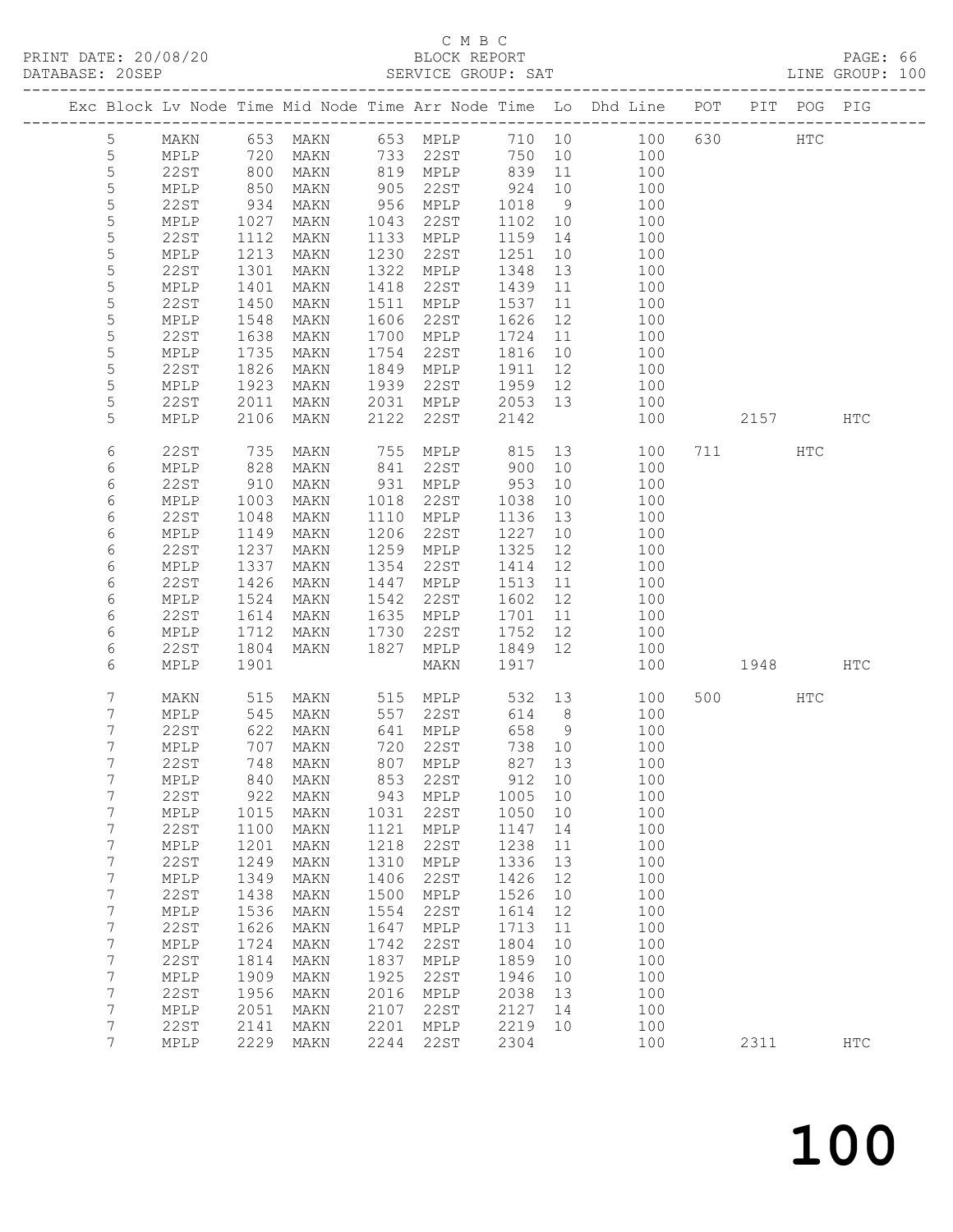### C M B C<br>BLOCK REPORT

PAGE: 67<br>LINE GROUP: 100

|             |                 |      |                   |      |          |         |    | Exc Block Lv Node Time Mid Node Time Arr Node Time Lo Dhd Line POT | PIT      | POG PIG    |            |
|-------------|-----------------|------|-------------------|------|----------|---------|----|--------------------------------------------------------------------|----------|------------|------------|
| $8\,$       | MAKN            |      | 727 MAKN 727 MPLP |      |          |         |    | 744 10 100                                                         | 704      | <b>HTC</b> |            |
| 8           | MPLP            | 754  | MAKN              |      |          |         |    | 807 22ST 826 10 100                                                |          |            |            |
| $\,8\,$     | 22ST            | 836  | MAKN              |      | 856 MPLP | 916     | 10 | 100                                                                |          |            |            |
| $\,8\,$     | MPLP            | 926  | MAKN              | 941  | 22ST     | 1000 11 |    | 100                                                                |          |            |            |
| $\,8\,$     | 22ST            | 1011 | MAKN              | 1032 | MPLP     | 1054 9  |    | 100                                                                |          |            |            |
| $\,8\,$     | MPLP            | 1103 | MAKN              | 1119 | 22ST     | 1139 9  |    | 100                                                                |          |            |            |
| $\,8\,$     | 22ST            | 1148 | MAKN              | 1209 | MPLP     | 1235 14 |    | 100                                                                |          |            |            |
| $\,8\,$     | MPLP            | 1249 | MAKN              | 1306 | 22ST     | 1327    | 10 | 100                                                                |          |            |            |
| $\,8\,$     | 22ST            | 1337 | MAKN              | 1359 | MPLP     | 1425    | 11 | 100                                                                |          |            |            |
| $\,8\,$     | $\texttt{MPLP}$ | 1436 | MAKN              | 1454 | 22ST     | 1514    | 12 | 100                                                                |          |            |            |
| $\,8\,$     | 22ST            | 1526 | MAKN              | 1547 | MPLP     | 1613    | 11 | 100                                                                |          |            |            |
| $\,8\,$     | MPLP            | 1624 | MAKN              | 1642 | 22ST     | 1704    | 12 | 100                                                                |          |            |            |
| $\,8\,$     | 22ST            | 1716 | MAKN              | 1737 | MPLP     | 1801    | 10 | 100                                                                |          |            |            |
| 8           | MPLP            | 1811 | MAKN              | 1831 | 22ST     | 1852    | 19 | 100                                                                |          |            |            |
| 8           | 22ST            | 1911 | MAKN              | 1931 | MPLP     | 1951    | 16 | 100                                                                |          |            |            |
| 8           | MPLP            | 2007 | MAKN              | 2023 | 22ST     | 2043 12 |    | 100                                                                |          |            |            |
| $\,8\,$     | 22ST            | 2055 | MAKN              | 2116 | MPLP     |         |    | 2134 11 100                                                        |          |            |            |
| 8           | MPLP            | 2145 | MAKN              | 2200 | 22ST     | 2221    |    | 100                                                                | 2236     |            | <b>HTC</b> |
| 9           | MAKN            | 1102 | MAKN              | 1102 | MPLP     |         |    | 1128 11                                                            | 100 1047 | HTC        |            |
| 9           | MPLP            | 1139 | MAKN              | 1155 | 22ST     | 1214 10 |    | 100                                                                |          |            |            |
| 9           | 22ST            | 1224 | MAKN              | 1245 | MPLP     | 1311    | 14 | 100                                                                |          |            |            |
| 9           | MPLP            | 1325 | MAKN              | 1342 | 22ST     | 1402    | 12 | 100                                                                |          |            |            |
| $\mathsf 9$ | <b>22ST</b>     | 1414 | MAKN              | 1435 | MPLP     | 1501    | 11 | 100                                                                |          |            |            |
| 9           | MPLP            | 1512 | MAKN              | 1530 | 22ST     | 1550    | 12 | 100                                                                |          |            |            |
| 9           | 22ST            | 1602 | MAKN              | 1623 | MPLP     | 1649    | 11 | 100                                                                |          |            |            |
| $\mathsf 9$ | MPLP            | 1700 | MAKN              | 1719 | 22ST     | 1741    | 11 | 100                                                                |          |            |            |
| $\mathsf 9$ | 22ST            | 1752 | MAKN              | 1815 | MPLP     | 1837    | 16 | 100                                                                |          |            |            |
| 9           | MPLP            | 1853 | MAKN              | 1909 | 22ST     | 1929    | 11 | 100                                                                |          |            |            |
| 9           | 22ST            | 1940 | MAKN              | 2001 | MPLP     | 2023    | 13 | 100                                                                |          |            |            |
| 9           | MPLP            | 2036 | MAKN              | 2052 | 22ST     | 2113    | 12 | 100                                                                |          |            |            |
| 9           | 22ST            | 2125 | MAKN              | 2146 | MPLP     | 2204    | 10 | 100                                                                |          |            |            |
| 9           | MPLP            | 2214 | MAKN              | 2229 | 22ST     | 2250    | 20 | 100                                                                |          |            |            |
| 9           | <b>22ST</b>     | 2310 | MAKN              | 2331 | MPLP     | 2347    | 10 | 100                                                                |          |            |            |
| 9           | MPLP            | 2357 | MAKN              | 2410 | 22ST     | 2428 14 |    | 100                                                                |          |            |            |
| 9           | 22ST            | 2442 | MAKN              | 2500 | MPLP     | 2516    | 9  | 100                                                                |          |            |            |
| 9           | MPLP            | 2525 |                   |      | MAKN     | 2538    |    | 100                                                                | 2553     |            | <b>HTC</b> |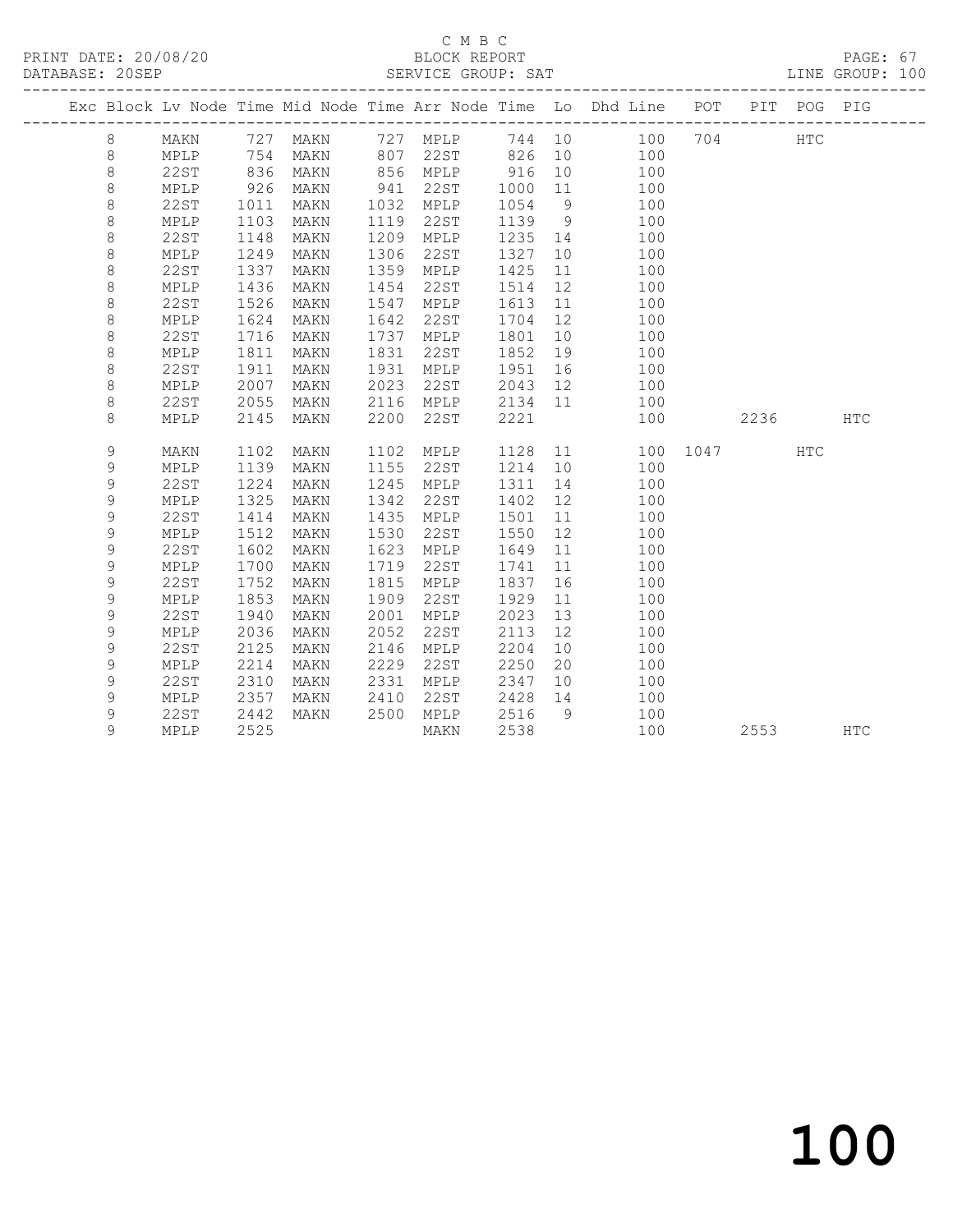|                                    |                                                                                                                                                                                                                                                                                                                                           |                                                                                                                                                              |                                                                                                                                                      |                                                                                                                                                                                      |                                                                                      |                                                                                      | C M B C<br>BLOCK REPORT                                                                                                              |                                                                                                                                                                                                           |                   |         |            |  |
|------------------------------------|-------------------------------------------------------------------------------------------------------------------------------------------------------------------------------------------------------------------------------------------------------------------------------------------------------------------------------------------|--------------------------------------------------------------------------------------------------------------------------------------------------------------|------------------------------------------------------------------------------------------------------------------------------------------------------|--------------------------------------------------------------------------------------------------------------------------------------------------------------------------------------|--------------------------------------------------------------------------------------|--------------------------------------------------------------------------------------|--------------------------------------------------------------------------------------------------------------------------------------|-----------------------------------------------------------------------------------------------------------------------------------------------------------------------------------------------------------|-------------------|---------|------------|--|
| 22ST 22 ST STN<br>SFU SFU EXCHANGE |                                                                                                                                                                                                                                                                                                                                           |                                                                                                                                                              |                                                                                                                                                      |                                                                                                                                                                                      |                                                                                      |                                                                                      | 6&6N 6 AV & 6 ST<br>SPST SPERLING STN                                                                                                |                                                                                                                                                                                                           |                   |         |            |  |
|                                    |                                                                                                                                                                                                                                                                                                                                           |                                                                                                                                                              |                                                                                                                                                      | Exc Block Lv Node Time Mid Node Time Arr Node Time Lo Dhd Line POT PIT POG PIG                                                                                                       |                                                                                      |                                                                                      |                                                                                                                                      |                                                                                                                                                                                                           |                   |         |            |  |
|                                    | $\mathbf{1}$<br>$\mathbf{1}$<br>$\mathbf{1}$<br>$\mathbf{1}$<br>$\mathbf{1}$<br>$\mathbf{1}$<br>$\mathbf{1}$<br>$\mathbf{1}$<br>$\mathbf{1}$<br>$\mathbf{1}$<br>$\mathbf{1}$<br>$\mathbf{1}$<br>$\mathbf{1}$<br>$\mathbf{1}$<br>$\mathbf{1}$<br>$\mathbf{1}$<br>$\mathbf{1}$<br>$\mathbf{1}$<br>$\mathbf 1$<br>$\mathbf 1$<br>$\mathbf 1$ | SCDL<br>22ST<br>SCDL<br>22ST<br>SCDL<br>22ST<br>SCDL<br>NWST<br>EDST<br>NWST<br>EDST<br>NWST<br>EDST<br>NWST<br>EDST<br>NWST<br>EDST<br>NWST<br>EDST<br>NWST | 600<br>630<br>700<br>730<br>800<br>830<br>900<br>949<br>1015<br>1059<br>1129<br>1210<br>1240<br>1320<br>1350<br>1430<br>1500<br>1540<br>1610<br>1650 | 22ST 531<br>22ST<br><b>SCDL</b><br>22ST<br><b>SCDL</b><br>22ST<br>6&6N 958 EDST<br>6&6S 1031<br>6&6N<br>6&6S<br>6&6N<br>6&6S<br>6&6N<br>6&6S<br>6&6N<br>6&6S<br>6&6N<br>6&6S<br>6&6N | 1109<br>1146<br>1220<br>1258<br>1330<br>1408<br>1440<br>1517<br>1550<br>1626<br>1700 | NWST<br>EDST<br>NWST<br>EDST<br>NWST<br>EDST<br>NWST<br>EDST<br>NWST<br>EDST<br>NWST | SCDL 555 5 340<br>654<br>724<br>754<br>824<br>SCDL 854 6 340<br>22ST 924<br>1013<br>1126<br>1606 4 106<br>1635 15 106<br>EDST 1716 4 | 624 6 340<br>6 340<br>6 340<br>6 340<br>6 340<br>15 10 340<br>$\overline{2}$<br>1040 19<br>3 106<br>1155 15 106<br>1237 3 106<br>1307 13 106<br>1347 3 106<br>1417 13<br>1457 3 106<br>1526 14 106<br>106 | 106<br>106<br>106 | 523 HTC |            |  |
|                                    | $\mathbf{1}$                                                                                                                                                                                                                                                                                                                              | EDST                                                                                                                                                         | 1720                                                                                                                                                 | 6&6S                                                                                                                                                                                 | 1736                                                                                 | NWST                                                                                 | 1745                                                                                                                                 |                                                                                                                                                                                                           | 106               | 1759    | <b>HTC</b> |  |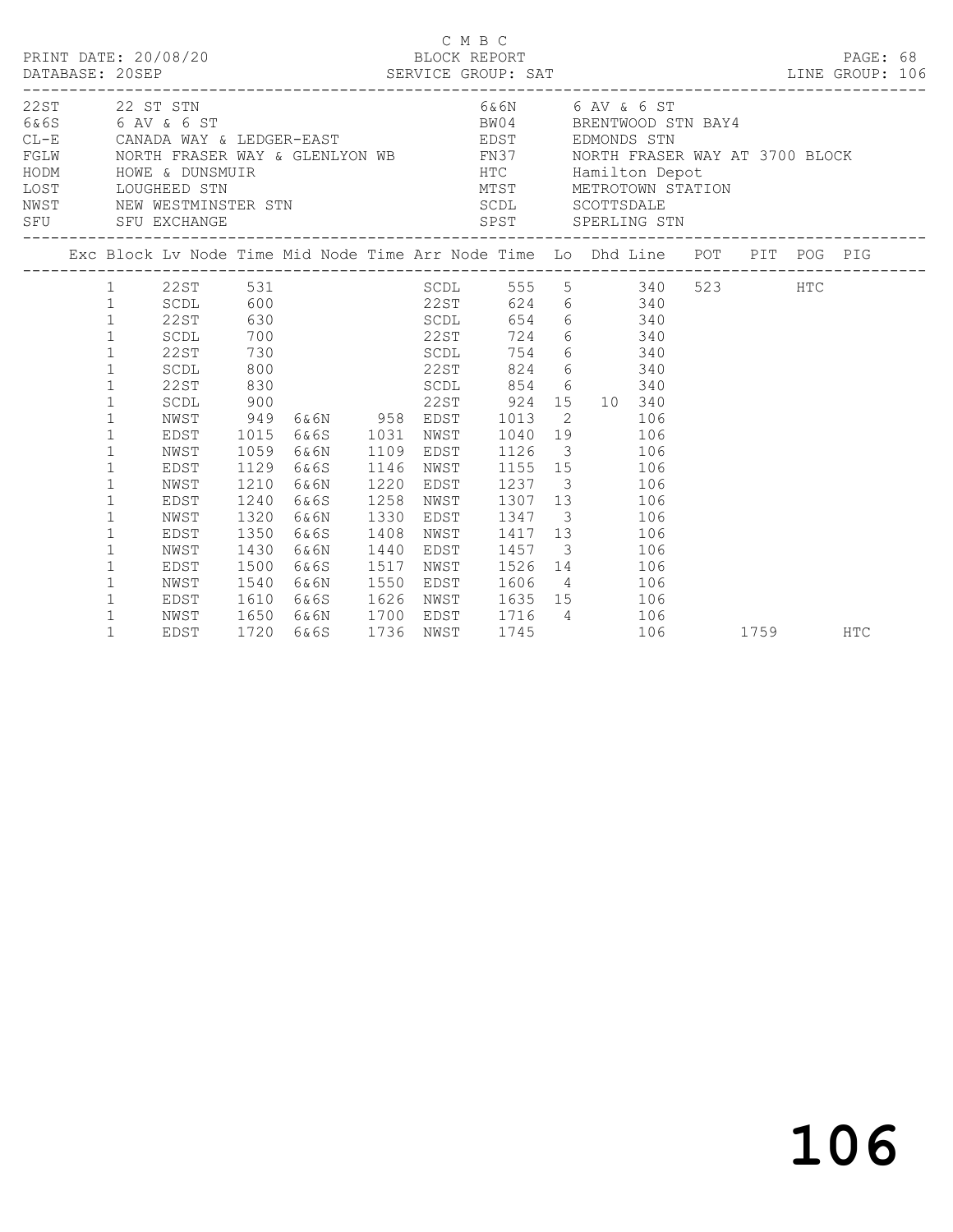### C M B C

|                |              |      |      |      |                                                                    |         |                          |                                                                                |             |  | PAGE: 69<br>LINE GROUP: 106 |  |
|----------------|--------------|------|------|------|--------------------------------------------------------------------|---------|--------------------------|--------------------------------------------------------------------------------|-------------|--|-----------------------------|--|
|                |              |      |      |      |                                                                    |         |                          | Exc Block Lv Node Time Mid Node Time Arr Node Time Lo Dhd Line POT PIT POG PIG |             |  |                             |  |
| $\mathbf{2}$   |              |      |      |      | BW04 439 CL-E 449 NWST 503                                         |         |                          | $9 \left( \frac{1}{2} \right)$                                                 | 123 407 HTC |  |                             |  |
| $\mathbf{2}$   | NWST<br>EDST | 512  |      |      |                                                                    |         |                          | 106                                                                            |             |  |                             |  |
| $\mathbf{2}$   | EDST         | 531  |      |      | 6&6N 517 EDST 529 2<br>6&6S 543 NWST 550 16<br>6&6N 612 EDST 625 2 |         |                          | 106                                                                            |             |  |                             |  |
| $\mathbf{2}$   | NWST         | 606  |      |      |                                                                    |         |                          | $\overline{2}$<br>106                                                          |             |  |                             |  |
| $\mathbf{2}$   | EDST         | 627  | 6&6S |      | 639 NWST                                                           | 647 19  |                          | 106                                                                            |             |  |                             |  |
| $\mathbf{2}$   | NWST         | 706  | 6&6N | 713  | EDST                                                               | 726     |                          | 106<br>$\overline{2}$                                                          |             |  |                             |  |
| $\overline{c}$ | EDST         | 728  | 6&6S |      | 740 NWST                                                           | 749 17  |                          | 106                                                                            |             |  |                             |  |
| $\overline{2}$ | NWST         | 806  | 6&6N |      | 814 EDST                                                           | 827     | $\overline{2}$           | 106                                                                            |             |  |                             |  |
| $\overline{c}$ | EDST         | 829  | 6&6S | 843  | NWST                                                               | 853 8   |                          | 106                                                                            |             |  |                             |  |
| $\overline{2}$ | NWST         | 901  | 6&6N | 910  | EDST                                                               | 925     | $\overline{2}$           | 106                                                                            |             |  |                             |  |
| $\overline{c}$ | EDST         | 927  | 6&6S | 943  | NWST                                                               | 952 19  |                          | 106                                                                            |             |  |                             |  |
| $\overline{2}$ | NWST         | 1011 | 6&6N | 1020 | EDST                                                               | 1037    |                          | $\overline{\mathbf{3}}$<br>106                                                 |             |  |                             |  |
| $\overline{c}$ | EDST         | 1040 | 6&6S | 1057 | NWST                                                               | 1105 14 |                          | 106                                                                            |             |  |                             |  |
| $\mathbf{2}$   | NWST         | 1119 | 6&6N | 1129 | EDST                                                               | 1146    | $\overline{\mathbf{3}}$  | 106                                                                            |             |  |                             |  |
| $\overline{c}$ | EDST         | 1149 | 6&6S | 1206 | NWST                                                               | 1215 15 |                          | 106                                                                            |             |  |                             |  |
| $\overline{2}$ | NWST         | 1230 | 6&6N | 1240 | EDST                                                               | 1257    | 3 <sup>1</sup>           | 106                                                                            |             |  |                             |  |
| $\overline{c}$ | EDST         | 1300 | 6&6S | 1318 | NWST                                                               | 1327 13 |                          | 106                                                                            |             |  |                             |  |
| $\overline{2}$ | NWST         | 1340 | 6&6N | 1350 | EDST                                                               | 1407    | $\overline{\mathbf{3}}$  | 106                                                                            |             |  |                             |  |
| $\overline{c}$ | EDST         | 1410 | 6&6S | 1427 | NWST                                                               | 1436 14 |                          | 106                                                                            |             |  |                             |  |
| $\overline{c}$ | NWST         | 1450 | 6&6N | 1500 | EDST                                                               | 1517    |                          | $\overline{\mathbf{3}}$<br>106                                                 |             |  |                             |  |
| $\sqrt{2}$     | EDST         | 1520 | 6&6S | 1537 | NWST                                                               | 1546 14 |                          | 106                                                                            |             |  |                             |  |
| $\overline{c}$ | NWST         | 1600 | 6&6N | 1610 | EDST                                                               | 1626    | $4\overline{4}$          | 106                                                                            |             |  |                             |  |
| $\sqrt{2}$     | EDST         | 1630 | 6&6S | 1646 | NWST                                                               | 1655 15 |                          | 106                                                                            |             |  |                             |  |
| $\overline{c}$ | NWST         | 1710 | 6&6N | 1720 | EDST                                                               | 1736    |                          | $4\overline{ }$<br>106                                                         |             |  |                             |  |
| $\overline{c}$ | EDST         | 1740 | 6&6S | 1756 | NWST                                                               | 1805 14 |                          | 106                                                                            |             |  |                             |  |
| $\overline{2}$ | NWST         | 1819 | 6&6N | 1829 | EDST                                                               | 1844    | $\overline{2}$           | 106                                                                            |             |  |                             |  |
| $\overline{2}$ | EDST         | 1846 | 6&6S | 1901 | NWST                                                               | 1909 10 |                          | 106                                                                            |             |  |                             |  |
| $\overline{2}$ | NWST         | 1919 | 6&6N | 1928 | EDST                                                               | 1943    | $\overline{2}$           | 106                                                                            |             |  |                             |  |
| $\overline{2}$ | EDST         | 1945 | 6&6S | 1959 | NWST                                                               | 2006 13 |                          | 106                                                                            |             |  |                             |  |
| $\overline{c}$ | NWST         | 2019 | 6&6N | 2027 | EDST                                                               | 2041    | $\overline{\phantom{a}}$ | 106                                                                            |             |  |                             |  |
| $\sqrt{2}$     | EDST         | 2043 | 6&6S | 2057 | NWST                                                               | 2104    | 15                       | 106                                                                            |             |  |                             |  |
| $\overline{c}$ | NWST         | 2119 | 6&6N | 2127 | EDST                                                               | 2141    | $\overline{2}$           | 106                                                                            |             |  |                             |  |
| $\overline{c}$ | EDST         | 2143 | 6&6S | 2157 | NWST                                                               | 2204 15 |                          | 106                                                                            |             |  |                             |  |
| $\overline{c}$ | NWST         | 2219 | 6&6N | 2227 | EDST                                                               | 2240    | $\overline{2}$           | 106                                                                            |             |  |                             |  |
| $\overline{2}$ | EDST         | 2242 | 6&6S | 2256 | NWST                                                               | 2303    | 16                       | 106                                                                            |             |  |                             |  |
| $\overline{2}$ | NWST         | 2319 | 6&6N | 2326 | EDST                                                               | 2339    | $\overline{2}$           | 106                                                                            |             |  |                             |  |
| $\overline{2}$ | EDST         | 2341 | 6&6S | 2355 | NWST                                                               | 2402 17 |                          | 106                                                                            |             |  |                             |  |
| $\overline{2}$ | NWST         | 2419 | 6&6N | 2426 | EDST                                                               | 2438    | 2                        | 106                                                                            |             |  |                             |  |

2 EDST 2540 6&6S 2554 NWST 2600 106 2612 HTC

1740 6&6N 1750 EDST 1806 106 1820 HTC

3 NWST 1149 6&6N 1159 EDST 1216 3 106 1135 HTC

 2 NWST 2419 6&6N 2426 EDST 2438 2 106 2 EDST 2440 6&6S 2454 NWST 2500 19 106

3 NWST 1520 6&6N 1530 EDST 1546 4 106

3 EDST 1700 6&6S 1716 NWST 1725 15 106

2 NWST 2519 6&6N 2526 EDST 2538 2 106

 3 EDST 1219 6&6S 1237 NWST 1246 14 106 3 NWST 1300 6&6N 1310 EDST 1327 3 106 3 EDST 1330 6&6S 1348 NWST 1357 13 106 3 NWST 1410 6&6N 1420 EDST 1437 3 106 3 EDST 1440 6&6S 1457 NWST 1506 14 106

 3 EDST 1550 6&6S 1607 NWST 1616 14 106 3 NWST 1630 6&6N 1640 EDST 1656 4 106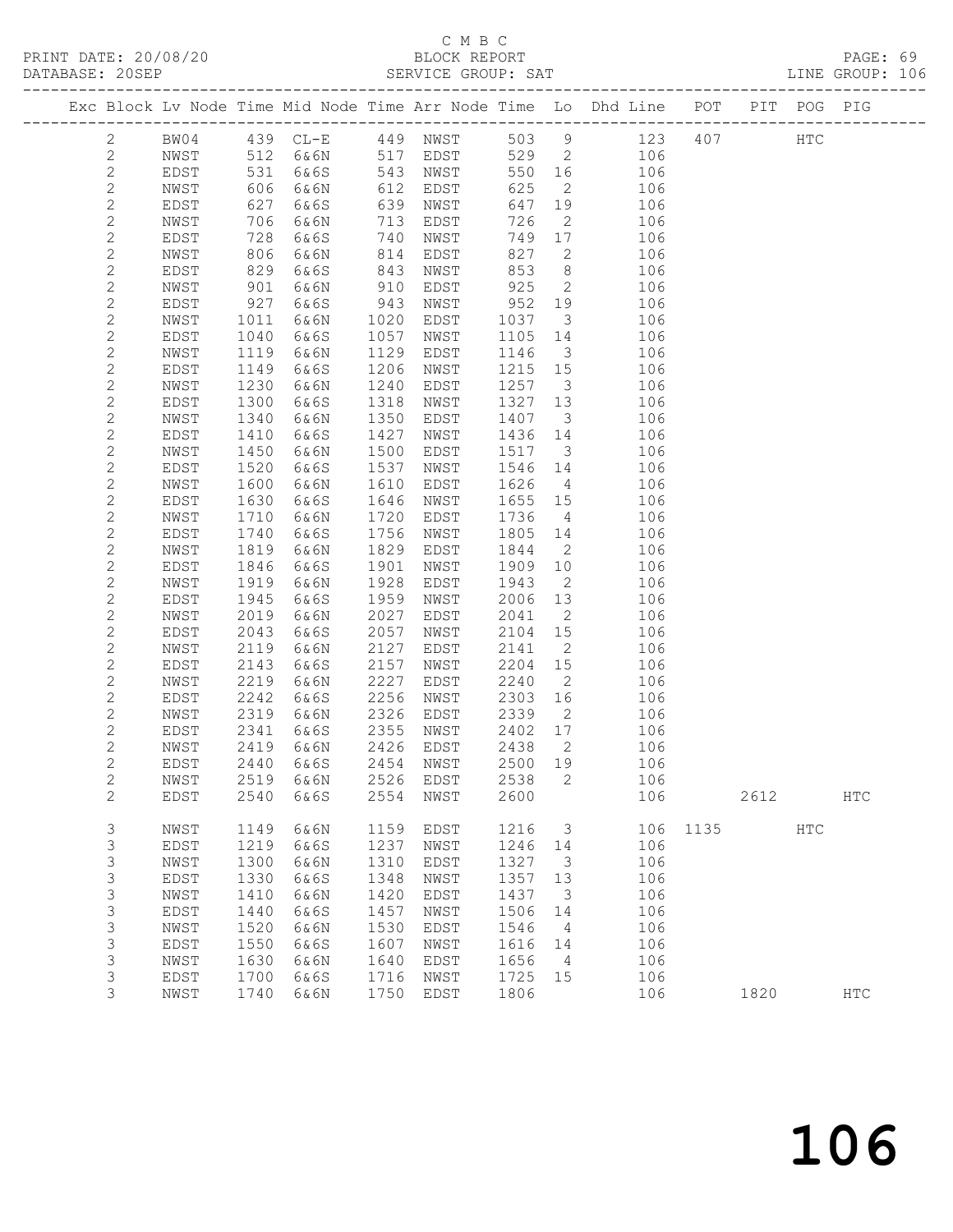### C M B C<br>BLOCK REPORT

|  | DATABASE: 20SEP |              |              |               |      | SERVICE GROUP: SAT              |         |                          |                                                                                |         |     | LINE GROUP: 106 |  |
|--|-----------------|--------------|--------------|---------------|------|---------------------------------|---------|--------------------------|--------------------------------------------------------------------------------|---------|-----|-----------------|--|
|  |                 |              |              |               |      |                                 |         |                          | Exc Block Lv Node Time Mid Node Time Arr Node Time Lo Dhd Line POT PIT POG PIG |         |     |                 |  |
|  | 4               |              |              |               |      |                                 |         |                          | NWST 913 6&6N 922 EDST 937 2 106 859 HTC                                       |         |     |                 |  |
|  | 4               | EDST         | 939          |               |      |                                 |         |                          | 6&6S 955 NWST 1004 19 106                                                      |         |     |                 |  |
|  | 4               | NWST         |              |               |      | 6&6N 1032 EDST                  | 1049 3  |                          | 106                                                                            |         |     |                 |  |
|  | $\overline{4}$  | EDST         | 1023<br>1052 | 6&6S          |      | 1109 NWST                       | 1117 12 |                          | 106                                                                            |         |     |                 |  |
|  | 4               | NWST         | 1129         | 6&6N          | 1139 | EDST                            | 1156    | $\overline{\mathbf{3}}$  | 106                                                                            |         |     |                 |  |
|  | 4               | EDST         | 1159         | 6&6S          | 1216 | NWST                            | 1225 15 |                          | 106                                                                            |         |     |                 |  |
|  | 4               | NWST         | 1240         | 6&6N          | 1250 | EDST                            | 1307    | $\overline{\mathbf{3}}$  | 106                                                                            |         |     |                 |  |
|  | 4               | EDST         | 1310         | 6&6S          | 1328 | NWST                            | 1337 13 |                          | 106                                                                            |         |     |                 |  |
|  | 4               | NWST         | 1350         | 6&6N          | 1400 | EDST                            | 1417 3  |                          | 106                                                                            |         |     |                 |  |
|  | 4               | EDST         | 1420         | 6&6S          | 1437 | NWST                            | 1446 14 |                          | 106                                                                            |         |     |                 |  |
|  | 4               | NWST         | 1500         | 6&6N          | 1510 | EDST                            | 1526    | $\overline{4}$           | 106                                                                            |         |     |                 |  |
|  | 4               | EDST         | 1530         | 6&6S          | 1547 | NWST                            | 1556 14 |                          | 106                                                                            |         |     |                 |  |
|  |                 |              | 1610         |               | 1620 |                                 | 1636    | $4\overline{4}$          | 106                                                                            |         |     |                 |  |
|  | 4               | NWST         |              | 6&6N          |      | EDST                            |         |                          | 1705 15                                                                        |         |     |                 |  |
|  | 4               | EDST         | 1640         | 6&6S          | 1656 | NWST                            |         |                          | 106                                                                            |         |     |                 |  |
|  | 4               | NWST         | 1720         | 6&6N          | 1730 | EDST                            | 1746    |                          | $4\overline{ }$<br>106                                                         |         |     |                 |  |
|  | 4               | EDST         | 1750         | 6&6S          | 1806 | NWST                            | 1815    |                          | 106                                                                            | 1829    |     | HTC             |  |
|  | 5               | HODM         | 434          |               |      | NWST                            | 536     |                          | $6\overline{6}$<br>N19                                                         | 358 358 | HTC |                 |  |
|  | 5               | NWST         | 542          | 6&6N 547 EDST |      |                                 | 559     | $\overline{2}$           | 106                                                                            |         |     |                 |  |
|  | 5               | EDST         | 601          | 6&6S          | 613  | NWST                            | 621     | 5 <sup>5</sup>           | 106                                                                            |         |     |                 |  |
|  | 5               | NWST         | 626          | 6&6N          | 632  | EDST                            | 645     | 2                        | 106                                                                            |         |     |                 |  |
|  | 5               | EDST         | 647          | 6&6S          | 659  | NWST                            | 707     | 14                       | 106                                                                            |         |     |                 |  |
|  | 5               | NWST         | 721          | 6&6N          | 728  | EDST                            | 741     | $\overline{2}$           | 106                                                                            |         |     |                 |  |
|  | 5               | EDST         |              | 6&6S          | 757  | NWST                            | 807     | 14                       | 106                                                                            |         |     |                 |  |
|  | 5               | NWST         | 743<br>821   | 6&6N          | 829  | EDST                            | 842     | $\overline{2}$           | 106                                                                            |         |     |                 |  |
|  | 5               | EDST         | 844          | 6&6S          | 900  | NWST                            | 910     | 15                       | 106                                                                            |         |     |                 |  |
|  | 5               | NWST         | 925          | 6&6N          | 934  | EDST                            | 949     | $\overline{2}$           | 106                                                                            |         |     |                 |  |
|  | 5               | EDST         | 951          | 6&6S          | 1007 | NWST                            | 1016    | 19                       | 106                                                                            |         |     |                 |  |
|  | 5               | NWST         | 1035         | 6&6N          | 1045 | EDST                            | 1102    | $\overline{\mathbf{3}}$  | 106                                                                            |         |     |                 |  |
|  | 5               | EDST         | 1105         | 6&6S          | 1122 | NWST                            | 1131 8  |                          | 106                                                                            |         |     |                 |  |
|  | 5               | NWST         | 1139         | 6&6N          | 1149 | EDST                            | 1206    | $\overline{\mathbf{3}}$  | 106                                                                            |         |     |                 |  |
|  | 5               | EDST         | 1209         | 6&6S          | 1227 | NWST                            | 1236 14 |                          | 106                                                                            |         |     |                 |  |
|  | 5               | NWST         | 1250         | 6&6N          | 1300 | EDST                            | 1317 3  |                          | 106                                                                            |         |     |                 |  |
|  | 5               | EDST         | 1320         | 6&6S          | 1338 | NWST                            | 1347    | 13                       | 106                                                                            |         |     |                 |  |
|  | 5               | NWST         | 1400         | 6&6N          | 1410 | EDST                            | 1427    | $\overline{\mathbf{3}}$  | 106                                                                            |         |     |                 |  |
|  | 5               |              |              |               |      |                                 |         |                          |                                                                                |         |     |                 |  |
|  | 5               | EDST<br>NWST | 1430<br>1510 | 6&6S          | 1447 | NWST<br>1520 EDST               | 1456 14 | $4\overline{4}$          | 106<br>106                                                                     |         |     |                 |  |
|  |                 |              | 1540         | 6&6N          |      |                                 | 1536    |                          |                                                                                |         |     |                 |  |
|  | 5               | EDST         |              | 6&6S          |      | 1557 NWST                       | 1606 14 |                          | 106                                                                            |         |     |                 |  |
|  | 5               |              |              |               |      | NWST 1620 6&6N 1630 EDST 1646 4 |         |                          | 106                                                                            |         |     |                 |  |
|  | 5               | EDST         | 1650         | 6&6S          | 1706 | NWST                            | 1715 15 |                          | 106                                                                            |         |     |                 |  |
|  | 5               | NWST         | 1730         | 6&6N          | 1740 | EDST                            | 1756    | 9                        | 106                                                                            |         |     |                 |  |
|  | 5               | EDST         | 1805         | 6&6S          | 1820 | NWST                            | 1829    | $5\overline{)}$          | 106                                                                            |         |     |                 |  |
|  | 5               | NWST         | 1834         | 6&6N          | 1843 | EDST                            | 1858    | $\overline{\phantom{a}}$ | 106                                                                            |         |     |                 |  |
|  | 5               | EDST         | 1900         | 6&6S          | 1915 | NWST                            | 1923    | 11                       | 106                                                                            |         |     |                 |  |
|  | $\mathsf S$     | NWST         | 1934         | 6&6N          | 1942 | EDST                            | 1956    | $\overline{2}$           | 106                                                                            |         |     |                 |  |
|  | $\mathsf S$     | EDST         | 1958         | 6&6S          | 2012 | NWST                            | 2019    | 15                       | 106                                                                            |         |     |                 |  |
|  | $\mathsf S$     | NWST         | 2034         | 6&6N          | 2042 | EDST                            | 2056    | $\overline{2}$           | 106                                                                            |         |     |                 |  |
|  | 5               | EDST         | 2058         | 6&6S          | 2112 | NWST                            | 2119    | 15                       | 106                                                                            |         |     |                 |  |
|  | 5               | NWST         | 2134         | 6&6N          | 2142 | EDST                            | 2156    | 2                        | 106                                                                            |         |     |                 |  |
|  | 5               | EDST         | 2158         | 6&6S          | 2212 | NWST                            | 2219    |                          | 106                                                                            | 2231    |     | $_{\rm{HTC}}$   |  |
|  |                 |              |              |               |      |                                 |         |                          |                                                                                |         |     |                 |  |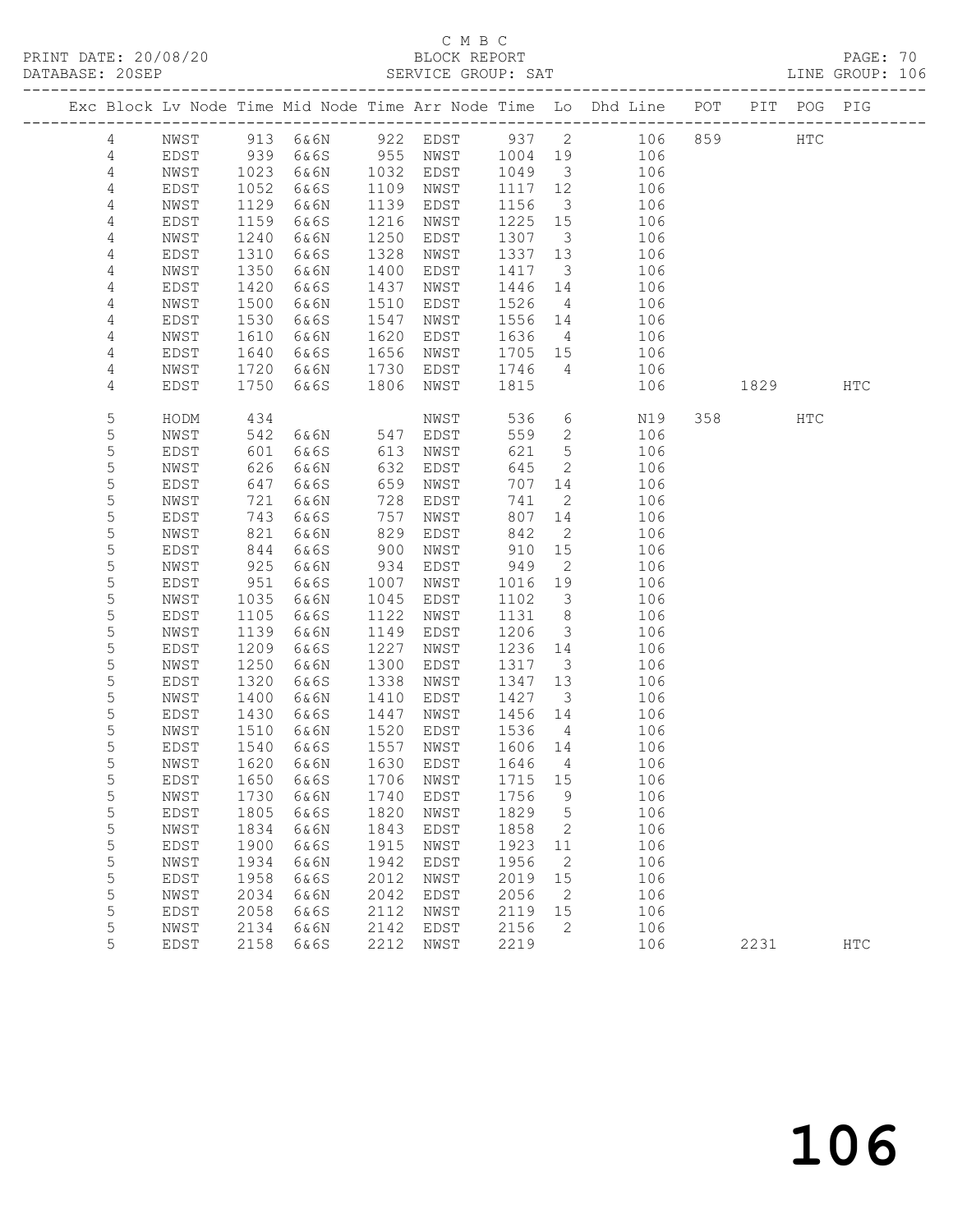### C M B C<br>BLOCK REPORT

PRINT DATE: 20/08/20 BLOCK REPORT BATABASE: 20SEP

PAGE: 71<br>LINE GROUP: 106

|  |   |      |      |          |      |      |      |                         | Exc Block Lv Node Time Mid Node Time Arr Node Time Lo Dhd Line POT |     |      | PIT POG PIG |            |
|--|---|------|------|----------|------|------|------|-------------------------|--------------------------------------------------------------------|-----|------|-------------|------------|
|  | 6 | NWST |      | 751 6&6N | 759  | EDST |      |                         | 812 2 106                                                          | 737 |      | <b>HTC</b>  |            |
|  | 6 | EDST | 814  | 6&6S     | 828  | NWST | 838  | 11                      | 106                                                                |     |      |             |            |
|  | 6 | NWST | 849  | 6&6N     | 857  | EDST | 912  | $\overline{2}$          | 106                                                                |     |      |             |            |
|  | 6 | EDST | 914  | 6&6S     | 930  | NWST | 939  |                         | 106<br>20                                                          |     |      |             |            |
|  | 6 | NWST | 959  | 6&6N     | 1008 | EDST | 1023 | $5\overline{)}$         | 106                                                                |     |      |             |            |
|  | 6 | EDST | 1028 | 6&6S     | 1044 | NWST | 1053 | 16                      | 106                                                                |     |      |             |            |
|  | 6 | NWST | 1109 | 6&6N     | 1119 | EDST | 1136 | $\mathbf{3}$            | 106                                                                |     |      |             |            |
|  | 6 | EDST | 1139 | 6&6S     | 1156 | NWST | 1205 | 15                      | 106                                                                |     |      |             |            |
|  | 6 | NWST | 1220 | 6&6N     | 1230 | EDST | 1247 | $\overline{\mathbf{3}}$ | 106                                                                |     |      |             |            |
|  | 6 | EDST | 1250 | 6&6S     | 1308 | NWST | 1317 | 13                      | 106                                                                |     |      |             |            |
|  | 6 | NWST | 1330 | 6&6N     | 1340 | EDST | 1357 | $\overline{\mathbf{3}}$ | 106                                                                |     |      |             |            |
|  | 6 | EDST | 1400 | 6&6S     | 1417 | NWST | 1426 | 14                      | 106                                                                |     |      |             |            |
|  | 6 | NWST | 1440 | 6&6N     | 1450 | EDST | 1507 | $\overline{\mathbf{3}}$ | 106                                                                |     |      |             |            |
|  | 6 | EDST | 1510 | 6&6S     | 1527 | NWST | 1536 | 14                      | 106                                                                |     |      |             |            |
|  | 6 | NWST | 1550 | 6&6N     | 1600 | EDST | 1616 | $4\overline{4}$         | 106                                                                |     |      |             |            |
|  | 6 | EDST | 1620 | 6&6S     | 1636 | NWST | 1645 | 15                      | 106                                                                |     |      |             |            |
|  | 6 | NWST | 1700 | 6&6N     | 1710 | EDST | 1726 | $\overline{4}$          | 106                                                                |     |      |             |            |
|  | 6 | EDST | 1730 | 6&6S     | 1746 | NWST | 1755 | 9                       | 106                                                                |     |      |             |            |
|  | 6 | NWST | 1804 | 6&6N     | 1814 | EDST | 1829 | 3 <sup>7</sup>          | 106                                                                |     |      |             |            |
|  | 6 | EDST | 1832 | 6&6S     | 1847 | NWST | 1855 | 9                       | 106                                                                |     |      |             |            |
|  | 6 | NWST | 1904 | 6&6N     | 1913 | EDST | 1928 | 2                       | 106                                                                |     |      |             |            |
|  | 6 | EDST | 1930 | 6&6S     | 1944 | NWST | 1951 | 13                      | 106                                                                |     |      |             |            |
|  | 6 | NWST | 2004 | 6&6N     | 2012 | EDST | 2026 | 2                       | 106                                                                |     |      |             |            |
|  | 6 | EDST | 2028 | 6&6S     | 2042 | NWST | 2049 | 15                      | 106                                                                |     |      |             |            |
|  | 6 | NWST | 2104 | 6&6N     | 2112 | EDST | 2126 | 2                       | 106                                                                |     |      |             |            |
|  | 6 | EDST | 2128 | 6&6S     | 2142 | NWST | 2149 | 15                      | 106                                                                |     |      |             |            |
|  | 6 | NWST | 2204 | 6&6N     | 2212 | EDST | 2225 | 2                       | 106                                                                |     |      |             |            |
|  | 6 | EDST | 2227 | 6&6S     | 2241 | NWST | 2248 |                         | 106                                                                |     | 2300 |             | <b>HTC</b> |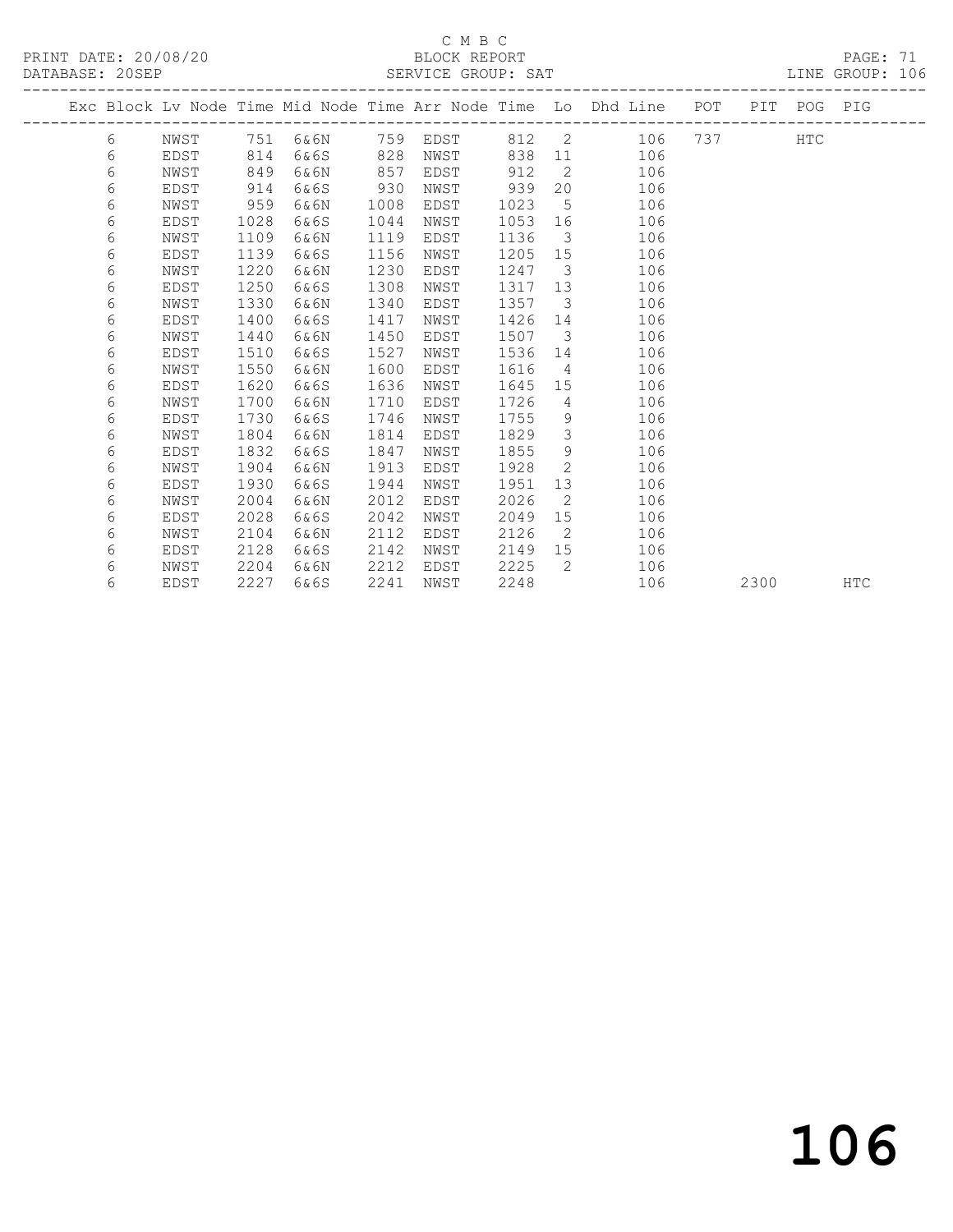### C M B C<br>BLOCK REPORT

|                       |              |              |                          |              |              |                 |                         |                                                                                |     |      |            | PAGE: 72<br>LINE GROUP: 106 |  |
|-----------------------|--------------|--------------|--------------------------|--------------|--------------|-----------------|-------------------------|--------------------------------------------------------------------------------|-----|------|------------|-----------------------------|--|
|                       |              |              |                          |              |              |                 |                         | Exc Block Lv Node Time Mid Node Time Arr Node Time Lo Dhd Line POT PIT POG PIG |     |      |            |                             |  |
| $7\overline{ }$       |              |              |                          |              |              |                 |                         | NWST 646 6&6N 652 EDST 705 2 106 632 HTC                                       |     |      |            |                             |  |
| $7\phantom{.0}$       |              |              |                          |              |              |                 |                         | EDST 707 6&6S 719 NWST 728 8 106                                               |     |      |            |                             |  |
| 7                     | NWST         |              | 736 6&6N                 |              | 744 EDST     |                 |                         | 757 2 106                                                                      |     |      |            |                             |  |
| 7                     | EDST         | 759<br>837   | 6&6S                     |              | 813 NWST     | 823<br>900      |                         | 14 106                                                                         |     |      |            |                             |  |
| 7                     | NWST         |              | 6&6N                     | 845          | EDST         |                 | $\overline{2}$          | 106                                                                            |     |      |            |                             |  |
| $\overline{7}$        | EDST         | 902          | 6&6S                     | 918          | NWST         | 927             | 10                      | 106                                                                            |     |      |            |                             |  |
| 7                     | NWST         | 937          | 6 & 6 N                  | 946          | EDST         | 1001            | $\overline{2}$          | 106                                                                            |     |      |            |                             |  |
| 7                     | EDST         | 1003         | 6&6S                     |              | 1019 NWST    | 1028            | 19                      | 106                                                                            |     |      |            |                             |  |
| $\overline{7}$        | NWST         | 1047         | 6&6N                     | 1057         | EDST         | 1114            | $\overline{\mathbf{3}}$ | 106                                                                            |     |      |            |                             |  |
| $\boldsymbol{7}$<br>7 | EDST<br>NWST | 1117<br>1200 | 6&6S                     | 1134<br>1210 | NWST<br>EDST | 1143 17<br>1227 |                         | 106<br>106                                                                     |     |      |            |                             |  |
| 7                     | EDST         | 1231         | 6&6N<br>6&6S             | 1249         | NWST         | 1258            | $\overline{4}$<br>12    | 106                                                                            |     |      |            |                             |  |
| 7                     | NWST         | 1310         | 6&6N                     | 1320         | EDST         | 1337            | $\overline{\mathbf{3}}$ | 106                                                                            |     |      |            |                             |  |
| $\overline{7}$        | EDST         | 1340         | 6&6S                     | 1358         | NWST         | 1407            | 13                      | 106                                                                            |     |      |            |                             |  |
| 7                     | NWST         | 1420         | 6&6N                     | 1430         | EDST         | 1447            | $\overline{\mathbf{3}}$ | 106                                                                            |     |      |            |                             |  |
| 7                     | EDST         | 1450         | 6&6S                     | 1507         | NWST         | 1516            | 14                      | 106                                                                            |     |      |            |                             |  |
| 7                     | NWST         | 1530         | 6&6N                     | 1540         | EDST         | 1556            | $4\overline{4}$         | 106                                                                            |     |      |            |                             |  |
| $\overline{7}$        | EDST         | 1600         | 6&6S                     | 1616         | NWST         | 1625            | 15                      | 106                                                                            |     |      |            |                             |  |
| 7                     | NWST         | 1640         | 6&6N                     | 1650         | EDST         | 1706            | $\overline{4}$          | 106                                                                            |     |      |            |                             |  |
| 7                     | EDST         | 1710         | 6&6S                     | 1726         | NWST         | 1735            | 15                      | 106                                                                            |     |      |            |                             |  |
| $\overline{7}$        | NWST         | 1750         | 6&6N                     | 1800         | EDST         | 1816            | $\overline{2}$          | 106                                                                            |     |      |            |                             |  |
| 7                     | EDST         | 1818         | 6&6S                     | 1833         | NWST         | 1842            | $7\overline{ }$         | 106                                                                            |     |      |            |                             |  |
| $\overline{7}$        | NWST         | 1849         | 6&6N                     | 1858         | EDST         | 1913            | $\overline{2}$          | 106                                                                            |     |      |            |                             |  |
| 7                     | EDST         | 1915         | 6&6S                     | 1930         | NWST         | 1938            | 11                      | 106                                                                            |     |      |            |                             |  |
| $\overline{7}$        | NWST         | 1949         | 6&6N                     | 1957         | EDST         | 2011            | $\overline{2}$          | 106                                                                            |     |      |            |                             |  |
| 7                     | EDST         | 2013         | 6&6S                     | 2027         | NWST         | 2034            | 15                      | 106                                                                            |     |      |            |                             |  |
| $\overline{7}$        | NWST         | 2049         | 6&6N                     | 2057         | EDST         | 2111            | $\overline{2}$          | 106                                                                            |     |      |            |                             |  |
| 7                     | EDST         | 2113         | 6&6S                     | 2127         | NWST         | 2134 15         |                         | 106                                                                            |     |      |            |                             |  |
| 7<br>7                | NWST         | 2149<br>2213 | 6&6N                     | 2157<br>2227 | EDST         | 2211<br>2234    | $\overline{2}$<br>15    | 106<br>106                                                                     |     |      |            |                             |  |
| 7                     | EDST<br>NWST | 2249         | 6&6S<br>6&6N             | 2257         | NWST<br>EDST | 2310            | $\overline{2}$          | 106                                                                            |     |      |            |                             |  |
| 7                     | EDST         | 2312         | 6&6S                     | 2326         | NWST         | 2333            | 16                      | 106                                                                            |     |      |            |                             |  |
| 7                     | NWST         | 2349         | 6&6N                     | 2356         | EDST         | 2409            | $\overline{2}$          | 106                                                                            |     |      |            |                             |  |
| $\overline{7}$        | EDST         | 2411         | 6&6S                     | 2425         | NWST         | 2431            | 18                      | 106                                                                            |     |      |            |                             |  |
| 7                     | NWST         | 2449         | 6&6N                     |              | 2456 EDST    | 2508            | $\overline{2}$          | 106                                                                            |     |      |            |                             |  |
| 7                     | EDST         | 2510         | 6&6S                     |              | 2524 NWST    | 2530 19         |                         | 106                                                                            |     |      |            |                             |  |
| 7                     | NWST         | 2549         | 6&6N                     |              | 2556 EDST    | 2608            |                         | $\overline{2}$<br>106                                                          |     |      |            |                             |  |
| $\overline{7}$        | EDST         |              | 2610 6&6S 2624 NWST 2630 |              |              |                 |                         | 106                                                                            |     | 2642 |            | $_{\rm HTC}$                |  |
| 8                     | MTST         | 602          | SPST                     | 623          | LOST         | 639             | 7                       | 110                                                                            | 540 |      | <b>HTC</b> |                             |  |
| $\,8\,$               | LOST         | 646<br>732   | SPST                     | 704          | MTST         | 727             | $\mathsf S$             | 110                                                                            |     |      |            |                             |  |
| $\,8\,$               | MTST         | 749          |                          |              | EDST         | 747<br>808      | $\mathbf{2}$            | 119<br>119                                                                     |     |      |            |                             |  |
| 8<br>8                | EDST<br>MTST | 817          |                          |              | MTST<br>EDST | 832             | $\mathsf 9$<br>2        | 119                                                                            |     |      |            |                             |  |
| 8                     | EDST         | 834          |                          |              | MTST         | 855             | 15                      | 119                                                                            |     |      |            |                             |  |
| $\,8\,$               | MTST         | 910          |                          |              | EDST         | 927             | $\mathbf{2}$            | 119                                                                            |     |      |            |                             |  |
| 8                     | EDST         | 929          |                          |              | MTST         | 951             | $\mathsf 9$             | 119                                                                            |     |      |            |                             |  |
| 8                     | MTST         | 1000         |                          |              | EDST         | 1019            | $\sqrt{2}$              | 119                                                                            |     |      |            |                             |  |
| 8                     | EDST         | 1021         |                          |              | MTST         | 1045            | 15                      | 119                                                                            |     |      |            |                             |  |
| $\,8\,$               | MTST         | 1100         |                          |              | EDST         | 1120            | 2                       | 119                                                                            |     |      |            |                             |  |
| 8                     | EDST         | 1122         |                          |              | MTST         | 1149            | 11                      | 119                                                                            |     |      |            |                             |  |
| 8                     | MTST         | 1200         |                          |              | EDST         | 1221            | $\mathbf{2}$            | 119                                                                            |     |      |            |                             |  |
| 8                     | EDST         | 1223         |                          |              | MTST         | 1252            | 11                      | 119                                                                            |     |      |            |                             |  |
| 8                     | MTST         | 1303         | SPST                     | 1330         | ${\tt SFU}$  | 1350            | 5                       | 144                                                                            |     |      |            |                             |  |
| 8                     | SFU          | 1355         | SPST                     | 1416         | MTST         | 1446            | 17                      | 144                                                                            |     |      |            |                             |  |
| 8                     | MTST         | 1503         | SPST                     | 1533         | SFU          | 1553            | 5                       | 144                                                                            |     |      |            |                             |  |
| 8                     | SFU          | 1558         | SPST                     | 1619         | MTST         | 1649            | 14                      | 144                                                                            |     |      |            |                             |  |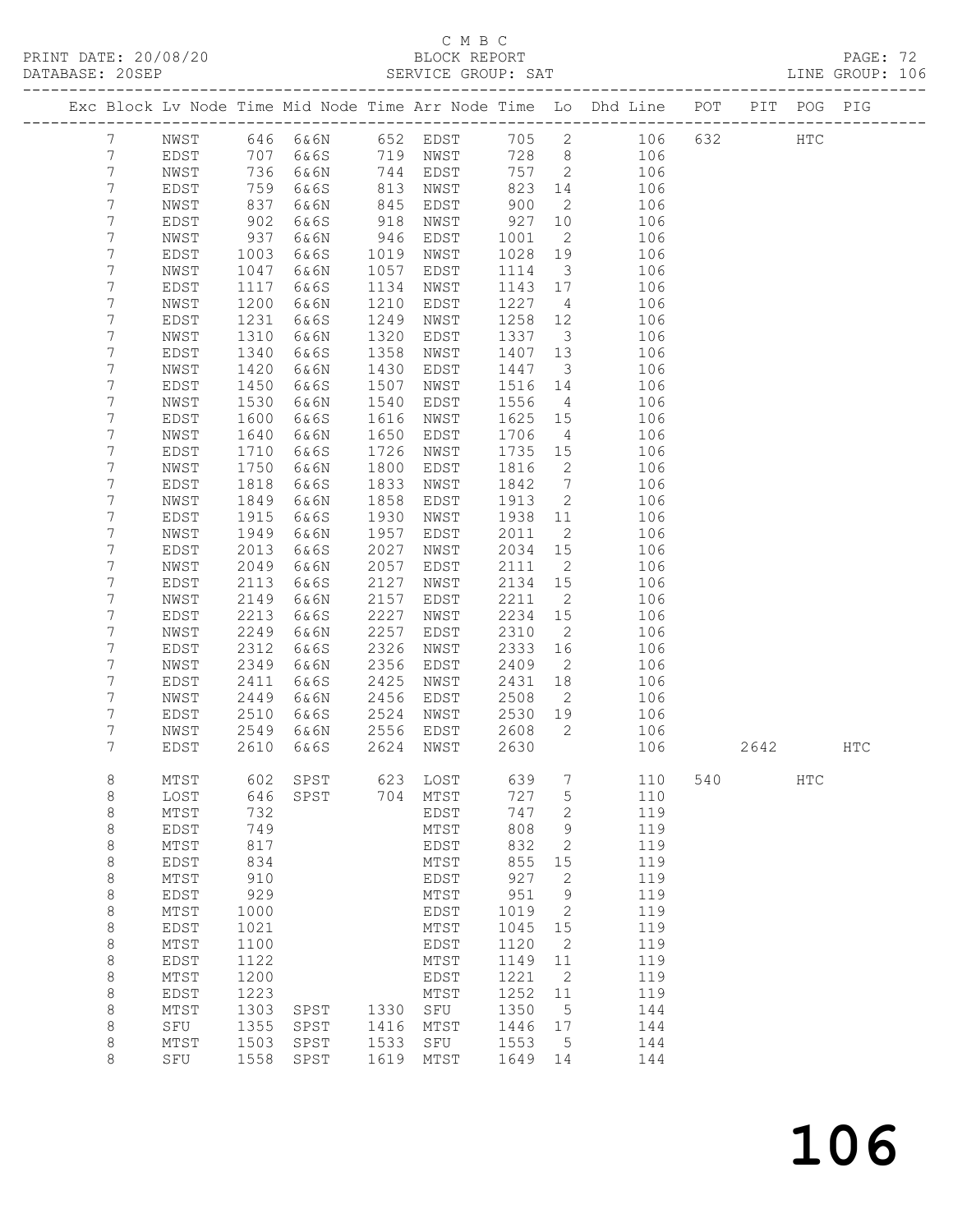#### C M B C<br>BLOCK REPORT

PAGE: 73<br>LINE GROUP: 106

|                  |              |                      |                                                           |                                                 |               |                                   | Exc Block Lv Node Time Mid Node Time Arr Node Time Lo Dhd Line POT     |         | PIT POG PIG |     |
|------------------|--------------|----------------------|-----------------------------------------------------------|-------------------------------------------------|---------------|-----------------------------------|------------------------------------------------------------------------|---------|-------------|-----|
| 8                |              |                      |                                                           |                                                 |               |                                   | MTST 1703 SPST 1731 SFU 1751 5 144<br>SFU 1756 SPST 1817 MTST 1845 144 |         |             |     |
| 8                |              |                      |                                                           |                                                 |               |                                   | 144 1907 HTC                                                           |         |             |     |
| 9                | MTST         | 538                  |                                                           |                                                 |               |                                   | EDST 553 3 119                                                         | 516 HTC |             |     |
| 9                | EDST         | 556<br>619           |                                                           | MTST<br>EDST                                    | 611 8         |                                   | 119                                                                    |         |             |     |
| $\mathsf 9$<br>9 | MTST<br>EDST | 636                  |                                                           | MTST                                            | 634<br>652 10 | $\overline{2}$                    | 119<br>119                                                             |         |             |     |
| 9                | MTST         | 702                  |                                                           | EDST                                            | 717           | $\overline{2}$                    | 119                                                                    |         |             |     |
| $\mathsf 9$      | EDST         | 719                  |                                                           |                                                 | 736           | 11                                | 119                                                                    |         |             |     |
| 9                | MTST         | 747                  |                                                           | MTST<br>EDST                                    | 802           | $\overline{2}$                    | 119                                                                    |         |             |     |
| 9                | EDST         | 804                  |                                                           | MTST                                            | 823           | 9                                 | 119                                                                    |         |             |     |
| 9                | MTST         | 832                  |                                                           | EDST                                            | 848           |                                   | $2 \left( \frac{1}{2} \right)$<br>119                                  |         |             |     |
| 9                | EDST         | 850<br>919           |                                                           | MTST                                            | 911           | 8 <sup>8</sup>                    | 119                                                                    |         |             |     |
| 9                | MTST         |                      | SPST 943 LOST                                             | SPST 1030 MTST                                  | 1002          | 8                                 | 110<br>110                                                             |         |             |     |
| $\mathsf 9$<br>9 | LOST<br>MTST | 1010<br>1103         |                                                           | SPST 1130 SFU                                   | 1055<br>1148  | 8 <sup>8</sup><br>$5\overline{)}$ | 144                                                                    |         |             |     |
| 9                | SFU          | 1153                 |                                                           | SPST 1214 MTST                                  | 1244          | 6                                 | 144                                                                    |         |             |     |
| 9                | MTST         | 1250                 |                                                           | EDST                                            | 1311          | $\overline{2}$                    | 119                                                                    |         |             |     |
| 9                | EDST         | 1313                 |                                                           | MTST                                            | 1342          | 8 <sup>8</sup>                    | 119                                                                    |         |             |     |
| 9                | MTST         | 1350                 |                                                           | EDST                                            | 1412          | $\overline{2}$                    | 119                                                                    |         |             |     |
| 9                | EDST         | 1414                 |                                                           | MTST                                            | 1441 9        |                                   | 119                                                                    |         |             |     |
| $\mathsf 9$      | MTST         | 1450                 |                                                           | EDST                                            | 1512          | $\overline{2}$                    | 119<br>119                                                             |         |             |     |
| $\mathsf 9$<br>9 | EDST         | 1514<br>1550         |                                                           | MTST                                            | 1541 9        |                                   | EDST 1612 2 119                                                        |         |             |     |
| 9                | MTST<br>EDST | 1614                 |                                                           | MTST 1640 10                                    |               |                                   | 119                                                                    |         |             |     |
| 9                | MTST         |                      |                                                           | EDST 1712 2                                     |               |                                   | 119                                                                    |         |             |     |
| 9                | EDST         | 1650<br>1714<br>1714 |                                                           | MTST 1740                                       |               |                                   | 119 1802 HTC                                                           |         |             |     |
| 10               | SFU          | 923                  |                                                           |                                                 |               |                                   | SPST 942 MTST 1010 14 144                                              | 843 HTC |             |     |
| 10               | MTST         | 1024                 |                                                           | EDST                                            | 1043 2        |                                   | 119                                                                    |         |             |     |
| 10               | EDST         | 1045                 |                                                           | MTST                                            | 1110 10       |                                   | 119                                                                    |         |             |     |
| 10               | MTST         | 1120                 |                                                           | EDST                                            | 1140          | $\overline{2}$                    | 119                                                                    |         |             |     |
| 10               | EDST         | 1142                 |                                                           | MTST                                            | 1209 10       |                                   | 119                                                                    |         |             |     |
| 10<br>10         | MTST<br>LOST | 1219<br>1310         |                                                           | SPST 1246 LOST 1305 5<br>SPST 1331 MTST 1358 12 | 1305 5        |                                   | 110<br>110                                                             |         |             |     |
| 10               | MTST         | 1410                 |                                                           | EDST 1432 2                                     |               |                                   | 119                                                                    |         |             |     |
| 10               | EDST         | 1434                 |                                                           | MTST 1501 15                                    |               |                                   | 119                                                                    |         |             |     |
| 10 <sup>°</sup>  | MTST         |                      | 1516 SPST 1544 LOST 1603 7<br>1610 SPST 1631 MTST 1657 13 |                                                 |               |                                   | 110                                                                    |         |             |     |
| 10               | LOST         |                      |                                                           |                                                 |               |                                   | 110                                                                    |         |             |     |
|                  | 10 MTST      |                      | 1710 EDST 1731 2                                          |                                                 |               |                                   | 119                                                                    |         |             |     |
| 10               | EDST         | 1733                 |                                                           | MTST                                            | 1758          | 5                                 | 119                                                                    |         |             |     |
| 10<br>10         | MTST<br>SFU  | 1855                 | 1803 SPST<br>SPST                                         | 1830 SFU<br>1914 MTST                           | 1849<br>1940  | 6<br>17                           | 144<br>144                                                             |         |             |     |
| 10               | MTST         | 1957                 |                                                           | EDST                                            | 2015          | 2                                 | 119                                                                    |         |             |     |
| 10               | EDST         | 2017                 |                                                           | MTST                                            | 2037          | 5                                 | 119                                                                    |         |             |     |
| 10               | MTST         | 2042                 |                                                           | EDST                                            | 2100          | 2                                 | 119                                                                    |         |             |     |
| 10               | EDST         | 2102                 |                                                           | MTST                                            | 2122          | 5                                 | 119                                                                    |         |             |     |
| 10               | MTST         | 2127                 |                                                           | EDST                                            | 2145          | 2                                 | 119                                                                    |         |             |     |
| 10<br>10         | EDST<br>MTST | 2147<br>2214         |                                                           | MTST<br>2237 LOST                               | 2205<br>2253  | 9                                 | 119<br>110                                                             | 2317    |             |     |
|                  |              |                      | SPST                                                      |                                                 |               |                                   |                                                                        |         |             | HTC |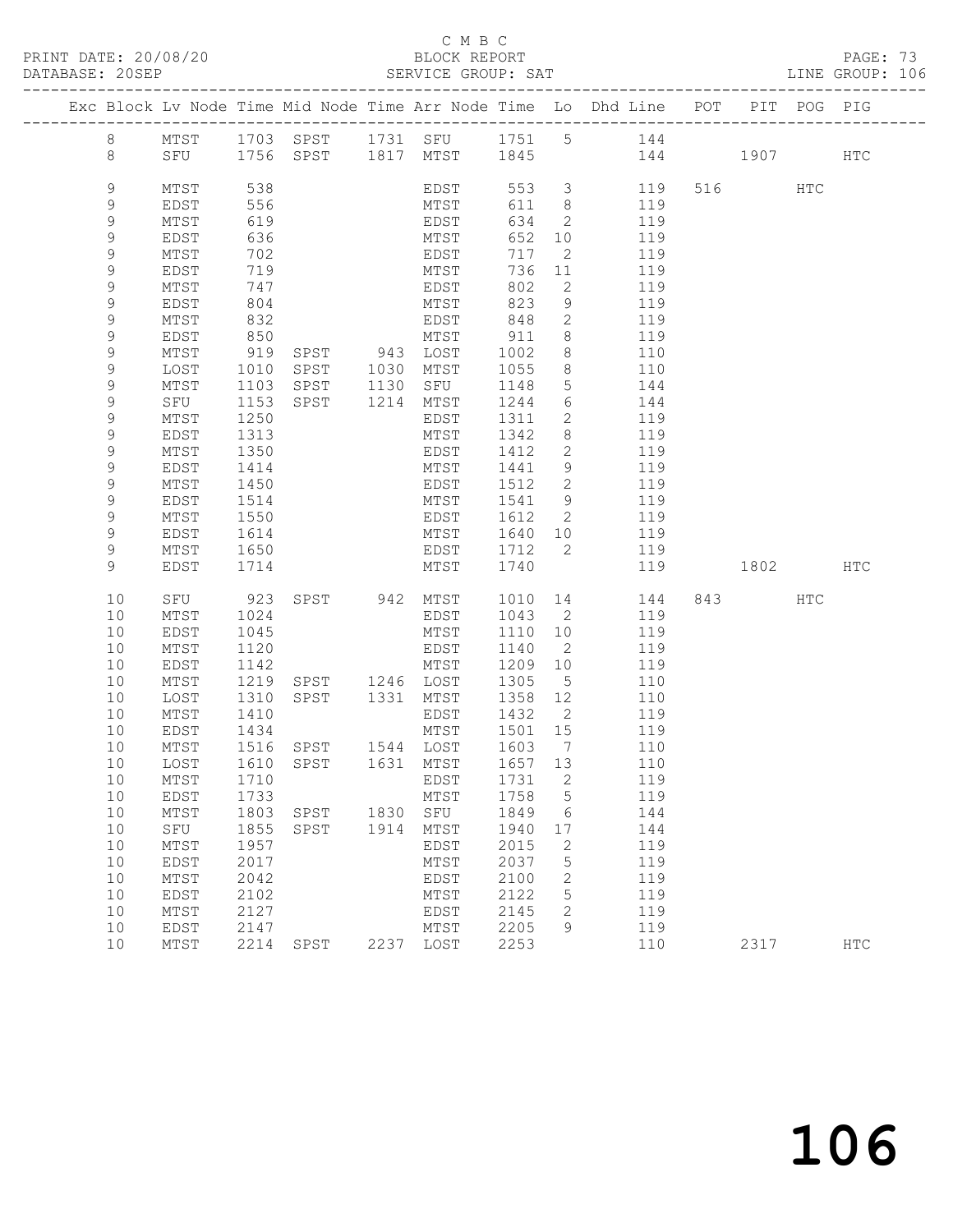## C M B C<br>BLOCK REPORT

PAGE: 74<br>LINE GROUP: 106

|  |          |                   |              |                                |      |                  |              |                      | Exc Block Lv Node Time Mid Node Time Arr Node Time Lo Dhd Line POT PIT POG PIG |      |               |            |
|--|----------|-------------------|--------------|--------------------------------|------|------------------|--------------|----------------------|--------------------------------------------------------------------------------|------|---------------|------------|
|  | 11       |                   |              |                                |      |                  |              |                      | SFU 814 SPST 833 MTST 858 25 144 734                                           |      | $_{\rm{HTC}}$ |            |
|  | 11       | MTST              | 923          |                                |      |                  |              |                      |                                                                                |      |               |            |
|  | 11       | EDST              | 942          |                                |      |                  |              |                      | EDST 940 2 119<br>MTST 1004 8 119                                              |      |               |            |
|  | 11       | MTST              | 1012         |                                |      | EDST             | 1031         | $\overline{2}$       | 119                                                                            |      |               |            |
|  | 11       | EDST              | 1033         |                                |      | MTST             | 1058 12      |                      | 119                                                                            |      |               |            |
|  | 11       | MTST              | 1110         |                                |      | EDST             | 1130         | $\overline{2}$       | 119                                                                            |      |               |            |
|  | 11       | EDST              | 1132         |                                |      | MTST             | 1159 11      |                      | 119                                                                            |      |               |            |
|  | 11       | MTST              | 1210         |                                |      | EDST             | 1231         | $\overline{2}$       | 119                                                                            |      |               |            |
|  | 11       | EDST              | 1233         | MTST                           |      |                  | 1302         | 8 <sup>8</sup>       | 119                                                                            |      |               |            |
|  | 11       | MTST              | 1310         |                                |      |                  | 1331         | $\overline{2}$       | 119                                                                            |      |               |            |
|  | 11       | EDST              | 1333         |                                |      |                  | 1402 14      |                      | 119                                                                            |      |               |            |
|  | 11       | MTST              | 1416         | EDST<br>MTST<br>SPST 1444 LOST |      |                  | 1503         | $7\overline{ }$      | 110                                                                            |      |               |            |
|  | 11       | LOST              | 1510         | SPST 1531 MTST                 |      |                  | 1558         | 12                   | 110                                                                            |      |               |            |
|  | 11       | MTST              | 1610         |                                |      | EDST             | 1632         | 2                    | 119                                                                            |      |               |            |
|  | 11       | EDST              | 1634         |                                |      | MTST             | 1700 16      |                      | 119                                                                            |      |               |            |
|  | 11       | MTST              | 1716         | SPST                           |      | 1742 LOST        | 1801         | 9                    | 110                                                                            |      |               |            |
|  | 11       | LOST              | 1810         | SPST                           | 1831 | MTST             | 1856         | 9                    | 110                                                                            |      |               |            |
|  | 11       | MTST              | 1905         | SPST                           | 1932 | SFU              | 1951         | $5\overline{)}$      | 144                                                                            |      |               |            |
|  | 11       | SFU               | 1956         | SPST                           | 2015 | MTST             | 2039 12      |                      | 144                                                                            |      |               |            |
|  | 11       | MTST              | 2051         | SPST                           | 2115 | LOST             | 2132         | 8 <sup>8</sup>       | 110                                                                            |      |               |            |
|  | 11       | LOST              | 2140         | SPST                           | 2200 | MTST             | 2220         | 24                   | 110                                                                            |      |               |            |
|  | 11       | MTST              | 2244         | SPST                           | 2307 | LOST             | 2323         | $\overline{7}$       | 110                                                                            |      |               |            |
|  | 11       | LOST              | 2330         | SPST                           | 2350 | MTST             | 2409         |                      | 110                                                                            | 2427 |               | HTC        |
|  |          |                   |              |                                |      |                  |              |                      |                                                                                |      |               |            |
|  | 12       | LOST              | 910          | SPST                           | 929  | MTST             | 954          |                      | $9 \left( \frac{1}{2} \right)$<br>110                                          | 842  | HTC           |            |
|  | 12       | MTST              | 1003         | SPST                           | 1027 | SFU              | 1045         | 8 <sup>8</sup>       | 144                                                                            |      |               |            |
|  | 12       | SFU               | 1053         | SPST                           |      | 1114 MTST        | 1144         | 6                    | 144                                                                            |      |               |            |
|  | 12       | MTST              | 1150         |                                |      | EDST             | 1210         | $\overline{2}$       | 119                                                                            |      |               |            |
|  | 12       | EDST              | 1212         | SPST 1316 LOST                 |      | MTST             | 1241         | 8 <sup>8</sup>       | 119                                                                            |      |               |            |
|  | 12       | MTST              | 1249         |                                |      |                  | 1335         | $5\overline{)}$      | 110                                                                            |      |               |            |
|  | 12<br>12 | LOST              | 1340<br>1440 | SPST 1401                      |      | MTST             | 1428<br>1502 | 12<br>$\overline{2}$ | 110<br>119                                                                     |      |               |            |
|  | 12       | MTST<br>EDST      | 1504         |                                |      | EDST<br>MTST     | 1531         | 15                   | 119                                                                            |      |               |            |
|  | 12       | MTST              | 1546         | SPST                           |      | 1614 LOST        | 1633         | $\overline{7}$       | 110                                                                            |      |               |            |
|  | 12       | LOST              | 1640         | SPST                           | 1701 | MTST             | 1727         | 16                   | 110                                                                            |      |               |            |
|  | 12       | MTST              | 1743         | SPST                           |      | 1810 SFU         | 1829         | $6\overline{6}$      | 144                                                                            |      |               |            |
|  | 12       | SFU               | 1835         | SPST                           |      | 1855 MTST        | 1922 5       |                      | 144                                                                            |      |               |            |
|  | 12       | MTST              | 1927         |                                |      | EDST             | 1947 2       |                      | 119                                                                            |      |               |            |
|  | 12       | EDST              | 1949         |                                |      | MTST             | 2009 12      |                      | 119                                                                            |      |               |            |
|  |          | 12 MTST 2021 SPST |              |                                |      | 2045 LOST 2102 8 |              |                      | 110                                                                            |      |               |            |
|  | 12       | LOST              | 2110         | SPST                           | 2130 | MTST             | 2150         | 15                   | 110                                                                            |      |               |            |
|  | 12       | MTST              | 2205         | SPST                           | 2229 | SFU              | 2247         | 11                   | 144                                                                            |      |               |            |
|  | 12       | SFU               | 2258         | SPST                           | 2316 | MTST             | 2337         | 28                   | 144                                                                            |      |               |            |
|  | 12       | MTST              | 2405         |                                |      | EDST             | 2421         | 2                    | 119                                                                            |      |               |            |
|  | 12       | EDST              | 2423         |                                |      | MTST             | 2438         | 7                    | 119                                                                            |      |               |            |
|  | 12       | MTST              | 2445         | SPST                           | 2508 | LOST             | 2524         | 6                    | 110                                                                            |      |               |            |
|  | 12       | LOST              | 2530         | SPST                           | 2550 | MTST             | 2608         |                      | 110                                                                            | 2626 |               | <b>HTC</b> |
|  |          |                   |              |                                |      |                  |              |                      |                                                                                |      |               |            |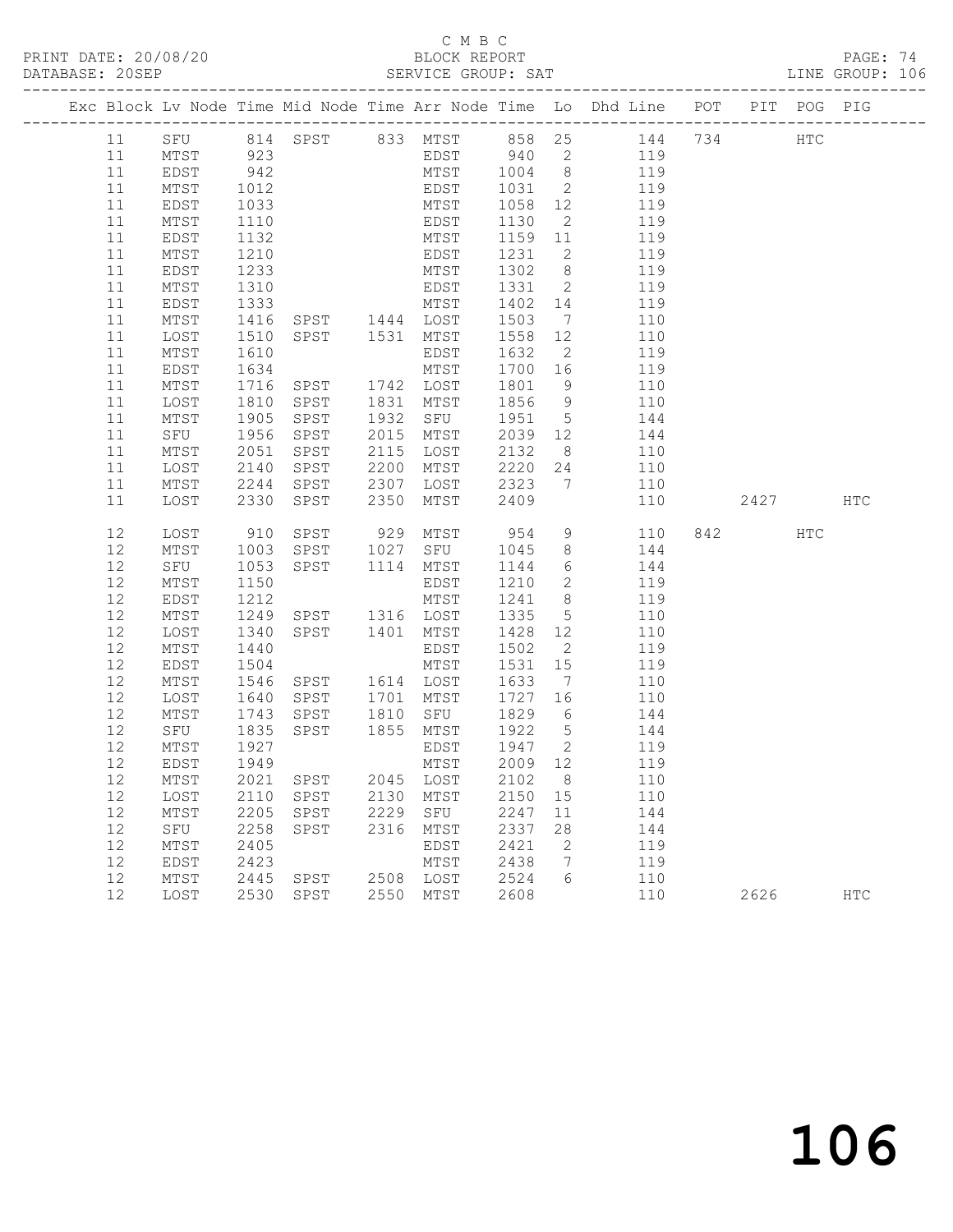#### C M B C<br>BLOCK REPORT SERVICE GROUP: SAT

|  |    |             |      |      |      |      |      |                | Exc Block Lv Node Time Mid Node Time Arr Node Time Lo Dhd Line POT PIT POG PIG |     |     |  |
|--|----|-------------|------|------|------|------|------|----------------|--------------------------------------------------------------------------------|-----|-----|--|
|  | 13 | MTST        | 602  |      |      | EDST | 617  | $2^{\circ}$    | 119                                                                            | 540 | HTC |  |
|  | 13 | EDST        | 619  |      |      | MTST | 634  | 5 <sup>5</sup> | 119                                                                            |     |     |  |
|  | 13 | MTST        | 639  |      |      | EDST | 654  | $\overline{2}$ | 119                                                                            |     |     |  |
|  | 13 | EDST        | 656  |      |      | MTST | 712  | 5              | 119                                                                            |     |     |  |
|  | 13 | MTST        | 717  |      |      | EDST | 732  | $\overline{2}$ | 119                                                                            |     |     |  |
|  | 13 | EDST        | 734  |      |      | MTST | 753  | $\mathcal{G}$  | 119                                                                            |     |     |  |
|  | 13 | MTST        | 802  |      |      | EDST | 817  | 2              | 119                                                                            |     |     |  |
|  | 13 | EDST        | 819  |      |      | MTST | 840  | 17             | 119                                                                            |     |     |  |
|  | 13 | MTST        | 857  |      |      | EDST | 913  | 2              | 119                                                                            |     |     |  |
|  | 13 | EDST        | 915  |      |      | MTST | 937  | 12             | 119                                                                            |     |     |  |
|  | 13 | MTST        | 949  | SPST | 1013 | LOST | 1032 | 8              | 110                                                                            |     |     |  |
|  | 13 | LOST        | 1040 | SPST | 1100 | MTST | 1125 | 8              | 110                                                                            |     |     |  |
|  | 13 | MTST        | 1133 | SPST | 1200 | SFU  | 1218 | 5              | 144                                                                            |     |     |  |
|  | 13 | SFU         | 1223 | SPST | 1244 | MTST | 1314 | 6              | 144                                                                            |     |     |  |
|  | 13 | MTST        | 1320 |      |      | EDST | 1341 | $\mathbf{2}$   | 119                                                                            |     |     |  |
|  | 13 | EDST        | 1343 |      |      | MTST | 1412 | 8              | 119                                                                            |     |     |  |
|  | 13 | MTST        | 1420 |      |      | EDST | 1442 | $\mathbf{2}$   | 119                                                                            |     |     |  |
|  | 13 | EDST        | 1444 |      |      | MTST | 1511 | 9              | 119                                                                            |     |     |  |
|  | 13 | MTST        | 1520 |      |      | EDST | 1542 | $\mathbf{2}$   | 119                                                                            |     |     |  |
|  | 13 | EDST        | 1544 |      |      | MTST | 1611 | 9              | 119                                                                            |     |     |  |
|  | 13 | MTST        | 1620 |      |      | EDST | 1642 | 2              | 119                                                                            |     |     |  |
|  | 13 | EDST        | 1644 |      |      | MTST | 1710 | 10             | 119                                                                            |     |     |  |
|  | 13 | MTST        | 1720 |      |      | EDST | 1741 | 2              | 119                                                                            |     |     |  |
|  | 13 | EDST        | 1743 |      |      | MTST | 1808 | 7              | 119                                                                            |     |     |  |
|  | 13 | MTST        | 1815 |      |      | EDST | 1836 | 2              | 119                                                                            |     |     |  |
|  | 13 | EDST        | 1838 |      |      | MTST | 1901 | 11             | 119                                                                            |     |     |  |
|  | 13 | MTST        | 1912 |      |      | EDST | 1932 | $\mathbf{2}$   | 119                                                                            |     |     |  |
|  | 13 | EDST        | 1934 |      |      | MTST | 1954 | 18             | 119                                                                            |     |     |  |
|  | 13 | MTST        | 2012 |      |      | EDST | 2030 | 2              | 119                                                                            |     |     |  |
|  | 13 | <b>EDST</b> | 2032 |      |      | MTST | 2052 | $\overline{5}$ | 119                                                                            |     |     |  |
|  | 13 | MTST        | 2057 |      |      | EDST | 2115 | 2              | 119                                                                            |     |     |  |
|  | 13 | EDST        | 2117 |      |      | MTST | 2137 | 5              | 119                                                                            |     |     |  |
|  | 13 | MTST        | 2142 |      |      | EDST | 2200 | 2              | 119                                                                            |     |     |  |
|  | 13 | EDST        | 2202 |      |      | MTST | 2220 | 15             | 119                                                                            |     |     |  |
|  | 13 | MTST        | 2235 |      |      | EDST | 2252 | $\overline{2}$ | 119                                                                            |     |     |  |

13 SFU 2428 SPST 2445 MTST 2504 144 2522 HTC

 13 EDST 2254 MTST 2312 28 119 13 MTST 2340 SPST 2401 SFU 2419 9 144

# 106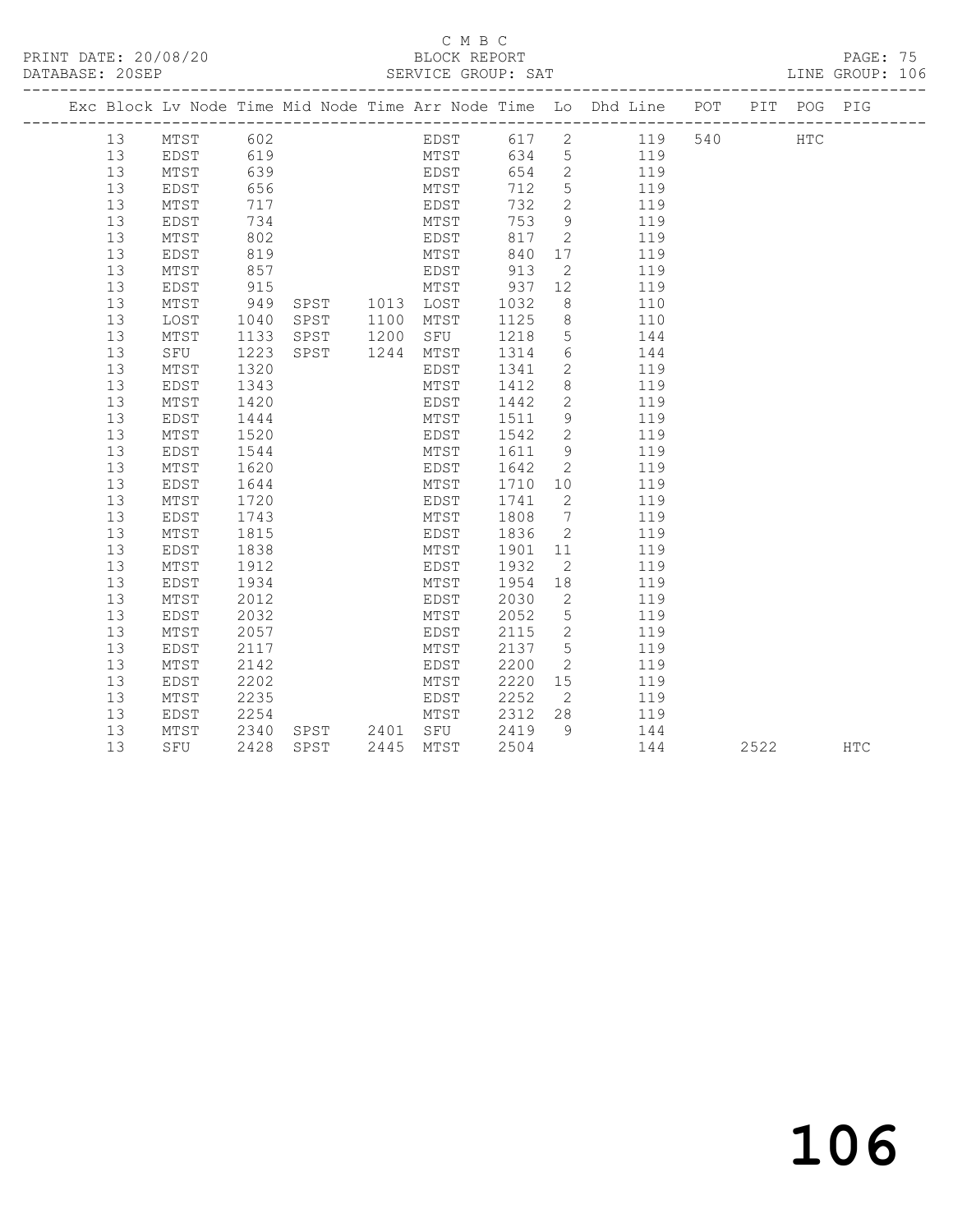### C M B C

|    |                                                                                         |                 |      |                                                                                                                                                                                                                                                                             |  |                                                                                                      |      | PAGE: 76<br>LINE GROUP: 106 |  |
|----|-----------------------------------------------------------------------------------------|-----------------|------|-----------------------------------------------------------------------------------------------------------------------------------------------------------------------------------------------------------------------------------------------------------------------------|--|------------------------------------------------------------------------------------------------------|------|-----------------------------|--|
|    |                                                                                         |                 |      |                                                                                                                                                                                                                                                                             |  | Exc Block Lv Node Time Mid Node Time Arr Node Time Lo Dhd Line POT PIT POG PIG                       |      |                             |  |
| 14 | MTST 1300                                                                               |                 |      |                                                                                                                                                                                                                                                                             |  | EDST 1321 2 119 1238 HTC                                                                             |      |                             |  |
| 14 |                                                                                         |                 |      |                                                                                                                                                                                                                                                                             |  |                                                                                                      |      |                             |  |
| 14 | EDST 1323<br>MTST 1400<br>EDST 1424<br>MTST 1500<br>EDST 1524<br>MTST 1600<br>EDST 1624 |                 |      |                                                                                                                                                                                                                                                                             |  | MTST 1352 8 119<br>EDST 1422 2 119<br>MTST 1451 9 119                                                |      |                             |  |
| 14 |                                                                                         |                 |      |                                                                                                                                                                                                                                                                             |  |                                                                                                      |      |                             |  |
| 14 |                                                                                         |                 |      |                                                                                                                                                                                                                                                                             |  | EDST 1522 2 119<br>MTST 1551 9 119                                                                   |      |                             |  |
| 14 |                                                                                         |                 |      |                                                                                                                                                                                                                                                                             |  |                                                                                                      |      |                             |  |
| 14 |                                                                                         |                 |      |                                                                                                                                                                                                                                                                             |  | EDST 1622 2 119                                                                                      |      |                             |  |
| 14 | EDST                                                                                    | 1624            |      |                                                                                                                                                                                                                                                                             |  | MTST 1650 11 119<br>EDST 1722 2 119                                                                  |      |                             |  |
| 14 | MTST                                                                                    | 1701            |      |                                                                                                                                                                                                                                                                             |  |                                                                                                      |      |                             |  |
| 14 | EDST                                                                                    | 1724            |      |                                                                                                                                                                                                                                                                             |  | MTST 1750 10 119                                                                                     |      |                             |  |
| 14 | MTST                                                                                    | 1800            |      | EDST 1821<br>MTST 1848                                                                                                                                                                                                                                                      |  | $\begin{array}{ccc} 2 & & 119 \\ 9 & & 119 \end{array}$                                              |      |                             |  |
| 14 | EDST                                                                                    | 1823            |      |                                                                                                                                                                                                                                                                             |  |                                                                                                      |      |                             |  |
| 14 | MTST                                                                                    | 1857            |      |                                                                                                                                                                                                                                                                             |  | EDST 1917 2<br>EDST 1917 2 119<br>MTST 1941 9 119<br>SPST 2015 LOST 2032 8 110                       |      |                             |  |
| 14 | EDST                                                                                    | 1919            |      |                                                                                                                                                                                                                                                                             |  |                                                                                                      |      |                             |  |
| 14 | MTST                                                                                    | 1950            |      |                                                                                                                                                                                                                                                                             |  |                                                                                                      |      |                             |  |
| 14 | LOST                                                                                    |                 |      |                                                                                                                                                                                                                                                                             |  |                                                                                                      |      |                             |  |
| 14 | MTST                                                                                    |                 |      |                                                                                                                                                                                                                                                                             |  | 2040 SPST 2100 MTST 2122 13 110<br>2135 SPST 2200 SFU 2218 10 144<br>2228 SPST 2246 MTST 2307 28 144 |      |                             |  |
| 14 | SFU                                                                                     |                 |      |                                                                                                                                                                                                                                                                             |  |                                                                                                      |      |                             |  |
| 14 | MTST                                                                                    | 2335            |      |                                                                                                                                                                                                                                                                             |  | EDST 2351 2 119<br>MTST 2409 11 119                                                                  |      |                             |  |
| 14 | EDST                                                                                    | 2353            |      |                                                                                                                                                                                                                                                                             |  |                                                                                                      |      |                             |  |
| 14 | MTST                                                                                    |                 |      | 2420 SPST 2441 SFU 2459                                                                                                                                                                                                                                                     |  | $\frac{1}{144}$ 2532                                                                                 |      | <b>HTC</b>                  |  |
| 15 |                                                                                         |                 |      |                                                                                                                                                                                                                                                                             |  | MTST 700 SPST 720 SFU 736 8 144 638 HTC<br>SFU 744 SPST 802 MTST 825 19 144                          |      |                             |  |
| 15 |                                                                                         |                 |      |                                                                                                                                                                                                                                                                             |  |                                                                                                      |      |                             |  |
| 15 | MTST                                                                                    | 844<br>902      |      |                                                                                                                                                                                                                                                                             |  | EDST 900 2 119<br>MTST 922 14 119<br>119                                                             |      |                             |  |
| 15 | EDST                                                                                    |                 |      |                                                                                                                                                                                                                                                                             |  |                                                                                                      |      |                             |  |
| 15 | MTST                                                                                    | 936             |      |                                                                                                                                                                                                                                                                             |  |                                                                                                      |      |                             |  |
| 15 | EDST                                                                                    | $956$<br>$1033$ |      |                                                                                                                                                                                                                                                                             |  |                                                                                                      |      |                             |  |
| 15 | MTST                                                                                    |                 |      |                                                                                                                                                                                                                                                                             |  |                                                                                                      |      |                             |  |
| 15 | SFU                                                                                     |                 |      |                                                                                                                                                                                                                                                                             |  | 1123 SPST 1144 MTST 1214 6 144                                                                       |      |                             |  |
| 15 | MTST                                                                                    |                 |      |                                                                                                                                                                                                                                                                             |  | 1241  2  119<br>1312  18  119                                                                        |      |                             |  |
| 15 | EDST                                                                                    |                 |      |                                                                                                                                                                                                                                                                             |  |                                                                                                      |      |                             |  |
| 15 | MTST                                                                                    |                 |      |                                                                                                                                                                                                                                                                             |  | 2 119                                                                                                |      |                             |  |
| 15 | EDST                                                                                    |                 |      |                                                                                                                                                                                                                                                                             |  | 119                                                                                                  |      |                             |  |
| 15 | MTST                                                                                    |                 |      | $\begin{tabular}{ccccc} 1220 & \multicolumn{1}{c }{EDST} & 1241 & 2 \\ 1243 & \multicolumn{1}{c }{MTST} & 1312 & 18 \\ 1330 & \multicolumn{1}{c }{EDST} & 1352 & 2 \\ 1354 & \multicolumn{1}{c }{MTST} & 1421 & 12 \\ 1433 & SPST & 1501 & SFU & 1521 & 5 \\ \end{tabular}$ |  | 144                                                                                                  |      |                             |  |
| 15 | SFU                                                                                     | 1526            |      |                                                                                                                                                                                                                                                                             |  | SPST 1547 MTST 1618 7 144<br>SPST 1653 SFU 1713 7 144<br>SPST 1741 MTST 1810 13 144                  |      |                             |  |
| 15 | MTST 1625<br>SFU 1720                                                                   |                 |      |                                                                                                                                                                                                                                                                             |  |                                                                                                      |      |                             |  |
| 15 |                                                                                         |                 |      |                                                                                                                                                                                                                                                                             |  |                                                                                                      |      |                             |  |
| 15 | MTST                                                                                    | 1823            | SPST |                                                                                                                                                                                                                                                                             |  | 1850 SFU 1909 6 144<br>1934 MTST 1958 144                                                            |      |                             |  |
| 15 | SFU                                                                                     | 1915            | SPST |                                                                                                                                                                                                                                                                             |  | 144                                                                                                  | 2016 | HTC                         |  |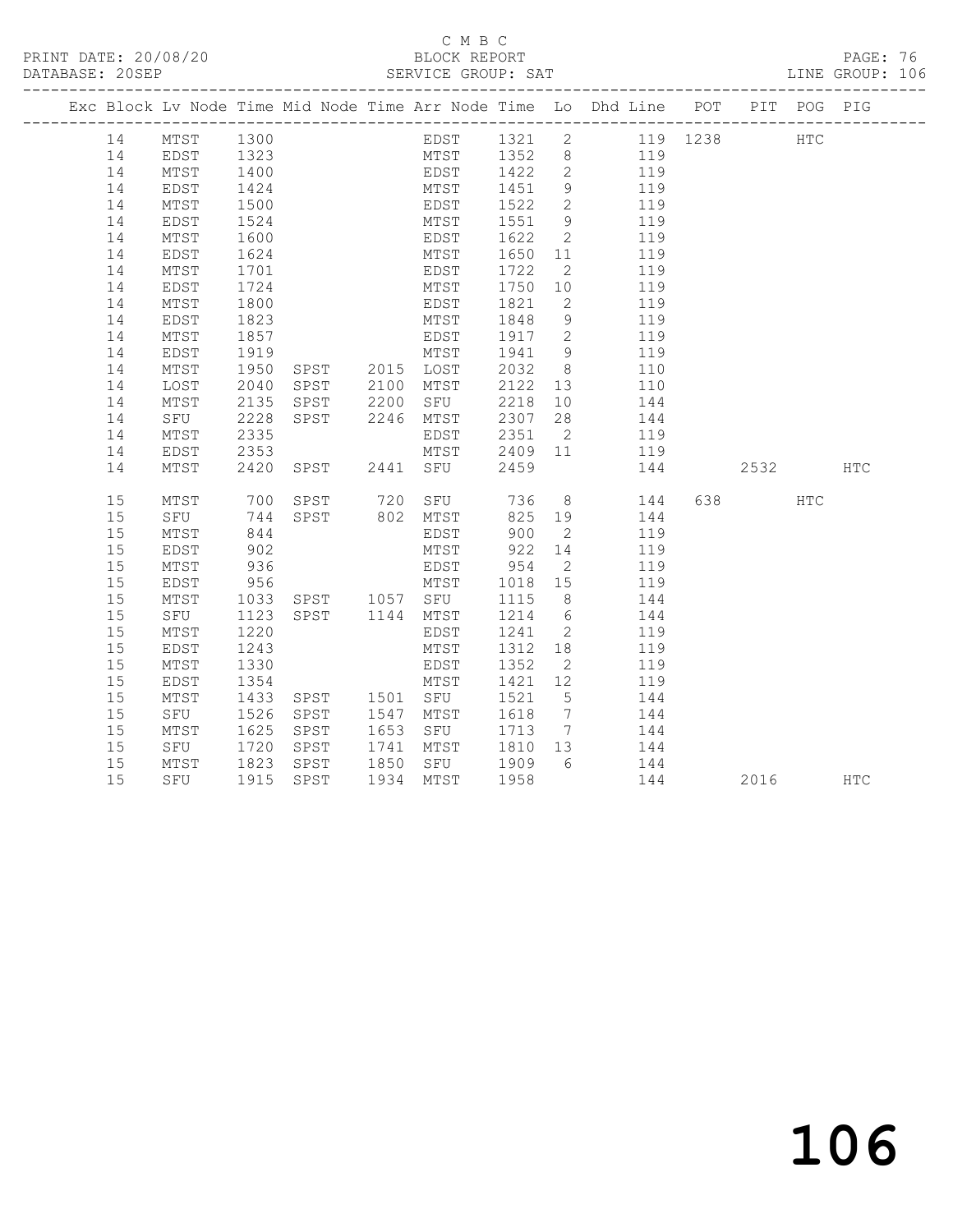#### C M B C<br>BLOCK REPORT

PAGE: 77<br>LINE GROUP: 106

|  |    |          |      |                |      |               |         |                | Exc Block Lv Node Time Mid Node Time Arr Node Time Lo Dhd Line POT PIT POG PIG |      |            |            |
|--|----|----------|------|----------------|------|---------------|---------|----------------|--------------------------------------------------------------------------------|------|------------|------------|
|  | 16 | MTST 509 |      |                |      |               |         |                | EDST 524 2 119 447                                                             |      | <b>HTC</b> |            |
|  | 16 | EDST     | 526  |                |      |               |         |                | 541 19 119                                                                     |      |            |            |
|  | 16 | MTST     | 600  |                |      |               | 634     |                | 10 144                                                                         |      |            |            |
|  | 16 | SFU      | 644  |                |      | SPST 701 MTST | 722     |                | 10 144                                                                         |      |            |            |
|  | 16 | MTST     | 732  | SPST           |      | 753 LOST      | 811     |                | 7 110                                                                          |      |            |            |
|  | 16 | LOST     | 818  | SPST           | 836  | MTST          | 859     |                | $5\overline{}$<br>110                                                          |      |            |            |
|  | 16 | MTST     | 904  | SPST           | 928  | SFU 945       |         |                | 8 144                                                                          |      |            |            |
|  | 16 | SFU      | 953  | SPST           | 1012 | MTST          | 1040    | 9              | 144                                                                            |      |            |            |
|  | 16 | MTST     | 1049 | SPST           | 1115 | LOST          | 1134 6  |                | 110                                                                            |      |            |            |
|  | 16 | LOST     | 1140 | SPST           | 1201 | MTST          | 1228    | 5 <sup>5</sup> | 110                                                                            |      |            |            |
|  | 16 | MTST     | 1233 | SPST           | 1300 | SFU           | 1320    | 5 <sup>5</sup> | 144                                                                            |      |            |            |
|  | 16 | SFU      | 1325 | SPST 1346      |      | MTST          | 1416    |                | 144                                                                            |      |            |            |
|  | 16 | MTST     | 1430 |                |      | EDST          | 1452    |                | $2 \left( \frac{1}{2} \right)$<br>119                                          |      |            |            |
|  | 16 | EDST     | 1454 |                |      | MTST          | 1521    |                | $9 \quad \bullet$<br>119                                                       |      |            |            |
|  | 16 | MTST     | 1530 |                |      | EDST 1552 2   |         |                | 119                                                                            |      |            |            |
|  | 16 | EDST     | 1554 |                |      | MTST          |         |                | 1621 9 119                                                                     |      |            |            |
|  | 16 | MTST     | 1630 |                |      | EDST          | 1652    | $\overline{2}$ | 119                                                                            |      |            |            |
|  | 16 | EDST     | 1654 |                |      | MTST          | 1720 10 |                | 119                                                                            |      |            |            |
|  | 16 | MTST     | 1730 |                |      | EDST          | 1751    | $\overline{2}$ | 119                                                                            |      |            |            |
|  | 16 | EDST     | 1753 |                |      | MTST          | 1818    |                | 10<br>119                                                                      |      |            |            |
|  | 16 | MTST     | 1828 |                |      | EDST          | 1849    |                | $\overline{2}$<br>119                                                          |      |            |            |
|  | 16 | EDST     | 1851 |                |      | MTST          | 1914 5  |                | 119                                                                            |      |            |            |
|  | 16 | MTST     | 1919 | SPST 1944 LOST |      |               |         |                | 2001 9<br>110                                                                  |      |            |            |
|  | 16 | LOST     | 2010 | SPST           | 2030 | MTST          | 2052 13 |                | 110                                                                            |      |            |            |
|  | 16 | MTST     | 2105 | SPST           | 2130 | SFU           | 2148    | 10             | 144                                                                            |      |            |            |
|  | 16 | SFU      | 2158 | SPST           | 2217 | MTST          | 2239    | 26             | 144                                                                            |      |            |            |
|  | 16 | MTST     | 2305 | SPST           | 2326 | SFU           | 2344    | 14             | 144                                                                            |      |            |            |
|  | 16 | SFU      | 2358 | SPST           | 2415 | MTST          | 2434 31 |                | 144                                                                            |      |            |            |
|  | 16 | MTST     | 2505 |                |      | EDST          | 2521    |                | $\overline{2}$<br>119                                                          |      |            |            |
|  | 16 | EDST     | 2523 |                |      | MTST          | 2537    |                | 28<br>119                                                                      |      |            |            |
|  | 16 | MTST     | 2605 |                |      | EDST 2621     |         |                | 18 119                                                                         |      |            |            |
|  | 16 | EDST     | 2639 |                |      | NWST          | 2652    |                | 112                                                                            | 2704 |            | <b>HTC</b> |

106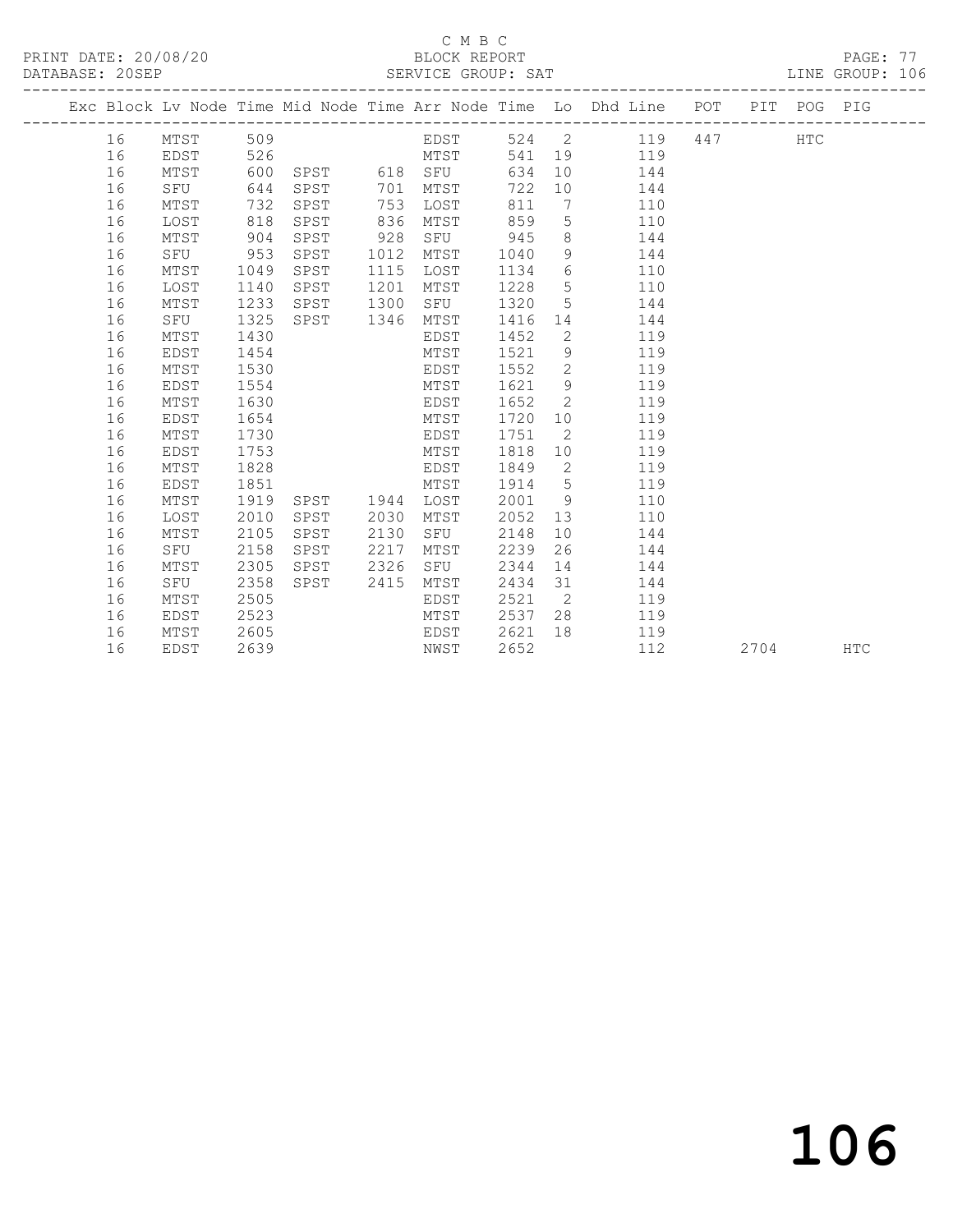### C M B C<br>BLOCK REPORT

| DATABASE: 20SEP |                                    |                      |                                |      |                              |                                   |                 |                                                                                |          |     |            |  |
|-----------------|------------------------------------|----------------------|--------------------------------|------|------------------------------|-----------------------------------|-----------------|--------------------------------------------------------------------------------|----------|-----|------------|--|
|                 |                                    |                      |                                |      |                              |                                   |                 | Exc Block Lv Node Time Mid Node Time Arr Node Time Lo Dhd Line POT PIT POG PIG |          |     |            |  |
| 17              |                                    |                      |                                |      |                              |                                   |                 | MTST 803 SPST 825 SFU 841 7 144 741 HTC                                        |          |     |            |  |
| 17              |                                    |                      |                                |      |                              |                                   |                 | SFU 848 SPST 907 MTST 934 14 144                                               |          |     |            |  |
| 17              | MTST 948<br>EDST 1008<br>MTST 1048 |                      |                                |      |                              |                                   |                 | EDST 1006 2 119<br>MTST 1032 16 119<br>EDST 1107 2 119                         |          |     |            |  |
| 17              |                                    |                      |                                |      |                              |                                   |                 |                                                                                |          |     |            |  |
| 17              |                                    |                      |                                |      | EDST                         |                                   |                 |                                                                                |          |     |            |  |
| 17              | EDST                               | 1109                 |                                |      | MTST                         | 1134                              |                 | 6 119                                                                          |          |     |            |  |
| 17              | MTST                               | 1140                 |                                |      |                              | 1200                              |                 | 2 119                                                                          |          |     |            |  |
| 17              | EDST                               | 1202                 | EDST<br>MTST<br>EDST<br>MTST   |      | EDST 1301 2                  | 1231 9                            |                 | 119                                                                            |          |     |            |  |
| 17              | MTST                               | 1240                 |                                |      |                              |                                   |                 | 119                                                                            |          |     |            |  |
| 17              | EDST                               | 1303                 |                                |      |                              |                                   |                 | 1332 8 119                                                                     |          |     |            |  |
| 17              | MTST                               | 1340                 |                                |      | EDST                         | 1402                              |                 | $\overline{2}$<br>119                                                          |          |     |            |  |
| 17              | EDST                               | 1404<br>1446         | EDST<br>MTST<br>SPST 1514 LOST |      |                              | $\overline{1431}$ $\overline{15}$ |                 | 119                                                                            |          |     |            |  |
| 17<br>17        | MTST                               | 1540                 |                                |      | SPST 1601 MTST               | 1533<br>1628 12                   | $7\overline{ }$ | 110<br>110                                                                     |          |     |            |  |
| 17              | LOST<br>MTST                       | 1640                 |                                |      | EDST                         |                                   |                 | 1702 2 119                                                                     |          |     |            |  |
| 17              | EDST                               |                      |                                |      | MTST                         | 1730 10                           |                 | 119                                                                            |          |     |            |  |
| 17              | MTST                               | 1704<br>1740         |                                |      | EDST                         | 1801 2                            |                 | 119                                                                            |          |     |            |  |
| 17              | EDST                               | 1803                 |                                |      | MTST                         | 1828 21                           |                 | 119                                                                            |          |     |            |  |
| 17              | MTST                               | 1849                 | SPST 1914 LOST                 |      |                              | 1931                              |                 | 9 110                                                                          |          |     |            |  |
| 17              | LOST                               |                      |                                |      |                              |                                   |                 | 2022 13 110                                                                    |          |     |            |  |
| 17              | MTST                               | 1940<br>2035<br>2035 |                                |      |                              | 2118 10                           |                 | 144                                                                            |          |     |            |  |
| 17              | SFU                                | 2128                 | SPST                           |      | 2147 MTST                    | 2209                              |                 | 26 144                                                                         |          |     |            |  |
| 17              | MTST                               | 2235                 |                                |      | SPST 2258 SFU                |                                   |                 | 2316 12 144                                                                    |          |     |            |  |
| 17              | SFU                                | 2328                 |                                |      | SPST 2346 MTST               | 2407 28                           |                 | 144                                                                            |          |     |            |  |
| 17              | MTST                               | 2435                 |                                |      | EDST                         | 2451 2                            |                 | 119                                                                            |          |     |            |  |
| 17              | EDST                               | 2453                 |                                |      | MTST                         |                                   |                 | 2508 27 119                                                                    |          |     |            |  |
| 17              | MTST                               | 2535                 |                                |      |                              |                                   |                 | EDST 2551 9 119                                                                |          |     |            |  |
| 17              | EDST                               | 2600                 |                                |      | MTST                         | 2614                              |                 | 119                                                                            | 2632 HTC |     |            |  |
| 18              | MTST                               | 632                  |                                |      | SPST 653 LOST                | 709                               |                 | $6\overline{6}$<br>110                                                         | 610 000  | HTC |            |  |
| 18              | LOST                               | 715                  | SPST                           |      | 733 MTST                     | 756                               |                 | 6 110                                                                          |          |     |            |  |
| 18              | MTST                               | 802<br>846<br>933    | SPST                           |      | 823 LOST                     | 841                               | 5 <sup>5</sup>  | 110                                                                            |          |     |            |  |
| 18              | LOST                               |                      | SPST                           |      |                              |                                   | $6\overline{6}$ | 110                                                                            |          |     |            |  |
| 18              | MTST                               |                      | SPST                           |      | 904 MTST 927<br>957 SFU 1014 |                                   |                 | 9<br>144                                                                       |          |     |            |  |
| 18              | SFU 1023                           |                      | SPST 1043 MTST                 |      |                              |                                   |                 | 1112 7 144                                                                     |          |     |            |  |
| 18              | MTST                               | 1119                 | SPST                           |      | 1145 LOST                    |                                   |                 | 1204 6 110                                                                     |          |     |            |  |
| 18              | LOST                               |                      | 1210 SPST<br>1319 SPST<br>SPST |      | 1231 MTST<br>1346 LOST       | 1258   21<br>1405   5             |                 | 110                                                                            |          |     |            |  |
| 18              | MTST                               |                      |                                |      |                              |                                   |                 | 110                                                                            |          |     |            |  |
|                 |                                    |                      |                                |      |                              |                                   |                 | 18 LOST 1410 SPST 1431 MTST 1458 12 110<br>119                                 |          |     |            |  |
| 18<br>18        | MTST<br>EDST                       | 1510<br>1534         |                                |      | EDST<br>MTST                 | 1532<br>1601                      | 2<br>15         | 119                                                                            |          |     |            |  |
| 18              | MTST                               | 1616                 | SPST                           |      | 1644 LOST                    | 1703                              | $\overline{7}$  | 110                                                                            |          |     |            |  |
| 18              | LOST                               | 1710                 | SPST                           | 1731 | MTST                         | 1757                              | 22              | 110                                                                            |          |     |            |  |
| 18              | MTST                               | 1819                 | SPST                           | 1844 | LOST                         | 1901                              | - 9             | 110                                                                            |          |     |            |  |
| 18              | LOST                               | 1910                 | SPST                           | 1930 | MTST                         | 1952                              | 13              | 110                                                                            |          |     |            |  |
| 18              | MTST                               | 2005                 | SPST                           | 2030 | SFU                          | 2048                              | 10              | 144                                                                            |          |     |            |  |
| 18              | SFU                                | 2058                 | SPST                           | 2117 | MTST                         | 2139                              | $7\phantom{.0}$ | 144                                                                            |          |     |            |  |
| 18              | MTST                               | 2146                 | SPST                           | 2209 | LOST                         | 2225                              | 7               | 110                                                                            |          |     |            |  |
| 18              | LOST                               | 2232                 | SPST                           | 2252 | MTST                         | 2311                              |                 | 110                                                                            | 2329     |     | <b>HTC</b> |  |
|                 |                                    |                      |                                |      |                              |                                   |                 |                                                                                |          |     |            |  |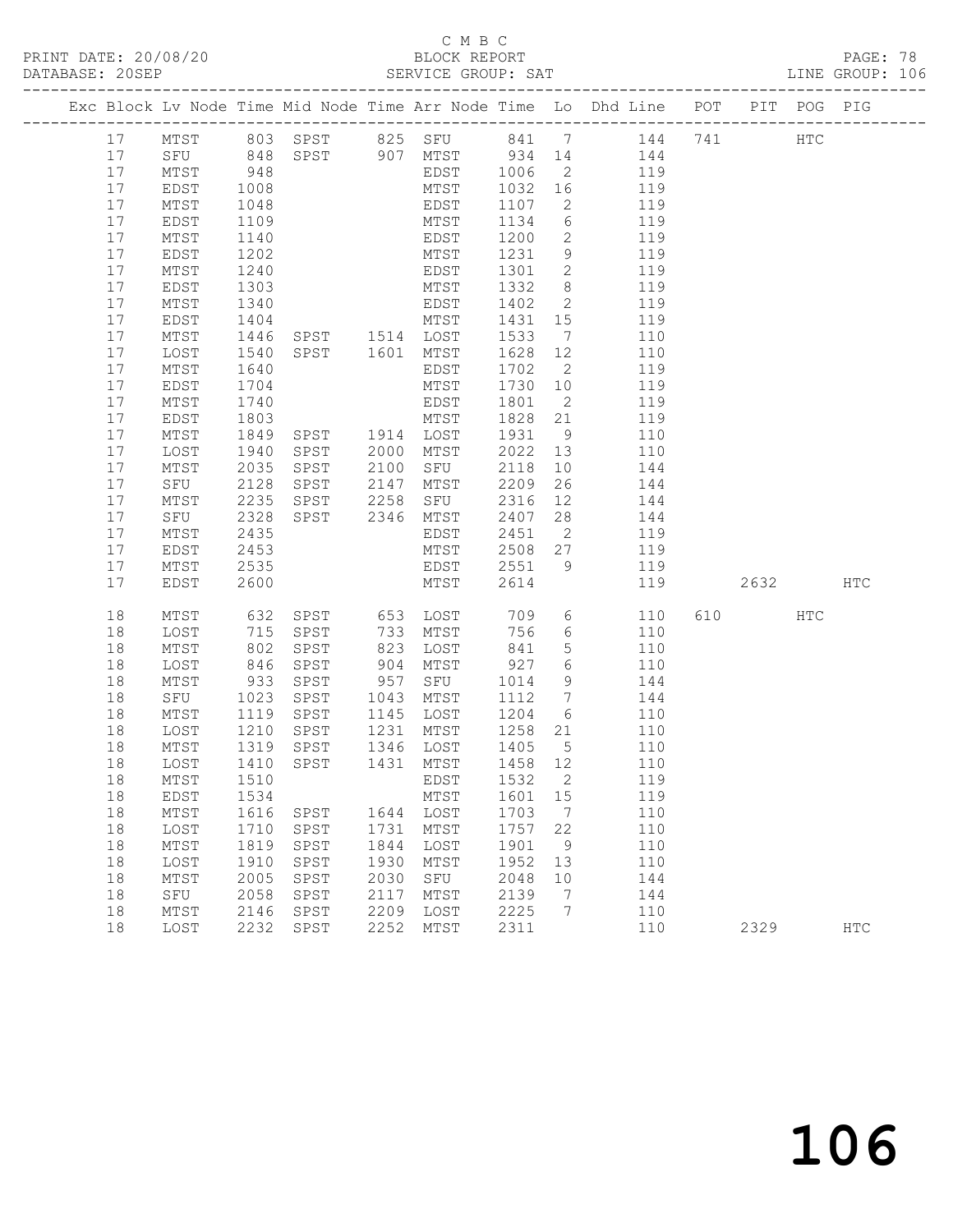## C M B C<br>BLOCK REPORT

PAGE: 79<br>LINE GROUP: 106

|  |    |                 |                 |      |      |                   |         |    | Exc Block Lv Node Time Mid Node Time Arr Node Time Lo Dhd Line POT PIT POG PIG |     |      |            |            |
|--|----|-----------------|-----------------|------|------|-------------------|---------|----|--------------------------------------------------------------------------------|-----|------|------------|------------|
|  | 20 | EDST            |                 |      |      | 645 FGLW 659 MTST |         |    | 714 16 116 631                                                                 |     | HTC  |            |            |
|  | 20 | MTST            |                 |      |      | FN37 740 EDST     |         |    | 756 19<br>116                                                                  |     |      |            |            |
|  | 20 | EDST            | 730<br>815      | FGLW |      | 829 MTST          | 844 16  |    | 116                                                                            |     |      |            |            |
|  | 20 | MTST            | 900             | FN37 |      | 910 EDST          | 926     | 19 | 116                                                                            |     |      |            |            |
|  | 20 | EDST            |                 | FGLW | 1000 | MTST              | 1018    | 12 | 116                                                                            |     |      |            |            |
|  | 20 | MTST            | 945<br>1030     | FN37 | 1042 | EDST              | 1058    | 17 | 116                                                                            |     |      |            |            |
|  | 20 | EDST            | 1115            | FGLW | 1130 | MTST              | 1148    | 12 | 116                                                                            |     |      |            |            |
|  | 20 | $\mathtt{MTST}$ | 1200            | FN37 | 1212 | EDST              | 1229    | 16 | 116                                                                            |     |      |            |            |
|  | 20 | EDST            | 1245            | FGLW | 1300 | MTST              | 1318    | 12 | 116                                                                            |     |      |            |            |
|  | 20 | MTST            | 1330            | FN37 | 1343 | EDST              | 1400    | 15 | 116                                                                            |     |      |            |            |
|  | 20 | EDST            | 1415            | FGLW | 1430 | MTST              | 1448    | 12 | 116                                                                            |     |      |            |            |
|  | 20 | MTST            | 1500            | FN37 | 1514 | EDST              | 1532    | 13 | 116                                                                            |     |      |            |            |
|  | 20 | EDST            | 1545            | FGLW | 1600 | MTST              | 1618    | 12 | 116                                                                            |     |      |            |            |
|  | 20 | MTST            | 1630            | FN37 | 1644 | EDST              | 1702    | 13 | 116                                                                            |     |      |            |            |
|  | 20 | EDST            | 1715            | FGLW | 1730 | MTST              | 1745    | 15 | 116                                                                            |     |      |            |            |
|  | 20 | $\mathtt{MTST}$ | 1800            | FN37 | 1813 | EDST              | 1831    | 14 | 116                                                                            |     |      |            |            |
|  | 20 | EDST            | 1845            | FGLW | 1900 | MTST              | 1915    | 15 | 116                                                                            |     |      |            |            |
|  | 20 | $\mathtt{MTST}$ | 1930            | FN37 | 1943 | EDST              | 1959    | 16 | 116                                                                            |     |      |            |            |
|  | 20 | EDST            | 2015            | FGLW | 2029 | MTST              | 2043    | 17 | 116                                                                            |     |      |            |            |
|  | 20 | MTST            | 2100            | FN37 | 2112 | EDST              | 2128 17 |    | 116                                                                            |     |      |            |            |
|  | 20 | EDST            | 2145            | FGLW | 2159 | MTST              | 2213    |    | 116                                                                            |     | 2231 |            | <b>HTC</b> |
|  |    |                 |                 |      |      |                   |         |    |                                                                                |     |      |            |            |
|  | 21 | EDST            | 715             | FGLW | 729  | MTST              | 744     | 16 | 116                                                                            | 701 |      | <b>HTC</b> |            |
|  | 21 | MTST            | 800             | FN37 | 810  | EDST              | 826     | 19 | 116                                                                            |     |      |            |            |
|  | 21 | EDST            | 845             | FGLW | 900  | MTST              | 915     | 15 | 116                                                                            |     |      |            |            |
|  | 21 | $\mathtt{MTST}$ | $930$<br>$1015$ | FN37 | 942  | EDST              | 958     | 17 | 116                                                                            |     |      |            |            |
|  | 21 | EDST            | 1015            | FGLW | 1030 | MTST              | 1048    | 12 | 116                                                                            |     |      |            |            |
|  | 21 | MTST            | 1100            | FN37 | 1112 | EDST              | 1128    | 17 | 116                                                                            |     |      |            |            |
|  | 21 | EDST            | 1145            | FGLW | 1200 | MTST              | 1218    | 12 | 116                                                                            |     |      |            |            |
|  | 21 | $\mathtt{MTST}$ | 1230            | FN37 | 1242 | EDST              | 1259    | 16 | 116                                                                            |     |      |            |            |
|  | 21 | EDST            | 1315            | FGLW | 1330 | MTST              | 1348    | 12 | 116                                                                            |     |      |            |            |
|  | 21 | MTST            | 1400            | FN37 | 1414 | EDST              | 1431    | 14 | 116                                                                            |     |      |            |            |
|  | 21 | EDST            | 1445            | FGLW | 1500 | MTST              | 1518    | 12 | 116                                                                            |     |      |            |            |
|  | 21 | $\mathtt{MTST}$ | 1530            | FN37 | 1544 | EDST              | 1602    | 13 | 116                                                                            |     |      |            |            |
|  | 21 | EDST            | 1615            | FGLW | 1630 | MTST              | 1648    | 12 | 116                                                                            |     |      |            |            |
|  | 21 | MTST            | 1700            | FN37 | 1714 | EDST              | 1732    | 13 | 116                                                                            |     |      |            |            |
|  | 21 | EDST            | 1745            | FGLW | 1800 | MTST              | 1815    | 15 | 116                                                                            |     |      |            |            |
|  | 21 | $\mathtt{MTST}$ | 1830            | FN37 | 1843 | EDST              | 1859    | 16 | 116                                                                            |     |      |            |            |
|  | 21 | EDST            | 1915            | FGLW | 1929 | MTST              | 1943    | 17 | 116                                                                            |     |      |            |            |
|  | 21 | $\mathtt{MTST}$ | 2000            | FN37 | 2012 | EDST              | 2028    | 17 | 116                                                                            |     |      |            |            |
|  | 21 | EDST            | 2045            | FGLW | 2059 | MTST              | 2113    | 17 | 116                                                                            |     |      |            |            |
|  | 21 | MTST            | 2130            | FN37 | 2141 | EDST              | 2157 18 |    | 116                                                                            |     |      |            |            |
|  | 21 | EDST            | 2215            | FGLW |      | 2229 MTST         | 2243    |    | 116                                                                            |     | 2301 |            | <b>HTC</b> |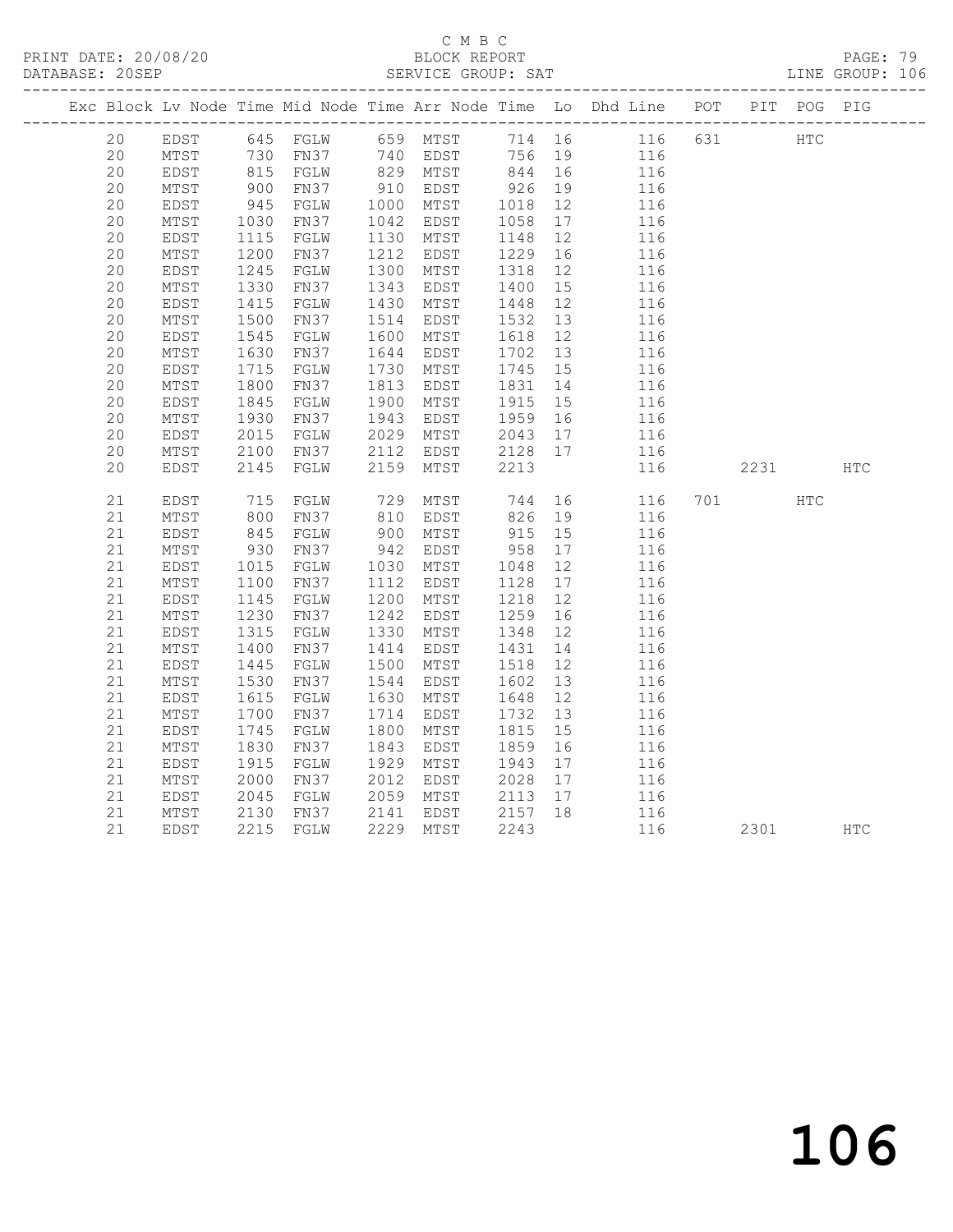## C M B C<br>BLOCK REPORT

PAGE: 80<br>LINE GROUP: 106

|    |      |      |                   |            |           |      |                | Exc Block Lv Node Time Mid Node Time Arr Node Time Lo Dhd Line POT |      | PIT POG PIG |     |
|----|------|------|-------------------|------------|-----------|------|----------------|--------------------------------------------------------------------|------|-------------|-----|
| 22 | EDST |      | 915 FGLW 930 MTST |            |           |      |                | 948 12 116 901                                                     |      | <b>HTC</b>  |     |
| 22 | MTST | 1000 | FN37 1012 EDST    |            |           |      |                |                                                                    |      |             |     |
| 22 | EDST | 1047 | FGLW              |            | 1102 MTST |      |                | 1028  19  116<br>1120  10  116                                     |      |             |     |
| 22 | MTST | 1130 | FN37              | 1142       | EDST      | 1158 | 17             | 116                                                                |      |             |     |
| 22 | EDST | 1215 | FGLW              | 1230       | MTST      | 1248 | 12             | 116                                                                |      |             |     |
| 22 | MTST | 1300 | FN37              | 1313       | EDST      | 1330 | 15             | 116                                                                |      |             |     |
| 22 | EDST | 1345 | FGLW              | 1400       | MTST      | 1418 | 12             | 116                                                                |      |             |     |
| 22 | MTST | 1430 | FN37              | 1444       | EDST      | 1501 | 14             | 116                                                                |      |             |     |
| 22 | EDST | 1515 | FGLW              | 1530       | MTST      | 1548 | 12             | 116                                                                |      |             |     |
| 22 | MTST | 1600 | FN37              | 1614       | EDST      | 1632 | 13             | 116                                                                |      |             |     |
| 22 | EDST | 1645 | FGLW              | 1700       | MTST      | 1715 | 15             | 116                                                                |      |             |     |
| 22 | MTST | 1730 | FN37              | 1744       | EDST      | 1802 | 13             | 116                                                                |      |             |     |
| 22 | EDST | 1815 | FGLW              | 1830       | MTST      | 1845 | 15             | 116                                                                |      |             |     |
| 22 | MTST | 1900 | FN37              | 1913       | EDST      | 1929 | 16             | 116                                                                |      |             |     |
| 22 | EDST | 1945 | FGLW              | 1959       | MTST      | 2013 | 17             | 116                                                                |      |             |     |
| 22 | MTST | 2030 | FN37              | 2042       | EDST      | 2058 | 17             | 116                                                                |      |             |     |
| 22 | EDST | 2115 | FGLW              |            | 2129 MTST | 2143 | 17             | 116                                                                |      |             |     |
| 22 | MTST | 2200 | FN37              |            | 2211 EDST | 2227 |                | 116                                                                | 2237 |             | HTC |
| 55 | LOST | 616  | SPST              |            | MTST      | 657  | 5 <sub>5</sub> | 110                                                                |      | HTC         |     |
| 55 | MTST | 702  | SPST              | 634<br>723 | LOST      | 739  | $\overline{7}$ | 110                                                                |      |             |     |
| 55 | LOST | 746  | SPST              | 804        | MTST      | 827  | 13             | 110                                                                |      |             |     |
| 55 | MTST |      | 840 SPST          |            | 904 LOST  | 923  | 17             | 110                                                                |      |             |     |
| 55 | LOST | 940  | SPST              |            | 959 MTST  | 1024 | 12             | 110                                                                |      |             |     |
| 55 | MTST | 1036 |                   |            | EDST      | 1055 | $\overline{2}$ | 119                                                                |      |             |     |
| 55 | EDST | 1057 |                   |            | MTST      | 1122 | 8 <sup>8</sup> | 119                                                                |      |             |     |
| 55 | MTST | 1130 |                   |            | EDST      | 1150 | $\overline{2}$ | 119                                                                |      |             |     |
| 55 | EDST | 1152 |                   |            | MTST      | 1219 | 11             | 119                                                                |      |             |     |
| 55 | MTST | 1230 |                   |            | EDST      | 1251 | $\overline{2}$ | 119                                                                |      |             |     |
| 55 | EDST | 1253 |                   |            | MTST      | 1322 | 27             | 119                                                                |      |             |     |
| 55 | MTST | 1349 | SPST 1416 LOST    |            |           | 1435 | $5^{\circ}$    | 110                                                                |      |             |     |
| 55 | LOST | 1440 | SPST 1501 MTST    |            |           | 1528 | 12             | 110                                                                |      |             |     |
| 55 | MTST | 1540 |                   |            | EDST      | 1602 | $\overline{2}$ | 119                                                                |      |             |     |
| 55 | EDST | 1604 |                   |            | MTST      | 1630 | 13             | 119                                                                |      |             |     |
| 55 | MTST | 1643 | SPST 1711 SFU     |            |           | 1731 | $5^{\circ}$    | 144                                                                |      |             |     |
| 55 | SFU  | 1736 | SPST              |            | 1757 MTST | 1826 | 17             | 144                                                                |      |             |     |
| 55 | MTST | 1843 | SPST              |            | 1910 SFU  | 1929 | 6              | 144                                                                |      |             |     |
| 55 | SFU  | 1935 | SPST              |            | 1954 MTST | 2018 |                | 144                                                                | 2036 |             | HTC |

# 106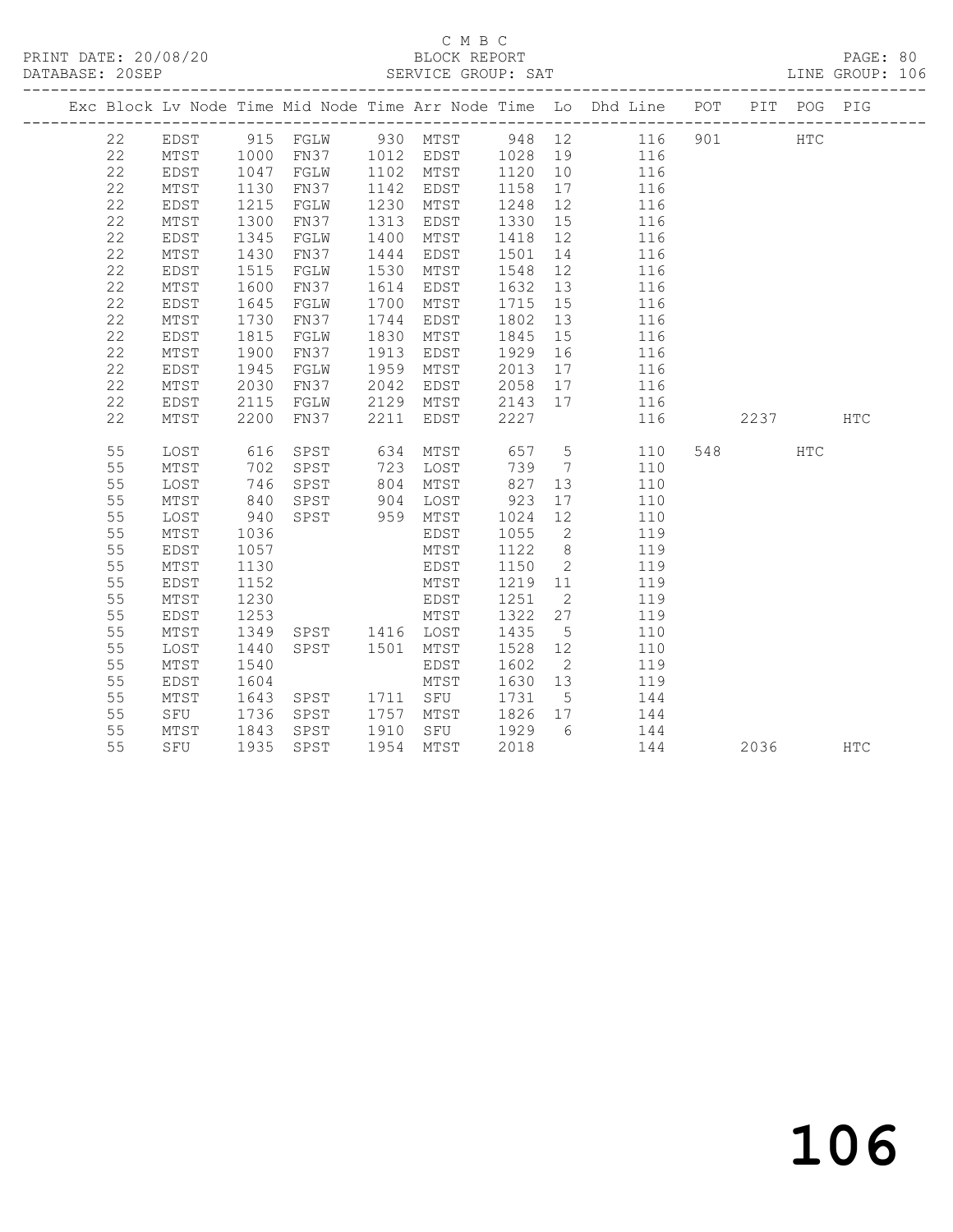## C M B C

| DATABASE: 20SEP |                 |                     |           |      | SERVICE GROUP: SAT |         |                              |                                                                                |          |         |     | LINE GROUP: 106 |
|-----------------|-----------------|---------------------|-----------|------|--------------------|---------|------------------------------|--------------------------------------------------------------------------------|----------|---------|-----|-----------------|
|                 |                 |                     |           |      |                    |         |                              | Exc Block Lv Node Time Mid Node Time Arr Node Time Lo Dhd Line POT PIT POG PIG |          |         |     |                 |
| 71              | MTST            |                     | 1019 SPST |      | 1044 LOST 1103 7   |         |                              | 110                                                                            |          | 957 HTC |     |                 |
| 71              | LOST            | 1110                | SPST      |      | 1131 MTST          | 1158 5  |                              | 110                                                                            |          |         |     |                 |
| 71              | MTST            | 1203                | SPST      |      | 1230 SFU 1250 6    |         |                              | 144                                                                            |          |         |     |                 |
| 71              | SFU             | $\frac{1256}{1403}$ | SPST      |      | 1317 MTST          | 1347    | 16                           | 144                                                                            |          |         |     |                 |
| 71              | MTST            | 1403                | SPST      |      | 1431 SFU           | 1451    | $5\overline{)}$              | 144                                                                            |          |         |     |                 |
| 71              | SFU             | 1456                | SPST      | 1517 | MTST               | 1548 12 |                              | 144                                                                            |          |         |     |                 |
| 71              | MTST            | 1600                | SPST      | 1628 | SFU                | 1648    | 7                            | 144                                                                            |          |         |     |                 |
| 71              | SFU             | 1655                | SPST      |      | 1716 MTST          | 1745    | $5\phantom{.0}$              | 144                                                                            |          |         |     |                 |
| 71              | $\mathtt{MTST}$ | 1750                |           |      | EDST               | 1811    | 2                            | 119                                                                            |          |         |     |                 |
| 71              | EDST            | 1813                |           |      | MTST               | 1838    | $7\phantom{.0}\phantom{.0}7$ | 119                                                                            |          |         |     |                 |
| 71              | MTST            | 1845                |           |      | EDST               | 1905    | 2                            | 119                                                                            |          |         |     |                 |
| 71              | EDST            | 1907                |           |      | MTST               | 1929    | 13                           | 119                                                                            |          |         |     |                 |
| 71              | MTST            | 1942                |           |      | EDST               | 2000    | $\mathbf{2}$                 | 119                                                                            |          |         |     |                 |
| 71              | EDST            | 2002                |           |      | MTST               | 2022    | $5\phantom{.0}$              | 119                                                                            |          |         |     |                 |
| 71              | MTST            | 2027                |           |      | EDST               | 2045    | $\overline{2}$               | 119                                                                            |          |         |     |                 |
| 71              | EDST            | 2047                |           |      | MTST               | 2107    | $5^{\circ}$                  | 119                                                                            |          |         |     |                 |
| 71              | MTST            | 2112                |           |      | EDST               | 2130    | 2                            | 119                                                                            |          |         |     |                 |
| 71              | EDST            | 2132                |           |      | MTST               | 2150    | 15                           | 119                                                                            |          |         |     |                 |
| 71              | MTST            | 2205                |           |      | EDST               | 2222    | 2                            | 119                                                                            |          |         |     |                 |
| 71              | EDST            | 2224                |           |      | MTST               | 2242    | 23                           | 119                                                                            |          |         |     |                 |
| 71              | MTST            | 2305                |           |      | EDST               | 2321    | 2                            | 119                                                                            |          |         |     |                 |
| 71              | EDST            | 2323                |           |      | MTST               | 2339    | 6                            | 119                                                                            |          |         |     |                 |
| 71              | MTST            | 2345                |           |      |                    | 2424    | 6                            | 110                                                                            |          |         |     |                 |
| 71              | LOST            | 2430                | SPST      | 2450 | MTST               | 2509    |                              | 110                                                                            |          | 2527    |     | <b>HTC</b>      |
| 72              | MTST            | 1149                | SPST      |      | 1215 LOST          | 1234    | $6\overline{6}$              |                                                                                | 110 1127 |         | HTC |                 |
| 72              | LOST            | 1240                | SPST      | 1301 | MTST               | 1328    | $5\overline{)}$              | 110                                                                            |          |         |     |                 |
| 72              | MTST            | 1333                | SPST      | 1401 | SFU                | 1421    | 5                            | 144                                                                            |          |         |     |                 |
| 72              | SFU             | 1426                | SPST      | 1447 | MTST               | 1518    | $5\overline{)}$              | 144                                                                            |          |         |     |                 |
| 72              | MTST            | 1523                | SPST      | 1553 | SFU                | 1613    | $5\overline{)}$              | 144                                                                            |          |         |     |                 |
| 72              | SFU             | 1618                | SPST      | 1639 | MTST               | 1709    | 14                           | 144                                                                            |          |         |     |                 |
| 72              | MTST            | 1723                | SPST      | 1750 | SFU                | 1809    | 6                            | 144                                                                            |          |         |     |                 |
| 72              | SFU             | 1815                | SPST      | 1835 | MTST               | 1902    |                              | 144                                                                            | 1920     |         |     | <b>HTC</b>      |
| 74              | MTST            | 1543                | SPST      |      | 1613 SFU           | 1633    | 5 <sup>5</sup>               |                                                                                | 144 1521 |         | HTC |                 |
| 74              | SFU             | 1638                | SPST      | 1659 | MTST               | 1728    | 21                           | 144                                                                            |          |         |     |                 |
| 74              | MTST            | 1749                | SPST      | 1815 | LOST               | 1834    | 6                            | 110                                                                            |          |         |     |                 |
| 74              | LOST            | 1840                | SPST      | 1901 | MTST               | 1926    | 9                            | 110                                                                            |          |         |     |                 |
| 74              | MTST            | 1935                | SPST      | 2002 | SFU                | 2021    | 5                            | 144                                                                            |          |         |     |                 |
| 74              | SFU             | 2026                | SPST      | 2045 | MTST               | 2109    | $7\phantom{0}$               | 144                                                                            |          |         |     |                 |
| 74              | MTST            | 2116                | SPST      |      | 2139 LOST          | 2155    |                              | 110                                                                            |          | 2219    |     | <b>HTC</b>      |

106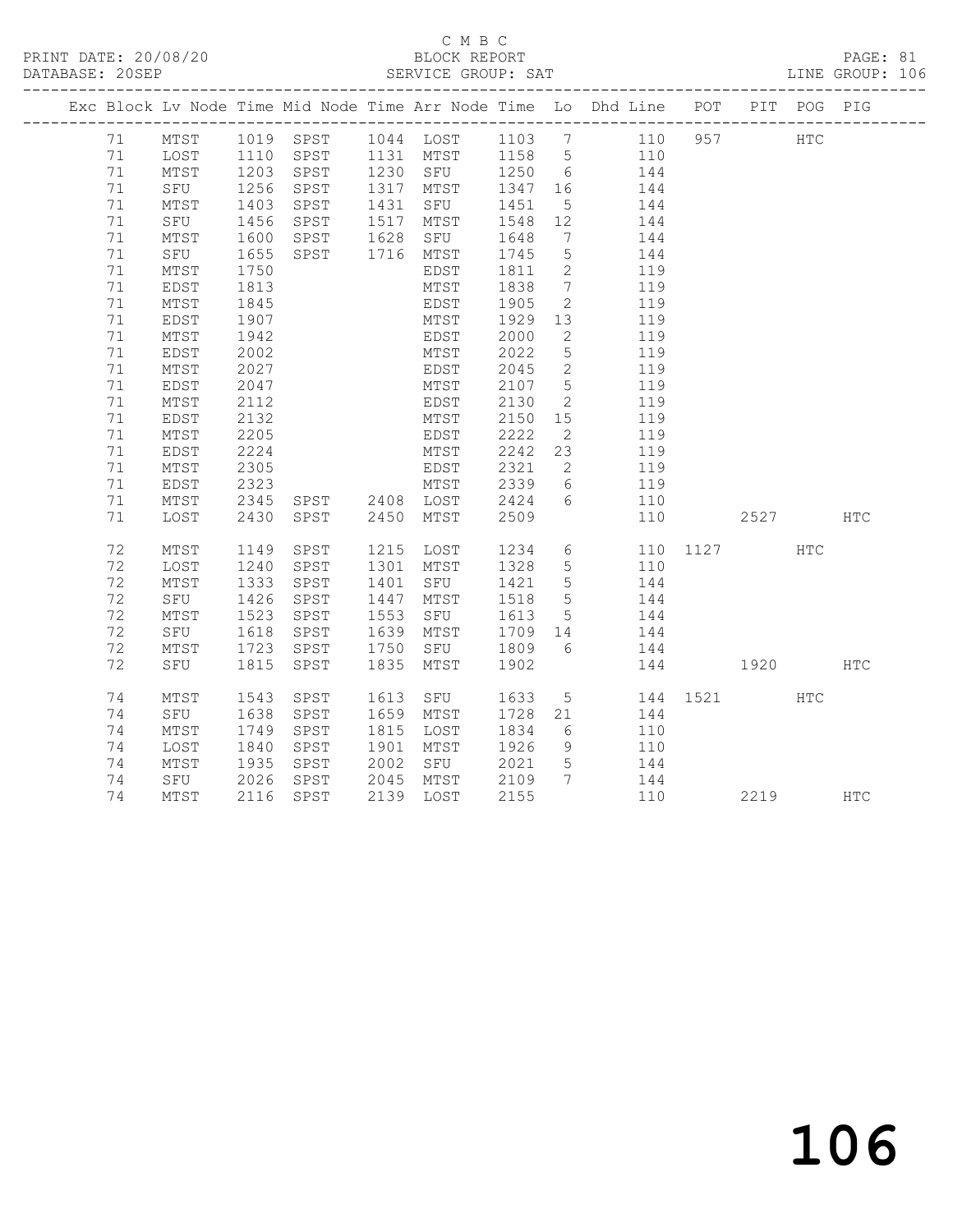|              | BCHL BURNABY CITY HALL |      |                        |      |      |         |                 | BW04 BRENTWOOD STN BAY4<br>ENGANDA WAY & LEDGER-EAST<br>CL-E<br>CONADA WAY & LEDGER-EAST<br>EDST<br>EDST<br>EDMONDS STN<br>NORTH FRASER WAY AT 3700 BLOCK<br>HOLD<br>HOLD<br>HOLD HOLDOM STATION<br>HOLD HOLDOM STATION<br>HOLD HOLDOM STATION<br>NET METROTOWN STATION<br>NEST NEW |          |  |  |
|--------------|------------------------|------|------------------------|------|------|---------|-----------------|-------------------------------------------------------------------------------------------------------------------------------------------------------------------------------------------------------------------------------------------------------------------------------------|----------|--|--|
|              |                        |      |                        |      |      |         |                 | Exc Block Lv Node Time Mid Node Time Arr Node Time Lo Dhd Line POT PIT POG PIG                                                                                                                                                                                                      |          |  |  |
|              |                        |      |                        |      |      |         |                 |                                                                                                                                                                                                                                                                                     |          |  |  |
|              |                        |      |                        |      |      |         |                 | 1 BW04 528 CL-E 538 NWST 552 9 123 456 HTC<br>1 NWST 601 CL-W 614 BW04 625 7 123                                                                                                                                                                                                    |          |  |  |
|              |                        |      |                        |      |      |         |                 |                                                                                                                                                                                                                                                                                     |          |  |  |
|              |                        |      |                        |      |      |         |                 | 1 BW04 632 CL-E 642 NWST 656 5 123                                                                                                                                                                                                                                                  |          |  |  |
| 1            |                        |      |                        |      |      |         |                 | NWST 701 CL-W 716 BW04 728 5 123<br>BW04 733 CL-E 743 NWST 800 13 123<br>NWST 813 CL-W 831 BW04 843 5 123<br>BW04 848 CL-E 900 NWST 918 10 123                                                                                                                                      |          |  |  |
| $\mathbf{1}$ |                        |      |                        |      |      |         |                 |                                                                                                                                                                                                                                                                                     |          |  |  |
| $\mathbf{1}$ |                        |      |                        |      |      |         |                 |                                                                                                                                                                                                                                                                                     |          |  |  |
| $\mathbf{1}$ |                        |      |                        |      |      |         |                 |                                                                                                                                                                                                                                                                                     |          |  |  |
| $\mathbf{1}$ | NWST                   |      | 928 CL-W 946 BW04 958  |      |      |         |                 | 5 123                                                                                                                                                                                                                                                                               |          |  |  |
| $\mathbf{1}$ | BW04                   |      |                        |      |      |         |                 | 1003 CL-E 1015 NWST 1034 9 123<br>1043 CL-W 1103 BW04 1115 5 123                                                                                                                                                                                                                    |          |  |  |
| $\mathbf{1}$ | NWST                   |      |                        |      |      |         |                 |                                                                                                                                                                                                                                                                                     |          |  |  |
| $\mathbf{1}$ | BW04                   |      |                        |      |      |         |                 | 1120 CL-E 1133 NWST 1152 6 123                                                                                                                                                                                                                                                      |          |  |  |
| $\mathbf{1}$ | NWST                   |      | 1158 CL-W              |      |      |         |                 | 1218 BW04 1230 5 123                                                                                                                                                                                                                                                                |          |  |  |
| $\mathbf{1}$ | BW04                   |      | 1235 CL-E              |      |      |         |                 |                                                                                                                                                                                                                                                                                     |          |  |  |
| $\mathbf 1$  | NWST                   |      | 1313 CL-W              |      |      |         |                 | 1248 NWST 1307 6 123<br>1333 BW04 1346 5 123                                                                                                                                                                                                                                        |          |  |  |
| $\mathbf{1}$ | BW04                   | 1351 | $CL-E$                 |      |      |         |                 | 1405 NWST 1426 17 123                                                                                                                                                                                                                                                               |          |  |  |
| $\mathbf{1}$ | NWST                   |      | 1443 CL-W              |      |      |         |                 | 1503 BW04 1516 5 123                                                                                                                                                                                                                                                                |          |  |  |
| $\mathbf{1}$ |                        |      |                        |      |      |         |                 |                                                                                                                                                                                                                                                                                     |          |  |  |
|              | BW04                   | 1521 | $CL-E$                 |      |      |         |                 | 1535 NWST 1556 17 123                                                                                                                                                                                                                                                               |          |  |  |
| $\mathbf{1}$ | NWST                   |      | 1613 CL-W<br>1651 CL-E |      |      |         |                 | 1633 BW04 1646 5 123<br>1705 NWST 1726 17 123                                                                                                                                                                                                                                       |          |  |  |
| $\mathbf{1}$ | BW04                   |      |                        |      |      |         |                 |                                                                                                                                                                                                                                                                                     |          |  |  |
| $\mathbf{1}$ | NWST                   |      | 1743 CL-W              |      |      |         |                 | 1803 BW04 1816 5 123                                                                                                                                                                                                                                                                |          |  |  |
| $\mathbf{1}$ | BW04                   |      | 1821 CL-E              |      |      |         |                 | 1821 CL-E 1833 NWST 1853 5 123<br>1858 CL-W 1918 BW04 1928 5 123<br>1933 CL-E 1945 NWST 2003 7 123                                                                                                                                                                                  |          |  |  |
| $\mathbf 1$  | NWST                   |      |                        |      |      |         |                 |                                                                                                                                                                                                                                                                                     |          |  |  |
| $\mathbf{1}$ | BW04                   |      |                        |      |      |         |                 |                                                                                                                                                                                                                                                                                     |          |  |  |
| $\mathbf{1}$ | NWST                   |      |                        |      |      |         |                 | 2010 CL-W 2030 BW04 2039 8 123                                                                                                                                                                                                                                                      |          |  |  |
| $\mathbf{1}$ | BW04                   |      |                        |      |      |         |                 | 2047 CL-E 2059 NWST 2117 123                                                                                                                                                                                                                                                        | 2129 HTC |  |  |
| 2            |                        |      |                        |      |      |         |                 | NWST 828 CL-W 846 BW04 858 5 123 814 HTC                                                                                                                                                                                                                                            |          |  |  |
| $\mathbf{2}$ |                        |      |                        |      |      |         |                 | BW04 903 CL-E 914 NWST 932 11 123                                                                                                                                                                                                                                                   |          |  |  |
| $\mathbf{2}$ | NWST                   |      | 943 CL-W               | 1003 | BW04 | 1015    | 5               | 123                                                                                                                                                                                                                                                                                 |          |  |  |
| $\mathbf{2}$ | BW04                   | 1020 | $CL-E$                 | 1032 | NWST | 1051    | $7\phantom{.0}$ | 123                                                                                                                                                                                                                                                                                 |          |  |  |
| $\mathbf{2}$ | NWST                   | 1058 | $CL-W$                 | 1118 | BW04 | 1130    | $\mathsf S$     | 123                                                                                                                                                                                                                                                                                 |          |  |  |
| $\mathbf{2}$ | BW04                   | 1135 | $CL-E$                 | 1148 | NWST | 1207    | 6               | 123                                                                                                                                                                                                                                                                                 |          |  |  |
| $\mathbf{2}$ | NWST                   | 1213 | $CL-W$                 | 1233 | BW04 | 1245    |                 | 123                                                                                                                                                                                                                                                                                 |          |  |  |
| $\mathbf{2}$ |                        | 1250 |                        | 1303 |      | 1322    | 5<br>6          | 123                                                                                                                                                                                                                                                                                 |          |  |  |
|              | BW04                   |      | $CL-E$                 |      | NWST |         |                 |                                                                                                                                                                                                                                                                                     |          |  |  |
| $\sqrt{2}$   | NWST                   | 1328 | $CL-W$                 | 1348 | BW04 | 1401    | $5\phantom{.0}$ | 123                                                                                                                                                                                                                                                                                 |          |  |  |
| $\mathbf{2}$ | BW04                   | 1406 | $CL-E$                 | 1420 | NWST | 1441 17 |                 | 123                                                                                                                                                                                                                                                                                 |          |  |  |
| $\mathbf{2}$ | NWST                   | 1458 | $CL - W$               | 1518 | BW04 | 1531    | $5\phantom{0}$  | 123                                                                                                                                                                                                                                                                                 |          |  |  |
| $\mathbf{2}$ | BW04                   | 1536 | $CL-E$                 | 1550 | NWST | 1611    | 17              | 123                                                                                                                                                                                                                                                                                 |          |  |  |
| $\sqrt{2}$   | NWST                   | 1628 | $CL-W$                 | 1648 | BW04 | 1701    | $5\phantom{.0}$ | 123                                                                                                                                                                                                                                                                                 |          |  |  |
| $\mathbf{2}$ | BW04                   | 1706 | $CL-E$                 | 1719 | NWST | 1739    | 19              | 123                                                                                                                                                                                                                                                                                 |          |  |  |
| $\sqrt{2}$   | NWST                   | 1758 | $CL-W$                 | 1818 | BW04 | 1831    | 5               | 123                                                                                                                                                                                                                                                                                 |          |  |  |
| $\mathbf{2}$ | BW04                   | 1836 | $CL-E$                 | 1848 | NWST | 1908    | $5\phantom{.0}$ | 123                                                                                                                                                                                                                                                                                 |          |  |  |
| $\sqrt{2}$   | NWST                   | 1913 | $CL-W$                 | 1933 | BW04 | 1943    | $5\phantom{.0}$ | 123                                                                                                                                                                                                                                                                                 |          |  |  |
| $\mathbf{2}$ | BW04                   | 1948 | $CL-E$                 | 2000 | NWST | 2018    | $\overline{7}$  | 123                                                                                                                                                                                                                                                                                 |          |  |  |
| $\mathbf{2}$ | NWST                   | 2025 | $CL-W$                 | 2045 | BW04 | 2054    | 8 <sup>8</sup>  | 123                                                                                                                                                                                                                                                                                 |          |  |  |
| $\mathbf{2}$ | BW04                   | 2102 | $CL-E$                 | 2114 | NWST | 2132    | 8 <sup>8</sup>  | 123                                                                                                                                                                                                                                                                                 |          |  |  |
| $\mathbf{2}$ | NWST                   | 2140 | $CL-W$                 | 2200 | BW04 | 2209    | 8               | 123                                                                                                                                                                                                                                                                                 |          |  |  |
| 2            | BW04                   |      | 2217 CL-E              | 2229 | NWST | 2245 15 |                 | 123                                                                                                                                                                                                                                                                                 |          |  |  |
|              |                        |      |                        |      |      |         |                 |                                                                                                                                                                                                                                                                                     |          |  |  |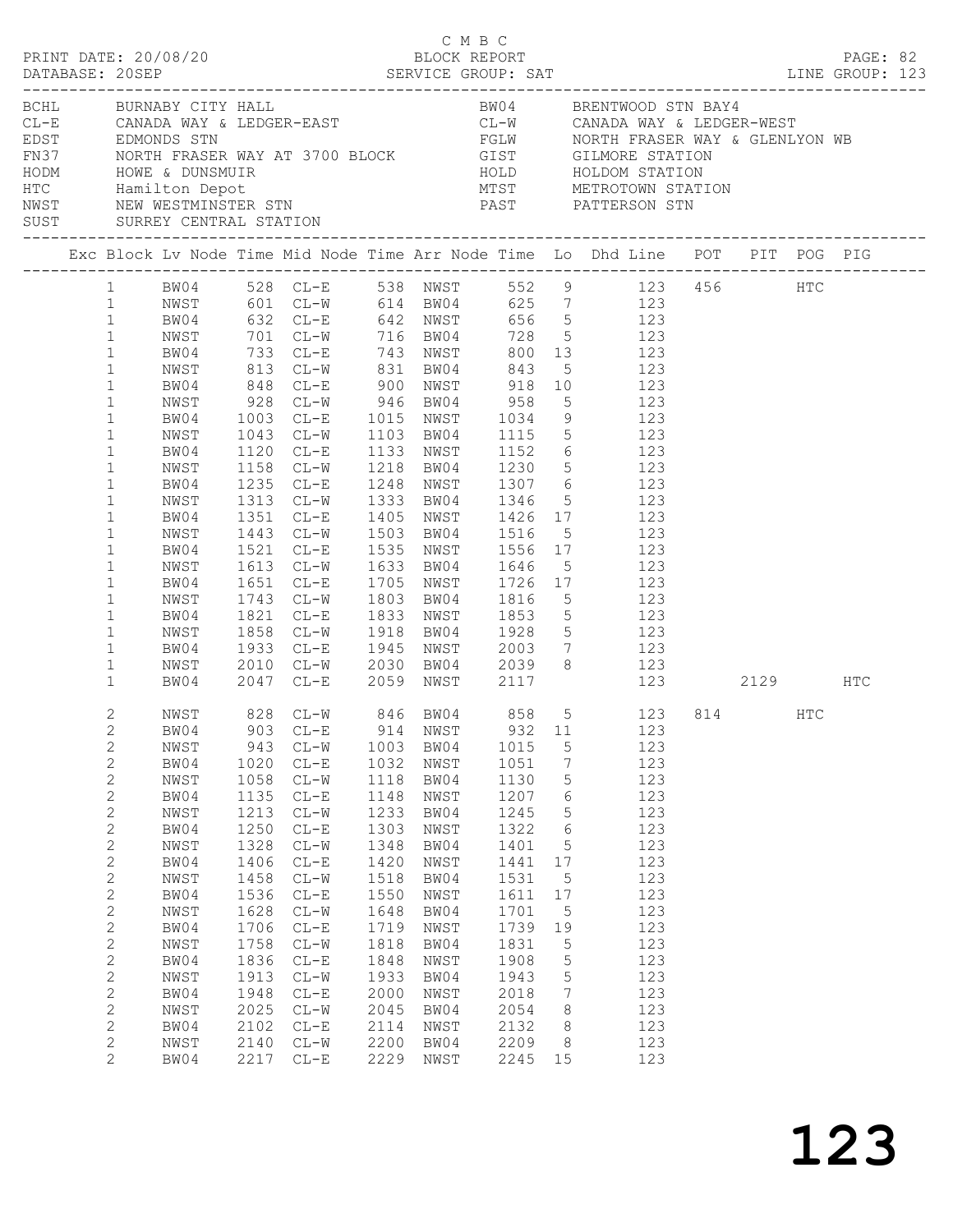#### C M B C<br>BLOCK REPORT

PAGE: 83<br>LINE GROUP: 123

|                            |              |            |                     |      |                      |            |                      | Exc Block Lv Node Time Mid Node Time Arr Node Time Lo Dhd Line POT PIT POG PIG |          |     |     |
|----------------------------|--------------|------------|---------------------|------|----------------------|------------|----------------------|--------------------------------------------------------------------------------|----------|-----|-----|
| $\overline{2}$             | NWST         | 2300       |                     |      |                      |            |                      | EDST 2315 112                                                                  | 2325     |     | HTC |
| 3                          | MTST         | 600        |                     |      |                      |            |                      | 129                                                                            | 538 HTC  |     |     |
| 3                          |              |            | GIST 616 HOLD 631 0 |      |                      |            |                      |                                                                                |          |     |     |
|                            | HOLD         | 631        | BCHL                |      | EDST                 | 651        | 19<br>8 <sup>8</sup> | 133                                                                            |          |     |     |
| $\mathsf S$<br>$\mathsf 3$ | EDST         | 710<br>731 |                     |      | NWST                 | 723<br>758 | $5\overline{)}$      | 112<br>123                                                                     |          |     |     |
| 3                          | NWST<br>BW04 | 803        | $CL-W$<br>$CL-E$    |      | 746 BW04<br>813 NWST | 831        | 12                   | 123                                                                            |          |     |     |
| $\mathsf S$                |              | 843        | $CL-W$              | 901  |                      | 913        | $5\overline{)}$      | 123                                                                            |          |     |     |
| $\mathsf S$                | NWST<br>BW04 | 918        | $CL-E$              | 929  | BW04<br>NWST         | 947        | 11                   | 123                                                                            |          |     |     |
| 3                          | NWST         | 958        | $CL-W$              | 1018 | BW04                 | 1030       | 5                    | 123                                                                            |          |     |     |
| 3                          | BW04         | 1035       | $CL-E$              | 1047 | NWST                 | 1106       | $7\phantom{.0}$      | 123                                                                            |          |     |     |
| $\mathsf 3$                | NWST         | 1113       | $CL-W$              | 1133 | BW04                 | 1145       | 5                    | 123                                                                            |          |     |     |
| $\mathsf S$                | BW04         | 1150       | $CL-E$              | 1203 | NWST                 | 1222       | 6                    | 123                                                                            |          |     |     |
| $\mathsf 3$                | NWST         | 1228       | $CL-W$              | 1248 | BW04                 | 1300       | $5\phantom{.0}$      | 123                                                                            |          |     |     |
| $\mathsf S$                | BW04         | 1305       | $CL-E$              | 1318 | NWST                 | 1337       | $6\overline{6}$      | 123                                                                            |          |     |     |
| 3                          | NWST         | 1343       | $CL-W$              | 1403 | BW04                 | 1416       | $5\overline{)}$      | 123                                                                            |          |     |     |
| 3                          | BW04         | 1421       | $CL-E$              | 1435 | NWST                 | 1456       | 17                   | 123                                                                            |          |     |     |
| 3                          | NWST         | 1513       | $CL-W$              | 1533 | BW04                 | 1546       | $5^{\circ}$          | 123                                                                            |          |     |     |
| $\mathsf S$                | BW04         | 1551       | $CL-E$              | 1605 | NWST                 | 1626 17    |                      | 123                                                                            |          |     |     |
| 3                          | NWST         | 1643       | $CL-W$              | 1703 | BW04                 | 1716       | $5^{\circ}$          | 123                                                                            |          |     |     |
| 3                          | BW04         | 1721       | $CL-E$              | 1734 | NWST                 | 1754       |                      | 123                                                                            | 1808     |     | HTC |
|                            |              |            |                     |      |                      |            |                      |                                                                                |          |     |     |
| 4                          | BW04         | 818        | $CL-E$              | 828  | NWST                 | 846        | 12                   | 123                                                                            | 746      | HTC |     |
| 4                          | NWST         | 858        | $CL-W$              | 916  | BW04                 | 928        | 5                    | 123                                                                            |          |     |     |
| 4                          | BW04         | 933        | $CL-E$              | 945  | NWST                 | 1004       | 9                    | 123                                                                            |          |     |     |
| $\sqrt{4}$                 | NWST         | 1013       | $CL-W$              | 1033 | BW04                 | 1045       | $5\overline{)}$      | 123                                                                            |          |     |     |
| $\sqrt{4}$                 | BW04         | 1050       | $CL-E$              | 1102 | NWST                 | 1121       | 7                    | 123                                                                            |          |     |     |
| 4                          | NWST         | 1128       | $CL-W$              | 1148 | BW04                 | 1200       | $5\overline{)}$      | 123                                                                            |          |     |     |
| $\overline{4}$             | BW04         | 1205       | $CL-E$              | 1218 | NWST                 | 1237       | $6\overline{6}$      | 123                                                                            |          |     |     |
| 4                          | NWST         | 1243       | $CL-W$              | 1303 | BW04                 | 1316       | 5                    | 123                                                                            |          |     |     |
| 4                          | BW04         | 1321       | $CL-E$              | 1334 | NWST                 | 1353       | 20                   | 123                                                                            |          |     |     |
| 4                          | NWST         | 1413       | $CL-W$              | 1433 | BW04                 | 1446       | $5\overline{)}$      | 123                                                                            |          |     |     |
| $\overline{4}$             | BW04         | 1451       | $CL-E$              | 1505 | NWST                 | 1526       | 17                   | 123                                                                            |          |     |     |
| $\sqrt{4}$                 | NWST         | 1543       | $CL-W$              | 1603 | BW04                 | 1616       | $5^{\circ}$          | 123                                                                            |          |     |     |
| $\overline{4}$             | BW04         | 1621       | $CL-E$              | 1635 | NWST                 | 1656       | 17                   | 123                                                                            |          |     |     |
| 4                          | NWST         | 1713       | $CL-W$              | 1733 | BW04                 | 1746       | $5\phantom{.0}$      | 123                                                                            |          |     |     |
| 4                          | BW04         | 1751       | $CL-E$              | 1803 | NWST                 | 1823       | $5\overline{)}$      | 123                                                                            |          |     |     |
| 4                          | NWST         | 1828       | $CL-W$              | 1848 | BW04                 | 1859       | $5\overline{)}$      | 123                                                                            |          |     |     |
| 4                          | BW04         | 1904       | $CL-E$              | 1916 | NWST                 | 1934       | 9                    | 123                                                                            |          |     |     |
| $\sqrt{4}$                 | NWST         | 1943       | $CL-W$              | 2003 | BW04                 | 2013       | $5\overline{)}$      | 123                                                                            |          |     |     |
| 4                          | BW04         | 2018       | $CL-E$              | 2030 | NWST                 | 2048       | $7\phantom{0}$       | 123                                                                            |          |     |     |
| 4                          | NWST         |            | 2055 CL-W           | 2115 | BW04                 | 2124       |                      | 123                                                                            | 2156 HTC |     |     |
|                            |              |            |                     |      |                      |            |                      |                                                                                |          |     |     |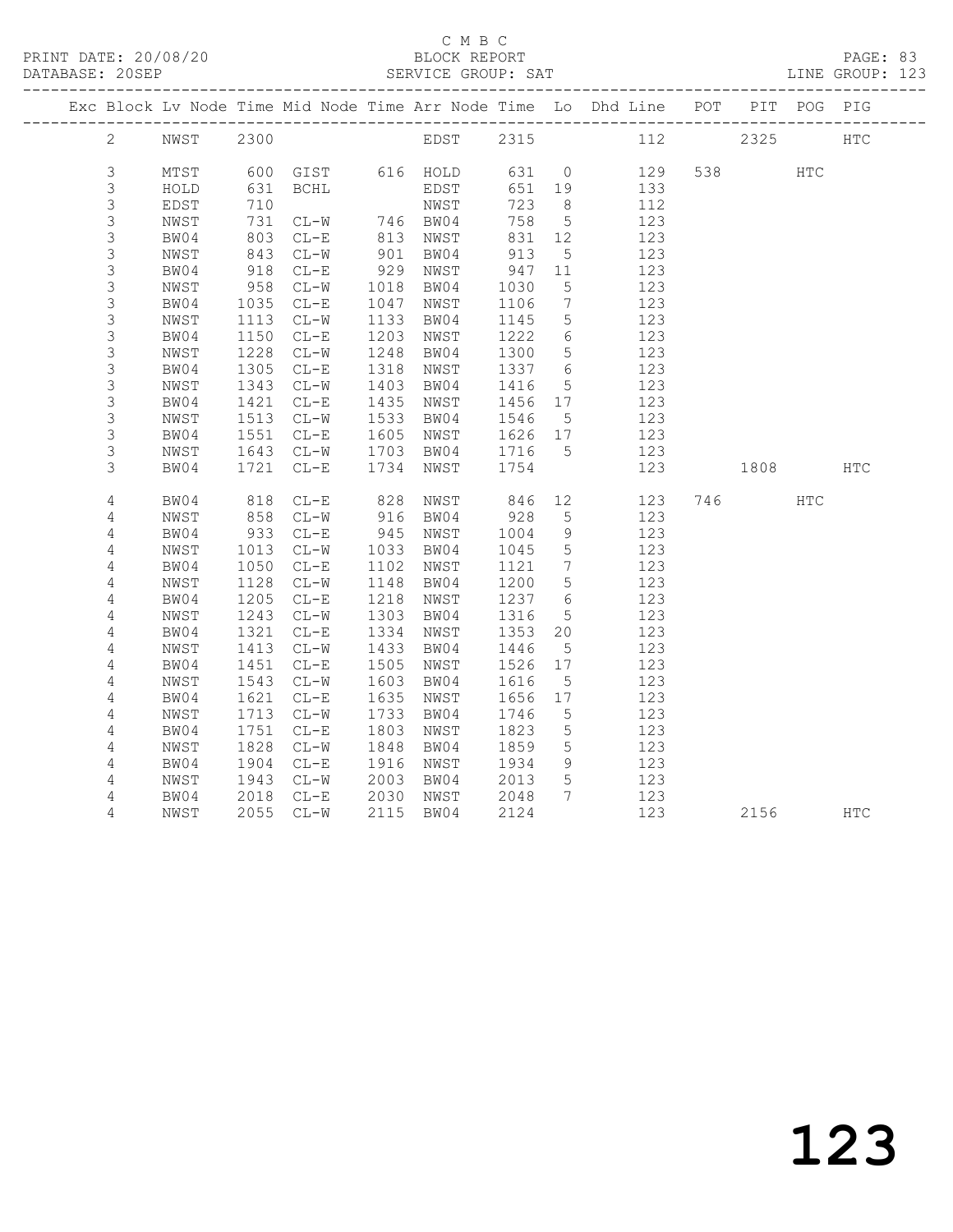## C M B C<br>BLOCK REPORT

PAGE: 84<br>LINE GROUP: 123

|  |             |      |      |                                           |      | Exc Block Lv Node Time Mid Node Time Arr Node Time Lo Dhd Line POT |        |                 |        |     | PIT  | POG | PIG        |
|--|-------------|------|------|-------------------------------------------|------|--------------------------------------------------------------------|--------|-----------------|--------|-----|------|-----|------------|
|  | 5           | HODM |      | 609 NWST 711 SUST                         |      |                                                                    | 731 15 |                 | 15 N19 | 533 |      | HTC |            |
|  | 5           | NWST | 801  | $CL-W$                                    | 819  | BW04                                                               | 831    | 5               | 123    |     |      |     |            |
|  | $\mathsf S$ | BW04 | 836  | $CL-E$                                    |      | 848 NWST                                                           | 906    | $7\phantom{.0}$ | 123    |     |      |     |            |
|  | $\mathsf S$ | NWST | 913  | $CL-W$                                    | 931  | BW04                                                               | 943    | $\overline{5}$  | 123    |     |      |     |            |
|  | 5           | BW04 | 948  | $CL-E$                                    | 1000 | NWST                                                               | 1019   | 9               | 123    |     |      |     |            |
|  | 5           | NWST | 1028 | $CL-W$                                    | 1048 | BW04                                                               | 1100   | 5               | 123    |     |      |     |            |
|  | 5           | BW04 | 1105 | $CL-E$                                    | 1118 | NWST                                                               | 1137   | - 6             | 123    |     |      |     |            |
|  | 5           | NWST | 1143 | $CL - W$                                  | 1203 | BW04                                                               | 1215   | $5\phantom{.0}$ | 123    |     |      |     |            |
|  | 5           | BW04 | 1220 | $CL-E$                                    | 1233 | NWST                                                               | 1252   | 6               | 123    |     |      |     |            |
|  | 5           | NWST | 1258 | $CL-W$                                    | 1318 | BW04                                                               | 1331   | 5               | 123    |     |      |     |            |
|  | $\mathsf S$ | BW04 | 1336 | $CL-E$                                    | 1350 | NWST                                                               | 1411   | 17              | 123    |     |      |     |            |
|  | 5           | NWST | 1428 | $CL-W$                                    | 1448 | BW04                                                               | 1501   | 5               | 123    |     |      |     |            |
|  | 5           | BW04 | 1506 | $\mathbb{C}\mathbb{L}\text{--}\mathbb{E}$ | 1520 | NWST                                                               | 1541   | 17              | 123    |     |      |     |            |
|  | $\mathsf S$ | NWST | 1558 | $CL-W$                                    | 1618 | BW04                                                               | 1631   | $5\phantom{.0}$ | 123    |     |      |     |            |
|  | 5           | BW04 | 1636 | $\mathbb{C}\mathbb{L}\text{--}\mathbb{E}$ | 1650 | NWST                                                               | 1711   | 17              | 123    |     |      |     |            |
|  | $\mathsf S$ | NWST | 1728 | $\mathtt{CL}-\mathtt{W}$                  | 1748 | BW04                                                               | 1801   | 5               | 123    |     |      |     |            |
|  | 5           | BW04 | 1806 | $CL-E$                                    | 1818 | NWST                                                               | 1838   | 5               | 123    |     |      |     |            |
|  | 5           | NWST | 1843 | $CL-W$                                    | 1903 | BW04                                                               | 1913   | $\overline{5}$  | 123    |     |      |     |            |
|  | 5           | BW04 | 1918 | $\mathbb{C}\mathbb{L}\text{--}\mathbb{E}$ | 1930 | NWST                                                               | 1948   | $7\phantom{.0}$ | 123    |     |      |     |            |
|  | 5           | NWST | 1955 | $CL-W$                                    | 2015 | BW04                                                               | 2025   | $7\overline{ }$ | 123    |     |      |     |            |
|  | 5           | BW04 | 2032 | $CL - E$                                  | 2044 | NWST                                                               | 2102   | 8               | 123    |     |      |     |            |
|  | 5           | NWST | 2110 | $CL-W$                                    | 2130 | BW04                                                               | 2139   | 8 <sup>8</sup>  | 123    |     |      |     |            |
|  | 5           | BW04 | 2147 | $CL-E$                                    | 2159 | NWST                                                               | 2217   | 13              | 123    |     |      |     |            |
|  | 5           | NWST | 2230 |                                           |      | EDST                                                               | 2245   | $7\phantom{.0}$ | 112    |     |      |     |            |
|  | 5           | EDST | 2252 | <b>BCHL</b>                               | 2308 | HOLD                                                               | 2315   | $\overline{0}$  | 133    |     |      |     |            |
|  | 5           | HOLD | 2315 | GIST                                      | 2329 | PAST                                                               | 2346   | 14              | 129    |     |      |     |            |
|  | 5           | PAST | 2400 | GIST                                      | 2414 | HOLD                                                               | 2428   | $\Omega$        | 129    |     |      |     |            |
|  | 5           | HOLD | 2428 | <b>BCHL</b>                               | 2436 | EDST                                                               | 2449   |                 | 133    |     | 2459 |     | <b>HTC</b> |
|  | 6           | NWST | 1358 | $CL-W$                                    | 1418 | BW04                                                               | 1431   | $5^{\circ}$     | 123    |     | 1344 | HTC |            |
|  | 6           | BW04 | 1436 | $CL-E$                                    | 1450 | NWST                                                               | 1511   | 17              | 123    |     |      |     |            |
|  | $\sqrt{6}$  | NWST | 1528 | $CL-W$                                    | 1548 | BW04                                                               | 1601   | 5               | 123    |     |      |     |            |
|  | 6           | BW04 | 1606 | $CL-E$                                    | 1620 | NWST                                                               | 1641   | 17              | 123    |     |      |     |            |
|  | 6           | NWST | 1658 | $CL-W$                                    | 1718 | BW04                                                               | 1731   | $5\phantom{.0}$ | 123    |     |      |     |            |
|  | 6           | BW04 | 1736 | $CL-E$                                    | 1748 | NWST                                                               | 1808   | $\mathsf S$     | 123    |     |      |     |            |
|  | $\epsilon$  | NWST | 1813 | $\mathtt{CL}-\mathtt{W}$                  | 1833 | BW04                                                               | 1844   | $\mathsf S$     | 123    |     |      |     |            |
|  | $\epsilon$  | BW04 | 1849 | $\mathbb{C}\mathbb{L}\text{--}\mathbb{E}$ | 1901 | NWST                                                               | 1921   | $7\phantom{.0}$ | 123    |     |      |     |            |
|  | 6           | NWST | 1928 | $\mathtt{CL}-\mathtt{W}$                  | 1948 | BW04                                                               | 1958   | $\overline{5}$  | 123    |     |      |     |            |
|  | $\epsilon$  | BW04 | 2003 | $\mathbb{C}\mathbb{L}\text{--}\mathbb{E}$ | 2015 | NWST                                                               | 2033   | $7\phantom{.0}$ | 123    |     |      |     |            |
|  | $\epsilon$  | NWST | 2040 | $CL-W$                                    | 2100 | BW04                                                               | 2109   | 8               | 123    |     |      |     |            |
|  | 6           | BW04 | 2117 | $\mathbb{C}\mathbb{L}\text{--}\mathbb{E}$ | 2129 | NWST                                                               | 2147   | 13              | 123    |     |      |     |            |
|  | $\epsilon$  | NWST | 2200 |                                           |      | EDST                                                               | 2215   | 8               | 112    |     |      |     |            |
|  | 6           | EDST | 2223 | <b>BCHL</b>                               | 2239 | HOLD                                                               | 2246   | $\Omega$        | 133    |     |      |     |            |
|  | 6           | HOLD | 2246 | GIST                                      | 2300 | PAST                                                               | 2317   |                 | 129    |     | 2335 |     | <b>HTC</b> |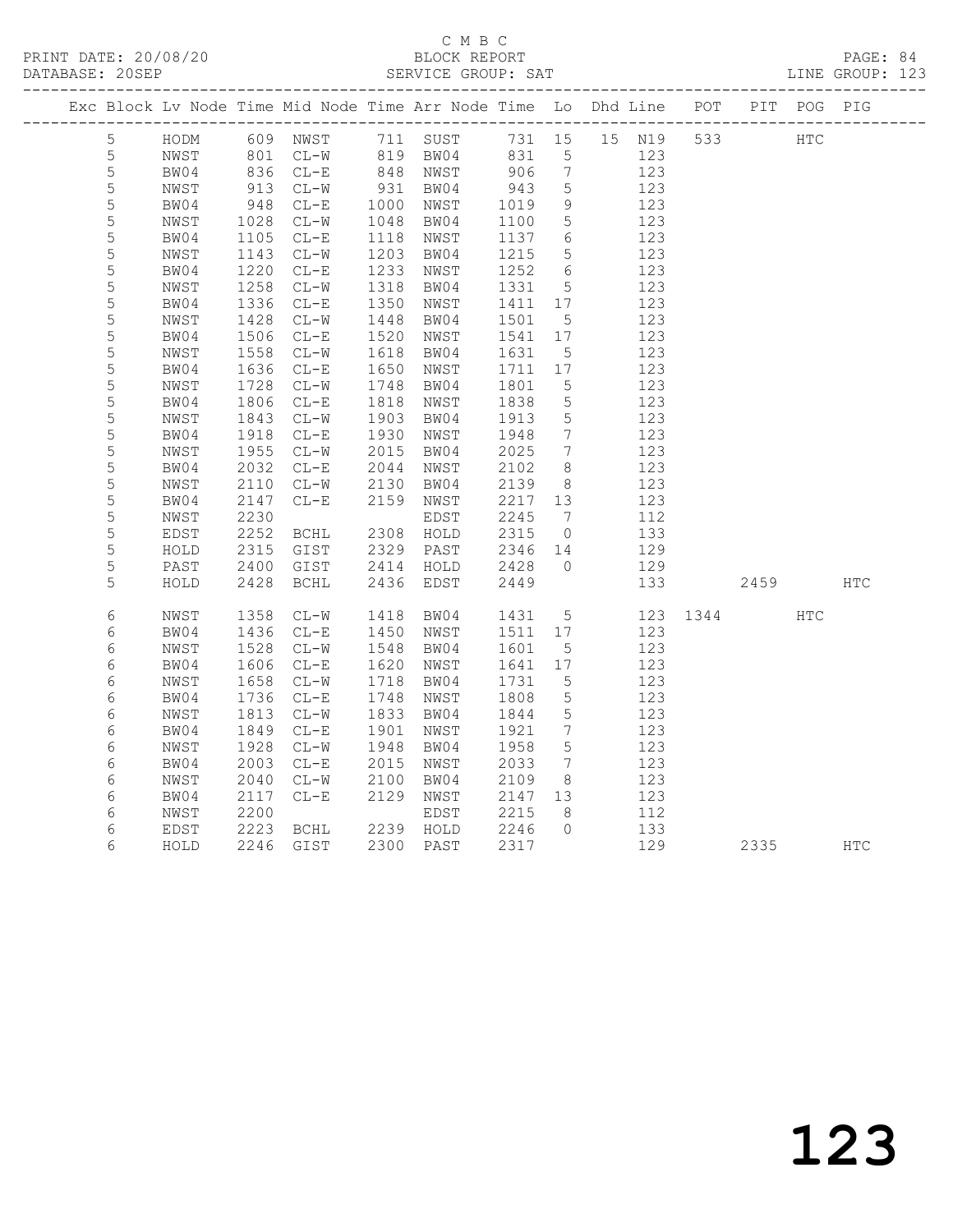#### C M B C<br>BLOCK REPORT SERVICE GROUP: SAT

|    |              |                   |                |      |              |         |                 | Exc Block Lv Node Time Mid Node Time Arr Node Time Lo Dhd Line POT PIT POG PIG |     |      |     |            |
|----|--------------|-------------------|----------------|------|--------------|---------|-----------------|--------------------------------------------------------------------------------|-----|------|-----|------------|
| 20 | PAST         |                   | 702 GIST       |      | 716 HOLD     | 731 0   |                 | 129                                                                            | 641 |      | HTC |            |
| 20 | HOLD         | 731               | BCHL           |      | EDST         | 751 7   |                 | 133                                                                            |     |      |     |            |
| 20 | EDST         | $\frac{758}{215}$ |                |      | NWST<br>EDST | 811 5   |                 | 112                                                                            |     |      |     |            |
| 20 | NWST         | 816               |                |      |              | 830     | 13              | 112                                                                            |     |      |     |            |
| 20 | EDST         | 843               |                |      | NWST         | 856     | $\overline{7}$  | 112                                                                            |     |      |     |            |
| 20 | NWST         | 903               |                |      | EDST         | 918     | 10              | 112                                                                            |     |      |     |            |
| 20 | EDST         | 928               |                |      | NWST         | 941     | 6               | 112                                                                            |     |      |     |            |
| 20 | NWST         | 947               |                |      | EDST         | 1004    | 15              | 112                                                                            |     |      |     |            |
| 20 | EDST         | 1019              | <b>BCHL</b>    |      | HOLD         | 1044    | $\overline{0}$  | 133                                                                            |     |      |     |            |
| 20 | ${\tt HOLD}$ | 1044              | GIST 1105 PAST |      |              | 1125    | $\overline{7}$  | 129                                                                            |     |      |     |            |
| 20 | PAST         | 1132              | GIST           |      | 1147 HOLD    | 1205    | $\overline{0}$  | 129                                                                            |     |      |     |            |
| 20 | HOLD         | 1205              | BCHL           |      | EDST         | 1229    | 13              | 133                                                                            |     |      |     |            |
| 20 | EDST         | 1242              |                |      | NWST         | 1258    | $5\overline{)}$ | 112                                                                            |     |      |     |            |
| 20 | NWST         | 1303              |                |      | EDST         | 1321    | $\overline{7}$  | 112                                                                            |     |      |     |            |
| 20 | EDST         | 1328              |                |      | NWST         | 1344    | $5\overline{)}$ | 112                                                                            |     |      |     |            |
| 20 | NWST         | 1349              |                |      | EDST         | 1407 12 |                 | 112                                                                            |     |      |     |            |
| 20 | EDST         | 1419              | <b>BCHL</b>    |      | HOLD         | 1445    | $\overline{0}$  | 133                                                                            |     |      |     |            |
| 20 | HOLD         | 1445              | GIST 1505 PAST |      |              | 1525    | $\overline{7}$  | 129                                                                            |     |      |     |            |
| 20 | PAST         | 1532              | GIST 1548 HOLD |      |              | 1607    | $\overline{0}$  | 129                                                                            |     |      |     |            |
| 20 | HOLD         | 1607              | BCHL           |      | EDST         | 1631    | 11              | 133                                                                            |     |      |     |            |
| 20 | EDST         | 1642              |                |      | NWST         | 1701    | $5^{\circ}$     | 112                                                                            |     |      |     |            |
| 20 | NWST         | 1706              |                |      | EDST         | 1724    | $\mathcal{S}$   | 112                                                                            |     |      |     |            |
| 20 | EDST         | 1727              |                |      | NWST         | 1746    | $5\overline{)}$ | 112                                                                            |     |      |     |            |
| 20 | NWST         | 1751              |                |      | EDST         | 1809 14 |                 | 112                                                                            |     |      |     |            |
| 20 | EDST         | 1823              | BCHL           |      | HOLD         | 1847    | $\overline{0}$  | 133                                                                            |     |      |     |            |
| 20 | HOLD         | 1847              | GIST           |      | 1907 PAST    | 1927    | $5\overline{)}$ | 129                                                                            |     |      |     |            |
| 20 | PAST         | 1932              | GIST           | 1947 | HOLD         | 2005    | $\overline{0}$  | 129                                                                            |     |      |     |            |
| 20 | HOLD         | 2005              | BCHL           | 2013 | EDST         | 2027    | 15              | 133                                                                            |     |      |     |            |
| 20 | EDST         | 2042              |                |      | NWST         | 2057    | $5\phantom{.0}$ | 112                                                                            |     |      |     |            |
| 20 | NWST         | 2102              |                |      | EDST         | 2118    | $5\overline{)}$ | 112                                                                            |     |      |     |            |
| 20 | EDST         | 2123              | BCHL           | 2139 | HOLD         | 2146    | $\overline{0}$  | 133                                                                            |     |      |     |            |
| 20 | HOLD         | 2146              | GIST           | 2203 | PAST         | 2221    | $7\overline{ }$ | 129                                                                            |     |      |     |            |
| 20 | PAST         | 2228              | GIST           | 2243 | HOLD         | 2258    | $\overline{0}$  | 129                                                                            |     |      |     |            |
| 20 | HOLD         | 2258              | BCHL           | 2306 | EDST         | 2319    | 5 <sup>5</sup>  | 133                                                                            |     |      |     |            |
| 20 | EDST         | 2324              | BCHL           | 2340 | HOLD         | 2347    | $\bigcap$       | 133                                                                            |     |      |     |            |
| 20 | HOLD         |                   | 2347 GIST      | 2401 | PAST         | 2418    |                 | 129                                                                            |     | 2436 |     | <b>HTC</b> |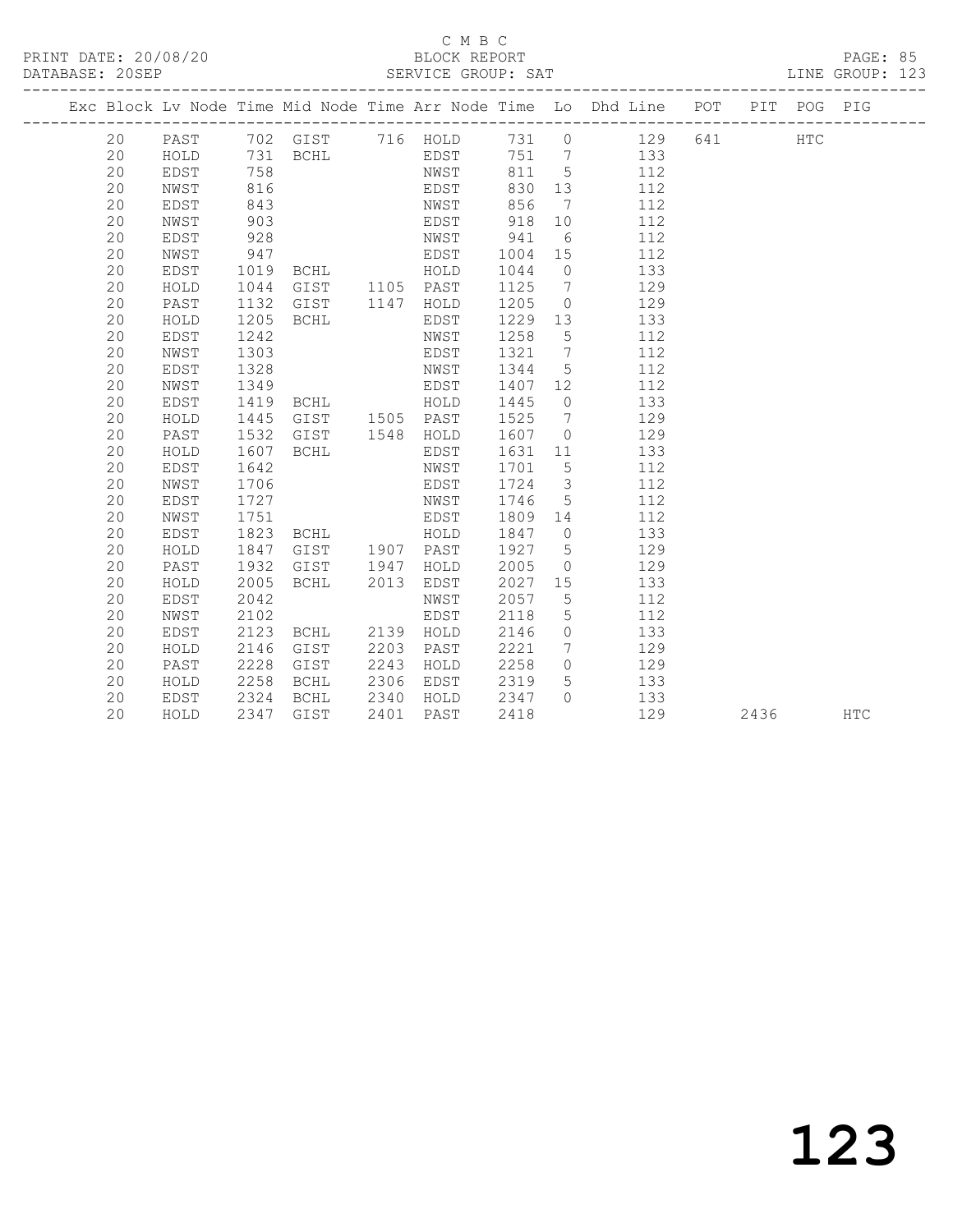#### C M B C<br>BLOCK REPORT SERVICE GROUP: SAT

|  |    |      |      |                 |      |      |      |                 | Exc Block Lv Node Time Mid Node Time Arr Node Time Lo Dhd Line POT PIT POG PIG |      |            |            |
|--|----|------|------|-----------------|------|------|------|-----------------|--------------------------------------------------------------------------------|------|------------|------------|
|  | 21 | NWST | 537  |                 |      | EDST |      |                 | 550 23 112                                                                     |      | <b>HTC</b> |            |
|  | 21 | EDST | 613  |                 |      | NWST | 626  |                 | $5 \quad \bullet$<br>112                                                       |      |            |            |
|  | 21 | NWST | 631  | $CL-W$ 644 BW04 |      |      | 655  | 6               | 123                                                                            |      |            |            |
|  | 21 | BW04 | 701  | $CL-E$          | 711  | NWST | 728  | 5               | 123                                                                            |      |            |            |
|  | 21 | NWST | 733  |                 |      | EDST | 747  | 2               | 112                                                                            |      |            |            |
|  | 21 | EDST | 749  | BCHL            |      | HOLD | 813  | $\overline{0}$  | 133                                                                            |      |            |            |
|  | 21 | HOLD | 813  | GIST            | 831  | PAST | 850  | 12              | 129                                                                            |      |            |            |
|  | 21 | PAST | 902  | GIST            | 916  | HOLD | 933  | $\overline{0}$  | 129                                                                            |      |            |            |
|  | 21 | HOLD | 933  | BCHL            |      | EDST | 957  | 16              | 133                                                                            |      |            |            |
|  | 21 | EDST | 1013 |                 |      | NWST | 1029 | 5               | 112                                                                            |      |            |            |
|  | 21 | NWST | 1034 |                 |      | EDST | 1052 | 6               | 112                                                                            |      |            |            |
|  | 21 | EDST | 1058 |                 |      | NWST | 1114 | $5\overline{)}$ | 112                                                                            |      |            |            |
|  | 21 | NWST | 1119 |                 |      | EDST | 1137 | 12 <sup>°</sup> | 112                                                                            |      |            |            |
|  | 21 | EDST | 1149 | BCHL            |      | HOLD | 1214 | $\circ$         | 133                                                                            |      |            |            |
|  | 21 | HOLD | 1214 | GIST            | 1235 | PAST | 1255 | 7               | 129                                                                            |      |            |            |
|  | 21 | PAST | 1302 | GIST            | 1318 | HOLD | 1337 | $\overline{0}$  | 129                                                                            |      |            |            |
|  | 21 | HOLD | 1337 | BCHL            |      | EDST | 1401 | 12              | 133                                                                            |      |            |            |
|  | 21 | EDST | 1413 |                 |      | NWST | 1430 | $5\overline{)}$ | 112                                                                            |      |            |            |
|  | 21 | NWST | 1435 |                 |      | EDST | 1453 | 5               | 112                                                                            |      |            |            |
|  | 21 | EDST | 1458 |                 |      | NWST | 1517 | 5               | 112                                                                            |      |            |            |
|  | 21 | NWST | 1522 |                 |      | EDST | 1540 | 9               | 112                                                                            |      |            |            |
|  | 21 | EDST | 1549 | BCHL            |      | HOLD | 1615 | $\Omega$        | 133                                                                            |      |            |            |
|  | 21 | HOLD | 1615 | GIST            | 1635 | PAST | 1655 | 7               | 129                                                                            |      |            |            |
|  | 21 | PAST | 1702 | GIST            | 1718 | HOLD | 1737 | $\bigcirc$      | 129                                                                            |      |            |            |
|  | 21 | HOLD | 1737 | BCHL            |      | EDST | 1800 |                 | 133<br>13                                                                      |      |            |            |
|  | 21 | EDST | 1813 |                 |      | NWST | 1831 |                 | 112                                                                            | 1845 |            | <b>HTC</b> |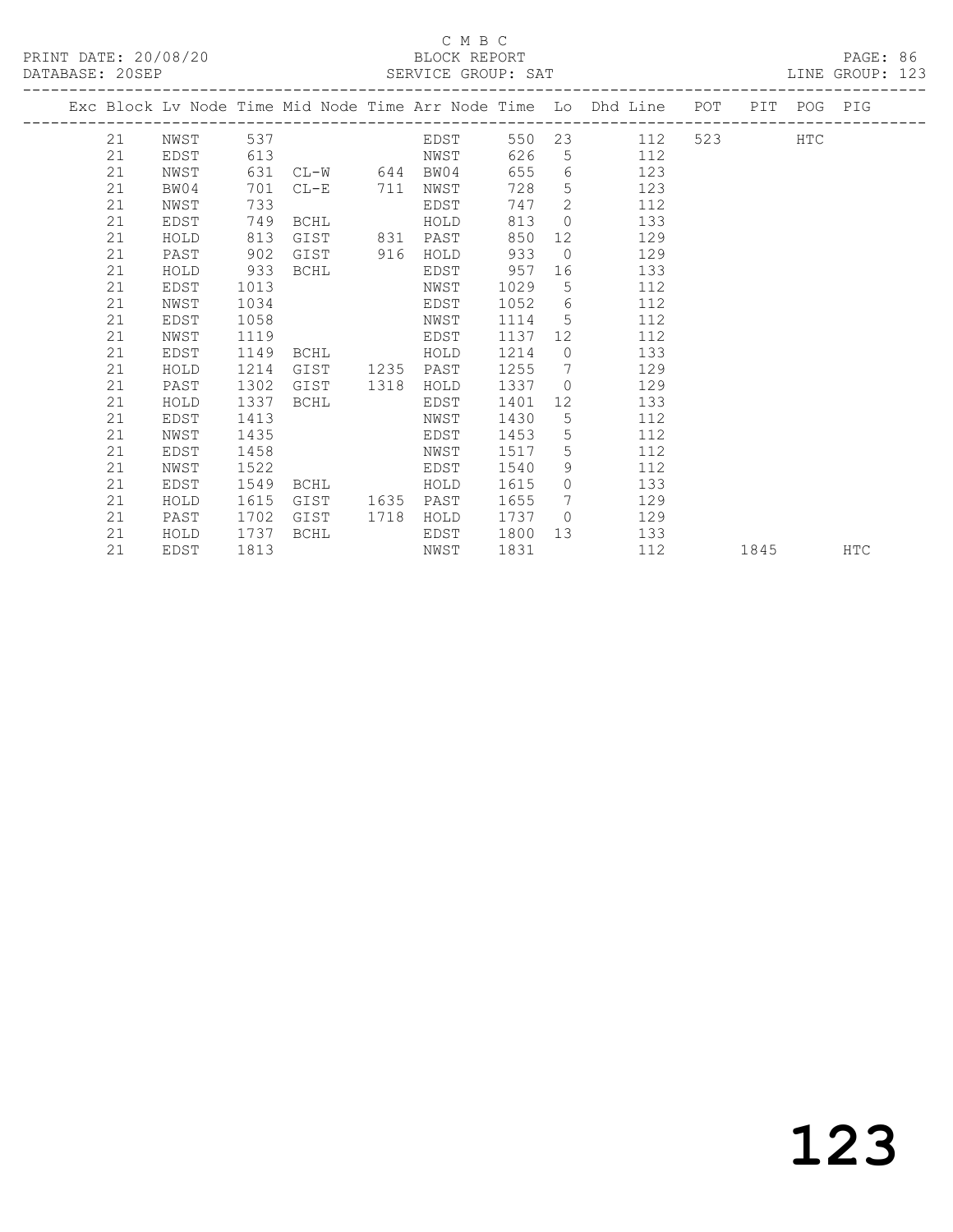#### C M B C<br>BLOCK REPORT

PAGE: 87<br>LINE GROUP: 123

|  |    |      |      |                                                                      |      |                     |                           |                         | Exc Block Lv Node Time Mid Node Time Arr Node Time Lo Dhd Line POT PIT POG PIG |      |            |            |
|--|----|------|------|----------------------------------------------------------------------|------|---------------------|---------------------------|-------------------------|--------------------------------------------------------------------------------|------|------------|------------|
|  | 22 |      |      |                                                                      |      |                     |                           |                         | EDST 745 FGLW 759 MTST 814 16 116 731                                          |      | <b>HTC</b> |            |
|  | 22 | MTST |      |                                                                      |      |                     |                           |                         | 830 FN37 840 EDST 856 17 116                                                   |      |            |            |
|  | 22 | EDST | 913  |                                                                      |      |                     |                           |                         | NWST 926 7 112                                                                 |      |            |            |
|  | 22 | NWST | 933  |                                                                      |      | EDST                | 948 10                    |                         | 112                                                                            |      |            |            |
|  | 22 | EDST | 958  |                                                                      |      | NWST                | 1014                      |                         | 5 112                                                                          |      |            |            |
|  | 22 | NWST |      | 1019<br>1049 BCHL HOLD<br>1114 GIST 1135 PAST<br>1202 GIST 1218 HOLD |      |                     | 1037 12                   |                         | 112                                                                            |      |            |            |
|  | 22 | EDST |      |                                                                      |      |                     | 1114                      | $\overline{0}$          | 133                                                                            |      |            |            |
|  | 22 | HOLD |      |                                                                      |      |                     | 1155                      | $7\overline{)}$         | 129                                                                            |      |            |            |
|  | 22 | PAST |      |                                                                      |      |                     | $1237 \qquad 0$           |                         | 129                                                                            |      |            |            |
|  | 22 | HOLD |      | 1237 BCHL                                                            |      | EDST                | 1301 12                   |                         | 133                                                                            |      |            |            |
|  | 22 | EDST | 1313 |                                                                      |      | NWST                | 1329                      | $5\overline{)}$         | 112                                                                            |      |            |            |
|  | 22 | NWST | 1334 |                                                                      |      | EDST                | 1352                      | 6 <sup>6</sup>          | 112                                                                            |      |            |            |
|  | 22 | EDST | 1358 |                                                                      |      | NWST                | 1414                      | $5\overline{)}$         | 112                                                                            |      |            |            |
|  | 22 | NWST | 1419 |                                                                      |      | EDST                | 1437 12                   |                         | 112                                                                            |      |            |            |
|  | 22 | EDST |      | 1449 BCHL HOLD                                                       |      |                     | 1515                      |                         | $\overline{O}$<br>133                                                          |      |            |            |
|  | 22 | HOLD | 1515 |                                                                      |      | GIST 1535 PAST 1555 |                           | $\overline{7}$          | 129                                                                            |      |            |            |
|  | 22 | PAST | 1602 | GIST 1618 HOLD                                                       |      |                     | 1637                      | $\overline{0}$          | 129                                                                            |      |            |            |
|  | 22 | HOLD | 1637 | BCHL                                                                 |      | EDST                | 1701 11                   |                         | 133                                                                            |      |            |            |
|  | 22 | EDST | 1712 |                                                                      |      | NWST                | 1731                      | $5\overline{)}$         | 112                                                                            |      |            |            |
|  | 22 | NWST | 1736 |                                                                      |      | EDST                | 1754                      | $\overline{\mathbf{3}}$ | 112                                                                            |      |            |            |
|  | 22 | EDST | 1757 |                                                                      |      | NWST                | 1815 14                   |                         | 112                                                                            |      |            |            |
|  | 22 | NWST | 1829 |                                                                      |      | EDST                | 1846                      | $\overline{7}$          | 112                                                                            |      |            |            |
|  | 22 | EDST | 1853 | BCHL 1911 HOLD                                                       |      |                     | 1919                      | $\overline{0}$          | 133                                                                            |      |            |            |
|  | 22 | HOLD |      | 1919 GIST 1937 PAST                                                  |      |                     | 1956                      | $5\overline{)}$         | 129                                                                            |      |            |            |
|  | 22 | PAST | 2001 | GIST                                                                 |      | 2016 HOLD           | 2034                      | $\overline{0}$          | 129                                                                            |      |            |            |
|  | 22 | HOLD | 2034 | BCHL                                                                 |      | 2042 EDST           | 2056                      |                         | 16 133                                                                         |      |            |            |
|  | 22 | EDST | 2112 |                                                                      |      | NWST                | 2127                      | $5^{\circ}$             | 112                                                                            |      |            |            |
|  | 22 | NWST | 2132 |                                                                      |      | EDST                | 2148                      | $5\overline{)}$         | 112                                                                            |      |            |            |
|  | 22 | EDST | 2153 | BCHL 2209 HOLD                                                       |      |                     | 2216                      | $\overline{0}$          | 133                                                                            |      |            |            |
|  | 22 | HOLD | 2216 | GIST                                                                 |      | 2233 PAST           | 2251                      | 9                       | 129                                                                            |      |            |            |
|  | 22 | PAST | 2300 | GIST                                                                 | 2314 | HOLD                | 2328                      | $\overline{0}$          | 129                                                                            |      |            |            |
|  | 22 | HOLD | 2328 | BCHL                                                                 |      | 2336 EDST           | 2349                      |                         | 23 and $\sim$<br>133                                                           |      |            |            |
|  | 22 | EDST | 2412 |                                                                      |      | NWST                | 2425                      | 15                      | 112                                                                            |      |            |            |
|  | 22 | NWST | 2440 | CL-W 2456 BW04<br>CL-E 2522 NWST<br>CL-W 2603 BW04                   |      |                     | 2505 5<br>2536 13<br>2612 | $5^{\circ}$             | 123                                                                            |      |            |            |
|  | 22 | BW04 | 2510 |                                                                      |      |                     |                           |                         | 123                                                                            |      |            |            |
|  | 22 | NWST |      | 2549 CL-W                                                            |      | 2603 BW04           | 2612                      |                         | 123                                                                            | 2644 |            | <b>HTC</b> |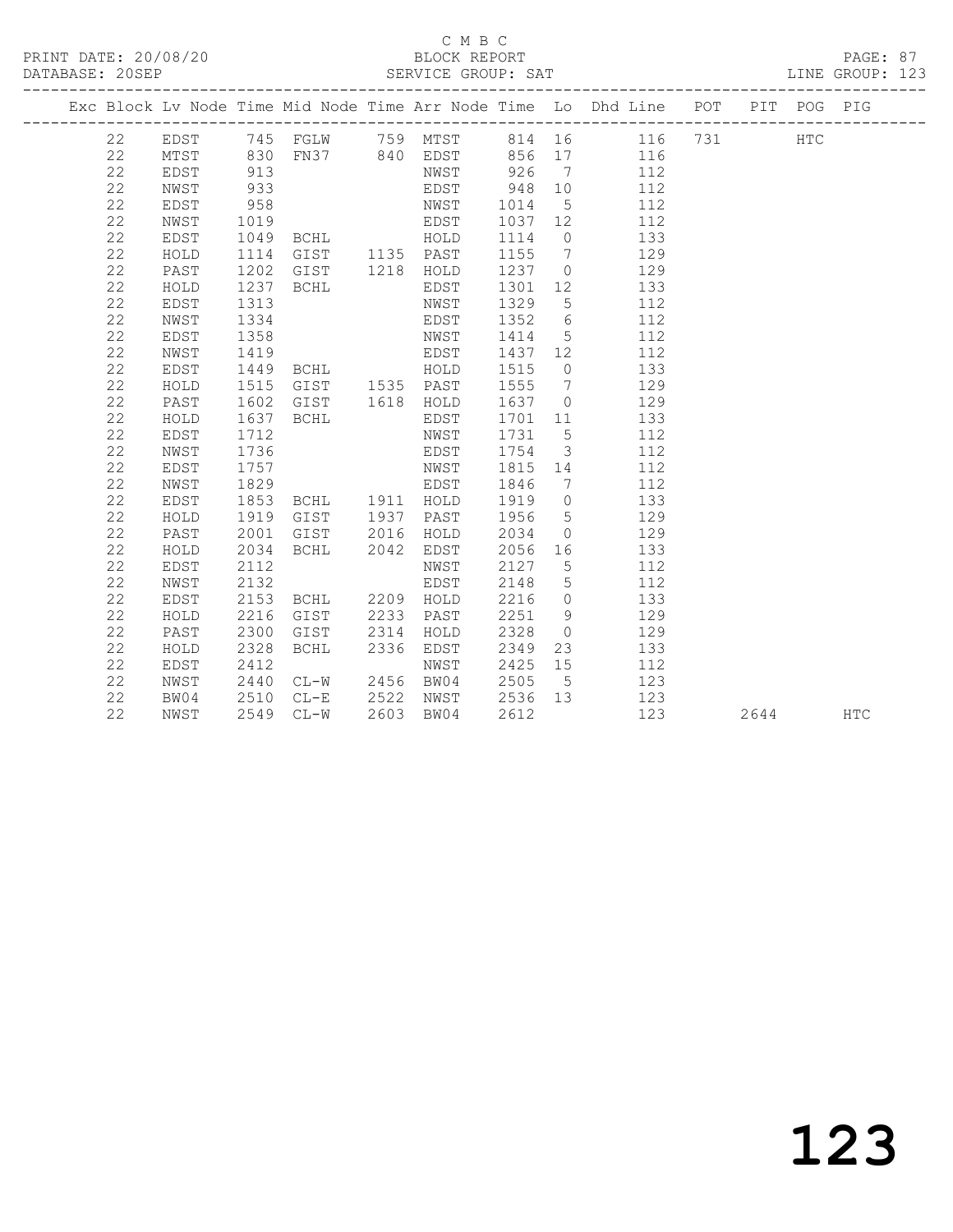## C M B C<br>BLOCK REPORT

PAGE: 88<br>LINE GROUP: 123

|  |    |      |              |                |      |             |         |                         | Exc Block Lv Node Time Mid Node Time Arr Node Time Lo Dhd Line POT PIT POG PIG |     |            |            |
|--|----|------|--------------|----------------|------|-------------|---------|-------------------------|--------------------------------------------------------------------------------|-----|------------|------------|
|  | 23 | EDST | 640          |                |      |             |         |                         | NWST 653 5 112                                                                 | 626 | <b>HTC</b> |            |
|  | 23 | NWST | 658          |                |      | <b>EDST</b> |         |                         | 711 8 112                                                                      |     |            |            |
|  | 23 | EDST |              |                |      |             | 739 0   |                         | 133                                                                            |     |            |            |
|  | 23 | HOLD |              |                |      |             | 812     | 20                      | 129                                                                            |     |            |            |
|  | 23 | PAST |              |                |      |             | 903     | $\overline{0}$          | 129                                                                            |     |            |            |
|  | 23 | HOLD | 903          | BCHL           |      | EDST        | 925     | 18                      | 133                                                                            |     |            |            |
|  | 23 | EDST | 943          |                |      | NWST        | 959     | $5\overline{)}$         | 112                                                                            |     |            |            |
|  | 23 | NWST | 1004         |                |      | EDST        | 1021    | 22                      | 112                                                                            |     |            |            |
|  | 23 | EDST | 1043         |                |      | NWST        | 1059    | $5\overline{)}$         | 112                                                                            |     |            |            |
|  | 23 | NWST | 1104         |                |      | EDST        | 1122    | $6\overline{6}$         | 112                                                                            |     |            |            |
|  | 23 | EDST | 1128         |                |      | NWST        | 1144    | $5\overline{)}$         | 112                                                                            |     |            |            |
|  | 23 | NWST | 1149         | <b>EDST</b>    |      |             | 1207 12 |                         | 112                                                                            |     |            |            |
|  | 23 | EDST | 1219         | BCHL HOLD      |      |             | 1245    | $\overline{0}$          | 133                                                                            |     |            |            |
|  | 23 | HOLD | 1245         | GIST 1306 PAST |      |             | 1326    | $6\overline{6}$         | 129                                                                            |     |            |            |
|  | 23 | PAST | 1332         | GIST 1348 HOLD |      |             | 1407 0  |                         | 129                                                                            |     |            |            |
|  | 23 | HOLD | 1407         | BCHL           |      | EDST        | 1431    | 12                      | 133                                                                            |     |            |            |
|  | 23 | EDST | 1443         |                |      | NWST        | 1502    | $5\overline{)}$         | 112                                                                            |     |            |            |
|  | 23 | NWST | 1507         |                |      | EDST        | 1525    | $\overline{\mathbf{3}}$ | 112                                                                            |     |            |            |
|  | 23 | EDST | 1528         |                |      | NWST        | 1547    | $5\overline{)}$         | 112                                                                            |     |            |            |
|  | 23 | NWST | 1552         |                |      | EDST        | 1610    | 9                       | 112                                                                            |     |            |            |
|  | 23 | EDST | 1619         | BCHL           |      | HOLD        | 1645    | $\overline{0}$          | 133                                                                            |     |            |            |
|  | 23 | HOLD | 1645         | GIST 1705 PAST |      |             | 1725    | $7\overline{ }$         | 129                                                                            |     |            |            |
|  | 23 | PAST | 1732         | GIST 1748 HOLD |      |             | 1807    | $\overline{0}$          | 129                                                                            |     |            |            |
|  | 23 | HOLD | 1807         | BCHL           |      | EDST        | 1830    | 12 <sup>°</sup>         | 133                                                                            |     |            |            |
|  | 23 | EDST | 1842         |                |      | NWST        | 1858    | $5^{\circ}$             | 112                                                                            |     |            |            |
|  | 23 | NWST | 1903         |                |      | EDST        | 1920    | $\overline{\mathbf{3}}$ | 112                                                                            |     |            |            |
|  | 23 | EDST | 1923         | BCHL 1941 HOLD |      |             | 1949    | $\overline{0}$          | 133                                                                            |     |            |            |
|  | 23 | HOLD | 1949         | GIST           |      | 2007 PAST   | 2026    | 6                       | 129                                                                            |     |            |            |
|  | 23 | PAST | 2032         | GIST           | 2047 | HOLD        | 2103    | $\overline{0}$          | 129                                                                            |     |            |            |
|  | 23 | HOLD | 2103         | <b>BCHL</b>    | 2111 | EDST        | 2125    | 17                      | 133                                                                            |     |            |            |
|  | 23 | EDST | 2142         |                |      | NWST        | 2157    | 13                      | 112                                                                            |     |            |            |
|  | 23 | NWST | 2210         | $CL-W$         |      | 2230 BW04   | 2239    | 8 <sup>8</sup>          | 123                                                                            |     |            |            |
|  | 23 | BW04 | 2247         | $CL-E$ 2259    |      | NWST        | 2315    | 12                      | 123                                                                            |     |            |            |
|  | 23 | NWST | 2327         |                |      | EDST        | 2342    | $\overline{2}$          | 112                                                                            |     |            |            |
|  | 23 | EDST | 2344         |                |      | NWST        | 2357    | 10                      | 112                                                                            |     |            |            |
|  | 23 | NWST | 2407<br>2437 | CL-W 2423 BW04 |      |             | 2432    | $5^{\circ}$             | 123                                                                            |     |            |            |
|  | 23 | BW04 |              | CL-E 2449 NWST |      |             | 2503    | $5\overline{)}$         | 123                                                                            |     |            |            |
|  | 23 | NWST | 2508         | $CL-W$         | 2522 | BW04        | 2531    |                         | 123                                                                            |     | 2603       | <b>HTC</b> |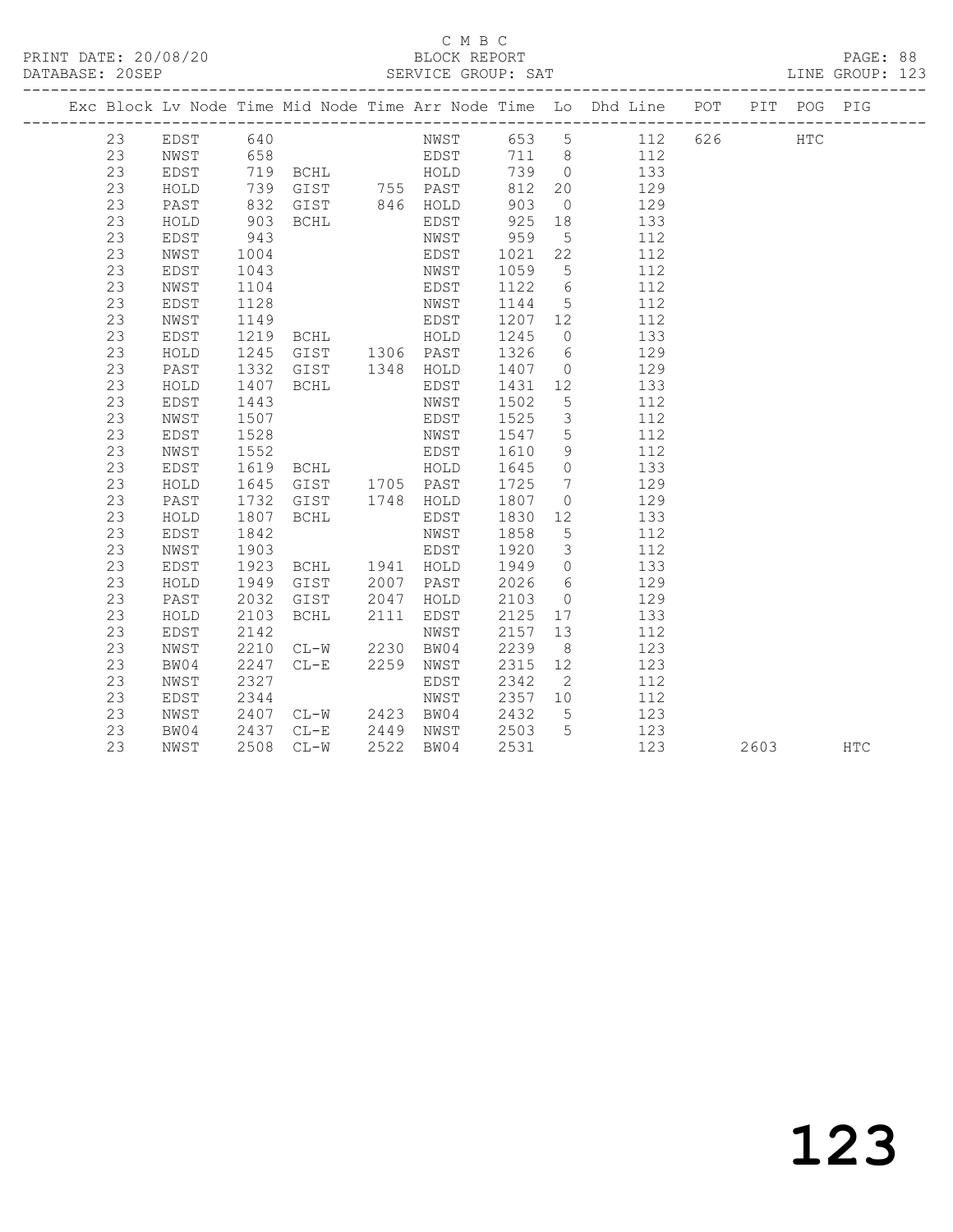### C M B C<br>BLOCK REPORT

PAGE: 89<br>LINE GROUP: 123

|  |    |      |      |             |      |      |      |                 | Exc Block Lv Node Time Mid Node Time Arr Node Time Lo Dhd Line POT PIT POG PIG |     |                                                                                                                                                                                                                                 |            |     |
|--|----|------|------|-------------|------|------|------|-----------------|--------------------------------------------------------------------------------|-----|---------------------------------------------------------------------------------------------------------------------------------------------------------------------------------------------------------------------------------|------------|-----|
|  | 24 | NWST | 718  |             |      | EDST |      |                 | 732 11<br>112                                                                  | 704 |                                                                                                                                                                                                                                 | <b>HTC</b> |     |
|  | 24 | EDST | 743  |             |      | NWST | 756  |                 | 5 <sub>5</sub><br>112                                                          |     |                                                                                                                                                                                                                                 |            |     |
|  | 24 | NWST | 801  |             |      | EDST | 815  | $4\overline{ }$ | 112                                                                            |     |                                                                                                                                                                                                                                 |            |     |
|  | 24 | EDST | 819  | <b>BCHL</b> |      | HOLD | 843  |                 | $\Omega$<br>133                                                                |     |                                                                                                                                                                                                                                 |            |     |
|  | 24 | HOLD | 843  | GIST        | 901  | PAST | 920  | 12              | 129                                                                            |     |                                                                                                                                                                                                                                 |            |     |
|  | 24 | PAST | 932  | GIST        | 946  | HOLD | 1003 | $\circ$         | 129                                                                            |     |                                                                                                                                                                                                                                 |            |     |
|  | 24 | HOLD | 1003 | BCHL        |      | EDST | 1027 | 5               | 133                                                                            |     |                                                                                                                                                                                                                                 |            |     |
|  | 24 | EDST | 1032 |             |      | NWST | 1048 | 5               | 112                                                                            |     |                                                                                                                                                                                                                                 |            |     |
|  | 24 | NWST | 1053 |             |      | EDST | 1111 | 8               | 112                                                                            |     |                                                                                                                                                                                                                                 |            |     |
|  | 24 | EDST | 1119 | BCHL        |      | HOLD | 1144 | $\Omega$        | 133                                                                            |     |                                                                                                                                                                                                                                 |            |     |
|  | 24 | HOLD | 1144 | GIST        | 1205 | PAST | 1225 | $7\overline{ }$ | 129                                                                            |     |                                                                                                                                                                                                                                 |            |     |
|  | 24 | PAST | 1232 | GIST        | 1248 | HOLD | 1307 | $\overline{0}$  | 129                                                                            |     |                                                                                                                                                                                                                                 |            |     |
|  | 24 | HOLD | 1307 | BCHL        |      | EDST | 1331 | 12 <sup>°</sup> | 133                                                                            |     |                                                                                                                                                                                                                                 |            |     |
|  | 24 | EDST | 1343 |             |      | NWST | 1359 | 5 <sup>7</sup>  | 112                                                                            |     |                                                                                                                                                                                                                                 |            |     |
|  | 24 | NWST | 1404 |             |      | EDST | 1422 | 6               | 112                                                                            |     |                                                                                                                                                                                                                                 |            |     |
|  | 24 | EDST | 1428 |             |      | NWST | 1445 | 5 <sup>5</sup>  | 112                                                                            |     |                                                                                                                                                                                                                                 |            |     |
|  | 24 | NWST | 1450 |             |      | EDST | 1508 | 11              | 112                                                                            |     |                                                                                                                                                                                                                                 |            |     |
|  | 24 | EDST | 1519 | BCHL        |      | HOLD | 1545 | $\overline{0}$  | 133                                                                            |     |                                                                                                                                                                                                                                 |            |     |
|  | 24 | HOLD | 1545 | GIST        | 1605 | PAST | 1625 | 5               | 129                                                                            |     |                                                                                                                                                                                                                                 |            |     |
|  | 24 | PAST | 1630 | GIST        | 1646 | HOLD | 1705 | $\bigcirc$      | 129                                                                            |     |                                                                                                                                                                                                                                 |            |     |
|  | 24 | HOLD | 1705 | BCHL        |      | EDST | 1728 |                 | 133                                                                            |     |                                                                                                                                                                                                                                 |            |     |
|  | 24 | EDST | 1742 |             |      | NWST | 1800 | $5^{\circ}$     | 112                                                                            |     |                                                                                                                                                                                                                                 |            |     |
|  | 24 | NWST | 1805 |             |      | EDST | 1823 |                 | 112                                                                            |     | 1837 — 1837 — 1848 — 1848 — 1848 — 1848 — 1848 — 1848 — 1848 — 1848 — 1848 — 1848 — 1848 — 1848 — 1848 — 1848 — 1848 — 1848 — 1848 — 1848 — 1848 — 1848 — 1848 — 1848 — 1848 — 1848 — 1848 — 1848 — 1848 — 1848 — 1848 — 1848 — |            | HTC |
|  |    |      |      |             |      |      |      |                 |                                                                                |     |                                                                                                                                                                                                                                 |            |     |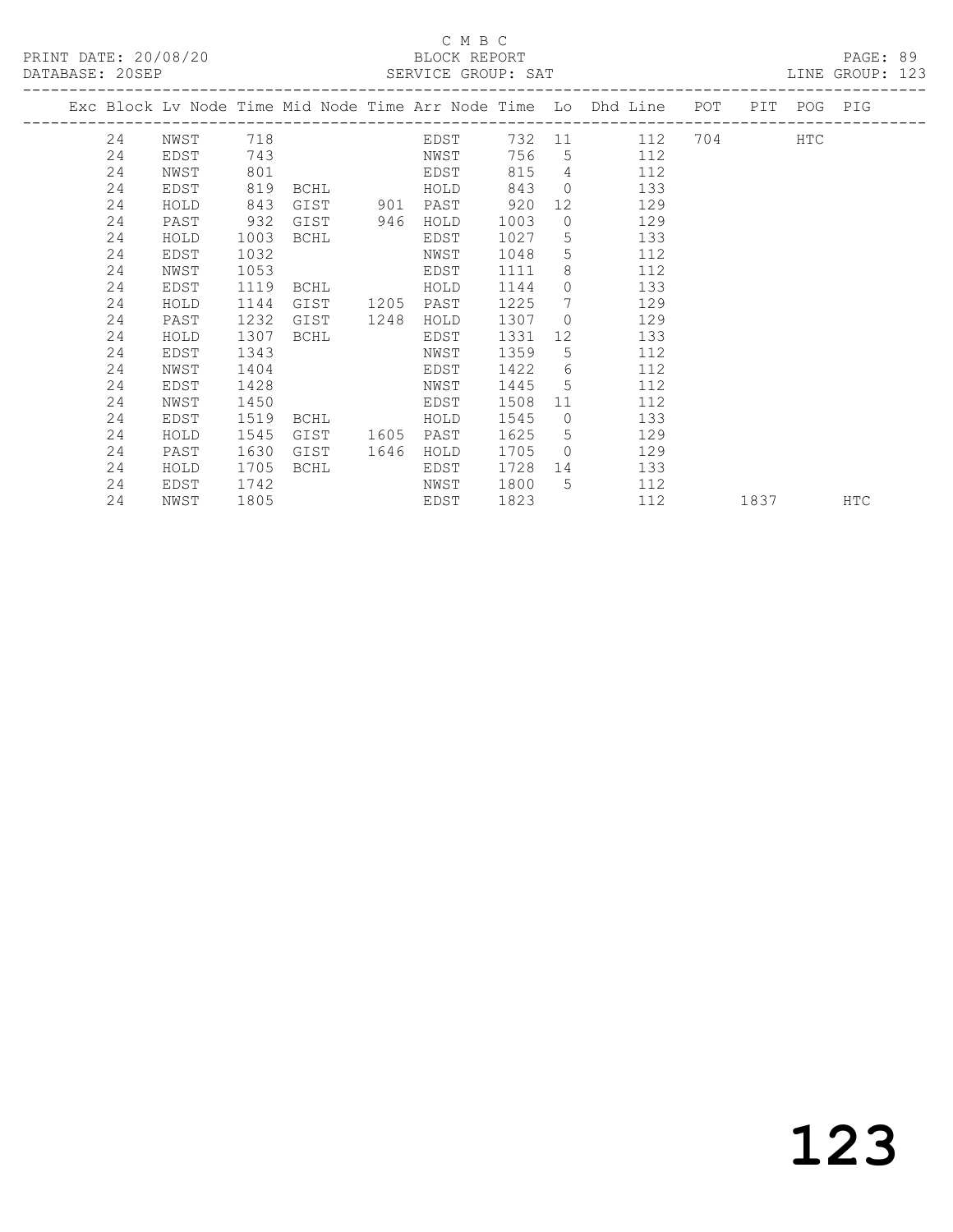### C M B C<br>BLOCK REPORT

#### PAGE: 90<br>LINE GROUP: 123

|    |       |     |          |     |       |     |                          | Exc Block Ly Node Time Mid Node Time Arr Node Time Lo Dhd Line | POT | PTT | POG  | PTG |
|----|-------|-----|----------|-----|-------|-----|--------------------------|----------------------------------------------------------------|-----|-----|------|-----|
| 25 | PAST  |     | 632 GIST | 646 | HOLD. | 701 |                          | 129                                                            | 611 |     | HTC. |     |
| 25 | HOLD  | 701 | BCHL     |     | EDST  | 721 |                          | 133                                                            |     |     |      |     |
| 25 | EDST  | 728 |          |     | NWST  | 741 | $\overline{\phantom{a}}$ | 112                                                            |     |     |      |     |
| 25 | NWST  | 746 |          |     | EDST  | 800 | 13                       | 112                                                            |     |     |      |     |
| 25 | EDST. | 813 |          |     | NWST  | 826 | $\overline{\phantom{a}}$ | 112                                                            |     |     |      |     |

| 25     | NWST | 831  |                |           | EDST      | 846  | 3               | 112 |      |     |
|--------|------|------|----------------|-----------|-----------|------|-----------------|-----|------|-----|
| 25     | EDST | 849  | BCHL           |           | HOLD      | 913  | $\overline{0}$  | 133 |      |     |
| 25     | HOLD | 913  | GIST           | 931 PAST  |           | 950  | 12              | 129 |      |     |
| 25     | PAST | 1002 | GIST           | 1016      | HOLD      | 1033 | $\overline{0}$  | 129 |      |     |
| 25     | HOLD | 1033 | BCHL           |           | EDST      | 1057 | 16              | 133 |      |     |
| $2\,5$ | EDST | 1113 |                |           | NWST      | 1129 | $5\phantom{.0}$ | 112 |      |     |
| 25     | NWST | 1134 |                |           | EDST      | 1152 | 6               | 112 |      |     |
| 25     | EDST | 1158 |                |           | NWST      | 1214 | $5\overline{)}$ | 112 |      |     |
| 25     | NWST | 1219 |                |           | EDST      | 1237 | 12              | 112 |      |     |
| 25     | EDST | 1249 | <b>BCHL</b>    |           | HOLD      | 1315 | $\overline{0}$  | 133 |      |     |
| 25     | HOLD | 1315 | GIST           | 1336 PAST |           | 1356 | 6               | 129 |      |     |
| 25     | PAST | 1402 | GIST           | 1418      | HOLD      | 1437 | $\overline{0}$  | 129 |      |     |
| 25     | HOLD | 1437 | BCHL           |           | EDST      | 1501 | 12              | 133 |      |     |
| 25     | EDST | 1513 |                |           | NWST      | 1532 | $5\phantom{.0}$ | 112 |      |     |
| $2\,5$ | NWST | 1537 |                |           | EDST      | 1555 | 2               | 112 |      |     |
| 25     | EDST | 1557 |                |           | NWST      | 1616 | $5\overline{)}$ | 112 |      |     |
| 25     | NWST | 1621 |                |           | EDST      | 1639 | 10              | 112 |      |     |
| 25     | EDST | 1649 | <b>BCHL</b>    |           | HOLD      | 1715 | $\overline{0}$  | 133 |      |     |
| 25     | HOLD | 1715 | GIST 1735 PAST |           |           | 1755 | $\overline{7}$  | 129 |      |     |
| 25     | PAST | 1802 | GIST           | 1817      | HOLD      | 1835 | $\circ$         | 129 |      |     |
| 25     | HOLD | 1835 | BCHL           |           | EDST      | 1858 | 14              | 133 |      |     |
| 25     | EDST | 1912 |                |           | NWST      | 1928 | $5\phantom{.0}$ | 112 |      |     |
| 25     | NWST | 1933 |                |           | EDST      | 1950 | $\mathcal{S}$   | 112 |      |     |
| 25     | EDST | 1953 | BCHL           | 2010      | HOLD      | 2017 | $\circ$         | 133 |      |     |
| 25     | HOLD | 2017 | GIST           | 2034      | PAST      | 2053 | 9               | 129 |      |     |
| 25     | PAST | 2102 | GIST           | 2117      | HOLD      | 2133 | $\bigcirc$      | 129 |      |     |
| 25     | HOLD | 2133 | BCHL           | 2141      | EDST      | 2155 | 17              | 133 |      |     |
| 25     | EDST | 2212 |                |           | NWST      | 2225 | 15              | 112 |      |     |
| 25     | NWST | 2240 | $CL-W$         | 2300      | BW04      | 2309 | 8 <sup>8</sup>  | 123 |      |     |
| 25     | BW04 | 2317 | $CL-E$         | 2329      | NWST      | 2343 | 14              | 123 |      |     |
| 25     | NWST | 2357 |                |           | EDST      | 2412 | 10              | 112 |      |     |
| 25     | EDST | 2422 | BCHL           |           | 2438 HOLD | 2445 | 2               | 133 |      |     |
| 25     | HOLD | 2447 | GIST           | 2501      | PAST      | 2518 |                 | 129 | 2536 | HTC |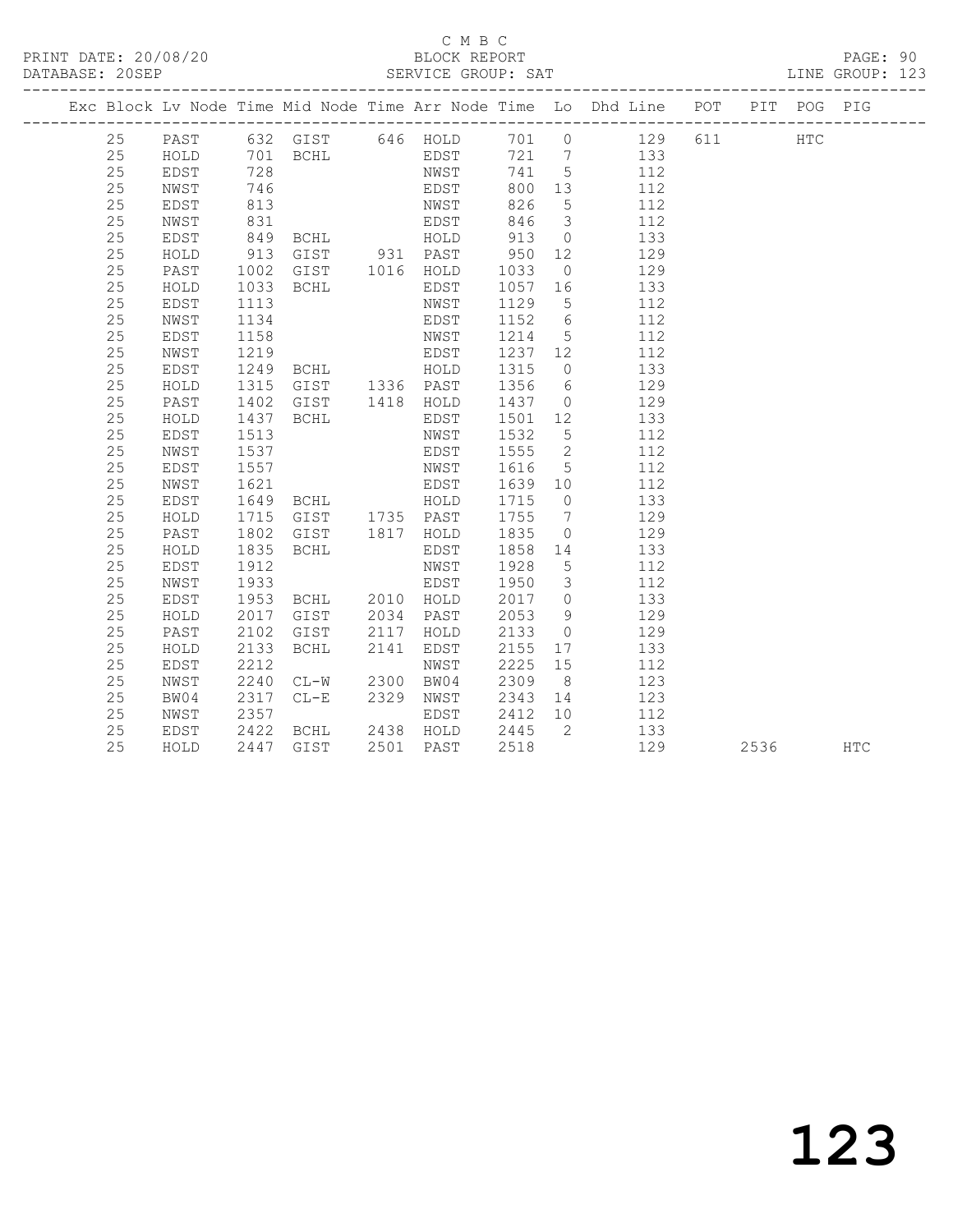## C M B C<br>BLOCK REPORT

PAGE: 91<br>LINE GROUP: 123

|  |          |              |                      | Exc Block Lv Node Time Mid Node Time Arr Node Time Lo Dhd Line POT PIT POG PIG                                                                                                    |                                            |                               |                                 |                                           |                 |          |  |
|--|----------|--------------|----------------------|-----------------------------------------------------------------------------------------------------------------------------------------------------------------------------------|--------------------------------------------|-------------------------------|---------------------------------|-------------------------------------------|-----------------|----------|--|
|  | 26       |              |                      | EDST 533 NWST 546 13 112 519 HTC<br>EDST 533 NWST 546 13 112 519 HTC<br>EDST 617 BCHL HOLD 637 0 133<br>HOLD 637 GIST 653 PAST 710 22 129<br>PAST 732 GIST 746 HOLD 801 0 129     |                                            |                               |                                 |                                           |                 |          |  |
|  | 26       |              |                      |                                                                                                                                                                                   |                                            |                               |                                 |                                           |                 |          |  |
|  | 26       |              |                      |                                                                                                                                                                                   |                                            |                               |                                 |                                           |                 |          |  |
|  | 26       |              |                      |                                                                                                                                                                                   |                                            |                               |                                 |                                           |                 |          |  |
|  | 26       |              |                      |                                                                                                                                                                                   |                                            |                               |                                 |                                           |                 |          |  |
|  | 26       | HOLD         | 801<br>828           | BCHL EDST                                                                                                                                                                         | EDST 821 7<br>NWST 841 7                   |                               |                                 |                                           | $\frac{133}{ }$ |          |  |
|  | 26       | EDST         |                      |                                                                                                                                                                                   |                                            |                               |                                 |                                           | 112             |          |  |
|  | 26       | NWST         | 848                  |                                                                                                                                                                                   | EDST 903 16                                |                               |                                 | 112                                       |                 |          |  |
|  | 26       | EDST         |                      |                                                                                                                                                                                   |                                            |                               | $\overline{0}$                  |                                           | 133<br>129      |          |  |
|  | 26       | HOLD         |                      |                                                                                                                                                                                   |                                            |                               |                                 |                                           |                 |          |  |
|  | 26       | PAST         |                      | 1032 GIST 1047 HOLD 1105 0 129                                                                                                                                                    |                                            |                               |                                 |                                           |                 |          |  |
|  | 26       | HOLD         | 1105                 | BCHL EDST                                                                                                                                                                         |                                            | 1129  14  133<br>1159  5  112 |                                 |                                           |                 |          |  |
|  | 26       | EDST         | 1143                 |                                                                                                                                                                                   | NWST                                       |                               |                                 |                                           |                 |          |  |
|  | 26       | NWST         | 1204                 |                                                                                                                                                                                   | EDST                                       |                               |                                 | 112                                       |                 |          |  |
|  | 26       | EDST         |                      | 1227 NWST<br>1248 EDST<br>1319 BCHL HOLD<br>1345 GIST 1406 PAST<br>1432 GIST 1448 HOLD                                                                                            | EDST 1222 5<br>NWST 1243 5<br>EDST 1306 13 |                               |                                 | $\begin{array}{c} 112 \\ 112 \end{array}$ | 112             |          |  |
|  | 26       | NWST         |                      |                                                                                                                                                                                   |                                            |                               |                                 |                                           |                 |          |  |
|  | 26       | EDST         |                      |                                                                                                                                                                                   |                                            | 1345 0                        |                                 | 133                                       |                 |          |  |
|  | 26       | HOLD         |                      |                                                                                                                                                                                   |                                            | 1426 6 129<br>1507 0 129      |                                 |                                           |                 |          |  |
|  | 26       | PAST         |                      |                                                                                                                                                                                   |                                            |                               |                                 |                                           |                 |          |  |
|  | 26       | HOLD         | 1507                 | <b>BCHL</b>                                                                                                                                                                       | EDST                                       | 1531 12                       |                                 | 133                                       |                 |          |  |
|  | 26       | EDST         | 1543                 |                                                                                                                                                                                   | NWST                                       | 1602 5<br>1625 2              |                                 |                                           | 112             |          |  |
|  | 26       | NWST         | 1607                 |                                                                                                                                                                                   | EDST                                       |                               |                                 |                                           | 112             |          |  |
|  | 26       | EDST         |                      | 1627 MWST 1646 5 112<br>1651 EDST 1709 10 112<br>1719 BCHL HOLD 1743 0 133<br>1743 GIST 1803 PAST 1823 9 129<br>1832 GIST 1847 HOLD 1905 0 129<br>1905 BCHL 1913 EDST 1927 15 133 |                                            |                               |                                 |                                           |                 |          |  |
|  | 26       | NWST         |                      |                                                                                                                                                                                   |                                            |                               |                                 |                                           |                 |          |  |
|  | 26       | EDST         |                      |                                                                                                                                                                                   |                                            |                               |                                 |                                           |                 |          |  |
|  | 26       | HOLD         |                      |                                                                                                                                                                                   |                                            |                               |                                 |                                           |                 |          |  |
|  | 26       | PAST         |                      |                                                                                                                                                                                   |                                            |                               |                                 |                                           |                 |          |  |
|  | 26<br>26 | HOLD         |                      |                                                                                                                                                                                   |                                            |                               |                                 |                                           |                 |          |  |
|  | 26       | EDST<br>NWST | 1942<br>2003<br>2003 |                                                                                                                                                                                   | NWST<br>EDST                               | 1958 5<br>2019 4              |                                 |                                           | 112<br>112      |          |  |
|  | 26       | EDST         | 2023                 | BCHL 2040 HOLD                                                                                                                                                                    |                                            | 2047 0 133                    |                                 |                                           |                 |          |  |
|  | 26       | HOLD         | 2047                 |                                                                                                                                                                                   |                                            |                               |                                 |                                           | 129             |          |  |
|  | 26       | PAST         | 2132                 | GIST 2104 PAST<br>GIST 2147 HOLD                                                                                                                                                  |                                            | 2123<br>2203                  | $\frac{9}{0}$<br>$\overline{0}$ |                                           | 129             |          |  |
|  | 26       | HOLD         | 2203                 | BCHL 2211 EDST                                                                                                                                                                    |                                            | 2225 17                       |                                 | 133                                       |                 |          |  |
|  | 26       | EDST         |                      |                                                                                                                                                                                   |                                            |                               |                                 |                                           | 112             |          |  |
|  | 26       | NWST         |                      | 2242 NWST<br>2310 CL-W 2330 BW04                                                                                                                                                  |                                            | 2255 15<br>2339 8             | 8 <sup>8</sup>                  |                                           | 123             |          |  |
|  | 26       | BW04         |                      | 2347 CL-E 2359 NWST                                                                                                                                                               |                                            | 2413 14                       |                                 | 123                                       |                 |          |  |
|  | 26       | NWST         | 2427                 |                                                                                                                                                                                   | EDST                                       |                               |                                 |                                           | 112             |          |  |
|  | 26       | EDST         | 2444                 |                                                                                                                                                                                   | NWST                                       | $2442$ 2<br>2457 5            |                                 |                                           | 112             |          |  |
|  | 26       | NWST         | 2502                 |                                                                                                                                                                                   | EDST 2517 5 9 112                          |                               |                                 |                                           |                 |          |  |
|  | 26       | NWST         | 2531                 |                                                                                                                                                                                   |                                            |                               | $\overline{2}$                  |                                           | 112             |          |  |
|  | 26       | EDST         | 2548                 | EDST<br>EDST<br>NWST                                                                                                                                                              | EDST 2546<br>NWST 2601                     | 2601                          |                                 |                                           | 112             | 2613 HTC |  |
|  |          |              |                      |                                                                                                                                                                                   |                                            |                               |                                 |                                           |                 |          |  |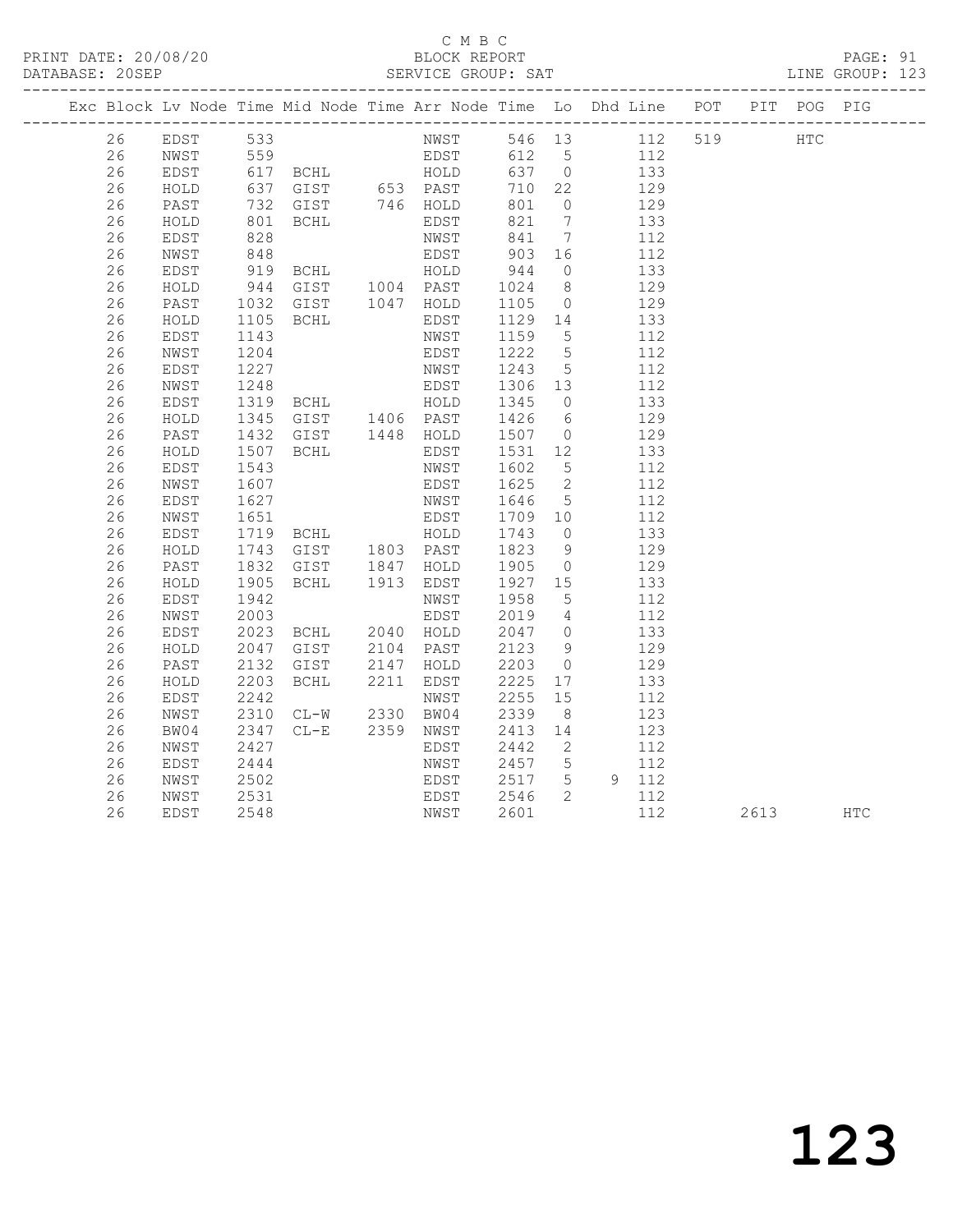## C M B C<br>BLOCK REPORT

#### PAGE: 92<br>LINE GROUP: 123

|          |               |              |                                                                          |      |      |         |                | Exc Block Lv Node Time Mid Node Time Arr Node Time Lo Dhd Line POT |        |      | PIT POG PIG |     |
|----------|---------------|--------------|--------------------------------------------------------------------------|------|------|---------|----------------|--------------------------------------------------------------------|--------|------|-------------|-----|
| 27       | BW04          |              |                                                                          |      |      |         |                | 600 CL-E 610 NWST 624 5 123                                        | 528 32 |      | HTC         |     |
| 27       | NWST          | 629          |                                                                          |      | EDST |         |                | 642 7 112                                                          |        |      |             |     |
| 27       | EDST          |              | 649 BCHL HOLD<br>709 GIST 725 PAST<br>800 GIST 814 HOLD<br>831 BCHL EDST |      |      | 709 0   |                | 133                                                                |        |      |             |     |
| 27       | HOLD          |              |                                                                          |      |      | 742 18  |                | 129                                                                |        |      |             |     |
| 27       | PAST          |              |                                                                          |      |      | 831     | $\overline{0}$ | 129                                                                |        |      |             |     |
| 27       | $\verb HOLD $ | 831          |                                                                          |      | EDST | 853 5   |                | 133                                                                |        |      |             |     |
| 27       | EDST          | 858          |                                                                          |      | NWST | 911 7   |                | 112                                                                |        |      |             |     |
| 27       | NWST          | 918          |                                                                          |      |      |         |                | EDST 933 16 112                                                    |        |      |             |     |
| 27       | EDST          |              | 949 BCHL HOLD 1014                                                       |      |      |         |                | $\overline{0}$<br>133                                              |        |      |             |     |
| 27       | HOLD          | 1014         | GIST 1034 PAST                                                           |      |      | 1054 8  |                | 129                                                                |        |      |             |     |
| 27       | PAST          | 1102<br>1135 | GIST 1117 HOLD                                                           |      |      | 1135 0  |                | 129                                                                |        |      |             |     |
| 27       | ${\tt HOLD}$  |              | BCHL                                                                     |      | EDST | 1159 14 |                | 133                                                                |        |      |             |     |
| 27       | EDST          | 1213         |                                                                          |      | NWST | 1229 5  |                | 112                                                                |        |      |             |     |
| 27       | NWST          | 1234         |                                                                          |      | EDST | 1252 5  |                | 112                                                                |        |      |             |     |
| 27       | EDST          | 1257         |                                                                          |      | NWST | 1313 5  |                | 112                                                                |        |      |             |     |
| 27       | NWST          | 1318         | EDST                                                                     |      |      | 1336 13 |                | 112                                                                |        |      |             |     |
| 27       | EDST          | 1349         | BCHL HOLD                                                                |      |      | 1415 0  |                | 133                                                                |        |      |             |     |
| 27       | HOLD          | 1415         | GIST 1436 PAST                                                           |      |      | 1456 6  |                | 129                                                                |        |      |             |     |
| 27       | PAST          | 1502         | GIST 1518 HOLD                                                           |      |      | 1537 0  |                | 129                                                                |        |      |             |     |
| 27       | HOLD          | 1537<br>1612 | <b>BCHL</b>                                                              |      | EDST | 1601 11 |                | 133                                                                |        |      |             |     |
| 27       | EDST          |              |                                                                          |      | NWST | 1631 5  |                | 112                                                                |        |      |             |     |
| 27       | NWST          | 1636         |                                                                          |      | EDST | 1654 3  |                | 112                                                                |        |      |             |     |
| 27       | EDST          | 1657         |                                                                          |      | NWST | 1716 5  |                | 112                                                                |        |      |             |     |
| 27       | NWST          | 1721         | <b>EDST</b>                                                              |      |      | 1739 10 |                | 112                                                                |        |      |             |     |
| 27       | EDST          | 1749         | BCHL HOLD                                                                |      |      | 1813    | $\overline{0}$ | 133                                                                |        |      |             |     |
| 27       | HOLD          | 1813         | GIST 1833 PAST                                                           |      |      | 1853    | 8 <sup>8</sup> | 129                                                                |        |      |             |     |
| 27       | PAST          | 1901         | GIST 1916 HOLD                                                           |      |      | 1934    | $\overline{0}$ | 129                                                                |        |      |             |     |
| 27       | HOLD          | 1934         | BCHL 1942 EDST                                                           |      |      | 1956 16 |                | 133                                                                |        |      |             |     |
| 27       | EDST          | 2012         |                                                                          |      | NWST | 2027 5  |                | 112                                                                |        |      |             |     |
| 27       | NWST          | 2032         |                                                                          |      | EDST | 2048    | 5 <sup>5</sup> | 112                                                                |        |      |             |     |
| 27       | EDST          | 2053         | BCHL 2109 HOLD                                                           |      |      | 2116    | $\overline{0}$ | 133                                                                |        |      |             |     |
| 27       | HOLD          | 2116         | GIST 2133 PAST                                                           |      |      | 2151 11 |                | 129                                                                |        |      |             |     |
| 27       | PAST          | 2202         | GIST 2217                                                                |      | HOLD | 2232    | $\overline{0}$ | 129                                                                |        |      |             |     |
| 27       | HOLD          | 2232         | BCHL                                                                     | 2240 | EDST |         |                | 2253 19 133                                                        |        |      |             |     |
| 27<br>27 | EDST          | 2312         |                                                                          |      |      | 2325 15 | 8 <sup>8</sup> | 112                                                                |        |      |             |     |
|          | NWST          | 2340<br>2417 |                                                                          |      |      | 2409    |                | 123                                                                |        |      |             |     |
| 27       | BW04          |              | 2417 CL-E                                                                |      |      | 2443    |                | 123                                                                |        | 2455 |             | HTC |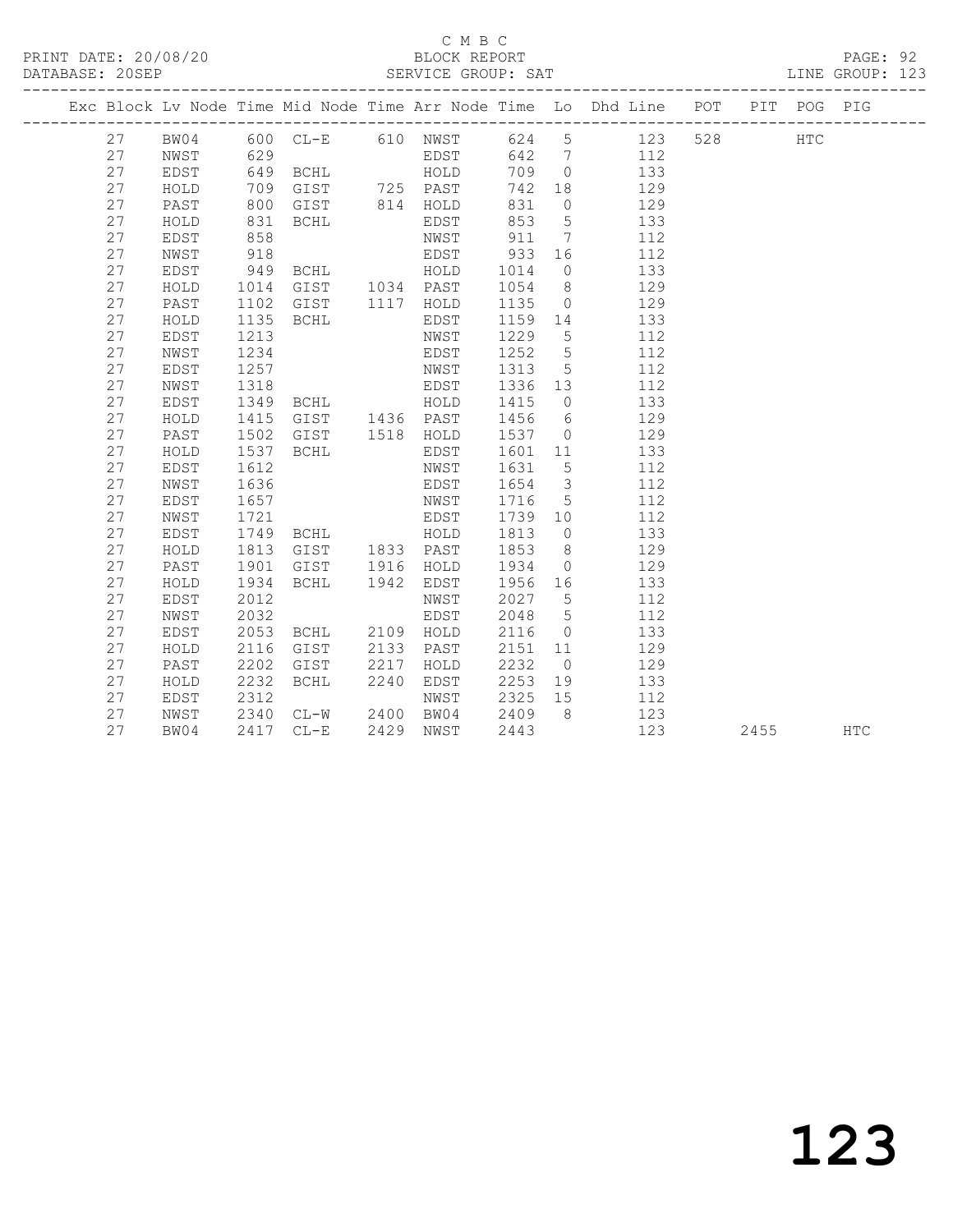|  | DATABASE: 20SEP | PRINT DATE: 20/08/20              |      |  | C M B C<br>BLOCK REPORT<br>SERVICE GROUP: SAT<br>_______________ |      |                                                                                |                |            | PAGE: 93<br>LINE GROUP: 340 |  |
|--|-----------------|-----------------------------------|------|--|------------------------------------------------------------------|------|--------------------------------------------------------------------------------|----------------|------------|-----------------------------|--|
|  |                 | 22ST 22 ST STN<br>SCDL SCOTTSDALE |      |  |                                                                  |      | HTC Hamilton Depot                                                             |                |            |                             |  |
|  |                 |                                   |      |  |                                                                  |      | Exc Block Lv Node Time Mid Node Time Arr Node Time Lo Dhd Line POT PIT POG PIG |                |            |                             |  |
|  | 1               | 22ST 551                          |      |  |                                                                  |      | SCDL 615 5 340                                                                 | 543 and $\sim$ | <b>HTC</b> |                             |  |
|  | $\mathbf{1}$    | SCDL                              | 620  |  | 22ST                                                             |      | 644 6 340                                                                      |                |            |                             |  |
|  | $\mathbf{1}$    | 22ST                              | 650  |  | SCDL                                                             | 714  | 6 340                                                                          |                |            |                             |  |
|  | 1               | SCDL                              | 720  |  | 22ST                                                             | 744  | 6 340                                                                          |                |            |                             |  |
|  | $\mathbf 1$     | 22ST                              | 750  |  | SCDL                                                             | 814  | 6 340                                                                          |                |            |                             |  |
|  | 1               | SCDL                              | 820  |  | 22ST                                                             | 844  | 6 340                                                                          |                |            |                             |  |
|  | $\mathbf 1$     | 22ST                              | 850  |  | SCDL                                                             | 914  | 6 340                                                                          |                |            |                             |  |
|  | 1               | SCDL                              | 920  |  | 22ST                                                             | 944  | 6 340                                                                          |                |            |                             |  |
|  | 1               | 22ST                              | 950  |  | SCDL                                                             | 1014 | 6 340                                                                          |                |            |                             |  |
|  | 1               | SCDL                              | 1020 |  | 22ST                                                             | 1046 | 6 340                                                                          |                |            |                             |  |
|  | 1               | 22ST                              | 1052 |  | SCDL                                                             | 1119 | 5 340                                                                          |                |            |                             |  |
|  | $\mathbf 1$     | SCDL                              | 1124 |  | 22ST                                                             | 1150 | 6 340                                                                          |                |            |                             |  |
|  | 1               | 22ST                              | 1156 |  | SCDL                                                             | 1223 | $5^{\circ}$<br>340                                                             |                |            |                             |  |
|  | 1               | SCDL                              | 1228 |  | 22ST                                                             | 1254 | $6 \quad \text{or}$<br>340                                                     |                |            |                             |  |
|  | 1               | 22ST                              | 1300 |  | SCDL                                                             | 1327 | 5 340                                                                          |                |            |                             |  |
|  | 1               | SCDL                              | 1332 |  | 22ST 1358                                                        |      | 6 340                                                                          |                |            |                             |  |
|  | $\mathbf 1$     | 22ST                              | 1404 |  | SCDL                                                             | 1431 | 5 340                                                                          |                |            |                             |  |
|  | 1               | SCDL                              | 1436 |  | 22ST                                                             | 1502 | 340                                                                            |                |            |                             |  |
|  |                 | 22ST                              | 1518 |  | SCDL                                                             | 1545 | 5 340                                                                          |                |            |                             |  |
|  | 1               | SCDL                              | 1550 |  | 22ST                                                             | 1616 | 6 340                                                                          |                |            |                             |  |
|  | 1               | 22ST                              | 1622 |  | SCDL                                                             | 1649 | 5 340                                                                          |                |            |                             |  |
|  | 1               | SCDL                              | 1654 |  | 22ST                                                             | 1720 | $6\overline{6}$<br>340                                                         |                |            |                             |  |
|  | $\mathbf{1}$    | 22ST                              | 1726 |  | SCDL                                                             | 1753 | $5 \quad \overline{\phantom{1}}$<br>340                                        |                |            |                             |  |
|  | $\mathbf{1}$    | SCDL                              | 1758 |  | 22ST 1824                                                        |      | $6 \overline{}$<br>340                                                         |                |            |                             |  |
|  | $\mathbf{1}$    | 22ST                              | 1830 |  | SCDL                                                             | 1855 | 340                                                                            | 1915           |            | <b>HTC</b>                  |  |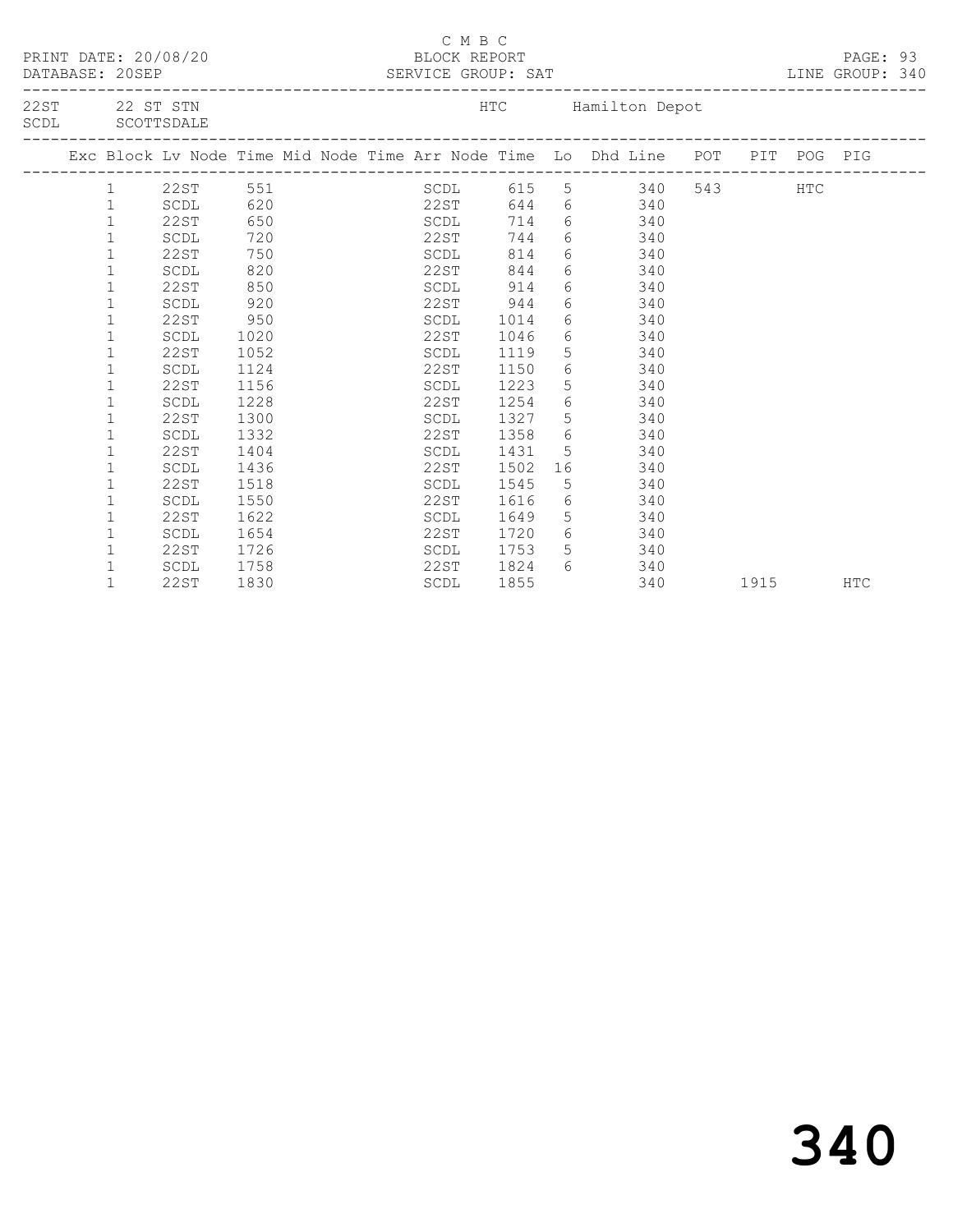DATABASE: 20SEP

#### C M B C N B C N B C N B C N B C C M B C PAGE: 94<br>BLOCK REPORT PAGE: 2011<br>PAGE: 2040<br>T.TNE GROUP: 340

|  | DATABASE: ZUSEP |                       |                             |  |                      | -SERVICE GROUP: SAT  |                                                                                |  |               | LINE GROUP: 340 |  |
|--|-----------------|-----------------------|-----------------------------|--|----------------------|----------------------|--------------------------------------------------------------------------------|--|---------------|-----------------|--|
|  |                 |                       |                             |  |                      |                      | Exc Block Ly Node Time Mid Node Time Arr Node Time Lo Dhd Line POT PIT POG PIG |  |               |                 |  |
|  |                 | 22ST 511<br>$\bigcap$ | $\Gamma$ $\Lambda$ $\Omega$ |  | $\cap$ $\cap$ $\cap$ | $\sim$ $\sim$ $\sim$ | SCDL 535 5 340 503<br>$\cap$ $\cap$                                            |  | $_{\rm{HTC}}$ |                 |  |

|                                            | 2201                           | ◡⊥⊥  | いへいせ                           | JJJ  | $\cup$          | しせい | JUJ. |      | 11 T C |               |
|--------------------------------------------|--------------------------------|------|--------------------------------|------|-----------------|-----|------|------|--------|---------------|
| $\mathbf{2}$                               | SCDL                           | 540  | 22ST                           | 604  | 6               | 340 |      |      |        |               |
|                                            |                                |      |                                |      |                 |     |      |      |        |               |
|                                            | 22ST                           | 610  | SCDL                           | 634  | 6               | 340 |      |      |        |               |
|                                            | $\operatorname{\mathsf{SCDL}}$ | 640  | 22ST                           | 704  | 6               | 340 |      |      |        |               |
| $\begin{array}{c} 2 \\ 2 \\ 2 \end{array}$ | 22ST                           | 710  | $\operatorname{\mathsf{SCDL}}$ | 734  | 6               | 340 |      |      |        |               |
|                                            | $\operatorname{\mathsf{SCDL}}$ | 740  | 22ST                           | 804  | 6               | 340 |      |      |        |               |
| $\frac{2}{2}$                              |                                |      |                                |      |                 |     |      |      |        |               |
|                                            | 22ST                           | 810  | SCDL                           | 834  | 6               | 340 |      |      |        |               |
| $\mathbf{2}$                               | $\operatorname{\mathsf{SCDL}}$ | 840  | 22ST                           | 904  | 16              | 340 |      |      |        |               |
| $\overline{c}$                             | <b>22ST</b>                    | 920  | SCDL                           | 944  | 6               | 340 |      |      |        |               |
| $\sqrt{2}$                                 | SCDL                           | 950  | 22ST                           | 1014 | 6               | 340 |      |      |        |               |
| $\mathbf{2}$                               | 22ST                           | 1020 | SCDL                           | 1047 | 5               | 340 |      |      |        |               |
|                                            |                                |      |                                |      |                 |     |      |      |        |               |
| $\sqrt{2}$                                 | $\operatorname{\mathsf{SCDL}}$ | 1052 | 22ST                           | 1118 | 6               | 340 |      |      |        |               |
| $\mathbf{2}$                               | 22ST                           | 1124 | $\operatorname{\mathsf{SCDL}}$ | 1151 | $\mathsf S$     | 340 |      |      |        |               |
| $\sqrt{2}$                                 | $\operatorname{\mathsf{SCDL}}$ | 1156 | 22ST                           | 1222 | 6               | 340 |      |      |        |               |
| $\sqrt{2}$                                 | <b>22ST</b>                    | 1228 | $\operatorname{\mathsf{SCDL}}$ | 1255 | 5               | 340 |      |      |        |               |
|                                            |                                | 1300 | 22ST                           | 1326 | $6\,$           | 340 |      |      |        |               |
| $\mathbf{2}$                               | SCDL                           |      |                                |      |                 |     |      |      |        |               |
| $\mathbf{2}$                               | 22ST                           | 1332 | $\operatorname{\mathsf{SCDL}}$ | 1359 | 5               | 340 |      |      |        |               |
| $\overline{c}$                             | SCDL                           | 1404 | 22ST                           | 1430 | 6               | 340 |      |      |        |               |
| $\mathbf{2}$                               | <b>22ST</b>                    | 1436 | SCDL                           | 1503 | 5               | 340 |      |      |        |               |
| $\mathbf{2}$                               | SCDL                           | 1508 | 22ST                           | 1534 | $\epsilon$      | 340 |      |      |        |               |
| $\mathbf{2}$                               | 22ST                           | 1540 | $\operatorname{\mathsf{SCDL}}$ | 1607 | 5               | 340 |      |      |        |               |
|                                            |                                |      |                                |      |                 |     |      |      |        |               |
| $\mathbf{2}$                               | $\operatorname{\mathsf{SCDL}}$ | 1612 | 22ST                           | 1638 | 6               | 340 |      |      |        |               |
| $\sqrt{2}$                                 | <b>22ST</b>                    | 1644 | $\operatorname{\mathsf{SCDL}}$ | 1711 | $\overline{5}$  | 340 |      |      |        |               |
| $\mathbf{2}$                               | SCDL                           | 1716 | 22ST                           | 1742 | $\epsilon$      | 340 |      |      |        |               |
| $\mathbf{2}$                               | <b>22ST</b>                    | 1748 | $\operatorname{\mathsf{SCDL}}$ | 1815 | $7\phantom{.0}$ | 340 |      |      |        |               |
| $\mathbf{2}$                               | $\operatorname{\mathsf{SCDL}}$ | 1822 | 22ST                           | 1848 | $6\overline{6}$ | 340 |      |      |        |               |
|                                            |                                |      |                                |      |                 |     |      |      |        |               |
|                                            | 22ST                           | 1854 | SCDL                           | 1919 | 9               | 340 |      |      |        |               |
|                                            | $\operatorname{\mathsf{SCDL}}$ | 1928 | 22ST                           | 1950 | 8               | 340 |      |      |        |               |
|                                            | <b>22ST</b>                    | 1958 | $\operatorname{\mathsf{SCDL}}$ | 2022 | 10              | 340 |      |      |        |               |
|                                            | $\operatorname{\mathsf{SCDL}}$ | 2032 | 22ST                           | 2054 | 6               | 340 |      |      |        |               |
|                                            | 22ST                           | 2100 | $\operatorname{\mathsf{SCDL}}$ | 2124 | 8               | 340 |      |      |        |               |
|                                            |                                |      |                                |      |                 |     |      |      |        |               |
| 222222                                     | $\operatorname{\mathsf{SCDL}}$ | 2132 | 22ST                           | 2154 | 6               | 340 |      |      |        |               |
|                                            | <b>22ST</b>                    | 2200 | $\operatorname{\mathsf{SCDL}}$ | 2224 |                 | 340 |      | 2244 |        | ${\tt HTC}$   |
|                                            |                                |      |                                |      |                 | 340 |      |      |        |               |
| 11                                         | 22ST                           | 1458 | SCDL                           | 1525 | $5\phantom{.0}$ |     | 1450 |      | HTC    |               |
| 11                                         | $\operatorname{\mathsf{SCDL}}$ | 1530 | 22ST                           | 1556 | 6               | 340 |      |      |        |               |
| 11                                         | <b>22ST</b>                    | 1602 | $\operatorname{\mathsf{SCDL}}$ | 1629 | 5               | 340 |      |      |        |               |
| 11                                         | $\operatorname{\mathsf{SCDL}}$ | 1634 | 22ST                           | 1700 | $6\,$           | 340 |      |      |        |               |
| 11                                         | <b>22ST</b>                    | 1706 | $\operatorname{\mathsf{SCDL}}$ | 1733 | 5               | 340 |      |      |        |               |
| 11                                         | $\operatorname{\mathsf{SCDL}}$ | 1738 | 22ST                           | 1804 | 6               | 340 |      |      |        |               |
|                                            |                                |      |                                |      |                 |     |      |      |        |               |
| 11                                         | <b>22ST</b>                    | 1810 | $\operatorname{\mathsf{SCDL}}$ | 1835 | 19              | 340 |      |      |        |               |
| 11                                         | SCDL                           | 1854 | 22ST                           | 1920 | 6               | 340 |      |      |        |               |
| 11                                         | <b>22ST</b>                    | 1926 | $\operatorname{\mathsf{SCDL}}$ | 1950 | 10              | 340 |      |      |        |               |
| 11                                         | $\operatorname{\mathsf{SCDL}}$ | 2000 | 22ST                           | 2022 | 8               | 340 |      |      |        |               |
| 11                                         | <b>22ST</b>                    | 2030 | $\operatorname{\mathsf{SCDL}}$ | 2054 | 8               | 340 |      |      |        |               |
|                                            |                                |      |                                |      |                 | 340 |      |      |        |               |
| 11                                         | SCDL                           | 2102 | 22ST                           | 2124 | 6               |     |      |      |        |               |
| 11                                         | <b>22ST</b>                    | 2130 | SCDL                           | 2154 | 8               | 340 |      |      |        |               |
| 11                                         | SCDL                           | 2202 | 22ST                           | 2224 | 6               | 340 |      |      |        |               |
| 11                                         | 22ST                           | 2230 | SCDL                           | 2254 | 8               | 340 |      |      |        |               |
| 11                                         | SCDL                           | 2302 | 22ST                           | 2324 | 6               | 340 |      |      |        |               |
| 11                                         | 22ST                           | 2330 | SCDL                           | 2354 | 8               | 340 |      |      |        |               |
|                                            |                                |      |                                |      |                 |     |      |      |        |               |
| 11                                         | SCDL                           | 2402 | 22ST                           | 2424 | 6               | 340 |      |      |        |               |
| 11                                         | <b>22ST</b>                    | 2430 | SCDL                           | 2454 |                 | 340 |      | 2514 |        | $_{\rm{HTC}}$ |
|                                            |                                |      |                                |      |                 |     |      |      |        |               |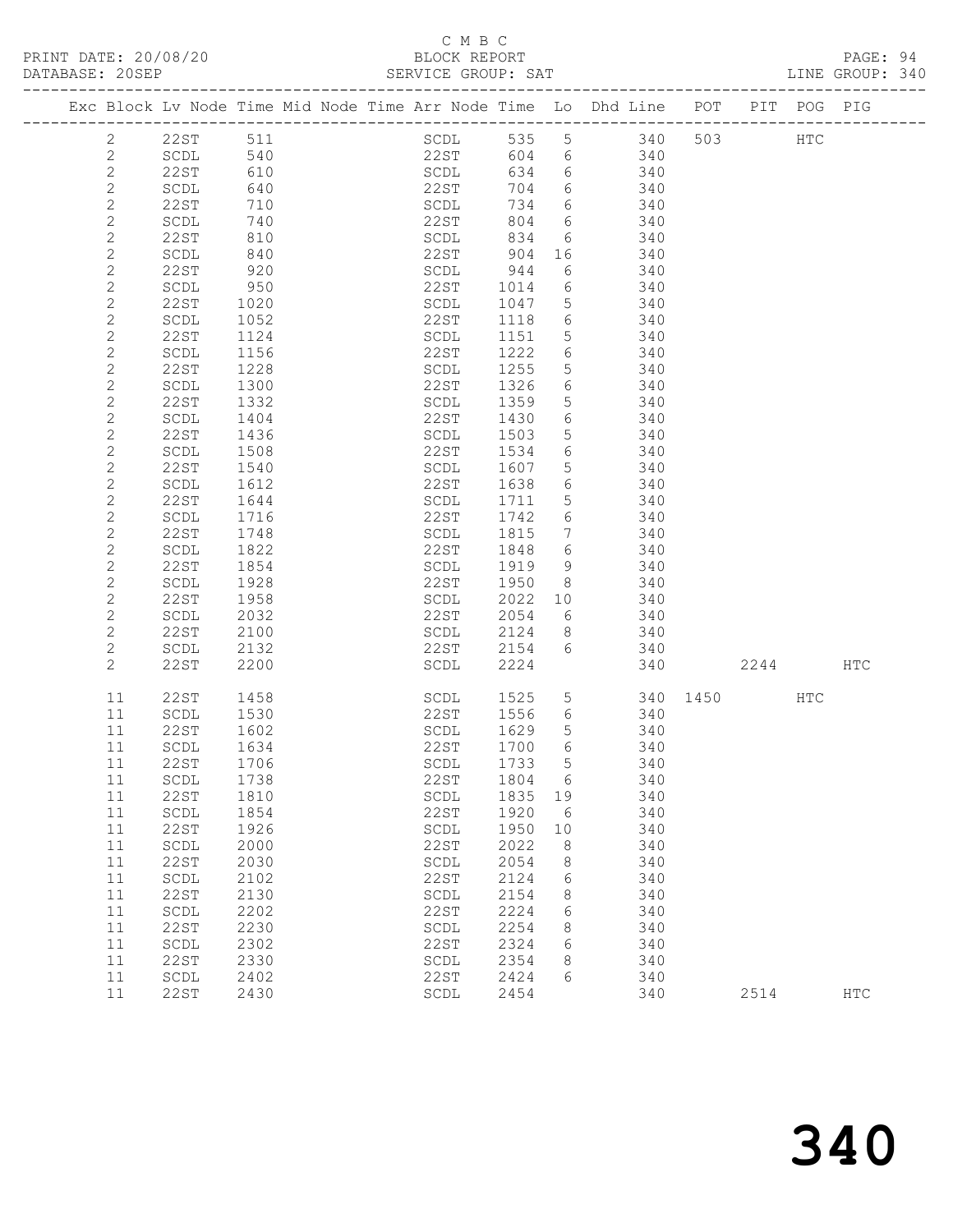|                      |                | PRINT DATE: 20/08/20           |                                            |                                                                |     | C M B C<br>BLOCK REPORT |         |                |                                                                                                                                                                                                                                                                                                                                                                                                                                                                                                                |          | PAGE: 95   |  |
|----------------------|----------------|--------------------------------|--------------------------------------------|----------------------------------------------------------------|-----|-------------------------|---------|----------------|----------------------------------------------------------------------------------------------------------------------------------------------------------------------------------------------------------------------------------------------------------------------------------------------------------------------------------------------------------------------------------------------------------------------------------------------------------------------------------------------------------------|----------|------------|--|
| HTCE<br>LOST<br>NWST |                | 22ST 22 ST STN<br>LOUGHEED STN |                                            |                                                                |     |                         |         |                | 6&6N 6 AV & 6 ST<br>Exait (ASSES)<br>CASE OF A CASE OF A CASE OF A CASE OF A CASE OF A CASE OF A CASE OF A CASE OF BRIGHOUSE STATION<br>CASE OF BRIGHOUSE STATION<br>CASE OF BRIGHOUSE STATION<br>CASE OF BRAID STN<br>CAMBIE RD FS NO.6 F<br>HODM HOWE & DUNS<br>ENGHOUSE STATION<br>CLIVEDEN & FOSTERS<br>HOWE & DUNSMUIR<br>HOWE & DUNSMUIR<br>EB WESTMINSTER HWY NS BOUNDARY R<br>HOWE ME WE WESTMINSTER HWY FS BOUNDARY R<br>HOWE ME WESTMINSTER HWY FS BOUNDARY R<br>HOWE ME WESTMINSTER HWY FS BOUNDARY |          |            |  |
| SPST                 |                |                                |                                            |                                                                |     |                         |         |                | Exc Block Lv Node Time Mid Node Time Arr Node Time Lo Dhd Line POT PIT POG PIG                                                                                                                                                                                                                                                                                                                                                                                                                                 |          |            |  |
|                      |                |                                |                                            |                                                                |     |                         |         |                |                                                                                                                                                                                                                                                                                                                                                                                                                                                                                                                |          |            |  |
|                      |                |                                |                                            |                                                                |     |                         |         |                | 1 HTCW 426 BHST AD3W 455 5 410 425 HTC<br>535 7 410                                                                                                                                                                                                                                                                                                                                                                                                                                                            |          |            |  |
|                      |                |                                |                                            | 1 AD3W 500 BHST 22ST                                           |     |                         |         |                |                                                                                                                                                                                                                                                                                                                                                                                                                                                                                                                |          |            |  |
|                      | $\mathbf{1}$   |                                |                                            |                                                                |     |                         |         |                | 22 ST 542 CM#6 601 AD3W 620 10 410<br>AD3W 630 BHST 22 ST 708 7 410<br>22 ST 715 CM#6 735 AD3W 755 5 410<br>AD3W 800 BHST 22 ST 839 8 410                                                                                                                                                                                                                                                                                                                                                                      |          |            |  |
|                      | $\mathbf{1}$   |                                |                                            |                                                                |     |                         |         |                |                                                                                                                                                                                                                                                                                                                                                                                                                                                                                                                |          |            |  |
|                      | $\mathbf{1}$   |                                |                                            |                                                                |     |                         |         |                |                                                                                                                                                                                                                                                                                                                                                                                                                                                                                                                |          |            |  |
|                      | $\mathbf{1}$   |                                |                                            |                                                                |     |                         |         |                |                                                                                                                                                                                                                                                                                                                                                                                                                                                                                                                |          |            |  |
|                      | $\mathbf{1}$   | 22ST                           | 847                                        |                                                                |     |                         |         |                | CM#6 908 AD3W 931 5 410                                                                                                                                                                                                                                                                                                                                                                                                                                                                                        |          |            |  |
|                      | $\mathbf{1}$   | AD3W                           | $\begin{array}{c} 936 \\ 1023 \end{array}$ | 936 BHST 22ST 1016 7<br>1023 CM#6 1043 AD3W 1111 13            |     |                         |         |                | 410                                                                                                                                                                                                                                                                                                                                                                                                                                                                                                            |          |            |  |
|                      | $\mathbf{1}$   | 22ST                           |                                            |                                                                |     |                         |         |                | 410                                                                                                                                                                                                                                                                                                                                                                                                                                                                                                            |          |            |  |
|                      | $\mathbf{1}$   | AD3W                           |                                            | $1124$ BHST                                                    |     |                         |         |                | 22ST 1212 11 410                                                                                                                                                                                                                                                                                                                                                                                                                                                                                               |          |            |  |
|                      | $\mathbf{1}$   | 22ST                           |                                            |                                                                |     |                         |         |                | 1223 CM#6 1245 AD3W 1314 10 410                                                                                                                                                                                                                                                                                                                                                                                                                                                                                |          |            |  |
|                      | $\mathbf{1}$   | AD3W                           | 1324                                       |                                                                |     |                         |         |                | 1324 BHST 22ST 1416 7 410<br>1423 CM#6 1446 AD3W 1517 7 410                                                                                                                                                                                                                                                                                                                                                                                                                                                    |          |            |  |
|                      | $\mathbf{1}$   | 22ST                           |                                            |                                                                |     |                         |         |                |                                                                                                                                                                                                                                                                                                                                                                                                                                                                                                                |          |            |  |
|                      | $\mathbf{1}$   | AD3W                           | 1524                                       |                                                                |     |                         |         |                | BHST 22ST 1617 6 410<br>CM#6 1645 AD3W 1713 11 410                                                                                                                                                                                                                                                                                                                                                                                                                                                             |          |            |  |
|                      | $\mathbf{1}$   | 22ST                           | 1623                                       |                                                                |     |                         |         |                |                                                                                                                                                                                                                                                                                                                                                                                                                                                                                                                |          |            |  |
|                      | $\mathbf 1$    | AD3W                           | 1724                                       | BHST 22ST 1814 /<br>CM#6 1842 AD3W 1907 5<br>BHST 22ST 1956 18 |     |                         |         |                | 22ST 1814 7 410                                                                                                                                                                                                                                                                                                                                                                                                                                                                                                |          |            |  |
|                      | $\mathbf{1}$   | 22ST                           | 1821                                       |                                                                |     |                         |         |                | 410                                                                                                                                                                                                                                                                                                                                                                                                                                                                                                            |          |            |  |
|                      | $\mathbf{1}$   | AD3W                           | 1912                                       |                                                                |     |                         |         |                | 22ST 1956 18 410                                                                                                                                                                                                                                                                                                                                                                                                                                                                                               |          |            |  |
|                      | $\mathbf{1}$   | 22ST                           | 2014                                       |                                                                |     |                         |         |                | CM#6 2033 AD3W 2055 5 410                                                                                                                                                                                                                                                                                                                                                                                                                                                                                      |          |            |  |
|                      | $\mathbf{1}$   | AD3W                           | 2100                                       |                                                                |     |                         |         |                |                                                                                                                                                                                                                                                                                                                                                                                                                                                                                                                |          |            |  |
|                      | $\mathbf{1}$   | 22ST                           | 2145                                       |                                                                |     |                         |         |                | BHST 22ST 2138 7 410<br>6&6N 2154 LOST 2213 5 101<br>6&6W 2237 22ST 2244 14 101                                                                                                                                                                                                                                                                                                                                                                                                                                |          |            |  |
|                      | $\mathbf{1}$   | LOST                           |                                            | 2218 6&6W                                                      |     |                         |         |                |                                                                                                                                                                                                                                                                                                                                                                                                                                                                                                                |          |            |  |
|                      | $\mathbf{1}$   | 22ST                           | 2258                                       |                                                                |     |                         |         |                | CM#6 2317 AD3W 2335 5 410                                                                                                                                                                                                                                                                                                                                                                                                                                                                                      |          |            |  |
|                      | $\mathbf{1}$   | AD3W                           | 2340                                       | BHST                                                           |     | 22ST                    |         |                | 2415 410                                                                                                                                                                                                                                                                                                                                                                                                                                                                                                       | 2422 HTC |            |  |
|                      | 2              | HTCW                           |                                            |                                                                |     |                         |         |                |                                                                                                                                                                                                                                                                                                                                                                                                                                                                                                                | 455 HTC  |            |  |
|                      | $\mathbf{2}$   |                                |                                            |                                                                |     |                         |         |                | AD3W 530 BHST 22ST 605 20 410                                                                                                                                                                                                                                                                                                                                                                                                                                                                                  |          |            |  |
|                      | $\mathbf{2}$   | 22ST                           | 625                                        | CM#6                                                           |     | 645 AD3W                | 705     | $5^{\circ}$    | 410                                                                                                                                                                                                                                                                                                                                                                                                                                                                                                            |          |            |  |
|                      | $\mathbf{2}$   | AD3W                           | 710                                        | BHST                                                           |     | 22ST                    | 748 11  |                | 410                                                                                                                                                                                                                                                                                                                                                                                                                                                                                                            |          |            |  |
|                      | $\sqrt{2}$     | 22ST                           | 759                                        | CM#6                                                           |     | 819 AD3W                | 840     | 5              | 410                                                                                                                                                                                                                                                                                                                                                                                                                                                                                                            |          |            |  |
|                      | $\sqrt{2}$     | AD3W                           | 845                                        | BHST                                                           |     | 22ST                    | 924     | 11             | 410                                                                                                                                                                                                                                                                                                                                                                                                                                                                                                            |          |            |  |
|                      | $\sqrt{2}$     | 22ST                           | 935                                        | CM# 6                                                          | 957 | AD3W                    | 1020    | $5^{\circ}$    | 410                                                                                                                                                                                                                                                                                                                                                                                                                                                                                                            |          |            |  |
|                      | $\sqrt{2}$     | AD3W                           | 1025                                       | BHST                                                           |     | 22ST                    | 1108    | 15             | 410                                                                                                                                                                                                                                                                                                                                                                                                                                                                                                            |          |            |  |
|                      | $\sqrt{2}$     | 22ST                           | 1123                                       | CM#6                                                           |     | 1144 AD3W               | 1212    | 12             | 410                                                                                                                                                                                                                                                                                                                                                                                                                                                                                                            |          |            |  |
|                      | $\mathbf{2}$   | AD3W                           | 1224                                       | BHST                                                           |     | 22ST                    | 1315    | 8 <sup>8</sup> | 410                                                                                                                                                                                                                                                                                                                                                                                                                                                                                                            |          |            |  |
|                      | $\mathbf{2}$   | 22ST                           | 1323                                       | CM#6                                                           |     | 1346 AD3W               | 1417    | $\overline{7}$ | 410                                                                                                                                                                                                                                                                                                                                                                                                                                                                                                            |          |            |  |
|                      | $\mathbf{2}$   | AD3W                           | 1424                                       | BHST                                                           |     | 22ST                    | 1517 18 |                | 410                                                                                                                                                                                                                                                                                                                                                                                                                                                                                                            |          |            |  |
|                      |                | 22ST                           | 1535                                       | CM#6                                                           |     | 1557 AD3W               | 1627    | - 9            | 410                                                                                                                                                                                                                                                                                                                                                                                                                                                                                                            |          |            |  |
|                      | $\sqrt{2}$     |                                |                                            |                                                                |     |                         |         |                |                                                                                                                                                                                                                                                                                                                                                                                                                                                                                                                |          |            |  |
|                      | $\mathbf{2}$   | AD3W                           | 1636                                       | BHST                                                           |     | 22ST                    | 1726    | 8 <sup>8</sup> | 410                                                                                                                                                                                                                                                                                                                                                                                                                                                                                                            |          |            |  |
|                      | $\mathbf{2}$   | 22ST                           | 1734                                       | CM# 6                                                          |     | 1755 AD3W               | 1823 13 |                | 410                                                                                                                                                                                                                                                                                                                                                                                                                                                                                                            |          |            |  |
|                      | $\overline{2}$ | AD3W                           | 1836                                       | BHST                                                           |     | 22ST                    | 1923    |                | 410                                                                                                                                                                                                                                                                                                                                                                                                                                                                                                            | 1930     | <b>HTC</b> |  |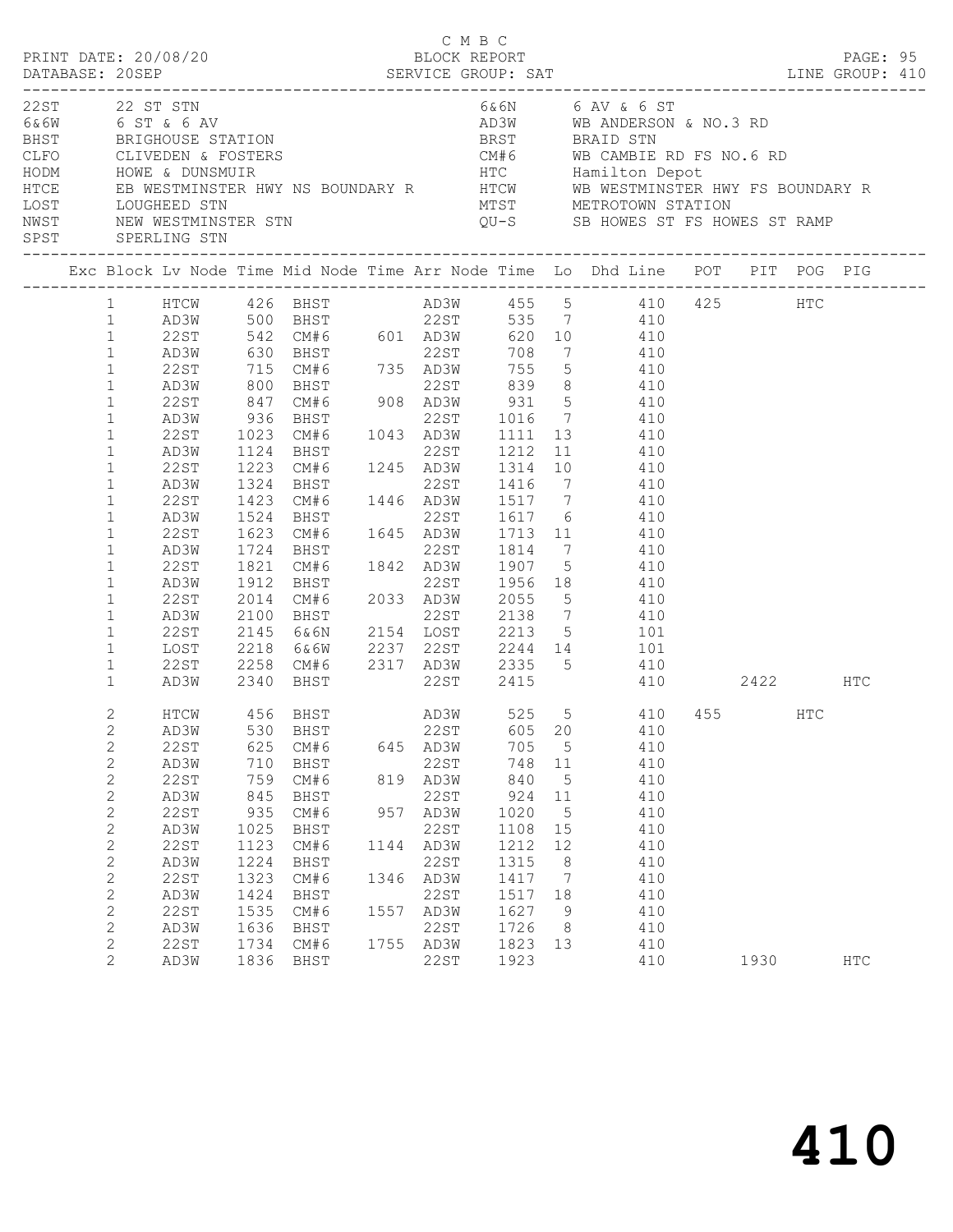#### C M B C<br>BLOCK REPORT SERVICE GROUP: SAT

|  |                |             |              | Exc Block Lv Node Time Mid Node Time Arr Node Time Lo Dhd Line POT |                   |         |                |     |     |      | PIT POG PIG  |            |
|--|----------------|-------------|--------------|--------------------------------------------------------------------|-------------------|---------|----------------|-----|-----|------|--------------|------------|
|  | 3              | HODM        | 539          |                                                                    | NWST 641 4 10 N19 |         |                |     | 503 |      | $_{\rm HTC}$ |            |
|  | $\mathcal{S}$  | 22ST        | $655$<br>725 |                                                                    | BRST<br>22ST      | 710 15  |                | 128 |     |      |              |            |
|  | $\mathfrak{S}$ | <b>BRST</b> | 725          |                                                                    |                   | 743 12  |                | 128 |     |      |              |            |
|  | $\mathcal{S}$  | 22ST        | 755          |                                                                    | <b>BRST</b>       | 812 13  |                | 128 |     |      |              |            |
|  | 3              | BRST        | 825          |                                                                    | 22ST              | 843     | 12             | 128 |     |      |              |            |
|  | $\mathsf 3$    | 22ST        | 855          |                                                                    | BRST              | 914     | 11             | 128 |     |      |              |            |
|  | $\mathsf S$    | BRST        | 925          |                                                                    | $22ST$ 943        |         | 12             | 128 |     |      |              |            |
|  | 3              | 22ST        | 955          |                                                                    | BRST              | 1014    | 11             | 128 |     |      |              |            |
|  | 3              | <b>BRST</b> | 1025         |                                                                    | 22ST              | 1045    | 10             | 128 |     |      |              |            |
|  | 3              | 22ST        | 1055         |                                                                    | BRST              | 1114    | 11             | 128 |     |      |              |            |
|  | 3              | BRST        | 1125         |                                                                    | 22ST              | 1145    | 10             | 128 |     |      |              |            |
|  | 3              | 22ST        | 1155         |                                                                    | BRST              | 1214    | 11             | 128 |     |      |              |            |
|  | 3              | <b>BRST</b> | 1225         |                                                                    | 22ST              | 1245    | 10             | 128 |     |      |              |            |
|  | 3              | 22ST        | 1255         |                                                                    | BRST              | 1314    | 11             | 128 |     |      |              |            |
|  | 3              | <b>BRST</b> | 1325         |                                                                    | 22ST              | 1345    | 10             | 128 |     |      |              |            |
|  | 3              | 22ST        | 1355         |                                                                    | BRST              | 1416    | - 9            | 128 |     |      |              |            |
|  | 3              | <b>BRST</b> | 1425         |                                                                    | 22ST              | 1445 10 |                | 128 |     |      |              |            |
|  | 3              | 22ST        | 1455         |                                                                    | BRST              | 1516    | 9              | 128 |     |      |              |            |
|  | 3              | BRST        | 1525         |                                                                    | 22ST              | 1546    | 9              | 128 |     |      |              |            |
|  | 3              | 22ST        | 1555         |                                                                    | BRST              | 1616    | 9              | 128 |     |      |              |            |
|  | $\mathsf S$    | <b>BRST</b> | 1625         |                                                                    | 22ST              | 1646    | 9              | 128 |     |      |              |            |
|  | 3              | 22ST        | 1655         |                                                                    | BRST              | 1716    | 9              | 128 |     |      |              |            |
|  | 3              | <b>BRST</b> | 1725         |                                                                    | 22ST              | 1746    | $\overline{9}$ | 128 |     |      |              |            |
|  | 3              | 22ST        | 1755         |                                                                    | BRST              | 1814 11 |                | 128 |     |      |              |            |
|  | $\mathsf S$    | <b>BRST</b> | 1825         |                                                                    | 22ST              | 1846    | - 9            | 128 |     |      |              |            |
|  | 3              | 22ST        | 1855         |                                                                    | BRST              | 1914    | 11             | 128 |     |      |              |            |
|  | 3              | <b>BRST</b> | 1925         |                                                                    | 22ST              | 1943    | 12             | 128 |     |      |              |            |
|  | 3              | 22ST        | 1955         |                                                                    | BRST              | 2014    | 11             | 128 |     |      |              |            |
|  | $\mathsf S$    | <b>BRST</b> | 2025         |                                                                    | 22ST              | 2043    | 12             | 128 |     |      |              |            |
|  | 3              | 22ST        | 2055         |                                                                    | BRST              | 2113    | 12             | 128 |     |      |              |            |
|  | 3              | <b>BRST</b> | 2125         |                                                                    | 22ST              | 2143    | 17             | 128 |     |      |              |            |
|  | 3              | 22ST        | 2200         |                                                                    | BRST              | 2219    | 11             | 155 |     |      |              |            |
|  | 3              | BRST        | 2230         |                                                                    | 22ST              | 2246    | 14             | 128 |     |      |              |            |
|  | 3              | 22ST        | 2300         |                                                                    | BRST              | 2318    | 12             | 155 |     |      |              |            |
|  | 3              | <b>BRST</b> | 2330         |                                                                    | 22ST              | 2346    | 14             | 128 |     |      |              |            |
|  | 3              | 22ST        | 2400         |                                                                    | BRST              | 2418    | 12             | 155 |     |      |              |            |
|  | 3              | <b>BRST</b> | 2430         |                                                                    | 22ST              | 2446    | $5^{\circ}$    | 128 |     |      |              |            |
|  | 3              | 22ST        | 2451         |                                                                    | BRST              | 2507    | 23             | 128 |     |      |              |            |
|  | 3              | <b>BRST</b> | 2530         |                                                                    | 22ST              | 2546    | $5^{\circ}$    | 128 |     |      |              |            |
|  | 3              | 22ST        | 2551         |                                                                    | BRST              | 2607    |                | 128 |     | 2628 |              | <b>HTC</b> |
|  |                |             |              |                                                                    |                   |         |                |     |     |      |              |            |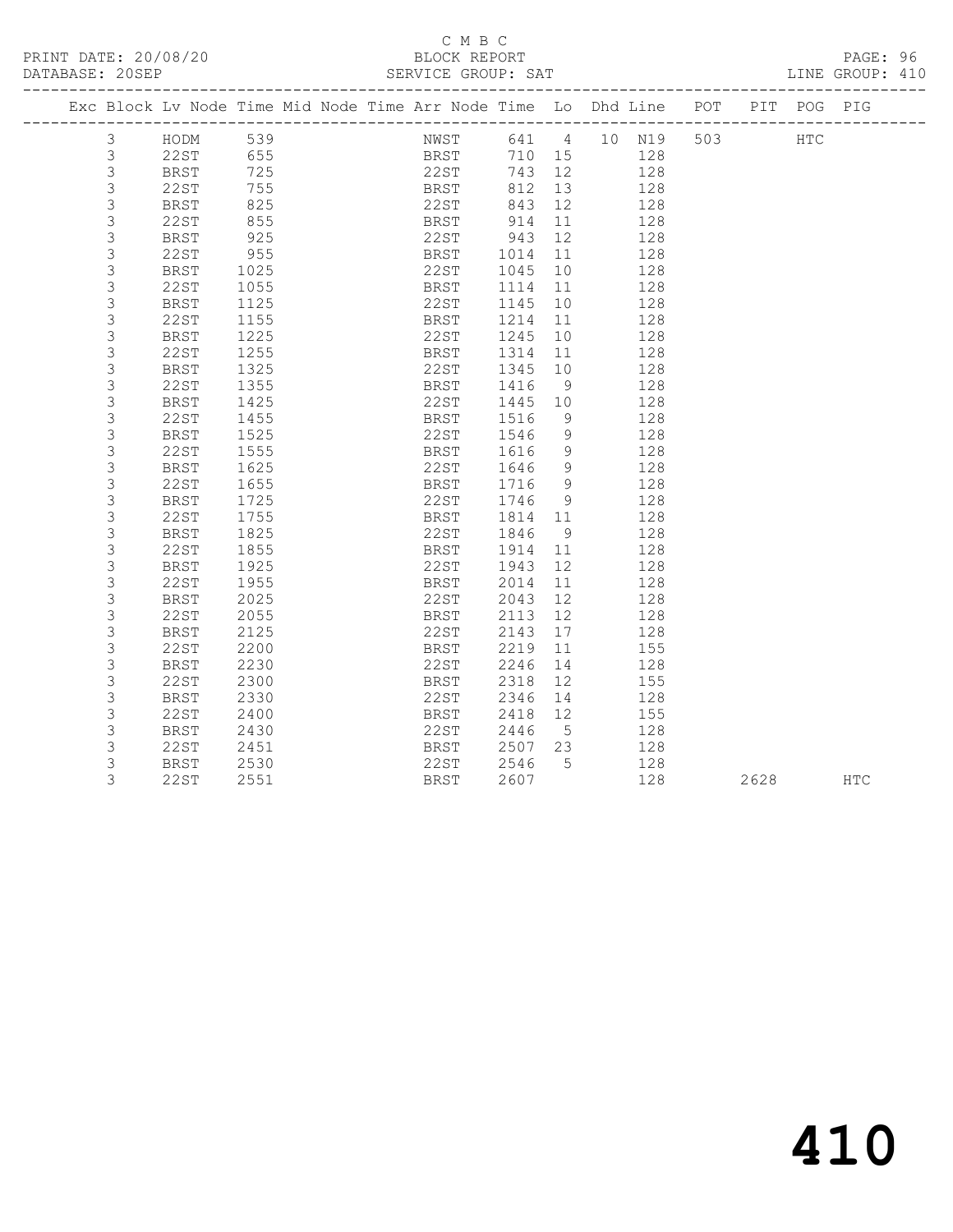#### C M B C<br>BLOCK REPORT

#### SERVICE GROUP: SAT

|                |              |      |                        |                    |         |                | Exc Block Lv Node Time Mid Node Time Arr Node Time Lo Dhd Line POT PIT POG PIG |         |      |     |
|----------------|--------------|------|------------------------|--------------------|---------|----------------|--------------------------------------------------------------------------------|---------|------|-----|
| $\overline{4}$ |              |      |                        |                    |         |                | BRST 540 22ST 558 14 155<br>22ST 612 QU-S 618 CLFO 633 0 104                   | 519 HTC |      |     |
| 4              |              |      |                        |                    |         |                |                                                                                |         |      |     |
| 4              | CLFO         | 633  |                        | 22ST               | 652 20  |                | 104                                                                            |         |      |     |
| 4              | 22ST         |      | 712 QU-S 718 CLFO      |                    | 734     | $\overline{0}$ | 104                                                                            |         |      |     |
| 4              | CLFO         | 734  |                        | 22ST               | 753 19  |                | 104                                                                            |         |      |     |
| 4              | <b>22ST</b>  | 812  | $QU-S$ 818 $CLFO$      |                    | 834     | $\overline{0}$ | 104                                                                            |         |      |     |
| 4              | CLFO         | 834  |                        | 22ST               | 854 18  |                | 104                                                                            |         |      |     |
| 4              | 22ST         | 912  | $QU-S$ 918 $CLFO$      |                    | 934     | $\overline{0}$ | 104                                                                            |         |      |     |
| 4              | CLFO         | 934  | 22ST<br>QU-S 1018 CLFO | 22ST               | 954     | 18             | 104                                                                            |         |      |     |
| 4              | 22ST         | 1012 |                        |                    | 1034 0  |                | 104                                                                            |         |      |     |
| 4              | CLFO         | 1034 |                        | 22ST               | 1054 17 |                | 104                                                                            |         |      |     |
| $\overline{4}$ | 22ST         | 1111 | $QU-S$                 | 1117 CLFO          | 1133 0  |                | 104                                                                            |         |      |     |
| 4              | CLFO         | 1133 |                        | 22ST               | 1154 16 |                | 104                                                                            |         |      |     |
| 4              | 22ST         | 1210 | $QU-S$ 1217 $CLFO$     |                    | 1233    | $\overline{0}$ | 104                                                                            |         |      |     |
| 4              | CLFO         | 1233 |                        | 22ST               | 1254 15 |                | 104                                                                            |         |      |     |
| 4              | <b>22ST</b>  | 1309 | $QU-S$                 | 1316 CLFO          | 1333    | $\overline{0}$ | 104                                                                            |         |      |     |
| 4              | CLFO         | 1333 |                        | 22ST               | 1354 16 |                | 104                                                                            |         |      |     |
| 4              | 22ST         | 1410 | $QU-S$                 | 1417 CLFO          | 1435    | $\overline{0}$ | 104                                                                            |         |      |     |
| 4              | CLFO         | 1435 | $QU-S$                 | 22ST               | 1456 14 |                | 104                                                                            |         |      |     |
| 4              | 22ST         | 1510 |                        | 1517 CLFO          | 1534 0  |                | 104                                                                            |         |      |     |
| 4              | CLFO         | 1534 |                        | 22ST               | 1555 15 |                | 104                                                                            |         |      |     |
| 4              | 22ST         | 1610 | $QU-S$                 | 1617 CLFO          | 1634    | $\overline{0}$ | 104                                                                            |         |      |     |
| 4              | CLFO         | 1634 |                        | 22ST               | 1655 14 |                | 104                                                                            |         |      |     |
| 4              | 22ST         | 1709 | $QU-S$ 1716 $CLFO$     |                    | 1733    | $\overline{0}$ | 104                                                                            |         |      |     |
| 4              | CLFO         | 1733 |                        | 22ST               | 1753 21 |                | 104                                                                            |         |      |     |
| 4              | 22ST         | 1814 | $QU-S$ 1821 $CLFO$     |                    | 1838    | $\overline{0}$ | 104                                                                            |         |      |     |
| 4              | CLFO         | 1838 |                        | 22ST               | 1858    | 27             | 104                                                                            |         |      |     |
| 4              | 22ST         | 1925 | $QU-S$                 | 1931 CLFO          | 1948    | $\overline{0}$ | 104                                                                            |         |      |     |
| 4              | CLFO         | 1948 | $QU-S$                 | 22ST               | 2008 20 |                | 104                                                                            |         |      |     |
| 4              | 22ST         | 2028 |                        | 2034 CLFO          | 2051 0  |                | 104                                                                            |         |      |     |
| 4              | CLFO         | 2051 | 22ST<br>QU-S 2140 CLFO | 22ST               | 2111    | 23             | 104                                                                            |         |      |     |
| 4              | 22ST         | 2134 |                        |                    | 2156    | $\overline{0}$ | 104                                                                            |         |      |     |
| 4              | ${\tt CLFO}$ | 2156 |                        | 22ST               | 2216    | 20             | 104                                                                            |         |      |     |
| 4              | 22ST         | 2236 | $QU-S$                 | 2242 CLFO          | 2258    | $\overline{0}$ | 104                                                                            |         |      |     |
| 4              | CLFO         | 2258 |                        | 22ST               | 2318 23 |                | 104                                                                            |         |      |     |
| 4              | 22ST         | 2341 |                        | $QU-S$ 2347 $CLFO$ | 2402    | $\overline{0}$ | 104                                                                            |         |      |     |
| 4              | CLFO         | 2402 |                        | 22ST               | 2424 13 |                | 104                                                                            |         |      |     |
| 4              | 22ST         | 2437 | $QU-S$ 2443 $CLFO$     |                    | 2458 0  |                | 104                                                                            |         |      |     |
| 4              | CLFO         | 2458 |                        | 22ST               | 2520    |                | 104                                                                            |         | 2527 | HTC |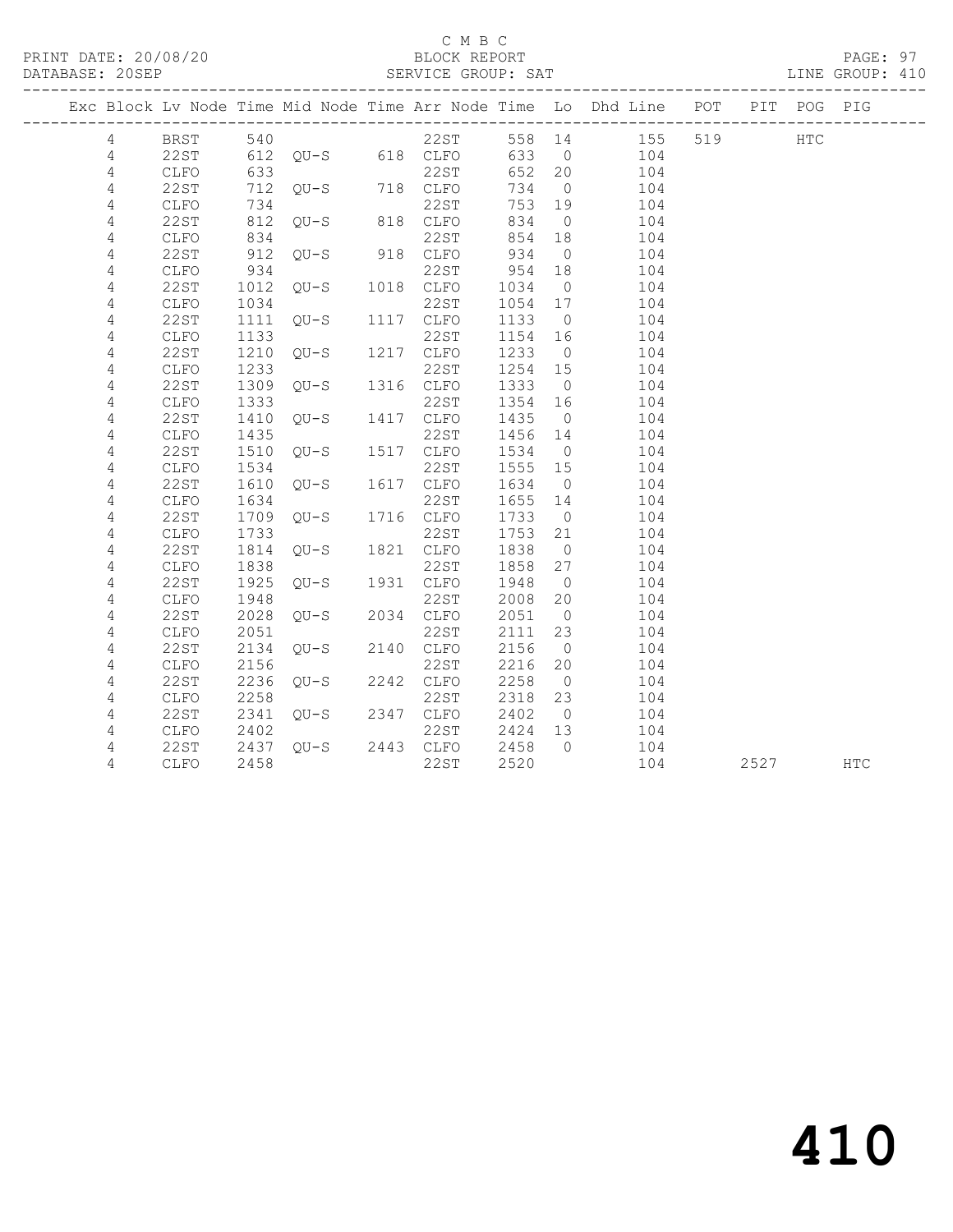## C M B C<br>BLOCK REPORT

PAGE: 98<br>LINE GROUP: 410

|                 |             |      |                     |      |                                          |         |                          | Exc Block Lv Node Time Mid Node Time Arr Node Time Lo Dhd Line POT |      | PIT POG PIG |     |
|-----------------|-------------|------|---------------------|------|------------------------------------------|---------|--------------------------|--------------------------------------------------------------------|------|-------------|-----|
| $5\phantom{.0}$ | HTCW        |      | 536 BHST            |      |                                          |         |                          | AD3W 605 5 410 535                                                 |      | HTC         |     |
| $5\phantom{.0}$ | AD3W        |      | 610 BHST            |      | BHST 22ST 645 15<br>CM#6 720 AD3W 740 5  |         |                          | 410                                                                |      |             |     |
| 5               | 22ST        | 700  |                     |      |                                          |         |                          | 410                                                                |      |             |     |
| 5               | AD3W        | 745  | BHST                |      | 22ST                                     | 823 12  |                          | 410                                                                |      |             |     |
| 5               | 22ST        | 835  | CM#6                |      | 856 AD3W                                 | 919     | 5                        | 410                                                                |      |             |     |
| $\mathsf S$     | AD3W        | 924  | BHST                |      | 22ST                                     | 1004 7  |                          | 410                                                                |      |             |     |
| 5               | 22ST        | 1011 | CM#6                |      | 1031 AD3W                                | 1056    | $5\overline{)}$          | 410                                                                |      |             |     |
| 5               | AD3W        | 1101 | BHST                |      | 22ST                                     | 1148 11 |                          | 410                                                                |      |             |     |
| 5               | 22ST        | 1159 | CM#6                |      | 1221 AD3W                                | 1250    | 10                       | 410                                                                |      |             |     |
| 5               | AD3W        | 1300 | BHST                |      | 22ST                                     | 1351 8  |                          | 410                                                                |      |             |     |
| 5               | 22ST        | 1359 | CM#6                |      | 1422 AD3W                                | 1453    | $\overline{7}$           | 410                                                                |      |             |     |
| 5               | AD3W        | 1500 | BHST                |      | 22ST                                     | 1553 18 |                          | 410                                                                |      |             |     |
| 5               | 22ST        | 1611 | CM#6                |      | 1633 AD3W                                | 1701    | 11                       | 410                                                                |      |             |     |
| $\mathsf S$     | AD3W        | 1712 | BHST                |      | 22ST                                     | 1802    | $\overline{7}$           | 410                                                                |      |             |     |
| $\mathsf S$     | 22ST        | 1809 | CM#6                |      | 1830 AD3W                                | 1855    | 5 <sup>5</sup>           | 410                                                                |      |             |     |
| 5               | AD3W        | 1900 | BHST                |      | 22ST                                     | 1944 15 |                          | 410                                                                |      |             |     |
| $\mathsf S$     | 22ST        | 1959 | CM#6                |      | 2018 AD3W                                | 2040    | $5^{\circ}$              | 410                                                                |      |             |     |
| 5               | AD3W        | 2045 | BHST                |      | 22ST                                     | 2123 13 |                          | 410                                                                |      |             |     |
| $\mathsf S$     | 22ST        | 2136 | CM#6                |      | 2155 AD3W                                | 2215 5  |                          | 410                                                                |      |             |     |
| 5               | AD3W        | 2220 | BHST                |      | 22ST                                     | 2257 21 |                          | 410                                                                |      |             |     |
| 5               | 22ST        | 2318 | CM#6                |      | 2337 AD3W                                | 2355    | $5\overline{)}$          | 410                                                                |      |             |     |
| 5               | AD3W        | 2400 | BHST                |      | 22ST                                     | 2434    |                          | 410                                                                | 2441 |             | HTC |
| 6               | LOST        | 600  | 6&6W                |      | 618 22ST                                 | 625     |                          | 17<br>101                                                          | 532  | HTC         |     |
| 6               | 22ST        | 642  | QU-S                |      | 648 CLFO                                 | 704     | $\overline{0}$           | 104                                                                |      |             |     |
| 6               | CLFO        | 704  |                     |      | 22ST                                     | 723     | 19                       | 104                                                                |      |             |     |
| $\epsilon$      | 22ST        | 742  | QU-S                |      | 748 CLFO                                 | 804     | $\overline{0}$           | 104                                                                |      |             |     |
| 6               | CLFO        | 804  |                     |      | 22ST                                     | 824 18  |                          | 104                                                                |      |             |     |
| 6               | 22ST        | 842  | $QU-S$ 848          |      | 848 CLFO                                 | 904     | $\overline{0}$           | 104                                                                |      |             |     |
| 6               | CLFO        | 904  |                     |      | 22ST                                     | 924     | 18                       | 104                                                                |      |             |     |
| 6               | 22ST        | 942  | $QU-S$              |      | 948 CLFO                                 | 1004    | $\overline{0}$           | 104                                                                |      |             |     |
| 6               | CLFO        | 1004 |                     |      | 22ST                                     | 1024 17 |                          | 104                                                                |      |             |     |
| 6               | 22ST        | 1041 | QU-S                |      | 1047 CLFO                                | 1103    | $\overline{0}$           | 104                                                                |      |             |     |
| 6               | <b>CLFO</b> | 1103 |                     |      | 22ST                                     | 1123    | 17                       | 104                                                                |      |             |     |
| $\epsilon$      | 22ST        | 1140 | $QU-S$              |      | 1147 CLFO                                | 1203 0  |                          | 104                                                                |      |             |     |
| 6               | CLFO        | 1203 |                     |      | 22ST<br>22ST 1224<br>QU-S 1247 CLFO 1303 | 1224 16 |                          | 104                                                                |      |             |     |
| 6               | 22ST        | 1240 |                     |      |                                          |         | $\overline{0}$           | 104                                                                |      |             |     |
| 6               | CLFO        | 1303 |                     |      | 22ST                                     | 1324 15 |                          | 104                                                                |      |             |     |
| 6               | 22ST        |      | 1339 QU-S 1346 CLFO |      |                                          | 1403    | $\overline{0}$           | 104                                                                |      |             |     |
| 6               | CLFO 1403   |      |                     |      | 22ST 1424 16                             |         |                          | 104                                                                |      |             |     |
| 6               | 22ST        | 1440 | $QU-S$              | 1447 | CLFO                                     | 1505    | $\overline{\phantom{0}}$ | 104                                                                |      |             |     |
| 6               | CLFO        | 1505 |                     |      | 22ST                                     | 1526    | 14                       | 104                                                                |      |             |     |
| 6               | 22ST        | 1540 | $QU-S$              | 1547 | CLFO                                     | 1604    | $\overline{0}$           | 104                                                                |      |             |     |
| 6               | CLFO        | 1604 |                     |      | 22ST                                     | 1625    | 14                       | 104                                                                |      |             |     |
| 6               | 22ST        | 1639 | $QU-S$              | 1646 | CLFO                                     | 1703    | $\overline{\phantom{0}}$ | 104                                                                |      |             |     |
| 6               | CLFO        | 1703 |                     |      | 22ST                                     | 1724    | 20                       | 104                                                                |      |             |     |
| 6               | <b>22ST</b> | 1744 | $QU-S$              | 1751 | CLFO                                     | 1808    | $\circ$                  | 104                                                                |      |             |     |
| 6               | CLFO        | 1808 |                     |      | 22ST                                     | 1828    |                          | 104                                                                | 1837 |             | HTC |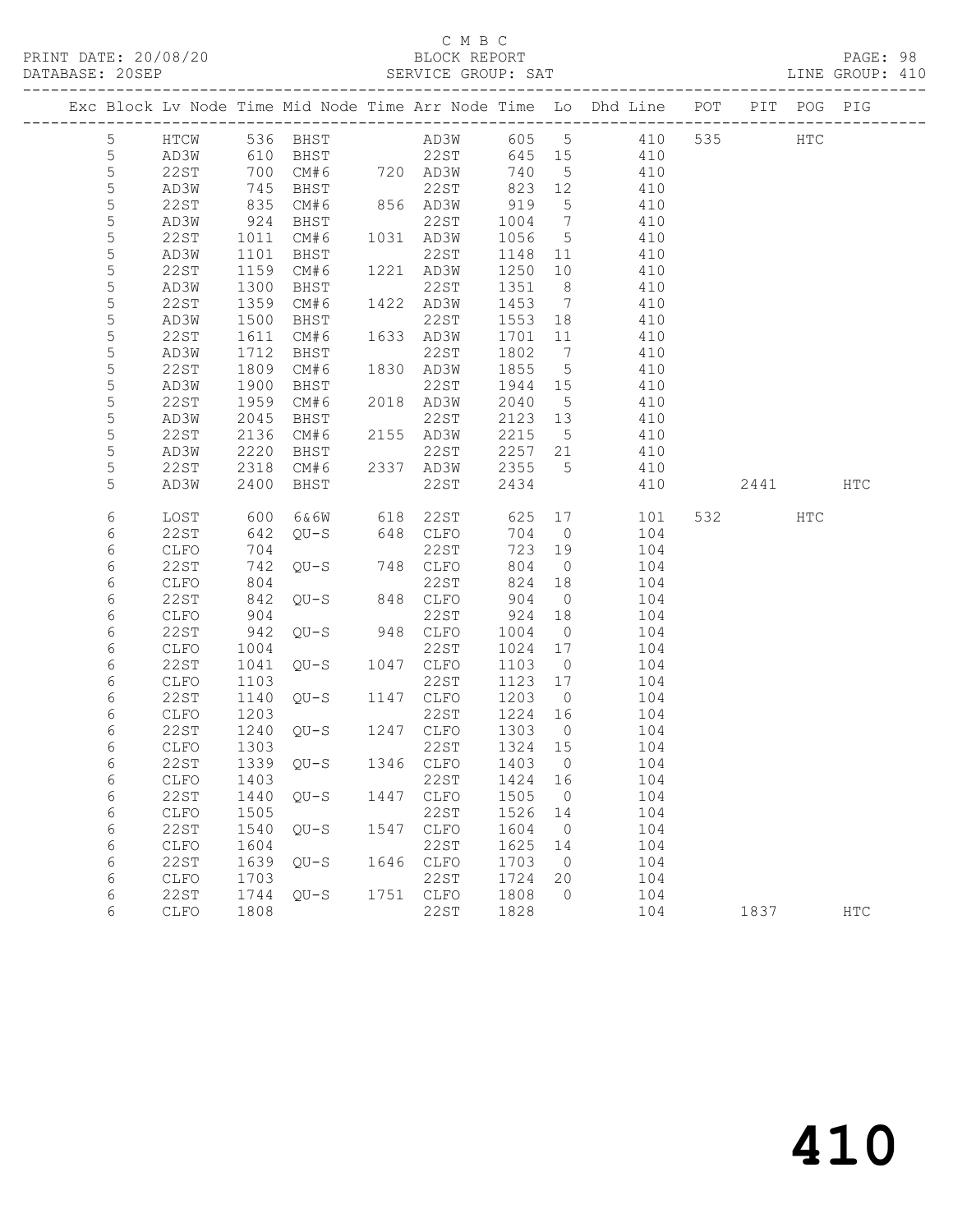## C M B C<br>BLOCK REPORT

PAGE: 99<br>LINE GROUP: 410

|                  |             |            | Exc Block Lv Node Time Mid Node Time Arr Node Time Lo Dhd Line POT PIT POG PIG |                              |                                         |                 |        |          |      |     |            |
|------------------|-------------|------------|--------------------------------------------------------------------------------|------------------------------|-----------------------------------------|-----------------|--------|----------|------|-----|------------|
|                  | 7 BRST 555  |            |                                                                                | 22ST 611 14 128 534 HTC      |                                         |                 |        |          |      |     |            |
| $7\phantom{.0}$  | 22ST        |            |                                                                                |                              | $640$ 15                                |                 | 128    |          |      |     |            |
| $\overline{7}$   | BRST        | 625<br>655 |                                                                                | BRST<br>22ST                 | 711 14                                  |                 | 128    |          |      |     |            |
| $\overline{7}$   | 22ST        |            |                                                                                |                              | 741                                     | 14              | 128    |          |      |     |            |
| 7                | BRST        | 755        |                                                                                | BRST<br>22ST                 | 813 12                                  |                 | 128    |          |      |     |            |
| 7                | 22ST        | 825        |                                                                                | BRST                         | $844$ 11<br>913 12                      |                 | 128    |          |      |     |            |
| $7\phantom{.0}$  | BRST        | 855        |                                                                                | 22st                         |                                         |                 | 128    |          |      |     |            |
| $\overline{7}$   | 22ST        | 925        |                                                                                | BRST                         | 944                                     | 11              | 128    |          |      |     |            |
| $\overline{7}$   | <b>BRST</b> | 955        |                                                                                | 22ST 1015                    |                                         | 10              | 128    |          |      |     |            |
| $\boldsymbol{7}$ | 22ST        | 1025       |                                                                                | BRST<br>22ST                 | 1044                                    | 11              | 128    |          |      |     |            |
| $\boldsymbol{7}$ | BRST        | 1055       |                                                                                |                              | 1115 10                                 |                 | 128    |          |      |     |            |
| $\overline{7}$   | 22ST        | 1125       |                                                                                | <b>BRST</b>                  | 1144 11                                 |                 | 128    |          |      |     |            |
| $7\phantom{.0}$  | <b>BRST</b> | 1155       |                                                                                | 22ST                         | 1215                                    | - 9             | 128    |          |      |     |            |
| $\overline{7}$   | 22ST        | 1224       |                                                                                | BRST                         | 1243 12                                 |                 | 128    |          |      |     |            |
| $7\phantom{.0}$  | <b>BRST</b> | 1255       |                                                                                | 22ST                         | 1315 10                                 |                 | 128    |          |      |     |            |
| $\boldsymbol{7}$ | 22ST        | 1325       |                                                                                | BRST                         | 1346                                    | 9               | 128    |          |      |     |            |
| $7\phantom{.0}$  | BRST        | 1355       |                                                                                | 22ST                         | 1415 10                                 |                 | 128    |          |      |     |            |
| $7\phantom{.0}$  | 22ST        | 1425       |                                                                                | BRST 1446                    |                                         | - 9             | 128    |          |      |     |            |
| $7\phantom{.0}$  | BRST        | 1455       |                                                                                | 22ST                         | 1515 10                                 |                 | 128    |          |      |     |            |
| $7\phantom{.0}$  | 22ST        | 1525       |                                                                                | BRST                         | 1546                                    | - 9             | 128    |          |      |     |            |
| 7                | BRST        | 1555       |                                                                                | 22ST                         | 1616                                    | 9               | 128    |          |      |     |            |
| $7\phantom{.0}$  | 22ST        | 1625       |                                                                                | BRST                         | 1646                                    | 9               | 128    |          |      |     |            |
| 7                | BRST        | 1655       |                                                                                | 22ST                         | 1716                                    | 9               | 128    |          |      |     |            |
| 7                | 22ST        | 1725       |                                                                                | BRST                         | 1746                                    | - 9             | 128    |          |      |     |            |
| 7                | BRST        | 1755       |                                                                                | 22ST 1816 9<br>BRST 1844 11  |                                         | 9               | 128    |          |      |     |            |
| $7\phantom{.0}$  | 22ST        | 1825       |                                                                                |                              |                                         |                 | 128    |          |      |     |            |
| $\overline{7}$   | <b>BRST</b> | 1855       |                                                                                | 22ST                         | $1916$ $\frac{9}{1944}$ $\frac{11}{12}$ |                 | 128    |          |      |     |            |
| $7\phantom{.0}$  | 22ST        | 1925       |                                                                                | BRST                         |                                         |                 | 128    |          |      |     |            |
| 7                | BRST        | 1955       |                                                                                | 22ST 2013 12<br>BRST 2043 12 |                                         |                 | 128    |          |      |     |            |
| $7\phantom{.0}$  | 22ST        | 2025       |                                                                                |                              |                                         |                 | 128    |          |      |     |            |
| $\overline{7}$   | BRST        | 2055       |                                                                                | 22ST                         | 2113 17<br>2148 17                      |                 | 128    |          |      |     |            |
| $7\phantom{.0}$  | 22ST        | 2130       |                                                                                | BRST                         |                                         |                 | 128    |          |      |     |            |
| $\overline{7}$   | BRST        | 2205       |                                                                                | 22ST 2223 7<br>BRST 2248 17  |                                         |                 | 155    |          |      |     |            |
| $\overline{7}$   | 22ST        | 2230       |                                                                                |                              |                                         |                 | 128    |          |      |     |            |
| $\boldsymbol{7}$ | BRST        | 2305       |                                                                                | 22ST 2323 7<br>BRST 2347 18  |                                         | $\overline{7}$  | 155    |          |      |     |            |
| 7                | 22ST        | 2330       |                                                                                |                              |                                         |                 | 128    |          |      |     |            |
| 7                | <b>BRST</b> | 2405       |                                                                                | 22ST                         | 2423                                    |                 | 155    | 2430     |      |     | <b>HTC</b> |
| $\,8\,$          | HTCW        | 1038       | BHST AD3W                                                                      |                              | 1107                                    | 5 <sup>5</sup>  |        | 410 1037 |      | HTC |            |
| 8                | AD3W        |            | 1112 BHST                                                                      | 22ST                         | 1159 12                                 |                 | 410    |          |      |     |            |
| 8                | 22ST        |            | 1211 CM#6                                                                      | 1233 AD3W                    | 1302 10                                 |                 | 410    |          |      |     |            |
| 8                | AD3W        | 1312       | BHST                                                                           | 22st                         | 1403                                    | 8 <sup>8</sup>  | 410    |          |      |     |            |
| 8                | 22ST        |            | 1411 CM#6 1434 AD3W                                                            |                              | 1505                                    | $\overline{7}$  | 410    |          |      |     |            |
| 8                | AD3W        | 1512       | BHST                                                                           | 22st                         | 1605 20                                 |                 | 21 410 |          |      |     |            |
| 8                | MTST        |            | 1646 SPST                                                                      | 1714 LOST                    | 1733                                    | $7\overline{ }$ | 110    |          |      |     |            |
| 8                | LOST        |            | 1740 SPST                                                                      | 1801 MTST                    | 1827                                    |                 | 110    |          | 1849 |     | <b>HTC</b> |
|                  |             |            |                                                                                |                              |                                         |                 |        |          |      |     |            |

410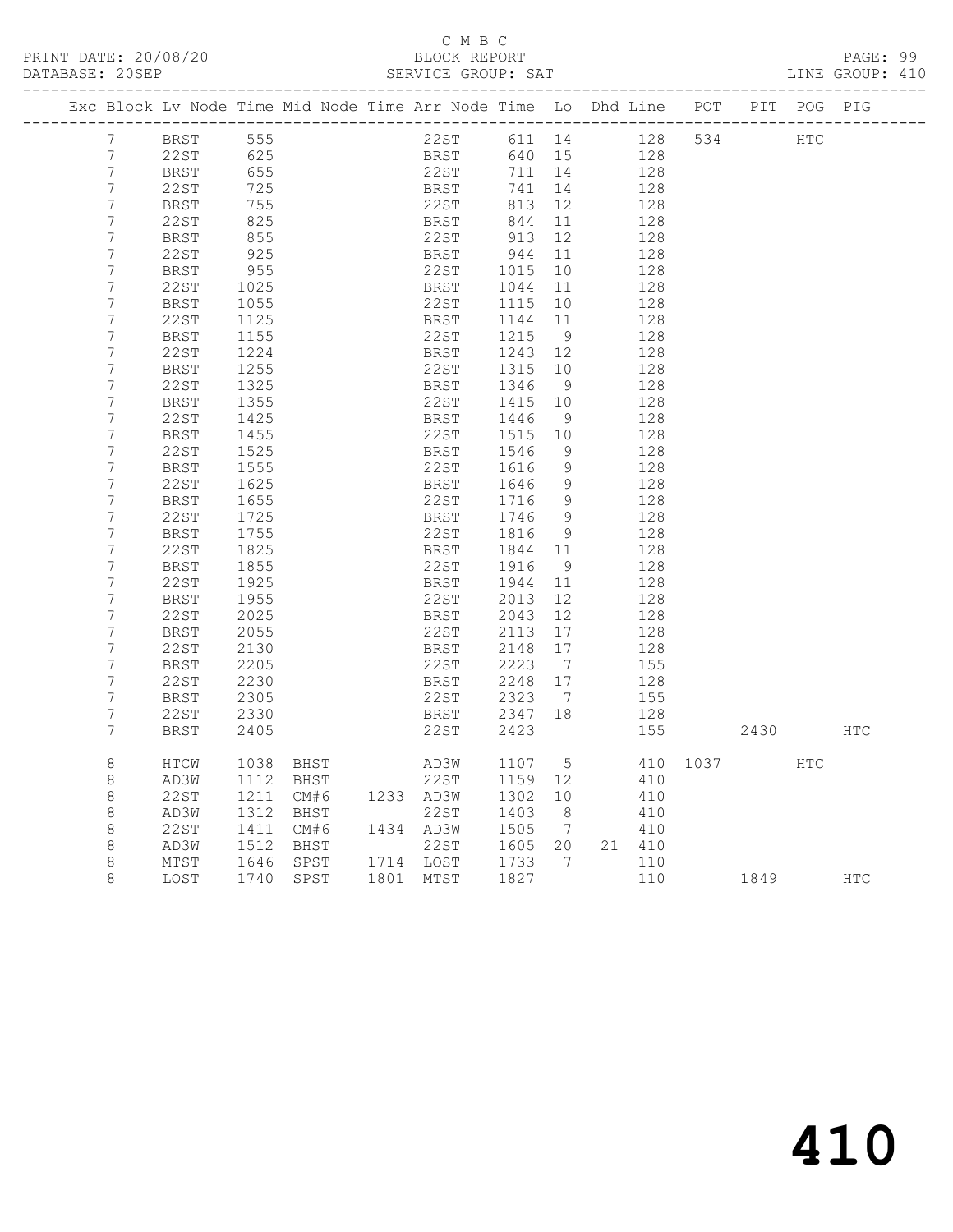### C M B C<br>BLOCK REPORT

| PRINT DATE: 20/08/20 BLOCK REPORT DATABASE: 20SEP SERVICE GROUP: |                     |              |          |      |                                                        |                          |                      | BLOCK REPORT<br>SERVICE GROUP: SAT                                                                                    |  |     | PAGE: 100<br>LINE GROUP: 410 |
|------------------------------------------------------------------|---------------------|--------------|----------|------|--------------------------------------------------------|--------------------------|----------------------|-----------------------------------------------------------------------------------------------------------------------|--|-----|------------------------------|
|                                                                  |                     |              |          |      |                                                        |                          |                      | Exc Block Lv Node Time Mid Node Time Arr Node Time Lo Dhd Line POT PIT POG PIG                                        |  |     |                              |
| 9                                                                |                     |              | 22ST 555 |      |                                                        |                          |                      | BRST 610 14 128 547 HTC                                                                                               |  |     |                              |
| $\mathsf 9$                                                      |                     |              |          |      |                                                        |                          |                      |                                                                                                                       |  |     |                              |
| $\mathsf 9$                                                      |                     |              |          |      |                                                        |                          |                      |                                                                                                                       |  |     |                              |
| $\mathsf 9$                                                      |                     |              |          |      |                                                        |                          |                      |                                                                                                                       |  |     |                              |
| $\mathsf 9$                                                      |                     |              |          |      |                                                        |                          |                      | 9 1287<br>228T 645 6&6N 653 LOST 710 20 101<br>228T 730 6&6W 749 228T 756 19 101<br>228T 815 6&6N 823 LOST 840 20 101 |  |     |                              |
| $\mathsf 9$                                                      | LOST                | 900          | 6&6W     |      | 924 22ST 933                                           |                          | 12                   | 101                                                                                                                   |  |     |                              |
| $\mathsf 9$                                                      | 22ST                | 945          | 6&6N     |      | 954 LOST                                               |                          |                      | 1013  17  101<br>1103  12  101                                                                                        |  |     |                              |
| $\mathsf 9$                                                      | LOST                | 1030         | 6&6W     |      | 1054 22ST                                              |                          |                      |                                                                                                                       |  |     |                              |
| $\mathsf 9$                                                      | 22ST                | 1115         | 6&6N     | 1125 | LOST                                                   |                          |                      | 1146 14 101                                                                                                           |  |     |                              |
| $\mathcal{G}$                                                    | LOST                | 1200         | 6&6W     | 1224 | 22ST                                                   |                          |                      | 1233 12 101                                                                                                           |  |     |                              |
| $\mathsf 9$                                                      | 22ST                | 1245         | 6&6N     | 1255 | LOST                                                   | 1316<br>1403             |                      | 14 101                                                                                                                |  |     |                              |
| 9                                                                | LOST                | 1330         | 6&6W     | 1354 | 22ST                                                   |                          | 12                   | 101                                                                                                                   |  |     |                              |
| 9                                                                | 22ST                | 1415         | 6&6N     | 1425 | LOST                                                   | 1448                     |                      | 12<br>101                                                                                                             |  |     |                              |
| $\mathsf 9$                                                      | LOST                | 1500         | 6&6W     | 1524 | 22ST                                                   |                          |                      | 1533 12 101                                                                                                           |  |     |                              |
| $\mathsf 9$                                                      | 22ST                | 1545         | 6&6N     | 1555 | LOST                                                   | 1616                     |                      | 14 101                                                                                                                |  |     |                              |
| $\mathsf 9$                                                      | LOST                | 1630         | 6&6W     | 1654 | 22ST                                                   | 1703    12<br>1746    14 |                      | 101                                                                                                                   |  |     |                              |
| 9                                                                | 22ST                | 1715         | 6&6N     | 1725 | LOST                                                   |                          |                      | 101                                                                                                                   |  |     |                              |
| $\mathcal{G}$                                                    | LOST                | 1800         | 6&6W     | 1823 | 22ST                                                   |                          |                      | 1832 13 101                                                                                                           |  |     |                              |
| $\mathsf 9$                                                      | 22ST                | 1845         | 6&6N     | 1854 | LOST                                                   |                          |                      | 1913 17 101                                                                                                           |  |     |                              |
| $\mathsf 9$                                                      | LOST                | 1930         | 6&6W     | 1949 | 22ST 1956 19<br>1949 2231 1950 19<br>2024 LOST 2043 10 |                          |                      | 101                                                                                                                   |  |     |                              |
| 9                                                                | 22ST                | 2015         | 6&6N     |      |                                                        |                          |                      | 101<br>101 2126                                                                                                       |  |     |                              |
| 9                                                                | LOST                | 2053         | 6&6W     |      | 2112 22ST                                              | 2119                     |                      |                                                                                                                       |  |     | HTC                          |
| 10                                                               | BRST                | 610          |          |      |                                                        |                          |                      | 22ST 628 12 155 549<br>BRST 657 13 155                                                                                |  | HTC |                              |
| 10                                                               | 22ST                | 640          |          |      |                                                        |                          |                      |                                                                                                                       |  |     |                              |
| 10                                                               | BRST                | 710          |          |      | 22ST                                                   | 728                      | 12                   | 155                                                                                                                   |  |     |                              |
| 10                                                               | 22ST                | 740          |          |      | <b>BRST</b>                                            | 800                      |                      | 10 155                                                                                                                |  |     |                              |
| 10                                                               | <b>BRST</b>         | 810          |          |      | 22ST<br>22ST 830<br>BRST 900                           | 830                      | 10                   | 155                                                                                                                   |  |     |                              |
| 10                                                               | 22ST                | 840          |          |      |                                                        |                          | 10                   | 155                                                                                                                   |  |     |                              |
| 10                                                               | BRST                | 910          |          |      | 22ST                                                   | 931                      | 9                    | 155                                                                                                                   |  |     |                              |
| 10                                                               | 22ST                | 940          |          |      | BRST                                                   | 1000                     | 10                   | 155                                                                                                                   |  |     |                              |
| 10                                                               | BRST                | 1010         |          |      | 22ST                                                   | 1033                     | $\overline{7}$       | 155                                                                                                                   |  |     |                              |
| 10                                                               | 22ST                | 1040         |          |      | BRST                                                   | 1103                     | $7\overline{ }$      | 155<br>155                                                                                                            |  |     |                              |
| 10                                                               | BRST                | 1110         |          |      | 22ST                                                   | 1133                     | $7\overline{ }$      |                                                                                                                       |  |     |                              |
| 10                                                               | 22ST                | 1140         |          |      | BRST                                                   | 1203                     | $\overline{7}$       | 155                                                                                                                   |  |     |                              |
| 10<br>10                                                         | <b>BRST</b><br>22ST | 1210<br>1240 |          |      | 22ST<br>BRST                                           | 1233<br>1304             | $7\overline{ }$<br>6 | 155<br>155                                                                                                            |  |     |                              |
| 10 BRST                                                          |                     | 1310         |          |      | 22ST 1334 6                                            |                          |                      | 155                                                                                                                   |  |     |                              |
| 10                                                               | 22ST                | 1340         |          |      | BRST                                                   | 1404                     | 6                    | 155                                                                                                                   |  |     |                              |
| 10                                                               | <b>BRST</b>         | 1410         |          |      | 22ST                                                   | 1433                     | 7                    | 155                                                                                                                   |  |     |                              |
| 10                                                               | <b>22ST</b>         | 1440         |          |      | <b>BRST</b>                                            | 1504                     | 6                    | 155                                                                                                                   |  |     |                              |
| 10                                                               | BRST                | 1510         |          |      | 22ST                                                   | 1533                     | 7                    | 155                                                                                                                   |  |     |                              |
| 10                                                               | <b>22ST</b>         | 1540         |          |      | BRST                                                   | 1604                     | 6                    | 155                                                                                                                   |  |     |                              |
| 10                                                               | <b>BRST</b>         | 1610         |          |      | 22ST                                                   | 1633                     | 7                    | 155                                                                                                                   |  |     |                              |
| 10                                                               | 22ST                | 1640         |          |      | <b>BRST</b>                                            | 1704                     | 6                    | 155                                                                                                                   |  |     |                              |
| 10                                                               | <b>BRST</b>         | 1710         |          |      | 22ST                                                   | 1733                     | $7\phantom{.}$       | 155                                                                                                                   |  |     |                              |
| 10                                                               | 22ST                | 1740         |          |      | BRST                                                   | 1804                     | 6                    | 155                                                                                                                   |  |     |                              |
| 10                                                               | <b>BRST</b>         | 1810         |          |      | 22ST                                                   | 1833                     | 7                    | 155                                                                                                                   |  |     |                              |
| 10                                                               | 22ST                | 1840         |          |      | BRST                                                   | 1902                     | 8                    | 155                                                                                                                   |  |     |                              |
| 10                                                               | <b>BRST</b>         | 1910         |          |      | 22ST                                                   | 1930                     | 10                   | 155                                                                                                                   |  |     |                              |
| 10                                                               | 22ST                | 1940         |          |      | BRST                                                   | 1959                     | $6\overline{6}$      | 155                                                                                                                   |  |     |                              |
| 10                                                               | <b>BRST</b>         | 2005         |          |      | 22ST                                                   | 2023 17                  |                      | 155                                                                                                                   |  |     |                              |

10 22ST 2040 BRST 2059 6 155

10 BRST 2105 22ST 2123 155 2130 HTC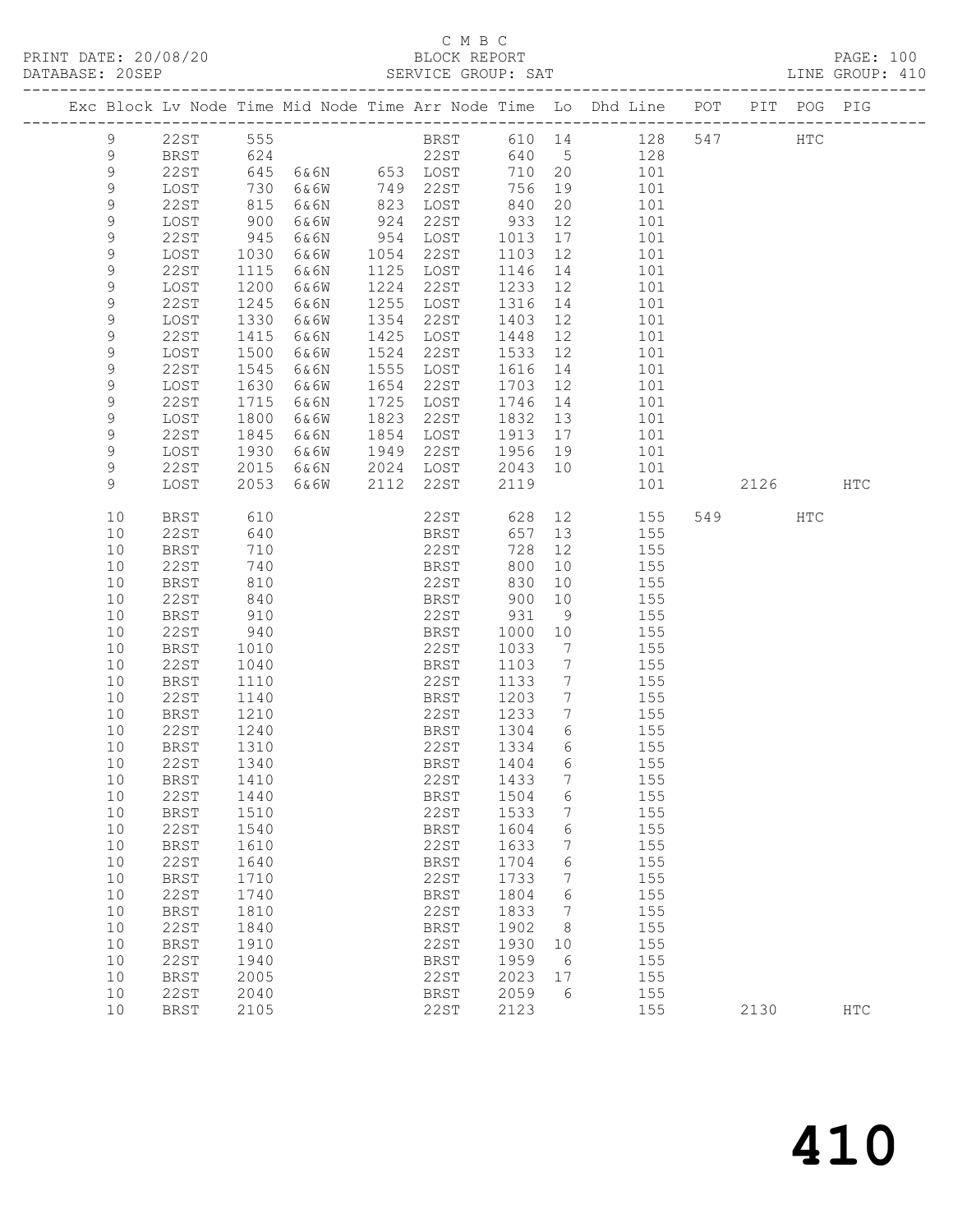#### C M B C<br>BLOCK REPORT SERVICE GROUP: SAT

|  |    |      |      | Exc Block Lv Node Time Mid Node Time Arr Node Time Lo Dhd Line POT |           |           |         |                              |     |     |     | PIT POG PIG |            |            |
|--|----|------|------|--------------------------------------------------------------------|-----------|-----------|---------|------------------------------|-----|-----|-----|-------------|------------|------------|
|  | 11 | 22ST |      | 605 CM#6 625 AD3W 645 5                                            |           |           |         |                              | 410 |     | 557 |             | HTC        |            |
|  | 11 | AD3W |      | 650 BHST                                                           |           | 22ST      | 728 17  |                              |     | 410 |     |             |            |            |
|  | 11 | 22ST |      |                                                                    |           | 805 AD3W  | 825 5   |                              | 410 |     |     |             |            |            |
|  | 11 | AD3W |      | 745 CM#6<br>830 BHST                                               |           | 22ST      | 909 14  |                              |     | 410 |     |             |            |            |
|  | 11 | 22ST | 923  | CM#6                                                               |           | 945 AD3W  | 1008    | $5^{\circ}$                  |     | 410 |     |             |            |            |
|  | 11 | AD3W | 1013 | BHST                                                               |           | 22ST      | 1056    | 15                           |     | 410 |     |             |            |            |
|  | 11 | 22ST | 1111 | CM# 6                                                              |           | 1131 AD3W | 1159    | 13                           |     | 410 |     |             |            |            |
|  | 11 | AD3W | 1212 | BHST                                                               |           | 22ST      | 1303    | 8 <sup>8</sup>               |     | 410 |     |             |            |            |
|  | 11 | 22ST | 1311 | CM#6                                                               |           | 1334 AD3W | 1405    | $7\phantom{.0}\phantom{.0}7$ |     | 410 |     |             |            |            |
|  | 11 | AD3W | 1412 | BHST                                                               |           | 22ST      | 1505    | 6                            |     | 410 |     |             |            |            |
|  | 11 | 22ST | 1511 | CM#6                                                               |           | 1533 AD3W | 1603    | - 9                          |     | 410 |     |             |            |            |
|  | 11 | AD3W | 1612 | BHST                                                               |           | 22ST      | 1704    | $\overline{7}$               |     | 410 |     |             |            |            |
|  | 11 | 22ST | 1711 | CM#6                                                               |           | 1732 AD3W | 1800    | 12                           |     | 410 |     |             |            |            |
|  | 11 | AD3W | 1812 | BHST                                                               |           | 22ST      | 1902    | 11                           |     | 410 |     |             |            |            |
|  | 11 | 22ST | 1913 | CM#6                                                               |           | 1933 AD3W | 1955    | $5^{\circ}$                  |     | 410 |     |             |            |            |
|  | 11 | AD3W | 2000 | BHST                                                               |           | 22ST      | 2038    | 18                           |     | 410 |     |             |            |            |
|  | 11 | 22ST | 2056 | CM#6                                                               |           | 2115 AD3W | 2135    | $5^{\circ}$                  |     | 410 |     |             |            |            |
|  | 11 | AD3W | 2140 | BHST                                                               |           | 22ST      | 2218    | 20                           |     | 410 |     |             |            |            |
|  | 11 | 22ST | 2238 | CM#6                                                               |           | 2257 AD3W | 2315    | $5\overline{)}$              |     | 410 |     |             |            |            |
|  | 11 | AD3W | 2320 | BHST                                                               |           | 22ST      | 2355 24 |                              | 410 |     |     |             |            |            |
|  | 11 | 22ST | 2419 | CM#6                                                               |           | 2437 AD3W | 2455    | $5^{\circ}$                  |     | 410 |     |             |            |            |
|  | 11 | AD3W | 2500 | BHST                                                               |           | 22ST      | 2534    |                              |     | 410 |     | 2541        |            | <b>HTC</b> |
|  | 12 | LOST | 630  | 6&6W                                                               | 648       | 22ST      | 655     | 20                           |     | 101 | 602 |             | <b>HTC</b> |            |
|  | 12 | 22ST | 715  | 6&6N                                                               |           | 723 LOST  | 740     | 20                           |     | 101 |     |             |            |            |
|  | 12 | LOST | 800  | 6&6W                                                               | 819       | 22ST      | 826     | 19                           |     | 101 |     |             |            |            |
|  | 12 | 22ST | 845  | 6&6N                                                               |           | 853 LOST  | 912     | 18                           |     | 101 |     |             |            |            |
|  | 12 | LOST | 930  | 6&6W                                                               | 954 22ST  |           | 1003    | 12                           |     | 101 |     |             |            |            |
|  | 12 | 22ST | 1015 | 6&6N                                                               |           | 1025 LOST | 1044    | 16                           |     | 101 |     |             |            |            |
|  | 12 | LOST | 1100 | 6&6W                                                               | 1124      | 22ST      | 1133    | 12                           |     | 101 |     |             |            |            |
|  | 12 | 22ST | 1145 | 6&6N                                                               |           | 1155 LOST | 1216    | 14                           |     | 101 |     |             |            |            |
|  | 12 | LOST | 1230 | 6&6W                                                               | 1254      | 22ST      | 1303    | 12                           |     | 101 |     |             |            |            |
|  | 12 | 22ST | 1315 | 6&6N                                                               | 1325      | LOST      | 1346    | 14                           |     | 101 |     |             |            |            |
|  | 12 | LOST | 1400 | 6&6W                                                               | 1424      | 22ST      | 1433    | 12                           |     | 101 |     |             |            |            |
|  | 12 | 22ST | 1445 | 6&6N                                                               | 1455      | LOST      | 1518    | 12                           |     | 101 |     |             |            |            |
|  | 12 | LOST | 1530 | 6&6W                                                               | 1554      | 22ST      | 1603    | 12                           |     | 101 |     |             |            |            |
|  | 12 | 22ST | 1615 | 6&6N                                                               | 1625      | LOST      | 1646    | 14                           |     | 101 |     |             |            |            |
|  | 12 | LOST | 1700 | 6&6W                                                               | 1723      | 22ST      | 1732    | 13                           |     | 101 |     |             |            |            |
|  | 12 | 22ST | 1745 | 6&6N                                                               | 1755      | LOST      | 1816    | 14                           |     | 101 |     |             |            |            |
|  | 12 | LOST | 1830 | 6&6W                                                               | 1850      | 22ST      | 1859    | 16                           |     | 101 |     |             |            |            |
|  | 12 | 22ST | 1915 | 6&6N                                                               | 1924 LOST |           | 1943    | 17                           |     | 101 |     |             |            |            |
|  | 12 | LOST | 2000 | 6&6W                                                               | 2019      | 22ST      | 2026    | 19                           |     | 101 |     |             |            |            |
|  | 12 | 22ST | 2045 | 6&6N                                                               | 2054 LOST |           | 2113    | $5^{\circ}$                  |     | 101 |     |             |            |            |
|  | 12 | LOST | 2118 | 6&6W                                                               | 2137      | 22ST      | 2144 12 |                              |     | 101 |     |             |            |            |
|  | 12 | 22ST | 2156 | CM#6                                                               |           | 2215 AD3W | 2235    | $5^{\circ}$                  |     | 410 |     |             |            |            |
|  | 12 | AD3W | 2240 | BHST                                                               |           | 22ST      | 2317    |                              |     | 410 |     | 2324        |            | <b>HTC</b> |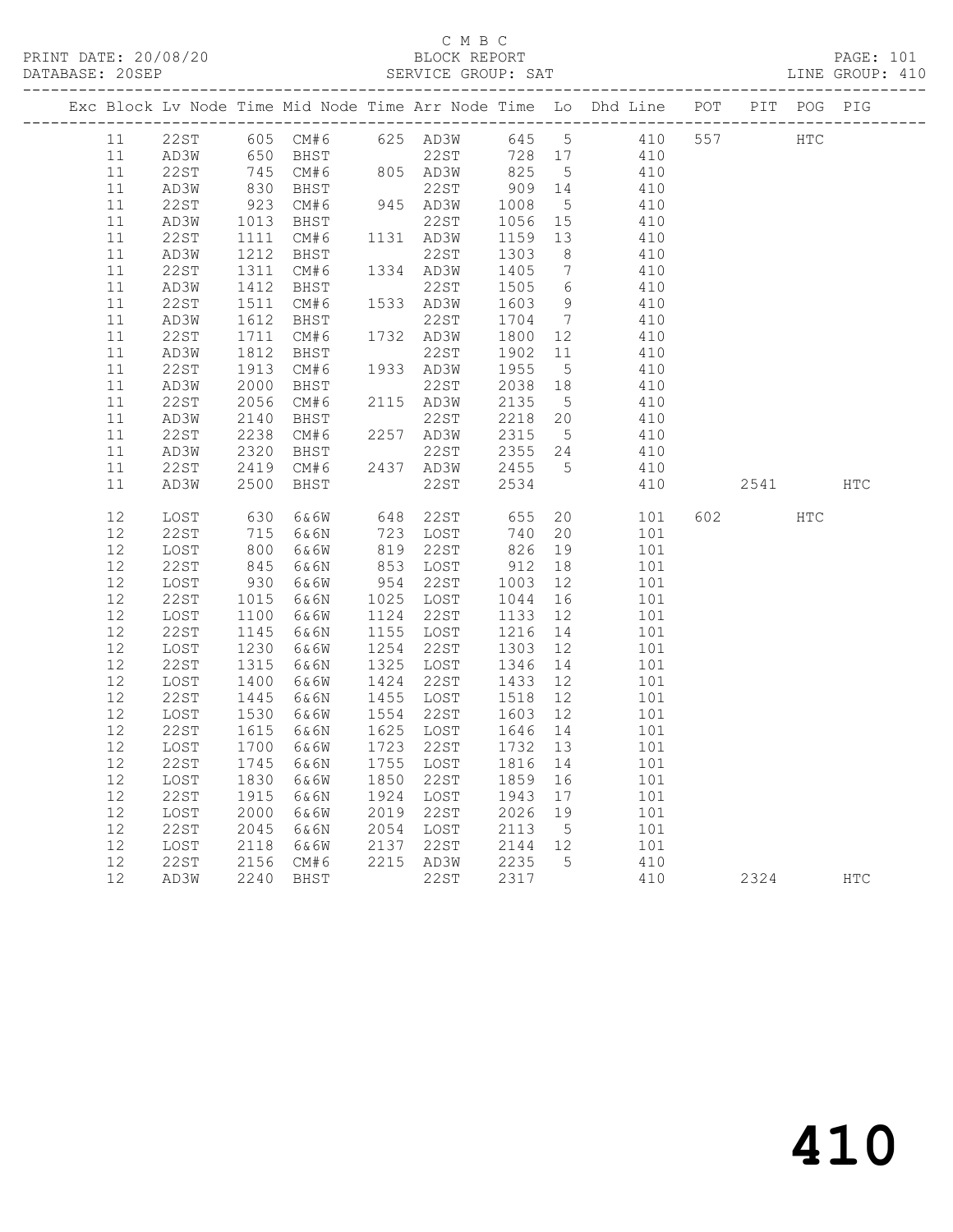#### C M B C<br>BLOCK REPORT SERVICE GROUP: SAT

|          |              |              |              |              |                         |                |                      | Exc Block Lv Node Time Mid Node Time Arr Node Time Lo Dhd Line POT PIT POG PIG |         |              |               |
|----------|--------------|--------------|--------------|--------------|-------------------------|----------------|----------------------|--------------------------------------------------------------------------------|---------|--------------|---------------|
| 13       |              |              |              |              |                         |                |                      | 22ST 615 6&6N 623 LOST 640 20 101 607                                          |         | $_{\rm HTC}$ |               |
| 13       | LOST         |              | 700 6&6W     |              | 718 22ST                |                |                      | 725 20 101                                                                     |         |              |               |
| 13       | 22ST         | 745<br>830   | 6&6N         |              |                         | $810$<br>$858$ |                      | $\begin{array}{ccc} 20 & & 101 \\ 17 & & 101 \end{array}$                      |         |              |               |
| 13       | LOST         |              | 6&6W         |              | 153 LUST<br>122ST - 849 |                |                      |                                                                                |         |              |               |
| 13       | 22ST         | 915          | 6&6N         |              | 923 LOST                | 942            | 18                   | 101                                                                            |         |              |               |
| 13       | LOST         | 1000         | 6&6W         | 1024         | 22ST                    | 1033           | 12                   | 101                                                                            |         |              |               |
| 13       | 22ST         | 1045         | 6&6N         |              | 1055 LOST               | 1116           | 14                   | 101                                                                            |         |              |               |
| 13       | LOST         | 1130         | 6&6W         | 1154         | 22ST                    | 1203           | 12                   | 101                                                                            |         |              |               |
| 13       | 22ST         | 1215         | 6&6N         | 1225         | LOST                    | 1246           |                      | 14 101                                                                         |         |              |               |
| 13       | LOST         | 1300         | 6&6W         | 1324         | 22ST                    | 1333           | 12                   | 101                                                                            |         |              |               |
| 13<br>13 | 22ST         | 1345         | 6&6N         | 1355<br>1454 | LOST<br>22ST            | 1418<br>1503   | 12<br>12             | 101                                                                            |         |              |               |
| 13       | LOST<br>22ST | 1430<br>1515 | 6&6W<br>6&6N | 1525         | LOST                    | 1546           | 14                   | 101<br>101                                                                     |         |              |               |
| 13       | LOST         | 1600         | 6&6W         | 1624         | 22ST                    | 1633           | 12                   | 101                                                                            |         |              |               |
| 13       | 22ST         | 1645         | 6&6N         | 1655         | LOST                    | 1716           | 14                   | 101                                                                            |         |              |               |
| 13       | LOST         | 1730         | 6&6W         | 1753         | 22ST                    | 1802           | 13                   | 101                                                                            |         |              |               |
| 13       | 22ST         | 1815         | 6&6N         |              | 1824 LOST               | 1845           | 15                   | 101                                                                            |         |              |               |
| 13       | LOST         | 1900         | 6&6W         |              | 1919 22ST               | 1928 17        |                      | 101                                                                            |         |              |               |
| 13       | 22ST         | 1945         | 6&6N         |              | 1954 LOST               | 2013 17        |                      | 101                                                                            |         |              |               |
| 13       | LOST         | 2030         | 6&6W         | 2049         | 22ST                    | 2056           |                      | 101                                                                            | 2103    |              | HTC           |
|          |              |              |              |              |                         |                |                      |                                                                                |         |              |               |
| 14       | <b>BRST</b>  | 640          |              |              | 22ST                    |                |                      | 658 12 155                                                                     | 619 HTC |              |               |
| 14       | 22ST         | 710          |              |              | BRST                    | 729            | 11                   | 155                                                                            |         |              |               |
| 14       | <b>BRST</b>  | 740          |              |              | 22ST                    | 758            | 12                   | 155                                                                            |         |              |               |
| 14       | 22ST         | 810          |              |              | BRST                    | 830            | 10                   | 155                                                                            |         |              |               |
| 14       | BRST         | 840          |              |              | 22ST                    | 900            |                      | 10 155                                                                         |         |              |               |
| 14       | 22ST         | 910          |              |              | BRST                    | 930            | 10                   | 155                                                                            |         |              |               |
| 14       | BRST         | 940          |              |              | 22ST                    | 1001           | 9                    | 155                                                                            |         |              |               |
| 14       | 22ST         | 1010         |              |              | BRST                    | 1031           | 9                    | $\frac{155}{155}$                                                              |         |              |               |
| 14       | BRST         | 1040         |              |              | 22ST                    | 1103           | $7\overline{ }$      | 155                                                                            |         |              |               |
| 14       | 22ST         | 1110         |              |              | BRST                    | 1133           | $7\overline{ }$      | 155                                                                            |         |              |               |
| 14       | BRST         | 1140         |              |              | 22ST                    | 1203<br>1234   | $7\overline{ }$<br>6 | 155<br>$\frac{155}{155}$                                                       |         |              |               |
| 14<br>14 | 22ST         | 1210         |              |              | BRST<br>22ST            | 1304           |                      | 6 155                                                                          |         |              |               |
| 14       | BRST<br>22ST | 1240<br>1310 |              |              | BRST                    | 1334           |                      | 6 155                                                                          |         |              |               |
| 14       | BRST         | 1340         |              |              | 22ST                    | 1404           | $6\overline{6}$      | 155                                                                            |         |              |               |
| 14       | 22ST         | 1410         |              |              | BRST                    | 1434           | 6                    | 155                                                                            |         |              |               |
| 14       | BRST         | 1440         |              |              | 22ST                    | 1503           | $\overline{7}$       | 155                                                                            |         |              |               |
| 14       | 22ST         | 1510         |              |              | BRST                    |                |                      | 1534 6 155                                                                     |         |              |               |
| 14 BRST  |              | 1540         |              |              | 22ST 1603 7             |                |                      | 155                                                                            |         |              |               |
| 14       | 22ST         | 1610         |              |              | <b>BRST</b>             | 1634           | 6                    | 155                                                                            |         |              |               |
| 14       | <b>BRST</b>  | 1640         |              |              | 22ST                    | 1703           | 7                    | 155                                                                            |         |              |               |
| 14       | <b>22ST</b>  | 1710         |              |              | <b>BRST</b>             | 1734           | 6                    | 155                                                                            |         |              |               |
| 14       | <b>BRST</b>  | 1740         |              |              | 22ST                    | 1803           | 7                    | 155                                                                            |         |              |               |
| 14       | <b>22ST</b>  | 1810         |              |              | <b>BRST</b>             | 1834           | 8                    | 155                                                                            |         |              |               |
| 14       | <b>BRST</b>  | 1842         |              |              | 22ST                    | 1905           | 5                    | 155                                                                            |         |              |               |
| 14       | <b>22ST</b>  | 1910         |              |              | <b>BRST</b>             | 1929           | 6                    | 155                                                                            |         |              |               |
| 14       | <b>BRST</b>  | 1935         |              |              | 22ST                    | 1955           | 15                   | 155                                                                            |         |              |               |
| 14       | <b>22ST</b>  | 2010         |              |              | <b>BRST</b>             | 2029           | 6                    | 155                                                                            |         |              |               |
| 14       | <b>BRST</b>  | 2035         |              |              | 22ST                    | 2053           | 7                    | 155                                                                            |         |              |               |
| 14       | 22ST         | 2100         |              |              | <b>BRST</b>             | 2119           |                      | 155                                                                            | 2140    |              | $_{\rm{HTC}}$ |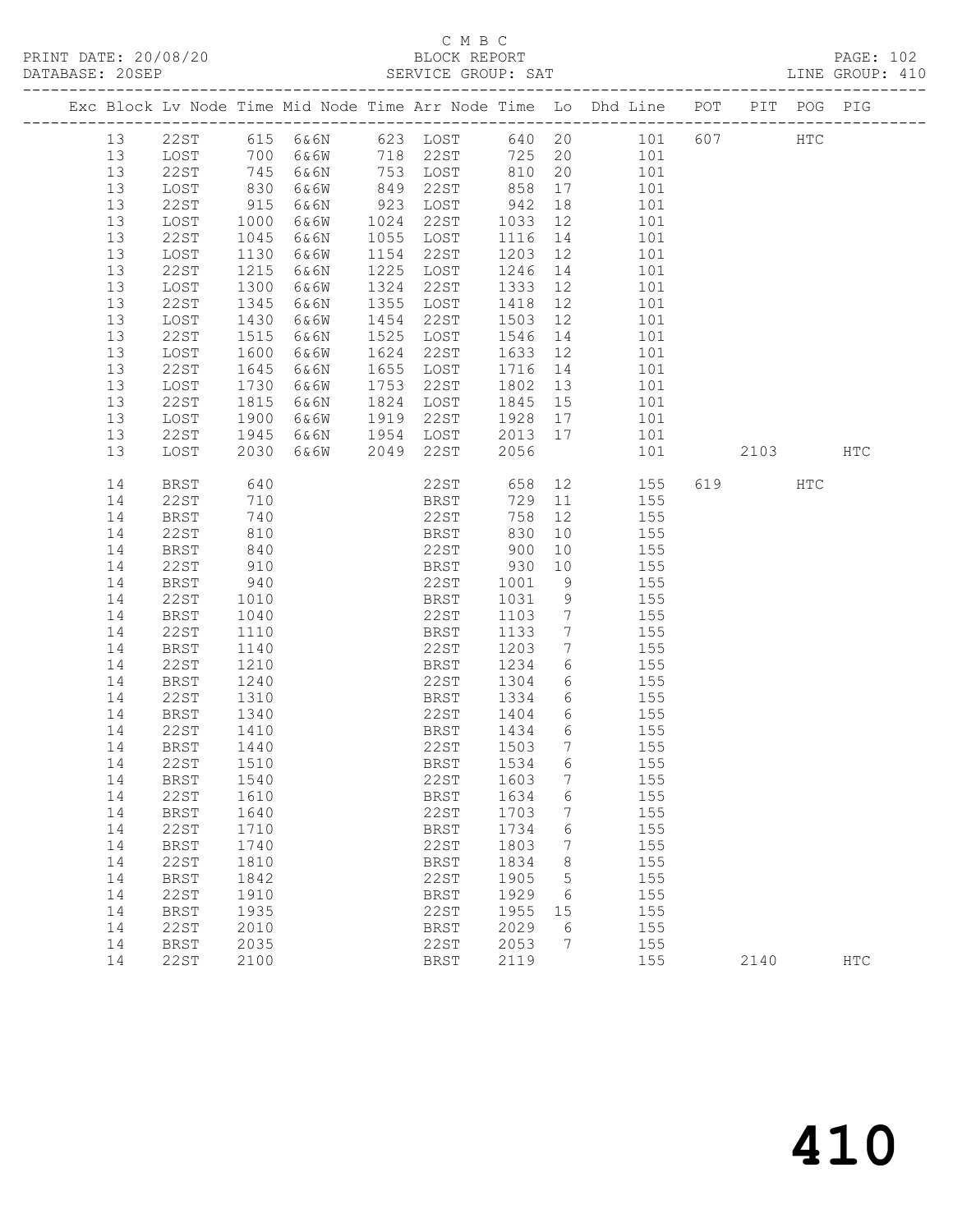## C M B C<br>BLOCK REPORT

|      |             |      |                                       |      |                                                    |                  |                 | Exc Block Lv Node Time Mid Node Time Arr Node Time Lo Dhd Line POT PIT POG PIG                                                               |          |      |              |            |
|------|-------------|------|---------------------------------------|------|----------------------------------------------------|------------------|-----------------|----------------------------------------------------------------------------------------------------------------------------------------------|----------|------|--------------|------------|
|      |             |      |                                       |      |                                                    |                  |                 | 15 22ST 730 CM#6 750 AD3W 810 5 410 722 HTC                                                                                                  |          |      |              |            |
| 15   |             |      |                                       |      |                                                    |                  |                 | AD3W 815 BHST 22ST 854 17 410<br>22ST 911 CM#6 932 AD3W 955 5 410<br>AD3W 1000 BHST 22ST 1043 16 410<br>22ST 1059 CM#6 1119 AD3W 1147 13 410 |          |      |              |            |
| 15   |             |      |                                       |      |                                                    |                  |                 |                                                                                                                                              |          |      |              |            |
| 15   |             |      |                                       |      |                                                    |                  |                 |                                                                                                                                              |          |      |              |            |
| 15   |             |      |                                       |      |                                                    |                  |                 |                                                                                                                                              |          |      |              |            |
| 15   | AD3W        |      | 1200 BHST                             |      | 22ST                                               | 1251             | 8 <sup>8</sup>  | 410                                                                                                                                          |          |      |              |            |
| 15   | 22ST        | 1259 | CM#6                                  |      | 1321 AD3W                                          | 1352             |                 | 8 410                                                                                                                                        |          |      |              |            |
| 15   | AD3W        |      |                                       |      |                                                    |                  |                 |                                                                                                                                              |          |      |              |            |
| 15   | 22ST        |      |                                       |      | 1400 BHST 22ST 1453<br>1459 CM#6 1521 AD3W 1551    |                  |                 | $\begin{array}{ccc} 6 & & 410 \\ 9 & & 410 \end{array}$                                                                                      |          |      |              |            |
| 15   | AD3W        |      | 1600 BHST                             |      | 22ST 1652                                          |                  | $\overline{7}$  | 410                                                                                                                                          |          |      |              |            |
| 15   | 22ST        | 1659 | CM#6                                  |      | 1720 AD3W 1748                                     |                  | 12              | 410                                                                                                                                          |          |      |              |            |
| 15   | AD3W        | 1800 | BHST                                  |      | 22ST                                               |                  | 9               |                                                                                                                                              |          |      |              |            |
| 15   | 22ST        |      | 1859 CM#6 1919 AD3W                   |      |                                                    | 1850<br>1943     | 5 <sup>5</sup>  | $410$<br>$410$                                                                                                                               |          |      |              |            |
| 15   | AD3W        |      | 1948 BHST                             |      | 22ST                                               | 2029             |                 | 7 410                                                                                                                                        |          |      |              |            |
| 15   | 22ST        |      | 2036 CM#6                             |      | 2055 AD3W                                          | 2115             |                 | 5 410                                                                                                                                        |          |      |              |            |
| 15   | AD3W        |      |                                       |      |                                                    |                  |                 |                                                                                                                                              |          |      |              |            |
| 15   | 22ST        |      |                                       |      |                                                    | 2158<br>2255     | $5\overline{)}$ | 18 410<br>410                                                                                                                                |          |      |              |            |
| 15   | AD3W        |      | 2300 BHST                             |      | 22ST                                               |                  |                 | $2335$ 10 410                                                                                                                                |          |      |              |            |
| 15   | 22ST        | 2345 | 6&6N                                  |      | 2354 LOST 2413                                     |                  |                 |                                                                                                                                              |          |      |              |            |
|      |             |      |                                       |      |                                                    |                  |                 | 5 101                                                                                                                                        |          |      |              |            |
| 15   | LOST        | 2418 | 6&6W                                  |      | 2436 22ST                                          |                  |                 | 7 101                                                                                                                                        |          |      |              |            |
| 15   | 22ST        | 2450 | 6&6N                                  |      | 2436 22ST 2443<br>2458 LOST 2515<br>2538 22ST 2545 |                  | $5^{\circ}$     | 101                                                                                                                                          | 101 2552 |      |              |            |
| 15   | LOST        |      | 2520 6&6W                             |      |                                                    |                  |                 |                                                                                                                                              |          |      |              | HTC        |
| 16   | 22ST        |      |                                       |      |                                                    |                  |                 | 1523 CM#6 1545 AD3W 1615 9 410 1515 HTC<br>1624 BHST 22ST 1715 8 410<br>1723 CM#6 1744 AD3W 1812 12 410                                      |          |      |              |            |
| 16   | AD3W        |      |                                       |      |                                                    |                  |                 |                                                                                                                                              |          |      |              |            |
| 16   | 22ST        |      |                                       |      |                                                    |                  |                 |                                                                                                                                              |          |      |              |            |
| 16   | AD3W        |      | 1824 BHST                             |      | 22ST                                               |                  |                 | 1913 15 410                                                                                                                                  |          |      |              |            |
| 16   | 22ST        | 1928 | CM#6 1948 AD3W                        |      |                                                    | 2010             |                 | 5 410                                                                                                                                        |          |      |              |            |
| 16   | AD3W        | 2015 | BHST                                  |      | 22ST                                               | 2053             |                 | 410 2100                                                                                                                                     |          |      |              | HTC        |
| 17   | 22ST        |      | 859 CM#6 920 AD3W                     |      |                                                    |                  |                 | 943 5 410                                                                                                                                    |          | 851  | HTC          |            |
| 17   | AD3W        |      | 948 BHST                              |      | 22ST                                               | 1030             | $5\overline{)}$ | 410                                                                                                                                          |          |      |              |            |
| 17   | 22ST        |      |                                       |      |                                                    | 1123             |                 | $\begin{array}{cc} 13 & 410 \\ 10 & 410 \end{array}$                                                                                         |          |      |              |            |
| 17   | AD3W        |      | 1035 CM#6 1055 AD3W<br>1136 BHST 22ST |      | 22ST                                               | <sup>1</sup> 225 |                 |                                                                                                                                              |          |      |              |            |
| 17   | 22ST        |      | 1235 CM#6 1257 AD3W                   |      |                                                    | 1326 10          |                 | 410                                                                                                                                          |          |      |              |            |
| 17   | AD3W        |      | 1336 BHST                             |      | 22ST                                               | 1429 6           |                 | 410                                                                                                                                          |          |      |              |            |
| 17   | 22ST        |      | 1435 CM#6 1458 AD3W                   |      |                                                    | 1529             | $7\overline{)}$ | 410                                                                                                                                          |          |      |              |            |
|      |             |      |                                       |      |                                                    |                  |                 | 17 AD3W 1536 BHST 22ST 1629 6 410                                                                                                            |          |      |              |            |
| 17   | 22ST        | 1635 | CM#6                                  |      | 1656 AD3W                                          | 1724             | 12              | 410                                                                                                                                          |          |      |              |            |
| 17   | AD3W        | 1736 | BHST                                  |      | 22ST                                               | 1826             | 9               | 410                                                                                                                                          |          |      |              |            |
| $17$ | <b>22ST</b> | 1835 | CM#6                                  |      | 1855 AD3W                                          | 1919             | 5               | 410                                                                                                                                          |          |      |              |            |
| $17$ | AD3W        | 1924 | BHST                                  |      | 22ST                                               | 2007             |                 | 410                                                                                                                                          |          | 2014 |              | <b>HTC</b> |
| 19   | 22ST        | 812  | CM#6                                  | 833  | AD3W                                               | 855              | 5               | 410                                                                                                                                          | 804      |      | $_{\rm HTC}$ |            |
| 19   | AD3W        | 900  | BHST                                  |      | 22ST                                               | 939              | 8               | 410                                                                                                                                          |          |      |              |            |
| 19   | 22ST        | 947  | CM#6                                  |      | 1007 AD3W                                          | 1032             | 5               | 410                                                                                                                                          |          |      |              |            |
| 19   | AD3W        | 1037 | BHST                                  |      | 22ST                                               | 1122             | 13              | 410                                                                                                                                          |          |      |              |            |
| 19   | <b>22ST</b> | 1135 | CM#6                                  |      | 1156 AD3W                                          | 1224             | 12              | 410                                                                                                                                          |          |      |              |            |
| 19   | AD3W        | 1236 | BHST                                  |      | 22ST                                               | 1327             | 8               | 410                                                                                                                                          |          |      |              |            |
| 19   | 22ST        | 1335 | CM#6                                  |      | 1358 AD3W                                          | 1429             | $\overline{7}$  | 410                                                                                                                                          |          |      |              |            |
| 19   | AD3W        | 1436 | BHST                                  |      | 22ST                                               | 1529             | 18              | 410                                                                                                                                          |          |      |              |            |
| 19   | <b>22ST</b> | 1547 | CM#6                                  | 1609 | AD3W                                               | 1638             | 10              | 410                                                                                                                                          |          |      |              |            |
| 19   | AD3W        | 1648 | BHST                                  |      | 22ST                                               | 1738             | 8               | 410                                                                                                                                          |          |      |              |            |
| 19   | 22ST        | 1746 | CM#6                                  |      | 1808 AD3W                                          | 1833             | $\overline{7}$  | 410                                                                                                                                          |          |      |              |            |
| 19   | AD3W        | 1840 |                                       |      | ${\tt HTCE}$                                       | 1917             |                 | 410                                                                                                                                          |          | 1918 |              | <b>HTC</b> |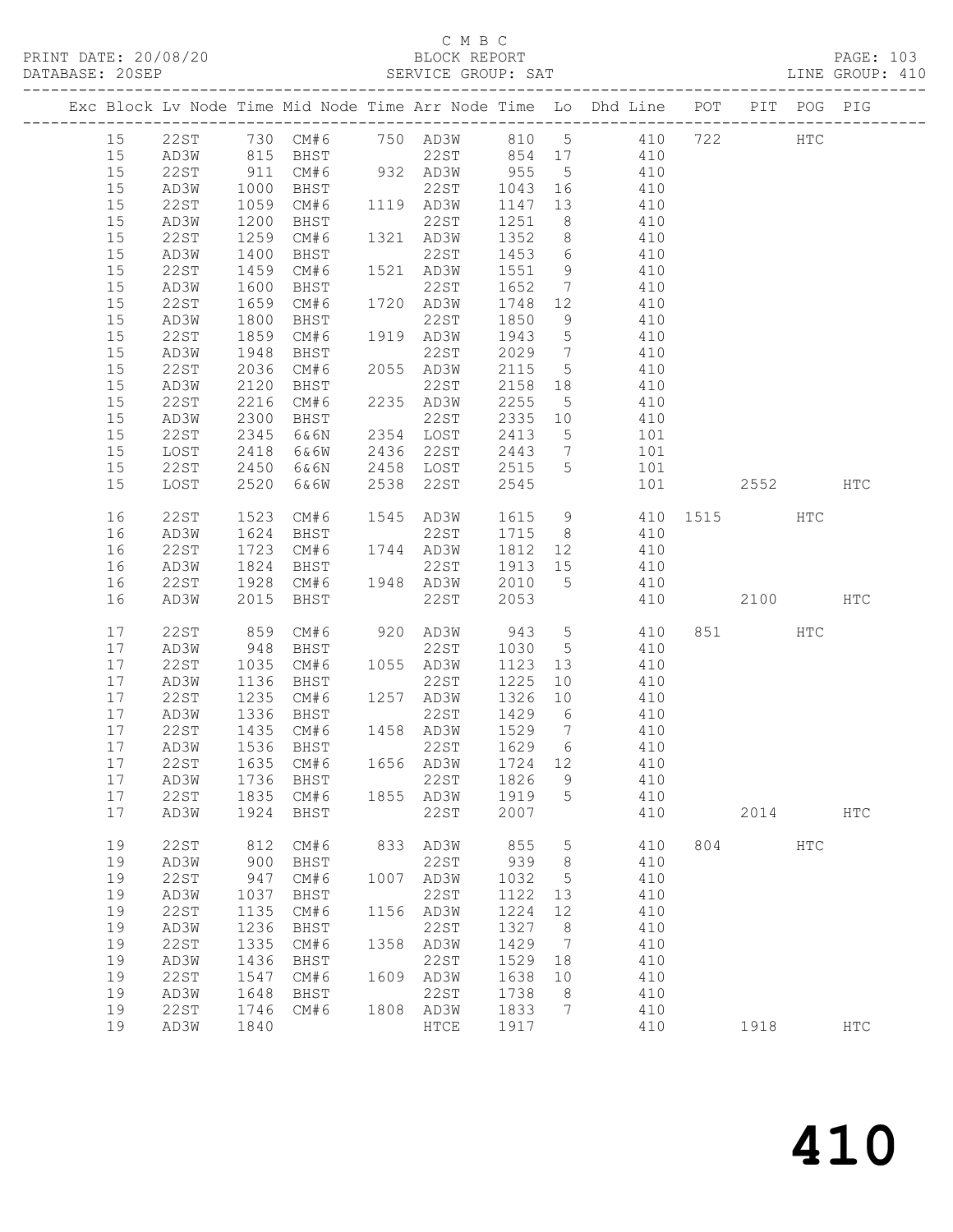#### C M B C<br>BLOCK REPORT SERVICE GROUP: SAT

|  |    |      |      |      |      |                  |         |                 | Exc Block Lv Node Time Mid Node Time Arr Node Time Lo Dhd Line POT |      | PIT POG PIG |            |
|--|----|------|------|------|------|------------------|---------|-----------------|--------------------------------------------------------------------|------|-------------|------------|
|  | 20 | 22ST |      |      |      |                  |         |                 | 1047 CM#6 1107 AD3W 1135 13 410 1039                               |      | <b>HTC</b>  |            |
|  | 20 | AD3W | 1148 |      |      |                  |         |                 | BHST 22ST 1238 9 410                                               |      |             |            |
|  | 20 | 22ST | 1247 | CM#6 |      | 1309 AD3W        | 1338 10 |                 | 410                                                                |      |             |            |
|  | 20 | AD3W | 1348 | BHST |      | 22ST             | 1441    | 6               | 410                                                                |      |             |            |
|  | 20 | 22ST | 1447 | CM#6 |      | 1509 AD3W        | 1539    | 9               | 410                                                                |      |             |            |
|  | 20 | AD3W | 1548 | BHST |      | 22ST             | 1641 6  |                 | 410                                                                |      |             |            |
|  | 20 | 22ST | 1647 | CM#6 |      | 1708 AD3W        | 1736 12 |                 | 410                                                                |      |             |            |
|  | 20 | AD3W | 1748 | BHST |      | 22ST             | 1838    | 9               | 410                                                                |      |             |            |
|  | 20 | 22ST | 1847 | CM#6 |      | 1907 AD3W 1931 5 |         |                 | 410                                                                |      |             |            |
|  | 20 | AD3W | 1936 | BHST |      | 22ST             | 2017    |                 | 410                                                                | 2024 |             | <b>HTC</b> |
|  | 21 | HTCW | 516  | BHST |      | AD3W             | 545     | 5 <sup>5</sup>  | 410                                                                | 515  | <b>HTC</b>  |            |
|  | 21 | AD3W | 550  | BHST |      | 22ST             | 625     | 20              | 410                                                                |      |             |            |
|  | 21 | 22ST | 645  | CM#6 |      | 705 AD3W         | 725     | $5^{\circ}$     | 410                                                                |      |             |            |
|  | 21 | AD3W | 730  | BHST |      | 22ST             | 808 16  |                 | 410                                                                |      |             |            |
|  | 21 | 22ST | 824  | CM#6 |      | 845 AD3W         | 907     | $5^{\circ}$     | 410                                                                |      |             |            |
|  | 21 | AD3W | 912  | BHST |      | 22ST             | 951     | 8 <sup>8</sup>  | 410                                                                |      |             |            |
|  | 21 | 22ST | 959  | CM#6 |      | 1019 AD3W        | 1044    | $5^{\circ}$     | 410                                                                |      |             |            |
|  | 21 | AD3W | 1049 | BHST |      | 22ST             | 1135 12 |                 | 410                                                                |      |             |            |
|  | 21 | 22ST | 1147 | CM#6 |      | 1209 AD3W        | 1238 10 |                 | 410                                                                |      |             |            |
|  | 21 | AD3W | 1248 | BHST |      | 22ST             | 1339 8  |                 | 410                                                                |      |             |            |
|  | 21 | 22ST | 1347 | CM#6 |      | 1410 AD3W        | 1441    | $\overline{7}$  | 410                                                                |      |             |            |
|  | 21 | AD3W | 1448 | BHST |      | 22ST             | 1541 18 |                 | 410                                                                |      |             |            |
|  | 21 | 22ST | 1559 | CM#6 |      | 1621 AD3W        | 1650    | 10              | 410                                                                |      |             |            |
|  | 21 | AD3W | 1700 | BHST |      | 22ST             | 1750    | 6               | 410                                                                |      |             |            |
|  | 21 | 22ST | 1756 | CM#6 |      | 1818 AD3W        | 1843    | $5\overline{)}$ | 410                                                                |      |             |            |
|  | 21 | AD3W | 1848 | BHST |      | 22ST             | 1934    | 9               | 410                                                                |      |             |            |
|  | 21 | 22ST | 1943 | CM#6 |      | 2003 AD3W        | 2025    | $5\phantom{.0}$ | 410                                                                |      |             |            |
|  | 21 | AD3W | 2030 | BHST |      | 22ST             | 2108    | 8               | 410                                                                |      |             |            |
|  | 21 | 22ST | 2116 | CM#6 |      | 2135 AD3W        | 2155    | $5\phantom{.0}$ | 410                                                                |      |             |            |
|  | 21 | AD3W | 2200 | BHST |      | 22ST             | 2237    | 8               | 410                                                                |      |             |            |
|  | 21 | 22ST | 2245 | 6&6N |      | 2254 LOST        | 2313    | $5\phantom{.0}$ | 101                                                                |      |             |            |
|  | 21 | LOST | 2318 | 6&6W |      | 2337 22ST        | 2344    | 5               | 101                                                                |      |             |            |
|  | 21 | 22ST | 2349 | CM#6 | 2407 | AD3W             | 2425    | 5 <sup>5</sup>  | 410                                                                |      |             |            |
|  | 21 | AD3W | 2430 | BHST |      | 22ST             | 2504    | $5\overline{)}$ | 410                                                                |      |             |            |
|  | 21 | 22ST | 2509 | CM#6 |      | 2527 AD3W        | 2545    | 5 <sup>5</sup>  | 410                                                                |      |             |            |
|  | 21 | AD3W | 2550 |      |      | HTCE             | 2616    |                 | 410                                                                | 2617 |             | <b>HTC</b> |
|  |    |      |      |      |      |                  |         |                 |                                                                    |      |             |            |

# 410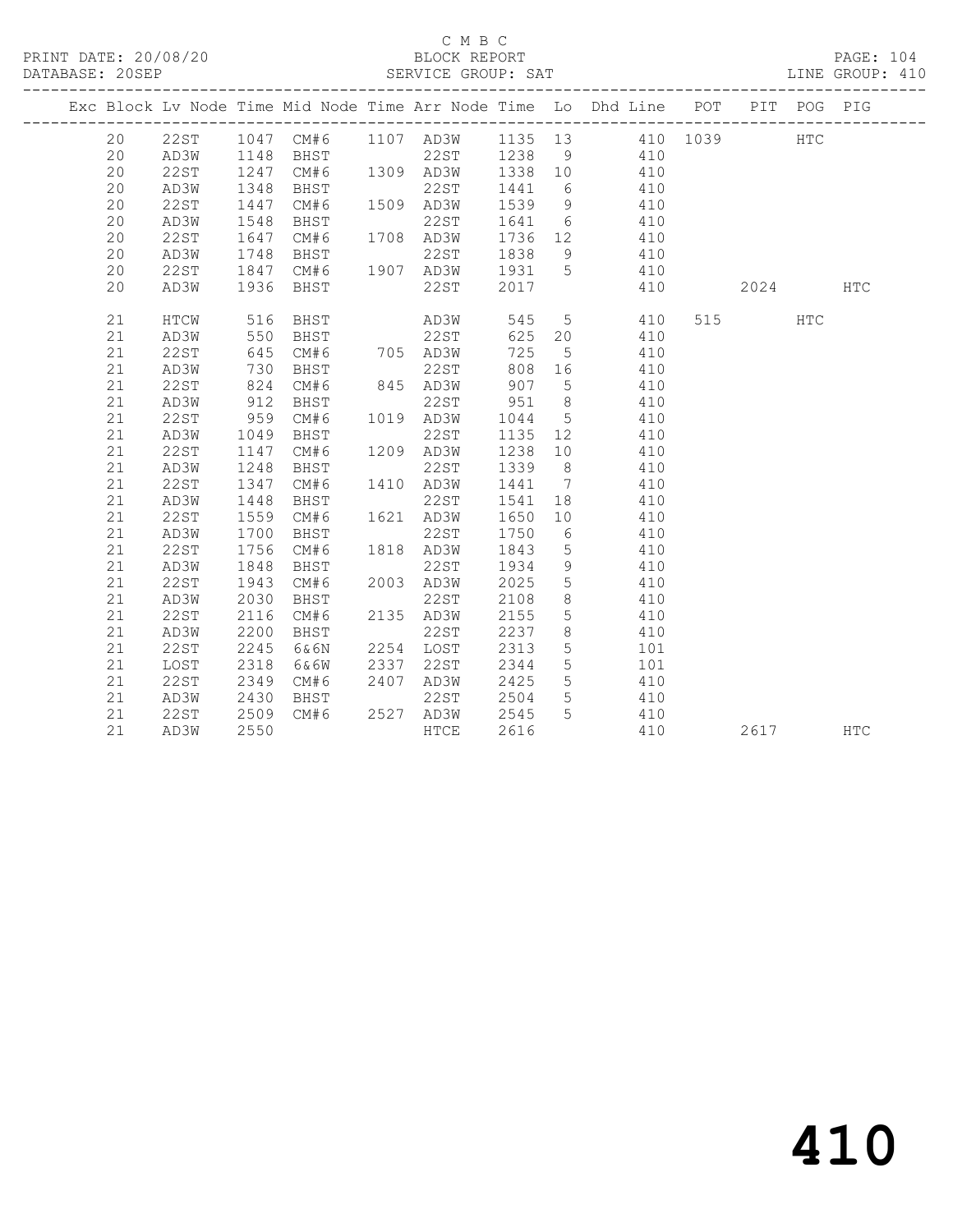|  |                                | PRINT DATE: 20/08/20 |      | DATABASE: 20SEP SERVICE GROUP: SAT LINE GROUP: 804                                                 | BLOCK REPORT | C M B C                    |         |                |           |           |             | PAGE: 105     |  |
|--|--------------------------------|----------------------|------|----------------------------------------------------------------------------------------------------|--------------|----------------------------|---------|----------------|-----------|-----------|-------------|---------------|--|
|  |                                |                      |      | 41AE EB W 41 AVE AT ASH ST 41AS 41 AV & NS ASH HTC Hamilton Depot 41 AV & NS ASH JOYCE STATION ULP |              |                            |         |                |           |           |             |               |  |
|  |                                |                      |      | Exc Block Lv Node Time Mid Node Time Arr Node Time Lo Dhd Line POT PIT POG PIG                     |              |                            |         |                |           |           |             |               |  |
|  |                                |                      |      | 1 JOST 500 41AS ULP 534 14 R4 438 HTC                                                              |              |                            |         |                |           |           |             |               |  |
|  | 1                              |                      |      |                                                                                                    |              |                            |         |                |           |           |             |               |  |
|  | $\mathbf{1}$                   |                      |      |                                                                                                    |              |                            |         |                |           |           |             |               |  |
|  | $\mathbf{1}$                   |                      |      | ULP 730 41AE JOST                                                                                  |              |                            |         |                | 810 10 R4 |           |             |               |  |
|  | $\mathbf{1}$                   |                      |      | JOST 820 41AS ULP 906                                                                              |              |                            |         |                | 8 R4      |           |             |               |  |
|  | $\mathbf 1$                    |                      |      | ULP 914 41AE JOST 957 7 R4<br>JOST 1004 41AS ULP 1052 6 R4                                         |              |                            |         |                |           |           |             |               |  |
|  | $\mathbf{1}$                   |                      |      | ULP 1058 41AE JOST 1141 7 R4                                                                       |              |                            |         |                |           |           |             |               |  |
|  | $\mathbf 1$                    |                      |      |                                                                                                    |              |                            |         |                |           |           |             |               |  |
|  | $\mathbf 1$                    | JOST                 |      | 1148 41AS ULP 1236 6 R4                                                                            |              |                            |         |                |           |           |             |               |  |
|  | $\mathbf 1$<br>$\mathbf{1}$    | ULP<br>JOST          |      | 1242 41AE JOST 1329 11                                                                             |              |                            |         |                |           | R4        |             |               |  |
|  | $\mathbf{1}$                   | ULP                  |      | 1340 41AS ULP 1430<br>1442 41AE JOST 1532                                                          |              | ULP 1430 12<br>JOST 1532 8 |         |                |           | R4<br>R4  |             |               |  |
|  | $\mathbf{1}$                   | JOST                 |      | 1540 41AS ULP 1630 12 R4                                                                           |              |                            |         |                |           |           |             |               |  |
|  | $\mathbf 1$                    | ULP                  |      | 1642 41AE JOST 1732                                                                                |              |                            |         |                | 8 R4      |           |             |               |  |
|  | $\mathbf{1}$                   | JOST                 |      |                                                                                                    |              |                            |         |                |           |           |             |               |  |
|  | $\mathbf 1$                    | ULP                  |      |                                                                                                    |              |                            |         |                |           |           |             |               |  |
|  | $\mathbf{1}$                   | JOST                 |      | 1940 41AS ULP 2021                                                                                 |              |                            |         |                | 13        | R4        |             |               |  |
|  | $\mathbf 1$                    | ULP                  | 2034 | 41AE JOST                                                                                          |              |                            | 2116 14 |                |           | R4        |             |               |  |
|  | $\mathbf 1$                    | JOST                 |      |                                                                                                    |              |                            |         |                |           |           |             |               |  |
|  | $\mathbf{1}$                   | 0 <sub>T</sub>       |      | 2130 41AS ULP 2211 13 R4<br>2224 41AE JOST 2302 13 R4                                              |              |                            |         |                |           |           |             |               |  |
|  | $\mathbf 1$                    | JOST                 |      | 2315 41AS ULP 2356 5 R4                                                                            |              |                            |         |                |           |           |             |               |  |
|  | $\mathbf 1$                    | ULP                  |      | 2401 41AE JOST 2439 6 R4                                                                           |              |                            |         |                |           |           |             |               |  |
|  | $\mathbf{1}$                   | JOST                 |      | 2445 41AS ULP 2526                                                                                 |              |                            |         |                |           |           | R4 2601 HTC |               |  |
|  | 2                              | JOST                 |      | 512 41AS ULP                                                                                       |              |                            |         |                |           | 546 14 R4 | 450 HTC     |               |  |
|  | $\mathbf{2}$                   | ULP 600              |      | 41AE JOST                                                                                          |              |                            | 637     |                | 13        | R4        |             |               |  |
|  | $\mathbf{2}$                   | JOST                 |      | 650 41AS<br>740 41AE<br>41AS ULP<br>41AE JOST                                                      |              |                            | 730     |                | 10        | R4        |             |               |  |
|  | $\mathbf{2}$                   | ULP                  |      | 828 41AS ULP 914 8 R4                                                                              |              |                            | 820     | 8 <sup>8</sup> |           | R4        |             |               |  |
|  | $\mathbf{2}$                   | JOST                 |      |                                                                                                    |              |                            |         |                |           |           |             |               |  |
|  | $\mathbf{2}$                   |                      |      | ULP 922 41AE JOST 1005 7 R4                                                                        |              |                            |         |                |           |           |             |               |  |
|  | $\mathbf{2}$<br>$\overline{c}$ | JOST                 |      |                                                                                                    |              |                            |         | $\overline{7}$ | $6$ R4    | R4        |             |               |  |
|  | 2                              | ULP 1106 41AE        |      | JOST 1156 41AS ULP 1244 6 R4                                                                       |              |                            |         |                |           |           |             |               |  |
|  | 2                              | ULP                  | 1250 | 41AE                                                                                               |              | JOST                       | 1337 11 |                |           | R4        |             |               |  |
|  | $\mathbf{2}$                   | JOST                 | 1348 | 41AS                                                                                               |              | ULP                        | 1438 12 |                |           | R4        |             |               |  |
|  | $\sqrt{2}$                     | ULP                  | 1450 | 41AE                                                                                               |              | JOST                       | 1540    | 8 <sup>8</sup> |           | R4        |             |               |  |
|  | $\sqrt{2}$                     | JOST                 | 1548 | 41AS                                                                                               |              | ULP                        | 1638 12 |                |           | R4        |             |               |  |
|  | $\mathbf{2}$                   | ULP                  | 1650 | 41AE                                                                                               |              | JOST                       | 1740    | 8              |           | R4        |             |               |  |
|  | $\sqrt{2}$                     | <b>JOST</b>          | 1748 | 41AS                                                                                               |              | ULP                        | 1836    | 14             |           | R4        |             |               |  |
|  | $\sqrt{2}$                     | ULP                  | 1850 | 41AE                                                                                               |              | JOST                       | 1934 16 |                |           | R4        |             |               |  |
|  | $\mathbf{2}$                   | JOST                 | 1950 | 41AS                                                                                               |              | ULP                        | 2031    | 11             |           | R4        |             |               |  |
|  | $\mathbf{2}$                   | ULP                  | 2042 | 41AE                                                                                               |              | JOST                       | 2124    | 16             |           | R4        |             |               |  |
|  | $\mathbf{2}$                   | <b>JOST</b>          | 2140 | 41AS                                                                                               |              | ULP                        | 2221    | 15             |           | R4        |             |               |  |
|  | $\mathbf{2}$                   | ULP                  | 2236 | 41AE                                                                                               |              | JOST                       | 2314 16 |                |           | R4        |             |               |  |
|  | $\sqrt{2}$                     | JOST                 | 2330 | 41AS                                                                                               |              | ULP                        | 2411    | $5^{\circ}$    |           | R4        |             |               |  |
|  | $\mathbf{2}$                   | ULP                  | 2416 | 41AE                                                                                               |              | JOST                       | 2454    | 6              |           | R4        |             |               |  |
|  | $\mathbf{2}$                   | <b>JOST</b>          | 2500 | 41AS                                                                                               |              | ULP                        | 2541    |                |           | R4        | 2616        | $_{\rm{HTC}}$ |  |
|  | 3                              | ULP                  | 1258 | 41AE                                                                                               |              | JOST                       | 1345 11 |                |           |           | R4 1213 HTC |               |  |
|  | 3                              | JOST                 | 1356 | 41AS                                                                                               |              | ULP                        | 1446 12 |                |           | R4        |             |               |  |
|  | 3                              | ULP                  | 1458 | 41AE                                                                                               |              | JOST                       | 1548    | 8 <sup>8</sup> |           | R4        |             |               |  |
|  | 3                              | JOST                 | 1556 | 41AS                                                                                               |              | ULP                        | 1646    | 12             |           | R4        |             |               |  |
|  | 3                              | ULP                  |      | 1658 41AE                                                                                          |              | JOST                       | 1748    | - 8            |           | R4        |             |               |  |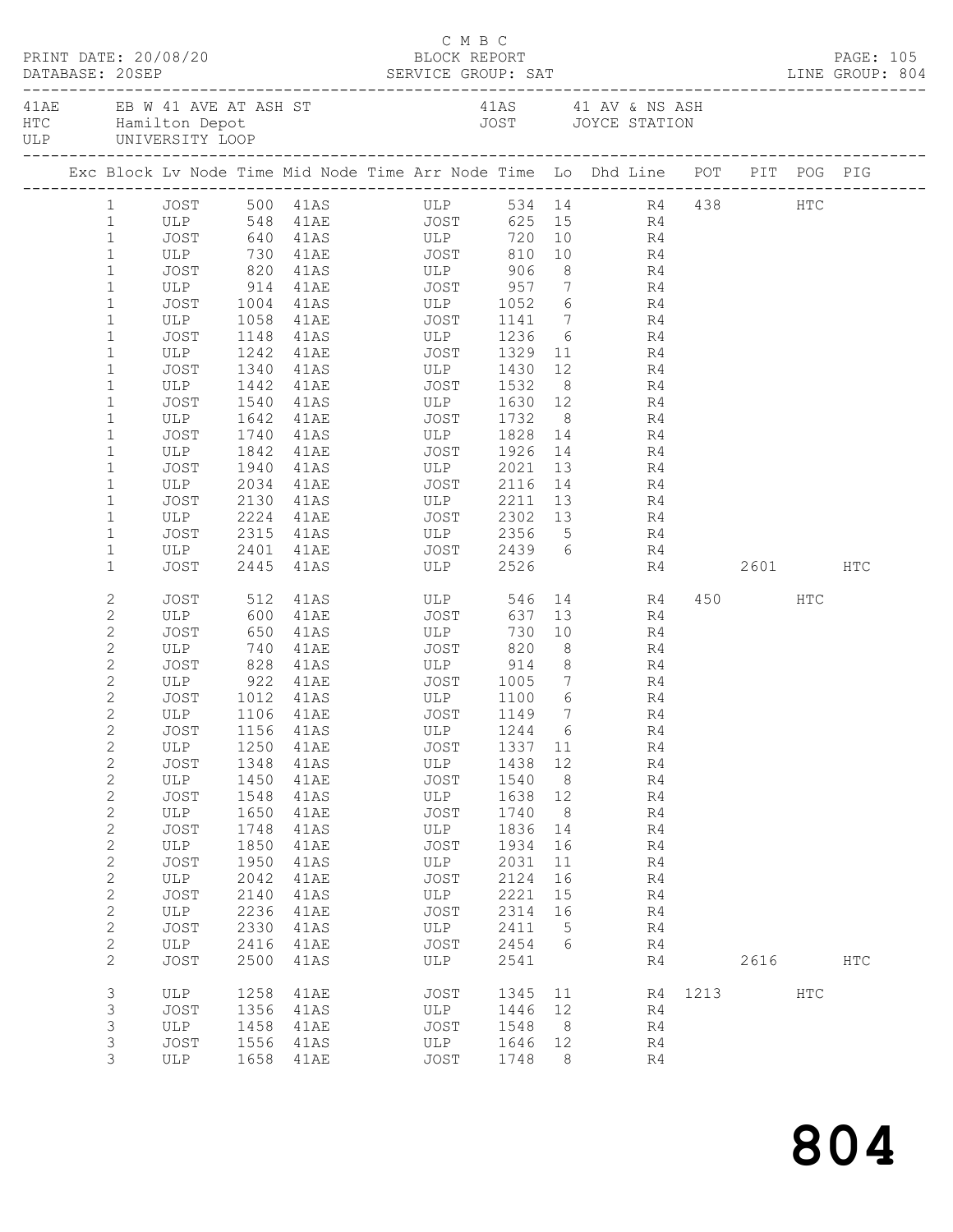#### C M B C<br>BLOCK REPORT

| DATABASE: 20SEP |                |                        |              |              | SERVICE GROUP: SAT                                                                                                   |                 |                        |                |                        |              | LINE GROUP: 804 |  |
|-----------------|----------------|------------------------|--------------|--------------|----------------------------------------------------------------------------------------------------------------------|-----------------|------------------------|----------------|------------------------|--------------|-----------------|--|
|                 |                | ---------------------- |              |              | Exc Block Lv Node Time Mid Node Time Arr Node Time Lo Dhd Line POT PIT POG PIG                                       |                 |                        |                |                        |              |                 |  |
|                 | $\mathfrak{Z}$ |                        |              |              | JOST 1756 41AS ULP 1844 14 R4                                                                                        |                 |                        |                |                        |              |                 |  |
|                 | 3              |                        |              |              | ULP 1858 41AE JOST 1942                                                                                              |                 |                        | R4 2004 HTC    |                        |              |                 |  |
|                 |                |                        |              |              |                                                                                                                      |                 |                        |                |                        |              |                 |  |
|                 | 4<br>4         | JOST<br>ULP            | 524<br>612   | 41AS<br>41AE | ULP 558<br>JOST                                                                                                      | 649 11          |                        | 14 R4<br>R4    | 502 HTC                |              |                 |  |
|                 | 4              | JOST                   | 700          | 41AS         | ULP                                                                                                                  | 743             | $7\overline{ }$        | R4             |                        |              |                 |  |
|                 | 4              | ULP                    | 750          | 41AE         | JOST                                                                                                                 | 830             | 6                      | R4             |                        |              |                 |  |
|                 | 4              | JOST                   | 836          | 41AS         | ULP                                                                                                                  | 922             | 8 <sup>8</sup>         | R4             |                        |              |                 |  |
|                 | 4              | ULP                    | 930          | 41AE<br>41AS | JOST                                                                                                                 | 1013            | $7\overline{ }$        | R4             |                        |              |                 |  |
|                 | 4              | JOST                   | 1020         |              | ULP                                                                                                                  | 1108 6          |                        | R <sub>4</sub> |                        |              |                 |  |
|                 | 4              | ULP                    | 1114         | 41AE         | JOST                                                                                                                 |                 |                        | 1157 7 R4      |                        |              |                 |  |
|                 | 4<br>4         | JOST<br>ULP            | 1204         | 41AS         | ULP<br>JOST                                                                                                          | 1254 12         | 8 <sup>8</sup>         | R4<br>R4       |                        |              |                 |  |
|                 | 4              | JOST                   | 1306<br>1404 | 41AE<br>41AS | ULP                                                                                                                  | 1356<br>1454 12 |                        | R4             |                        |              |                 |  |
|                 | 4              | ULP                    | 1506         | 41AE         | JOST                                                                                                                 | 1556            | 8 <sup>8</sup>         | R4             |                        |              |                 |  |
|                 | 4              | JOST                   | 1604         | 41AS         | ULP                                                                                                                  | 1654            | 12                     | R4             |                        |              |                 |  |
|                 | 4              | ULP                    | 1706         |              | JOST                                                                                                                 | 1756 8          |                        | R4             |                        |              |                 |  |
|                 | 4              | JOST                   | 1804         | 41AE<br>41AS | ULP                                                                                                                  | 1850 16         |                        | R4             |                        |              |                 |  |
|                 | 4              | ULP                    | 1906         | 41AE         | JOST                                                                                                                 | 1948 12         |                        | R <sub>4</sub> |                        |              |                 |  |
|                 | 4              | JOST                   | 2000         | 41AS         | ULP                                                                                                                  |                 |                        | 2041 9<br>R4   |                        |              |                 |  |
|                 | 4              | ULP                    | 2050         | 41AE         | JOST                                                                                                                 | 2132            |                        |                | R4 2154 HTC            |              |                 |  |
|                 | 5              | JOST                   | 844          | 41AS         | ULP 930                                                                                                              |                 |                        | 8 R4           | 822 and $\overline{a}$ | HTC          |                 |  |
|                 | 5              | ULP                    | 938          | 41AE         | JOST                                                                                                                 | 1021 7          |                        | R4             |                        |              |                 |  |
|                 | 5              | JOST                   | 1028         | 41AS         | ULP                                                                                                                  | 1116 6          |                        | R4             |                        |              |                 |  |
|                 | 5              | ULP                    | 1122         | 41AE         | JOST                                                                                                                 | 1205 7          |                        | R4             |                        |              |                 |  |
|                 | 5<br>5         | JOST<br>ULP            | 1212         | 41AS<br>41AE | ULP<br>JOST                                                                                                          | 1302 12<br>1404 | 8 <sup>8</sup>         | R <sub>4</sub> |                        |              |                 |  |
|                 | 5              | JOST                   | 1314<br>1412 | 41AS         | ULP                                                                                                                  | 1502            | 12                     | R4<br>R4       |                        |              |                 |  |
|                 | 5              | ULP                    | 1514         | 41AE         | JOST                                                                                                                 | 1604            | 8 <sup>8</sup>         | R4             |                        |              |                 |  |
|                 | 5              | JOST                   | 1612         | 41AS         | ULP                                                                                                                  | 1702 12         |                        | R4             |                        |              |                 |  |
|                 | 5              | ULP                    | 1714         | 41AE         | JOST                                                                                                                 | 1804            | 8 <sup>8</sup>         | R4             |                        |              |                 |  |
|                 | 5              | JOST                   | 1812         | 41AS         | ULP                                                                                                                  | 1858            | 16                     | R4             |                        |              |                 |  |
|                 | 5              | ULP                    | 1914         | 41AE<br>41AS | JOST                                                                                                                 | 1956 14         |                        | R4<br>R4       |                        |              |                 |  |
|                 | 5              | JOST                   | 2010         |              | ULP                                                                                                                  | 2051 9          |                        |                |                        |              |                 |  |
|                 | 5              | ULP 2100               |              |              | 41AE JOST 2138 12 R4                                                                                                 |                 |                        |                |                        |              |                 |  |
|                 | 5              | JOST                   | 2150         | 41AS         | <b>Example 19 To 19 To 19 To 19 To 19 To 19 To 19 To 19 To 19 To 19 To 19 To 19 To 19 To 19 To 19 To 19 To 19 To</b> | 2231            |                        |                | R4 2306 HTC            |              |                 |  |
|                 | 6              | JOST 708 41AS          |              |              | ULP 751 9 R4 646                                                                                                     |                 |                        |                |                        | $_{\rm HTC}$ |                 |  |
|                 | 6              | ULP                    | 800          | 41AE         | JOST                                                                                                                 | 841             | 11                     | R4             |                        |              |                 |  |
|                 | 6              | <b>JOST</b>            | 852          | 41AS         | ULP                                                                                                                  | 938             | 8                      | R4             |                        |              |                 |  |
|                 | 6<br>6         | ULP<br>JOST            | 946<br>1036  | 41AE<br>41AS | JOST<br>ULP                                                                                                          | 1029<br>1124    | $7\overline{ }$<br>- 6 | R4<br>R4       |                        |              |                 |  |
|                 | 6              | ULP                    | 1130         | 41AE         | JOST                                                                                                                 | 1213            | $\overline{7}$         | R4             |                        |              |                 |  |
|                 | 6              | JOST                   | 1220         | 41AS         | ULP                                                                                                                  | 1310            | 12                     | R4             |                        |              |                 |  |
|                 | 6              | ULP                    | 1322         | 41AE         | JOST                                                                                                                 | 1412            | 8                      | R4             |                        |              |                 |  |
|                 | 6              | JOST                   | 1420         | 41AS         | ULP                                                                                                                  | 1510            | 12                     | R4             |                        |              |                 |  |
|                 | 6              | ULP                    | 1522         | 41AE         | JOST                                                                                                                 | 1612            | 8 <sup>8</sup>         | R4             |                        |              |                 |  |
|                 | 6              | JOST                   | 1620         | 41AS         | ULP                                                                                                                  | 1710            | 12                     | R4             |                        |              |                 |  |
|                 | 6              | ULP                    | 1722         | 41AE         | JOST                                                                                                                 | 1812            | 8 <sup>8</sup>         | R4             |                        |              |                 |  |
|                 | 6              | JOST                   | 1820         | 41AS         | ULP                                                                                                                  | 1906            | 16                     | R4             |                        |              |                 |  |
|                 | 6              | ULP                    | 1922         | 41AE         | JOST                                                                                                                 | 2004            | 16                     | R4             |                        |              |                 |  |
|                 | 6<br>6         | JOST<br>ULP            | 2020<br>2110 | 41AS<br>41AE | ULP<br>JOST                                                                                                          | 2101<br>2148    | - 9<br>12              | R4<br>R4       |                        |              |                 |  |
|                 | 6              | JOST                   | 2200         | 41AS         | ULP                                                                                                                  | 2241            | $7\phantom{.0}\,$      | R4             |                        |              |                 |  |
|                 | 6              | ULP                    |              | 2248 41AE    | JOST                                                                                                                 | 2326            |                        | R4             | 2348                   |              | $_{\rm{HTC}}$   |  |
|                 |                |                        |              |              |                                                                                                                      |                 |                        |                |                        |              |                 |  |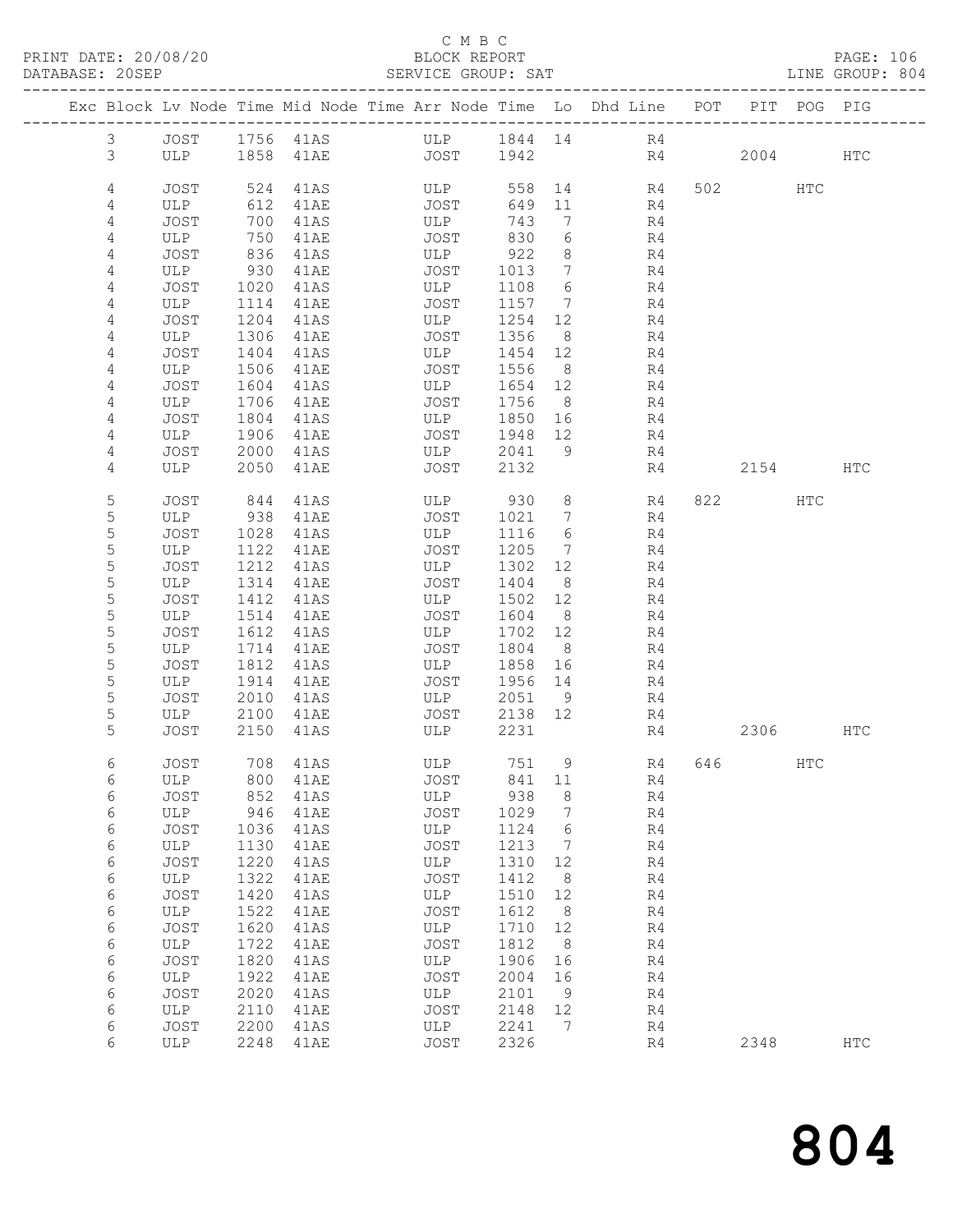#### C M B C<br>BLOCK REPORT SERVICE GROUP: SAT

|                 |             |      |          | Exc Block Lv Node Time Mid Node Time Arr Node Time Lo Dhd Line POT |         |                              |                             |     |        | PIT POG PIG |            |
|-----------------|-------------|------|----------|--------------------------------------------------------------------|---------|------------------------------|-----------------------------|-----|--------|-------------|------------|
| $7\phantom{.0}$ | JOST        |      | 536 41AS | ULP                                                                |         |                              | 610 14 R4                   | 514 |        | HTC         |            |
| 7               | ULP         | 624  | 41AE     | JOST                                                               |         | 701 15                       | R4                          |     |        |             |            |
| 7               | JOST        | 716  | 41AS     | ULP                                                                |         | 759 11                       | R <sub>4</sub>              |     |        |             |            |
| 7               | ULP         | 810  | 41AE     | JOST                                                               | 851     | - 9                          | R4                          |     |        |             |            |
| 7               | JOST        | 900  | 41AS     | ULP                                                                | 946     | 8 <sup>8</sup>               | R4                          |     |        |             |            |
| 7               | ULP         | 954  | 41AE     | JOST                                                               | 1037    | $\overline{7}$               | R <sub>4</sub>              |     |        |             |            |
| 7               | JOST        | 1044 | 41AS     | ULP                                                                | 1132    | 6                            | R4                          |     |        |             |            |
| 7               | ULP         | 1138 | 41AE     | JOST                                                               | 1221    | $\overline{7}$               | R4                          |     |        |             |            |
| 7               | JOST        | 1228 | 41AS     | ULP                                                                | 1318    | 12                           | R4                          |     |        |             |            |
| 7               | ULP         | 1330 | 41AE     | JOST                                                               | 1420    | 8 <sup>8</sup>               | R4                          |     |        |             |            |
| 7               | JOST        | 1428 | 41AS     | ULP                                                                | 1518 12 |                              | R4                          |     |        |             |            |
| 7               | ULP         | 1530 | 41AE     | JOST                                                               | 1620    | 8 <sup>8</sup>               | R4                          |     |        |             |            |
| 7               | JOST        | 1628 | 41AS     | ULP                                                                | 1718 12 |                              | R4                          |     |        |             |            |
| 7               | ULP         | 1730 | 41AE     | JOST                                                               | 1820    | 8 <sup>8</sup>               | R4                          |     |        |             |            |
| 7               | JOST        | 1828 | 41AS     | ULP                                                                | 1914 16 |                              | R4                          |     |        |             |            |
| 7               | ULP         | 1930 | 41AE     | JOST                                                               | 2012    |                              | R4                          |     | 2034   |             | <b>HTC</b> |
| 8               | JOST        | 548  | 41AS     | ULP                                                                | 622     |                              | 14 and $\overline{a}$<br>R4 |     | 526 32 | HTC         |            |
| 8               | ULP         | 636  | 41AE     | JOST                                                               | 715     | 9                            | R4                          |     |        |             |            |
| $\,8\,$         | JOST        | 724  | 41AS     | ULP                                                                | 807 11  |                              | R4                          |     |        |             |            |
| 8               | ULP         | 818  | 41AE     | JOST                                                               | 859     | - 9                          | R4                          |     |        |             |            |
| 8               | JOST        | 908  | 41AS     | ULP                                                                | 954     | 8 <sup>8</sup>               | R4                          |     |        |             |            |
| 8               | ULP         | 1002 | 41AE     | JOST                                                               | 1045    | $7\phantom{.0}$              | R4                          |     |        |             |            |
| 8               | JOST        | 1052 | 41AS     | ULP                                                                | 1140    | 6                            | R4                          |     |        |             |            |
| $\,8\,$         | ULP         | 1146 | 41AE     | JOST                                                               | 1229    | $7\phantom{.0}\phantom{.0}7$ | R4                          |     |        |             |            |
| 8               | JOST        | 1236 | 41AS     | ULP                                                                | 1326    | 12                           | R4                          |     |        |             |            |
| $\,8\,$         | ULP         | 1338 | 41AE     | JOST                                                               | 1428    | 8 <sup>8</sup>               | R4                          |     |        |             |            |
| $\,8\,$         | <b>JOST</b> | 1436 | 41AS     | ULP                                                                | 1526    | 12                           | R4                          |     |        |             |            |
| 8               | ULP         | 1538 | 41AE     | JOST                                                               | 1628    | 8 <sup>8</sup>               | R4                          |     |        |             |            |
| $\,8\,$         | JOST        | 1636 | 41AS     | ULP                                                                | 1726    | 12                           | R4                          |     |        |             |            |
| 8               | ULP         | 1738 | 41AE     | JOST                                                               | 1828    | 8 <sup>8</sup>               | R4                          |     |        |             |            |
| 8               | JOST        | 1836 | 41AS     | ULP                                                                | 1917    | 21                           | R4                          |     |        |             |            |
| 8               | ULP         | 1938 | 41AE     | JOST                                                               | 2020    | 10                           | R4                          |     |        |             |            |
| $\,8\,$         | JOST        | 2030 | 41AS     | ULP                                                                | 2111    | 9                            | R4                          |     |        |             |            |
| 8               | ULP         | 2120 | 41AE     | JOST                                                               | 2158    | 14                           | R4                          |     |        |             |            |
| 8               | JOST        | 2212 | 41AS     | ULP                                                                | 2253    | 7                            | R4                          |     |        |             |            |
| 8               | ULP         | 2300 | 41AE     | JOST                                                               | 2338    | 7                            | R4                          |     |        |             |            |
| 8               | JOST        | 2345 | 41AS     | ULP                                                                | 2426    | 5                            | R4                          |     |        |             |            |
| 8               | ULP         | 2431 | 41AE     | JOST                                                               | 2509    |                              | R4                          |     | 2531   |             | HTC        |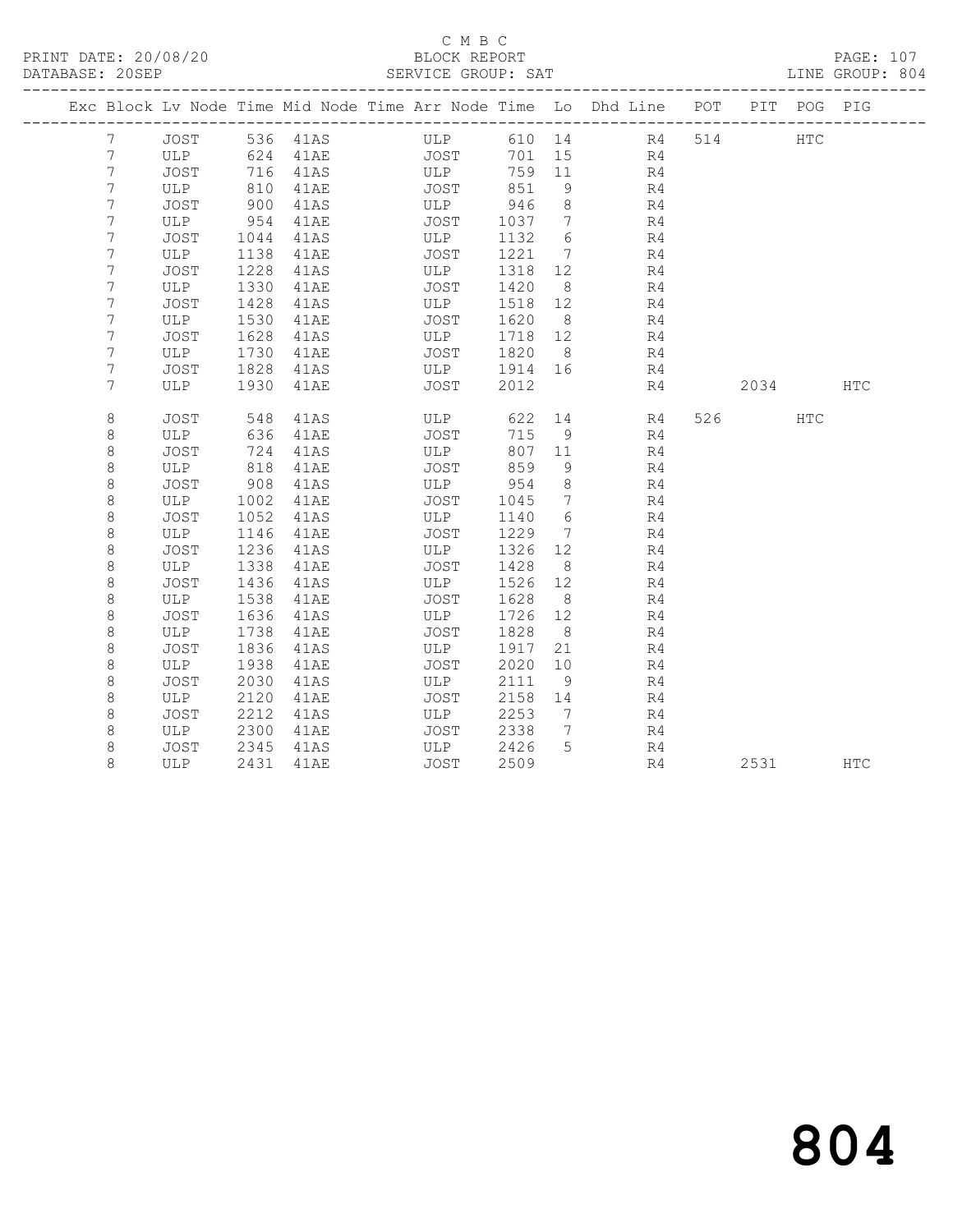## C M B C<br>BLOCK REPORT

PAGE: 108<br>LINE GROUP: 804

|             |             |              |                     | Exc Block Lv Node Time Mid Node Time Arr Node Time Lo Dhd Line POT |              |                              |          |         |      | PIT POG PIG |            |
|-------------|-------------|--------------|---------------------|--------------------------------------------------------------------|--------------|------------------------------|----------|---------|------|-------------|------------|
| 9           | JOST        |              | 732 41AS            | ULP                                                                | 815 11       |                              |          | R4 710  |      | HTC         |            |
| 9           | ULP         | 826          | 41AE                | JOST                                                               | 907          | 9                            | R4       |         |      |             |            |
| 9           | JOST        | 916          | 41AS                | ULP                                                                | 1002         | 10                           | R4       |         |      |             |            |
| 9           | ULP         | 1012         | 41AE                | JOST                                                               | 1055         | $5\overline{)}$              | R4       |         |      |             |            |
| $\mathsf 9$ | JOST        | 1100         | 41AS                | ULP                                                                | 1148         | 6                            | R4       |         |      |             |            |
| 9           | ULP         | 1154         | 41AE                | JOST                                                               | 1237         | $\overline{7}$               | R4       |         |      |             |            |
| 9           | JOST        | 1244         | 41AS                | ULP                                                                | 1334         | 12                           | R4       |         |      |             |            |
| 9           | ULP         | 1346         | 41AE                | JOST                                                               | 1436         | 8 <sup>8</sup>               | R4       |         |      |             |            |
| $\mathsf 9$ | JOST        | 1444         | 41AS                | ULP                                                                | 1534         | 12                           | R4       |         |      |             |            |
| 9           | ULP         | 1546         | 41AE                | JOST                                                               | 1636         | 8 <sup>8</sup>               | R4       |         |      |             |            |
| 9           | JOST        | 1644         | 41AS                | ULP                                                                | 1734         | 12                           | R4       |         |      |             |            |
| 9           | ULP         | 1746         | 41AE                | JOST                                                               | 1836         | 8 <sup>8</sup>               | R4       |         |      |             |            |
| $\mathsf 9$ | JOST        | 1844         | 41AS                | ULP                                                                | 1925         | 21                           | R4       |         |      |             |            |
| 9           | ULP         | 1946         | 41AE                | JOST                                                               | 2028 12      |                              | R4       |         |      |             |            |
| 9           | JOST        | 2040         | 41AS                | ULP                                                                | 2121         | 9                            | R4       |         |      |             |            |
| 9<br>9      | ULP         | 2130<br>2224 | 41AE                | JOST<br>ULP                                                        | 2208<br>2305 | 16<br>10                     | R4       |         |      |             |            |
| 9           | JOST<br>ULP | 2315         | 41AS<br>41AE        | JOST                                                               | 2353         | $\overline{7}$               | R4<br>R4 |         |      |             |            |
| 9           | JOST        | 2400         | 41AS                | ULP                                                                | 2441         | 5                            | R4       |         |      |             |            |
| 9           | ULP         | 2446         | 41AE                | JOST                                                               | 2524         |                              | R4       |         | 2546 |             | HTC        |
|             |             |              |                     |                                                                    |              |                              |          |         |      |             |            |
| 10          | JOST        | 1252         | 41AS                | ULP                                                                | 1342         | 12                           |          | R4 1230 |      | HTC         |            |
| 10          | ULP         | 1354         | 41AE                | JOST                                                               | 1444         | 8 <sup>8</sup>               | R4       |         |      |             |            |
| 10          | JOST        | 1452         | 41AS                | ULP                                                                | 1542         | 12                           | R4       |         |      |             |            |
| 10          | ULP         | 1554         | 41AE                | JOST                                                               | 1644         | 8 <sup>8</sup>               | R4       |         |      |             |            |
| 10          | JOST        | 1652         | 41AS                | ULP                                                                | 1742         | 12                           | R4       |         |      |             |            |
| 10          | ULP         | 1754         | 41AE                | JOST                                                               | 1844         | 8 <sup>8</sup>               | R4       |         |      |             |            |
| 10          | JOST        | 1852         | 41AS                | ULP                                                                | 1933         |                              | R4       |         | 2008 |             | <b>HTC</b> |
| 11          | JOST        | 600          | 41AS                | ULP                                                                | 635          | 13                           | R4       | 538     |      | HTC         |            |
| 11          | ULP         | 648          | 41AE                | JOST                                                               | 727          | 13                           | R4       |         |      |             |            |
| 11          | JOST        | 740          | 41AS                | ULP                                                                | 823          | 11                           | R4       |         |      |             |            |
| 11          | ULP         | 834          | 41AE                | JOST                                                               | 915          | 9                            | R4       |         |      |             |            |
| 11          | JOST        | 924          | 41AS                | ULP                                                                | 1010         | 8 <sup>8</sup>               | R4       |         |      |             |            |
| 11          | ULP         | 1018         | 41AE                | JOST                                                               | 1101         | $7\phantom{.0}\phantom{.0}7$ | R4       |         |      |             |            |
| 11          | JOST        | 1108         | 41AS                | ULP                                                                | 1156         | - 6                          | R4       |         |      |             |            |
| 11          | ULP         | 1202         | 41AE                | JOST                                                               | 1249         | 11                           | R4       |         |      |             |            |
| 11          | JOST        | 1300         | 41AS                | ULP                                                                | 1350         | 12                           | R4       |         |      |             |            |
| 11          | ULP         | 1402         | 41AE                | JOST                                                               | 1452         | 8 <sup>8</sup>               | R4       |         |      |             |            |
| $11$        | JOST        | 1500         | 41AS                | ULP                                                                | 1550         | 12                           | R4       |         |      |             |            |
| 11          | ${\rm ULP}$ | 1602         | 41AE                | <b>JOST</b>                                                        | 1652         | 8                            | R4       |         |      |             |            |
| 11          | JOST        | 1700         | 41AS                | ULP                                                                | 1750         | 12                           | R4       |         |      |             |            |
| 11          | ULP         | 1802         | 41AE                | <b>JOST</b>                                                        | 1849         | 11                           | R4       |         |      |             |            |
| 11          | JOST        | 1900         | 41AS                | ULP                                                                | 1941         | 13                           | R4       |         |      |             |            |
| 11          | ULP         | 1954         | <b>41AE</b>         | <b>JOST</b>                                                        | 2036         | 14                           | R4       |         |      |             |            |
| 11<br>11    | JOST        | 2050<br>2140 | 41AS                | ULP<br><b>JOST</b>                                                 | 2131<br>2218 | 9<br>18                      | R4<br>R4 |         |      |             |            |
| 11          | ULP<br>JOST | 2236         | <b>41AE</b><br>41AS | ULP                                                                | 2317         | 13                           | R4       |         |      |             |            |
| 11          | ULP         | 2330         | 41AE                | <b>JOST</b>                                                        | 2408         | 7                            | R4       |         |      |             |            |
| 11          | JOST        | 2415         | 41AS                | ULP                                                                | 2456         | 5                            | R4       |         |      |             |            |
| 11          | ULP         | 2501         | 41AE                | <b>JOST</b>                                                        | 2539         |                              | R4       |         | 2601 |             | <b>HTC</b> |
|             |             |              |                     |                                                                    |              |                              |          |         |      |             |            |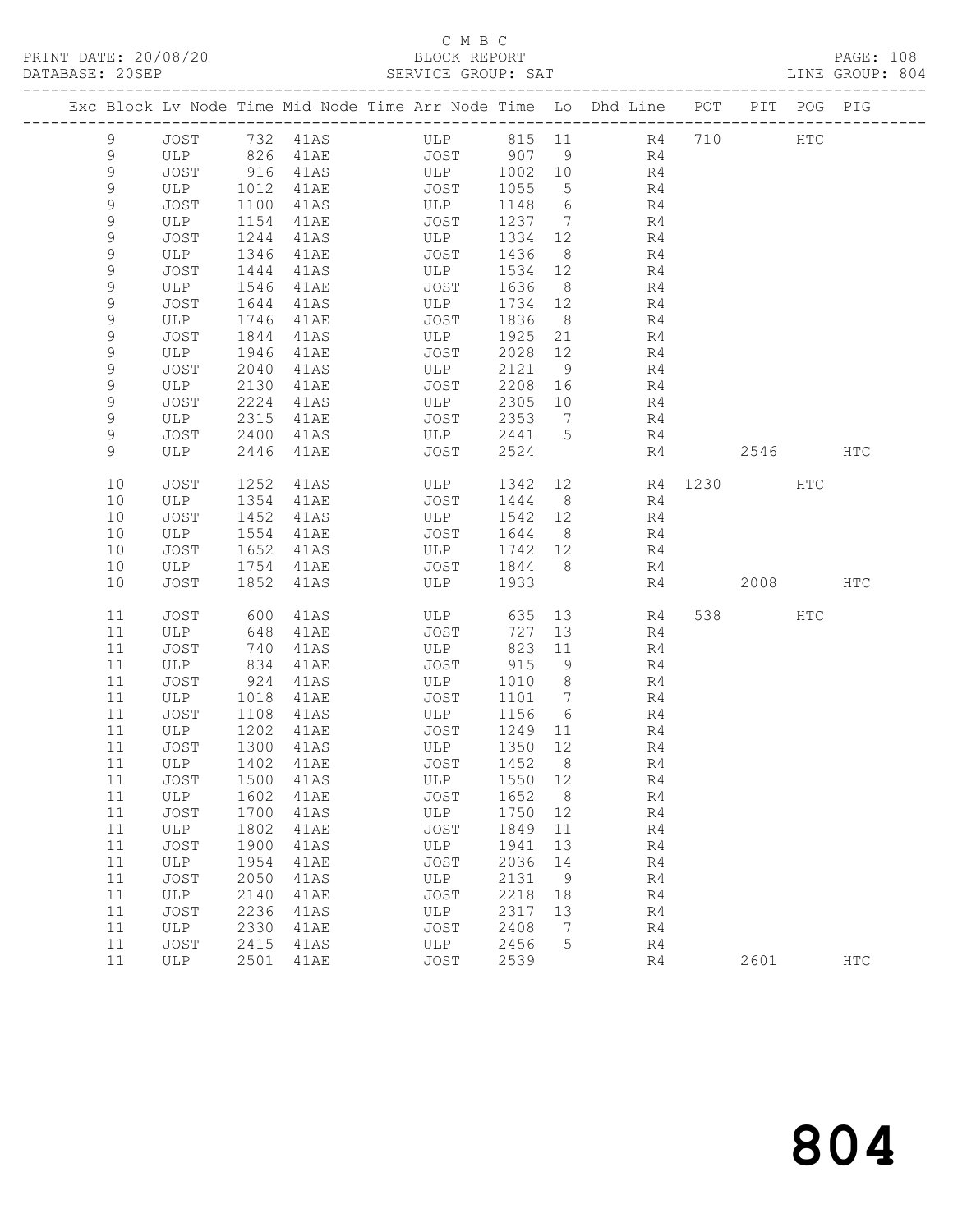### C M B C<br>BLOCK REPORT SERVICE GROUP: SAT

|    |               |              |                           | Exc Block Lv Node Time Mid Node Time Arr Node Time Lo Dhd Line POT PIT POG PIG |         |                 |                |     |        |            |              |
|----|---------------|--------------|---------------------------|--------------------------------------------------------------------------------|---------|-----------------|----------------|-----|--------|------------|--------------|
| 12 | JOST 610 41AS |              |                           | ULP 645 15 R4                                                                  |         |                 |                | 548 |        | <b>HTC</b> |              |
| 12 | ULP 700 41AE  |              |                           | <b>JOST</b>                                                                    |         |                 | 740 8 R4       |     |        |            |              |
| 12 | JOST          | 748          | $41A+$<br>$41AS$<br>$4AF$ | ULP                                                                            | 831 11  |                 | R4             |     |        |            |              |
| 12 | ULP           | 842          |                           | JOST                                                                           | 923     | 9               | R <sub>4</sub> |     |        |            |              |
| 12 | JOST          | 932          | 41AS                      | ULP                                                                            | 1018    | 8 <sup>8</sup>  | R <sub>4</sub> |     |        |            |              |
| 12 | ULP           | 1026         | 41AE                      | JOST                                                                           | 1109    | $7\overline{ }$ | R4             |     |        |            |              |
| 12 | JOST          | 1116         | 41AS                      | ULP                                                                            | 1204    | 6               | R4             |     |        |            |              |
| 12 | ULP           | 1210         | 41AE                      | JOST                                                                           | 1257    | 11              | R4             |     |        |            |              |
| 12 | JOST          | 1308         | 41AS                      | ULP                                                                            | 1358    | 12              | R4             |     |        |            |              |
| 12 | ULP           | 1410         | 41AE                      | JOST                                                                           | 1500    | 8 <sup>8</sup>  | R4             |     |        |            |              |
| 12 | JOST          | 1508         | 41AS                      | ULP                                                                            | 1558 12 |                 | R4             |     |        |            |              |
| 12 | ULP           | 1610         | 41AE                      | JOST                                                                           | 1700    | 8 <sup>1</sup>  | R4             |     |        |            |              |
| 12 | JOST          | 1708         | 41AS                      | ULP                                                                            | 1758 12 |                 | R4             |     |        |            |              |
| 12 | ULP           | 1810         | 41AE                      | JOST                                                                           | 1857    | 11              | R4             |     |        |            |              |
| 12 | JOST          | 1908         | 41AS                      | ULP                                                                            | 1949    | 13              | R4             |     |        |            |              |
| 12 | ULP           | 2002         | 41AE                      | JOST                                                                           | 2044 16 |                 | R4             |     |        |            |              |
| 12 | JOST          |              |                           | ULP                                                                            | 2141    | 9               |                |     |        |            |              |
| 12 | ULP           | 2100<br>2150 | 41AS                      | JOST                                                                           | 2228    |                 | R4             |     | 2250   |            | $_{\rm HTC}$ |
|    |               |              | 41AE                      |                                                                                |         |                 | R4             |     |        |            |              |
| 13 | JOST          | 620          | 41AS                      | ULP                                                                            | 655 15  |                 | R4             |     | 558 30 | HTC        |              |
| 13 | ULP           | 710          | 41AE                      | JOST                                                                           | 750     | 6               | R4             |     |        |            |              |
| 13 | JOST          | 756          | 41AS                      | ULP                                                                            | 839 11  |                 | R4             |     |        |            |              |
| 13 | ULP           | 850          | 41AE                      | JOST                                                                           | 931     | 9               | R4             |     |        |            |              |
| 13 | JOST          | 940          | 41AS                      | ULP                                                                            | 1026    | 8 <sup>8</sup>  | R4             |     |        |            |              |
| 13 | ULP           | 1034         | 41AE                      | JOST                                                                           | 1117    | $\overline{7}$  | R4             |     |        |            |              |
| 13 | JOST          | 1124         | 41AS                      | ULP                                                                            | 1212    | 6               | R4             |     |        |            |              |
| 13 | ULP           | 1218         | 41AE                      | JOST                                                                           | 1305    | 11              | R4             |     |        |            |              |
| 13 | JOST          | 1316         | 41AS                      | ULP                                                                            | 1406    | 12              | R4             |     |        |            |              |
| 13 | ULP           | 1418         | 41AE                      | JOST                                                                           | 1508    | 8 <sup>8</sup>  | R4             |     |        |            |              |
| 13 | JOST          | 1516         | 41AS                      | ULP                                                                            | 1606 12 |                 | R4             |     |        |            |              |
| 13 | ULP           | 1618         | 41AE                      | JOST                                                                           | 1708    | 8 <sup>8</sup>  | R4             |     |        |            |              |
| 13 | JOST          | 1716         | 41AS                      | ULP                                                                            | 1806 12 |                 | R4             |     |        |            |              |
| 13 | ULP           | 1818         | 41AE                      | JOST                                                                           | 1905    | 11              | R4             |     |        |            |              |
| 13 | JOST          | 1916         | 41AS                      | ULP                                                                            | 1957    | 13              | R4             |     |        |            |              |
| 13 | ULP           | 2010         | 41AE                      | JOST                                                                           | 2052    |                 | R4             |     | 2114   |            | HTC          |
| 14 | JOST          | 804          | 41AS                      | ULP 850                                                                        |         | 8 <sup>8</sup>  | R4             |     | 742    | HTC        |              |
| 14 | ULP           |              | 858 41AE                  | JOST 939                                                                       |         | 9               | R <sub>4</sub> |     |        |            |              |
| 14 | JOST          |              | 948 41AS                  | <b>ULP</b>                                                                     | 1034    | $7\phantom{.0}$ | R4             |     |        |            |              |
| 14 | ULP           |              | 1041 41AE                 | JOST 1124 5                                                                    |         |                 | R4             |     |        |            |              |
| 14 | JOST          | 1129         | 41AS                      | ULP                                                                            | 1217    | 9               | R4             |     |        |            |              |
| 14 | ULP           | 1226         | 41AE                      | <b>JOST</b>                                                                    | 1313    | 11              | R4             |     |        |            |              |
| 14 | JOST          | 1324         | 41AS                      | ULP                                                                            | 1414    | 12              | R4             |     |        |            |              |
| 14 | ULP           | 1426         | 41AE                      | JOST                                                                           | 1516    | 8               | R4             |     |        |            |              |
| 14 | JOST          | 1524         | 41AS                      | ULP                                                                            | 1614    | 12              | R4             |     |        |            |              |
| 14 | ULP           | 1626         | 41AE                      | <b>JOST</b>                                                                    | 1716    | 8               | R4             |     |        |            |              |
| 14 | JOST          | 1724         | 41AS                      | ULP                                                                            | 1814    | 12              | R4             |     |        |            |              |
| 14 | ULP           | 1826         | 41AE                      | <b>JOST</b>                                                                    | 1913    | 11              | R4             |     |        |            |              |
| 14 | JOST          | 1924         | 41AS                      | ULP                                                                            | 2005    | 13              | R4             |     |        |            |              |
| 14 | ULP           | 2018         | <b>41AE</b>               | <b>JOST</b>                                                                    | 2100    | 10              | R4             |     |        |            |              |
| 14 | JOST          | 2110         | 41AS                      | ULP                                                                            | 2151    | 9               | R4             |     |        |            |              |
| 14 | ULP           | 2200         | 41AE                      | <b>JOST</b>                                                                    | 2238    | 10              | R4             |     |        |            |              |
| 14 | JOST          | 2248         | 41AS                      | ULP                                                                            | 2329    |                 | R4             |     | 2404   |            | <b>HTC</b>   |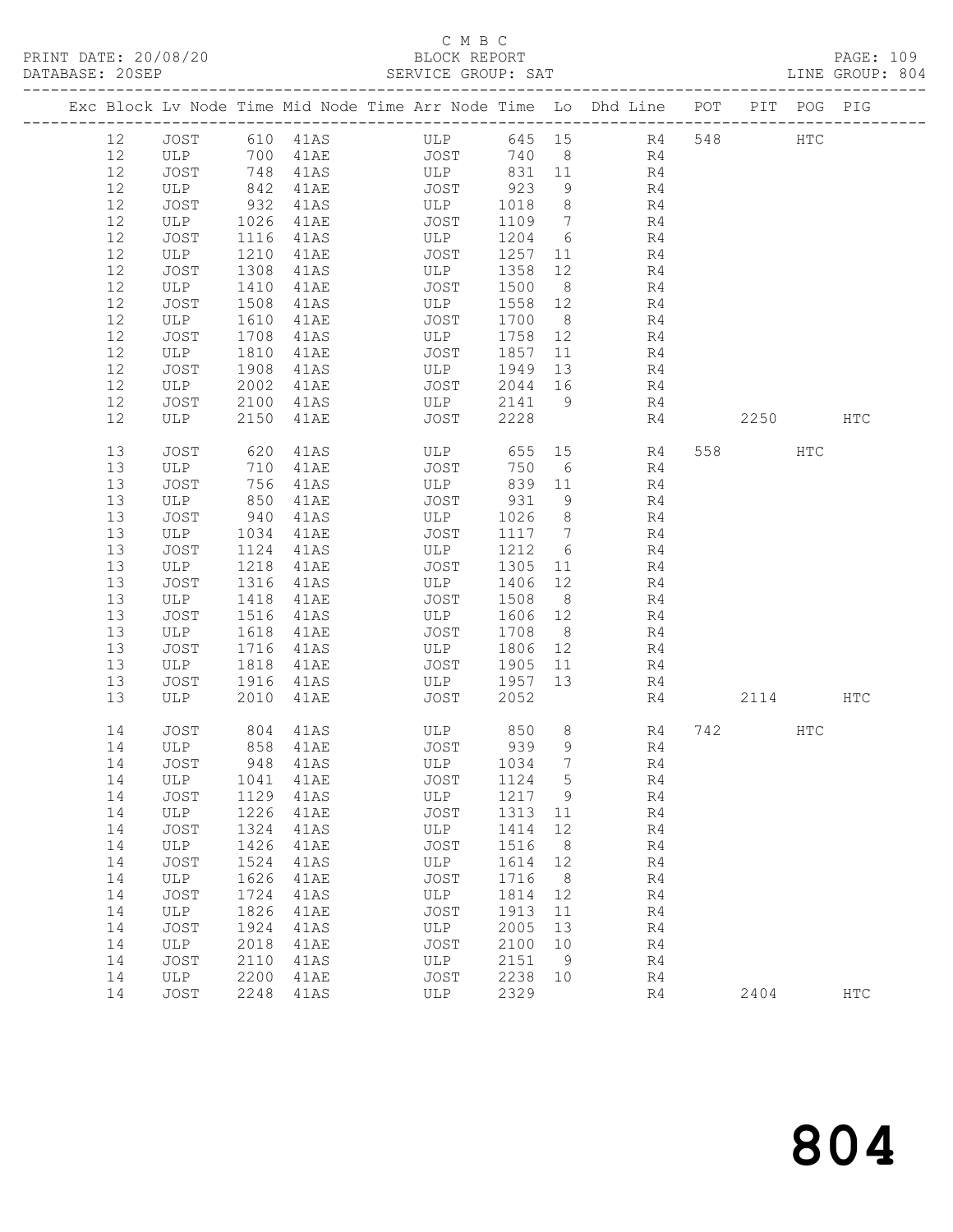#### C M B C SERVICE GROUP: SAT

| PAIADAOE. 20061 |            |      |        | PEIVATOR GIVOLI. PAI                                           |      |     |    |     |     |     | LUB GIVOL. OVI |
|-----------------|------------|------|--------|----------------------------------------------------------------|------|-----|----|-----|-----|-----|----------------|
|                 |            |      |        | Exc Block Lv Node Time Mid Node Time Arr Node Time Lo Dhd Line |      |     |    | POT | PIT | POG | PIG            |
| 15              | JOST       | 630  | 41 A S | ULP                                                            | 710  | 10  | R4 | 608 |     | HTC |                |
| 15              | <b>ULP</b> | 720  | 41AE   | JOST                                                           | 800  | 12  | R4 |     |     |     |                |
| 15              | JOST       | 812  | 41AS   | ULP                                                            | 858  | -8  | R4 |     |     |     |                |
| 15              | <b>ULP</b> | 906  | 41AE   | JOST                                                           | 949  |     | R4 |     |     |     |                |
| 15              | JOST       | 956  | 41AS   | ULP.                                                           | 1042 | 8   | R4 |     |     |     |                |
| 15              | <b>ULP</b> | 1050 | 41AE   | JOST                                                           | 1133 |     | R4 |     |     |     |                |
| 15              | JOST       | 1140 | 41AS   | <b>ULP</b>                                                     | 1228 | 6   | R4 |     |     |     |                |
| 15              | <b>ULP</b> | 1234 | 41AE   | JOST                                                           | 1321 | -11 | R4 |     |     |     |                |
| 15              | JOST       | 1332 | 41AS   | ULP                                                            | 1422 | 12  | R4 |     |     |     |                |

15 JOST 2430 41AS ULP 2511 R4 2546 HTC

15 ULP 1434 41AE JOST 1524 8 R4

 15 ULP 1634 41AE JOST 1724 8 R4 15 JOST 1732 41AS ULP 1820 14 R4 15 ULP 1834 41AE JOST 1918 14 R4 15 JOST 1932 41AS ULP 2013 13 R4 15 ULP 2026 41AE JOST 2108 12 R4 15 JOST 2120 41AS ULP 2201 11 R4 15 ULP 2212 41AE JOST 2250 10 R4 15 JOST 2300 41AS ULP 2341 5 R4 15 ULP 2346 41AE JOST 2424 6 R4

15 JOST 1532 41AS ULP 1622 12 R4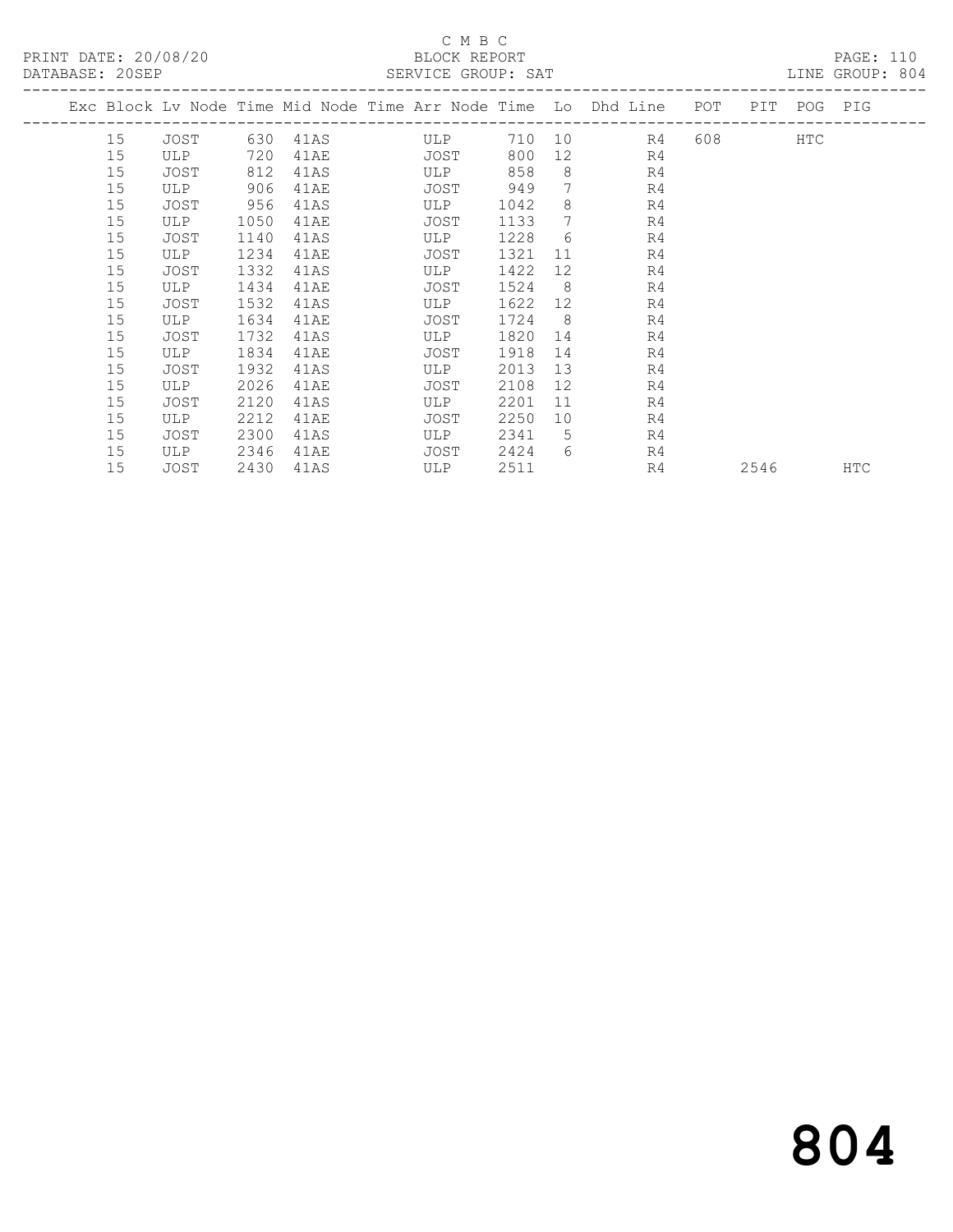|  |                 |             |                   |      |      |                              |                   |                | Exc Block Lv Node Time Mid Node Time Arr Node Time Lo Dhd Line POT PIT POG PIG |      |            |                   |
|--|-----------------|-------------|-------------------|------|------|------------------------------|-------------------|----------------|--------------------------------------------------------------------------------|------|------------|-------------------|
|  | 10 <sup>°</sup> |             |                   |      |      |                              |                   |                | MAKN 440 MAKN 440 MPLP 456 10 100 425 HTC<br>MPLP 506 MAKN 517 22ST 534 11 100 |      |            |                   |
|  | 10              |             |                   |      |      |                              |                   |                |                                                                                |      |            |                   |
|  | 10              | 22ST        | 545               | MAKN |      | 606 MPLP                     |                   |                | 622 24<br>100                                                                  |      |            |                   |
|  | 10              | MPLP        |                   | MAKN |      | 057 22ST<br>743 MPLP         | 714               |                | $\begin{array}{c} 11 \\ 15 \end{array}$<br>100                                 |      |            |                   |
|  | 10              | 22ST        |                   | MAKN |      |                              | 800               |                | 100                                                                            |      |            |                   |
|  | 10              | MPLP        | 646<br>725<br>815 | MAKN | 827  | $22ST$ 845                   |                   | 15             | 100                                                                            |      |            |                   |
|  | 10              | 22ST        | 900               | MAKN |      | 920 MPLP 940                 |                   | 18             | 100                                                                            |      |            |                   |
|  | 10              | MPLP        | 958               | MAKN | 1013 | 22ST                         | 1033              | 12             | 100                                                                            |      |            |                   |
|  | 10              | 22ST        | 1045              | MAKN |      | 1107 MPLP                    | 1129              | 13             | 100                                                                            |      |            |                   |
|  | 10              | MPLP        | 1142              | MAKN | 1158 | 22ST                         | 1217              | 13             | 100                                                                            |      |            |                   |
|  | 10              | 22ST        | 1230              | MAKN | 1251 | MPLP                         | 1315              | 12             | 100                                                                            |      |            |                   |
|  | 10              | MPLP        | 1327              | MAKN | 1343 | 22ST                         | 1403              | 12             | 100                                                                            |      |            |                   |
|  | 10              | 22ST        | 1415              | MAKN | 1436 | MPLP                         | 1459              | 13             | 100                                                                            |      |            |                   |
|  | 10              | MPLP        | 1512              | MAKN | 1530 | 22ST                         | 1550              | 10             | 100                                                                            |      |            |                   |
|  | 10              | 22ST        | 1600              | MAKN | 1622 | MPLP                         | 1645              | 12             | 100                                                                            |      |            |                   |
|  | 10              | MPLP        | 1657              | MAKN | 1715 | 22ST                         | 1736              | 9              | 100                                                                            |      |            |                   |
|  | 10              | 22ST        | 1745              | MAKN | 1807 | MPLP                         | 1829              |                | 100<br>$\begin{array}{c} 12 \\ 14 \end{array}$                                 |      |            |                   |
|  | 10              | MPLP        | 1841              | MAKN | 1857 | 22ST                         | 1916              |                | 100                                                                            |      |            |                   |
|  | 10              | 22ST        | 1930              | MAKN | 1950 | MPLP                         | 2010              | 16             | 100                                                                            |      |            |                   |
|  | 10              | MPLP        | 2026              | MAKN | 2042 | 22ST                         | 2100              | 15             | 100                                                                            |      |            |                   |
|  | 10              | 22ST        | 2115              | MAKN | 2135 | MPLP                         | 2153 8<br>2234 25 |                | 100                                                                            |      |            |                   |
|  | 10              | MPLP        | 2201              | MAKN | 2216 | 22ST                         |                   |                | 100                                                                            |      |            |                   |
|  | 10              | 22ST        | 2259              | MAKN | 2320 | MPLP                         | 2336              |                | 9<br>100                                                                       |      |            |                   |
|  | 10              | MPLP        | 2345              | MAKN | 2359 | 22ST                         | 2418              | 11             | 100                                                                            |      |            |                   |
|  | 10              | 22ST        | 2429              | MAKN | 2448 | MPLP                         | 2504              |                | 11<br>100                                                                      |      |            |                   |
|  | 10              | MPLP        | 2515              |      |      | MAKN                         | 2529              |                | 100                                                                            | 2544 |            | <b>HTC</b>        |
|  | 11              | MAKN        | 500               | MAKN |      | 500 MPLP                     | 516               |                | 10<br>100                                                                      | 445  | <b>HTC</b> |                   |
|  | 11              | MPLP        | 526               | MAKN | 537  | 22ST                         | 554               | 11             | 100                                                                            |      |            |                   |
|  | 11              | 22ST        | $520$<br>$605$    | MAKN |      | 623 MPLP                     | 639               | 27             | 100                                                                            |      |            |                   |
|  | 11              | MPLP        | 706               | MAKN | 717  | 22ST                         | 735               | 10             | 100                                                                            |      |            |                   |
|  | 11              | 22ST        | 745               | MAKN |      | 806 MPLP                     | 822               | 8 <sup>8</sup> | 100                                                                            |      |            |                   |
|  | 11              | MPLP        | 830<br>915        | MAKN |      | 842 22ST<br>935 MPLP<br>22ST | 900 15            |                | 100                                                                            |      |            |                   |
|  | 11              | 22ST        |                   | MAKN |      |                              | 955 18            |                | 100                                                                            |      |            |                   |
|  |                 |             |                   |      |      |                              |                   |                | 11 MPLP 1013 MAKN 1028 22ST 1047 13 100                                        |      |            |                   |
|  | 11              | 22ST        | 1100              | MAKN | 1120 | MPLP                         | 1142 15           |                | 100                                                                            |      |            |                   |
|  | 11              | MPLP        | 1157              | MAKN | 1213 | 22ST                         | 1233              | 12             | 100                                                                            |      |            |                   |
|  | 11              | <b>22ST</b> | 1245              | MAKN | 1307 | MPLP                         | 1331              | 11             | 100                                                                            |      |            |                   |
|  | 11              | MPLP        | 1342              | MAKN | 1358 | 22ST                         | 1418              | 12             | 100                                                                            |      |            |                   |
|  | 11              | 22ST        | 1430              | MAKN | 1451 | MPLP                         | 1514              | 13             | 100                                                                            |      |            |                   |
|  | 11              | MPLP        | 1527              | MAKN | 1545 | 22ST                         | 1605              | 10             | 100                                                                            |      |            |                   |
|  | 11              | 22ST        | 1615              | MAKN | 1637 | MPLP                         | 1659              | 12             | 100                                                                            |      |            |                   |
|  | 11              | MPLP        | 1711              | MAKN | 1729 | 22ST                         | 1749              | 11             | 100                                                                            |      |            |                   |
|  | 11              | 22ST        | 1800              | MAKN | 1821 | MPLP                         | 1843              | 13             | 100                                                                            |      |            |                   |
|  | 11              | MPLP        | 1856              | MAKN | 1912 | 22ST                         | 1931              | 14             | 100                                                                            |      |            |                   |
|  | 11              | 22ST        | 1945              | MAKN | 2007 | $\texttt{MPLP}$              | 2027              | 14             | 100                                                                            |      |            |                   |
|  | 11              | MPLP        | 2041              | MAKN | 2057 | 22ST                         | 2116              | 15             | 100                                                                            |      |            |                   |
|  | 11              | 22ST        | 2131              | MAKN | 2153 | MPLP                         | 2211              | 10             | 100                                                                            |      |            |                   |
|  | 11              | MPLP        | 2221              | MAKN | 2236 | 22ST                         | 2254              |                | 100                                                                            | 2301 |            | $_{\mathrm{HTC}}$ |

C M B C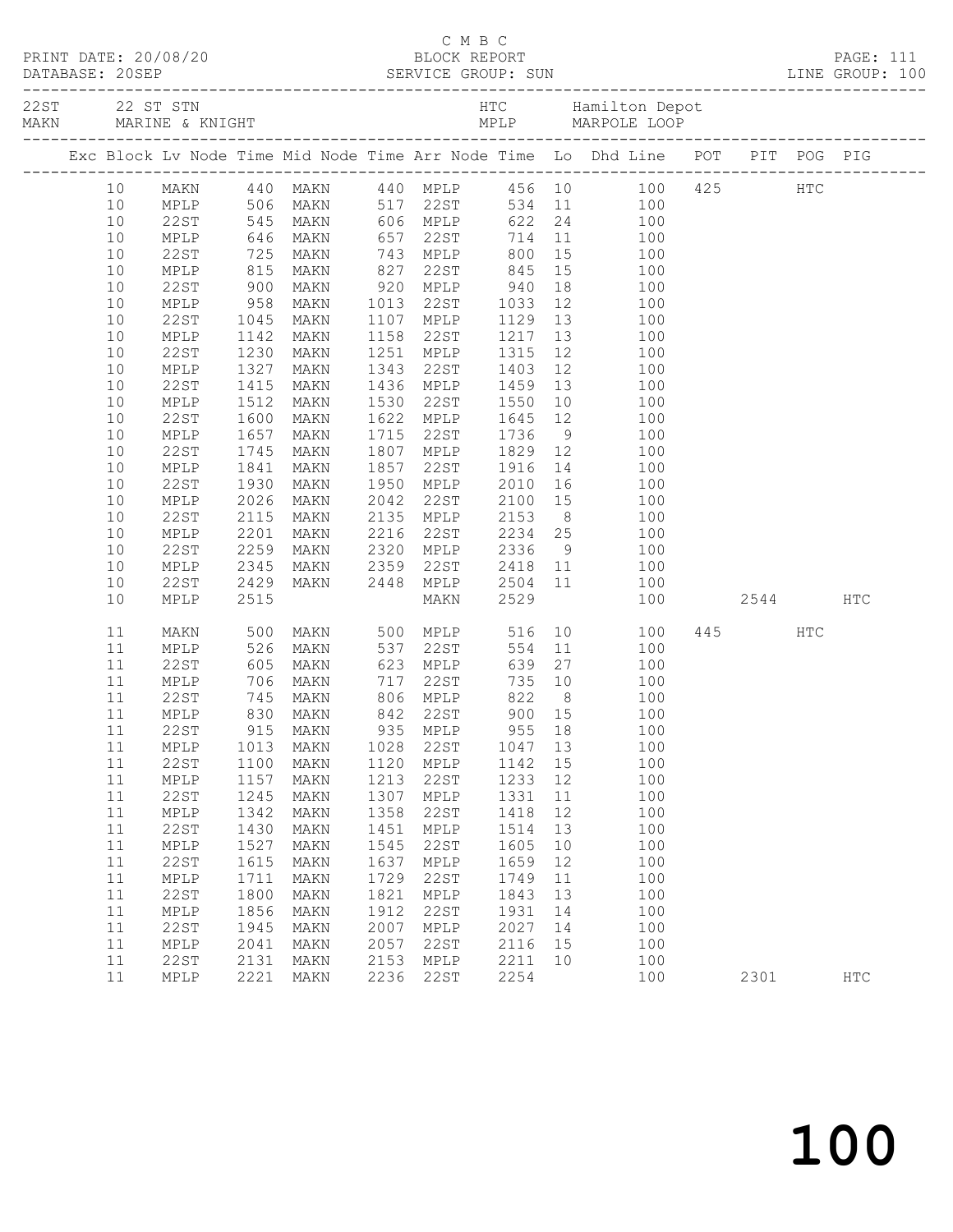### C M B C<br>BLOCK REPORT SERVICE GROUP: SUN

PRINT DATE: 20/08/20 BLOCK REPORT PAGE: 112

|  |                   |              |                 |                                  |                                                       |                                       |    | Exc Block Lv Node Time Mid Node Time Arr Node Time Lo Dhd Line POT PIT POG PIG |     |      |     |            |
|--|-------------------|--------------|-----------------|----------------------------------|-------------------------------------------------------|---------------------------------------|----|--------------------------------------------------------------------------------|-----|------|-----|------------|
|  | 12                |              |                 | 22ST 502 MAKN<br>MPLP 546 MAKN   | 520 MPLP<br>557 22ST                                  |                                       |    | 536 10 100 446<br>614 11 100                                                   |     | HTC  |     |            |
|  | $12 \overline{ }$ |              |                 |                                  |                                                       |                                       |    |                                                                                |     |      |     |            |
|  | 12                | 22ST         |                 | 625 MAKN<br>625 MAKN<br>726 MAKN | 643 MPLP 659 27<br>737 22ST 754 21<br>835 MPLP 853 20 |                                       |    | 100                                                                            |     |      |     |            |
|  | 12                | MPLP         |                 |                                  |                                                       | 754 21                                |    | 100                                                                            |     |      |     |            |
|  | 12                | 22ST         |                 |                                  |                                                       |                                       |    | 100                                                                            |     |      |     |            |
|  | 12                | MPLP         | $913$<br>$1000$ | MAKN                             | 925 22ST<br>1020 MPLP                                 | 943<br>1040                           | 17 | 100                                                                            |     |      |     |            |
|  | 12                | 22ST         |                 | MAKN                             |                                                       |                                       | 18 | 100                                                                            |     |      |     |            |
|  | 12                | MPLP         | 1058<br>1145    | MAKN                             | 1113  22ST  1133  12<br>1207  MPLP  1229  13          |                                       |    | 100                                                                            |     |      |     |            |
|  | 12                | 22ST         | 1145            | MAKN                             |                                                       |                                       |    | 100                                                                            |     |      |     |            |
|  | 12                | MPLP         | 1242<br>1330    | MAKN                             |                                                       |                                       |    | 100                                                                            |     |      |     |            |
|  | 12                | 22ST         |                 | MAKN                             |                                                       |                                       |    | 100                                                                            |     |      |     |            |
|  | 12                | MPLP         | 1427            | MAKN                             | 1443 22ST                                             | 1115<br>1503 12<br>1559 13<br>1650 10 |    | 100                                                                            |     |      |     |            |
|  | 12                | 22ST         | 1515            | MAKN                             | 1536 MPLP                                             |                                       |    | 100                                                                            |     |      |     |            |
|  | 12                | MPLP         | 1612            | MAKN                             | 1630 22ST                                             |                                       |    | 100                                                                            |     |      |     |            |
|  | 12                | 22ST         | 1700            | MAKN                             | 1722 MPLP                                             | 1744 12<br>1833 12                    |    | 100                                                                            |     |      |     |            |
|  | 12<br>12          | MPLP<br>22ST | 1756<br>1845    | MAKN                             | 1812 22ST                                             |                                       |    | 100                                                                            |     |      |     |            |
|  | 12                | MPLP         | 1941            | MAKN<br>MAKN                     | 1907 MPLP 1929 12<br>1957 22ST 2016 14                |                                       |    | 100<br>100                                                                     |     |      |     |            |
|  | 12                | 22ST         | 2030            | MAKN                             |                                                       |                                       |    | 100                                                                            |     |      |     |            |
|  | 12                | MPLP         | 2126            | MAKN                             | 2050 MPLP     2110  16<br>2142   22ST      2200       |                                       |    | 100                                                                            |     | 2215 |     | <b>HTC</b> |
|  |                   |              |                 |                                  |                                                       |                                       |    |                                                                                |     |      |     |            |
|  | 13                | 22ST         |                 | MAKN                             |                                                       | 559                                   |    | $7\overline{ }$<br>100                                                         | 517 |      | HTC |            |
|  | 13                | MPLP         | 525<br>606      | MAKN                             | 543 MPLP<br>617 22ST                                  | 635 10                                |    | 100                                                                            |     |      |     |            |
|  | 13                | 22ST         |                 | MAKN                             |                                                       | 722                                   | 21 | 100                                                                            |     |      |     |            |
|  | 13                | MPLP         | 645<br>743      | MAKN                             | 706 MFLF<br>754 22ST                                  | 811                                   | 19 | 100                                                                            |     |      |     |            |
|  | 13                | 22ST         |                 | MAKN                             |                                                       |                                       | 20 | 100                                                                            |     |      |     |            |
|  | 13                | MPLP         | 830<br>928      | MAKN                             | 850 MPLP<br>940 22ST                                  | 908<br>958                            | 17 | 100                                                                            |     |      |     |            |
|  | 13                | 22ST         | 1015            | MAKN                             | 1035 MPLP 1055 17<br>1127 22ST 1146 14                |                                       |    | 100                                                                            |     |      |     |            |
|  | 13                | MPLP         | 1112            | MAKN                             |                                                       |                                       |    | 100                                                                            |     |      |     |            |
|  | 13                | 22ST         | 1200            | MAKN                             | 1221 MPLP 1243 14                                     |                                       |    | 100                                                                            |     |      |     |            |
|  | 13                | MPLP         | 1257<br>1345    | MAKN                             | 1313 22ST                                             |                                       |    | 100                                                                            |     |      |     |            |
|  | 13                | 22ST         |                 | MAKN                             |                                                       |                                       |    | 100                                                                            |     |      |     |            |
|  | 13                | MPLP         | 1442            | MAKN                             |                                                       |                                       |    | 100                                                                            |     |      |     |            |
|  | 13                | 22ST         | 1530            | MAKN                             |                                                       |                                       |    | 100                                                                            |     |      |     |            |
|  | 13                | MPLP         | 1627            | MAKN                             | 1645 22ST 1705<br>1736 MPLP 1758                      |                                       | 10 | 100                                                                            |     |      |     |            |
|  | 13                | 22ST         | 1715            | MAKN                             |                                                       | 1758 13                               |    | 100                                                                            |     |      |     |            |
|  | 13                | MPLP         | 1811            | MAKN                             | 1827 22ST                                             | 1847 13                               |    | 100                                                                            |     |      |     |            |
|  | 13                | 22ST         | 1900            | MAKN                             | 1920 MPLP                                             | 1942                                  | 14 | 100                                                                            |     |      |     |            |
|  | 13                | MPLP         | 1956            | MAKN                             | 2012 22ST                                             | 2032 13                               |    | 100                                                                            |     |      |     |            |
|  | 13                | 22ST         | 2045            | MAKN                             | 2107 MPLP 2125 16<br>2157 22ST 2216 13                |                                       |    | 100                                                                            |     |      |     |            |
|  | 13                | MPLP         | 2141<br>2229    | MAKN                             | 2157 22ST                                             |                                       |    | 100                                                                            |     |      |     |            |
|  | 13<br>13          | 22ST         | 2315            | MAKN                             | 2249 MPLP     2307    8<br>2329   22ST      2346   13 |                                       |    | 100<br>100                                                                     |     |      |     |            |
|  | 13                | MPLP<br>22ST | 2359            | MAKN<br>MAKN                     |                                                       |                                       | 9  | 100                                                                            |     |      |     |            |
|  | 13                | MPLP         |                 | 2445 MAKN                        | 2420 MPLP 2436<br>2456 22ST 2514                      |                                       |    | 100                                                                            |     | 2521 |     | <b>HTC</b> |
|  |                   |              |                 |                                  |                                                       |                                       |    |                                                                                |     |      |     |            |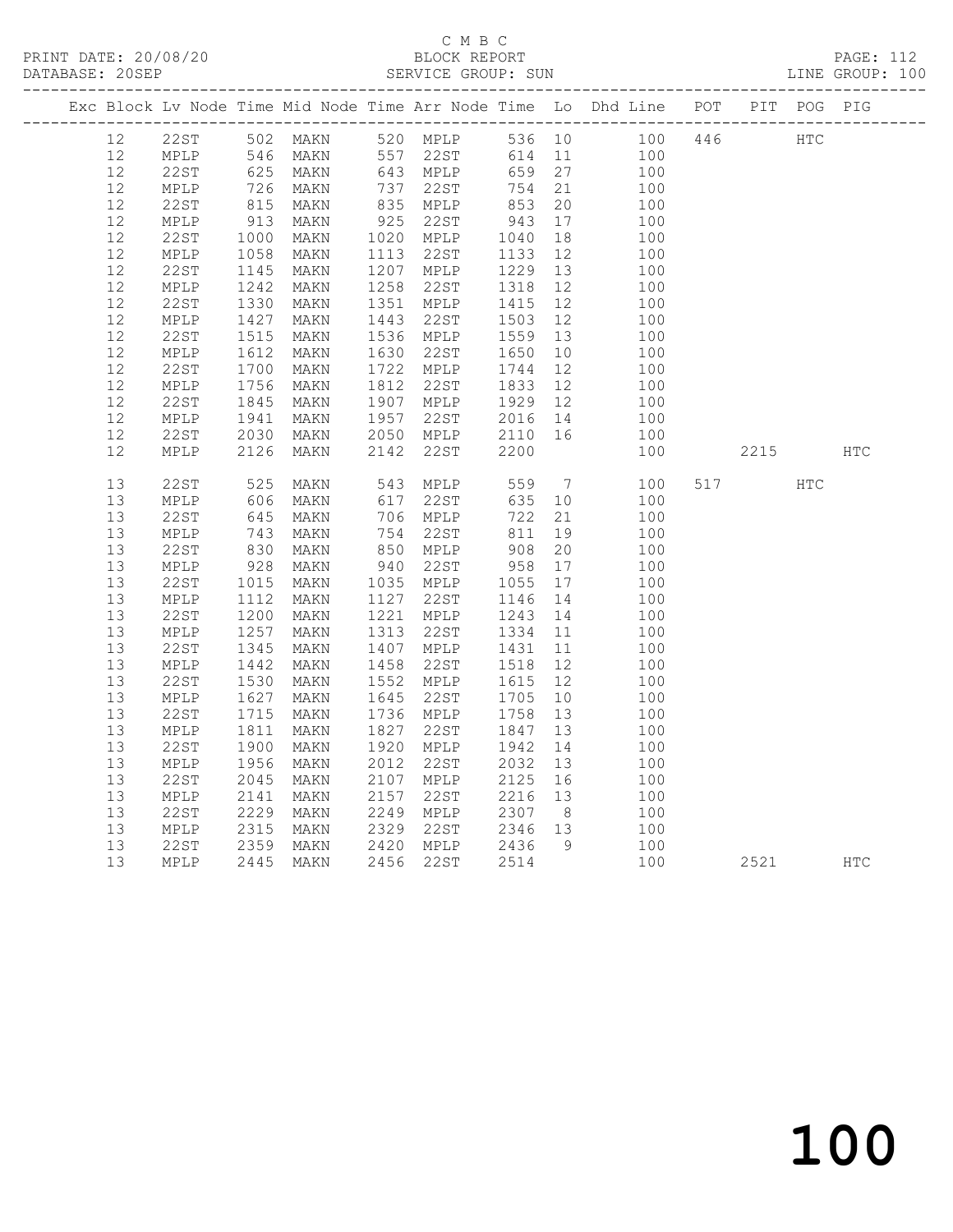## C M B C<br>BLOCK REPORT

|    |      |              |                                  |                                                                            |                               | Exc Block Lv Node Time Mid Node Time Arr Node Time Lo Dhd Line POT PIT POG PIG                              |            |            |  |
|----|------|--------------|----------------------------------|----------------------------------------------------------------------------|-------------------------------|-------------------------------------------------------------------------------------------------------------|------------|------------|--|
|    |      |              |                                  |                                                                            |                               | 14 MAKN 600 MAKN 600 MPLP 616 10 100 537 HTC                                                                |            |            |  |
| 14 |      |              |                                  |                                                                            |                               |                                                                                                             |            |            |  |
| 14 |      |              |                                  |                                                                            |                               |                                                                                                             |            |            |  |
| 14 |      |              |                                  |                                                                            |                               | MPLP 626 MAKN 637 22ST 654 11 100<br>22ST 705 MAKN 723 MPLP 740 20 100<br>MPLP 800 MAKN 812 22ST 831 14 100 |            |            |  |
| 14 | 22ST | 845          |                                  |                                                                            |                               | MAKN 905 MPLP 925 18 100<br>MAKN 956 22ST 1015 15 100<br>MAKN 1050 MPLP 1110 17 100                         |            |            |  |
| 14 | MPLP | 943<br>1030  |                                  |                                                                            |                               |                                                                                                             |            |            |  |
| 14 | 22ST |              |                                  |                                                                            |                               |                                                                                                             |            |            |  |
| 14 | MPLP | 1127         | <b>MAKN</b>                      | 1143 22ST                                                                  | 1202 13                       | 100                                                                                                         |            |            |  |
| 14 | 22ST | 1215         | MAKN                             | 1236 MPLP                                                                  |                               |                                                                                                             |            |            |  |
| 14 | MPLP | 1312         | MAKN                             | 1328 22ST                                                                  | 1348                          | $\begin{array}{cccc} 1300 & 12 & & 100 \\ 1348 & 12 & & 100 \\ 1445 & 12 & & 100 \end{array}$               |            |            |  |
| 14 | 22ST | 1400         | MAKN                             | 1421 MPLP                                                                  |                               |                                                                                                             |            |            |  |
| 14 | MPLP | 1457         | MAKN                             | 1513 22ST                                                                  |                               | 1534 11 100<br>1630 12 100<br>1720 10 100                                                                   |            |            |  |
| 14 | 22ST | 1545         | MAKN                             | 1607 MPLP                                                                  |                               |                                                                                                             |            |            |  |
| 14 | MPLP | 1642         | MAKN                             | 1700 22ST                                                                  |                               |                                                                                                             |            |            |  |
| 14 | 22ST | 1730         | <b>MAKN</b>                      | 1751 MPLP                                                                  | 1813 13                       | 100                                                                                                         |            |            |  |
| 14 | MPLP | 1826<br>1915 |                                  |                                                                            | 1902  13<br>1955  16          | 100                                                                                                         |            |            |  |
| 14 | 22ST |              | MAKN 1842 22ST<br>MAKN 1935 MPLP |                                                                            |                               | 100                                                                                                         |            |            |  |
| 14 | MPLP | 2011         |                                  |                                                                            |                               | 2045 15 100                                                                                                 |            |            |  |
| 14 | 22ST | 2100<br>2151 |                                  |                                                                            |                               | 100                                                                                                         |            |            |  |
| 14 | MPLP |              |                                  | MAKN 1935<br>MAKN 2027 22ST 2045 15<br>MAKN 2120 MPLP 2138 13<br>MAKN 2207 |                               | 100                                                                                                         | 2230 HTC   |            |  |
| 15 | 22ST | 800<br>858   |                                  |                                                                            |                               | MAKN 820 MPLP 838 20 100<br>MAKN 910 22ST 929 16 100                                                        | 737 (1984) | <b>HTC</b> |  |
| 15 | MPLP |              |                                  |                                                                            |                               |                                                                                                             |            |            |  |
| 15 | 22ST | 945          |                                  | MAKN 1005 MPLP                                                             | 1025 19                       | 100                                                                                                         |            |            |  |
| 15 | MPLP | 1044<br>1130 | MAKN                             | 1059 22ST                                                                  |                               | $\begin{array}{cccc} 1118 & 12 & & 100 \\ 1213 & 14 & & 100 \\ 1303 & 12 & & 100 \end{array}$               |            |            |  |
| 15 | 22ST |              | <b>MAKN</b>                      | 1151 MPLP                                                                  |                               |                                                                                                             |            |            |  |
| 15 | MPLP | 1227         | MAKN                             | 1243 22ST                                                                  |                               |                                                                                                             |            |            |  |
| 15 | 22ST | 1315         | MAKN                             | 1336 MPLP                                                                  | 1400 12<br>1448 12<br>1544 13 | 100                                                                                                         |            |            |  |
| 15 | MPLP | 1412<br>1500 | MAKN                             | 1428 22ST                                                                  |                               | 100                                                                                                         |            |            |  |
| 15 | 22ST |              | MAKN                             | 1521 MPLP                                                                  |                               | 100                                                                                                         |            |            |  |
| 15 | MPLP | 1557         | MAKN                             | 1615 22ST                                                                  | 1636 9<br>1729 12<br>1817 13  | 100                                                                                                         |            |            |  |
| 15 | 22ST | 1645         | MAKN                             | 1707 MPLP                                                                  |                               | 100                                                                                                         |            |            |  |
| 15 | MPLP | 1741         | MAKN                             | 1757 22ST                                                                  |                               | 100                                                                                                         |            |            |  |
| 15 | 22ST | 1830         | MAKN                             | 1850 MPLP                                                                  | 1912 14                       | 100                                                                                                         |            |            |  |
| 15 | MPLP | 1926         | MAKN 1942 22ST<br>MAKN 2035 MPLP |                                                                            | 2001 14<br>2055 16            | 100                                                                                                         |            |            |  |
| 15 | 22ST | 2015         |                                  |                                                                            |                               | 100                                                                                                         |            |            |  |
| 15 | MPLP | 2111         |                                  | MAKN 2127 22ST 2145 16                                                     |                               | 100                                                                                                         |            |            |  |
| 15 | 22ST | 2201         | MAKN                             |                                                                            |                               | 2223 MPLP 2241 11 100                                                                                       |            |            |  |
| 15 | MPLP | 2252         |                                  | MAKN                                                                       | 2307                          | 100                                                                                                         | 2338 HTC   |            |  |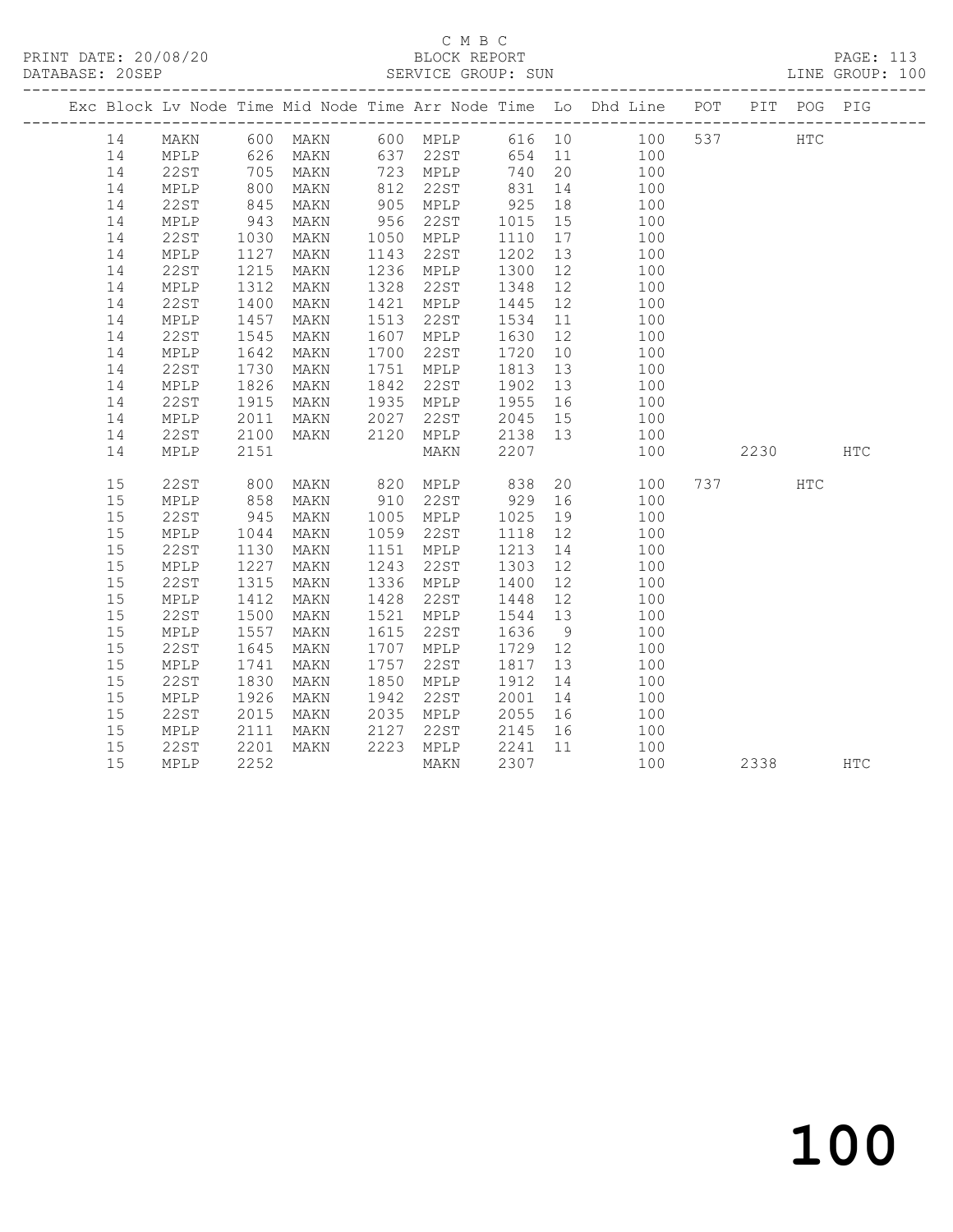PRINT DATE: 20/08/20 BLOCK REPORT<br>
DATABASE: 20SEP

## C M B C<br>BLOCK REPORT

PAGE: 114<br>LINE GROUP: 100

| DAIADAOE. 400EL |    |      |      |      |      | ALLATOL GIVOOL . SON |      |                 |                                                                    |           |             | TIME GIVANT . |
|-----------------|----|------|------|------|------|----------------------|------|-----------------|--------------------------------------------------------------------|-----------|-------------|---------------|
|                 |    |      |      |      |      |                      |      |                 | Exc Block Lv Node Time Mid Node Time Arr Node Time Lo Dhd Line POT |           | PIT POG PIG |               |
|                 | 16 | MAKN | 815  |      |      | MAKN 815 MPLP        |      |                 | 833 11 100                                                         | 800 - 100 | <b>HTC</b>  |               |
|                 | 16 | MPLP | 844  | MAKN | 856  | 22ST                 | 914  | 16              | 100                                                                |           |             |               |
|                 | 16 | 22ST | 930  | MAKN | 950  | MPLP                 | 1010 | 18              | 100                                                                |           |             |               |
|                 | 16 | MPLP | 1028 | MAKN | 1043 | 22ST                 | 1102 | 13              | 100                                                                |           |             |               |
|                 | 16 | 22ST | 1115 | MAKN | 1136 | MPLP                 | 1158 | 14              | 100                                                                |           |             |               |
|                 | 16 | MPLP | 1212 | MAKN | 1228 | 22ST                 | 1248 | 12              | 100                                                                |           |             |               |
|                 | 16 | 22ST | 1300 | MAKN | 1321 | MPLP                 | 1345 | 12              | 100                                                                |           |             |               |
|                 | 16 | MPLP | 1357 | MAKN | 1413 | 22ST                 | 1434 | 11              | 100                                                                |           |             |               |
|                 | 16 | 22ST | 1445 | MAKN | 1507 | MPLP                 | 1530 | 12 <sup>°</sup> | 100                                                                |           |             |               |
|                 | 16 | MPLP | 1542 | MAKN | 1600 | 22ST                 | 1620 | 10              | 100                                                                |           |             |               |
|                 | 16 | 22ST | 1630 | MAKN | 1652 | MPLP                 | 1714 | 12              | 100                                                                |           |             |               |
|                 | 16 | MPLP | 1726 | MAKN | 1744 | 22ST                 | 1804 | 11              | 100                                                                |           |             |               |
|                 | 16 | 22ST | 1815 | MAKN | 1835 | MPLP                 | 1857 | 14              | 100                                                                |           |             |               |
|                 | 16 | MPLP | 1911 | MAKN | 1927 | 22ST                 | 1947 | 13              | 100                                                                |           |             |               |
|                 | 16 | 22ST | 2000 | MAKN | 2020 | MPLP                 | 2040 | 16              | 100                                                                |           |             |               |
|                 | 16 | MPLP | 2056 | MAKN | 2112 | 22ST                 | 2130 | 16              | 100                                                                |           |             |               |
|                 | 16 | 22ST | 2146 | MAKN | 2206 | MPLP                 | 2224 | 21              | 100                                                                |           |             |               |
|                 | 16 | MPLP | 2245 | MAKN | 2300 | 22ST                 | 2319 | 10              | 100                                                                |           |             |               |
|                 | 16 | 22ST | 2329 | MAKN | 2349 | MPLP                 | 2405 | 10              | 100                                                                |           |             |               |
|                 | 16 | MPLP | 2415 | MAKN | 2429 | 22ST                 | 2446 | 20              | 100                                                                |           |             |               |
|                 | 16 | 22ST | 2506 | MAKN | 2525 | MPLP                 | 2540 | - 8             | 100                                                                |           |             |               |
|                 | 16 | MPLP | 2548 |      |      | MAKN                 | 2602 |                 | 100                                                                | 2617      |             | HTC           |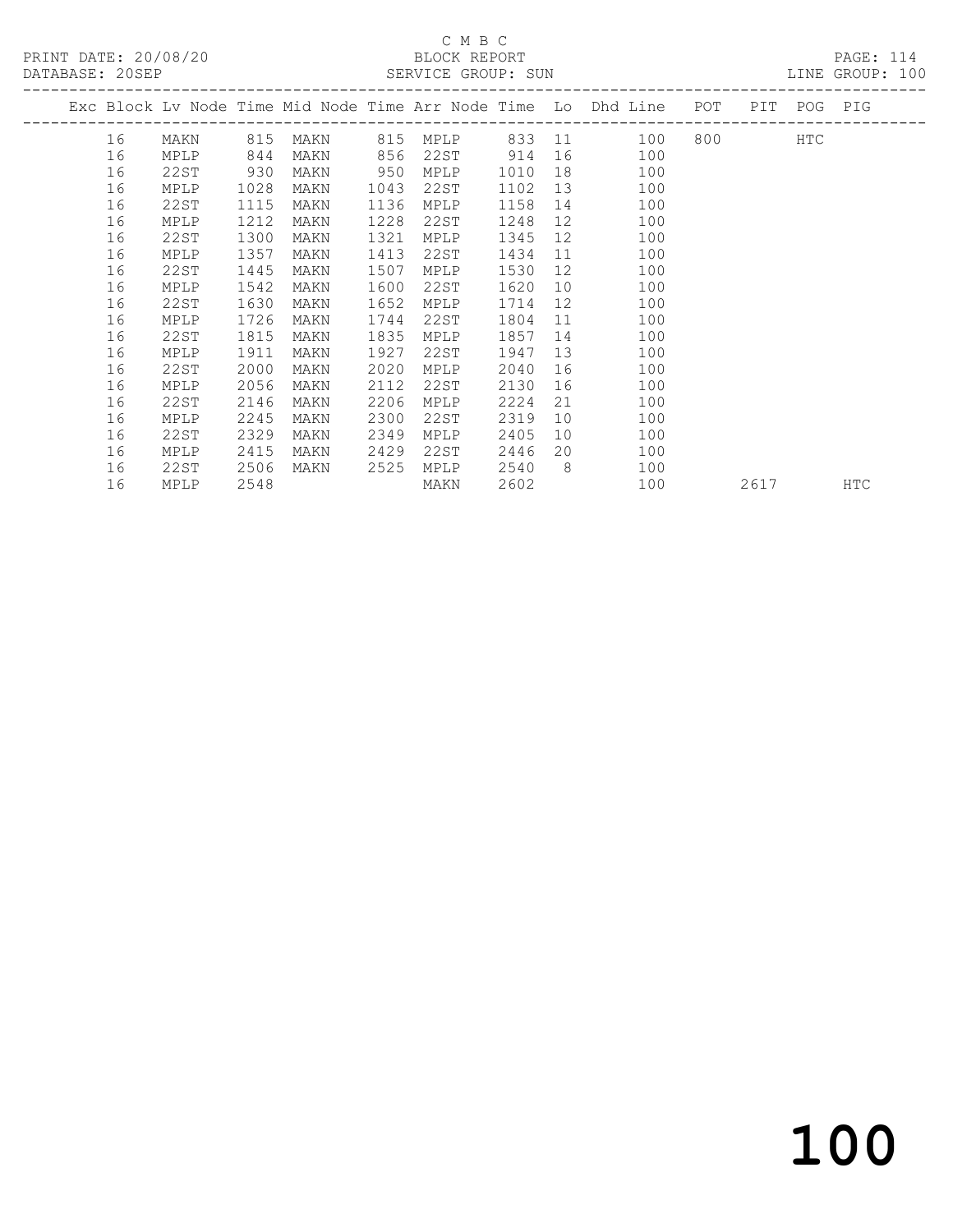| PRINT DATE: 20/08/20                                                 |                                                                                                                                                                                                                   |                                                                                                 |                                                                              |                                                                                            |                      | C M B C<br>BLOCK REPORT                                     |                                                                                                                                                                                                                                                                                                                                                                                                                  |      | <b>PAGE: 115</b> |
|----------------------------------------------------------------------|-------------------------------------------------------------------------------------------------------------------------------------------------------------------------------------------------------------------|-------------------------------------------------------------------------------------------------|------------------------------------------------------------------------------|--------------------------------------------------------------------------------------------|----------------------|-------------------------------------------------------------|------------------------------------------------------------------------------------------------------------------------------------------------------------------------------------------------------------------------------------------------------------------------------------------------------------------------------------------------------------------------------------------------------------------|------|------------------|
| 6& 6N 6 AV & 6 ST<br>SFU SFU EXCHANGE<br>SUST SURREY CENTRAL STATION |                                                                                                                                                                                                                   |                                                                                                 |                                                                              |                                                                                            |                      |                                                             | 6&6S 6 AV & 6 ST<br>BOHL BURNABY CITY HALL BURGER TO AVENUS STN<br>FGLW MORTH FRASER WAY & GLENLYON WB FN37 MORTH FRASER WAY AT 3700 BLOCK<br>TON THODA HOWE & DUNSMUIR<br>NODA HTC Hamilton Depot<br>MTST METROTOWN STATION<br>GIST GILMORE STATION HOM HOM HOWE & DUNSMUI<br>HOLD HOLDOM STATION DEPOT DUGHEED STN METROTOWN STAT<br>NEW WESTMINSTER STN PAST PATTERSON STN<br>SPST SPERLING STN               |      |                  |
|                                                                      |                                                                                                                                                                                                                   |                                                                                                 |                                                                              |                                                                                            |                      |                                                             | Exc Block Lv Node Time Mid Node Time Arr Node Time Lo Dhd Line POT PIT POG PIG                                                                                                                                                                                                                                                                                                                                   |      |                  |
|                                                                      | $\mathbf{1}$<br>1<br>$\mathbf{1}$<br>$\mathbf{1}$<br>$\mathbf{1}$<br>$\mathbf{1}$<br>$\mathbf{1}$<br>$\mathbf{1}$<br>$\mathbf{1}$<br>$\mathbf{1}$<br>$\mathbf{1}$<br>$\mathbf{1}$<br>$\mathbf{1}$<br>$\mathbf{1}$ | MTST<br>SFU<br>MTST<br>LOST<br>MTST<br>SFU<br>MTST<br>EDST<br>MTST<br>LOST                      | 1125<br>1219<br>1310<br>1405<br>1455<br>1740                                 | SPST 1515 MTST 1543<br>1551 EDST 1612 2<br>1614 MTST 1638 11<br>1649 SPST 1715 LOST 1734 6 |                      |                                                             | MTST 704 SPST 724 SFU 740 5<br>SFU 745 SPST 803 MTST 828 12 144 642 HTC<br>MTST 840 SPST 902 LOST 918 22 110<br>LOST 940 SPST 1001 MTST 1025 10 110<br>1035 SPST 1059 SFU 1116 9 144<br>SPST 1145 MTST 1213 6 144<br>SPST 1244 LOST 1304 6 110<br>SPST 1331 MTST 1356 9 110<br>SPST 1431 SFU 1449 6 144<br>8 144<br>$\begin{array}{cc} 2 & 119 \\ 11 & 119 \\ 6 & 110 \end{array}$<br>SPST 1800 MTST 1824 11 110 |      |                  |
|                                                                      | $\mathbf{1}$<br>$\mathbf{1}$<br>$\mathbf{1}$<br>$\mathbf{1}$<br>$\mathbf{1}$<br>$\mathbf{1}$<br>$\mathbf{1}$<br>$\mathbf{1}$<br>$\mathbf{1}$<br>$\mathbf{1}$<br>$\mathbf{1}$<br>$\mathbf 1$                       | MTST<br>SFU<br>MTST<br>EDST<br>MTST<br>EDST<br>MTST<br>EDST<br>MTST<br>SFU 2352<br>MTST<br>EDST | 1835<br>1926<br>2016<br>2036<br>2106<br>2126<br>2205<br>2223<br>2438<br>2453 | 2305 SPST 2327 SFU 2344                                                                    | MTST<br>EDST<br>MTST | EDST 2124<br>2145<br>2221<br>---- ----<br>MTST 2242<br>2511 | SPST 1902 SFU 1921 5 144<br>SPST 1946 MTST 2010 6 144<br>EDST 2034 2 119<br>MTST 2055 11 119<br>2 119<br>20 119<br>$\begin{array}{ccc}\n2 & 119 \\ 23 & 119\n\end{array}$<br>8 144<br>SPST 2410 MTST 2429 9 144<br>EDST 2451 2 119<br>119                                                                                                                                                                        | 2529 | <b>HTC</b>       |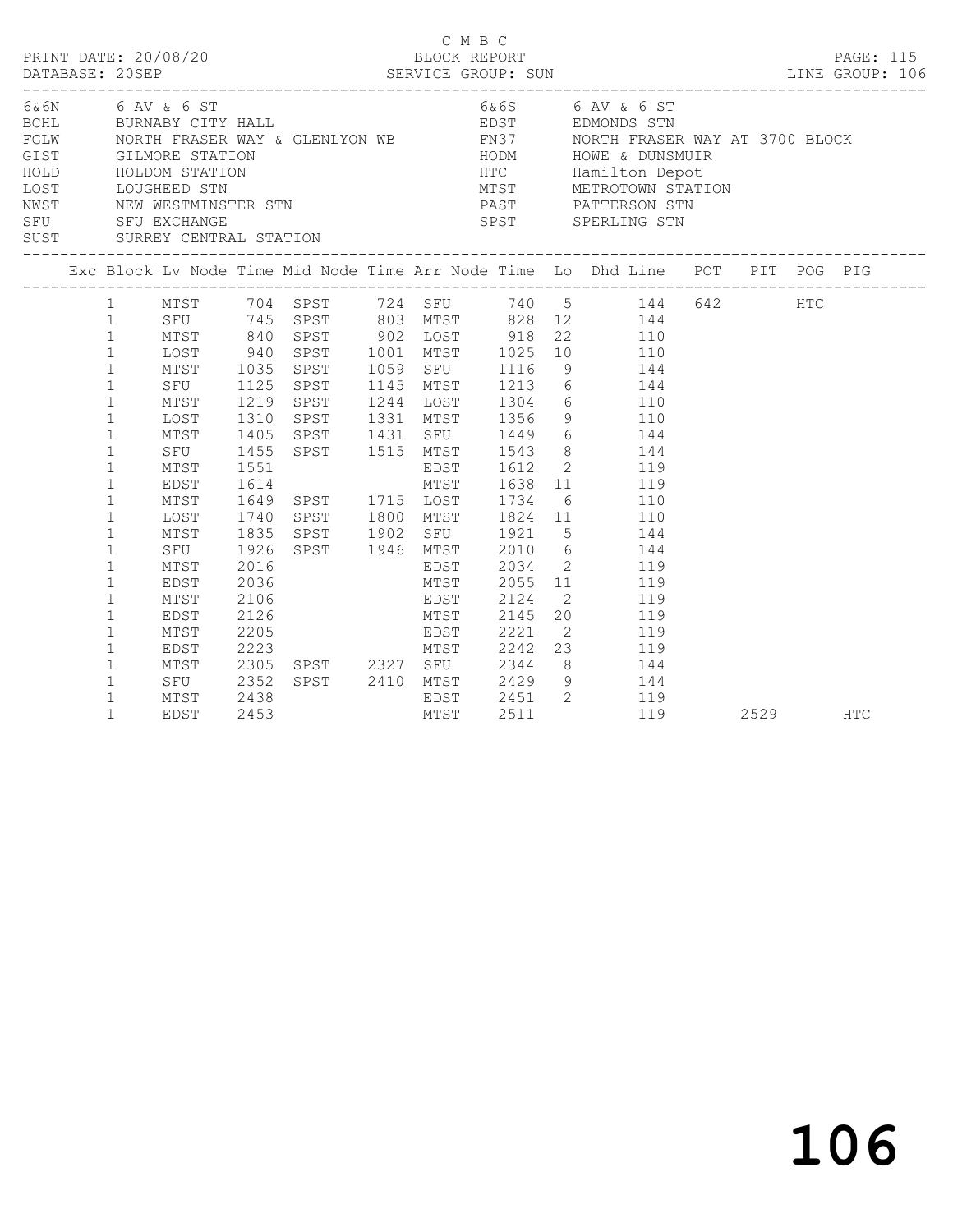## C M B C<br>BLOCK REPORT

#### SERVICE GROUP: SUN

| Exc Block Lv Node Time Mid Node Time Arr Node Time Lo Dhd Line POT PIT POG PIG |              |              |                                          |      |                   |                 |                          |            |              |          |            |
|--------------------------------------------------------------------------------|--------------|--------------|------------------------------------------|------|-------------------|-----------------|--------------------------|------------|--------------|----------|------------|
| $\mathbf{2}$                                                                   |              |              | LOST 910 SPST 929 MTST 952 9 110 842 HTC |      |                   |                 |                          |            |              |          |            |
| 2                                                                              | MTST         | 1001         |                                          |      | $EDST$ $1019$ $2$ |                 |                          | 119        |              |          |            |
| $\sqrt{2}$                                                                     | EDST         | 1021         |                                          |      | MTST 1044 5       |                 |                          | 119        |              |          |            |
| $\mathbf{2}$                                                                   | MTST         | 1049         | SPST 1112 LOST                           |      |                   | 1130            | 10                       | 110        |              |          |            |
| $\mathbf{2}$                                                                   | LOST         | 1140         | SPST                                     |      | 1201 MTST         | 1225            | 10                       | 110        |              |          |            |
| $\mathbf{2}$                                                                   | MTST         | 1235         | SPST                                     |      | 1301 SFU          | 1319            | 6                        | 144        |              |          |            |
| $\mathbf{2}$                                                                   | SFU          | 1325         | SPST                                     |      | 1345 MTST         | 1414 13         |                          | 144        |              |          |            |
| $\mathbf{2}$                                                                   | MTST         | 1427         |                                          |      | EDST              | 1447 2          |                          | 119        |              |          |            |
| $\sqrt{2}$                                                                     | EDST         | 1449         | SPST 1544 LOST                           |      | MTST              | 1513 6          |                          | 119        |              |          |            |
| $\mathbf{2}$<br>$\overline{c}$                                                 | MTST         | 1519         | SPST 1631 MTST                           |      |                   | 1604 6          |                          | 110        |              |          |            |
|                                                                                | LOST<br>MTST | 1610         |                                          |      |                   | 1655 10         |                          | 110<br>144 |              |          |            |
| $\mathbf{2}$<br>$\overline{c}$                                                 | SFU          | 1705<br>1756 | SPST 1732 SFU<br>SPST 1816 MTST          |      |                   | 1751<br>1842 18 | $5\overline{)}$          | 144        |              |          |            |
| $\mathbf{2}$                                                                   | MTST         | 1900         |                                          |      | EDST              | 1920            | $\overline{2}$           | 119        |              |          |            |
| $\sqrt{2}$                                                                     | EDST         | 1922         |                                          |      | MTST              | 1943            | 18                       | 119        |              |          |            |
| $\mathbf{2}$                                                                   | MTST         | 2001         |                                          |      | EDST              | 2019            | $\overline{\phantom{a}}$ | 119        |              |          |            |
| $\mathbf{2}$                                                                   | EDST         | 2021         |                                          |      | MTST              | 2040            | 6                        | 119        |              |          |            |
| $\mathbf{2}$                                                                   | MTST         | 2046         |                                          |      | EDST              | 2104            | $\overline{2}$           | 119        |              |          |            |
| $\mathbf{2}$                                                                   | EDST         | 2106         |                                          |      | MTST              | 2125 10         |                          | 119        |              |          |            |
| $\mathbf{2}$                                                                   | MTST         | 2135         | SPST 2158 SFU                            |      |                   | 2215            | $\overline{7}$           | 144        |              |          |            |
| $\mathbf{2}$                                                                   | SFU          | 2222         | SPST 2240 MTST                           |      |                   | 2300            | $\overline{7}$           | 144        |              |          |            |
| $\mathbf{2}$                                                                   | MTST         | 2307         |                                          |      | EDST              | 2321            | $\overline{2}$           | 119        |              |          |            |
| $\mathbf{2}$                                                                   | EDST         | 2323         |                                          |      | MTST              | 2341 5          |                          | 119        |              |          |            |
| $\mathbf{2}$                                                                   | MTST         | 2346         | SPST 2407 LOST                           |      |                   | 2424 6          |                          | 110        |              |          |            |
| $\overline{c}$                                                                 | LOST         | 2430         | SPST 2447 MTST                           |      |                   | 2505 5          |                          | 110        |              |          |            |
| $\mathbf{2}$                                                                   | MTST         | 2510         |                                          |      | EDST              | 2523 15         |                          | 12 119     |              |          |            |
| $\mathbf{2}$                                                                   | MTST         | 2550         |                                          |      | EDST              | 2603            |                          | 119        |              | 2613 HTC |            |
| 3                                                                              | MTST         | 1237         |                                          |      | EDST              | 1258 2          |                          |            | 119 1215 HTC |          |            |
| 3                                                                              | EDST         | 1300         |                                          |      | MTST              | 1326 9          |                          | 119        |              |          |            |
| $\mathsf S$                                                                    | MTST         | 1335         | SPST 1401 SFU                            |      |                   | 1419            | 6                        | 144        |              |          |            |
| $\mathsf S$                                                                    | SFU          | 1425         | SPST 1445 MTST                           |      |                   | 1513 14         |                          | 144        |              |          |            |
| 3                                                                              | MTST         | 1527         |                                          |      | EDST              | 1548            | $\overline{2}$           | 119        |              |          |            |
| $\mathsf S$                                                                    | EDST         | 1550         |                                          |      | MTST              | 1614            | $5\overline{)}$          | 119        |              |          |            |
| $\mathsf S$                                                                    | MTST         | 1619         | SPST                                     |      | 1645 LOST         | 1704            | 6                        | 110        |              |          |            |
| 3                                                                              | LOST         | 1710         | SPST                                     | 1730 | MTST              | 1754 11         |                          | 110        |              |          |            |
| 3                                                                              | MTST         | 1805         | SPST                                     | 1832 | SFU               | 1851            | $5\overline{)}$          | 144        |              |          |            |
| $\mathsf S$                                                                    | SFU          | 1856         | SPST                                     |      | 1916 MTST         | 1940 9          |                          | 144        |              |          |            |
| $\mathsf S$                                                                    | MTST         | 1949         | SPST                                     |      | 2013 LOST         | 2031 9          |                          | 110        |              |          |            |
| 3                                                                              |              |              | LOST 2040 SPST 2059 MTST 2119 17         |      |                   |                 |                          | 110        |              |          |            |
| 3                                                                              | MTST         | 2136         |                                          |      | EDST              | 2154            | 2                        | 119        |              |          |            |
| 3                                                                              | EDST         | 2156         |                                          |      | MTST              | 2215            | 21                       | 119        |              |          |            |
| 3<br>$\mathfrak{Z}$                                                            | MTST<br>EDST | 2236<br>2253 |                                          |      | EDST<br>MTST      | 2251<br>2311    | $\overline{2}$<br>26     | 119<br>119 |              |          |            |
| 3                                                                              | MTST         | 2337         |                                          |      | EDST              | 2351            | 2                        | 119        |              |          |            |
| 3                                                                              | EDST         | 2353         |                                          |      | MTST              | 2411            | 9                        | 119        |              |          |            |
| 3                                                                              | MTST         | 2420         | SPST                                     | 2440 | SFU               | 2455            |                          | 144        |              | 2528     | <b>HTC</b> |
|                                                                                |              |              |                                          |      |                   |                 |                          |            |              |          |            |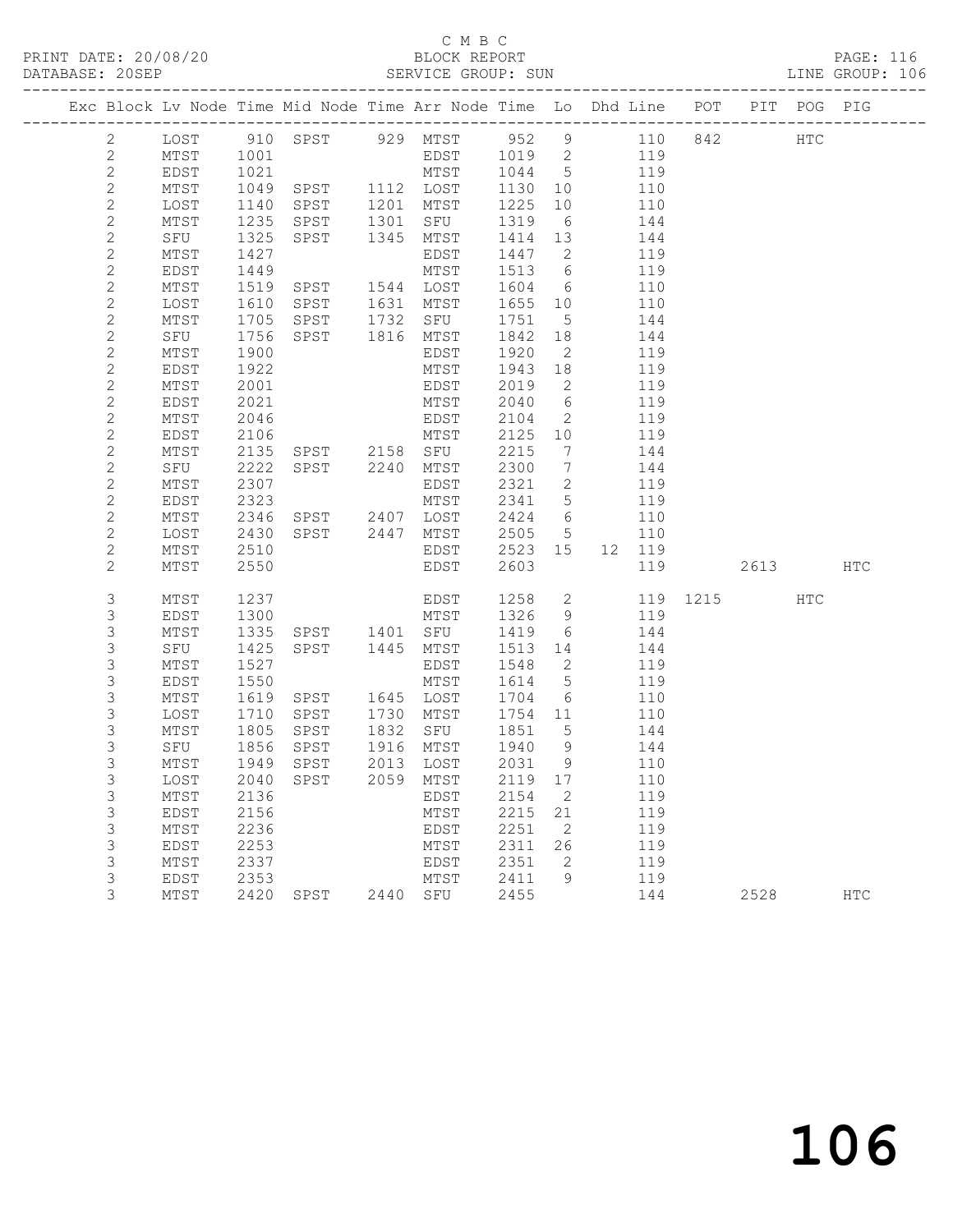### C M B C<br>BLOCK REPORT SERVICE GROUP: SUN

|                 |             |      |                        |      |          |      |                 | Exc Block Lv Node Time Mid Node Time Arr Node Time Lo Dhd Line POT PIT POG PIG |     |      |            |            |
|-----------------|-------------|------|------------------------|------|----------|------|-----------------|--------------------------------------------------------------------------------|-----|------|------------|------------|
| $5\phantom{.0}$ | LOST        |      | 719 SPST               |      | 738 MTST |      |                 | 800 5 110                                                                      | 651 |      | HTC        |            |
| 5               | MTST        | 805  | SPST                   |      | 825 SFU  | 841  | 14              | 144                                                                            |     |      |            |            |
| 5               | SFU         | 855  | SPST                   |      | 914 MTST | 941  | 5               | 144                                                                            |     |      |            |            |
| 5               | MTST        | 946  |                        |      | EDST     | 1004 | 2               | 119                                                                            |     |      |            |            |
| 5               | EDST        | 1006 |                        |      | MTST     | 1029 | 17              | 119                                                                            |     |      |            |            |
| 5               | MTST        | 1046 |                        |      | EDST     | 1105 | 2               | 119                                                                            |     |      |            |            |
| 5               | <b>EDST</b> | 1107 |                        |      | MTST     | 1131 | 15              | 119                                                                            |     |      |            |            |
| 5               | MTST        | 1146 |                        |      | EDST     | 1207 | 2               | 119                                                                            |     |      |            |            |
| 5               | EDST        | 1209 |                        |      | MTST     | 1235 | 14              | 119                                                                            |     |      |            |            |
| 5               | MTST        | 1249 |                        |      | EDST     | 1310 | - 2             | 119                                                                            |     |      |            |            |
| 5               | EDST        | 1312 | MTST<br>SPST 1414 LOST |      | MTST     | 1338 | 11              | 119                                                                            |     |      |            |            |
| 5               | MTST        | 1349 |                        |      |          | 1434 | 6               | 110                                                                            |     |      |            |            |
| $\mathsf S$     | LOST        | 1440 | SPST 1501              |      | MTST     | 1526 | 13              | 110                                                                            |     |      |            |            |
| 5               | MTST        | 1539 |                        |      | EDST     | 1600 | $\overline{2}$  | 119                                                                            |     |      |            |            |
| 5               | <b>EDST</b> | 1602 |                        |      | MTST     | 1626 | 13              | 119                                                                            |     |      |            |            |
| 5               | MTST        | 1639 |                        |      | EDST     | 1659 | 2               | 119                                                                            |     |      |            |            |
| 5               | EDST        | 1701 |                        |      | MTST     | 1724 |                 | 119                                                                            |     | 1746 |            | <b>HTC</b> |
| 6               | <b>BCHL</b> | 740  | SPST                   |      | MTST     | 755  | $7\phantom{.0}$ | 144                                                                            |     | 717  | <b>HTC</b> |            |
| 6               | MTST        | 802  | SPST                   |      | 824 LOST | 840  | 10              | 110                                                                            |     |      |            |            |
| 6               | LOST        | 850  | SPST                   | 909  | MTST     | 931  | $5\phantom{.0}$ | 110                                                                            |     |      |            |            |
| 6               | MTST        | 936  | SPST                   | 959  | SFU      | 1016 | 9               | 144                                                                            |     |      |            |            |
| 6               | SFU         | 1025 | SPST                   | 1045 | MTST     | 1112 | $7\overline{ }$ | 144                                                                            |     |      |            |            |
| 6               | MTST        | 1119 | SPST                   | 1143 | LOST     | 1203 | $7\overline{ }$ | 110                                                                            |     |      |            |            |
| 6               | LOST        | 1210 | SPST                   | 1231 | MTST     | 1255 | 10              | 110                                                                            |     |      |            |            |
| 6               | MTST        | 1305 | SPST                   | 1331 | SFU      | 1349 | - 6             | 144                                                                            |     |      |            |            |
| 6               | SFU         | 1355 | SPST                   | 1415 | MTST     | 1444 | 7               | 144                                                                            |     |      |            |            |
| 6               | MTST        | 1451 |                        |      | EDST     | 1511 | 2               | 119                                                                            |     |      |            |            |
| 6               | <b>EDST</b> | 1513 |                        |      | MTST     | 1537 | 12              | 119                                                                            |     |      |            |            |
| 6               | MTST        | 1549 | SPST                   | 1615 | LOST     | 1634 | - 6             | 110                                                                            |     |      |            |            |
| 6               | LOST        | 1640 | SPST                   | 1701 | MTST     | 1725 | 10              | 110                                                                            |     |      |            |            |
| 6               | MTST        | 1735 | SPST                   | 1802 | SFU      | 1821 | 5               | 144                                                                            |     |      |            |            |
| 6               | SFU         | 1826 | SPST                   | 1846 | MTST     | 1910 | 9               | 144                                                                            |     |      |            |            |
| 6               | MTST        | 1919 | SPST                   | 1943 | LOST     | 2001 | 9               | 110                                                                            |     |      |            |            |
| 6               | LOST        | 2010 | SPST                   | 2029 | MTST     | 2049 | 16              | 110                                                                            |     |      |            |            |
| 6               | MTST        | 2105 | SPST                   | 2128 | SFU      | 2145 | 10              | 144                                                                            |     |      |            |            |
| 6               | SFU         | 2155 | SPST                   | 2214 | MTST     | 2236 | 8               | 144                                                                            |     |      |            |            |
| 6               | MTST        | 2244 | SPST                   | 2305 | LOST     | 2322 | 8               | 110                                                                            |     |      |            |            |
| 6               | LOST        | 2330 | SPST                   | 2348 | MTST     | 2407 |                 | 110                                                                            |     | 2425 |            | HTC        |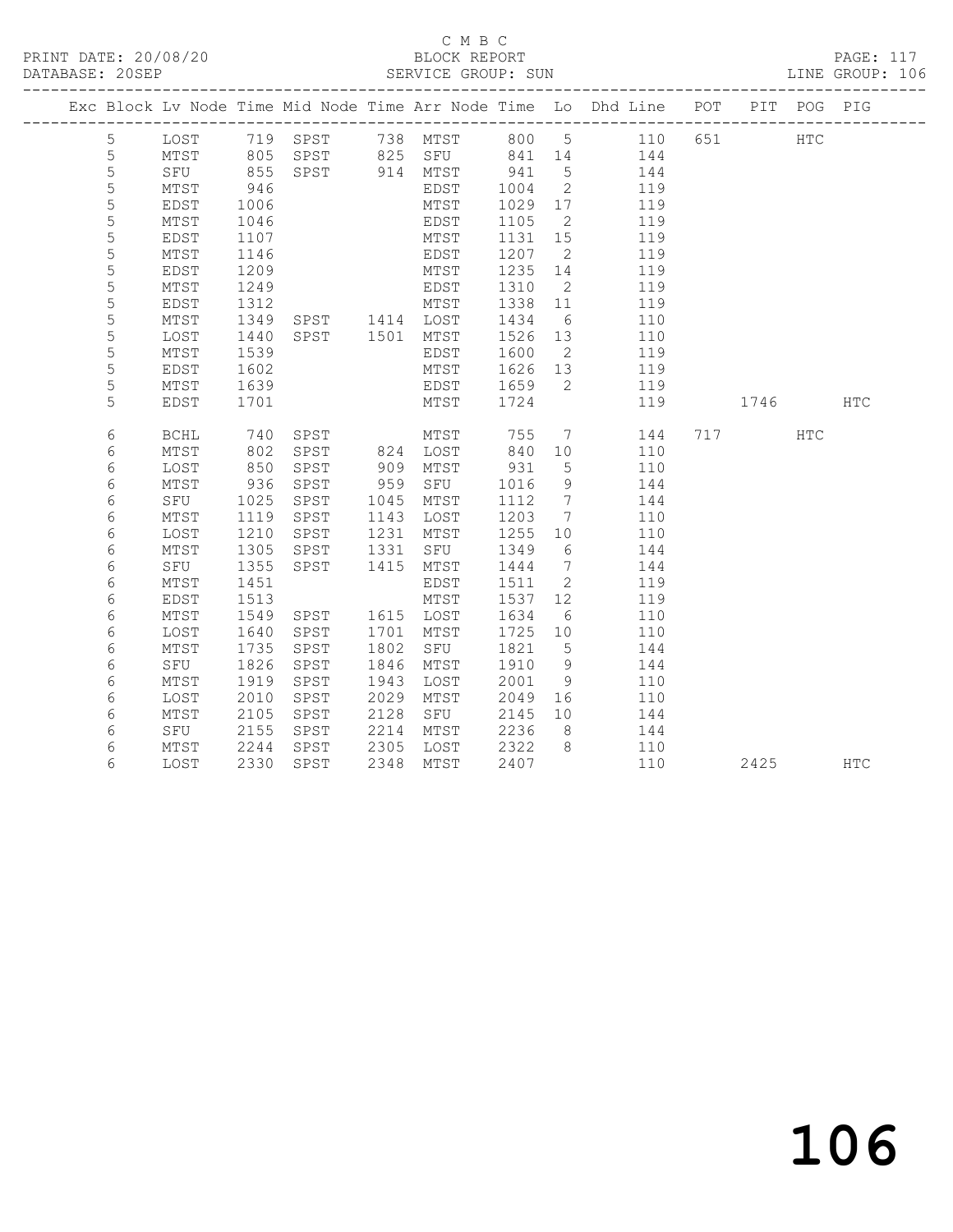#### C M B C<br>BLOCK REPORT SERVICE GROUP: SUN

|         |                 |      |           |      |                  |      |                 | Exc Block Lv Node Time Mid Node Time Arr Node Time Lo Dhd Line POT PIT POG PIG |     |      |              |              |
|---------|-----------------|------|-----------|------|------------------|------|-----------------|--------------------------------------------------------------------------------|-----|------|--------------|--------------|
| 7       | MTST            | 732  | SPST      |      | 754 LOST         |      | 810 10          | 110                                                                            | 710 |      | $_{\rm HTC}$ |              |
| 7       | LOST            | 820  | SPST      | 839  | MTST             | 901  | 13              | 110                                                                            |     |      |              |              |
| 7       | MTST            | 914  | SPST      | 936  | LOST             | 952  | 18              | 110                                                                            |     |      |              |              |
| 7       | LOST            | 1010 | SPST      | 1031 | MTST             | 1055 | 10              | 110                                                                            |     |      |              |              |
| 7       | MTST            | 1105 | SPST      | 1129 | SFU              | 1146 | 9               | 144                                                                            |     |      |              |              |
| 7       | SFU             | 1155 | SPST      | 1215 | MTST             | 1243 | 6               | 144                                                                            |     |      |              |              |
| 7       | MTST            | 1249 | SPST      | 1314 | LOST             | 1334 | 6               | 110                                                                            |     |      |              |              |
| 7       | LOST            | 1340 | SPST      | 1401 | MTST             | 1426 | 13              | 110                                                                            |     |      |              |              |
| 7       | MTST            | 1439 |           |      | EDST             | 1459 | $\overline{2}$  | 119                                                                            |     |      |              |              |
| 7       | EDST            | 1501 |           |      | MTST             | 1525 | 10              | 119                                                                            |     |      |              |              |
| 7       | MTST            | 1535 | SPST      | 1601 | SFU              | 1620 | 5               | 144                                                                            |     |      |              |              |
| 7       | SFU             | 1625 | SPST      | 1645 | MTST             | 1711 | 19              | 144                                                                            |     |      |              |              |
| 7       | MTST            | 1730 |           |      | EDST             | 1750 | $\overline{2}$  | 119                                                                            |     |      |              |              |
| 7       | EDST            | 1752 |           |      | MTST             | 1814 | 5               | 119                                                                            |     |      |              |              |
| 7       | MTST            | 1819 | SPST      | 1843 | LOST             | 1901 | 9               | 110                                                                            |     |      |              |              |
| 7       | LOST            | 1910 | SPST      | 1929 | MTST             | 1951 | 14              | 110                                                                            |     |      |              |              |
| 7       | MTST            | 2005 | SPST      | 2029 | SFU              | 2047 | 8               | 144                                                                            |     |      |              |              |
| 7       | SFU             | 2055 | SPST      | 2114 | MTST             | 2136 | 8               | 144                                                                            |     |      |              |              |
| 7       | MTST            | 2144 | SPST      | 2206 | LOST             | 2224 | 6               | 110                                                                            |     |      |              |              |
| 7       | LOST            | 2230 | SPST      | 2248 | MTST             | 2307 |                 | 110                                                                            |     | 2325 |              | HTC          |
| 8       | MTST            | 602  |           |      | EDST             | 614  | $\mathbf{2}$    | 119                                                                            | 540 |      | HTC          |              |
| 8       | EDST            | 616  |           |      | MTST             | 633  | 9               | 119                                                                            |     |      |              |              |
| $\,8\,$ | MTST            | 642  |           |      | EDST             | 654  | $\mathbf{2}$    | 119                                                                            |     |      |              |              |
| 8       | EDST            | 656  |           |      | MTST             | 713  | $\mathcal{G}$   | 119                                                                            |     |      |              |              |
| 8       | MTST            | 722  |           |      | EDST             | 735  | $\mathbf{2}$    | 119                                                                            |     |      |              |              |
| $\,8\,$ | <b>EDST</b>     | 737  |           |      | MTST             | 754  | $7\phantom{.0}$ | 119                                                                            |     |      |              |              |
| $\,8\,$ | MTST            | 801  |           |      | EDST             | 816  | $\mathbf{2}$    | 119                                                                            |     |      |              |              |
| 8       | EDST            | 818  |           |      | MTST             | 837  | 8               | 119                                                                            |     |      |              |              |
| 8       | MTST            | 845  |           |      | EDST             | 901  | 2               | 119                                                                            |     |      |              |              |
| 8       | EDST            | 903  |           |      | MTST             | 924  | 8               | 119                                                                            |     |      |              |              |
| $\,8\,$ | MTST            | 932  |           |      | EDST             | 949  | 2               | 119                                                                            |     |      |              |              |
| 8       | EDST            | 951  |           |      | MTST             | 1014 | 17              | 119                                                                            |     |      |              |              |
| 8       | MTST            | 1031 |           |      | EDST             | 1050 | 2               | 119                                                                            |     |      |              |              |
| $\,8\,$ | EDST            | 1052 |           |      | MTST             | 1115 | 17              | 119                                                                            |     |      |              |              |
| $\,8\,$ | MTST            | 1132 |           |      | EDST             | 1152 | 2               | 119                                                                            |     |      |              |              |
| 8       | EDST            | 1154 |           |      | MTST             | 1219 | 6               | 119                                                                            |     |      |              |              |
| 8       | MTST            | 1225 |           |      | EDST             | 1246 | 2               | 119                                                                            |     |      |              |              |
| 8       | <b>EDST</b>     | 1248 |           |      | MTST             | 1314 | 5               | 119                                                                            |     |      |              |              |
| $\,8\,$ | $\mathtt{MTST}$ |      | 1319 SPST |      | 1344 LOST 1404 6 |      |                 | 110                                                                            |     |      |              |              |
| $\,8\,$ | LOST            | 1410 | SPST      | 1431 | MTST             | 1456 | 9               | 110                                                                            |     |      |              |              |
| 8       | MTST            | 1505 | SPST      | 1531 | SFU              | 1549 | 6               | 144                                                                            |     |      |              |              |
| $\,8\,$ | SFU             | 1555 | SPST      | 1614 | MTST             | 1641 | 10              | 144                                                                            |     |      |              |              |
| $\,8\,$ | MTST            | 1651 |           |      | EDST             | 1711 | 2               | 119                                                                            |     |      |              |              |
| $\,8\,$ | EDST            | 1713 |           |      | MTST             | 1736 | 9               | 119                                                                            |     |      |              |              |
| 8       | $MTST$          | 1745 |           |      | EDST             | 1805 | 2               | 119                                                                            |     |      |              |              |
| 8       | <b>EDST</b>     | 1807 |           |      | MTST             | 1828 | 17              | 119                                                                            |     |      |              |              |
| $\,8\,$ | MTST            | 1845 |           |      | EDST             | 1905 | 2               | 119                                                                            |     |      |              |              |
| $\,8\,$ | EDST            | 1907 |           |      | MTST             | 1928 | 17              | 119                                                                            |     |      |              |              |
| 8       | MTST            | 1945 |           |      | EDST             | 2005 | 2               | 119                                                                            |     |      |              |              |
| 8       | EDST            | 2007 |           |      | MTST             | 2026 |                 | 119                                                                            |     | 2044 |              | $_{\rm HTC}$ |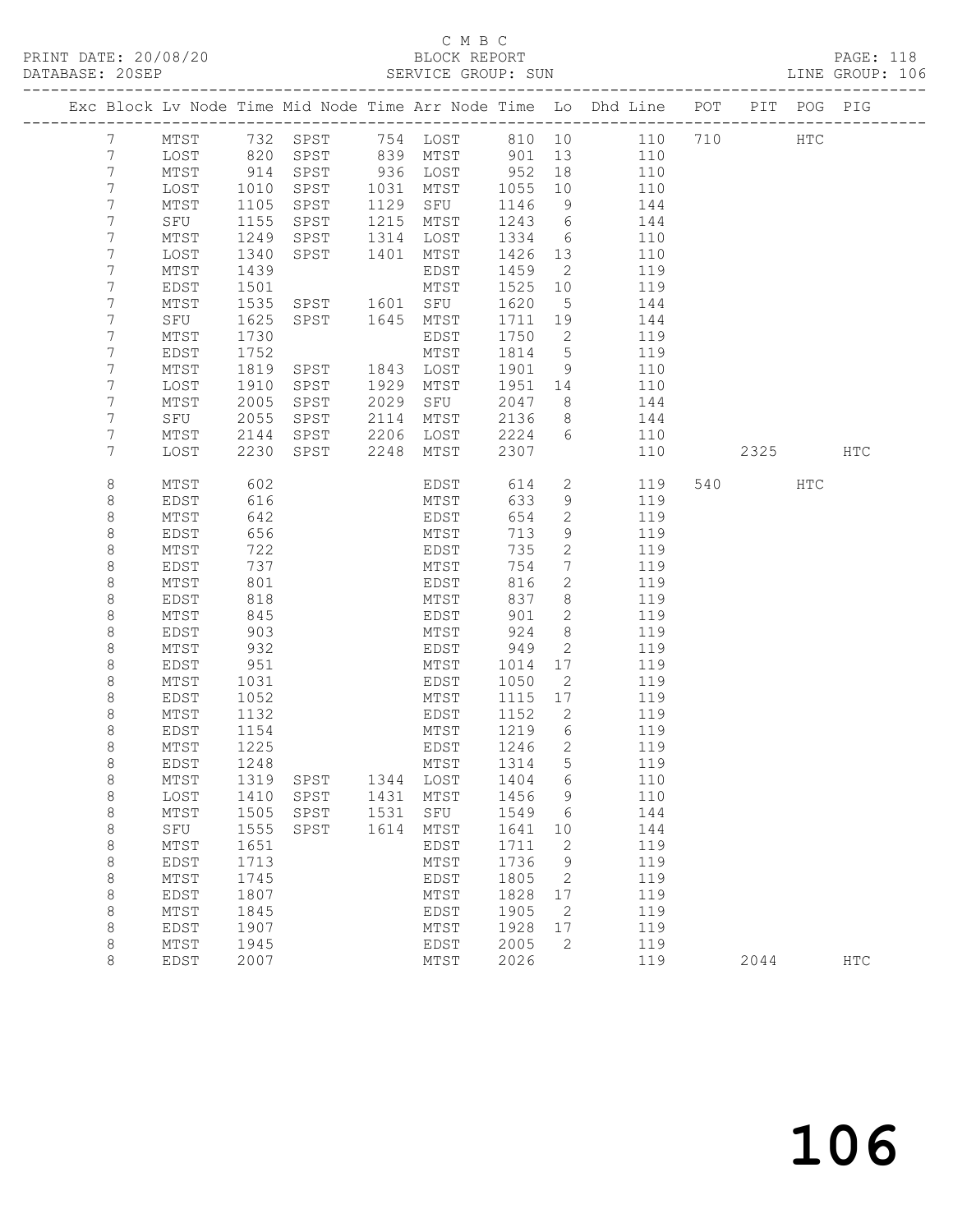#### C M B C<br>BLOCK REPORT SERVICE GROUP: SUN

PRINT DATE: 20/08/20 BLOCK REPORT PAGE: 119

| Exc Block Lv Node Time Mid Node Time Arr Node Time Lo Dhd Line POT PIT POG PIG |                 |              |                   |              |                   |              |                      |                |               |     |  |
|--------------------------------------------------------------------------------|-----------------|--------------|-------------------|--------------|-------------------|--------------|----------------------|----------------|---------------|-----|--|
| 9                                                                              | MTST            | 542          |                   |              |                   |              |                      | EDST 554 2 119 | 520 HTC       |     |  |
| 9                                                                              | EDST            | 556          |                   |              | MTST              | 613          | 9                    | 119            |               |     |  |
| 9                                                                              | MTST            | 622          |                   |              | EDST              | 634          | $\overline{2}$       | 119            |               |     |  |
| 9                                                                              | EDST            | 636          |                   |              | MTST              | 653          | 9                    | 119            |               |     |  |
| 9                                                                              | MTST            | 702          |                   |              | EDST              | 715          | $\overline{2}$       | 119            |               |     |  |
| 9                                                                              | EDST            | 717          |                   |              | $MTST$            | 734          | 8 <sup>8</sup>       | 119            |               |     |  |
| 9                                                                              | MTST            | 742          |                   |              | EDST              | 755          | $\overline{2}$       | 119            |               |     |  |
| 9                                                                              | EDST            | 757          |                   |              | MTST              | 814          | 16                   | 119            |               |     |  |
| 9                                                                              | MTST            | 830          |                   |              | EDST              | 846          | $\overline{2}$       | 119            |               |     |  |
| 9                                                                              | EDST            | 848          |                   |              | MTST              | 907          | 8                    | 119            |               |     |  |
| 9                                                                              | MTST            | 915          |                   |              | EDST              | 932          | 2                    | 119            |               |     |  |
| 9                                                                              | EDST            | 934          |                   |              | MTST              | 957          | 8 <sup>8</sup>       | 119            |               |     |  |
| 9                                                                              | MTST            | 1005         |                   |              |                   | 1046         | 9                    | 144            |               |     |  |
| 9                                                                              | SFU             | 1055         |                   |              |                   | 1143         | 6                    | 144            |               |     |  |
| 9                                                                              | MTST            | 1149         | SPST              | 1213         | LOST              | 1233         | $\overline{7}$       | 110            |               |     |  |
| 9                                                                              | LOST            | 1240         | SPST 1301 MTST    |              |                   | 1326         | 11                   | 110            |               |     |  |
| 9                                                                              | MTST            | 1337         |                   |              | EDST              | 1358         | $\overline{2}$       | 119            |               |     |  |
| 9                                                                              | EDST            | 1400         |                   |              | MTST              | 1424 11      |                      | 119            |               |     |  |
| 9                                                                              | MTST            | 1435         | SPST 1501 SFU     |              |                   | 1519         | 6                    | 144            |               |     |  |
| 9                                                                              | SFU             | 1525         |                   |              | SPST 1545 MTST    | 1613 14      |                      | 144            |               |     |  |
| 9                                                                              | MTST            | 1627         |                   |              | EDST              | 1648         | $\overline{2}$       | 119            |               |     |  |
| 9                                                                              | EDST            | 1650         |                   |              | MTST              | 1714 5       |                      | 119            |               |     |  |
| 9                                                                              | MTST            | 1719         | SPST 1745 LOST    |              |                   | 1804         | 6                    | 110            |               |     |  |
| 9                                                                              | LOST            | 1810         | SPST              |              | 1829 MTST         | 1851 14      |                      | 110            |               |     |  |
| 9                                                                              | MTST            | 1905         | SPST              |              | 1932 SFU          | 1951         | $5\overline{)}$      | 144            |               |     |  |
| 9                                                                              | SFU             | 1956         | SPST              |              | 2016 MTST         | 2040         | $5\overline{)}$      | 144            |               |     |  |
| $\mathsf 9$                                                                    | MTST            | 2045         | SPST              | 2107         | LOST              | 2125 15      |                      | 110            |               |     |  |
| 9                                                                              | LOST            | 2140         | SPST              | 2158         | MTST              | 2217 18      |                      | 110            |               |     |  |
| 9                                                                              | MTST            | 2235         | SPST              | 2257         | SFU               | 2314         | 8 <sup>8</sup>       | 144            |               |     |  |
| 9                                                                              | SFU             | 2322         | SPST              |              | 2340 MTST         | 2359         | 9                    | 144            |               |     |  |
| 9                                                                              | MTST            | 2408         |                   |              | EDST              | 2421         | $\overline{2}$       | 119            |               |     |  |
| 9<br>9                                                                         | EDST            | 2423         |                   |              | MTST              | 2441<br>2524 | $5\overline{)}$<br>6 | 119<br>110     |               |     |  |
|                                                                                | MTST            | 2446         | SPST 2507<br>SPST |              | LOST<br>2547 MTST | 2605         | 5                    | 110            |               |     |  |
| 9<br>9                                                                         | LOST<br>MTST    | 2530<br>2610 |                   |              | EDST              | 2623         |                      | 119            | 2633 HTC      |     |  |
|                                                                                |                 |              |                   |              |                   |              |                      |                |               |     |  |
| 10                                                                             | HODM            | 509          | NWST              |              | 611 SUST          | 631          | 9                    | 15 N19         | 433 and $433$ | HTC |  |
| 10                                                                             | NWST            | 655          |                   |              | EDST              | 708          | 6                    | 112            |               |     |  |
| 10                                                                             | <b>EDST</b>     |              | 714 BCHL          |              | HOLD              | 734          | $\circ$              | 133            |               |     |  |
| 10                                                                             | HOLD            |              | 734 GIST 750 PAST |              |                   | 806 6        |                      | 3 129          |               |     |  |
| 10                                                                             | MTST            | 815          |                   |              | EDST              | 831          | 2                    | 119            |               |     |  |
| 10                                                                             | EDST            | 833          |                   |              | MTST              | 852          | 9                    | 119            |               |     |  |
| 10                                                                             | $MTST$          | 901          |                   |              | EDST              | 917          | $\mathbf{2}$         | 119            |               |     |  |
| 10                                                                             | EDST            | 919          |                   |              | MTST              | 940          | 9                    | 119            |               |     |  |
| 10                                                                             | MTST            | 949          | SPST              | 1012         | LOST              | 1030         | 10                   | 110            |               |     |  |
| 10                                                                             | LOST            | 1040         | SPST              | 1101         | MTST              | 1125         | 10                   | 110            |               |     |  |
| $10$                                                                           | $\mathtt{MTST}$ | 1135         | SPST              | 1159         | SFU               | 1216         | 9                    | 144            |               |     |  |
| 10                                                                             | SFU             | 1225         | SPST              | 1245         | MTST              | 1313         | 12                   | 144            |               |     |  |
| $10$                                                                           | MTST            | 1325         |                   |              | EDST              | 1346         | $\overline{2}$       | 119            |               |     |  |
| 10                                                                             | EDST            | 1348         |                   |              | MTST              | 1413         | 6                    | 119            |               |     |  |
| 10                                                                             | MTST            | 1419         | SPST              | 1444         | LOST              | 1504         | $6\overline{6}$      | 110            |               |     |  |
| 10                                                                             | LOST            | 1510         | SPST              | 1531         | MTST              | 1555         | 10                   | 110            |               |     |  |
| 10                                                                             | MTST            | 1605         | SPST              | 1631         | SFU               | 1650         | $5^{\circ}$          | 144            |               |     |  |
| 10<br>10                                                                       | SFU             | 1655<br>1749 | SPST              | 1715<br>1815 | MTST              | 1741<br>1834 | 8<br>6               | 144<br>110     |               |     |  |
| 10                                                                             | MTST<br>LOST    | 1840         | SPST<br>SPST      | 1859         | LOST<br>MTST      | 1921         | 14                   | 110            |               |     |  |
| 10                                                                             | MTST            | 1935         | SPST              | 2000         | SFU               | 2018         | 7                    | 144            |               |     |  |
|                                                                                |                 |              |                   |              |                   |              |                      |                |               |     |  |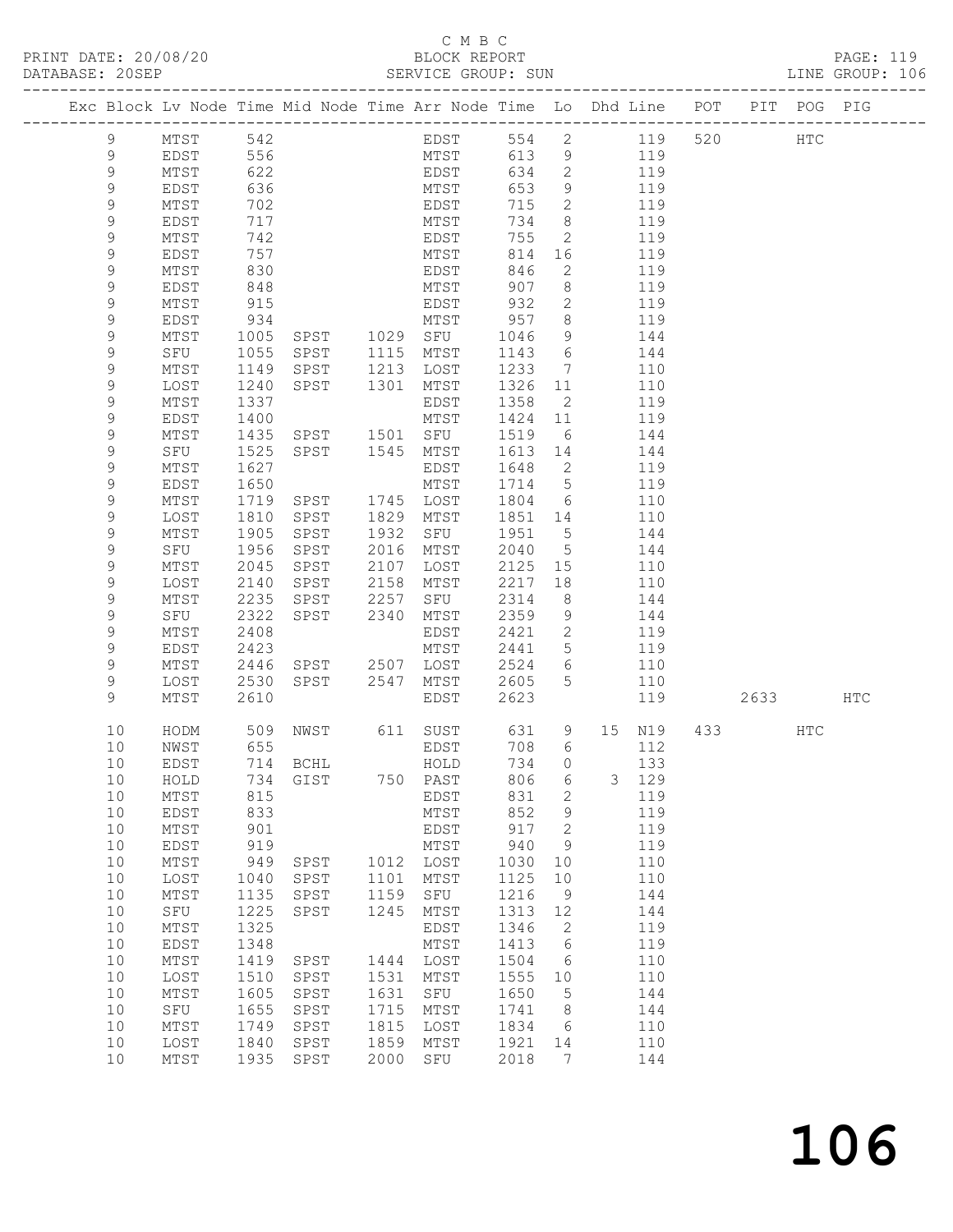## C M B C

| DATABASE: 20SEP |        |           |      |                |      |                |                                   |                          |                                                                                |      |      |     |  |
|-----------------|--------|-----------|------|----------------|------|----------------|-----------------------------------|--------------------------|--------------------------------------------------------------------------------|------|------|-----|--|
|                 |        |           |      |                |      |                |                                   |                          | Exc Block Lv Node Time Mid Node Time Arr Node Time Lo Dhd Line POT PIT POG PIG |      |      |     |  |
|                 | 10     |           |      |                |      |                |                                   |                          | SFU 2025 SPST 2044 MTST 2106 8 144                                             |      |      |     |  |
|                 | 10     |           |      |                |      |                |                                   |                          | MTST 2114 SPST 2136 LOST 2154 110 2218 HTC                                     |      |      |     |  |
|                 | 11     | MTST      | 1015 |                |      |                |                                   |                          | EDST 1034 2 119                                                                |      | HTC  |     |  |
|                 | 11     | EDST      | 1036 |                |      | MTST           | 1059 16                           |                          | 119                                                                            |      |      |     |  |
|                 | 11     | MTST      | 1115 |                |      | EDST           | 1135                              |                          | 2 119                                                                          |      |      |     |  |
|                 | 11     | EDST      | 1137 |                |      | MTST           | 1202                              | 11                       | 119                                                                            |      |      |     |  |
|                 | 11     | MTST      | 1213 |                |      | EDST           | 1234                              | $\overline{2}$           | 119                                                                            |      |      |     |  |
|                 | 11     | EDST      | 1236 |                |      | MTST           | 1302 11                           |                          | 119                                                                            |      |      |     |  |
|                 | 11     | MTST      | 1313 |                |      | EDST 1334      |                                   | $\overline{2}$           | 119                                                                            |      |      |     |  |
|                 | 11     | EDST      | 1336 |                |      | MTST           | 1401                              | 14                       | 119                                                                            |      |      |     |  |
|                 | 11     | MTST      | 1415 |                |      | EDST           | 1435                              | $\overline{2}$           | 119                                                                            |      |      |     |  |
|                 | 11     | EDST      | 1437 |                |      | MTST           | 1501 14                           |                          | 119                                                                            |      |      |     |  |
|                 | 11     | MTST      | 1515 |                |      | <b>EDST</b>    | 1536                              | $\overline{2}$           | 119                                                                            |      |      |     |  |
|                 | 11     | EDST      | 1538 |                |      | MTST           | 1602                              | 13                       | 119                                                                            |      |      |     |  |
|                 | 11     | MTST      | 1615 |                |      | EDST           | 1636                              | $\overline{2}$           | 119                                                                            |      |      |     |  |
|                 | 11     | EDST      | 1638 |                |      | MTST           | 1702 13                           |                          | 119                                                                            |      |      |     |  |
|                 | 11     | MTST      | 1715 |                |      | EDST           | 1735                              | $\overline{2}$           | 119                                                                            |      |      |     |  |
|                 | 11     |           | 1737 |                |      | MTST           | 1759 16                           |                          | 119                                                                            |      |      |     |  |
|                 | 11     | EDST      |      |                |      |                | 1835                              | $\overline{2}$           |                                                                                |      |      |     |  |
|                 |        | MTST      | 1815 |                |      | EDST           |                                   |                          | 119                                                                            |      |      |     |  |
|                 | 11     | EDST      | 1837 |                |      | MTST           | 1858 17<br>1935                   |                          | 119<br>119                                                                     |      |      |     |  |
|                 | 11     | MTST      | 1915 |                |      | EDST           |                                   | $\overline{2}$           |                                                                                |      |      |     |  |
|                 | 11     | EDST      | 1937 |                |      | MTST           | 1957                              | 17                       | 119                                                                            |      |      |     |  |
|                 | 11     | MTST      | 2014 | SPST 2036 LOST |      |                | $2054$ + $\frac{1}{2}$<br>2149 16 |                          | 110                                                                            |      |      |     |  |
|                 | 11     | LOST      | 2110 | SPST           |      | 2129 MTST      |                                   |                          | 110                                                                            |      |      |     |  |
|                 | 11     | MTST      | 2205 | SPST           | 2227 | SFU 2244       |                                   |                          | 8 144                                                                          |      |      |     |  |
|                 | 11     | SFU       | 2252 | SPST           | 2310 | MTST 2330 10   |                                   |                          | 144                                                                            |      |      |     |  |
|                 | 11     | MTST      | 2340 | SPST           | 2402 | SFU 2419       |                                   |                          | 6 144                                                                          |      |      |     |  |
|                 | 11     | SFU       | 2425 | SPST           |      | 2443 MTST 2500 |                                   |                          | 144                                                                            |      | 2518 | HTC |  |
|                 | 12     | BCHL      | 840  | SPST           |      | MTST 855       |                                   |                          | 10<br>144                                                                      | 817  | HTC  |     |  |
|                 | 12     | MTST      | 905  | SPST 928 SFU   |      |                | 945                               | 10                       | 144                                                                            |      |      |     |  |
|                 | 12     | SFU       | 955  | SPST 1015 MTST |      |                | 1042                              | 19                       | 144                                                                            |      |      |     |  |
|                 | 12     | MTST      | 1101 |                |      | EDST           | 1120                              | $\overline{2}$           | 119                                                                            |      |      |     |  |
|                 | 12     | EDST      | 1122 |                |      | MTST           | 1146 15                           |                          | 119                                                                            |      |      |     |  |
|                 | 12     | MTST      | 1201 |                |      | EDST           | 1222                              | $\overline{2}$           | 119                                                                            |      |      |     |  |
|                 | 12     | EDST      | 1224 |                |      | MTST           | 1250 11                           |                          | 119                                                                            |      |      |     |  |
|                 | 12     | MTST      | 1301 |                |      | EDST           | 1322                              | $\overline{2}$           | 119                                                                            |      |      |     |  |
|                 | 12     | EDST 1324 |      |                |      |                |                                   |                          | MTST 1350 13 119                                                               |      |      |     |  |
|                 | 12     | MTST      | 1403 |                |      | EDST           | 1423                              | 2                        | 119                                                                            |      |      |     |  |
|                 | $12\,$ | EDST      | 1425 |                |      | MTST           | 1449                              | 14                       | 119                                                                            |      |      |     |  |
|                 | 12     | MTST      | 1503 |                |      | EDST           | 1524                              | $\overline{2}$           | 119                                                                            |      |      |     |  |
|                 | 12     | EDST      | 1526 |                |      | MTST           | 1550                              | 13                       | 119                                                                            |      |      |     |  |
|                 | 12     | MTST      | 1603 |                |      | EDST           | 1624                              | 2                        | 119                                                                            |      |      |     |  |
|                 | $12$   | EDST      | 1626 |                |      | MTST           | 1650                              | 13                       | 119                                                                            |      |      |     |  |
|                 | 12     | MTST      | 1703 |                |      | EDST           | 1723                              | $\overline{\phantom{a}}$ | 119                                                                            |      |      |     |  |
|                 | 12     | EDST      | 1725 |                |      | MTST           | 1748                              | 12                       | 119                                                                            |      |      |     |  |
|                 | 12     | MTST      | 1800 |                |      | EDST           | 1820                              | 2                        | 119                                                                            |      |      |     |  |
|                 | 12     | EDST      | 1822 |                |      | MTST           | 1843                              | 6                        | 119                                                                            |      |      |     |  |
|                 | 12     | MTST      | 1849 | SPST           |      | 1913 LOST      | 1931                              | 9                        | 110                                                                            |      |      |     |  |
|                 | 12     | LOST      | 1940 | SPST           | 1959 | MTST           | 2021                              | 14                       | 110                                                                            |      |      |     |  |
|                 | 12     | MTST      | 2035 | SPST           | 2059 | SFU            | 2117                              | 8                        | 144                                                                            |      |      |     |  |
|                 | 12     | SFU       | 2125 | SPST           | 2144 | MTST           | 2206                              | 8                        | 144                                                                            |      |      |     |  |
|                 | 12     | MTST      | 2214 | SPST           | 2235 | LOST           | 2252                              |                          | 110                                                                            | 2316 |      | HTC |  |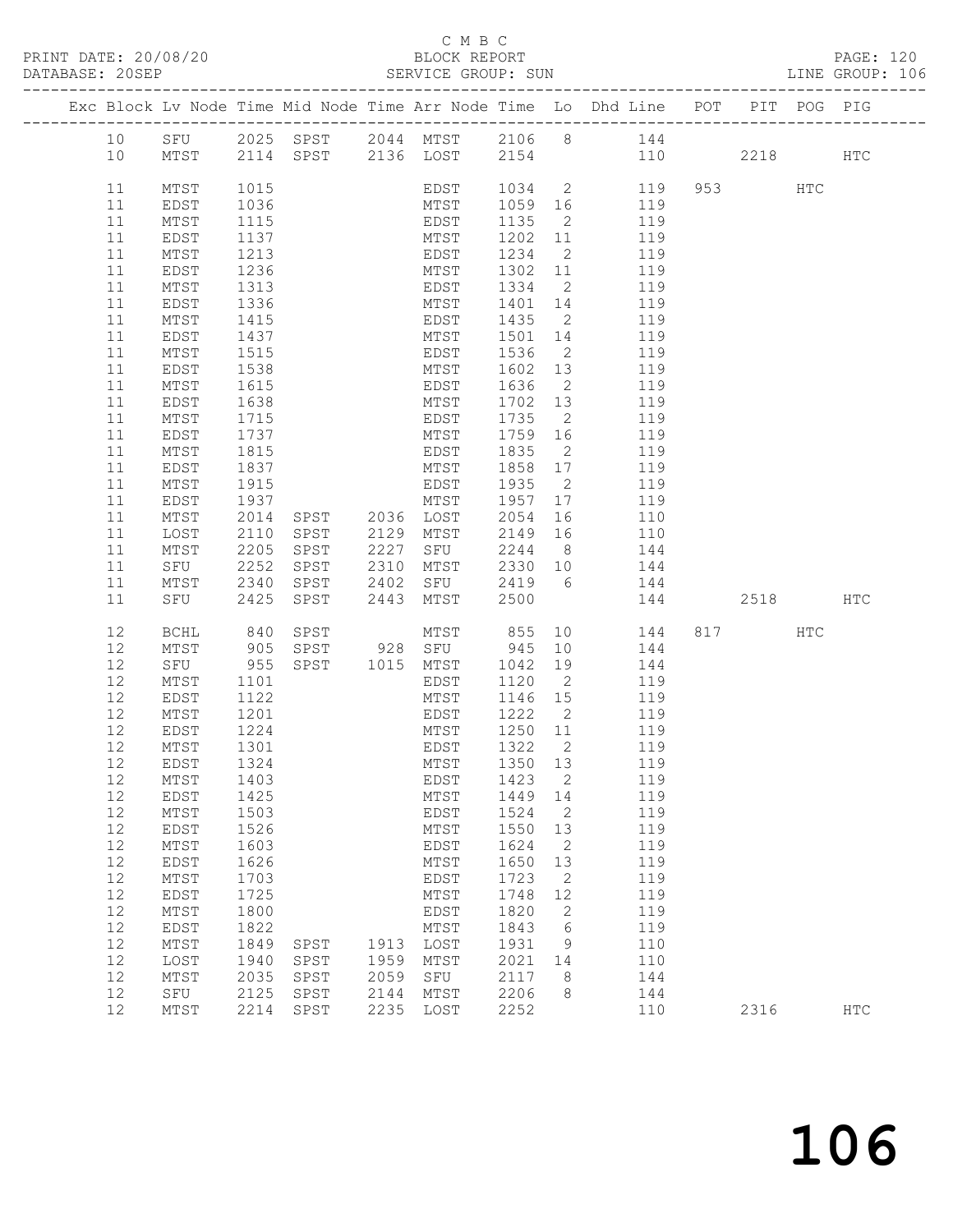## C M B C<br>BLOCK REPORT

| DATABASE: 20SEP |              |                      |                                          |      |                                |                                            |                            |                                                                                     |          |     | LINE GROUP: 106 |  |
|-----------------|--------------|----------------------|------------------------------------------|------|--------------------------------|--------------------------------------------|----------------------------|-------------------------------------------------------------------------------------|----------|-----|-----------------|--|
|                 |              |                      |                                          |      |                                |                                            |                            | Exc Block Lv Node Time Mid Node Time Arr Node Time Lo Dhd Line POT PIT POG PIG      |          |     |                 |  |
| 13              |              |                      |                                          |      |                                |                                            |                            | SFU 925 SPST 944 MTST 1011 8 144 845 HTC                                            |          |     |                 |  |
| 13              |              |                      |                                          |      |                                |                                            |                            | MTST 1019 SPST 1042 LOST 1100 10 110                                                |          |     |                 |  |
| 13              | LOST         | 1110<br>1205<br>1255 |                                          |      |                                |                                            |                            | SPST 1131 MTST 1155 10 110<br>SPST 1230 SFU 1248 7 144<br>SPST 1315 MTST 1343 7 144 |          |     |                 |  |
| 13              | MTST         |                      |                                          |      |                                |                                            |                            |                                                                                     |          |     |                 |  |
| 13              | SFU          |                      |                                          |      |                                |                                            |                            |                                                                                     |          |     |                 |  |
| 13              | MTST         | 1350                 |                                          |      | EDST                           |                                            |                            | 1410 2 119                                                                          |          |     |                 |  |
| 13              | EDST         | 1412                 | MTST<br>SPST 1514 LOST<br>SPST 1601 MTST |      |                                |                                            |                            | 1436 13 119                                                                         |          |     |                 |  |
| 13              | MTST         | 1449<br>1540         |                                          |      |                                | 1534 6                                     |                            | 110                                                                                 |          |     |                 |  |
| 13              | LOST         |                      |                                          |      |                                | $1625$ 10                                  |                            | 110                                                                                 |          |     |                 |  |
| 13              | MTST         | 1635                 |                                          |      | SPST 1702 SFU                  |                                            |                            | 1721 5 144                                                                          |          |     |                 |  |
| 13              | SFU          | 1726                 | SPST 1746 MTST                           |      |                                | 1812 18                                    |                            | 144                                                                                 |          |     |                 |  |
| 13              | MTST         | 1830                 |                                          |      | EDST                           | 1850                                       | $\overline{2}$             | 119                                                                                 |          |     |                 |  |
| 13              | EDST         | 1852                 |                                          |      | MTST                           | $\frac{1913}{125}$ $\frac{17}{7}$          |                            | 119                                                                                 |          |     |                 |  |
| 13              | MTST         | 1930                 |                                          |      | EDST                           | 1950                                       |                            | 2 119                                                                               |          |     |                 |  |
| 13              | EDST         | 1952                 |                                          |      | MTST                           |                                            |                            | 2012 19 119                                                                         |          |     |                 |  |
| 13              | MTST         | 2031                 |                                          |      | EDST 2049 2<br>MTST 2110       |                                            |                            | 119                                                                                 |          |     |                 |  |
| 13              | EDST         | 2051                 |                                          |      |                                |                                            |                            | 119                                                                                 | 2128 HTC |     |                 |  |
| 14              | EDST         | 632                  |                                          |      | NWST 645 18                    |                                            |                            | 112                                                                                 | 618 8    | HTC |                 |  |
| 14              | NWST         |                      |                                          |      | 6&6N 709 EDST<br>6&6S 733 NWST | $721$ 2                                    |                            | 106                                                                                 |          |     |                 |  |
| 14              | EDST         | 703<br>723<br>803    |                                          |      |                                |                                            | 738 25                     | 106                                                                                 |          |     |                 |  |
| 14              | NWST         |                      | 6&6N                                     |      | 810 EDST                       | 823                                        |                            | 2 106                                                                               |          |     |                 |  |
| 14              | EDST         | 825                  | 6&6S                                     |      | 836 NWST                       | 841                                        |                            | 17<br>106                                                                           |          |     |                 |  |
| 14              | NWST         | 858<br>920           | 6&6N                                     | 905  | EDST                           | 918                                        |                            | $\overline{2}$<br>106                                                               |          |     |                 |  |
| 14              | EDST         |                      | 6&6S                                     | 933  | NWST                           | 939                                        | 21                         | 106                                                                                 |          |     |                 |  |
| 14              | NWST         | 1000                 | 6&6N                                     | 1008 | EDST                           | 1023                                       |                            | $\overline{2}$<br>106                                                               |          |     |                 |  |
| 14              | EDST         | 1025                 | 6&6S                                     | 1038 | NWST                           |                                            |                            | 1044 18<br>106                                                                      |          |     |                 |  |
| 14              | NWST         | 1102                 | 6&6N                                     | 1110 | EDST                           | 1126                                       |                            | $\overline{2}$<br>106                                                               |          |     |                 |  |
| 14              | EDST         | 1128                 | 6&6S                                     | 1143 | NWST                           | 1150 13                                    |                            | 106                                                                                 |          |     |                 |  |
| 14              | NWST         | 1203                 | 6&6N                                     | 1213 | EDST                           | 1229                                       |                            | $\frac{2}{1}$<br>106                                                                |          |     |                 |  |
| 14              | EDST         | 1231                 | 6&6S                                     | 1247 | NWST                           |                                            |                            | 1254 10<br>106                                                                      |          |     |                 |  |
| 14              | NWST         | 1304                 | 6&6N                                     | 1314 | EDST                           | 1330                                       | $\overline{2}$             | 106                                                                                 |          |     |                 |  |
| 14              | EDST         | 1332                 | 6&6S                                     | 1347 | NWST                           | 1354 10                                    |                            | 106                                                                                 |          |     |                 |  |
| 14              | NWST         | 1404                 | 6&6N                                     | 1414 | EDST                           | 1430                                       | $\overline{2}$             | 106                                                                                 |          |     |                 |  |
| 14              | EDST         | 1432                 | 6&6S                                     | 1447 | NWST                           |                                            |                            | 1454 10<br>106                                                                      |          |     |                 |  |
| 14              | NWST         | 1504                 | 6&6N                                     | 1513 | EDST                           | 1529 2                                     |                            | 106                                                                                 |          |     |                 |  |
| 14              | EDST         | 1531<br>1604         | 6&6S                                     |      | 1546 NWST                      | 1553 11                                    |                            | $\begin{array}{c}\n 106\n \end{array}$                                              |          |     |                 |  |
| 14              | NWST         |                      | 6&6N                                     |      | 1613 EDST                      | $\begin{array}{c}\n1629 \\ 2\n\end{array}$ |                            | 106                                                                                 |          |     |                 |  |
|                 |              |                      |                                          |      |                                |                                            |                            | 14 EDST 1631 6&6S 1646 NWST 1653 11 106                                             |          |     |                 |  |
| 14              | NWST         | 1704                 | 6 & 6 N                                  | 1713 | EDST                           | 1728                                       | $\overline{\phantom{0}}^2$ | 106                                                                                 |          |     |                 |  |
| 14              | EDST         | 1730                 | 6&6S                                     | 1745 | NWST                           | 1752                                       | 20                         | 106                                                                                 |          |     |                 |  |
| 14              | NWST         | 1812                 | 6&6N                                     | 1821 | EDST                           | 1835                                       | $\overline{\phantom{0}}^2$ | 106                                                                                 |          |     |                 |  |
| 14              | EDST         | 1837                 | 6&6S                                     | 1851 | NWST                           | 1857                                       | 17                         | 106                                                                                 |          |     |                 |  |
| 14              | ${\tt NWST}$ | 1914                 | 6&6N                                     | 1922 | EDST                           | 1935                                       | $\overline{2}$             | 106                                                                                 |          |     |                 |  |
| 14              | EDST         | 1937                 | 6&6S                                     | 1950 | NWST                           | 1956                                       | 18                         | 106                                                                                 |          |     |                 |  |
| 14              | NWST         | 2014                 | 6&6N                                     | 2022 | EDST                           | 2035                                       | $\overline{2}$             | 106                                                                                 |          |     |                 |  |
| 14              | EDST         | 2037                 | 6&6S                                     | 2050 | NWST                           | 2056                                       |                            | 106                                                                                 | 2108     |     | <b>HTC</b>      |  |
|                 |              |                      |                                          |      |                                |                                            |                            |                                                                                     |          |     |                 |  |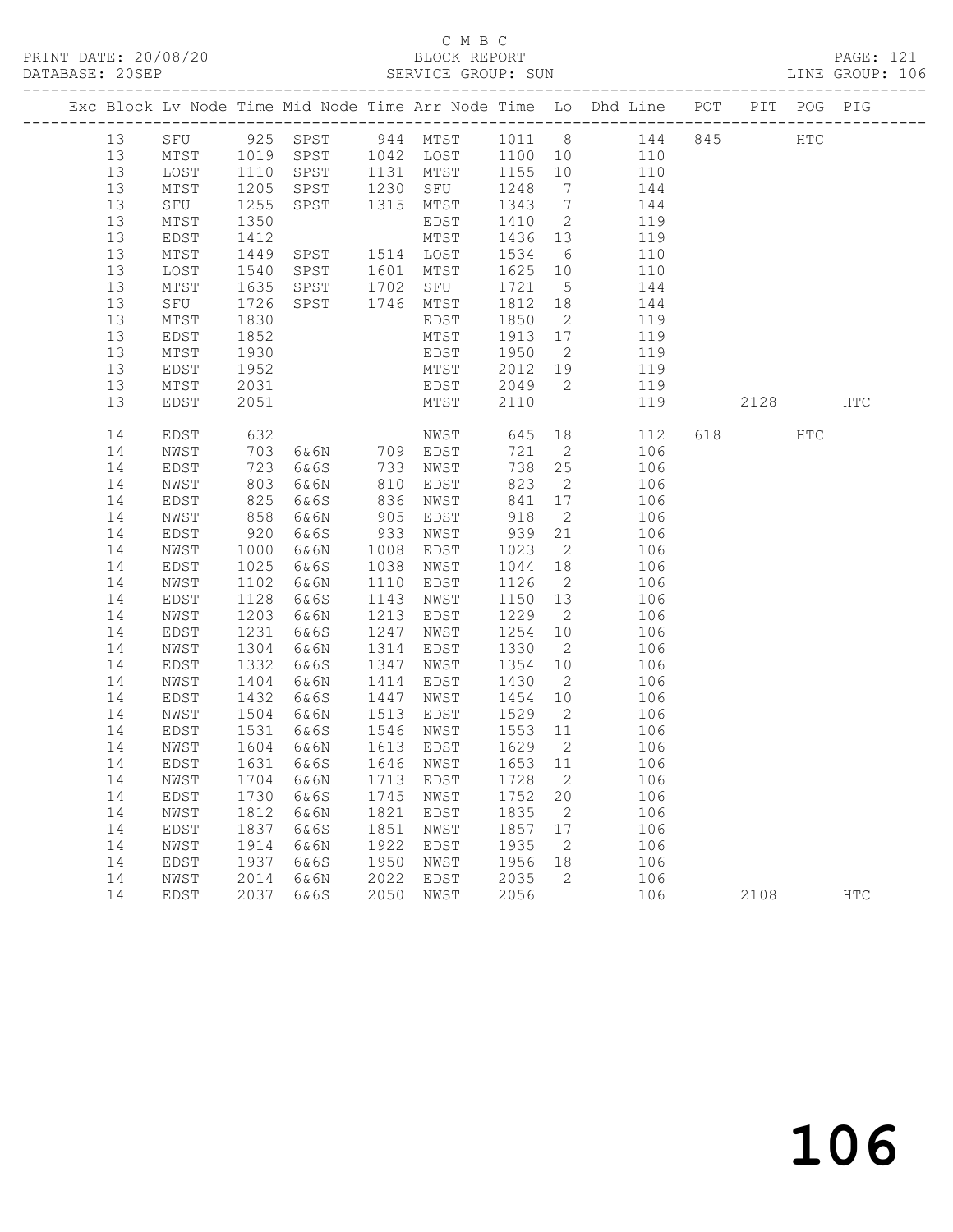## SERVICE GROUP: SUN

|                      | СМВС               |                  |
|----------------------|--------------------|------------------|
| PRINT DATE: 20/08/20 | BLOCK REPORT       | <b>PAGE: 122</b> |
| DATABASE: 20SEP      | SERVICE GROUP: SUN | LINE GROUP: 106  |

|  |          |              |              |              |              |              |                 |                | Exc Block Lv Node Time Mid Node Time Arr Node Time Lo Dhd Line POT |     |      | PIT POG PIG |            |
|--|----------|--------------|--------------|--------------|--------------|--------------|-----------------|----------------|--------------------------------------------------------------------|-----|------|-------------|------------|
|  | 15       | NWST         |              |              |              |              |                 |                |                                                                    | 549 |      | <b>HTC</b>  |            |
|  | 15       | EDST         |              |              |              |              |                 |                |                                                                    |     |      |             |            |
|  | 15       | NWST         | 643          | 6&6N         |              | 649 EDST     | 701 2           |                | 106                                                                |     |      |             |            |
|  | 15       | EDST         | 703          | 6&6S         | 713          | NWST         | 718             | 25             | 106                                                                |     |      |             |            |
|  | 15       | NWST         | 743          | 6&6N         | 749          | EDST         | 801             | $\overline{2}$ | 106                                                                |     |      |             |            |
|  | 15       | EDST         | 803          | 6&6S         | 814          | NWST         | 819             | 24             | 106                                                                |     |      |             |            |
|  | 15       | NWST         | 843          | 6&6N         | 850          | EDST         | 903             | $\overline{2}$ | 106                                                                |     |      |             |            |
|  | 15       | EDST         | 905          | 6&6S         | 918          | NWST         | 924             | 19             | 106                                                                |     |      |             |            |
|  | 15       | NWST         | 943          | 6&6N         | 951          | EDST         | 1005            | $\overline{2}$ | 106                                                                |     |      |             |            |
|  | 15       | EDST         | 1007         | 6&6S         | 1020         | NWST         | 1026            | 21             | 106                                                                |     |      |             |            |
|  | 15       | NWST         | 1047         | 6&6N         | 1055         | EDST         | 1111            | $\overline{2}$ | 106                                                                |     |      |             |            |
|  | 15       | EDST         | 1113         | 6&6S         | 1128         | NWST         | 1135            | 17             | 106                                                                |     |      |             |            |
|  | 15       | NWST         | 1152         | 6&6N         | 1201         | EDST         | 1217            | $\overline{2}$ | 106                                                                |     |      |             |            |
|  | 15       | EDST         | 1219         | 6&6S         | 1236         | NWST         | 1243            | 9              | 106                                                                |     |      |             |            |
|  | 15       | NWST         | 1252         | 6&6N         | 1302         | EDST         | 1318            | $\overline{2}$ | 106                                                                |     |      |             |            |
|  | 15       | EDST         | 1320         | 6&6S         | 1335         | NWST         | 1342            | 10             | 106                                                                |     |      |             |            |
|  | 15       | NWST         | 1352         | 6&6N         | 1402         | EDST         | 1418            | $\overline{2}$ | 106                                                                |     |      |             |            |
|  | 15       | EDST         | 1420         | 6&6S         | 1435         | NWST         | 1442 10         |                | 106                                                                |     |      |             |            |
|  | 15<br>15 | NWST         | 1452         | 6&6N         | 1502<br>1535 | EDST         | 1518<br>1542 10 | $\overline{2}$ | 106                                                                |     |      |             |            |
|  | 15       | EDST         | 1520<br>1552 | 6&6S         |              | NWST         |                 | $\overline{2}$ | 106                                                                |     |      |             |            |
|  | 15       | NWST<br>EDST | 1619         | 6&6N<br>6&6S | 1601<br>1634 | EDST<br>NWST | 1617<br>1641    | 11             | 106<br>106                                                         |     |      |             |            |
|  | 15       | NWST         | 1652         | 6&6N         | 1701         | EDST         | 1716            | $\overline{2}$ | 106                                                                |     |      |             |            |
|  | 15       | EDST         | 1718         | 6&6S         | 1733         | NWST         | 1740            | 19             | 106                                                                |     |      |             |            |
|  | 15       | NWST         | 1759         | 6&6N         | 1808         | EDST         | 1823            | $\overline{2}$ | 106                                                                |     |      |             |            |
|  | 15       | EDST         | 1825         | 6&6S         | 1839         | NWST         | 1845            | 14             | 106                                                                |     |      |             |            |
|  | 15       | NWST         | 1859         | 6&6N         | 1907         | EDST         | 1920            | $\overline{2}$ | 106                                                                |     |      |             |            |
|  | 15       | EDST         | 1922         | 6&6S         | 1935         | NWST         | 1941            | 18             | 106                                                                |     |      |             |            |
|  | 15       | NWST         | 1959         | 6&6N         | 2007         | EDST         | 2020            | $\overline{2}$ | 106                                                                |     |      |             |            |
|  | 15       | EDST         | 2022         | 6&6S         | 2035         | NWST         | 2041            | 18             | 106                                                                |     |      |             |            |
|  | 15       | NWST         | 2059         | 6&6N         | 2106         | EDST         | 2119            | $\overline{2}$ | 106                                                                |     |      |             |            |
|  | 15       | EDST         | 2121         | 6&6S         | 2134         | NWST         | 2140            | 9              | 106                                                                |     |      |             |            |
|  | 15       | NWST         | 2149         | 6&6N         | 2156         | EDST         | 2209            | $\overline{2}$ | 106                                                                |     |      |             |            |
|  | 15       | EDST         | 2211         | 6&6S         | 2224         | NWST         | 2230            | 19             | 106                                                                |     |      |             |            |
|  | 15       | NWST         | 2249         | 6&6N         | 2255         | EDST         | 2308            | 2              | 106                                                                |     |      |             |            |
|  | 15       | EDST         | 2310         | 6&6S         | 2323         | NWST         | 2329            | 18             | 106                                                                |     |      |             |            |
|  | 15       | NWST         | 2347         | 6&6N         | 2353         | EDST         | 2406            | $\overline{2}$ | 106                                                                |     |      |             |            |
|  | 15       | EDST         | 2408         | 6&6S         | 2419         | NWST         | 2423            | 24             | 106                                                                |     |      |             |            |
|  | 15       | NWST         | 2447         | 6&6N         | 2453         | EDST         | 2506            | $\overline{2}$ | 106                                                                |     |      |             |            |
|  | 15       | EDST         | 2508         | 6&6S         | 2519         | NWST         | 2523            |                | 106                                                                |     | 2535 |             | <b>HTC</b> |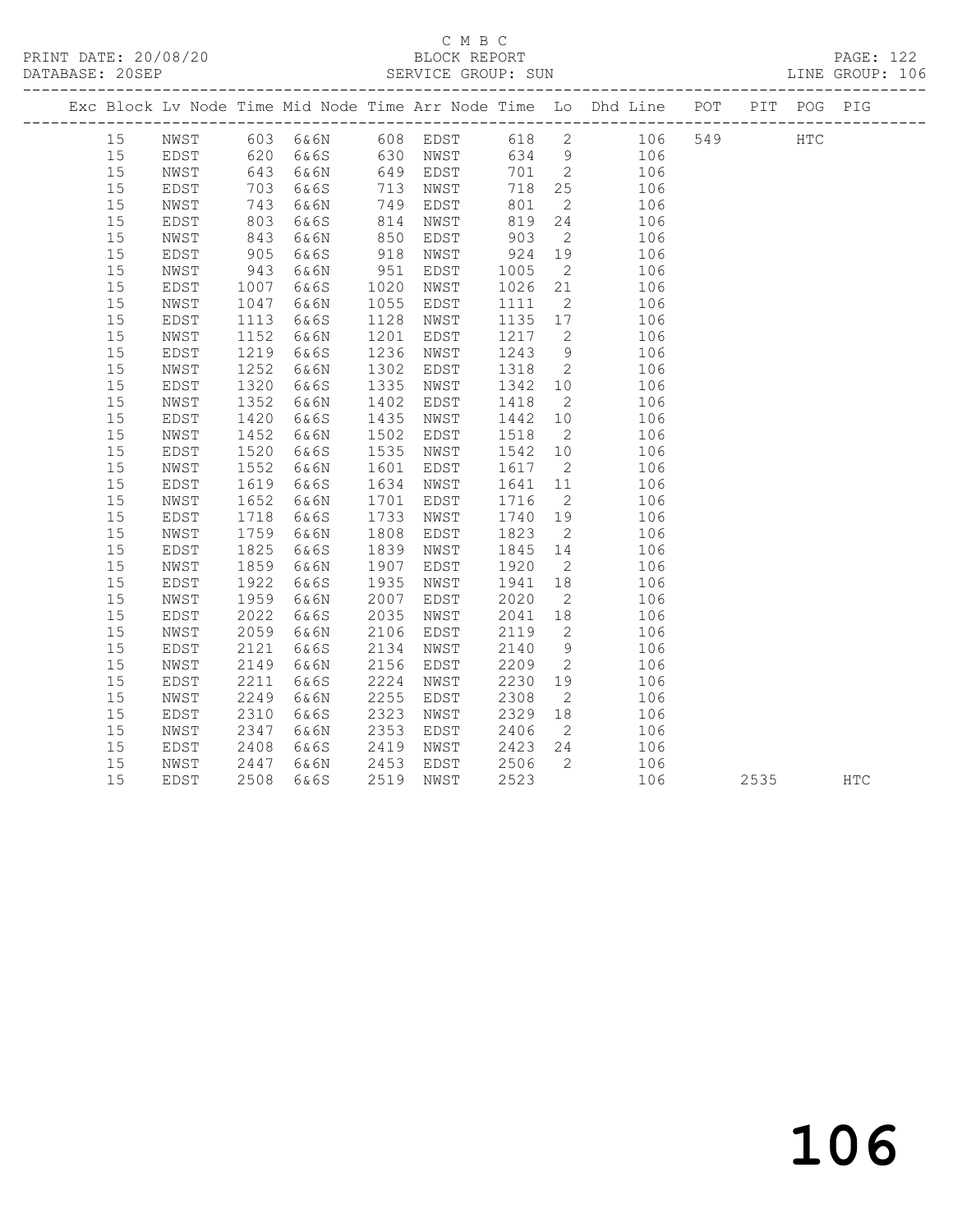#### C M B C<br>BLOCK REPORT SERVICE GROUP: SUN

PRINT DATE: 20/08/20 BLOCK REPORT PAGE: 123

|  |    |      |      |      |      |      |      |                | Exc Block Lv Node Time Mid Node Time Arr Node Time Lo Dhd Line POT |     |      | PIT POG PIG |            |
|--|----|------|------|------|------|------|------|----------------|--------------------------------------------------------------------|-----|------|-------------|------------|
|  | 16 | HODM | 439  |      |      | NWST | 541  |                | $6 \quad \text{or}$<br>N19                                         | 403 |      | <b>HTC</b>  |            |
|  | 16 | NWST | 547  | 6&6N | 552  | EDST | 602  |                | 2 106                                                              |     |      |             |            |
|  | 16 | EDST | 604  | 6&6S | 614  | NWST | 618  |                | 5 <sub>1</sub><br>106                                              |     |      |             |            |
|  | 16 | NWST | 623  | 6&6N | 628  | EDST | 638  |                | $\overline{2}$<br>106                                              |     |      |             |            |
|  | 16 | EDST | 640  | 6&6S | 650  | NWST | 654  |                | 29<br>106                                                          |     |      |             |            |
|  | 16 | NWST | 723  | 6&6N | 729  | EDST | 741  | $\overline{2}$ | 106                                                                |     |      |             |            |
|  | 16 | EDST | 743  | 6&6S | 754  | NWST | 759  |                | 24<br>106                                                          |     |      |             |            |
|  | 16 | NWST | 823  | 6&6N | 830  | EDST | 843  | $\overline{c}$ | 106                                                                |     |      |             |            |
|  | 16 | EDST | 845  | 6&6S | 856  | NWST | 902  | 11             | 106                                                                |     |      |             |            |
|  | 16 | NWST | 913  | 6&6N | 920  | EDST | 934  | $\overline{2}$ | 106                                                                |     |      |             |            |
|  | 16 | EDST | 936  | 6&6S | 949  | NWST | 955  |                | 20<br>106                                                          |     |      |             |            |
|  | 16 | NWST | 1015 | 6&6N | 1023 | EDST | 1038 | $\overline{2}$ | 106                                                                |     |      |             |            |
|  | 16 | EDST | 1040 | 6&6S | 1054 | NWST | 1100 | 17             | 106                                                                |     |      |             |            |
|  | 16 | NWST | 1117 | 6&6N | 1125 | EDST | 1141 | $\overline{2}$ | 106                                                                |     |      |             |            |
|  | 16 | EDST | 1143 | 6&6S | 1200 | NWST | 1207 |                | $9 \quad \Box$<br>106                                              |     |      |             |            |
|  | 16 | NWST | 1216 | 6&6N | 1226 | EDST | 1242 | $\overline{2}$ | 106                                                                |     |      |             |            |
|  | 16 | EDST | 1244 | 6&6S | 1300 | NWST | 1307 | 9              | 106                                                                |     |      |             |            |
|  | 16 | NWST | 1316 | 6&6N | 1326 | EDST | 1342 | $\overline{2}$ | 106                                                                |     |      |             |            |
|  | 16 | EDST | 1344 | 6&6S | 1359 | NWST | 1406 |                | 106<br>10                                                          |     |      |             |            |
|  | 16 | NWST | 1416 | 6&6N | 1426 | EDST | 1442 | $\overline{2}$ | 106                                                                |     |      |             |            |
|  | 16 | EDST | 1444 | 6&6S | 1459 | NWST | 1506 |                | 106<br>10                                                          |     |      |             |            |
|  | 16 | NWST | 1516 | 6&6N | 1525 | EDST | 1541 | $\overline{2}$ | 106                                                                |     |      |             |            |
|  | 16 | EDST | 1543 | 6&6S | 1558 | NWST | 1605 |                | 106<br>11                                                          |     |      |             |            |
|  | 16 | NWST | 1616 | 6&6N | 1625 | EDST | 1641 | $\overline{2}$ | 106                                                                |     |      |             |            |
|  | 16 | EDST | 1643 | 6&6S | 1658 | NWST | 1705 |                | 11 —<br>106                                                        |     |      |             |            |
|  | 16 | NWST | 1716 | 6&6N | 1725 | EDST | 1740 | $\overline{2}$ | 106                                                                |     |      |             |            |
|  | 16 | EDST | 1742 | 6&6S | 1757 | NWST | 1804 |                | 106                                                                |     | 1818 |             | <b>HTC</b> |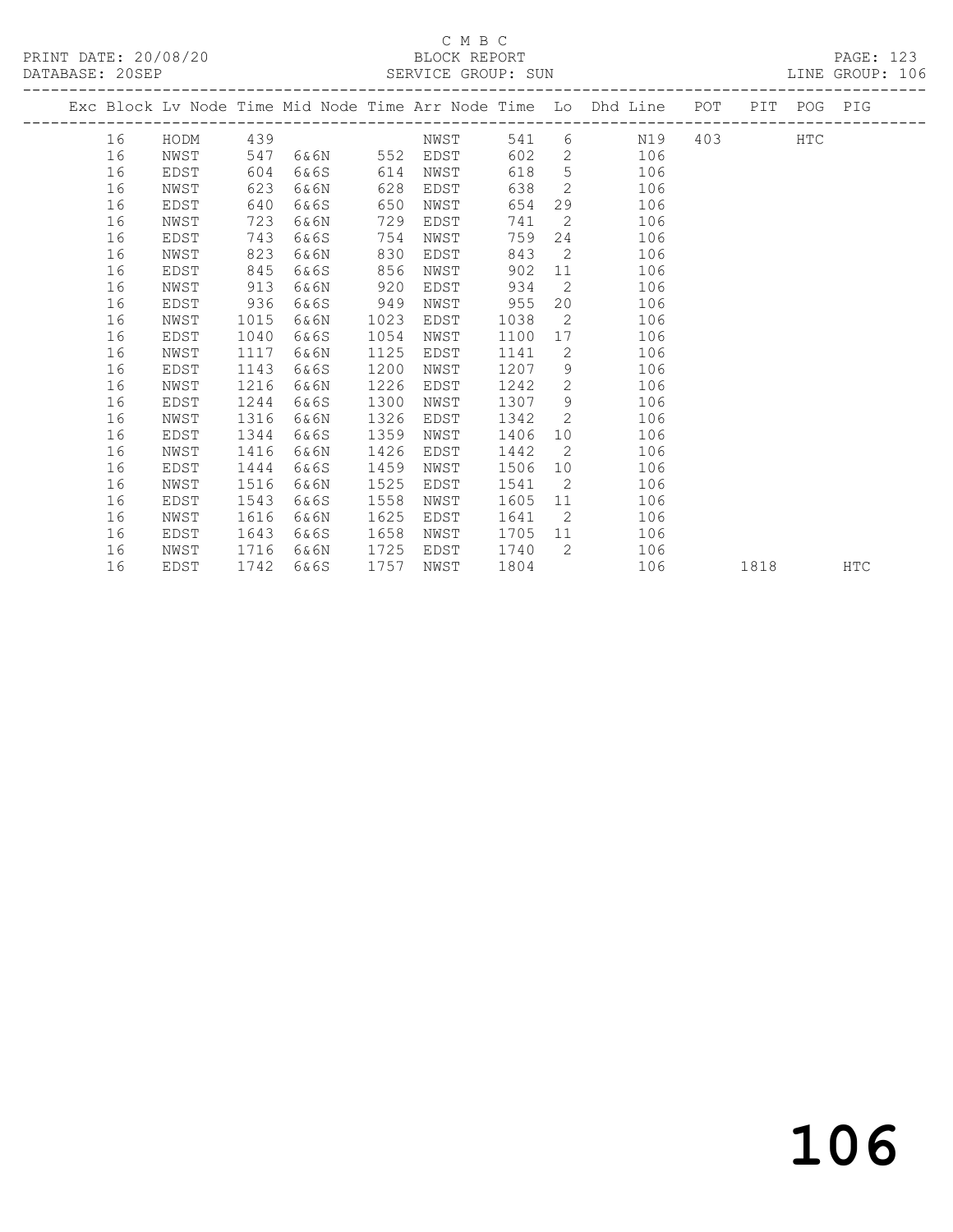#### C M B C<br>BLOCK REPORT SERVICE GROUP: SUN

PRINT DATE: 20/08/20 BLOCK REPORT PAGE: 124

|  |    |      |      |      |      |                                 |         |                 | Exc Block Lv Node Time Mid Node Time Arr Node Time Lo Dhd Line POT |     |          | PIT POG PIG |            |
|--|----|------|------|------|------|---------------------------------|---------|-----------------|--------------------------------------------------------------------|-----|----------|-------------|------------|
|  | 17 | NWST |      |      |      |                                 |         |                 | 928 6&6N 935 EDST 949 2 106                                        | 914 |          | HTC         |            |
|  | 17 | EDST | 951  | 6&6S |      | $1004$ NWST                     |         |                 | 1010 20 106                                                        |     |          |             |            |
|  | 17 | NWST | 1030 | 6&6N | 1038 | EDST                            | 1054    | $\overline{2}$  | 106                                                                |     |          |             |            |
|  | 17 | EDST | 1056 | 6&6S | 1110 | NWST                            | 1116 14 |                 | 106                                                                |     |          |             |            |
|  | 17 | NWST | 1130 | 6&6N | 1139 | EDST                            | 1155    | $\overline{2}$  | 106                                                                |     |          |             |            |
|  | 17 | EDST | 1157 | 6&6S | 1214 | NWST                            | 1221    | $7\overline{ }$ | 106                                                                |     |          |             |            |
|  | 17 | NWST | 1228 | 6&6N | 1238 | EDST                            | 1254    | $\overline{2}$  | 106                                                                |     |          |             |            |
|  | 17 |      | 1256 |      | 1312 |                                 | 1319    | 9               |                                                                    |     |          |             |            |
|  |    | EDST |      | 6&6S |      | NWST                            |         |                 | 106                                                                |     |          |             |            |
|  | 17 | NWST | 1328 | 6&6N | 1338 | EDST                            | 1354    | $\overline{2}$  | 106                                                                |     |          |             |            |
|  | 17 | EDST | 1356 | 6&6S | 1411 | NWST                            | 1418 10 |                 | 106                                                                |     |          |             |            |
|  | 17 | NWST | 1428 | 6&6N | 1438 | EDST                            | 1454    | $\overline{2}$  | 106                                                                |     |          |             |            |
|  | 17 | EDST | 1456 | 6&6S | 1511 | NWST                            | 1518    | 10              | 106                                                                |     |          |             |            |
|  | 17 | NWST | 1528 | 6&6N | 1537 | EDST                            | 1553    | $\overline{2}$  | 106                                                                |     |          |             |            |
|  | 17 | EDST | 1555 | 6&6S | 1610 | NWST                            | 1617    | 11              | 106                                                                |     |          |             |            |
|  | 17 | NWST | 1628 | 6&6N | 1637 | EDST                            | 1653    | $\overline{2}$  | 106                                                                |     |          |             |            |
|  | 17 | EDST | 1655 | 6&6S | 1710 | NWST                            | 1717    | 13              | 106                                                                |     |          |             |            |
|  | 17 | NWST | 1730 | 6&6N | 1739 | EDST                            | 1754    | $\overline{2}$  | 106                                                                |     |          |             |            |
|  | 17 | EDST | 1756 | 6&6S | 1811 | NWST                            | 1818    | 9               | 106                                                                |     |          |             |            |
|  | 17 | NWST | 1827 | 6&6N | 1836 | EDST                            | 1850    | $\overline{2}$  | 106                                                                |     |          |             |            |
|  | 17 | EDST | 1852 | 6&6S | 1906 | NWST                            | 1912    | 17              | 106                                                                |     |          |             |            |
|  | 17 | NWST | 1929 | 6&6N | 1937 | EDST                            | 1950    | $\overline{2}$  | 106                                                                |     |          |             |            |
|  | 17 | EDST | 1952 | 6&6S | 2005 | NWST                            | 2011    | 18              | 106                                                                |     |          |             |            |
|  | 17 | NWST | 2029 | 6&6N | 2037 | EDST                            | 2050    | $\overline{2}$  | 106                                                                |     |          |             |            |
|  | 17 | EDST | 2052 | 6&6S | 2105 | NWST                            | 2111    | 8 <sup>8</sup>  | 106                                                                |     |          |             |            |
|  | 17 | NWST | 2119 | 6&6N | 2126 | EDST                            | 2139    | $\overline{2}$  | 106                                                                |     |          |             |            |
|  | 17 | EDST | 2141 | 6&6S | 2154 | NWST                            | 2200 19 |                 | 106                                                                |     |          |             |            |
|  | 17 | NWST | 2219 | 6&6N | 2225 | EDST                            | 2238    | $\overline{2}$  | 106                                                                |     |          |             |            |
|  | 17 | EDST | 2240 | 6&6S | 2253 | NWST                            | 2259    | 20              | 106                                                                |     |          |             |            |
|  | 17 | NWST | 2319 | 6&6N | 2325 | EDST                            | 2338    | $\overline{2}$  | 106                                                                |     |          |             |            |
|  | 17 | EDST | 2340 | 6&6S | 2353 | NWST                            | 2359 18 |                 | 106                                                                |     |          |             |            |
|  | 17 | NWST | 2417 | 6&6N | 2423 | EDST                            | 2436    | $\overline{2}$  | 106                                                                |     |          |             |            |
|  | 17 | EDST | 2438 | 6&6S | 2449 | NWST                            | 2453 24 |                 | 106                                                                |     |          |             |            |
|  | 17 | NWST | 2517 | 6&6N | 2523 | EDST                            | 2536    | 9               | 106                                                                |     |          |             |            |
|  | 17 | EDST | 2545 | 6&6S | 2556 | NWST                            | 2600    |                 | 106                                                                |     | 2612     |             | HTC        |
|  |    |      |      |      |      |                                 |         |                 |                                                                    |     |          |             |            |
|  | 18 | NWST | 1140 | 6&6N | 1149 | EDST                            | 1205    |                 | $\overline{2}$                                                     |     | 106 1126 | HTC         |            |
|  | 18 | EDST | 1207 | 6&6S | 1224 | NWST                            | 1231    | 9               | 106                                                                |     |          |             |            |
|  | 18 | NWST | 1240 | 6&6N | 1250 | EDST                            | 1306    | $\overline{2}$  | 106                                                                |     |          |             |            |
|  | 18 | EDST | 1308 | 6&6S | 1323 | NWST                            | 1330 10 |                 | 106                                                                |     |          |             |            |
|  | 18 |      |      |      |      | NWST 1340 6&6N 1350 EDST 1406 2 |         |                 | 106                                                                |     |          |             |            |
|  | 18 | EDST | 1408 | 6&6S | 1423 | NWST                            | 1430    | 10              | 106                                                                |     |          |             |            |
|  | 18 | NWST | 1440 | 6&6N | 1450 | EDST                            | 1506    | $\overline{2}$  | 106                                                                |     |          |             |            |
|  | 18 | EDST | 1508 | 6&6S | 1523 | NWST                            | 1530    | 10              | 106                                                                |     |          |             |            |
|  | 18 | NWST | 1540 | 6&6N | 1549 | EDST                            | 1605    | $\overline{2}$  | 106                                                                |     |          |             |            |
|  | 18 | EDST | 1607 | 6&6S | 1622 | NWST                            | 1629    | 11              | 106                                                                |     |          |             |            |
|  | 18 | NWST | 1640 | 6&6N | 1649 | EDST                            | 1704    | $\overline{2}$  | 106                                                                |     |          |             |            |
|  | 18 | EDST | 1706 | 6&6S | 1721 | NWST                            | 1728    | 16              | 106                                                                |     |          |             |            |
|  | 18 | NWST | 1744 | 6&6N | 1753 | EDST                            | 1808    | $\overline{2}$  | 106                                                                |     |          |             |            |
|  | 18 | EDST | 1810 | 6&6S | 1824 | NWST                            | 1830    | 14              | 106                                                                |     |          |             |            |
|  | 18 | NWST | 1844 | 6&6N | 1852 | EDST                            | 1905    | $\overline{2}$  | 106                                                                |     |          |             |            |
|  | 18 | EDST | 1907 | 6&6S | 1920 | NWST                            | 1926    | 18              | 106                                                                |     |          |             |            |
|  | 18 | NWST | 1944 | 6&6N | 1952 | EDST                            | 2005    | $\overline{2}$  | 106                                                                |     |          |             |            |
|  | 18 | EDST | 2007 | 6&6S | 2020 | NWST                            | 2026    | 18              | 106                                                                |     |          |             |            |
|  | 18 | NWST | 2044 | 6&6N | 2051 | EDST                            | 2104    | 2               | 106                                                                |     |          |             |            |
|  | 18 | EDST | 2106 | 6&6S | 2119 | NWST                            | 2125    |                 | 106                                                                |     | 2137     |             | <b>HTC</b> |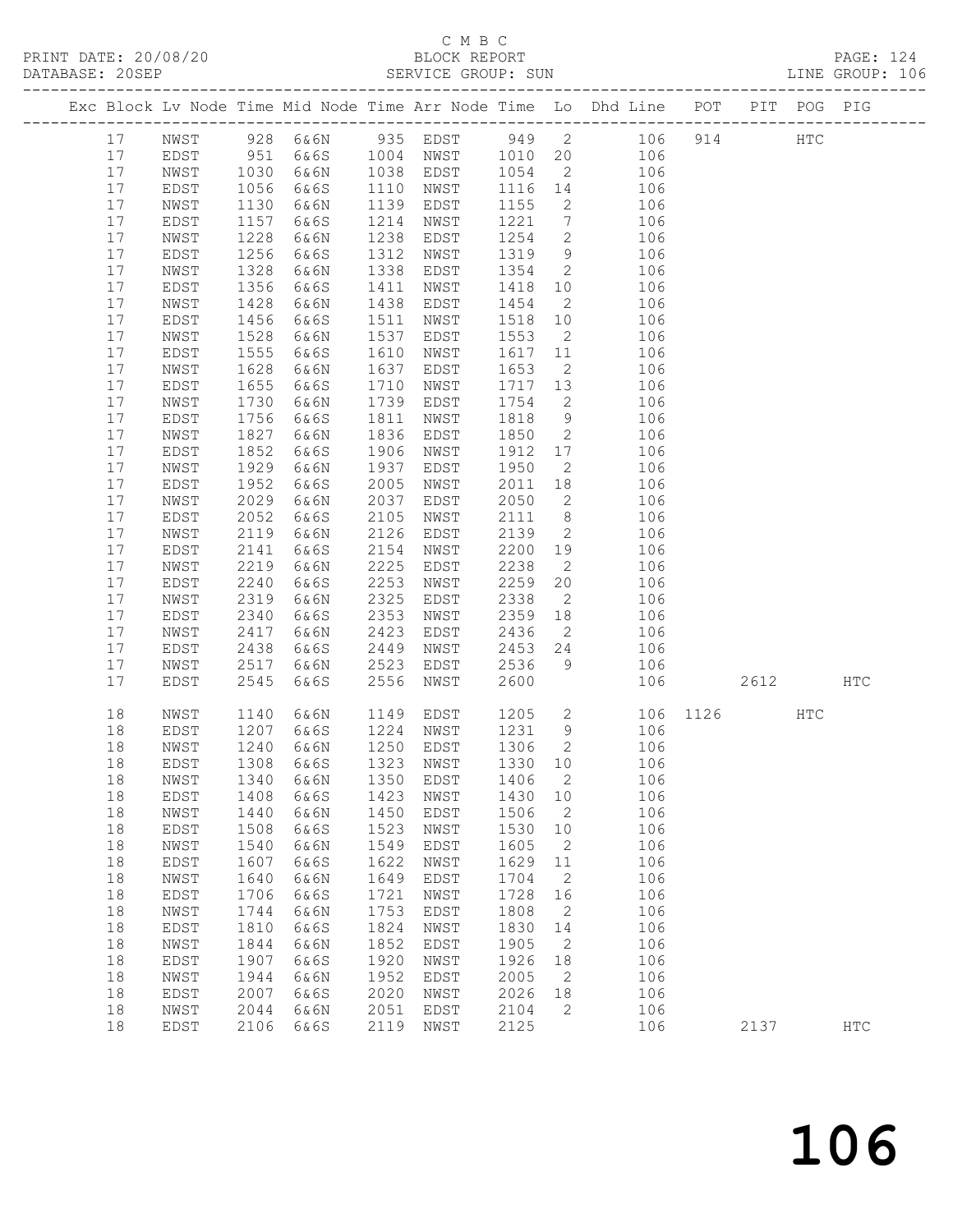## C M B C<br>BLOCK REPORT

| DATABASE: 20SEP |    |                         |                  |                        |      | SERVICE GROUP: SUN     |         |      |                                                                                |     |          |     | LINE GROUP: 106 |  |
|-----------------|----|-------------------------|------------------|------------------------|------|------------------------|---------|------|--------------------------------------------------------------------------------|-----|----------|-----|-----------------|--|
|                 |    | ----------------------- |                  |                        |      |                        |         |      | Exc Block Lv Node Time Mid Node Time Arr Node Time Lo Dhd Line POT PIT POG PIG |     |          |     |                 |  |
|                 | 31 |                         |                  |                        |      |                        |         |      | EDST 915 FGLW 928 MTST 947 13 116 901 HTC                                      |     |          |     |                 |  |
|                 | 31 | MTST                    | 1000             |                        |      |                        |         |      | FN37 1012 EDST 1029 16 116                                                     |     |          |     |                 |  |
|                 | 31 | EDST                    |                  |                        |      | FGLW 1059 MTST 1118 12 |         |      | 116                                                                            |     |          |     |                 |  |
|                 | 31 | MTST                    | 1045<br>1130     | FN37                   |      | 1142 EDST              | 1159 16 |      | 116                                                                            |     |          |     |                 |  |
|                 | 31 |                         | $\frac{1}{1215}$ |                        | 1230 | MTST                   | 1248    | 12   |                                                                                |     |          |     |                 |  |
|                 |    | EDST                    |                  | FGLW                   |      |                        |         |      | 116                                                                            |     |          |     |                 |  |
|                 | 31 | MTST                    | 1300             | FN37                   | 1314 | EDST                   | 1331    | 14   | 116                                                                            |     |          |     |                 |  |
|                 | 31 | EDST                    | 1345             | FGLW                   | 1400 | MTST                   | 1419    | 11   | 116                                                                            |     |          |     |                 |  |
|                 | 31 | MTST                    | 1430             | FN37                   | 1444 | EDST                   | 1503 12 |      | 116                                                                            |     |          |     |                 |  |
|                 | 31 | EDST                    | 1515             | FGLW                   | 1532 | MTST                   | 1551    | 9    | 116                                                                            |     |          |     |                 |  |
|                 | 31 | MTST                    | 1600             | FN37                   | 1614 | EDST                   | 1633 12 |      | 116                                                                            |     |          |     |                 |  |
|                 | 31 | EDST                    | 1645             | FGLW                   | 1700 | MTST                   | 1716    | 14   | 116                                                                            |     |          |     |                 |  |
|                 | 31 | MTST                    | 1730             | FN37                   | 1743 | EDST                   | 1800 15 |      | 116                                                                            |     |          |     |                 |  |
|                 | 31 | EDST                    | 1815             | FGLW                   | 1830 | MTST                   | 1846    | 14   | 116                                                                            |     |          |     |                 |  |
|                 | 31 | MTST                    | 1900             | FN37                   | 1913 | EDST                   | 1930    | 15   | 116                                                                            |     |          |     |                 |  |
|                 | 31 |                         | 1945             |                        | 1959 | MTST                   |         | 17   |                                                                                |     |          |     |                 |  |
|                 |    | EDST                    |                  | FGLW                   |      |                        | 2013    |      | 116                                                                            |     |          |     |                 |  |
|                 | 31 | MTST                    | 2030             | FN37                   |      |                        | 2059 16 |      | 116                                                                            |     |          |     |                 |  |
|                 | 31 | EDST                    | 2115             | FGLW                   |      | 2042 EDST<br>2129 MTST | 2143 17 |      | 116                                                                            |     |          |     |                 |  |
|                 | 31 | MTST                    | 2200             | FN37                   | 2212 | EDST                   | 2229    |      | 116                                                                            |     | 2239 HTC |     |                 |  |
|                 | 32 | EDST                    | 845<br>930       | FGLW                   | 858  | MTST 917<br>EDST 959   |         |      | 13 116                                                                         |     |          | HTC |                 |  |
|                 | 32 | MTST                    |                  | FN37                   | 942  |                        |         | 16   | 116                                                                            |     |          |     |                 |  |
|                 | 32 | EDST                    | 1015             | FGLW                   | 1029 | MTST                   | 1048    | 12   | 116                                                                            |     |          |     |                 |  |
|                 | 32 | MTST                    | 1100             | FN37                   | 1112 | EDST                   | 1129    | 16   | 116                                                                            |     |          |     |                 |  |
|                 | 32 | EDST                    | 1145             | FGLW                   | 1159 | MTST                   | 1217    | 13   | 116                                                                            |     |          |     |                 |  |
|                 | 32 |                         | 1230             | FN37                   | 1243 |                        | 1300    | 15   |                                                                                |     |          |     |                 |  |
|                 |    | MTST                    |                  |                        |      | EDST                   |         |      | 116                                                                            |     |          |     |                 |  |
|                 | 32 | EDST                    | 1315             | FGLW                   | 1330 | MTST                   | 1349    | 11   | 116                                                                            |     |          |     |                 |  |
|                 | 32 | MTST                    | 1400             | FN37                   | 1414 | EDST                   | 1433    | 12   | 116                                                                            |     |          |     |                 |  |
|                 | 32 | EDST                    | 1445             | FGLW                   | 1501 | MTST                   | 1520    | 10   | 116                                                                            |     |          |     |                 |  |
|                 | 32 | MTST                    | 1530             | FN37                   | 1544 | EDST                   | 1603    | 12   | 116                                                                            |     |          |     |                 |  |
|                 | 32 | EDST                    | 1615             | FGLW                   | 1630 | MTST                   | 1649    | 11   | 116                                                                            |     |          |     |                 |  |
|                 | 32 | MTST                    | 1700             | FN37                   | 1715 | EDST                   | 1734    | 11   | 116                                                                            |     |          |     |                 |  |
|                 | 32 | EDST                    | 1745             | FGLW                   | 1800 | MTST                   | 1816    | 12   | 116                                                                            |     |          |     |                 |  |
|                 | 32 | MTST                    | 1828             | FN37                   | 1841 | EDST                   | 1858    | 17   | 116                                                                            |     |          |     |                 |  |
|                 | 32 | EDST                    | 1915             | FGLW                   | 1929 | MTST                   | 1943    | 17   | 116                                                                            |     |          |     |                 |  |
|                 | 32 | MTST                    | 2000             | FN37                   | 2012 | EDST                   | 2029    | 16   | 116                                                                            |     |          |     |                 |  |
|                 |    |                         |                  |                        | 2059 |                        |         |      |                                                                                |     |          |     |                 |  |
|                 | 32 | EDST                    | 2045             | FGLW                   |      | MTST                   | 2113 17 |      | 116                                                                            |     |          |     |                 |  |
|                 | 32 | MTST                    |                  |                        | 2142 | EDST                   | 2159 16 |      | 116                                                                            |     |          |     |                 |  |
|                 | 32 | EDST                    |                  | 2130 FN37<br>2215 FGLW |      | 2229 MTST              | 2243    |      | 116                                                                            |     | 2301     |     | HTC             |  |
|                 | 33 | EDST                    | 815              | FGLW                   | 828  | MTST                   | 847     | 13   | 116                                                                            | 801 |          | HTC |                 |  |
|                 | 33 | $\mathtt{MTST}$         | 900              | FN37                   | 912  | EDST                   | 929     | 16   | 116                                                                            |     |          |     |                 |  |
|                 | 33 | EDST                    | 945              | FGLW                   | 958  | MTST                   | 1017    | 13   | 116                                                                            |     |          |     |                 |  |
|                 | 33 | MTST                    | 1030             | FN37                   | 1042 | EDST                   | 1059    | 16   | 116                                                                            |     |          |     |                 |  |
|                 | 33 | EDST                    | 1115             | FGLW                   | 1129 | $\mathtt{MTST}$        | 1148    | 12   | 116                                                                            |     |          |     |                 |  |
|                 | 33 | $\mathtt{MTST}$         | 1200             | FN37                   | 1213 | EDST                   | 1230    | 15   | 116                                                                            |     |          |     |                 |  |
|                 | 33 | EDST                    | 1245             | FGLW                   | 1300 | MTST                   | 1319    | 11   | 116                                                                            |     |          |     |                 |  |
|                 |    |                         |                  |                        |      |                        |         |      |                                                                                |     |          |     |                 |  |
|                 | 33 | MTST                    | 1330             | FN37                   | 1344 | EDST                   | 1403    | 12   | 116                                                                            |     |          |     |                 |  |
|                 | 33 | EDST                    | 1415             | FGLW                   | 1431 | MTST                   | 1449    | 11   | 116                                                                            |     |          |     |                 |  |
|                 | 33 | $\mathtt{MTST}$         | 1500             | FN37                   | 1514 | EDST                   | 1533    | 12   | 116                                                                            |     |          |     |                 |  |
|                 | 33 | EDST                    | 1545             | FGLW                   | 1600 | MTST                   | 1619    | 11   | 116                                                                            |     |          |     |                 |  |
|                 | 33 | $\mathtt{MTST}$         | 1630             | FN37                   | 1645 | EDST                   | 1704    | $11$ | 116                                                                            |     |          |     |                 |  |
|                 | 33 | EDST                    | 1715             | FGLW                   | 1730 | MTST                   | 1746    | 14   | 116                                                                            |     |          |     |                 |  |
|                 | 33 | $\mathtt{MTST}$         | 1800             | FN37                   | 1813 | EDST                   | 1830    | 15   | 116                                                                            |     |          |     |                 |  |
|                 | 33 | EDST                    | 1845             | FGLW                   | 1900 | MTST                   | 1916    | 14   | 116                                                                            |     |          |     |                 |  |
|                 | 33 | $\mathtt{MTST}$         | 1930             | FN37                   | 1943 | EDST                   | 2000    | 15   | 116                                                                            |     |          |     |                 |  |
|                 | 33 | EDST                    | 2015             | FGLW                   | 2029 | MTST                   | 2043    | 17   | 116                                                                            |     |          |     |                 |  |
|                 |    |                         |                  |                        |      |                        |         |      |                                                                                |     |          |     |                 |  |
|                 | 33 | MTST                    | 2100             | FN37                   | 2112 | EDST                   | 2129    | 16   | 116                                                                            |     |          |     |                 |  |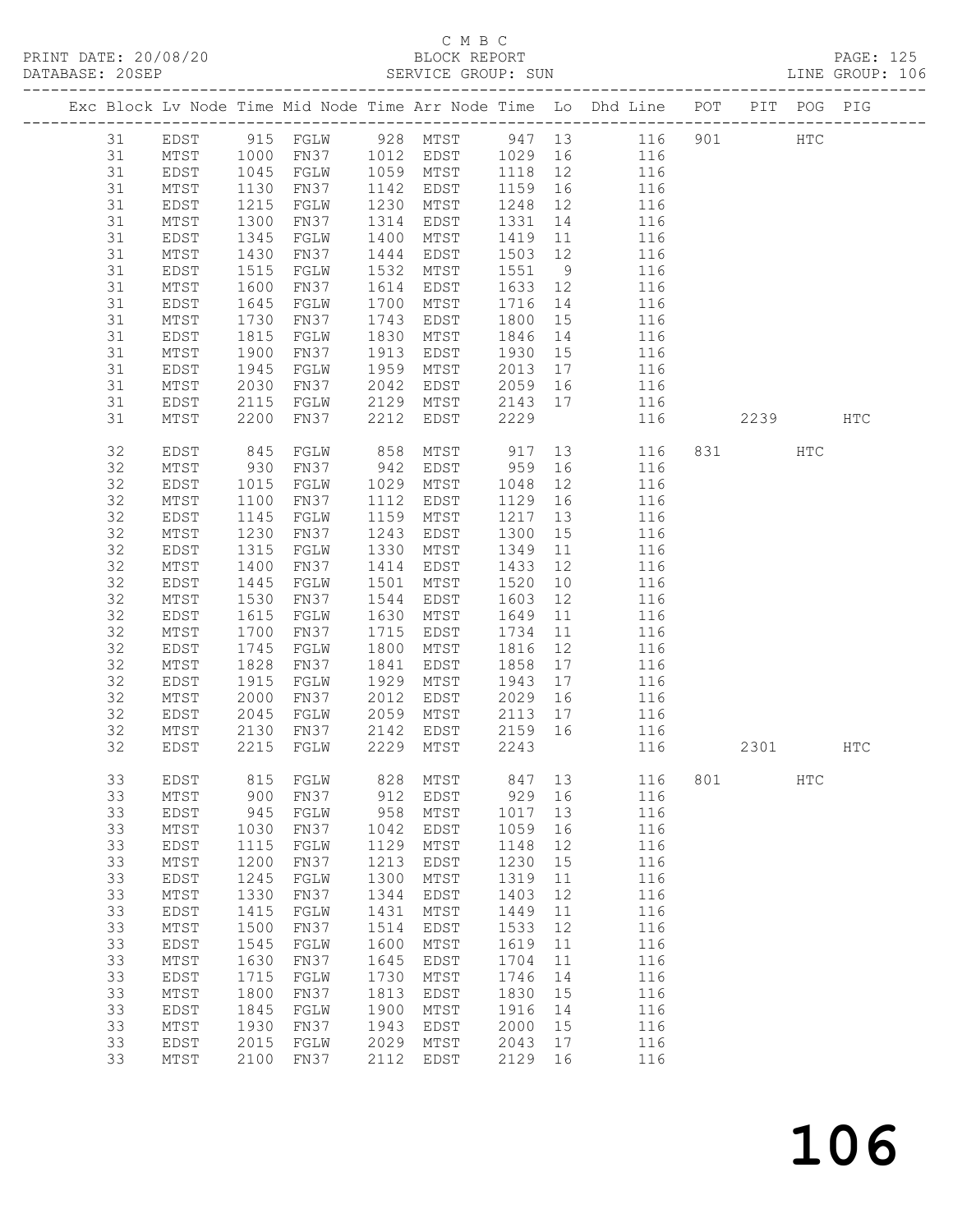|                                       |    |  |  |                               |  | C M B C      |  |  |                                                                                |  |      |                 |  |
|---------------------------------------|----|--|--|-------------------------------|--|--------------|--|--|--------------------------------------------------------------------------------|--|------|-----------------|--|
| PRINT DATE: 20/08/20                  |    |  |  |                               |  | BLOCK REPORT |  |  |                                                                                |  |      | PAGE: 126       |  |
| DATABASE: 20SEP<br>SERVICE GROUP: SUN |    |  |  |                               |  |              |  |  |                                                                                |  |      | LINE GROUP: 106 |  |
|                                       |    |  |  |                               |  |              |  |  | Exc Block Ly Node Time Mid Node Time Arr Node Time Lo Dhd Line POT PIT POG PIG |  |      |                 |  |
|                                       | 33 |  |  | EDST 2145 FGLW 2159 MTST 2213 |  |              |  |  | 116                                                                            |  | 2231 | HTC.            |  |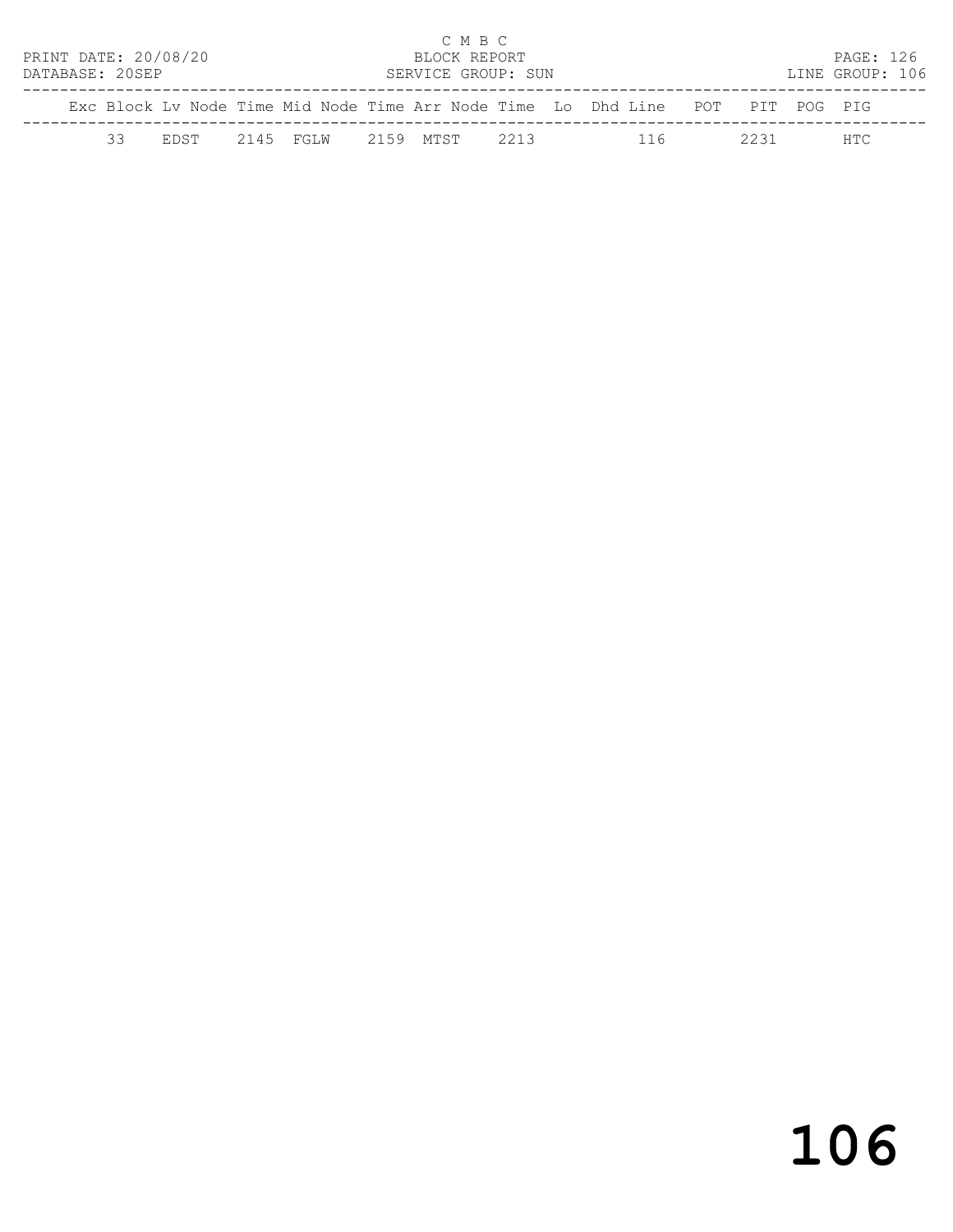|                                                                                                                                                                                                                                                                                                                                                                              | PRINT DATE: 20/08/20                                                                                                                                                                                                                                                                                          |                                                                                                                                                            |                                                                                                                                                                                                                                                                                                                                                                                                                                                                                                                                                                                                                                                                                                                                                                                                    |                                                                                                                                                            | C M B C<br>BLOCK REPORT                                                                                                                                      |                                                                                                                                                            |                                                                                                                                                                                                                    |                                                                                                                                          |      |     | PAGE: 127  |  |
|------------------------------------------------------------------------------------------------------------------------------------------------------------------------------------------------------------------------------------------------------------------------------------------------------------------------------------------------------------------------------|---------------------------------------------------------------------------------------------------------------------------------------------------------------------------------------------------------------------------------------------------------------------------------------------------------------|------------------------------------------------------------------------------------------------------------------------------------------------------------|----------------------------------------------------------------------------------------------------------------------------------------------------------------------------------------------------------------------------------------------------------------------------------------------------------------------------------------------------------------------------------------------------------------------------------------------------------------------------------------------------------------------------------------------------------------------------------------------------------------------------------------------------------------------------------------------------------------------------------------------------------------------------------------------------|------------------------------------------------------------------------------------------------------------------------------------------------------------|--------------------------------------------------------------------------------------------------------------------------------------------------------------|------------------------------------------------------------------------------------------------------------------------------------------------------------|--------------------------------------------------------------------------------------------------------------------------------------------------------------------------------------------------------------------|------------------------------------------------------------------------------------------------------------------------------------------|------|-----|------------|--|
|                                                                                                                                                                                                                                                                                                                                                                              |                                                                                                                                                                                                                                                                                                               |                                                                                                                                                            |                                                                                                                                                                                                                                                                                                                                                                                                                                                                                                                                                                                                                                                                                                                                                                                                    |                                                                                                                                                            |                                                                                                                                                              |                                                                                                                                                            |                                                                                                                                                                                                                    |                                                                                                                                          |      |     |            |  |
|                                                                                                                                                                                                                                                                                                                                                                              | BCHL BURNABY CITY HALL<br>CL-E CANADA WAY & LEDGER-EAST<br>EDST EDMONDS STN GIST GILMORE STATION<br>HODM HOWE & DUNSMUIR<br>HODM HOWE & DUNSMUIR<br>HOLD HOLDOM STATION<br>HOLD HOLDOM STATION<br>NWST NEW WEST PATTERSON STN<br>NETROTOWN STATION<br>NETROTOWN STATION<br><br>SUST SURREY CENTRAL STATION    |                                                                                                                                                            |                                                                                                                                                                                                                                                                                                                                                                                                                                                                                                                                                                                                                                                                                                                                                                                                    |                                                                                                                                                            | BW04 BRENTWOOD STN BAY4                                                                                                                                      |                                                                                                                                                            |                                                                                                                                                                                                                    |                                                                                                                                          |      |     |            |  |
|                                                                                                                                                                                                                                                                                                                                                                              | Exc Block Lv Node Time Mid Node Time Arr Node Time Lo Dhd Line POT PIT POG PIG                                                                                                                                                                                                                                |                                                                                                                                                            |                                                                                                                                                                                                                                                                                                                                                                                                                                                                                                                                                                                                                                                                                                                                                                                                    |                                                                                                                                                            |                                                                                                                                                              |                                                                                                                                                            |                                                                                                                                                                                                                    |                                                                                                                                          |      |     |            |  |
| $\mathbf{1}$<br>$\mathbf{1}$<br>$\mathbf{1}$<br>$\mathbf{1}$<br>$\mathbf{1}$<br>$\mathbf{1}$<br>$\mathbf{1}$<br>$\mathbf{1}$<br>$\mathbf{1}$<br>$\mathbf{1}$<br>$\mathbf{1}$<br>$\mathbf{1}$<br>$\mathbf{1}$<br>$\mathbf{1}$<br>$\mathbf{1}$<br>$\mathbf{1}$<br>$\mathbf{1}$<br>$\mathbf{1}$<br>$\mathbf{1}$<br>$\mathbf{1}$<br>$\mathbf{1}$<br>$\mathbf{1}$<br>$\mathbf{1}$ | 1 BW04 915 CL-E 926 NWST 942 14 123 843 HTC<br>1 NWST 956 CL-W 1013 BW04 1024 4 123<br>1 BW04 1028 CL-E 1039 NWST 1057 14 123<br>BW04<br>NWST<br>BW04<br>NWST<br>BW04<br>NWST<br>BW04<br>NWST<br>BW04<br>NWST<br>BW04<br>NWST<br>BW04<br>NWST<br>BW04<br>NWST<br>BW04<br>NWST<br>BW04<br>NWST<br>BW04<br>NWST |                                                                                                                                                            | NWST 1111 CL-W 1129 BW04 1140 3 123<br>1143 CL-E 1154 NWST 1212 14 123<br>1226 CL-W 1244 BW04 1255 3 123<br>1258 CL-E 1310 NWST 1328 13 123<br>1341 CL-W 1400 BW04 1412 2 123<br>1414 CL-E 1426 NWST 1444 12 123<br>1456 CL-W 1515 BW04 1527 2 123<br>1529 CL-E 1541 NWST 1600 10 123<br>1610 CL-W 1630 BW04 1642 2 123<br>1644 CL-E 1656 NWST 1714 12 123<br>1726 CL-W 1745 BW04 1755 3 123<br>1758 CL-E 1810 NWST 1827 13 123<br>1840 CL-W 1858 BW04 1908 4 123<br>1912 CL-E 1924 NWST 1940 15 123<br>1955 CL-W 2013 BW04 2023 4 123<br>2027 CL-E 2039 NWST 2054 16 123<br>2110 CL-W 2128 BW04 2138 2 123<br>2140 CL-E<br>2210 CL-W 2227 BW04 2237 3 123<br>2240 CL-E 2250 NWST 2304 6 123<br>2310 CL-W 2325 BW04 2335 5 123<br>2340 CL-E 2349 NWST 2402 8 123<br>2410 CL-W 2425 BW04 2435 5 123 |                                                                                                                                                            | 2150 NWST 2204 6 123                                                                                                                                         |                                                                                                                                                            |                                                                                                                                                                                                                    |                                                                                                                                          |      |     |            |  |
| $\mathbf{1}$<br>$\mathbf{2}$<br>$\mathbf{2}$<br>$\mathbf{2}$<br>$\mathbf{2}$<br>$\mathbf{2}$<br>$\mathbf{2}$<br>$\mathbf{2}$<br>$\mathbf{2}$<br>2<br>$\mathbf{2}$<br>$\mathbf{2}$<br>$\sqrt{2}$<br>$\sqrt{2}$<br>$\sqrt{2}$<br>$\mathbf{2}$<br>$\mathbf{2}$<br>$\mathbf{2}$<br>$\mathbf{2}$<br>2<br>$\mathbf{2}$<br>$\overline{2}$                                           | HODM 709 NWST 811 SUST 831 10 15 N19 633<br>NWST<br>BW04<br>NWST<br>BW04<br>NWST<br>BW04<br>NWST<br>BW04<br>NWST<br>BW04<br>NWST<br>BW04<br>NWST<br>BW04<br>NWST<br>BW04<br>NWST<br>BW04<br>NWST<br>BW04                                                                                                      | 856<br>928<br>1011<br>1043<br>1126<br>1158<br>1241<br>1314<br>1356<br>1429<br>1510<br>1544<br>1625<br>1659<br>1741<br>1812<br>1855<br>1927<br>2010<br>2042 | BW04 2440 CL-E 2449 NWST 2502 123 2514 HTC<br>$CL-W$<br>$CL-E$<br>$CL-W$<br>$CL-E$<br>$CL-W$<br>$CL-E$<br>$CL-W$<br>$CL-E$<br>$CL-W$<br>$CL-E$<br>$CL-W$<br>$CL-E$<br>$CL-W$<br>$CL-E$<br>$CL-W$<br>$CL-E$<br>$CL-W$<br>$CL-E$<br>$CL-W$<br>$CL-E$                                                                                                                                                                                                                                                                                                                                                                                                                                                                                                                                                 | 912<br>939<br>1029<br>1054<br>1144<br>1209<br>1300<br>1326<br>1415<br>1441<br>1530<br>1556<br>1645<br>1711<br>1800<br>1824<br>1913<br>1939<br>2028<br>2054 | BW04<br>NWST<br>BW04<br>NWST<br>BW04<br>NWST<br>BW04<br>NWST<br>BW04<br>NWST<br>BW04<br>NWST<br>BW04<br>NWST<br>BW04<br>NWST<br>BW04<br>NWST<br>BW04<br>NWST | 923<br>955<br>1040<br>1112<br>1155<br>1227<br>1312<br>1344<br>1427<br>1459<br>1542<br>1615<br>1657<br>1729<br>1810<br>1840<br>1923<br>1955<br>2038<br>2109 | 5<br>16<br>$\overline{\mathbf{3}}$<br>14<br>3<br>14<br>$\overline{2}$<br>12<br>$\overline{2}$<br>11<br>$\overline{2}$<br>10<br>$\overline{2}$<br>12<br>$\overline{\phantom{a}}$<br>15<br>$\overline{4}$<br>15<br>4 | 123<br>123<br>123<br>123<br>123<br>123<br>123<br>123<br>123<br>123<br>123<br>123<br>123<br>123<br>123<br>123<br>123<br>123<br>123<br>123 | 2121 | HTC | <b>HTC</b> |  |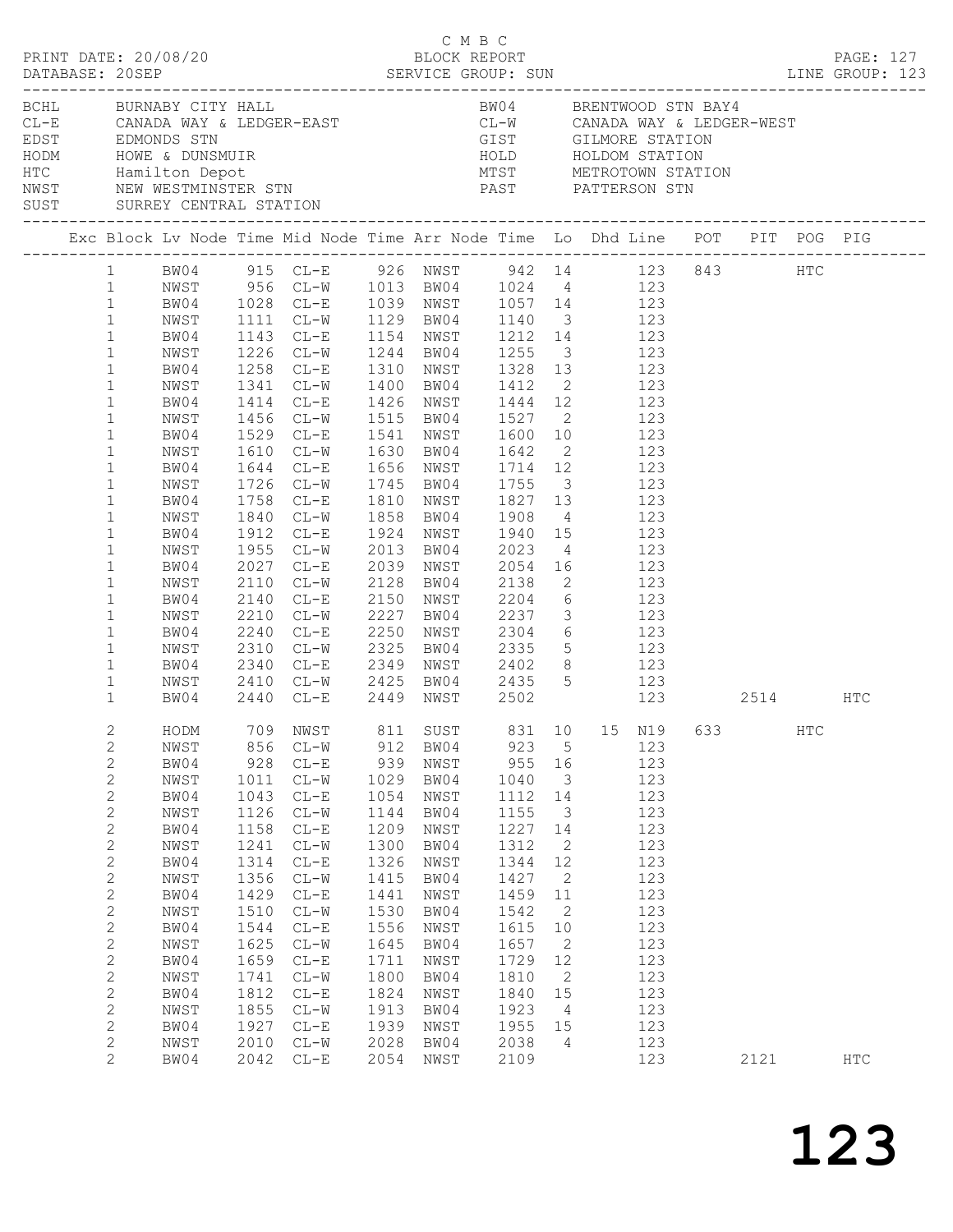## C M B C<br>BLOCK REPORT

4 NWST 2040 CL-W 2058 BW04 2108 2 123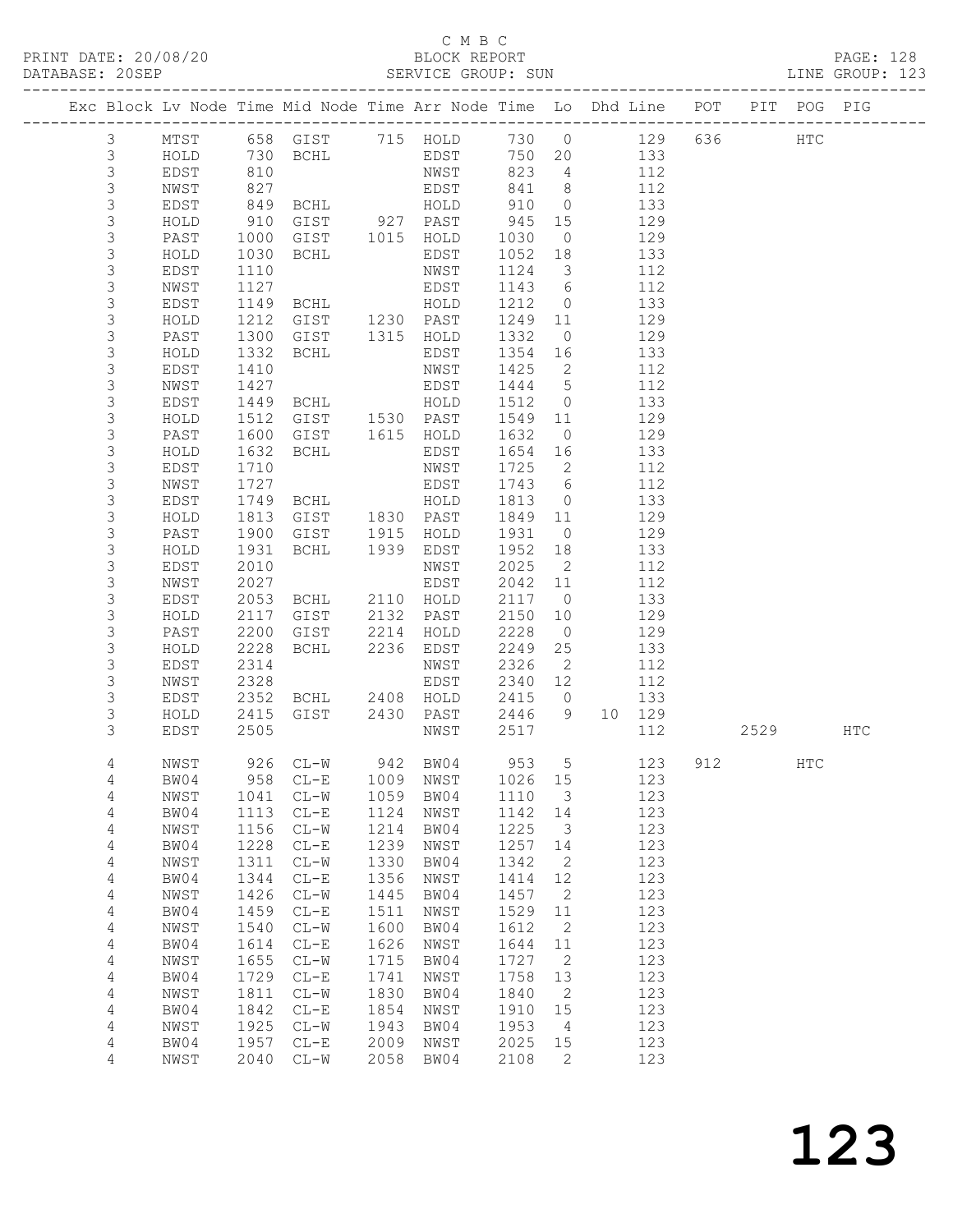## C M B C<br>BLOCK REPORT

LINE GROUP: 123

|  | DAIADAJE. ZVJET |                              |                   |                                  |            |                                      | OBAVICE GAUUL. OUN          |                                      |                                                                |     |      |     | LIND UNVUE. IZJ |  |
|--|-----------------|------------------------------|-------------------|----------------------------------|------------|--------------------------------------|-----------------------------|--------------------------------------|----------------------------------------------------------------|-----|------|-----|-----------------|--|
|  |                 |                              |                   |                                  |            |                                      |                             |                                      | Exc Block Ly Node Time Mid Node Time Arr Node Time Lo Dhd Line | POT | PIT  |     | POG PIG         |  |
|  | 4               | BW04                         |                   | 2110 CL-E                        |            | 2120 NWST                            | 2134                        |                                      | 123                                                            |     | 2146 |     | HTC             |  |
|  | 5<br>5<br>5     | BW04<br>NWST<br>BW04<br>NWST | 631<br>658<br>731 | 558 CL-E<br>CL-W<br>CL-E<br>CL-W | 607<br>707 | NWST<br>645 BW04<br>NWST<br>746 BW04 | 621 10<br>655<br>721<br>756 | $\overline{\phantom{a}}$<br>10<br>-2 | 123<br>123<br>123<br>123                                       | 526 |      | HTC |                 |  |

| 5 | BW04 | 758  | $CL-E$ | 807  | NWST | 822  | 9  | 123 |      |     |
|---|------|------|--------|------|------|------|----|-----|------|-----|
| 5 | NWST | 831  | $CL-W$ | 847  | BW04 | 858  | 2  | 123 |      |     |
| 5 | BW04 | 900  | $CL-E$ | 911  | NWST | 927  | 14 | 123 |      |     |
| 5 | NWST | 941  | $CL-W$ | 958  | BW04 | 1009 | 4  | 123 |      |     |
| 5 | BW04 | 1013 | $CL-E$ | 1024 | NWST | 1042 | 14 | 123 |      |     |
| 5 | NWST | 1056 | $CL-W$ | 1114 | BW04 | 1125 | 3  | 123 |      |     |
| 5 | BW04 | 1128 | $CL-E$ | 1139 | NWST | 1157 | 14 | 123 |      |     |
| 5 | NWST | 1211 | $CL-W$ | 1229 | BW04 | 1240 | 3  | 123 |      |     |
| 5 | BW04 | 1243 | $CL-E$ | 1255 | NWST | 1313 | 13 | 123 |      |     |
| 5 | NWST | 1326 | $CL-W$ | 1345 | BW04 | 1357 | 2  | 123 |      |     |
| 5 | BW04 | 1359 | $CL-E$ | 1411 | NWST | 1429 | 12 | 123 |      |     |
| 5 | NWST | 1441 | $CL-W$ | 1500 | BW04 | 1512 | 2  | 123 |      |     |
| 5 | BW04 | 1514 | $CL-E$ | 1526 | NWST | 1545 | 10 | 123 |      |     |
| 5 | NWST | 1555 | $CL-W$ | 1615 | BW04 | 1627 | 2  | 123 |      |     |
| 5 | BW04 | 1629 | $CL-E$ | 1641 | NWST | 1659 | 12 | 123 |      |     |
| 5 | NWST | 1711 | $CL-W$ | 1730 | BW04 | 1740 | 3  | 123 |      |     |
| 5 | BW04 | 1743 | $CL-E$ | 1755 | NWST | 1812 | 14 | 123 |      |     |
| 5 | NWST | 1826 | $CL-W$ | 1845 | BW04 | 1855 | 2  | 123 |      |     |
| 5 | BW04 | 1857 | $CL-E$ | 1909 | NWST | 1925 | 15 | 123 |      |     |
| 5 | NWST | 1940 | $CL-W$ | 1958 | BW04 | 2008 | 4  | 123 |      |     |
| 5 | BW04 | 2012 | $CL-E$ | 2024 | NWST | 2039 | 16 | 123 |      |     |
| 5 | NWST | 2055 | $CL-W$ | 2113 | BW04 | 2123 |    | 123 | 2155 | HTC |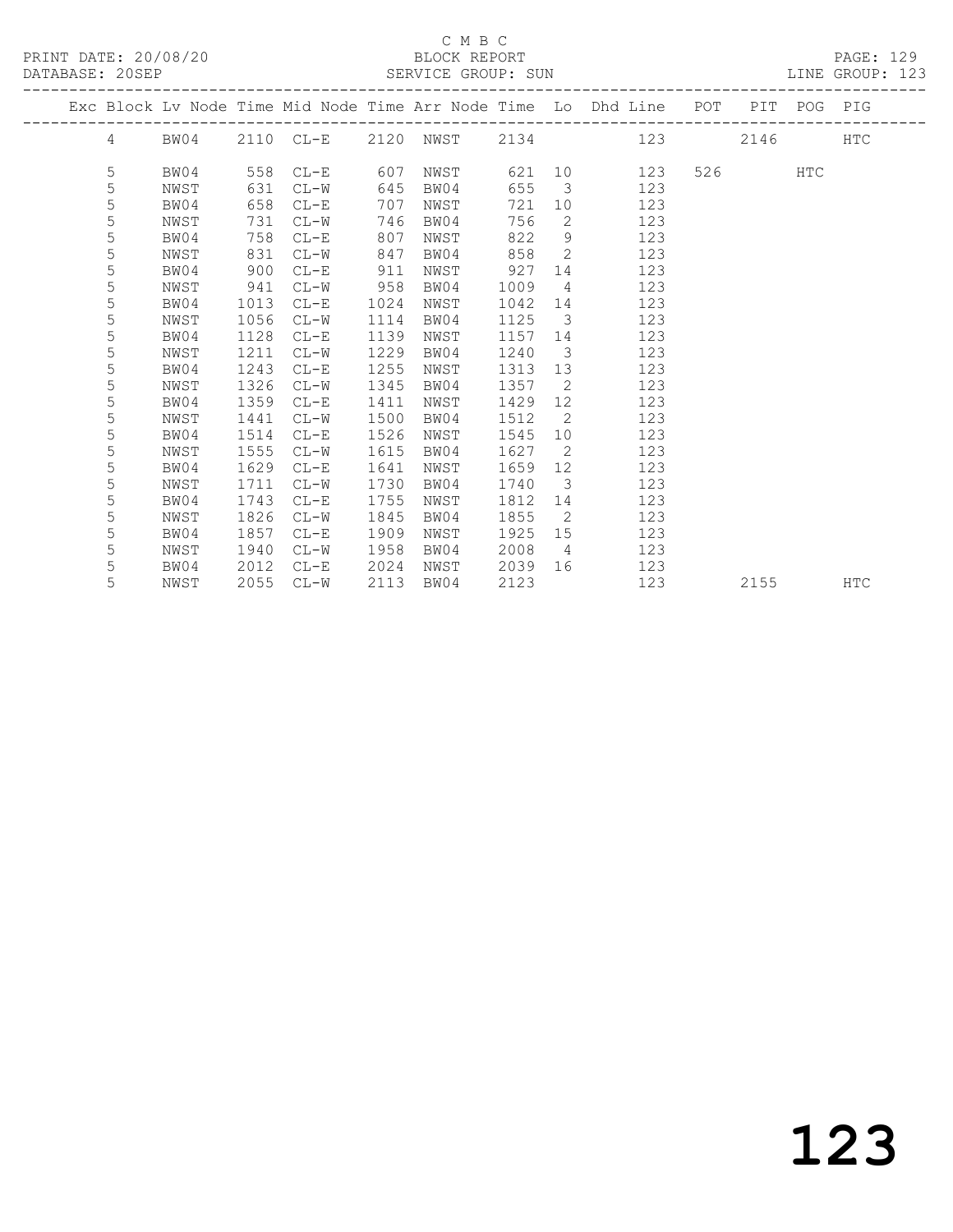### C M B C<br>BLOCK REPORT SERVICE GROUP: SUN

|  |   |      |      |                |      |                   |      |                 | Exc Block Lv Node Time Mid Node Time Arr Node Time Lo Dhd Line POT PIT POG PIG<br>------------------------ |                                                                                                                                                                                                                                |      |     |            |
|--|---|------|------|----------------|------|-------------------|------|-----------------|------------------------------------------------------------------------------------------------------------|--------------------------------------------------------------------------------------------------------------------------------------------------------------------------------------------------------------------------------|------|-----|------------|
|  | 6 | PAST |      |                |      | 800 GIST 815 HOLD |      |                 | 830 0<br>129                                                                                               | 739 — 1739 — 1740 — 1740 — 1754 — 1755 — 1755 — 1755 — 1755 — 1755 — 1755 — 1755 — 1755 — 1755 — 1755 — 1755 — 1755 — 1755 — 1755 — 1755 — 1755 — 1755 — 1755 — 1755 — 1755 — 1755 — 1755 — 1755 — 1755 — 1755 — 1755 — 1755 — |      | HTC |            |
|  | 6 | HOLD | 830  | <b>BCHL</b>    |      | EDST              |      |                 | 852 18<br>133                                                                                              |                                                                                                                                                                                                                                |      |     |            |
|  | 6 | EDST | 910  |                |      | NWST              | 924  | $2^{\circ}$     | 112                                                                                                        |                                                                                                                                                                                                                                |      |     |            |
|  | 6 | NWST | 926  |                |      | EDST              | 941  | 8               | 112                                                                                                        |                                                                                                                                                                                                                                |      |     |            |
|  | 6 | EDST | 949  | <b>BCHL</b>    |      | HOLD              | 1010 | $\overline{0}$  | 133                                                                                                        |                                                                                                                                                                                                                                |      |     |            |
|  | 6 | HOLD | 1010 | GIST           |      | 1027 PAST         | 1045 | 15              | 129                                                                                                        |                                                                                                                                                                                                                                |      |     |            |
|  | 6 | PAST | 1100 | GIST           | 1115 | HOLD              | 1130 | $\overline{0}$  | 129                                                                                                        |                                                                                                                                                                                                                                |      |     |            |
|  | 6 | HOLD | 1130 | <b>BCHL</b>    |      | EDST              | 1153 | 17              | 133                                                                                                        |                                                                                                                                                                                                                                |      |     |            |
|  | 6 | EDST | 1210 |                |      | NWST              | 1225 | 2               | 112                                                                                                        |                                                                                                                                                                                                                                |      |     |            |
|  | 6 | NWST | 1227 |                |      | EDST              | 1244 | 5               | 112                                                                                                        |                                                                                                                                                                                                                                |      |     |            |
|  | 6 | EDST | 1249 | BCHL           |      | HOLD              | 1312 | $\overline{0}$  | 133                                                                                                        |                                                                                                                                                                                                                                |      |     |            |
|  | 6 | HOLD | 1312 | GIST           |      | 1330 PAST         | 1349 | 11              | 129                                                                                                        |                                                                                                                                                                                                                                |      |     |            |
|  | 6 | PAST | 1400 | GIST           | 1415 | HOLD              | 1432 | $\overline{0}$  | 129                                                                                                        |                                                                                                                                                                                                                                |      |     |            |
|  | 6 | HOLD | 1432 | BCHL           |      | EDST              | 1454 | 16              | 133                                                                                                        |                                                                                                                                                                                                                                |      |     |            |
|  | 6 | EDST | 1510 |                |      | NWST              | 1525 | $\overline{2}$  | 112                                                                                                        |                                                                                                                                                                                                                                |      |     |            |
|  | 6 | NWST | 1527 |                |      | EDST              | 1544 | $5\overline{)}$ | 112                                                                                                        |                                                                                                                                                                                                                                |      |     |            |
|  | 6 | EDST | 1549 | BCHL           |      | HOLD              | 1612 | $\overline{0}$  | 133                                                                                                        |                                                                                                                                                                                                                                |      |     |            |
|  | 6 | HOLD | 1612 | GIST 1630 PAST |      |                   | 1649 | 11              | 129                                                                                                        |                                                                                                                                                                                                                                |      |     |            |
|  | 6 | PAST | 1700 | GIST           |      | 1715 HOLD         | 1732 | $\overline{0}$  | 129                                                                                                        |                                                                                                                                                                                                                                |      |     |            |
|  | 6 | HOLD | 1732 | BCHL           |      | EDST              | 1754 | 16              | 133                                                                                                        |                                                                                                                                                                                                                                |      |     |            |
|  | 6 | EDST | 1810 |                |      | NWST              | 1825 | 2               | 112                                                                                                        |                                                                                                                                                                                                                                |      |     |            |
|  | 6 | NWST | 1827 |                |      | EDST              | 1843 | 10              | 112                                                                                                        |                                                                                                                                                                                                                                |      |     |            |
|  | 6 | EDST | 1853 | BCHL           | 1910 | HOLD              | 1918 | $\overline{0}$  | 133                                                                                                        |                                                                                                                                                                                                                                |      |     |            |
|  | 6 | HOLD | 1918 | GIST           | 1934 | PAST              | 1952 | 8 <sup>8</sup>  | 129                                                                                                        |                                                                                                                                                                                                                                |      |     |            |
|  | 6 | PAST | 2000 | GIST           | 2015 | HOLD              | 2030 | $\bigcirc$      | 129                                                                                                        |                                                                                                                                                                                                                                |      |     |            |
|  | 6 | HOLD | 2030 | BCHL           | 2038 | EDST              | 2051 | 22              | 133                                                                                                        |                                                                                                                                                                                                                                |      |     |            |
|  | 6 | EDST | 2113 |                |      | NWST              | 2126 | 2               | 112                                                                                                        |                                                                                                                                                                                                                                |      |     |            |
|  | 6 | NWST | 2128 |                |      | EDST              | 2143 | 10              | 112                                                                                                        |                                                                                                                                                                                                                                |      |     |            |
|  | 6 | EDST | 2153 | BCHL           | 2209 | HOLD              | 2216 | $\overline{0}$  | 133                                                                                                        |                                                                                                                                                                                                                                |      |     |            |
|  | 6 | HOLD | 2216 | GIST           | 2231 | PAST              | 2247 | 13              | 129                                                                                                        |                                                                                                                                                                                                                                |      |     |            |
|  | 6 | PAST | 2300 | GIST           | 2314 | HOLD              | 2328 | $\bigcap$       | 129                                                                                                        |                                                                                                                                                                                                                                |      |     |            |
|  | 6 | HOLD | 2328 | BCHL           | 2336 | EDST              | 2349 |                 | 133                                                                                                        |                                                                                                                                                                                                                                | 2359 |     | <b>HTC</b> |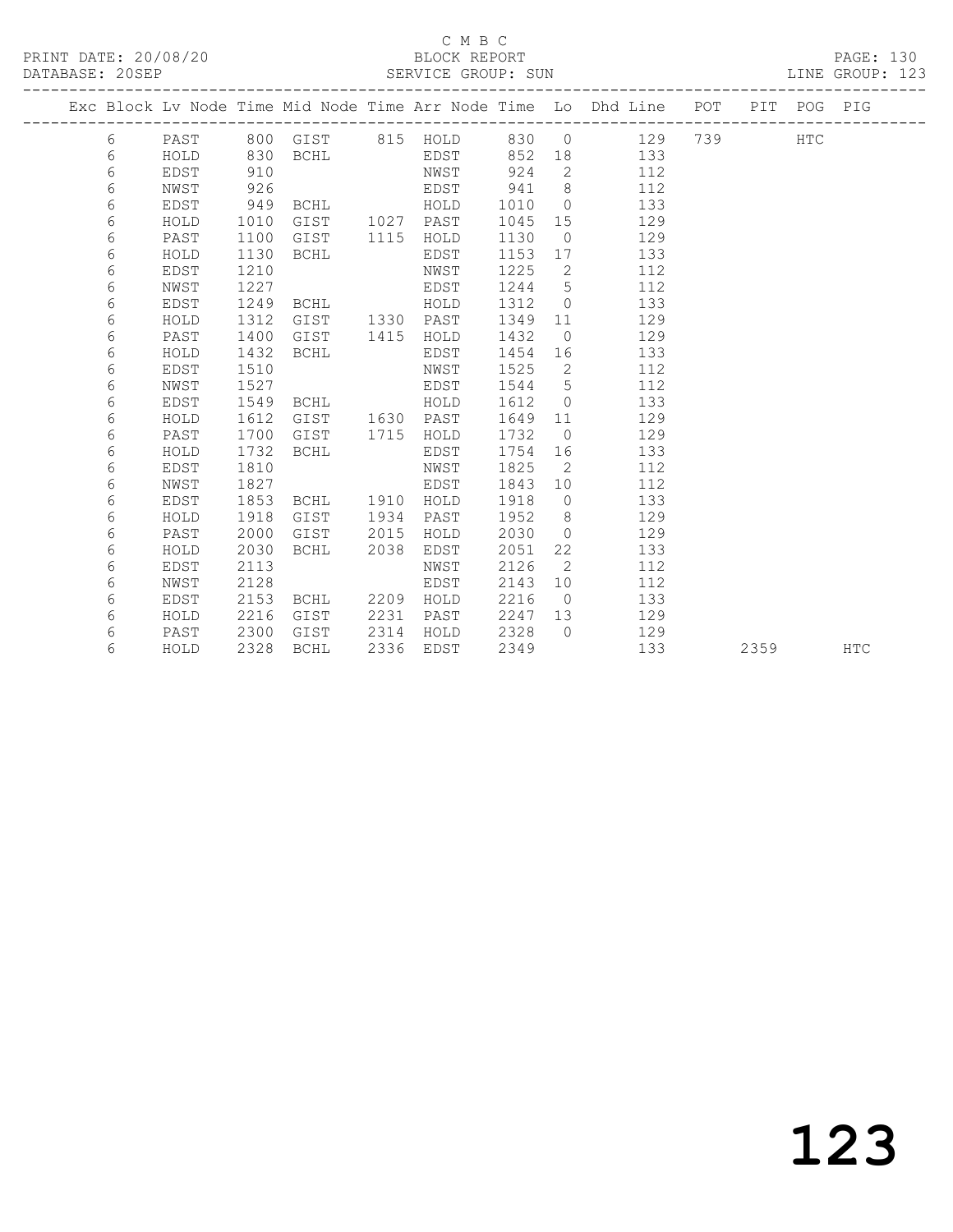PRINT DATE: 20/08/20 BLOCK REPORT PAGE: 131 DATABASE: 20SEP

## C M B C<br>BLOCK REPORT

| DAIADAJE. ZVJEF |      |      |                     |      | OLAVICE GAUUF, OUN |         |                |                                                                    |  |             | TIME GRAAL. TYP |
|-----------------|------|------|---------------------|------|--------------------|---------|----------------|--------------------------------------------------------------------|--|-------------|-----------------|
|                 |      |      |                     |      |                    |         |                | Exc Block Lv Node Time Mid Node Time Arr Node Time Lo Dhd Line POT |  | PIT POG PIG |                 |
| 20              |      |      |                     |      |                    |         |                | PAST 830 GIST 845 HOLD 900 0 129 809 HTC                           |  |             |                 |
| 20              | HOLD | 900  | <b>BCHL</b>         |      | EDST               | 922     |                | 18 133                                                             |  |             |                 |
| 20              | EDST | 940  |                     |      | NWST 954           |         |                | $3 \left( \frac{1}{2} \right)$<br>112                              |  |             |                 |
| 20              | NWST | 957  |                     |      | EDST               | 1013 6  |                | 112                                                                |  |             |                 |
| 20              | EDST | 1019 | BCHL                |      | HOLD               | 1040    |                | 133<br>$\overline{0}$                                              |  |             |                 |
| 20              | HOLD | 1040 | GIST 1057           |      | PAST               | 1115 15 |                | 129                                                                |  |             |                 |
| 20              | PAST | 1130 | GIST                | 1145 | HOLD               | 1200    | $\overline{0}$ | 129                                                                |  |             |                 |
| 20              | HOLD | 1200 | BCHL                |      | EDST               | 1223    |                | 133                                                                |  |             |                 |
| 20              | EDST | 1240 |                     |      | NWST               | 1255    | $\overline{2}$ | 112                                                                |  |             |                 |
| 20              | NWST | 1257 |                     |      | EDST               | 1314    | $5 -$          | 112                                                                |  |             |                 |
| 20              | EDST | 1319 | <b>BCHL</b>         |      | HOLD               | 1342 0  |                | 133                                                                |  |             |                 |
| 20              | HOLD | 1342 | GIST                | 1400 | PAST               | 1419    | 11             | 129                                                                |  |             |                 |
| 20              | PAST | 1430 | GIST                | 1445 | HOLD               | 1502    |                | $\overline{0}$<br>129                                              |  |             |                 |
| 20              | HOLD | 1502 | BCHL                |      | EDST               | 1526    |                | 133<br>14 \                                                        |  |             |                 |
| 20              | EDST | 1540 |                     |      | NWST               | 1555 2  |                | 112                                                                |  |             |                 |
| 20              | NWST | 1557 |                     |      | EDST               | 1614 5  |                | 112                                                                |  |             |                 |
| 20              | EDST | 1619 | BCHL                |      | HOLD               | 1642    | $\circ$        | 133                                                                |  |             |                 |
| 20              | HOLD | 1642 | GIST 1700           |      | PAST               | 1719    | 11             | 129                                                                |  |             |                 |
| 20              | PAST | 1730 | GIST                | 1745 | HOLD               | 1802    | $\overline{0}$ | 129                                                                |  |             |                 |
| 20              | HOLD | 1802 | BCHL                |      | EDST               | 1824    |                | 133                                                                |  |             |                 |
| 20              | EDST | 1840 |                     |      | NWST               | 1855    | $\overline{2}$ | 112                                                                |  |             |                 |
| 20              | NWST | 1857 |                     |      | EDST               | 1913    |                | 112                                                                |  |             |                 |
| 20              | EDST |      | 1923 BCHL 1940 HOLD |      |                    | 1948 0  |                | 133                                                                |  |             |                 |

 20 HOLD 1948 GIST 2004 PAST 2022 8 129 20 PAST 2030 GIST 2044 HOLD 2059 0 129 20 HOLD 2059 BCHL 2107 EDST 2120 24 133 20 EDST 2144 NWST 2157 2 112

20 EDST 2223 BCHL 2239 HOLD 2246 0 133

20 NWST 2159 EDST 2213 10 112

20 HOLD 2246 GIST 2301 PAST 2317 129 2335 HTC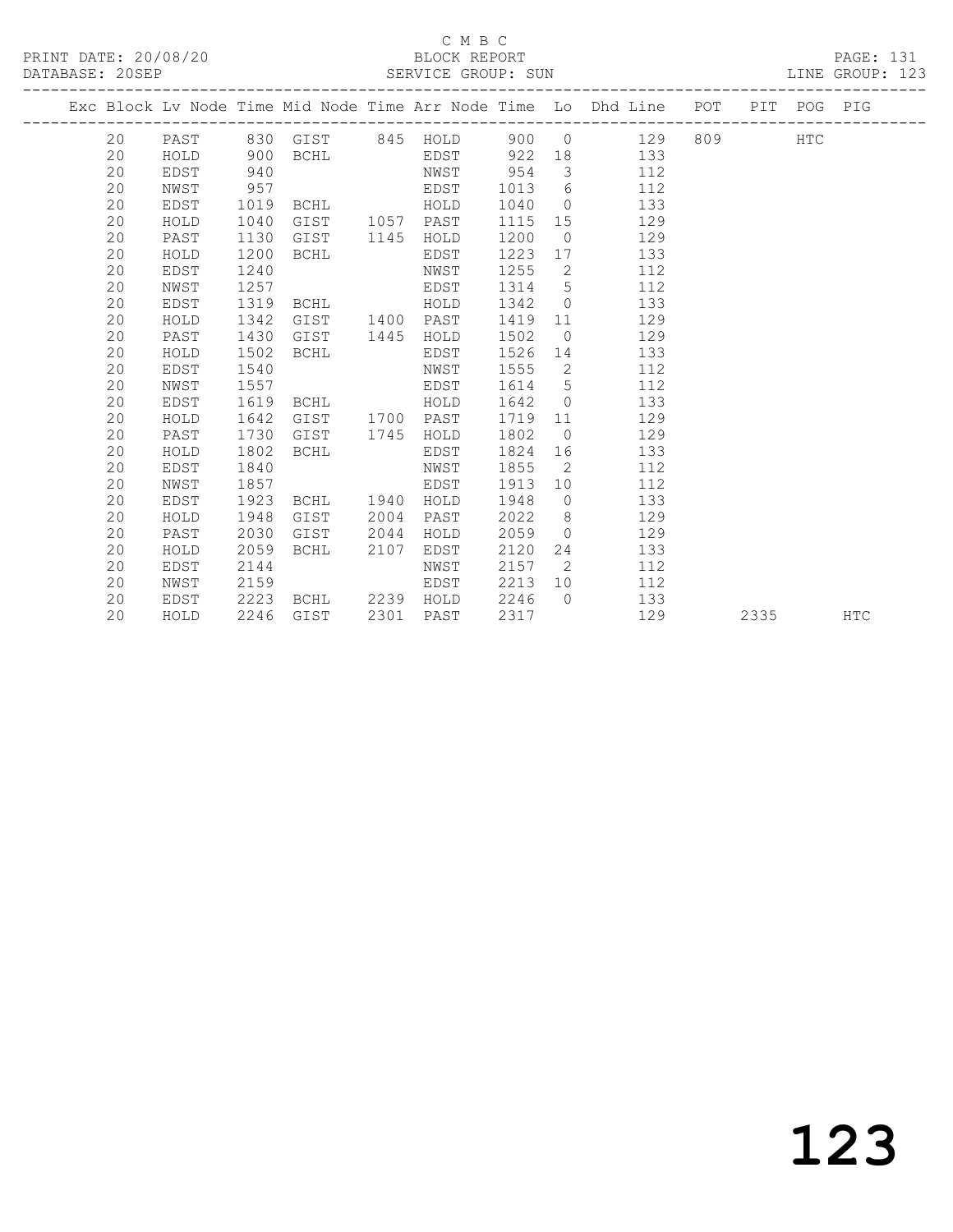PRINT DATE: 20/08/20 BLOCK REPORT<br>DATABASE: 20SEP SERVICE GROUP: SUN

## C M B C<br>BLOCK REPORT

PAGE: 132<br>LINE GROUP: 123

|    |      |      |                   |      | DUINTED OROOL. DON |         |                          |                                                                                |      |            |            |
|----|------|------|-------------------|------|--------------------|---------|--------------------------|--------------------------------------------------------------------------------|------|------------|------------|
|    |      |      |                   |      |                    |         |                          | Exc Block Lv Node Time Mid Node Time Arr Node Time Lo Dhd Line POT PIT POG PIG |      |            |            |
| 21 | NWST |      |                   |      |                    |         |                          | 601 CL-W 615 BW04 625 3 123 547                                                |      | <b>HTC</b> |            |
| 21 | BW04 |      | 628 CL-E 637 NWST |      |                    |         |                          | 651 10<br>123                                                                  |      |            |            |
| 21 | NWST | 701  | $CL-W$            |      | 716 BW04           | 726     | $\overline{2}$           | 123                                                                            |      |            |            |
| 21 | BW04 | 728  | $CL-E$            | 737  | NWST               | 752     | 9                        | 123                                                                            |      |            |            |
| 21 | NWST | 801  | $CL-W$            | 817  | BW04               | 828     | $\overline{2}$           | 123                                                                            |      |            |            |
| 21 | BW04 | 830  | $CL-E$            | 841  | NWST               |         | 857 14                   | 123                                                                            |      |            |            |
| 21 | NWST | 911  | $CL-W$            | 927  | BW04               | 938     | 5 <sup>5</sup>           | 123                                                                            |      |            |            |
| 21 | BW04 | 943  | $CL-E$            | 954  | NWST               | 1011 15 |                          | 123                                                                            |      |            |            |
| 21 | NWST | 1026 | $CL-W$            | 1044 | BW04               | 1055    | $\overline{\mathbf{3}}$  | 123                                                                            |      |            |            |
| 21 | BW04 | 1058 | $CL-E$            | 1109 | NWST               | 1127 14 |                          | 123                                                                            |      |            |            |
| 21 | NWST | 1141 | $CL-W$            | 1159 | BW04               | 1210    | $\overline{\mathbf{3}}$  | 123                                                                            |      |            |            |
| 21 | BW04 | 1213 | $CL-E$            | 1224 | NWST               | 1242 14 |                          | 123                                                                            |      |            |            |
| 21 | NWST | 1256 | $CL-W$            | 1315 | BW04               | 1327    | $\overline{2}$           | 123                                                                            |      |            |            |
| 21 | BW04 |      | 1329 CL-E         | 1341 | NWST               | 1359    | 12                       | 123                                                                            |      |            |            |
| 21 | NWST | 1411 | $CL-W$            | 1430 | BW04               | 1442    | $\overline{2}$           | 123                                                                            |      |            |            |
| 21 | BW04 | 1444 | $CL-E$            | 1456 | NWST               | 1514 11 |                          | 123                                                                            |      |            |            |
| 21 | NWST | 1525 | $CL-W$            | 1545 | BW04               | 1557    | $\overline{2}$           | 123                                                                            |      |            |            |
| 21 | BW04 | 1559 | $CL-E$            | 1611 | NWST               | 1630    | 10                       | 123                                                                            |      |            |            |
| 21 | NWST | 1640 | $CL-W$            | 1700 | BW04               | 1712    | $\overline{2}$           | 123                                                                            |      |            |            |
| 21 | BW04 | 1714 | $CL-E$            | 1726 | NWST               | 1743 13 |                          | 123                                                                            |      |            |            |
| 21 | NWST | 1756 | $CL-W$            | 1815 | BW04               | 1825    | $\overline{2}$           | 123                                                                            |      |            |            |
| 21 | BW04 | 1827 | $CL-E$            | 1839 | NWST               | 1855    | 15                       | 123                                                                            |      |            |            |
| 21 | NWST | 1910 | $CL-W$            | 1928 | BW04               | 1938    | $\overline{4}$           | 123                                                                            |      |            |            |
| 21 | BW04 | 1942 | $CL-E$            | 1954 | NWST               | 2010    | 15                       | 123                                                                            |      |            |            |
| 21 | NWST | 2025 | $CL-W$            | 2043 | BW04               | 2053    | $\overline{4}$           | 123                                                                            |      |            |            |
| 21 | BW04 | 2057 | $CL-E$            | 2109 | NWST               | 2124    | 16                       | 123                                                                            |      |            |            |
| 21 | NWST | 2140 | $CL-W$            | 2158 | BW04               | 2208    | $\overline{\phantom{a}}$ | 123                                                                            |      |            |            |
| 21 | BW04 | 2210 | $CL-E$            | 2220 | NWST               | 2234    | 6                        | 123                                                                            |      |            |            |
| 21 | NWST | 2240 | $CL-W$            | 2257 | BW04               | 2307    | $\overline{\mathbf{3}}$  | 123                                                                            |      |            |            |
| 21 | BW04 | 2310 | $CL-E$            | 2319 | NWST               | 2332    | 8 <sup>8</sup>           | 123                                                                            |      |            |            |
| 21 | NWST | 2340 | $CL-W$            | 2355 | BW04               | 2405    | $5\overline{)}$          | 123                                                                            |      |            |            |
| 21 | BW04 | 2410 | $CL-E$            | 2419 | NWST               | 2432 13 |                          | 123                                                                            |      |            |            |
| 21 | NWST | 2445 | $CL-W$            | 2500 | BW04               | 2510    | $\bigcirc$               | 123                                                                            |      |            |            |
| 21 | BW04 | 2510 | $CL-E$            | 2519 | NWST               | 2532    |                          | 123                                                                            | 2544 |            | <b>HTC</b> |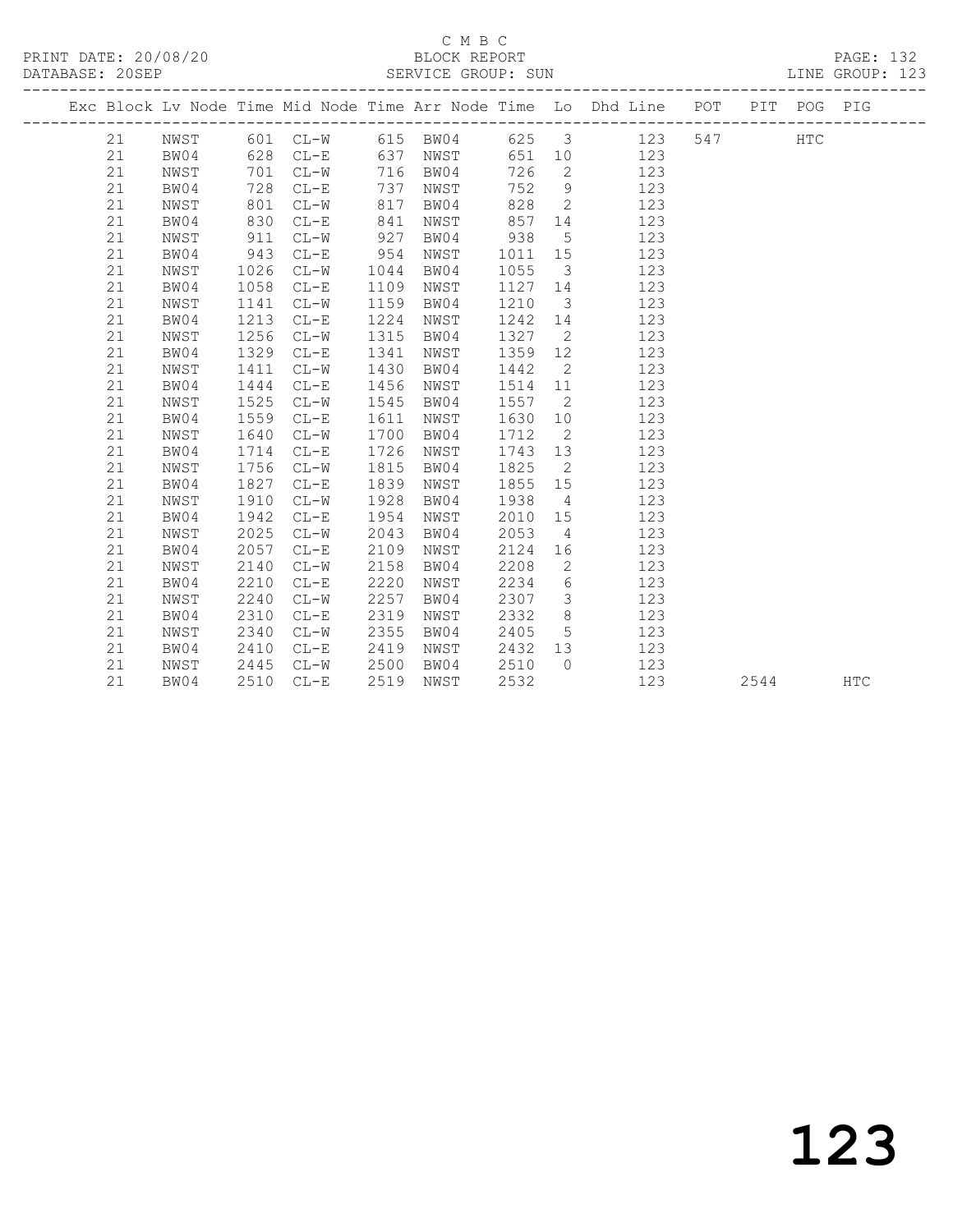### C M B C<br>BLOCK REPORT SERVICE GROUP: SUN

|  |    |          |                                      |                                               |                       |         |                         | Exc Block Lv Node Time Mid Node Time Arr Node Time Lo Dhd Line POT PIT POG PIG |      |            |     |  |
|--|----|----------|--------------------------------------|-----------------------------------------------|-----------------------|---------|-------------------------|--------------------------------------------------------------------------------|------|------------|-----|--|
|  | 22 | EDST 712 |                                      |                                               |                       |         |                         | NWST 725 3 112 658                                                             |      | <b>HTC</b> |     |  |
|  | 22 | NWST     | 728                                  |                                               |                       |         |                         | EDST 741 8 112                                                                 |      |            |     |  |
|  | 22 | EDST     |                                      | 749 BCHL HOLD                                 |                       |         |                         | 809 0 133                                                                      |      |            |     |  |
|  | 22 | HOLD     | 809                                  |                                               | GIST 825 PAST         | 841     |                         | 19 129                                                                         |      |            |     |  |
|  | 22 | PAST     | 900                                  | GIST 915 HOLD                                 |                       | 930     |                         | $0$ 129                                                                        |      |            |     |  |
|  | 22 | HOLD     | 930                                  | BCHL                                          | EDST                  | 952 18  |                         | 133                                                                            |      |            |     |  |
|  | 22 | EDST     | 1010                                 |                                               | NWST                  | 1024    | $\overline{\mathbf{3}}$ | 112                                                                            |      |            |     |  |
|  | 22 | NWST     | 1027                                 |                                               | EDST                  | 1043 6  |                         | 112                                                                            |      |            |     |  |
|  | 22 | EDST     |                                      |                                               |                       | 1111 0  |                         | 133                                                                            |      |            |     |  |
|  | 22 | HOLD     | 1111                                 |                                               |                       | 1148 12 |                         | 129                                                                            |      |            |     |  |
|  | 22 | PAST     | 1200                                 | GIST 1215 HOLD                                |                       | 1231 0  |                         | 129                                                                            |      |            |     |  |
|  | 22 | HOLD     | 1231                                 | BCHL                                          | EDST                  | 1254 16 |                         | 133                                                                            |      |            |     |  |
|  | 22 | EDST     | 1310                                 |                                               | NWST                  |         |                         | 1325 2 112                                                                     |      |            |     |  |
|  | 22 | NWST     | 1327                                 | EDST <sub>1</sub>                             |                       |         |                         | 1344 5 112                                                                     |      |            |     |  |
|  | 22 | EDST     | 1349                                 | BCHL HOLD                                     |                       |         |                         | 1412 0<br>133                                                                  |      |            |     |  |
|  | 22 | HOLD     | 1412                                 | GIST 1430 PAST                                |                       |         |                         | 1449 11 129                                                                    |      |            |     |  |
|  | 22 | PAST     | 1500                                 | GIST 1515 HOLD                                |                       | 1532    |                         | $0 \qquad \qquad 129$                                                          |      |            |     |  |
|  | 22 | HOLD     | 1532                                 | BCHL                                          | EDST                  |         |                         | 1556 14<br>133                                                                 |      |            |     |  |
|  | 22 | EDST     | 1610                                 |                                               | NWST                  | 1625 2  |                         | 112                                                                            |      |            |     |  |
|  | 22 | NWST     | 1627<br>1627<br>1649<br>1713<br>1800 |                                               | EDST                  | 1644 5  |                         | 112                                                                            |      |            |     |  |
|  | 22 | EDST     |                                      | BCHL HOLD<br>GIST 1730 PAST<br>GIST 1815 HOLD |                       | 1713 0  |                         | 133                                                                            |      |            |     |  |
|  | 22 | HOLD     |                                      |                                               |                       | 1749 11 |                         | 129                                                                            |      |            |     |  |
|  | 22 | PAST     |                                      |                                               |                       | 1831 0  |                         | $\frac{1}{129}$                                                                |      |            |     |  |
|  | 22 | HOLD     | 1831                                 | BCHL                                          | EDST                  |         |                         | 1853 17 133                                                                    |      |            |     |  |
|  | 22 | EDST     | 1910                                 |                                               | NWST                  | 1925    | $\overline{2}$          | 112                                                                            |      |            |     |  |
|  | 22 | NWST     | 1927                                 |                                               | EDST                  | 1942 11 |                         | 112                                                                            |      |            |     |  |
|  | 22 | EDST     | 1953                                 | BCHL 2010 HOLD                                |                       |         |                         | 2018 0 133                                                                     |      |            |     |  |
|  | 22 | HOLD     | 2018                                 | GIST 2034 PAST                                |                       |         |                         | 2052 8 129                                                                     |      |            |     |  |
|  | 22 | PAST     | 2100                                 | GIST 2114 HOLD                                |                       | 2129    |                         | $0 \qquad \qquad 129$                                                          |      |            |     |  |
|  | 22 | HOLD     | 2129                                 | BCHL 2137 EDST                                |                       | 2150    |                         | 24 133                                                                         |      |            |     |  |
|  | 22 | EDST     | 2214                                 |                                               | NWST                  |         |                         | 2227 2<br>112                                                                  |      |            |     |  |
|  | 22 | NWST     | 2229                                 |                                               | EDST                  | 2243 5  |                         | 112                                                                            |      |            |     |  |
|  | 22 | EDST     | 2248                                 | BCHL 2304 HOLD                                |                       | 2311 0  |                         | 133                                                                            |      |            |     |  |
|  | 22 | HOLD     | 2311<br>2402<br>2430                 | GIST 2326 PAST                                |                       | 2342 20 |                         | 129                                                                            |      |            |     |  |
|  | 22 | PAST     |                                      |                                               | GIST 2416 HOLD 2430 0 |         |                         | 129                                                                            |      |            |     |  |
|  | 22 | HOLD     | 2430                                 | BCHL                                          | 2438 EDST             | 2451    |                         | 133                                                                            | 2501 |            | HTC |  |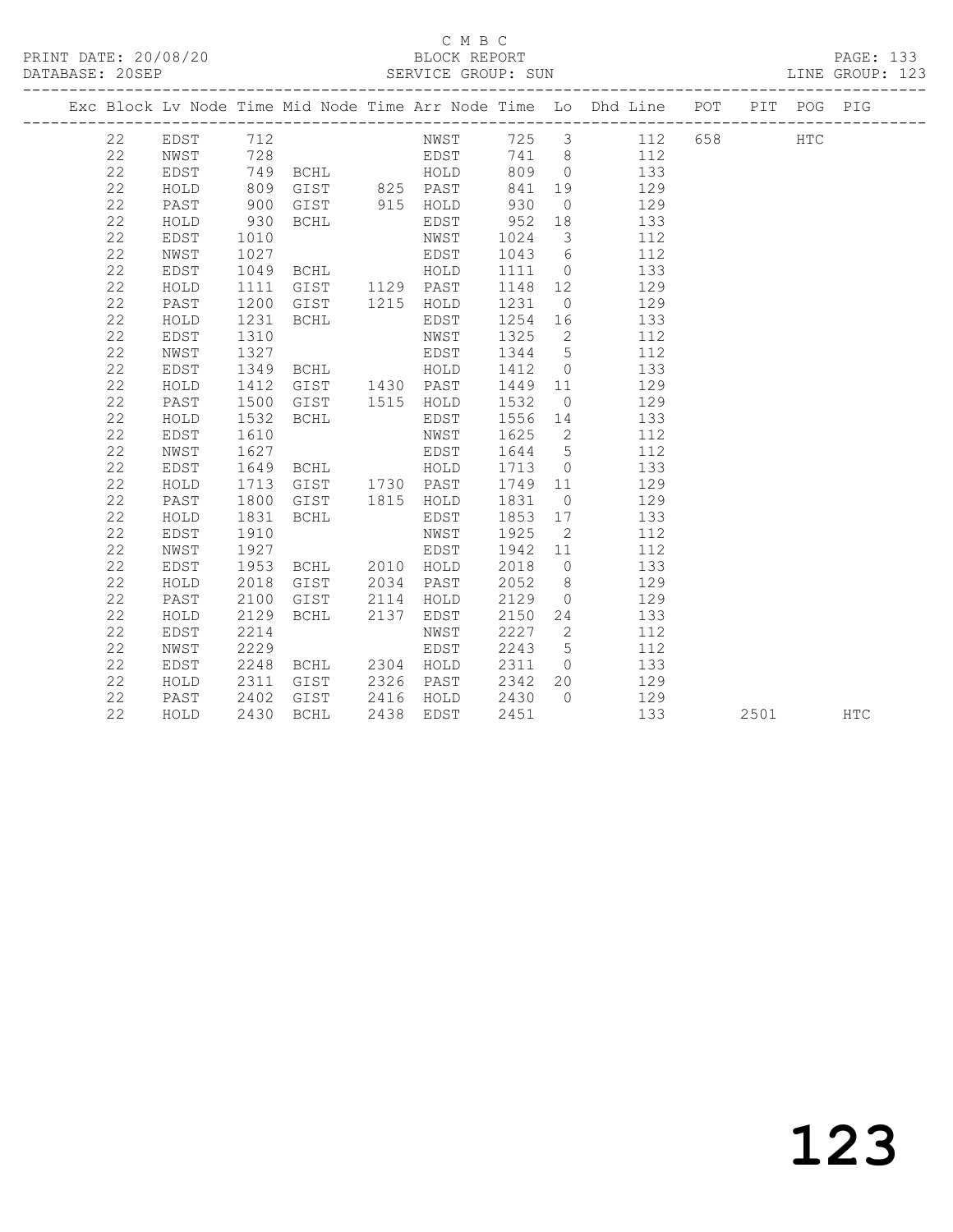## C M B C<br>BLOCK REPORT

#### SERVICE GROUP: SUN

|  |    |      |      |                                                                                                  |      |           |         |                | Exc Block Lv Node Time Mid Node Time Arr Node Time Lo Dhd Line POT |      | PIT POG PIG |     |
|--|----|------|------|--------------------------------------------------------------------------------------------------|------|-----------|---------|----------------|--------------------------------------------------------------------|------|-------------|-----|
|  | 23 | MTST |      |                                                                                                  |      |           |         |                | 728 GIST 745 HOLD 800 0 129 706                                    |      | HTC         |     |
|  | 23 | HOLD | 800  | <b>BCHL</b>                                                                                      |      | EDST      |         |                | 820 20 133                                                         |      |             |     |
|  | 23 | EDST |      | 800 BCHL<br>840 MWST 853 3<br>856 EDST 911 8<br>919 BCHL HOLD 940 0<br>940 GIST 957 PAST 1015 15 |      |           |         |                | 112                                                                |      |             |     |
|  | 23 | NWST |      |                                                                                                  |      |           |         |                | 112                                                                |      |             |     |
|  | 23 | EDST |      |                                                                                                  |      |           |         |                | 133                                                                |      |             |     |
|  | 23 | HOLD |      |                                                                                                  |      |           |         |                | 129                                                                |      |             |     |
|  | 23 | PAST | 1030 | GIST 1045 HOLD                                                                                   |      |           | 1100    | $\overline{0}$ | 129                                                                |      |             |     |
|  | 23 | HOLD | 1100 | <b>BCHL</b>                                                                                      |      | EDST      | 1123 17 |                | 133                                                                |      |             |     |
|  | 23 | EDST | 1140 |                                                                                                  |      | NWST      | 1154    |                | $\overline{2}$<br>112                                              |      |             |     |
|  | 23 | NWST | 1156 |                                                                                                  |      | EDST      |         |                | 1213 6<br>112                                                      |      |             |     |
|  | 23 | EDST |      |                                                                                                  |      |           | 1242    | $\overline{O}$ | 133                                                                |      |             |     |
|  | 23 | HOLD |      | 1219 BCHL HOLD<br>1242 GIST 1300 PAST<br>1330 GIST 1345 HOLD                                     |      |           | 1319 11 |                | 129                                                                |      |             |     |
|  | 23 | PAST |      |                                                                                                  |      |           | 1402    | $\overline{0}$ | 129                                                                |      |             |     |
|  | 23 | HOLD | 1402 | BCHL                                                                                             |      | EDST      | 1424 16 |                | 133                                                                |      |             |     |
|  | 23 | EDST | 1440 |                                                                                                  |      | NWST      | 1455    | $\overline{2}$ | 112                                                                |      |             |     |
|  | 23 | NWST | 1457 |                                                                                                  |      | EDST      | 1514    |                | $5\overline{}$<br>112                                              |      |             |     |
|  | 23 | EDST | 1519 | BCHL HOLD                                                                                        |      |           | 1542    | $\overline{0}$ | 133                                                                |      |             |     |
|  | 23 | HOLD | 1542 | GIST 1600 PAST                                                                                   |      |           | 1619    | 11             | 129                                                                |      |             |     |
|  | 23 | PAST | 1630 | GIST 1645 HOLD                                                                                   |      |           | 1702    | $\overline{0}$ | 129                                                                |      |             |     |
|  | 23 | HOLD | 1702 | BCHL                                                                                             |      | EDST      | 1724 16 |                | 133                                                                |      |             |     |
|  | 23 | EDST | 1740 |                                                                                                  |      | NWST      | 1755    | $\overline{2}$ | 112                                                                |      |             |     |
|  | 23 | NWST | 1757 |                                                                                                  |      | EDST      | 1813 10 |                | 112                                                                |      |             |     |
|  | 23 | EDST |      | 1823 BCHL HOLD                                                                                   |      |           | 1845    | $\overline{0}$ | 133                                                                |      |             |     |
|  | 23 | HOLD | 1845 | GIST 1901 PAST                                                                                   |      |           | 1919 11 |                | 129                                                                |      |             |     |
|  | 23 | PAST | 1930 | GIST 1945                                                                                        |      | HOLD      | 2000    | $\overline{0}$ | 129                                                                |      |             |     |
|  | 23 | HOLD | 2000 | BCHL                                                                                             | 2008 | EDST      | 2021 19 |                | 133                                                                |      |             |     |
|  | 23 | EDST | 2040 |                                                                                                  |      | NWST      | 2055    | $\overline{2}$ | 112                                                                |      |             |     |
|  | 23 | NWST | 2057 |                                                                                                  |      | EDST      | 2112 11 |                | 112                                                                |      |             |     |
|  | 23 | EDST | 2123 | BCHL 2140 HOLD                                                                                   |      |           | 2147    | $\overline{0}$ | 133                                                                |      |             |     |
|  | 23 | HOLD | 2147 | GIST                                                                                             |      | 2202 PAST | 2220    | 10             | 129                                                                |      |             |     |
|  | 23 | PAST | 2230 | GIST                                                                                             |      | 2244 HOLD | 2258    | $\overline{0}$ | 129                                                                |      |             |     |
|  | 23 | HOLD | 2258 | BCHL                                                                                             |      | 2306 EDST | 2319    | 25             | 133                                                                |      |             |     |
|  | 23 | EDST | 2344 |                                                                                                  |      | NWST      | 2356    | $\overline{2}$ | 112                                                                |      |             |     |
|  | 23 | NWST | 2358 |                                                                                                  |      | EDST      | 2410    |                | 5 <sub>1</sub><br>112                                              |      |             |     |
|  | 23 | EDST | 2415 |                                                                                                  |      | NWST      | 2427    | $\overline{2}$ | 112                                                                |      |             |     |
|  | 23 | NWST | 2429 |                                                                                                  |      | EDST      | 2441    | $7\phantom{0}$ | 112                                                                |      |             |     |
|  | 23 | EDST | 2448 |                                                                                                  |      | NWST      | 2500    |                | 112                                                                | 2512 |             | HTC |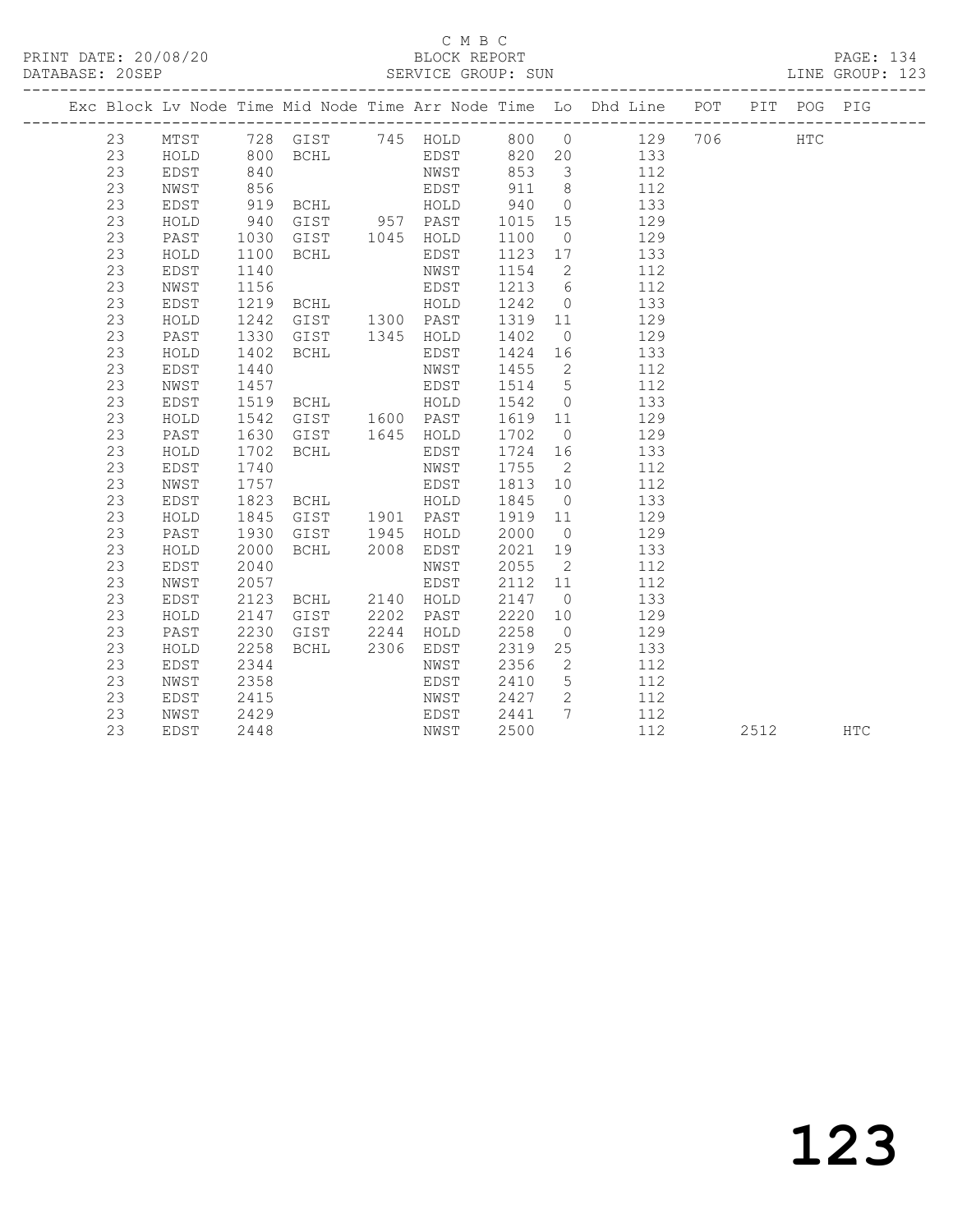### C M B C<br>BLOCK REPORT SERVICE GROUP: SUN

|  |    |             |      |                |      |           |      |                          | Exc Block Lv Node Time Mid Node Time Arr Node Time Lo Dhd Line POT |     |      | PIT POG PIG |            |
|--|----|-------------|------|----------------|------|-----------|------|--------------------------|--------------------------------------------------------------------|-----|------|-------------|------------|
|  | 24 | EDST        | 740  |                |      | NWST 753  |      |                          | $5^{\circ}$<br>112                                                 | 726 |      | HTC         |            |
|  | 24 | NWST        | 758  |                |      | EDST      | 811  |                          | 8 <sup>1</sup><br>112                                              |     |      |             |            |
|  | 24 | EDST        | 819  | BCHL           |      | HOLD      | 840  | $\bigcirc$               | 133                                                                |     |      |             |            |
|  | 24 | HOLD        | 840  | GIST 857 PAST  |      |           | 915  | 15                       | 129                                                                |     |      |             |            |
|  | 24 | PAST        | 930  | GIST           |      | 945 HOLD  | 1000 | $\overline{0}$           | 129                                                                |     |      |             |            |
|  | 24 | HOLD        | 1000 | BCHL           |      | EDST      | 1022 | 18                       | 133                                                                |     |      |             |            |
|  | 24 | EDST        | 1040 |                |      | NWST      | 1054 | $\mathcal{S}$            | 112                                                                |     |      |             |            |
|  | 24 | NWST        | 1057 |                |      | EDST      | 1113 | 6                        | 112                                                                |     |      |             |            |
|  | 24 | EDST        | 1119 | BCHL           |      | HOLD      | 1142 | $\overline{0}$           | 133                                                                |     |      |             |            |
|  | 24 | HOLD        | 1142 | GIST           |      | 1200 PAST | 1219 | 11                       | 129                                                                |     |      |             |            |
|  | 24 | PAST        | 1230 | GIST           | 1245 | HOLD      | 1302 | $\overline{0}$           | 129                                                                |     |      |             |            |
|  | 24 | HOLD        | 1302 | <b>BCHL</b>    |      | EDST      | 1325 | 15                       | 133                                                                |     |      |             |            |
|  | 24 | EDST        | 1340 |                |      | NWST      | 1355 | $\overline{2}$           | 112                                                                |     |      |             |            |
|  | 24 | NWST        | 1357 |                |      | EDST      | 1414 | 5                        | 112                                                                |     |      |             |            |
|  | 24 | EDST        | 1419 | BCHL           |      | HOLD      | 1442 | $\bigcirc$               | 133                                                                |     |      |             |            |
|  | 24 | HOLD        | 1442 | GIST 1500 PAST |      |           | 1519 | 11                       | 129                                                                |     |      |             |            |
|  | 24 | PAST        | 1530 | GIST           | 1545 | HOLD      | 1602 | $\overline{0}$           | 129                                                                |     |      |             |            |
|  | 24 | HOLD        | 1602 | <b>BCHL</b>    |      | EDST      | 1624 | 16                       | 133                                                                |     |      |             |            |
|  | 24 | <b>EDST</b> | 1640 |                |      | NWST      | 1655 | $\overline{\phantom{a}}$ | 112                                                                |     |      |             |            |
|  | 24 | NWST        | 1657 |                |      | EDST      | 1713 | 6                        | 112                                                                |     |      |             |            |
|  | 24 | EDST        | 1719 | BCHL           |      | HOLD      | 1743 | $\bigcirc$               | 133                                                                |     |      |             |            |
|  | 24 | HOLD        | 1743 | GIST           | 1800 | PAST      | 1819 | 11                       | 129                                                                |     |      |             |            |
|  | 24 | PAST        | 1830 | GIST           | 1845 | HOLD      | 1901 | $\overline{0}$           | 129                                                                |     |      |             |            |
|  | 24 | HOLD        | 1901 | BCHL           | 1909 | EDST      | 1922 | 18                       | 133                                                                |     |      |             |            |
|  | 24 | <b>EDST</b> | 1940 |                |      | NWST      | 1955 | $\overline{2}$           | 112                                                                |     |      |             |            |
|  | 24 | NWST        | 1957 |                |      | EDST      | 2012 | 11                       | 112                                                                |     |      |             |            |
|  | 24 | <b>EDST</b> | 2023 | BCHL           | 2040 | HOLD      | 2047 | $\overline{0}$           | 133                                                                |     |      |             |            |
|  | 24 | HOLD        | 2047 | GIST           | 2102 | PAST      | 2120 | 10 <sup>°</sup>          | 129                                                                |     |      |             |            |
|  | 24 | PAST        | 2130 | GIST           | 2144 | HOLD      | 2159 | $\overline{0}$           | 129                                                                |     |      |             |            |
|  | 24 | HOLD        | 2159 | BCHL           | 2207 | EDST      | 2220 | 24                       | 133                                                                |     |      |             |            |
|  | 24 | EDST        | 2244 |                |      | NWST      | 2257 | 2                        | 112                                                                |     |      |             |            |
|  | 24 | NWST        | 2259 |                |      | EDST      | 2311 |                          | 112                                                                |     | 2321 |             | <b>HTC</b> |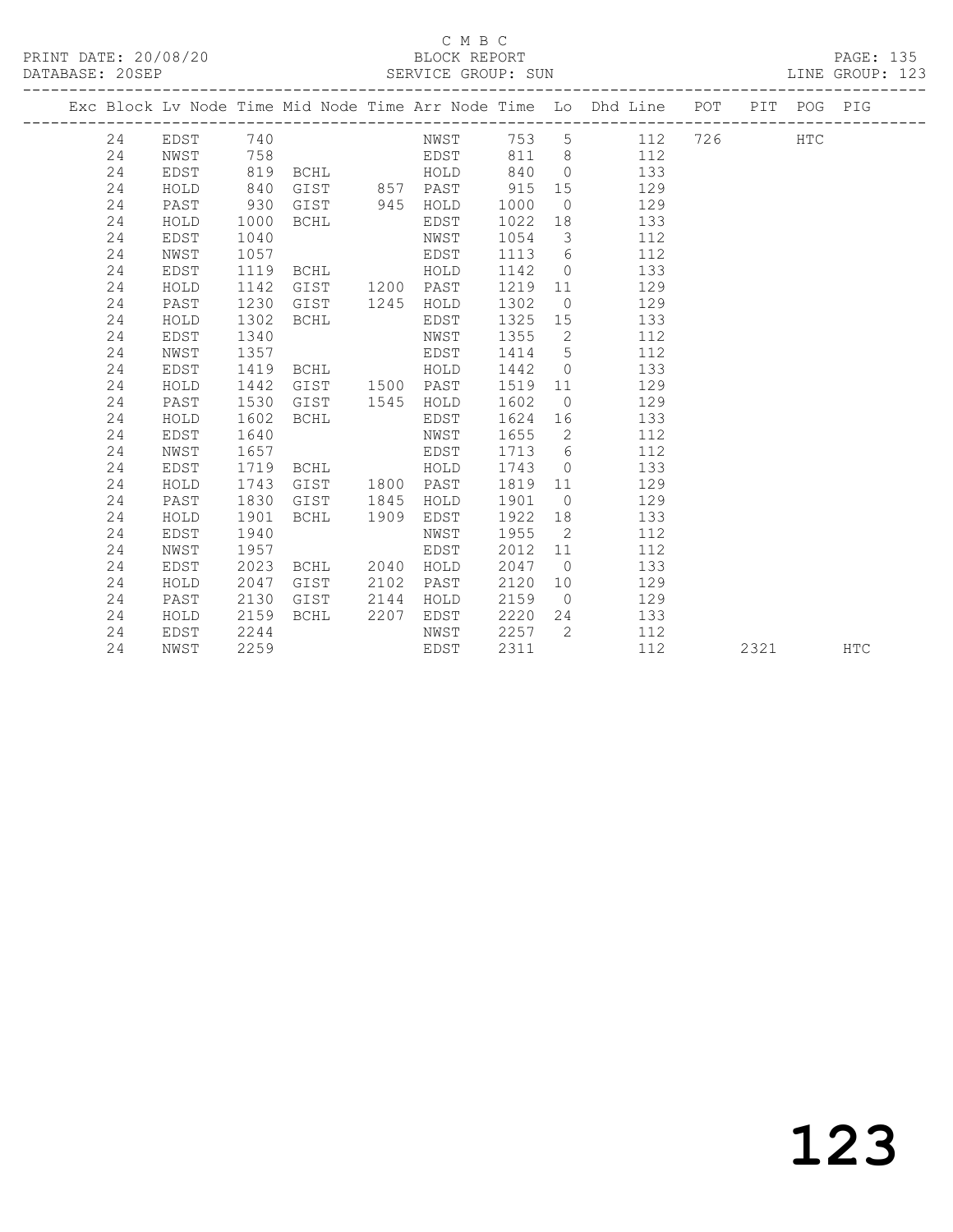| Exc Block Lv Node Time Mid Node Time Arr Node Time Lo Dhd Line POT PIT POG PIG<br>SCDL 615 5 340 546 HTC<br>22ST 640 13 340<br>22 3T 554<br>COL 620<br>22 3T 653<br>COL 720<br>22 3T 653<br>COL 720<br>22 3T 740 13<br>23 340<br>22 314 6<br>242 10<br>2340<br>22 340<br>22 340<br>22 340<br>22 340<br>22 340<br>22 340<br>22 340<br>22 340<br>22 340<br>22 340<br>22 340<br>22 340<br>22 340<br>22 340<br>22 3<br>$\mathbf{1}$<br>$\mathbf{1}$<br>$\mathbf{1}$<br>22ST<br>$\mathbf{1}$<br>$\mathbf{1}$<br>$\mathbf{1}$<br>852<br>920<br>SCDL 914 6 340<br>22ST 942 9 340<br>$\mathbf{1}$<br>22ST<br>$\mathbf{1}$<br>SCDL<br>1014<br>1043<br>$\mathbf{1}$<br>22ST<br>6 340<br>951<br>SCDL<br>$\mathbf{1}$<br>22ST<br>SCDL<br>1020<br>10<br>340<br>1053<br>1118<br>6 340<br>SCDL<br>$\mathbf{1}$<br>22ST<br>$\mathbf{1}$<br>22ST<br>SCDL<br>$\begin{array}{ccc} 5 & 340 \\ 6 & 340 \end{array}$<br>SCDL<br>1124<br>1150<br>1222<br>$\mathbf{1}$<br>22ST<br>1155<br>6 340<br>$\mathbf 1$<br>1228<br>22ST<br>1253<br>SCDL<br>$\mathbf{1}$<br>1259<br>1326<br>1356<br>$\begin{array}{ccc} 6 & 340 \\ 7 & 340 \end{array}$<br>22ST<br>SCDL<br>22ST<br>$\mathbf{1}$<br>SCDL<br>1332<br>$\mathbf{1}$<br>22ST<br>6 340<br>1403<br>SCDL<br>1430<br>$\mathbf{1}$<br>1500<br>$7\overline{ }$<br>1436<br>22ST<br>SCDL<br>340<br>340<br>1534<br>SCDL<br>$6\overline{6}$<br>$\mathbf{1}$<br>22ST<br>1507<br>$\frac{7}{6}$ 340<br>$\mathbf{1}$<br>22ST<br>1604<br>1638<br>SCDL<br>1540<br>$\mathbf{1}$<br>$6\overline{6}$<br>22ST<br>1611<br>SCDL<br>340<br>1708<br>7 340<br>$\mathbf{1}$<br>1644<br>22ST<br>SCDL<br>$\mathbf 1$<br>22ST<br>1715<br>1742<br>1810<br>$\begin{array}{ccc} 6 & 340 \\ 11 & 340 \end{array}$<br>SCDL<br>22ST<br>$\mathbf{1}$<br>SCDL<br>1748<br>$\mathbf{1}$<br><b>22ST</b><br>1821<br>SCDL<br>1846<br>8 340<br>$\mathbf{1}$<br>SCDL<br>1854<br>22ST<br>1915<br>11<br>340<br>$10$ 340<br>1950<br>SCDL<br>$\mathbf{1}$<br>22ST<br>1926<br>$\mathbf 1$<br>22ST<br>SCDL<br>SCDL<br>2000<br>2020<br>10<br>340<br>$\mathbf{1}$<br><b>22ST</b><br>2054<br>8 <sup>8</sup><br>2030<br>340<br>340<br>$\mathbf 1$<br>22ST<br>2122<br>8 <sup>8</sup><br>SCDL<br>2102<br>2154 8<br>2222 9<br>$\mathbf{1}$<br>22ST<br>2130<br>SCDL<br>340<br>22ST<br>$\mathbf{1}$<br>2202<br>SCDL<br>340<br>$\mathbf 1$<br>22ST<br>2231<br>2254<br>8 340<br>SCDL<br>$\mathbf 1$<br>$\operatorname{\mathsf{SCDL}}$<br>2302<br>22ST<br>2322<br>10<br>340<br>$8 \t 340$<br>SCDL<br>2354<br>$\mathbf 1$<br>22ST<br>2332<br>$\mathbf{1}$<br>22ST<br>2422<br>11 340<br>SCDL<br>2402<br>$\mathbf{1}$<br>22ST<br>2433<br>2454<br>340<br>2514<br>SCDL<br>HTC | смвс<br>PRINT DATE: 20/08/20<br>BLOCK REPORT |  |  |  |  |  |  |  |  |  |  |  |  |
|-------------------------------------------------------------------------------------------------------------------------------------------------------------------------------------------------------------------------------------------------------------------------------------------------------------------------------------------------------------------------------------------------------------------------------------------------------------------------------------------------------------------------------------------------------------------------------------------------------------------------------------------------------------------------------------------------------------------------------------------------------------------------------------------------------------------------------------------------------------------------------------------------------------------------------------------------------------------------------------------------------------------------------------------------------------------------------------------------------------------------------------------------------------------------------------------------------------------------------------------------------------------------------------------------------------------------------------------------------------------------------------------------------------------------------------------------------------------------------------------------------------------------------------------------------------------------------------------------------------------------------------------------------------------------------------------------------------------------------------------------------------------------------------------------------------------------------------------------------------------------------------------------------------------------------------------------------------------------------------------------------------------------------------------------------------------------------------------------------------------------------------------------------------------------------------------------------------------------------------------------------------------------------------------------------------------------------------------------------------------------------------------------------------------------------------------------------------------------------------------------------------------------------------------------------------------------------------------------------------------------------------|----------------------------------------------|--|--|--|--|--|--|--|--|--|--|--|--|
|                                                                                                                                                                                                                                                                                                                                                                                                                                                                                                                                                                                                                                                                                                                                                                                                                                                                                                                                                                                                                                                                                                                                                                                                                                                                                                                                                                                                                                                                                                                                                                                                                                                                                                                                                                                                                                                                                                                                                                                                                                                                                                                                                                                                                                                                                                                                                                                                                                                                                                                                                                                                                                     |                                              |  |  |  |  |  |  |  |  |  |  |  |  |
|                                                                                                                                                                                                                                                                                                                                                                                                                                                                                                                                                                                                                                                                                                                                                                                                                                                                                                                                                                                                                                                                                                                                                                                                                                                                                                                                                                                                                                                                                                                                                                                                                                                                                                                                                                                                                                                                                                                                                                                                                                                                                                                                                                                                                                                                                                                                                                                                                                                                                                                                                                                                                                     |                                              |  |  |  |  |  |  |  |  |  |  |  |  |
|                                                                                                                                                                                                                                                                                                                                                                                                                                                                                                                                                                                                                                                                                                                                                                                                                                                                                                                                                                                                                                                                                                                                                                                                                                                                                                                                                                                                                                                                                                                                                                                                                                                                                                                                                                                                                                                                                                                                                                                                                                                                                                                                                                                                                                                                                                                                                                                                                                                                                                                                                                                                                                     |                                              |  |  |  |  |  |  |  |  |  |  |  |  |
|                                                                                                                                                                                                                                                                                                                                                                                                                                                                                                                                                                                                                                                                                                                                                                                                                                                                                                                                                                                                                                                                                                                                                                                                                                                                                                                                                                                                                                                                                                                                                                                                                                                                                                                                                                                                                                                                                                                                                                                                                                                                                                                                                                                                                                                                                                                                                                                                                                                                                                                                                                                                                                     |                                              |  |  |  |  |  |  |  |  |  |  |  |  |
|                                                                                                                                                                                                                                                                                                                                                                                                                                                                                                                                                                                                                                                                                                                                                                                                                                                                                                                                                                                                                                                                                                                                                                                                                                                                                                                                                                                                                                                                                                                                                                                                                                                                                                                                                                                                                                                                                                                                                                                                                                                                                                                                                                                                                                                                                                                                                                                                                                                                                                                                                                                                                                     |                                              |  |  |  |  |  |  |  |  |  |  |  |  |
|                                                                                                                                                                                                                                                                                                                                                                                                                                                                                                                                                                                                                                                                                                                                                                                                                                                                                                                                                                                                                                                                                                                                                                                                                                                                                                                                                                                                                                                                                                                                                                                                                                                                                                                                                                                                                                                                                                                                                                                                                                                                                                                                                                                                                                                                                                                                                                                                                                                                                                                                                                                                                                     |                                              |  |  |  |  |  |  |  |  |  |  |  |  |
|                                                                                                                                                                                                                                                                                                                                                                                                                                                                                                                                                                                                                                                                                                                                                                                                                                                                                                                                                                                                                                                                                                                                                                                                                                                                                                                                                                                                                                                                                                                                                                                                                                                                                                                                                                                                                                                                                                                                                                                                                                                                                                                                                                                                                                                                                                                                                                                                                                                                                                                                                                                                                                     |                                              |  |  |  |  |  |  |  |  |  |  |  |  |
|                                                                                                                                                                                                                                                                                                                                                                                                                                                                                                                                                                                                                                                                                                                                                                                                                                                                                                                                                                                                                                                                                                                                                                                                                                                                                                                                                                                                                                                                                                                                                                                                                                                                                                                                                                                                                                                                                                                                                                                                                                                                                                                                                                                                                                                                                                                                                                                                                                                                                                                                                                                                                                     |                                              |  |  |  |  |  |  |  |  |  |  |  |  |
|                                                                                                                                                                                                                                                                                                                                                                                                                                                                                                                                                                                                                                                                                                                                                                                                                                                                                                                                                                                                                                                                                                                                                                                                                                                                                                                                                                                                                                                                                                                                                                                                                                                                                                                                                                                                                                                                                                                                                                                                                                                                                                                                                                                                                                                                                                                                                                                                                                                                                                                                                                                                                                     |                                              |  |  |  |  |  |  |  |  |  |  |  |  |
|                                                                                                                                                                                                                                                                                                                                                                                                                                                                                                                                                                                                                                                                                                                                                                                                                                                                                                                                                                                                                                                                                                                                                                                                                                                                                                                                                                                                                                                                                                                                                                                                                                                                                                                                                                                                                                                                                                                                                                                                                                                                                                                                                                                                                                                                                                                                                                                                                                                                                                                                                                                                                                     |                                              |  |  |  |  |  |  |  |  |  |  |  |  |
|                                                                                                                                                                                                                                                                                                                                                                                                                                                                                                                                                                                                                                                                                                                                                                                                                                                                                                                                                                                                                                                                                                                                                                                                                                                                                                                                                                                                                                                                                                                                                                                                                                                                                                                                                                                                                                                                                                                                                                                                                                                                                                                                                                                                                                                                                                                                                                                                                                                                                                                                                                                                                                     |                                              |  |  |  |  |  |  |  |  |  |  |  |  |
|                                                                                                                                                                                                                                                                                                                                                                                                                                                                                                                                                                                                                                                                                                                                                                                                                                                                                                                                                                                                                                                                                                                                                                                                                                                                                                                                                                                                                                                                                                                                                                                                                                                                                                                                                                                                                                                                                                                                                                                                                                                                                                                                                                                                                                                                                                                                                                                                                                                                                                                                                                                                                                     |                                              |  |  |  |  |  |  |  |  |  |  |  |  |
|                                                                                                                                                                                                                                                                                                                                                                                                                                                                                                                                                                                                                                                                                                                                                                                                                                                                                                                                                                                                                                                                                                                                                                                                                                                                                                                                                                                                                                                                                                                                                                                                                                                                                                                                                                                                                                                                                                                                                                                                                                                                                                                                                                                                                                                                                                                                                                                                                                                                                                                                                                                                                                     |                                              |  |  |  |  |  |  |  |  |  |  |  |  |
|                                                                                                                                                                                                                                                                                                                                                                                                                                                                                                                                                                                                                                                                                                                                                                                                                                                                                                                                                                                                                                                                                                                                                                                                                                                                                                                                                                                                                                                                                                                                                                                                                                                                                                                                                                                                                                                                                                                                                                                                                                                                                                                                                                                                                                                                                                                                                                                                                                                                                                                                                                                                                                     |                                              |  |  |  |  |  |  |  |  |  |  |  |  |
|                                                                                                                                                                                                                                                                                                                                                                                                                                                                                                                                                                                                                                                                                                                                                                                                                                                                                                                                                                                                                                                                                                                                                                                                                                                                                                                                                                                                                                                                                                                                                                                                                                                                                                                                                                                                                                                                                                                                                                                                                                                                                                                                                                                                                                                                                                                                                                                                                                                                                                                                                                                                                                     |                                              |  |  |  |  |  |  |  |  |  |  |  |  |
|                                                                                                                                                                                                                                                                                                                                                                                                                                                                                                                                                                                                                                                                                                                                                                                                                                                                                                                                                                                                                                                                                                                                                                                                                                                                                                                                                                                                                                                                                                                                                                                                                                                                                                                                                                                                                                                                                                                                                                                                                                                                                                                                                                                                                                                                                                                                                                                                                                                                                                                                                                                                                                     |                                              |  |  |  |  |  |  |  |  |  |  |  |  |
|                                                                                                                                                                                                                                                                                                                                                                                                                                                                                                                                                                                                                                                                                                                                                                                                                                                                                                                                                                                                                                                                                                                                                                                                                                                                                                                                                                                                                                                                                                                                                                                                                                                                                                                                                                                                                                                                                                                                                                                                                                                                                                                                                                                                                                                                                                                                                                                                                                                                                                                                                                                                                                     |                                              |  |  |  |  |  |  |  |  |  |  |  |  |
|                                                                                                                                                                                                                                                                                                                                                                                                                                                                                                                                                                                                                                                                                                                                                                                                                                                                                                                                                                                                                                                                                                                                                                                                                                                                                                                                                                                                                                                                                                                                                                                                                                                                                                                                                                                                                                                                                                                                                                                                                                                                                                                                                                                                                                                                                                                                                                                                                                                                                                                                                                                                                                     |                                              |  |  |  |  |  |  |  |  |  |  |  |  |
|                                                                                                                                                                                                                                                                                                                                                                                                                                                                                                                                                                                                                                                                                                                                                                                                                                                                                                                                                                                                                                                                                                                                                                                                                                                                                                                                                                                                                                                                                                                                                                                                                                                                                                                                                                                                                                                                                                                                                                                                                                                                                                                                                                                                                                                                                                                                                                                                                                                                                                                                                                                                                                     |                                              |  |  |  |  |  |  |  |  |  |  |  |  |
|                                                                                                                                                                                                                                                                                                                                                                                                                                                                                                                                                                                                                                                                                                                                                                                                                                                                                                                                                                                                                                                                                                                                                                                                                                                                                                                                                                                                                                                                                                                                                                                                                                                                                                                                                                                                                                                                                                                                                                                                                                                                                                                                                                                                                                                                                                                                                                                                                                                                                                                                                                                                                                     |                                              |  |  |  |  |  |  |  |  |  |  |  |  |
|                                                                                                                                                                                                                                                                                                                                                                                                                                                                                                                                                                                                                                                                                                                                                                                                                                                                                                                                                                                                                                                                                                                                                                                                                                                                                                                                                                                                                                                                                                                                                                                                                                                                                                                                                                                                                                                                                                                                                                                                                                                                                                                                                                                                                                                                                                                                                                                                                                                                                                                                                                                                                                     |                                              |  |  |  |  |  |  |  |  |  |  |  |  |
|                                                                                                                                                                                                                                                                                                                                                                                                                                                                                                                                                                                                                                                                                                                                                                                                                                                                                                                                                                                                                                                                                                                                                                                                                                                                                                                                                                                                                                                                                                                                                                                                                                                                                                                                                                                                                                                                                                                                                                                                                                                                                                                                                                                                                                                                                                                                                                                                                                                                                                                                                                                                                                     |                                              |  |  |  |  |  |  |  |  |  |  |  |  |
|                                                                                                                                                                                                                                                                                                                                                                                                                                                                                                                                                                                                                                                                                                                                                                                                                                                                                                                                                                                                                                                                                                                                                                                                                                                                                                                                                                                                                                                                                                                                                                                                                                                                                                                                                                                                                                                                                                                                                                                                                                                                                                                                                                                                                                                                                                                                                                                                                                                                                                                                                                                                                                     |                                              |  |  |  |  |  |  |  |  |  |  |  |  |
|                                                                                                                                                                                                                                                                                                                                                                                                                                                                                                                                                                                                                                                                                                                                                                                                                                                                                                                                                                                                                                                                                                                                                                                                                                                                                                                                                                                                                                                                                                                                                                                                                                                                                                                                                                                                                                                                                                                                                                                                                                                                                                                                                                                                                                                                                                                                                                                                                                                                                                                                                                                                                                     |                                              |  |  |  |  |  |  |  |  |  |  |  |  |
|                                                                                                                                                                                                                                                                                                                                                                                                                                                                                                                                                                                                                                                                                                                                                                                                                                                                                                                                                                                                                                                                                                                                                                                                                                                                                                                                                                                                                                                                                                                                                                                                                                                                                                                                                                                                                                                                                                                                                                                                                                                                                                                                                                                                                                                                                                                                                                                                                                                                                                                                                                                                                                     |                                              |  |  |  |  |  |  |  |  |  |  |  |  |
|                                                                                                                                                                                                                                                                                                                                                                                                                                                                                                                                                                                                                                                                                                                                                                                                                                                                                                                                                                                                                                                                                                                                                                                                                                                                                                                                                                                                                                                                                                                                                                                                                                                                                                                                                                                                                                                                                                                                                                                                                                                                                                                                                                                                                                                                                                                                                                                                                                                                                                                                                                                                                                     |                                              |  |  |  |  |  |  |  |  |  |  |  |  |
|                                                                                                                                                                                                                                                                                                                                                                                                                                                                                                                                                                                                                                                                                                                                                                                                                                                                                                                                                                                                                                                                                                                                                                                                                                                                                                                                                                                                                                                                                                                                                                                                                                                                                                                                                                                                                                                                                                                                                                                                                                                                                                                                                                                                                                                                                                                                                                                                                                                                                                                                                                                                                                     |                                              |  |  |  |  |  |  |  |  |  |  |  |  |
|                                                                                                                                                                                                                                                                                                                                                                                                                                                                                                                                                                                                                                                                                                                                                                                                                                                                                                                                                                                                                                                                                                                                                                                                                                                                                                                                                                                                                                                                                                                                                                                                                                                                                                                                                                                                                                                                                                                                                                                                                                                                                                                                                                                                                                                                                                                                                                                                                                                                                                                                                                                                                                     |                                              |  |  |  |  |  |  |  |  |  |  |  |  |
|                                                                                                                                                                                                                                                                                                                                                                                                                                                                                                                                                                                                                                                                                                                                                                                                                                                                                                                                                                                                                                                                                                                                                                                                                                                                                                                                                                                                                                                                                                                                                                                                                                                                                                                                                                                                                                                                                                                                                                                                                                                                                                                                                                                                                                                                                                                                                                                                                                                                                                                                                                                                                                     |                                              |  |  |  |  |  |  |  |  |  |  |  |  |
|                                                                                                                                                                                                                                                                                                                                                                                                                                                                                                                                                                                                                                                                                                                                                                                                                                                                                                                                                                                                                                                                                                                                                                                                                                                                                                                                                                                                                                                                                                                                                                                                                                                                                                                                                                                                                                                                                                                                                                                                                                                                                                                                                                                                                                                                                                                                                                                                                                                                                                                                                                                                                                     |                                              |  |  |  |  |  |  |  |  |  |  |  |  |
|                                                                                                                                                                                                                                                                                                                                                                                                                                                                                                                                                                                                                                                                                                                                                                                                                                                                                                                                                                                                                                                                                                                                                                                                                                                                                                                                                                                                                                                                                                                                                                                                                                                                                                                                                                                                                                                                                                                                                                                                                                                                                                                                                                                                                                                                                                                                                                                                                                                                                                                                                                                                                                     |                                              |  |  |  |  |  |  |  |  |  |  |  |  |
|                                                                                                                                                                                                                                                                                                                                                                                                                                                                                                                                                                                                                                                                                                                                                                                                                                                                                                                                                                                                                                                                                                                                                                                                                                                                                                                                                                                                                                                                                                                                                                                                                                                                                                                                                                                                                                                                                                                                                                                                                                                                                                                                                                                                                                                                                                                                                                                                                                                                                                                                                                                                                                     |                                              |  |  |  |  |  |  |  |  |  |  |  |  |
|                                                                                                                                                                                                                                                                                                                                                                                                                                                                                                                                                                                                                                                                                                                                                                                                                                                                                                                                                                                                                                                                                                                                                                                                                                                                                                                                                                                                                                                                                                                                                                                                                                                                                                                                                                                                                                                                                                                                                                                                                                                                                                                                                                                                                                                                                                                                                                                                                                                                                                                                                                                                                                     |                                              |  |  |  |  |  |  |  |  |  |  |  |  |
|                                                                                                                                                                                                                                                                                                                                                                                                                                                                                                                                                                                                                                                                                                                                                                                                                                                                                                                                                                                                                                                                                                                                                                                                                                                                                                                                                                                                                                                                                                                                                                                                                                                                                                                                                                                                                                                                                                                                                                                                                                                                                                                                                                                                                                                                                                                                                                                                                                                                                                                                                                                                                                     |                                              |  |  |  |  |  |  |  |  |  |  |  |  |
|                                                                                                                                                                                                                                                                                                                                                                                                                                                                                                                                                                                                                                                                                                                                                                                                                                                                                                                                                                                                                                                                                                                                                                                                                                                                                                                                                                                                                                                                                                                                                                                                                                                                                                                                                                                                                                                                                                                                                                                                                                                                                                                                                                                                                                                                                                                                                                                                                                                                                                                                                                                                                                     |                                              |  |  |  |  |  |  |  |  |  |  |  |  |
|                                                                                                                                                                                                                                                                                                                                                                                                                                                                                                                                                                                                                                                                                                                                                                                                                                                                                                                                                                                                                                                                                                                                                                                                                                                                                                                                                                                                                                                                                                                                                                                                                                                                                                                                                                                                                                                                                                                                                                                                                                                                                                                                                                                                                                                                                                                                                                                                                                                                                                                                                                                                                                     |                                              |  |  |  |  |  |  |  |  |  |  |  |  |
|                                                                                                                                                                                                                                                                                                                                                                                                                                                                                                                                                                                                                                                                                                                                                                                                                                                                                                                                                                                                                                                                                                                                                                                                                                                                                                                                                                                                                                                                                                                                                                                                                                                                                                                                                                                                                                                                                                                                                                                                                                                                                                                                                                                                                                                                                                                                                                                                                                                                                                                                                                                                                                     |                                              |  |  |  |  |  |  |  |  |  |  |  |  |
|                                                                                                                                                                                                                                                                                                                                                                                                                                                                                                                                                                                                                                                                                                                                                                                                                                                                                                                                                                                                                                                                                                                                                                                                                                                                                                                                                                                                                                                                                                                                                                                                                                                                                                                                                                                                                                                                                                                                                                                                                                                                                                                                                                                                                                                                                                                                                                                                                                                                                                                                                                                                                                     |                                              |  |  |  |  |  |  |  |  |  |  |  |  |
|                                                                                                                                                                                                                                                                                                                                                                                                                                                                                                                                                                                                                                                                                                                                                                                                                                                                                                                                                                                                                                                                                                                                                                                                                                                                                                                                                                                                                                                                                                                                                                                                                                                                                                                                                                                                                                                                                                                                                                                                                                                                                                                                                                                                                                                                                                                                                                                                                                                                                                                                                                                                                                     |                                              |  |  |  |  |  |  |  |  |  |  |  |  |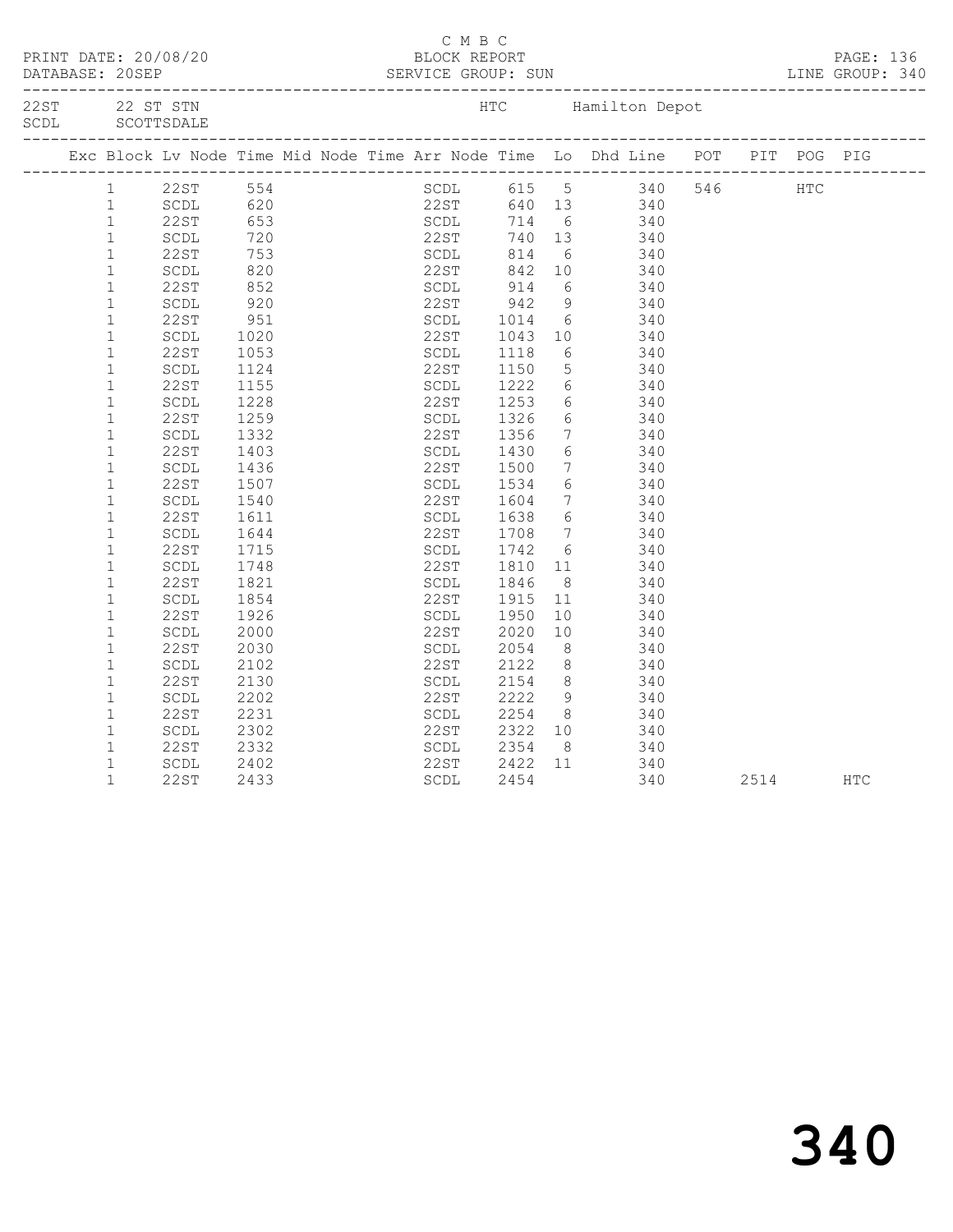#### C M B C<br>BLOCK REPORT SERVICE GROUP: SUN

|                | Exc Block Lv Node Time Mid Node Time Arr Node Time Lo Dhd Line POT |      |  |      |      |      |                 |    |     |                   | PIT POG PIG |  |
|----------------|--------------------------------------------------------------------|------|--|------|------|------|-----------------|----|-----|-------------------|-------------|--|
| 2              | -----------------------------<br>22ST                              | 524  |  |      | SCDL |      |                 |    |     | 545 5 340 516 HTC |             |  |
| $\mathbf{2}$   | SCDL                                                               | 550  |  |      | 22ST | 610  |                 | 13 | 340 |                   |             |  |
| $\overline{c}$ | 22ST                                                               | 623  |  | SCDL |      | 644  | 6               |    | 340 |                   |             |  |
| $\overline{c}$ | SCDL                                                               | 650  |  |      | 22ST | 710  |                 | 13 | 340 |                   |             |  |
| $\mathbf{2}$   | 22ST                                                               | 723  |  | SCDL |      | 744  | 6               |    | 340 |                   |             |  |
| $\overline{c}$ | SCDL                                                               | 750  |  | 22ST |      | 811  | 11              |    | 340 |                   |             |  |
| $\overline{c}$ | 22ST                                                               | 822  |  | SCDL |      | 844  | - 6             |    | 340 |                   |             |  |
| $\overline{c}$ | SCDL                                                               | 850  |  | 22ST |      | 912  | 10              |    | 340 |                   |             |  |
| $\overline{c}$ | 22ST                                                               | 922  |  | SCDL |      | 944  | 6               |    | 340 |                   |             |  |
| $\overline{c}$ | SCDL                                                               | 950  |  | 22ST |      | 1013 | 9               |    | 340 |                   |             |  |
| 2              | 22ST                                                               | 1022 |  | SCDL |      | 1046 | 6               |    | 340 |                   |             |  |
| 2              | SCDL                                                               | 1052 |  | 22ST |      | 1117 | 8               |    | 340 |                   |             |  |
| $\overline{c}$ | 22ST                                                               | 1125 |  | SCDL |      | 1150 | 6               |    | 340 |                   |             |  |
| $\overline{c}$ | SCDL                                                               | 1156 |  | 22ST |      | 1222 | 5               |    | 340 |                   |             |  |
| $\overline{2}$ | <b>22ST</b>                                                        | 1227 |  | SCDL |      | 1254 | 6               |    | 340 |                   |             |  |
| 2              | SCDL                                                               | 1300 |  | 22ST |      | 1324 | $7\phantom{.0}$ |    | 340 |                   |             |  |
| $\overline{c}$ | 22ST                                                               | 1331 |  | SCDL |      | 1358 | 6               |    | 340 |                   |             |  |
| $\overline{c}$ | SCDL                                                               | 1404 |  | 22ST |      | 1428 | 7               |    | 340 |                   |             |  |
| $\overline{c}$ | 22ST                                                               | 1435 |  | SCDL |      | 1502 | 6               |    | 340 |                   |             |  |
| $\overline{c}$ | SCDL                                                               | 1508 |  | 22ST |      | 1532 | $7\phantom{.0}$ |    | 340 |                   |             |  |
| $\overline{c}$ | 22ST                                                               | 1539 |  | SCDL |      | 1606 | 6               |    | 340 |                   |             |  |
| $\overline{c}$ | SCDL                                                               | 1612 |  | 22ST |      | 1636 | $7\phantom{0}$  |    | 340 |                   |             |  |
| $\overline{c}$ | 22ST                                                               | 1643 |  | SCDL |      | 1710 | 6               |    | 340 |                   |             |  |
| $\overline{c}$ | SCDL                                                               | 1716 |  | 22ST |      | 1740 | 8               |    | 340 |                   |             |  |
| $\overline{c}$ | 22ST                                                               | 1748 |  | SCDL |      | 1814 | 8               |    | 340 |                   |             |  |
| 2              | SCDL                                                               | 1822 |  | 22ST |      | 1843 | 11              |    | 340 |                   |             |  |
| $\overline{c}$ | 22ST                                                               | 1854 |  | SCDL |      | 1918 | 10              |    | 340 |                   |             |  |
| $\overline{2}$ | SCDL                                                               | 1928 |  | 22ST |      | 1948 | 10 <sup>°</sup> |    | 340 |                   |             |  |
| $\overline{2}$ | 22ST                                                               | 1958 |  | SCDL |      | 2022 | 10              |    | 340 |                   |             |  |

 2 SCDL 2032 22ST 2052 8 340 2 22ST 2100 SCDL 2124 8 340 2 SCDL 2132 22ST 2152 9 340

2 22ST 2201 SCDL 2224 340 2244 HTC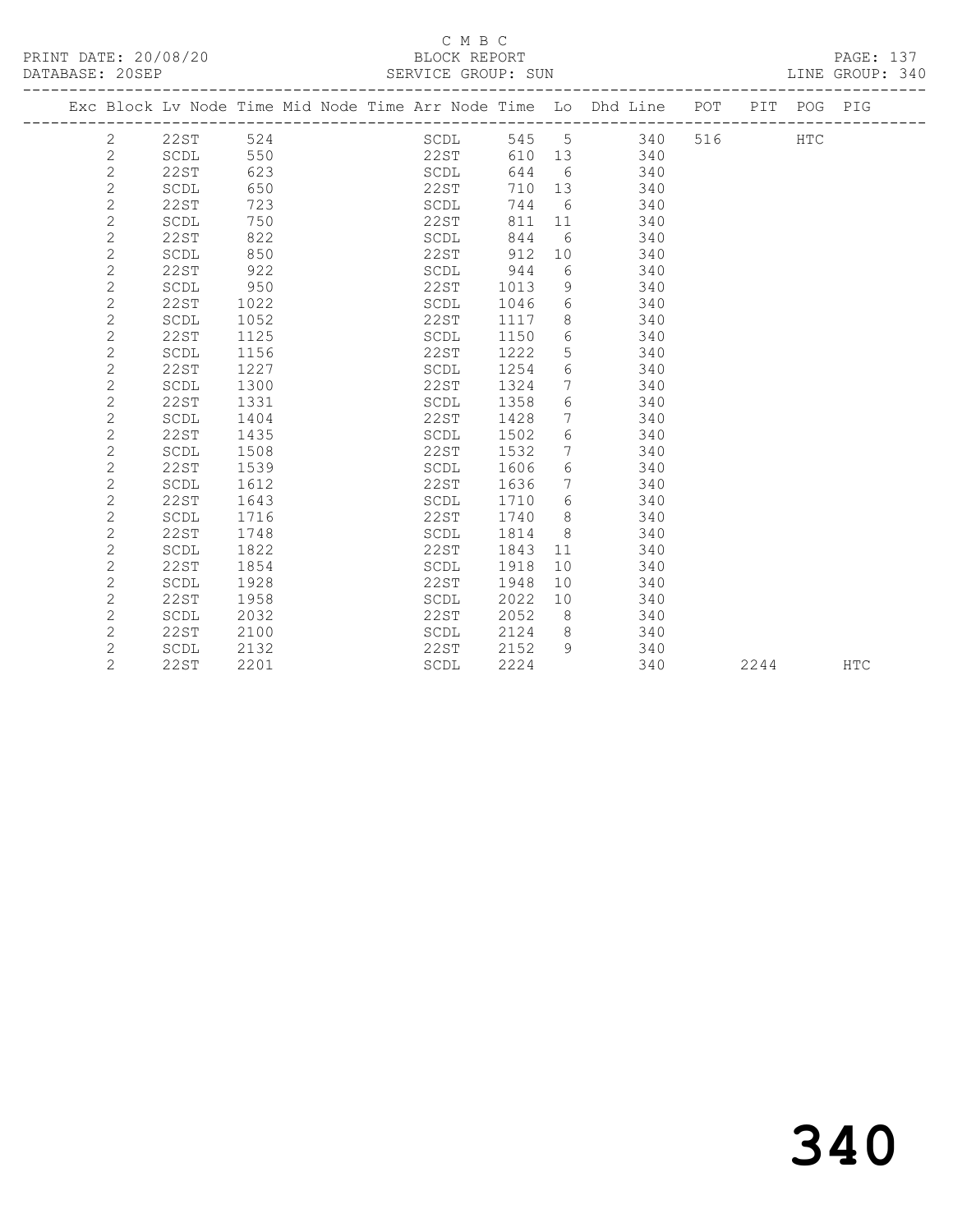| PRINT DATE: 20/08/20<br>22ST 22 ST STN<br>6&6W 6 ST & 6 AV<br>BHST            BRIGHOUSE  STATION<br>CLFO           CLIVEDEN  &  FOSTERS<br>HODM            HOWE  &  DUNSMUIR |                                                                                                                                                                           |                                                                                                                                                    |                                                                                                      |                                                                                                                                                                                                                                |      | C M B C<br>BLOCK REPORT                                                                                  |                                                                                                                        |                                                                                                                | 6&6N 6 AV & 6 ST<br>AD3W WB ANDERSON & NO.3 RD<br>BRIGHOUSE STATION BRST BRAID STN<br>CLIVEDEN & FOSTERS CM#6 WB CAMBIE RD FS NO.6 RD<br>HOWE & DUNSMUIR HOWE HTC Hamilton Depot<br>EB WESTMINSTER HWY NS BOUNDARY R HTCW WB WESTMINSTER HWY FS BOUNDARY R |              |           |     | PAGE: 138  |
|------------------------------------------------------------------------------------------------------------------------------------------------------------------------------|---------------------------------------------------------------------------------------------------------------------------------------------------------------------------|----------------------------------------------------------------------------------------------------------------------------------------------------|------------------------------------------------------------------------------------------------------|--------------------------------------------------------------------------------------------------------------------------------------------------------------------------------------------------------------------------------|------|----------------------------------------------------------------------------------------------------------|------------------------------------------------------------------------------------------------------------------------|----------------------------------------------------------------------------------------------------------------|------------------------------------------------------------------------------------------------------------------------------------------------------------------------------------------------------------------------------------------------------------|--------------|-----------|-----|------------|
| <b>HTCE</b><br>LOST                                                                                                                                                          |                                                                                                                                                                           | LOUGHEED STN                                                                                                                                       |                                                                                                      | QU-S SB HOWES ST FS HOWES ST RAMP                                                                                                                                                                                              |      |                                                                                                          |                                                                                                                        |                                                                                                                | NWST NEW WESTMINSTER STN                                                                                                                                                                                                                                   |              |           |     |            |
|                                                                                                                                                                              |                                                                                                                                                                           |                                                                                                                                                    |                                                                                                      |                                                                                                                                                                                                                                |      |                                                                                                          |                                                                                                                        |                                                                                                                | Exc Block Lv Node Time Mid Node Time Arr Node Time Lo Dhd Line POT PIT POG PIG                                                                                                                                                                             |              |           |     |            |
|                                                                                                                                                                              | $\mathbf{1}$<br>$\mathbf{1}$<br>$\mathbf{1}$<br>$\mathbf{1}$<br>$\mathbf{1}$<br>$\mathbf{1}$<br>$\mathbf{1}$<br>$\mathbf{1}$                                              | HTCW<br>AD3W<br>22ST<br>AD3W<br>22ST<br>AD3W<br>22ST<br>AD3W                                                                                       | 1238<br>1539<br>1638                                                                                 | 1139 CM#0<br>1238 BHST 22ST 1347 -<br>1339 CM#6 1400 AD3W 1426 12<br>22ST 1525 14<br>22ST 1525 14<br><b>BHST</b>                                                                                                               |      |                                                                                                          |                                                                                                                        |                                                                                                                | 1139 CM#6 1158 AD3W 1224 14 410<br>410<br>410<br>410<br>CM#6 1600 AD3W 1626 12 410<br>22ST 1722 7 410                                                                                                                                                      |              |           |     |            |
|                                                                                                                                                                              | $\mathbf{1}$<br>$\mathbf{1}$                                                                                                                                              | 22ST<br>AD3W                                                                                                                                       |                                                                                                      | 1729 CM#6 1749 AD3W 1813 11<br>1824 BHST                                                                                                                                                                                       |      |                                                                                                          | 22ST 1908                                                                                                              |                                                                                                                | 410                                                                                                                                                                                                                                                        | 410 1915 HTC |           |     |            |
|                                                                                                                                                                              | 2<br>$\mathbf{2}$<br>$\mathbf{2}$<br>$\mathbf{2}$<br>$\mathbf{2}$<br>$\mathbf{2}$<br>$\overline{c}$<br>2                                                                  | 22ST<br>AD3W<br>22ST<br>AD3W<br>22ST<br>AD3W<br>22ST<br>AD3W                                                                                       | 1239<br>1338<br>1439<br>1538<br>1640<br>1738<br>1836                                                 | CM#6 1258 AD3W 1324<br>BHST<br>CM#6<br>BHST<br>CM#6 1659 AD3W 1724 14<br>BHST<br>CM#6 1856 AD3W 1919 5<br>1924 BHST                                                                                                            |      | 22ST<br>22ST<br>22ST                                                                                     | 1424 15<br>1500 AD3W 1526 12<br>2003                                                                                   |                                                                                                                | 14 410 1231<br>410<br>410<br>22ST 1623 17 410<br>410<br>1822 14 410<br>410<br>410                                                                                                                                                                          |              | 2010 HTC  | HTC |            |
|                                                                                                                                                                              | 3<br>3<br>3<br>3<br>3<br>$\mathsf 3$<br>3<br>3<br>$\mathfrak{Z}$<br>3<br>$\mathsf 3$<br>3<br>$\mathsf 3$<br>$\mathsf 3$<br>$\mathsf 3$<br>3<br>$\mathsf 3$<br>$\mathsf 3$ | 22ST<br>AD3W<br>22ST<br>AD3W<br>22ST<br>AD3W<br>22ST<br>22ST<br>AD3W<br><b>22ST</b><br>AD3W<br>22ST<br>AD3W<br>22ST<br>AD3W<br><b>22ST</b><br>AD3W | 1051<br>1150<br>1251<br>1652<br>1750<br>1848<br>1936<br>2026<br>2110<br>2206<br>2250<br>2342<br>2420 | 915 CM#6<br>1002 BHST<br>CM#6 1109 AD3W 1135 15<br><b>BHST</b><br>CM#6 1312 AD3W 1338<br>1350 BHST 22ST 1436 15<br>1451 CM#6 1512 AD3W 1538 12<br>CM#6<br>BHST<br>CM#6<br>BHST<br>CM#6<br>BHST<br>CM#6<br>BHST<br>CM#6<br>BHST | 2044 | 22ST<br>1712 AD3W<br>22ST<br>1908 AD3W<br>22ST<br>AD3W<br>22ST<br>2224 AD3W<br>22ST<br>2358 AD3W<br>22ST | 933 AD3W 957 5<br>1043<br>22ST 1234<br>1736<br>1834 14<br>1931<br>2015<br>2105<br>2146<br>2245<br>2326<br>2415<br>2452 | 8 <sup>8</sup><br>12<br>14<br>$5^{\circ}$<br>11<br>$5^{\circ}$<br>20<br>$5^{\circ}$<br>16<br>$5^{\circ}$<br>10 | 410<br>410<br>410<br>17 410<br>410<br>410<br>410<br>AD3W 1550 BHST 22ST 1635 17 410<br>410<br>410<br>410<br>410<br>410<br>410<br>410<br>410<br>410<br>410                                                                                                  |              | 907 — 100 | HTC |            |
|                                                                                                                                                                              | $\mathsf 3$<br>3                                                                                                                                                          | 22ST<br>AD3W                                                                                                                                       | 2502<br>2540                                                                                         | CM#6                                                                                                                                                                                                                           |      | 2518 AD3W<br>${\tt HTCE}$                                                                                | 2535<br>2603                                                                                                           | $5^{\circ}$                                                                                                    | 410<br>410                                                                                                                                                                                                                                                 |              | 2604      |     | <b>HTC</b> |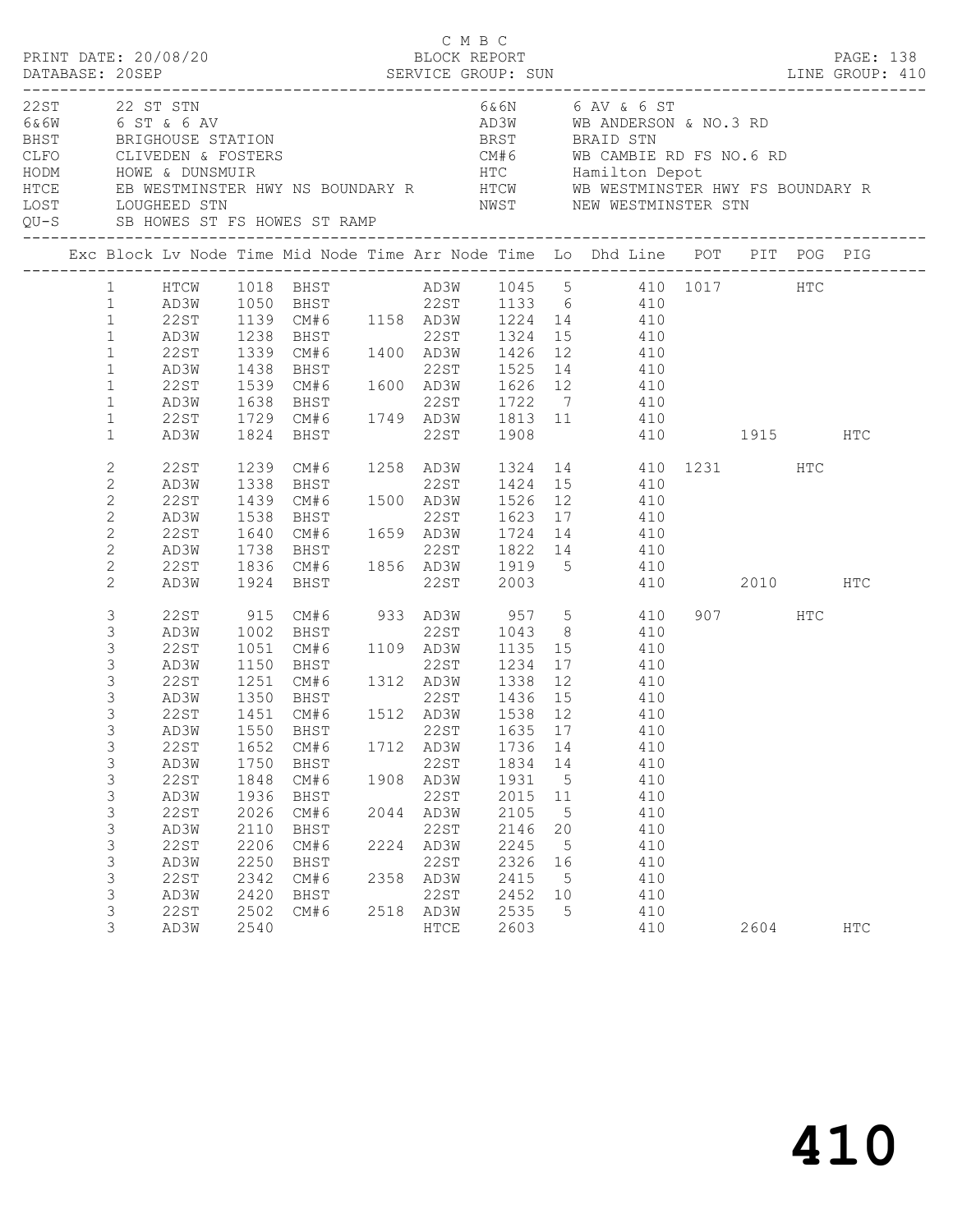## C M B C<br>BLOCK REPORT

| DATABASE: 20SEP |                |                     |                          |                         |      | SERVICE GROUP: SUN                 |                 |                 |                                                                                |          |     | LINE GROUP: 410 |  |
|-----------------|----------------|---------------------|--------------------------|-------------------------|------|------------------------------------|-----------------|-----------------|--------------------------------------------------------------------------------|----------|-----|-----------------|--|
|                 |                | ------------------- |                          |                         |      |                                    |                 |                 | Exc Block Lv Node Time Mid Node Time Arr Node Time Lo Dhd Line POT PIT POG PIG |          |     |                 |  |
|                 | 4              |                     |                          |                         |      |                                    |                 |                 | HTCW 458 BHST AD3W 525 5 410 457 HTC                                           |          |     |                 |  |
|                 | $\overline{4}$ |                     |                          |                         |      |                                    |                 |                 | AD3W 530 BHST 22ST 602 18 410                                                  |          |     |                 |  |
|                 | 4              | 22 S T              |                          | 620 CM#6 636 AD3W       |      |                                    | 655 5           |                 | 410                                                                            |          |     |                 |  |
|                 | $\overline{4}$ | AD3W                |                          |                         |      |                                    | 733 18          |                 | 410                                                                            |          |     |                 |  |
|                 | 4              | 22ST                | 700<br>751               |                         |      | BHST 22ST 733<br>CM#6 808 AD3W 830 |                 |                 | $\frac{15}{5}$ $\frac{115}{410}$                                               |          |     |                 |  |
|                 | 4              | AD3W                | 835                      | BHST                    |      | 22ST                               | 913 14          |                 | 410                                                                            |          |     |                 |  |
|                 | 4              | 22ST                | 927                      | CM#6                    |      | 945 AD3W                           | 1010 5          |                 | 410                                                                            |          |     |                 |  |
|                 | 4              | AD3W                | 1015                     | BHST                    |      | 22ST                               | 1056 7          |                 | 410                                                                            |          |     |                 |  |
|                 | $\overline{4}$ | 22ST                |                          | 1010 DHD 1<br>1103 CM#6 |      | 1121 AD3W                          | 1147 15         |                 | 410                                                                            |          |     |                 |  |
|                 | 4              | AD3W                | 1202                     | BHST                    |      | 22ST                               | 1247            | 16              | 410                                                                            |          |     |                 |  |
|                 | 4              | 22ST                | 1303                     |                         |      |                                    |                 |                 |                                                                                |          |     |                 |  |
|                 |                |                     |                          |                         |      | CM#6 1324 AD3W                     | 1350<br>1448 15 | 12              | 410                                                                            |          |     |                 |  |
|                 | 4              | AD3W                | 1402<br>$\frac{1}{1503}$ | BHST                    |      | 22ST                               |                 |                 | 410                                                                            |          |     |                 |  |
|                 | 4              | 22ST                |                          | CM#6                    |      | 1524 AD3W                          | 1550            | 12              | 410                                                                            |          |     |                 |  |
|                 | 4              | AD3W                | 1602                     | BHST                    |      | 22ST 1646                          |                 |                 | 18 410                                                                         |          |     |                 |  |
|                 | 4              | 22ST                | 1704                     | CM#6                    |      | 1724 AD3W 1748                     |                 |                 | 14 410                                                                         |          |     |                 |  |
|                 | 4              | AD3W                |                          |                         |      |                                    |                 |                 | 410                                                                            |          |     |                 |  |
|                 | 4              | 22ST                |                          |                         |      |                                    |                 |                 | 410                                                                            |          |     |                 |  |
|                 | 4              | AD3W                | 1948                     | BHST                    |      | 22ST 2027                          |                 |                 | 410                                                                            | 2034 HTC |     |                 |  |
|                 | 5              | HTCW                | 528                      | <b>BHST</b>             |      | AD3W<br>22ST                       |                 | 555 5           | 410                                                                            | 527 HTC  |     |                 |  |
|                 | 5              | AD3W                | 600                      | BHST                    |      |                                    | 632 6           |                 | 410                                                                            |          |     |                 |  |
|                 | 5              | 22ST                |                          | $638$ CM#6 $655$ AD3W   |      |                                    | 715             | $5\overline{)}$ | 410                                                                            |          |     |                 |  |
|                 | 5              | AD3W                | 720                      | BHST                    |      | 22ST                               |                 |                 | 753 11 410                                                                     |          |     |                 |  |
|                 | 5              | 22ST                |                          | CM#6                    |      | 823 AD3W                           | 845             | 5 <sup>5</sup>  | 410                                                                            |          |     |                 |  |
|                 | 5              | AD3W                | 804<br>850               | BHST                    |      | 22ST                               | 929 10          |                 | 410                                                                            |          |     |                 |  |
|                 | 5              | 22ST                |                          | 939 CM#6 957 AD3W       |      |                                    | 1022 5          |                 | 410                                                                            |          |     |                 |  |
|                 | 5              | AD3W                | 1027                     | BHST                    |      | 22ST                               |                 |                 | 1108 7 410                                                                     |          |     |                 |  |
|                 | 5              | 22ST                | 1115                     | CM#6 1133 AD3W          |      |                                    | 1159 15         |                 | 410                                                                            |          |     |                 |  |
|                 | $\mathsf S$    | AD3W                | 1214                     | BHST                    |      | 22ST                               | 1259 16         |                 | 410                                                                            |          |     |                 |  |
|                 | 5              | 22ST                |                          | 1315 CM#6 1336 AD3W     |      |                                    | 1402 12         |                 | 410                                                                            |          |     |                 |  |
|                 | 5              | AD3W                | 1414                     | <b>BHST</b>             |      | 22ST 1500 15                       |                 |                 | 410                                                                            |          |     |                 |  |
|                 | 5              | 22ST                | 1515                     |                         |      | CM#6 1536 AD3W 1602 12             |                 |                 | 410                                                                            |          |     |                 |  |
|                 | 5              | AD3W                | 1614                     | BHST                    |      | 22ST                               | 1658            |                 | 410                                                                            | 1707 HTC |     |                 |  |
|                 | 6              | HTCW                | 427                      |                         |      |                                    |                 |                 | BHST AD3W 454 5 410                                                            | 426      | HTC |                 |  |
|                 |                |                     |                          |                         |      |                                    |                 |                 |                                                                                |          |     |                 |  |
|                 | 6              | AD3W                | 459                      | <b>BHST</b>             |      | 22ST                               |                 |                 | 531 5 410                                                                      |          |     |                 |  |
|                 | 6              | 22ST                |                          |                         |      |                                    | 611 9           |                 | 410                                                                            |          |     |                 |  |
|                 | 6              | AD3W                |                          |                         |      |                                    | 652 16          |                 | 410                                                                            |          |     |                 |  |
|                 | 6              |                     |                          | 22ST 708 CM#6           |      | 725 AD3W                           |                 |                 | 745 5 410                                                                      |          |     |                 |  |
|                 | 6              | AD3W                | 750                      | BHST                    |      | 22ST                               | 824             | 10              | 410                                                                            |          |     |                 |  |
|                 | 6              | 22ST                | 834                      | CM#6                    |      | 853 AD3W                           | 915             | $5\overline{)}$ | 410                                                                            |          |     |                 |  |
|                 | 6              | AD3W                | 920                      | BHST                    |      | 22ST                               | 1000            | 15              | 410                                                                            |          |     |                 |  |
|                 | 6              | 22ST                | 1015                     | CM#6                    |      | 1033 AD3W                          | 1059            | 15              | 410                                                                            |          |     |                 |  |
|                 | 6              | AD3W                | 1114                     | BHST                    |      | 22ST                               | 1157            | - 6             | 410                                                                            |          |     |                 |  |
|                 | 6              | 22ST                | 1203                     | CM#6                    |      | 1222 AD3W                          | 1248            | 14              | 410                                                                            |          |     |                 |  |
|                 | 6              | AD3W                | 1302                     | BHST                    |      | 22ST                               | 1348            | 15              | 410                                                                            |          |     |                 |  |
|                 | 6              | 22ST                | 1403                     | CM#6                    |      | 1424 AD3W                          | 1450            | 12              | 410                                                                            |          |     |                 |  |
|                 | 6              | AD3W                | 1502                     | BHST                    |      | 22ST                               | 1547            | 16              | 410                                                                            |          |     |                 |  |
|                 | 6              | <b>22ST</b>         | 1603                     | CM#6                    |      | 1624 AD3W                          | 1650            | 12              | 410                                                                            |          |     |                 |  |
|                 | 6              | AD3W                | 1702                     | BHST                    |      | 22ST                               | 1746            | 9               | 410                                                                            |          |     |                 |  |
|                 | 6              | 22ST                | 1755                     | CM#6                    |      | 1815 AD3W                          | 1839            | 9               | 410                                                                            |          |     |                 |  |
|                 | 6              | AD3W                | 1848                     | BHST                    |      | 22ST                               | 1929            | 14              | 410                                                                            |          |     |                 |  |
|                 | 6              | 22ST                | 1943                     | CM#6                    | 2002 | AD3W                               | 2025            | 5               | 410                                                                            |          |     |                 |  |
|                 | 6              | AD3W                | 2030                     | BHST                    |      | 22ST                               | 2108            | 18              | 410                                                                            |          |     |                 |  |
|                 | 6              | 22ST                | 2126                     | CM#6                    |      | 2144 AD3W                          | 2205            | $5^{\circ}$     | 410                                                                            |          |     |                 |  |
|                 | 6              | AD3W                | 2210                     | BHST                    |      | 22ST                               | 2246            | 23              | 410                                                                            |          |     |                 |  |
|                 | 6              | 22ST                |                          | 2309 CM#6               |      | 2326 AD3W                          | 2345            | 5               |                                                                                |          |     |                 |  |
|                 |                |                     |                          |                         |      |                                    |                 |                 | 410                                                                            |          |     |                 |  |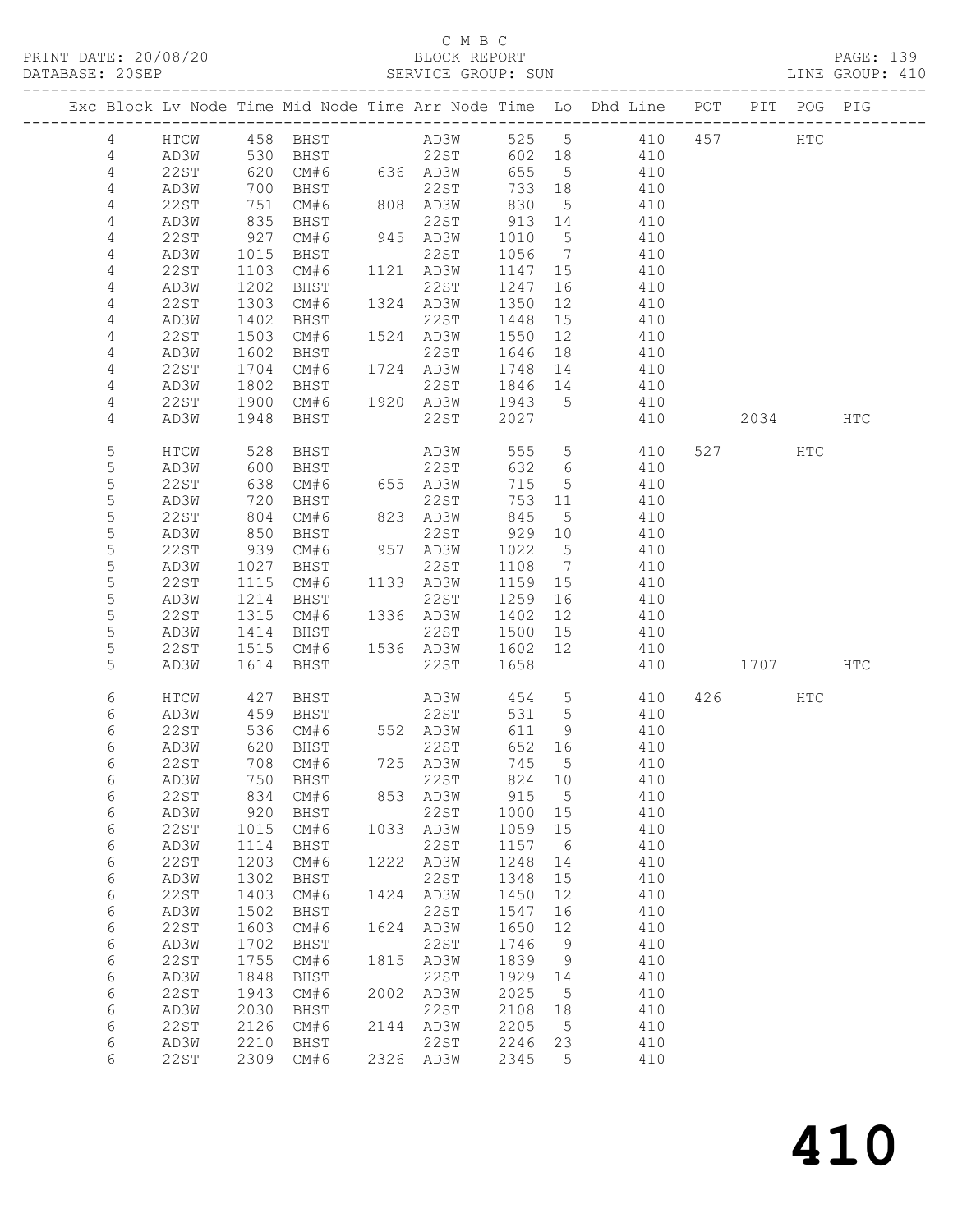### C M B C

| DATABASE: 20SEP |                |      |                  |                             |      | SERVICE GROUP: SUN     |         |                 |                                                                                |          |          | LINE GROUP: 410 |  |
|-----------------|----------------|------|------------------|-----------------------------|------|------------------------|---------|-----------------|--------------------------------------------------------------------------------|----------|----------|-----------------|--|
|                 |                |      |                  |                             |      |                        |         |                 | Exc Block Lv Node Time Mid Node Time Arr Node Time Lo Dhd Line POT PIT POG PIG |          |          |                 |  |
|                 |                |      |                  |                             |      |                        |         |                 | 6 AD3W 2350 BHST 22ST 2423 410 2430 HTC                                        |          |          |                 |  |
|                 | 7              | 22ST |                  | 600 CM#6 616 AD3W 635 5     |      |                        |         |                 | 410 552 HTC                                                                    |          |          |                 |  |
|                 | 7              | AD3W |                  |                             |      |                        |         |                 | 410                                                                            |          |          |                 |  |
|                 | 7              | 22ST |                  |                             |      |                        |         |                 | 410                                                                            |          |          |                 |  |
|                 | 7              | AD3W | 805              | BHST                        |      | 22ST                   | 840     | 8 <sup>8</sup>  | 410                                                                            |          |          |                 |  |
|                 | 7              | 22ST | 848              | CM#6                        |      | 906 AD3W               | 930 5   |                 | 410                                                                            |          |          |                 |  |
|                 | 7              | AD3W | 935              | BHST                        |      | 22ST 1015 12           |         |                 | 410                                                                            |          |          |                 |  |
|                 | 7              | 22ST |                  | $1027$ $CM#6$               |      | 1045 AD3W              | 1111 15 |                 | 410                                                                            |          |          |                 |  |
|                 | 7              | AD3W | 1126             | BHST                        |      | 22ST                   |         |                 | 1209 6 410                                                                     |          |          |                 |  |
|                 | 7              | 22ST | 1215             |                             |      |                        |         |                 | 1302 12 410                                                                    |          |          |                 |  |
|                 | 7              |      | 1314             |                             |      | CM#6 1236 AD3W<br>22ST |         |                 | 410                                                                            |          |          |                 |  |
|                 |                | AD3W | $\frac{1}{1415}$ | BHST                        |      |                        | 1400 15 |                 |                                                                                |          |          |                 |  |
|                 | 7              | 22ST |                  | CM#6                        |      | 1436 AD3W              | 1502 12 |                 | 410                                                                            |          |          |                 |  |
|                 | 7              | AD3W | 1514             | BHST                        |      | 22ST                   |         |                 | 1559 17 410                                                                    |          |          |                 |  |
|                 | 7              | 22ST | 1616             |                             |      |                        |         |                 | CM#6 1635 AD3W 1700 14 410                                                     |          |          |                 |  |
|                 | 7              | AD3W |                  |                             |      |                        |         |                 | 410                                                                            |          |          |                 |  |
|                 | $7\phantom{.}$ | 22ST |                  |                             |      |                        |         |                 | 410                                                                            |          |          |                 |  |
|                 | 7              | AD3W |                  | 1900 BHST                   |      | 22ST 1939              |         |                 | 410                                                                            | 1946 HTC |          |                 |  |
|                 | 8              | 22ST | 736<br>820       | CM# 6                       |      |                        |         |                 | 753 AD3W 815 5 410 728 HTC                                                     |          |          |                 |  |
|                 | 8              | AD3W |                  | BHST                        |      | 22ST                   | 855 8   |                 | 410                                                                            |          |          |                 |  |
|                 | 8              | 22ST |                  | 903 CM#6                    |      | 921 AD3W 945           |         | 5 <sup>5</sup>  | 410                                                                            |          |          |                 |  |
|                 | 8              | AD3W | 950              | BHST                        |      |                        |         |                 | 22ST 1030 9 410                                                                |          |          |                 |  |
|                 | 8              | 22ST | 1039             | CM#6 1057 AD3W              |      |                        | 1123 15 |                 | 410                                                                            |          |          |                 |  |
|                 | 8              | AD3W | 1138             | BHST                        |      | 22ST                   | 1222 5  |                 | 410                                                                            |          |          |                 |  |
|                 | 8              | 22ST | 1227             |                             |      | $CM#6$ $1248$ $AD3W$   |         |                 | 1314 12 410                                                                    |          |          |                 |  |
|                 | 8              | AD3W | 1326             | BHST                        |      |                        |         |                 | 22ST 1412 15 410                                                               |          |          |                 |  |
|                 | 8              | 22ST | 1427             |                             |      | CM#6 1448 AD3W         | 1514 12 |                 | 410                                                                            |          |          |                 |  |
|                 | 8              | AD3W | 1526             | BHST                        |      | 22ST                   | 1611 17 |                 | 410                                                                            |          |          |                 |  |
|                 | 8              | 22ST | 1628             | CM#6                        |      | 1647 AD3W              | 1712 14 |                 | 410                                                                            |          |          |                 |  |
|                 | 8              | AD3W | 1726             | BHST                        |      |                        |         |                 | 22ST 1810 14 410                                                               |          |          |                 |  |
|                 | 8              | 22ST | 1824             | CM#6                        |      | 1844 AD3W              | 1907 5  |                 | 410                                                                            |          |          |                 |  |
|                 | 8              | AD3W | 1912             | BHST                        |      | 22ST                   | 1951 15 |                 | 410                                                                            |          |          |                 |  |
|                 | 8              | 22ST |                  | $2006$ $CM#6$ $2024$ $AD3W$ |      |                        | 2045 5  |                 | 410                                                                            |          |          |                 |  |
|                 | 8              | AD3W | 2050             | <b>BHST</b>                 |      | 22ST 2128 18           |         |                 | 410                                                                            |          |          |                 |  |
|                 | 8              | 22ST |                  |                             |      |                        |         |                 | 2146 CM#6 2204 AD3W 2225 5 410                                                 |          |          |                 |  |
|                 | 8              | AD3W |                  | 2230 BHST                   |      | 22ST                   | 2306    |                 | 410                                                                            |          | 2313 HTC |                 |  |
|                 |                |      |                  |                             |      |                        |         |                 |                                                                                |          |          |                 |  |
|                 | 9              |      |                  |                             |      |                        |         |                 | 22ST 653 CM#6 710 AD3W 730 5 410 645                                           |          | HTC      |                 |  |
|                 | 9              | AD3W | 735              | BHST                        |      | 22ST                   | 809     | 10              | 410                                                                            |          |          |                 |  |
|                 | 9              | 22ST | 819              | CM#6                        |      | 838 AD3W               | 900     | 5               | 410                                                                            |          |          |                 |  |
|                 | 9              | AD3W | 905              | BHST                        |      | 22ST                   | 945     | 6               | 410                                                                            |          |          |                 |  |
|                 | 9              | 22ST | 951              | CM#6                        |      | 1009 AD3W              | 1034    | 5               | 410                                                                            |          |          |                 |  |
|                 | 9              | AD3W | 1039             | BHST                        |      | 22ST                   | 1122    | 5               | 410                                                                            |          |          |                 |  |
|                 | 9              | 22ST | 1127             | CM#6                        |      | 1146 AD3W              | 1212    | 14              | 410                                                                            |          |          |                 |  |
|                 | $\mathsf 9$    | AD3W | 1226             | BHST                        |      | 22ST                   | 1311    | 16              | 410                                                                            |          |          |                 |  |
|                 | 9              | 22ST | 1327             | CM#6                        |      | 1348 AD3W              | 1414    | 12              | 410                                                                            |          |          |                 |  |
|                 | 9              | AD3W | 1426             | BHST                        |      | 22ST                   | 1512    | 15              | 410                                                                            |          |          |                 |  |
|                 | 9              | 22ST | 1527             | CM#6                        | 1548 | AD3W                   | 1614    | 12              | 410                                                                            |          |          |                 |  |
|                 | $\mathsf 9$    | AD3W | 1626             | BHST                        |      | 22ST                   | 1710    | $6\overline{6}$ | 410                                                                            |          |          |                 |  |
|                 | $\mathsf 9$    | 22ST | 1716             | CM#6                        |      | 1736 AD3W              | 1800    | 13              | 410                                                                            |          |          |                 |  |
|                 | 9              | AD3W | 1813             | BHST                        |      | 22ST                   | 1857    | 15              | 410                                                                            |          |          |                 |  |
|                 | 9              | 22ST | 1912             | CM#6                        | 1932 | AD3W                   | 1955    | 5               | 410                                                                            |          |          |                 |  |
|                 | 9              | AD3W | 2000             | BHST                        |      | 22ST                   | 2038    | 8 <sup>8</sup>  | 410                                                                            |          |          |                 |  |
|                 | $\mathsf 9$    | 22ST | 2046             | CM#6                        |      | 2104 AD3W              | 2125    | $5^{\circ}$     | 410                                                                            |          |          |                 |  |
|                 | 9              | AD3W | 2130             | BHST                        |      | 22ST                   | 2206    | 20              | 410                                                                            |          |          |                 |  |
|                 | 9              | 22ST |                  | 2226 CM#6                   |      | 2244 AD3W              | 2305    | 5               | 410                                                                            |          |          |                 |  |
|                 |                |      |                  |                             |      |                        |         |                 |                                                                                |          |          |                 |  |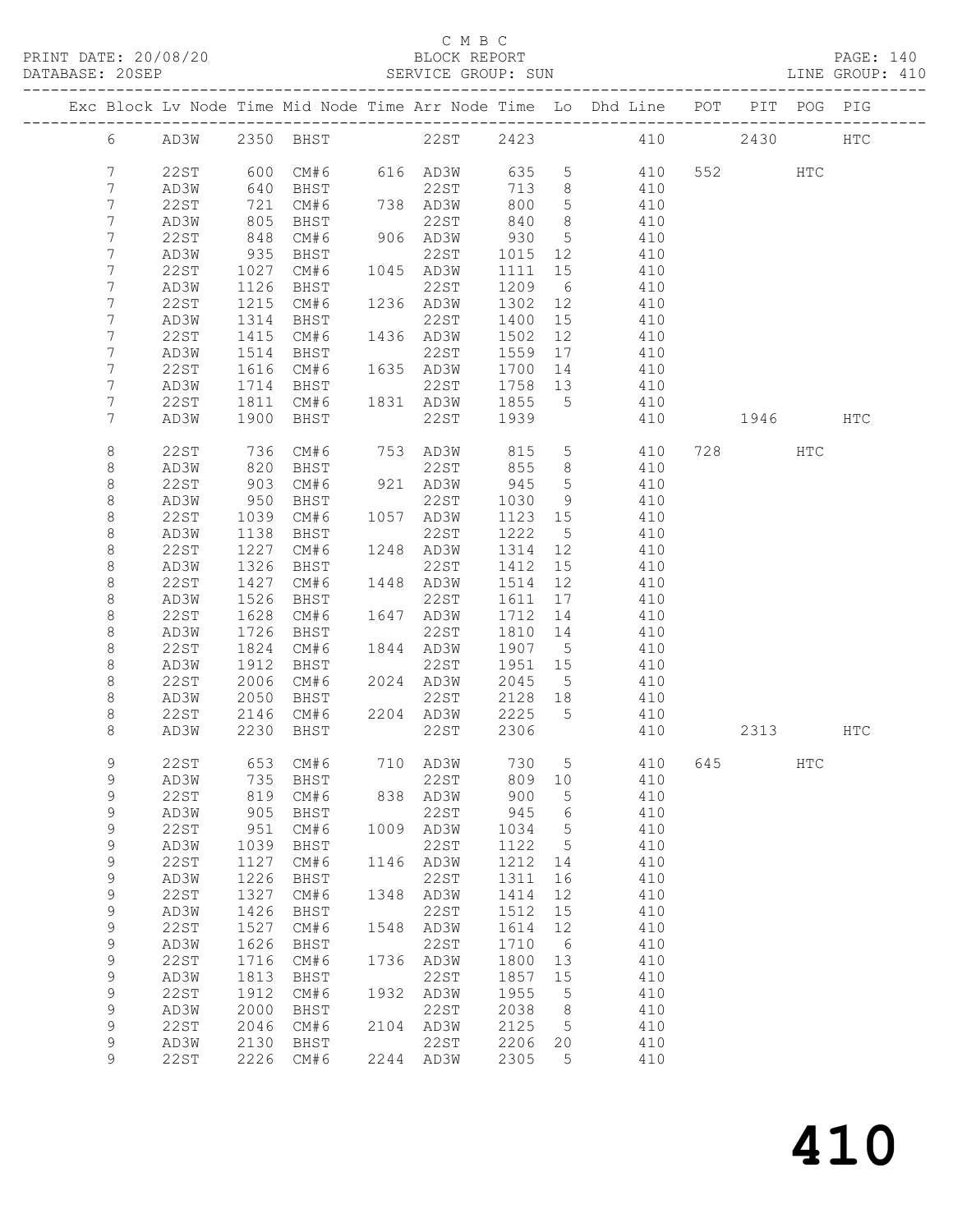### C M B C<br>BLOCK REPORT

| DATABASE: 20SEP |    |             |            |                                                                    |           |           | SERVICE GROUP: SUN |                 |     |          |             |            | LINE GROUP: 410 |
|-----------------|----|-------------|------------|--------------------------------------------------------------------|-----------|-----------|--------------------|-----------------|-----|----------|-------------|------------|-----------------|
|                 |    |             |            | Exc Block Lv Node Time Mid Node Time Arr Node Time Lo Dhd Line POT |           |           |                    |                 |     |          | PIT POG PIG |            |                 |
|                 | 9  | AD3W        |            | 2310 BHST                                                          |           |           | 22ST 2343          |                 |     | 410      | 2350        |            | <b>HTC</b>      |
|                 | 10 | 22ST        | 1003       | CM#6                                                               |           |           | 1021 AD3W 1047 15  |                 | 410 | 955 — 10 |             | <b>HTC</b> |                 |
|                 | 10 | AD3W        | 1102       | BHST                                                               |           | 22ST      | 1145 6             |                 | 410 |          |             |            |                 |
|                 | 10 | 22ST        | 1151       |                                                                    |           |           | 1236 14            |                 | 410 |          |             |            |                 |
|                 | 10 | AD3W        | 1250       | BHST                                                               |           | 22ST      | 1336               | 15              | 410 |          |             |            |                 |
|                 | 10 | 22ST        | 1351       | CM#6                                                               | 1412 AD3W |           | 1438               | 12              | 410 |          |             |            |                 |
|                 | 10 | AD3W        | 1450       | BHST                                                               |           | 22ST      | 1537               | 14              | 410 |          |             |            |                 |
|                 | 10 | <b>22ST</b> | 1551       | CM#6                                                               | 1612 AD3W |           | 1638               | 12              | 410 |          |             |            |                 |
|                 | 10 | AD3W        | 1650       | BHST                                                               |           | 22ST      | 1734               | 8 <sup>8</sup>  | 410 |          |             |            |                 |
|                 | 10 | 22ST        | 1742       | CM#6                                                               | 1802 AD3W |           | 1826               | 10              | 410 |          |             |            |                 |
|                 | 10 | AD3W        | 1836       | BHST                                                               |           | 22ST      | 1917               | 11              | 410 |          |             |            |                 |
|                 | 10 | 22ST        | 1928       | CM#6                                                               | 1947 AD3W |           | 2010               | $5^{\circ}$     | 410 |          |             |            |                 |
|                 | 10 | AD3W        | 2015       | BHST                                                               |           | 22ST      | 2053               | 13              | 410 |          |             |            |                 |
|                 | 10 | 22ST        | 2106       | CM#6                                                               |           | 2124 AD3W | 2145               | $5\overline{)}$ | 410 |          |             |            |                 |
|                 | 10 | AD3W        | 2150       | BHST                                                               |           | 22ST      | 2226               | 17              | 410 |          |             |            |                 |
|                 | 10 | 22ST        | 2243       | 6&6N                                                               |           | 2251 LOST | 2310               | $5^{\circ}$     | 101 |          |             |            |                 |
|                 | 10 | LOST        | 2315       | 6&6W                                                               | 2332 22ST |           | 2339               | $5\overline{)}$ | 101 |          |             |            |                 |
|                 | 10 | 22ST        | 2344       | 6&6N                                                               |           | 2352 LOST | 2411               | $5^{\circ}$     | 101 |          |             |            |                 |
|                 | 10 | LOST        | 2416       | 6&6W                                                               | 2433 22ST |           | 2440               | 5               | 101 |          |             |            |                 |
|                 | 10 | 22ST        | 2445       | 6&6N                                                               | 2453      | LOST      | 2510               |                 | 101 |          | 2534        |            | <b>HTC</b>      |
|                 | 12 | LOST        | 730        | 6&6W                                                               | 748       | 22ST      | 755                | 20              | 101 | 702      |             | HTC        |                 |
|                 | 12 | 22ST        | 815        | 6&6N                                                               |           | 823 LOST  | 841                | 19              | 101 |          |             |            |                 |
|                 | 12 | LOST        | 900<br>945 | 6&6W                                                               |           | 922 22ST  | 929                | 16              | 101 |          |             |            |                 |
|                 | 12 | 22ST        |            | 6&6N                                                               | 953 LOST  |           | 1013               | 17              | 101 |          |             |            |                 |
|                 | 12 | LOST        | 1030       | 6&6W                                                               |           | 1054 22ST | 1101               | 14              | 101 |          |             |            |                 |
|                 | 12 | 22ST        | 1115       | 6&6N                                                               | 1124 LOST |           | 1144               | 16              | 101 |          |             |            |                 |
|                 | 12 | LOST        | 1200       | 6&6W                                                               | 1222      | 22ST      | 1229               | 16              | 101 |          |             |            |                 |
|                 | 12 | 22ST        | 1245       | 6&6N                                                               | 1254 LOST |           | 1316               | 14              | 101 |          |             |            |                 |
|                 | 12 | LOST        | 1330       | 6&6W                                                               | 1353 22ST |           | 1402               | 13              | 101 |          |             |            |                 |
|                 | 12 | 22ST        | 1415       | 6&6N                                                               | 1424 LOST |           | 1445               | 15              | 101 |          |             |            |                 |
|                 | 12 | LOST        | 1500       | 6&6W                                                               | 1523      | 22ST      | 1530               | 15              | 101 |          |             |            |                 |
|                 | 12 | 22ST        | 1545       | 6&6N                                                               | 1554 LOST |           | 1615               | 15              | 101 |          |             |            |                 |
|                 | 12 | LOST        | 1630       | 6&6W                                                               | 1653      | 22ST      | 1700               | 15              | 101 |          |             |            |                 |
|                 | 12 | <b>22ST</b> | 1715       | 6&6N                                                               | 1724 LOST |           | 1745               | 15              | 101 |          |             |            |                 |
|                 | 12 | LOST        | 1800       | 6&6W                                                               | 1821 22ST |           | 1828               | 17              | 101 |          |             |            |                 |
|                 | 12 | 22ST        | 1845       | 6&6N                                                               | 1854 LOST |           | 1915 15            |                 | 101 |          |             |            |                 |
|                 | 12 | LOST        | 1930       | 6&6W                                                               | 1950      | 22ST      | 1957               | 18              | 101 |          |             |            |                 |
|                 | 12 | 22ST        | 2015       | 6&6N                                                               | 2023 LOST |           | 2042               | 8 <sup>8</sup>  | 101 |          |             |            |                 |
|                 | 12 | LOST        | 2050       | 6&6W                                                               | 2109 22ST |           | 2116               |                 | 101 |          | 2123        |            | HTC             |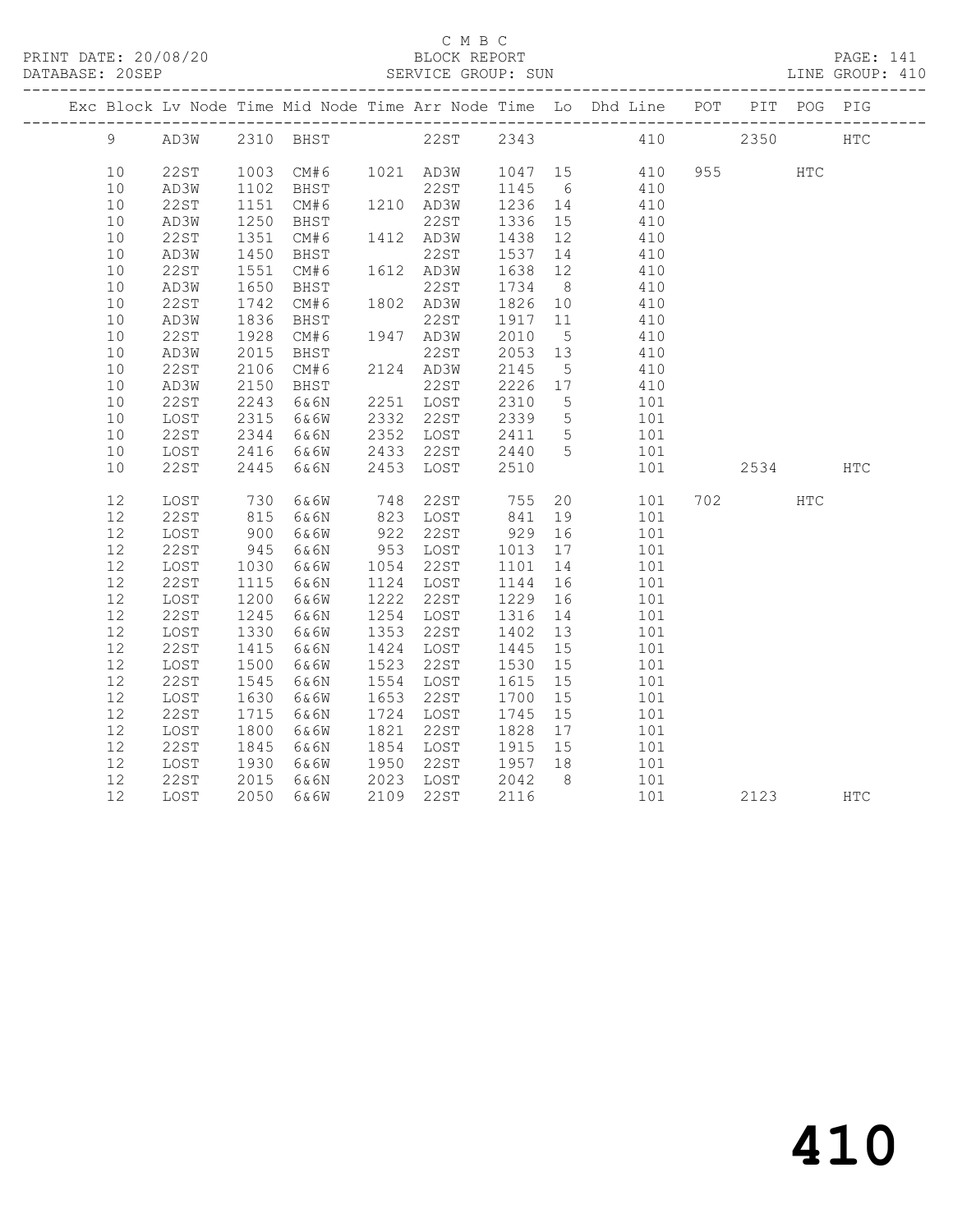#### C M B C<br>BLOCK REPORT PRINT DATE: 20/08/20 BLOCK REPORT PAGE: 142 SERVICE GROUP: SUN

|  |    |             |      | Exc Block Lv Node Time Mid Node Time Arr Node Time Lo Dhd Line POT                           |      |                   |         |    |                                           |     |     |      | PIT POG PIG |     |
|--|----|-------------|------|----------------------------------------------------------------------------------------------|------|-------------------|---------|----|-------------------------------------------|-----|-----|------|-------------|-----|
|  | 13 | HODM        | 638  |                                                                                              |      | NWST 740 5 15 N19 |         |    |                                           |     | 602 |      | <b>HTC</b>  |     |
|  | 13 | LOST        |      |                                                                                              |      |                   |         |    |                                           |     |     |      |             |     |
|  | 13 | 22ST        |      |                                                                                              |      |                   |         |    |                                           |     |     |      |             |     |
|  | 13 | LOST        |      | 800 6&6W 821 22ST 828 17 101<br>845 6&6N 853 LOST 911 19 101<br>930 6&6W 952 22ST 959 16 101 |      | 952 22ST          |         |    | 101                                       |     |     |      |             |     |
|  | 13 | 22ST        | 1015 | 6&6N                                                                                         |      | 1023 LOST 1043 17 |         |    | 101                                       |     |     |      |             |     |
|  | 13 | LOST        | 1100 | 6&6W                                                                                         | 1123 | 22ST              | 1130    | 15 |                                           | 101 |     |      |             |     |
|  | 13 | 22ST        | 1145 | 6&6N                                                                                         |      | 1154 LOST         | 1214    | 16 |                                           | 101 |     |      |             |     |
|  | 13 | LOST        | 1230 | 6&6W                                                                                         | 1252 | 22ST              | 1259    | 16 |                                           | 101 |     |      |             |     |
|  | 13 | 22ST        | 1315 | 6&6N                                                                                         |      | 1324 LOST         | 1346    | 14 | 101                                       |     |     |      |             |     |
|  | 13 | LOST        | 1400 | 6&6W                                                                                         |      | 1423 22ST         | 1432 13 |    | 101                                       |     |     |      |             |     |
|  | 13 | 22ST        | 1445 | 6&6N                                                                                         |      | 1454 LOST         | 1515 15 |    | 101                                       |     |     |      |             |     |
|  | 13 | LOST        | 1530 | 6&6W                                                                                         |      | 1553 22ST         | 1600 15 |    |                                           | 101 |     |      |             |     |
|  | 13 | 22ST        | 1615 | 6&6N                                                                                         |      | 1624 LOST         | 1645 15 |    | 101                                       |     |     |      |             |     |
|  | 13 | LOST        | 1700 | 6&6W                                                                                         | 1723 | 22ST              | 1730 15 |    |                                           | 101 |     |      |             |     |
|  | 13 | 22ST        | 1745 | 6&6N                                                                                         | 1754 | LOST              | 1815 15 |    |                                           | 101 |     |      |             |     |
|  | 13 | LOST        | 1830 | 6&6W                                                                                         | 1850 | 22ST              | 1857 18 |    |                                           | 101 |     |      |             |     |
|  | 13 | 22ST        | 1915 | 6&6N                                                                                         |      | 1924 LOST         | 1945 15 |    | $\begin{array}{c} 101 \\ 101 \end{array}$ |     |     |      |             |     |
|  | 13 | LOST        | 2000 | 6&6W                                                                                         |      | 2020 22ST         | 2027 16 |    | 101                                       |     |     |      |             |     |
|  | 13 | 22ST        | 2043 | 6&6N                                                                                         |      | 2051 LOST         | 2110 5  |    | 101                                       |     |     |      |             |     |
|  | 13 | LOST        | 2115 | 6&6W                                                                                         | 2134 | 22ST              | 2141    |    |                                           | 101 |     | 2148 |             | HTC |
|  | 14 | 22ST        | 745  | 6&6N                                                                                         |      | 753 LOST 811      |         |    | 19                                        | 101 |     | 737  | HTC         |     |
|  | 14 | LOST        | 830  | 6&6W                                                                                         |      | 851 22ST          | 858 17  |    |                                           | 101 |     |      |             |     |
|  | 14 | 22ST        | 915  | 6&6N                                                                                         |      | 923 LOST          | 941     | 19 |                                           | 101 |     |      |             |     |
|  | 14 | LOST        | 1000 | 6&6W                                                                                         |      | 1024 22ST         | 1031    | 14 |                                           | 101 |     |      |             |     |
|  | 14 | 22ST        | 1045 | 6&6N                                                                                         |      | 1053 LOST         | 1113    | 17 |                                           | 101 |     |      |             |     |
|  | 14 | LOST        | 1130 | 6&6W                                                                                         |      | 1153 22ST         | 1200 15 |    | 101                                       |     |     |      |             |     |
|  | 14 | 22ST        | 1215 | 6&6N                                                                                         |      | 1224 LOST         | 1244    | 16 |                                           | 101 |     |      |             |     |
|  | 14 | LOST        | 1300 | 6&6W                                                                                         | 1323 | 22ST              | 1332 13 |    |                                           | 101 |     |      |             |     |
|  | 14 | 22ST        | 1345 | 6&6N                                                                                         |      | 1354 LOST         | 1416 14 |    |                                           | 101 |     |      |             |     |
|  | 14 | LOST        | 1430 | 6&6W                                                                                         | 1453 | 22ST              | 1502 13 |    | 101                                       |     |     |      |             |     |
|  | 14 | 22ST        | 1515 | 6&6N                                                                                         |      | 1524 LOST         | 1545 15 |    |                                           | 101 |     |      |             |     |
|  | 14 | LOST        | 1600 | 6&6W                                                                                         | 1623 | 22ST              | 1630    | 15 |                                           | 101 |     |      |             |     |
|  | 14 | <b>22ST</b> | 1645 | 6&6N                                                                                         |      | 1654 LOST         | 1715    | 15 |                                           | 101 |     |      |             |     |
|  | 14 | LOST        | 1730 | 6&6W                                                                                         | 1752 | 22ST              | 1759    | 16 |                                           | 101 |     |      |             |     |
|  | 14 | 22ST        | 1815 | 6&6N                                                                                         |      | 1824 LOST         | 1845 15 |    | 101                                       |     |     |      |             |     |
|  | 14 | LOST        | 1900 | 6&6W                                                                                         |      | 1920 22ST         | 1927 18 |    | 101                                       |     |     |      |             |     |
|  | 14 | 22ST        | 1945 | 6&6N                                                                                         |      | 1954 LOST         | 2015 10 |    |                                           | 101 |     |      |             |     |
|  | 14 | LOST        | 2025 | 6&6W                                                                                         |      | 2045 22ST         | 2052    |    |                                           | 101 |     | 2059 |             | HTC |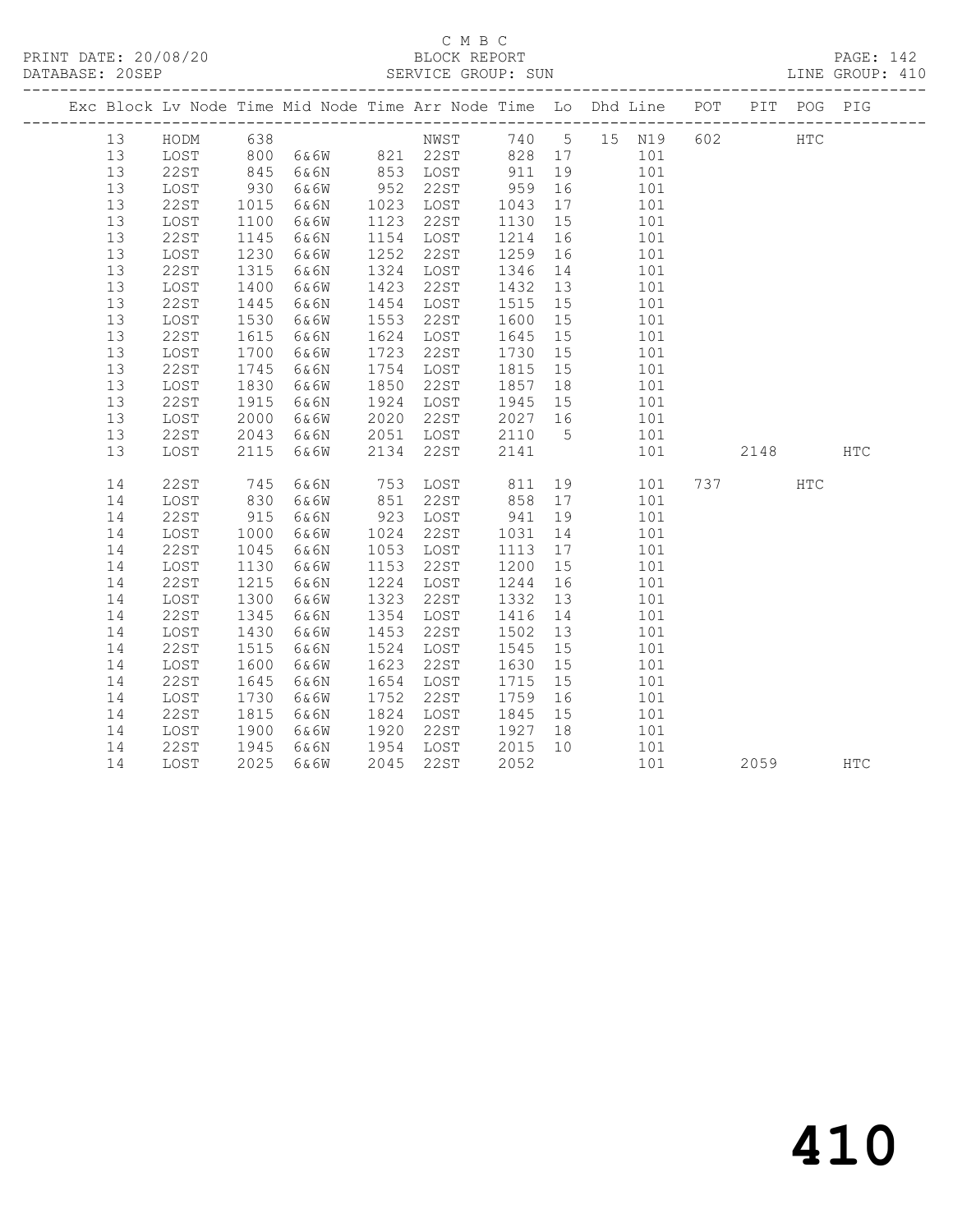## C M B C<br>BLOCK REPORT

PAGE: 143<br>LINE GROUP: 410

|    |             |      |                |      |                            |         |                 | Exc Block Lv Node Time Mid Node Time Arr Node Time Lo Dhd Line POT PIT POG PIG |      |            |            |
|----|-------------|------|----------------|------|----------------------------|---------|-----------------|--------------------------------------------------------------------------------|------|------------|------------|
| 15 | BRST        | 810  |                |      |                            |         |                 | 22ST 827 13 155 749                                                            |      | <b>HTC</b> |            |
| 15 | 22ST        | 840  |                |      |                            |         |                 | BRST 859 11 155                                                                |      |            |            |
| 15 | BRST        | 910  |                |      | 22ST 929                   |         |                 | 11 155                                                                         |      |            |            |
| 15 | 22ST        | 940  |                |      | <b>BRST</b>                | 1000    |                 | 10 155                                                                         |      |            |            |
| 15 | BRST        | 1010 |                |      | 22ST                       | 1030    |                 | 10 155                                                                         |      |            |            |
| 15 | 22ST        | 1040 |                |      | BRST                       | 1101    |                 | 9 155                                                                          |      |            |            |
| 15 | <b>BRST</b> | 1110 |                |      | 22ST                       | 1131    | 9               | 155                                                                            |      |            |            |
| 15 | 22ST        | 1140 |                |      | <b>BRST</b>                | 1202    | 8 <sup>8</sup>  | 155                                                                            |      |            |            |
| 15 | <b>BRST</b> | 1210 |                |      | 22ST                       | 1232    | 8 <sup>1</sup>  | 155                                                                            |      |            |            |
| 15 | 22ST        | 1240 |                |      | BRST                       | 1302    | 8 <sup>8</sup>  | 155                                                                            |      |            |            |
| 15 | <b>BRST</b> | 1310 |                |      | 22ST                       | 1332    | 8 <sup>8</sup>  | 155                                                                            |      |            |            |
| 15 | 22ST        | 1340 |                |      | BRST                       | 1402    | 8 <sup>8</sup>  | 155                                                                            |      |            |            |
| 15 | <b>BRST</b> | 1410 |                |      | 22ST                       | 1432    | 8 <sup>8</sup>  | 155                                                                            |      |            |            |
| 15 | 22ST        | 1440 |                |      | BRST                       | 1503    | $7\overline{ }$ | 155                                                                            |      |            |            |
| 15 | BRST        | 1510 |                |      | 22ST                       | 1532    | 8 <sup>8</sup>  | 155                                                                            |      |            |            |
| 15 | 22ST        | 1540 |                |      | BRST                       | 1603    | $7\overline{ }$ | 155                                                                            |      |            |            |
| 15 | BRST        | 1610 |                |      | 22ST                       | 1632    | 8 <sup>8</sup>  | 155                                                                            |      |            |            |
| 15 | 22ST        | 1640 |                |      | BRST                       | 1703 7  |                 | 155                                                                            |      |            |            |
| 15 | BRST        | 1710 |                |      | 22ST                       | 1730    | 10              | 155                                                                            |      |            |            |
| 15 | 22ST        | 1740 |                |      | BRST                       | 1803    | $7\overline{ }$ | 155                                                                            |      |            |            |
| 15 | BRST        | 1810 |                |      | 22ST                       |         |                 | 1830 10 155                                                                    |      |            |            |
| 15 | 22ST        | 1840 |                |      | BRST                       | 1901    | 9 <sup>°</sup>  | 155                                                                            |      |            |            |
| 15 | BRST        | 1910 |                |      | 22ST                       | 1929 11 |                 | 155                                                                            |      |            |            |
| 15 | 22ST        | 1940 |                |      | BRST                       | 2000    | $5^{\circ}$     | 155                                                                            |      |            |            |
| 15 | BRST        | 2005 |                |      | 22ST                       | 2024    |                 | 16 155                                                                         |      |            |            |
| 15 | 22ST        | 2040 |                |      | <b>EXAMPLE IN THE BRST</b> | 2059    |                 | 6 155                                                                          |      |            |            |
| 15 | <b>BRST</b> | 2105 |                |      | 22ST                       | 2122    |                 | 155                                                                            |      |            |            |
| 15 | 22ST        | 2143 | 6&6N 2151 LOST |      |                            | 2210    | $5^{\circ}$     | 101                                                                            |      |            |            |
| 15 | LOST        | 2215 | 6&6W           | 2234 | 22ST                       | 2241 5  |                 | 101                                                                            |      |            |            |
| 15 | 22ST        | 2246 | CM#6           |      | 2304 AD3W                  | 2325    | $5\overline{)}$ | 410                                                                            |      |            |            |
| 15 | AD3W        | 2330 | BHST           |      | 22ST                       | 2403    | 9               | 410                                                                            |      |            |            |
| 15 | 22ST        | 2412 | CM#6           |      | 2428 AD3W                  | 2445 5  |                 | 410                                                                            |      |            |            |
| 15 | AD3W        | 2450 | BHST           |      | 22ST                       | 2522 10 |                 | 410                                                                            |      |            |            |
| 15 | 22ST        | 2532 | CM#6           |      | 2548 AD3W                  | 2605    | $5^{\circ}$     | 410                                                                            |      |            |            |
| 15 | AD3W        | 2610 |                |      | HTCE                       | 2633    |                 | 410                                                                            | 2634 |            | <b>HTC</b> |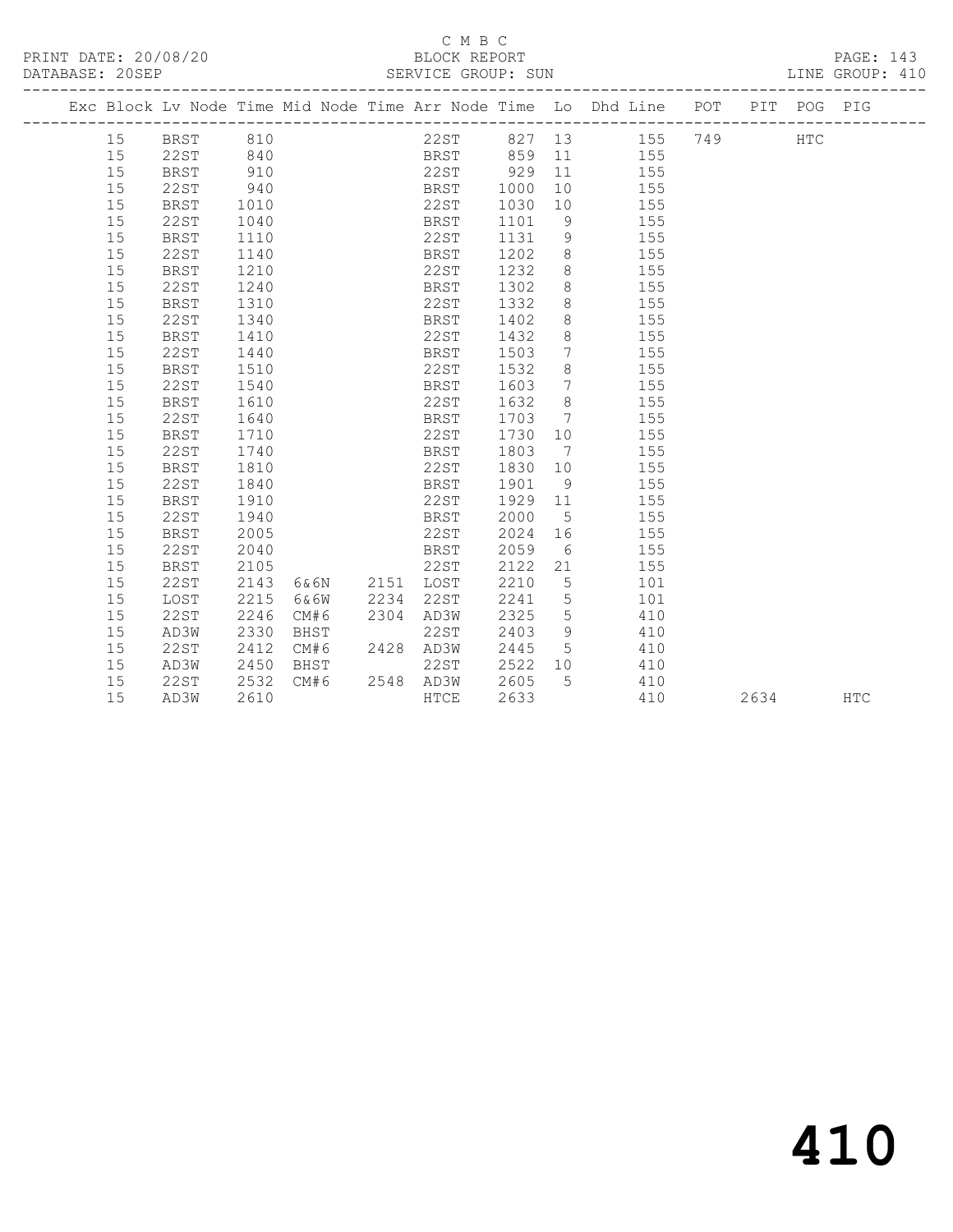## C M B C<br>BLOCK REPORT

| DATABASE: 20SEP |    | SERVICE GROUP: SUN |      |        |      |                   |       |                |                                                                                |     |      |            | LINE GROUP: 410 |  |
|-----------------|----|--------------------|------|--------|------|-------------------|-------|----------------|--------------------------------------------------------------------------------|-----|------|------------|-----------------|--|
|                 |    |                    |      |        |      |                   |       |                | Exc Block Lv Node Time Mid Node Time Arr Node Time Lo Dhd Line POT PIT POG PIG |     |      |            |                 |  |
|                 | 16 | 22ST               |      |        |      | 811 QU-S 817 CLFO | 832 0 |                | 104                                                                            | 803 |      | <b>HTC</b> |                 |  |
|                 | 16 | CLFO               | 832  |        |      | 22ST              | 853   | 18             | 104                                                                            |     |      |            |                 |  |
|                 | 16 | 22ST               | 911  | $QU-S$ |      | 917 CLFO          | 932   | $\overline{0}$ | 104                                                                            |     |      |            |                 |  |
|                 | 16 | CLFO               | 932  |        |      | 22ST              | 953   | 20             | 104                                                                            |     |      |            |                 |  |
|                 | 16 | 22ST               | 1013 | OU-S   |      | 1019 CLFO         | 1034  | $\overline{0}$ | 104                                                                            |     |      |            |                 |  |
|                 | 16 | <b>CLFO</b>        | 1034 |        |      | 22ST              | 1054  | 20             | 104                                                                            |     |      |            |                 |  |
|                 | 16 | 22ST               | 1114 | $OU-S$ |      | 1120 CLFO         | 1135  | $\overline{0}$ | 104                                                                            |     |      |            |                 |  |
|                 | 16 | CLFO               | 1135 |        |      | 22ST              | 1155  | 18             | 104                                                                            |     |      |            |                 |  |
|                 | 16 | 22ST               | 1213 | $OU-S$ | 1220 | CLFO              | 1235  | $\overline{0}$ | 104                                                                            |     |      |            |                 |  |
|                 | 16 | CLFO               | 1235 |        |      | 22ST              | 1256  | 16             | 104                                                                            |     |      |            |                 |  |
|                 | 16 | 22ST               | 1312 | OU-S   | 1320 | CLFO              | 1336  | $\overline{0}$ | 104                                                                            |     |      |            |                 |  |
|                 | 16 | <b>CLFO</b>        | 1336 |        |      | 22ST              | 1357  | 15             | 104                                                                            |     |      |            |                 |  |
|                 | 16 | 22ST               | 1412 | OU-S   | 1419 | CLFO              | 1435  | $\overline{0}$ | 104                                                                            |     |      |            |                 |  |
|                 | 16 | <b>CLFO</b>        | 1435 |        |      | 22ST              | 1456  | 16             | 104                                                                            |     |      |            |                 |  |
|                 | 16 | 22ST               | 1512 | $QU-S$ | 1519 | CLFO              | 1535  | $\bigcirc$     | 104                                                                            |     |      |            |                 |  |
|                 | 16 | <b>CLFO</b>        | 1535 |        |      | 22ST              | 1556  | 14             | 104                                                                            |     |      |            |                 |  |
|                 | 16 | 22ST               | 1610 | OU-S   | 1618 | CLFO              | 1635  | $\overline{0}$ | 104                                                                            |     |      |            |                 |  |
|                 | 16 | <b>CLFO</b>        | 1635 |        |      | 22ST              | 1656  | 14             | 104                                                                            |     |      |            |                 |  |
|                 | 16 | 22ST               | 1710 | OU-S   | 1717 | CLFO              | 1735  | $\overline{0}$ | 104                                                                            |     |      |            |                 |  |
|                 | 16 | <b>CLFO</b>        | 1735 |        |      | 22ST              | 1756  | 19             | 104                                                                            |     |      |            |                 |  |
|                 | 16 | <b>22ST</b>        | 1815 | OU-S   | 1822 | CLFO              | 1840  | $\overline{0}$ | 104                                                                            |     |      |            |                 |  |
|                 | 16 | <b>CLFO</b>        | 1840 |        |      | 22ST              | 1900  | 26             | 104                                                                            |     |      |            |                 |  |
|                 | 16 | 22ST               | 1926 | $OU-S$ | 1933 | CLFO              | 1950  | $\bigcirc$     | 104                                                                            |     |      |            |                 |  |
|                 | 16 | <b>CLFO</b>        | 1950 |        |      | 22ST              | 2010  | 19             | 104                                                                            |     |      |            |                 |  |
|                 | 16 | <b>22ST</b>        | 2029 | $OU-S$ |      | 2036 CLFO         | 2053  | $\overline{0}$ | 104                                                                            |     |      |            |                 |  |
|                 | 16 | ${\tt CLFO}$       | 2053 |        |      | 22ST              | 2113  | 21             | 104                                                                            |     |      |            |                 |  |
|                 | 16 | <b>22ST</b>        | 2134 | $OU-S$ | 2141 | CLFO              | 2158  | $\overline{0}$ | 104                                                                            |     |      |            |                 |  |
|                 | 16 | <b>CLFO</b>        | 2158 |        |      | 22ST              | 2218  | 18             | 104                                                                            |     |      |            |                 |  |
|                 | 16 | <b>22ST</b>        | 2236 | $OU-S$ |      | 2243 CLFO         | 2259  | $\overline{0}$ | 104                                                                            |     |      |            |                 |  |
|                 | 16 | <b>CLFO</b>        | 2259 |        |      | 22ST              | 2319  | 20             | 104                                                                            |     |      |            |                 |  |
|                 | 16 | 22ST               | 2339 | OU-S   |      | 2346 CLFO         | 2402  | $\bigcirc$     | 104                                                                            |     |      |            |                 |  |
|                 | 16 | <b>CLFO</b>        | 2402 |        |      | 22ST              | 2421  | 14             | 104                                                                            |     |      |            |                 |  |
|                 | 16 | 22ST               | 2435 | $OU-S$ |      | 2442 CLFO         | 2458  | $\bigcirc$     | 104                                                                            |     |      |            |                 |  |
|                 | 16 | CLFO               | 2458 |        |      | 22ST              | 2517  |                | 104                                                                            |     | 2524 |            | <b>HTC</b>      |  |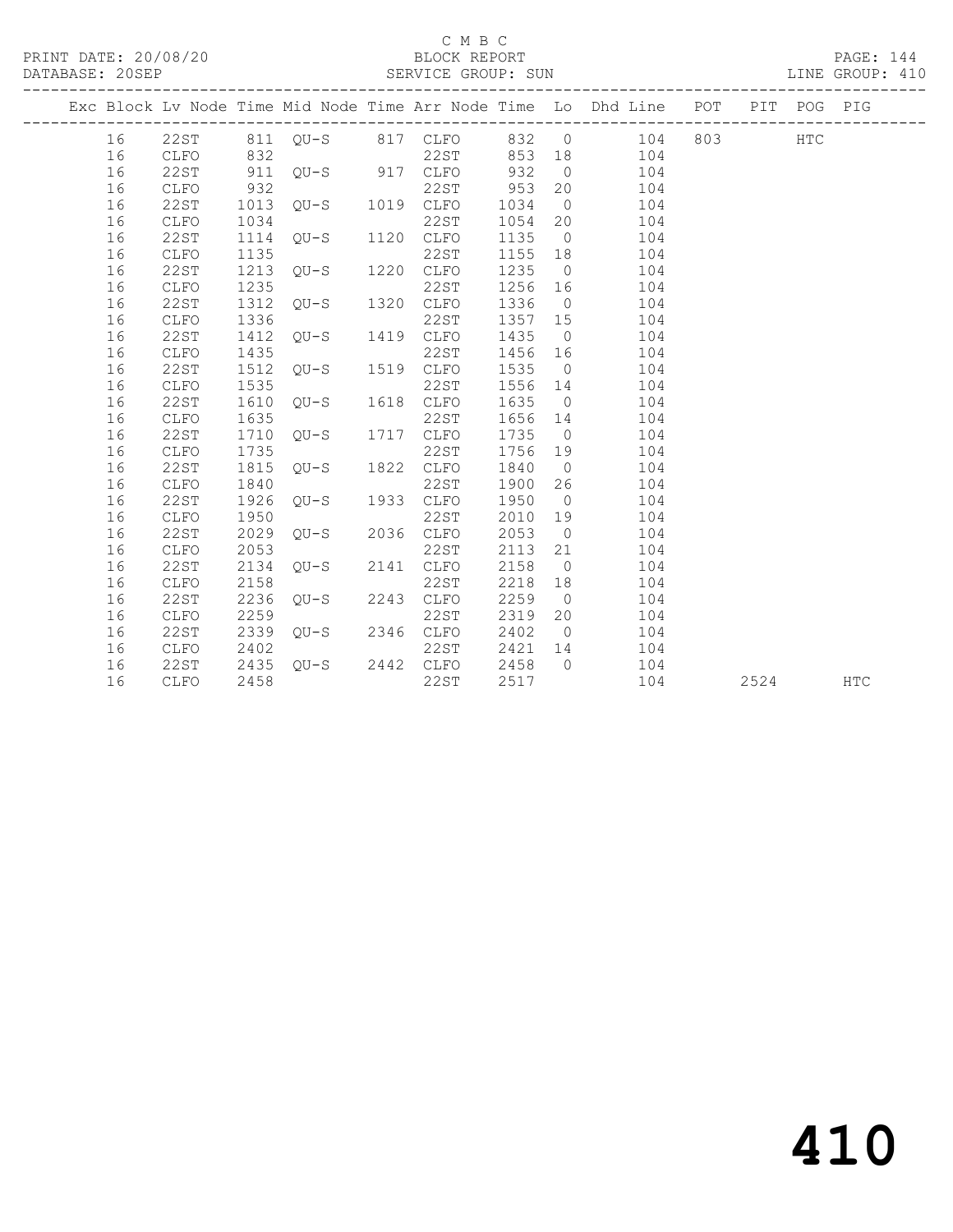PRINT DATE: 20/08/20 BLOCK REPORT PAGE: 145 DATABASE: 20SEP

### C M B C<br>BLOCK REPORT

-------------------------------------------------------------------------------------------------

|     | Exc Block Lv Node Time Mid Node Time Arr Node Time Lo Dhd Line |      |  |             |        |      |     | POT | PIT | POG        | PIG |
|-----|----------------------------------------------------------------|------|--|-------------|--------|------|-----|-----|-----|------------|-----|
| 17  | BRST                                                           | 825  |  | 22ST        | 841 14 |      | 128 | 804 |     | <b>HTC</b> |     |
| 17  | 22ST                                                           | 855  |  | BRST        | 912    | - 13 | 128 |     |     |            |     |
| 17  | <b>BRST</b>                                                    | 925  |  | 22ST        | 943    | 12   | 128 |     |     |            |     |
| 17  | 22ST                                                           | 955  |  | <b>BRST</b> | 1012   | - 13 | 128 |     |     |            |     |
| 17  | <b>BRST</b>                                                    | 1025 |  | 22ST        | 1044   | - 11 | 128 |     |     |            |     |
| 17  | 22ST                                                           | 1055 |  | <b>BRST</b> | 1112   | - 13 | 128 |     |     |            |     |
| T 7 | <b>BRST</b>                                                    | 1125 |  | 22ST        | 1144   |      | 128 |     |     |            |     |

| ⊥ / | ムムいエ        | エロンシ | ד חודת      | ᆂᆂᆂᄼ | ∸∸                | ᆂᅀᇰ |      |     |
|-----|-------------|------|-------------|------|-------------------|-----|------|-----|
| 17  | <b>BRST</b> | 1125 | 22ST        | 1144 | 11                | 128 |      |     |
| 17  | 22ST        | 1155 | <b>BRST</b> | 1214 | 11                | 128 |      |     |
| 17  | <b>BRST</b> | 1225 | 22ST        | 1244 | 11                | 128 |      |     |
| 17  | 22ST        | 1255 | <b>BRST</b> | 1314 | 11                | 128 |      |     |
| 17  | BRST        | 1325 | 22ST        | 1344 | 11                | 128 |      |     |
| 17  | 22ST        | 1355 | <b>BRST</b> | 1414 | 11                | 128 |      |     |
| 17  | BRST        | 1425 | 22ST        | 1444 | 11                | 128 |      |     |
| 17  | 22ST        | 1455 | BRST        | 1514 | 11                | 128 |      |     |
| 17  | BRST        | 1525 | 22ST        | 1544 | 11                | 128 |      |     |
| 17  | 22ST        | 1555 | <b>BRST</b> | 1614 | 11                | 128 |      |     |
| 17  | BRST        | 1625 | 22ST        | 1643 | 12                | 128 |      |     |
| 17  | 22ST        | 1655 | <b>BRST</b> | 1714 | 11                | 128 |      |     |
| 17  | BRST        | 1725 | 22ST        | 1743 | 12                | 128 |      |     |
| 17  | 22ST        | 1755 | <b>BRST</b> | 1814 | 11                | 128 |      |     |
| 17  | <b>BRST</b> | 1825 | 22ST        | 1843 | 12                | 128 |      |     |
| 17  | 22ST        | 1855 | BRST        | 1914 | 11                | 128 |      |     |
| 17  | <b>BRST</b> | 1925 | 22ST        | 1942 | 13                | 128 |      |     |
| 17  | 22ST        | 1955 | BRST        | 2014 | 11                | 128 |      |     |
| 17  | BRST        | 2025 | 22ST        | 2042 | 13                | 128 |      |     |
| 17  | 22ST        | 2055 | <b>BRST</b> | 2114 | 11                | 128 |      |     |
| 17  | BRST        | 2125 | 22ST        | 2141 | 19                | 128 |      |     |
| 17  | 22ST        | 2200 | BRST        | 2218 | $12 \overline{ }$ | 155 |      |     |
| 17  | BRST        | 2230 | 22ST        | 2245 | 15                | 128 |      |     |
| 17  | 22ST        | 2300 | <b>BRST</b> | 2318 | 12                | 155 |      |     |
| 17  | BRST        | 2330 | 22ST        | 2345 | 15                | 128 |      |     |
| 17  | 22ST        | 2400 | <b>BRST</b> | 2418 | 12                | 155 |      |     |
| 17  | <b>BRST</b> | 2430 | 22ST        | 2445 |                   | 128 | 2452 | HTC |
|     |             |      |             |      |                   |     |      |     |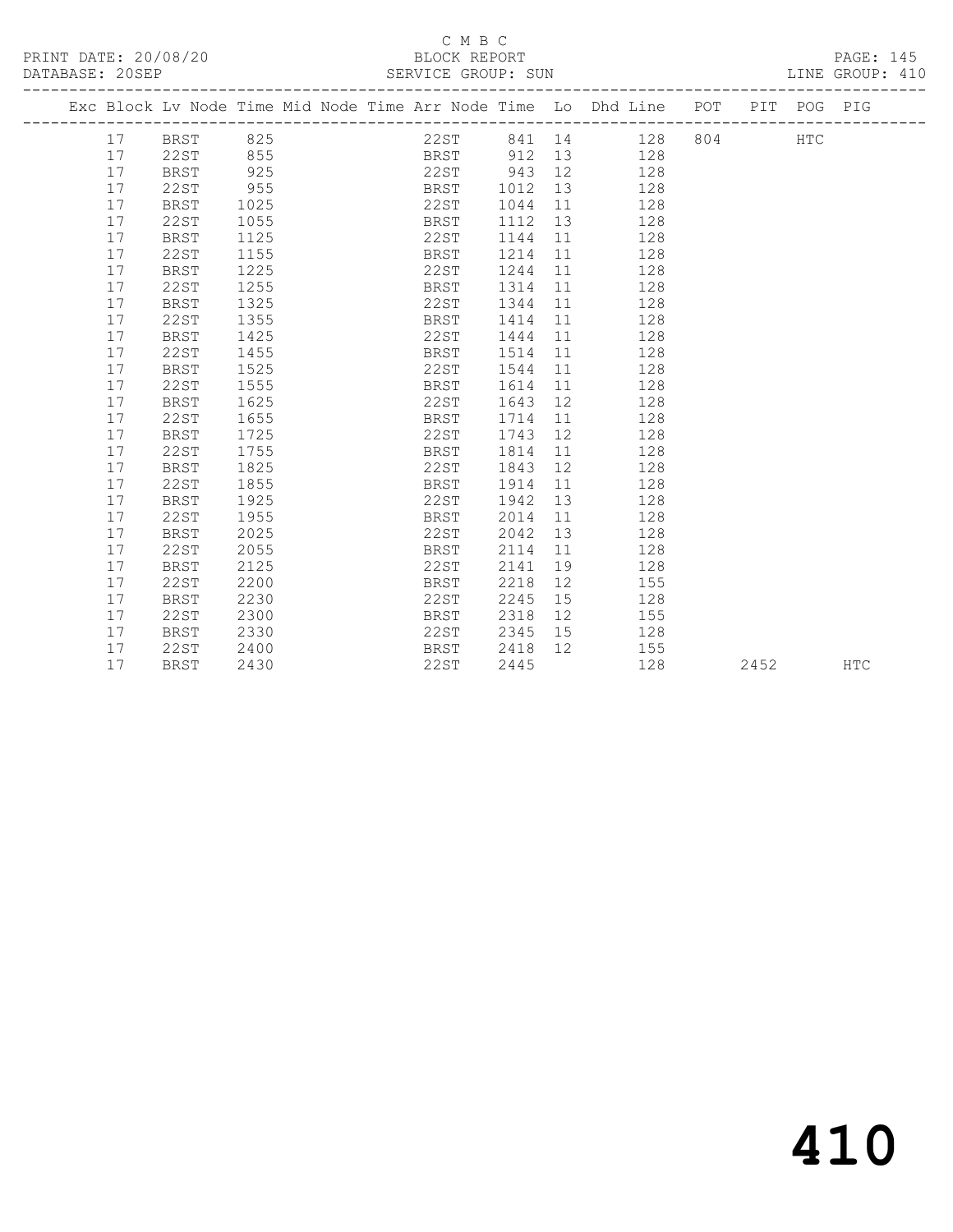## C M B C<br>BLOCK REPORT<br>SERVICE GROUP: SUN

| DATABASE: 20SEP |    |             |                                                                                | SERVICE GROUP: SUN |         |                 |                                                       |          | LINE GROUP: 410 |  |
|-----------------|----|-------------|--------------------------------------------------------------------------------|--------------------|---------|-----------------|-------------------------------------------------------|----------|-----------------|--|
|                 |    |             | Exc Block Lv Node Time Mid Node Time Arr Node Time Lo Dhd Line POT PIT POG PIG |                    |         |                 |                                                       |          |                 |  |
|                 | 18 | BRST 840    |                                                                                |                    |         |                 | 22ST 857 13 155 819 HTC                               |          |                 |  |
|                 | 18 | 22ST 910    |                                                                                |                    |         |                 | BRST 929 11 155                                       |          |                 |  |
|                 | 18 | BRST        |                                                                                |                    |         |                 |                                                       |          |                 |  |
|                 | 18 | 22ST        | $940$<br>$1010$<br>$1040$                                                      |                    |         |                 | 22ST 959 11 155<br>BRST 1031 9 155<br>22ST 1101 9 155 |          |                 |  |
|                 | 18 | BRST        |                                                                                |                    |         |                 |                                                       |          |                 |  |
|                 | 18 | 22ST        | 1110                                                                           | <b>BRST</b>        | 1132    |                 | 8 155                                                 |          |                 |  |
|                 | 18 |             |                                                                                | 22ST               | 1201    | 9               | 155                                                   |          |                 |  |
|                 |    | BRST        | 1140                                                                           |                    |         |                 | 155                                                   |          |                 |  |
|                 | 18 | 22ST        | 1210                                                                           | BRST               | 1232    | 8 <sup>8</sup>  |                                                       |          |                 |  |
|                 | 18 | BRST        | 1240                                                                           | 22ST               | 1302    | 8 <sup>8</sup>  | 155                                                   |          |                 |  |
|                 | 18 | 22ST        | 1310                                                                           | BRST               | 1332    | 8 <sup>8</sup>  | 155                                                   |          |                 |  |
|                 | 18 | BRST        | 1340                                                                           | 22ST               | 1402    | 8               | 155                                                   |          |                 |  |
|                 | 18 | 22ST        | 1410                                                                           | BRST               | 1433    | $7\overline{ }$ | 155                                                   |          |                 |  |
|                 | 18 | BRST        | 1440                                                                           | 22ST               | 1502    | 8               | 155                                                   |          |                 |  |
|                 | 18 | 22ST        | 1510                                                                           | BRST               | 1533    |                 | 7 155                                                 |          |                 |  |
|                 | 18 | BRST        | 1540                                                                           | 22ST               | 1602    | 8 <sup>8</sup>  | 155                                                   |          |                 |  |
|                 | 18 | 22ST        | 1610<br>1640                                                                   | BRST               | 1633    | $7\overline{ }$ | 155                                                   |          |                 |  |
|                 | 18 | BRST        |                                                                                | 22ST               | 1702 8  |                 | 155                                                   |          |                 |  |
|                 | 18 | 22ST        | 1710                                                                           | <b>BRST</b>        | 1733 7  |                 | 155                                                   |          |                 |  |
|                 | 18 | BRST        | 1740                                                                           | 22ST               | 1800    | 10              | 155                                                   |          |                 |  |
|                 | 18 | 22ST        | 1810                                                                           | BRST               | 1833    | $\overline{7}$  | 155                                                   |          |                 |  |
|                 | 18 | BRST        | 1840                                                                           | 22ST               | 1900 10 |                 | 155                                                   |          |                 |  |
|                 | 18 | 22ST        | 1910                                                                           | <b>BRST</b>        | 1930    | $5^{\circ}$     | 155                                                   |          |                 |  |
|                 | 18 | BRST        | 1935                                                                           | 22ST               |         |                 | 1954 16 155                                           |          |                 |  |
|                 | 18 | 22ST        | 2010                                                                           | <b>BRST</b>        | 2030 5  |                 | 155                                                   |          |                 |  |
|                 | 18 | BRST        | 2035                                                                           | 22ST               | 2052 8  |                 | 155                                                   |          |                 |  |
|                 | 18 | 22ST        | 2100                                                                           | <b>BRST</b>        | 2118    |                 | 155                                                   | 2139 HTC |                 |  |
|                 |    |             |                                                                                |                    |         |                 |                                                       |          |                 |  |
|                 | 19 | <b>BRST</b> | 855                                                                            | 22ST 913           |         | 12              | 128                                                   | 834 HTC  |                 |  |
|                 | 19 | 22ST        | 925                                                                            | <b>BRST</b>        | 942 13  |                 | 128                                                   |          |                 |  |
|                 | 19 | BRST        | 955                                                                            | 22ST               | 1013 12 |                 | 128                                                   |          |                 |  |
|                 | 19 | 22ST        | 1025                                                                           | <b>BRST</b>        | 1042 13 |                 | 128                                                   |          |                 |  |
|                 | 19 | BRST        | 1055                                                                           | 22ST               | 1114    | 11              | 128                                                   |          |                 |  |
|                 | 19 | 22ST        | 1125                                                                           | BRST               | 1142 13 |                 | 128                                                   |          |                 |  |
|                 | 19 | BRST        | 1155                                                                           | 22ST               | 1214    | 11              | 128                                                   |          |                 |  |
|                 | 19 | 22ST        | 1225                                                                           | <b>BRST</b>        | 1244    |                 | 11 128                                                |          |                 |  |
|                 | 19 | BRST        | 1255                                                                           | 22ST               | 1314    | 11              | 128                                                   |          |                 |  |
|                 | 19 | 22ST        |                                                                                | BRST               | 1344 11 |                 | 128                                                   |          |                 |  |
|                 | 19 | BRST        | 1325<br>1355                                                                   | 22ST               | 1414 11 |                 | 128                                                   |          |                 |  |
|                 | 19 | 22ST 1425   |                                                                                | BRST 1444 11 128   |         |                 |                                                       |          |                 |  |
|                 | 19 | BRST        | 1455                                                                           | 22ST               | 1514    | 11              | 128                                                   |          |                 |  |
|                 | 19 | 22ST        | 1525                                                                           | BRST               | 1544 11 |                 | 128                                                   |          |                 |  |
|                 | 19 | <b>BRST</b> | 1555                                                                           | 22ST               | 1614    | 11              | 128                                                   |          |                 |  |
|                 | 19 | 22ST        | 1625                                                                           | BRST               | 1644    | 11              | 128                                                   |          |                 |  |
|                 | 19 | <b>BRST</b> | 1655                                                                           | 22ST               | 1713    | 12              | 128                                                   |          |                 |  |
|                 | 19 | 22ST        | 1725                                                                           | BRST               | 1744    | 11              | 128                                                   |          |                 |  |
|                 | 19 | <b>BRST</b> | 1755                                                                           | 22ST               | 1813    | 12              | 128                                                   |          |                 |  |
|                 | 19 | 22ST        | 1825                                                                           | BRST               | 1844    |                 | 128                                                   |          |                 |  |
|                 | 19 |             | 1855                                                                           | 22ST               | 1913    | 11<br>12        | 128                                                   |          |                 |  |
|                 |    | BRST        |                                                                                |                    |         |                 |                                                       |          |                 |  |
|                 | 19 | 22ST        | 1925                                                                           | BRST               | 1944    | 11              | 128                                                   |          |                 |  |
|                 | 19 | <b>BRST</b> | 1955                                                                           | 22ST               | 2012    | 13              | 128                                                   |          |                 |  |
|                 | 19 | 22ST        | 2025                                                                           | BRST               | 2044    | 11              | 128                                                   |          |                 |  |
|                 | 19 | <b>BRST</b> | 2055                                                                           | 22ST               | 2112    | 18              | 128                                                   |          |                 |  |
|                 | 19 | 22ST        | 2130                                                                           | BRST               | 2149    | 16              | 128                                                   |          |                 |  |
|                 | 19 | <b>BRST</b> | 2205                                                                           | 22ST               | 2222    | 8               | 155                                                   |          |                 |  |
|                 | 19 | 22ST        | 2230                                                                           | BRST               | 2249    | 16              | 128                                                   |          |                 |  |
|                 | 19 | <b>BRST</b> | 2305                                                                           | 22ST               | 2322    | 8               | 155                                                   |          |                 |  |
|                 | 19 | 22ST        | 2330                                                                           | <b>BRST</b>        | 2348 17 |                 | 128                                                   |          |                 |  |
|                 |    |             |                                                                                |                    |         |                 |                                                       |          |                 |  |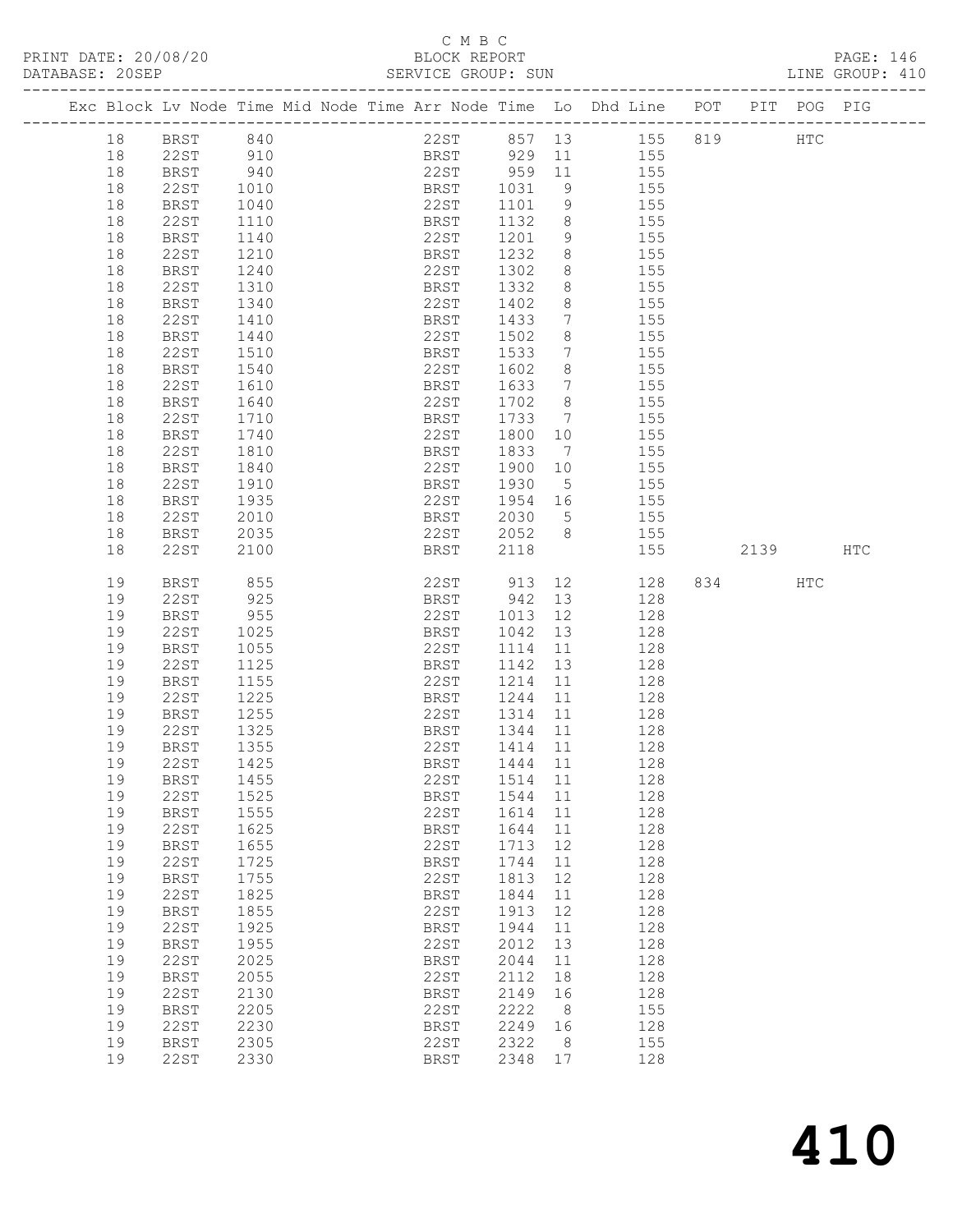| PRINT DATE: 20/08/20<br>DATABASE: 20SEP |                   |              |                |      | C M B C<br>BLOCK REPORT<br>SERVICE GROUP: SUN |                 |                      |                                                                    |              |             | PAGE: 147<br>LINE GROUP: 410 |  |
|-----------------------------------------|-------------------|--------------|----------------|------|-----------------------------------------------|-----------------|----------------------|--------------------------------------------------------------------|--------------|-------------|------------------------------|--|
|                                         |                   |              |                |      |                                               |                 |                      | Exc Block Lv Node Time Mid Node Time Arr Node Time Lo Dhd Line POT |              | PIT POG PIG |                              |  |
| 19<br>19                                | BRST 2405<br>22ST | 2430         |                |      | BRST                                          |                 |                      | 22ST 2422 8 155<br>2445 128                                        |              | 2506 7      | HTC                          |  |
| 21<br>21                                | 22ST<br>CLFO      | 1144<br>1205 | OU-S 1150      |      | CLFO<br>22ST                                  | 1205 0<br>1225  | 18                   | 104                                                                | 104 1136 HTC |             |                              |  |
| 21<br>21                                | 22ST<br>CLFO      | 1305         | 1243 QU-S 1250 |      | CLFO<br>22ST                                  | 1305 0<br>1326  | 16                   | 104<br>104                                                         |              |             |                              |  |
| 21<br>21                                | 22ST<br>CLFO      | 1342<br>1406 | OU-S 1350      |      | CLFO<br>22ST                                  | 1406<br>1427 15 | $\overline{0}$       | 104<br>104                                                         |              |             |                              |  |
| 21<br>21                                | 22ST<br>CLFO      | 1442<br>1505 | OU-S           | 1449 | CLFO<br>22ST                                  | 1505<br>1526    | $\bigcirc$<br>16     | 104<br>104                                                         |              |             |                              |  |
| 21<br>21                                | 22ST<br>CLFO      | 1542<br>1605 | OU-S 1549      |      | CLFO<br>22ST                                  | 1605<br>1626    | $\overline{0}$<br>14 | 104<br>104                                                         |              |             |                              |  |
| 21<br>21                                | 22ST<br>CLFO      | 1640<br>1705 | OU-S 1648      |      | CLFO<br>22ST                                  | 1705<br>1726    | $\overline{0}$<br>19 | 104<br>104                                                         |              |             |                              |  |
| 21<br>21                                | 22ST<br>CLFO      | 1745<br>1810 | OU-S 1752 CLFO |      | 22ST                                          | 1810<br>1831    | $\bigcirc$           | 104<br>104                                                         | 1840         |             | HTC                          |  |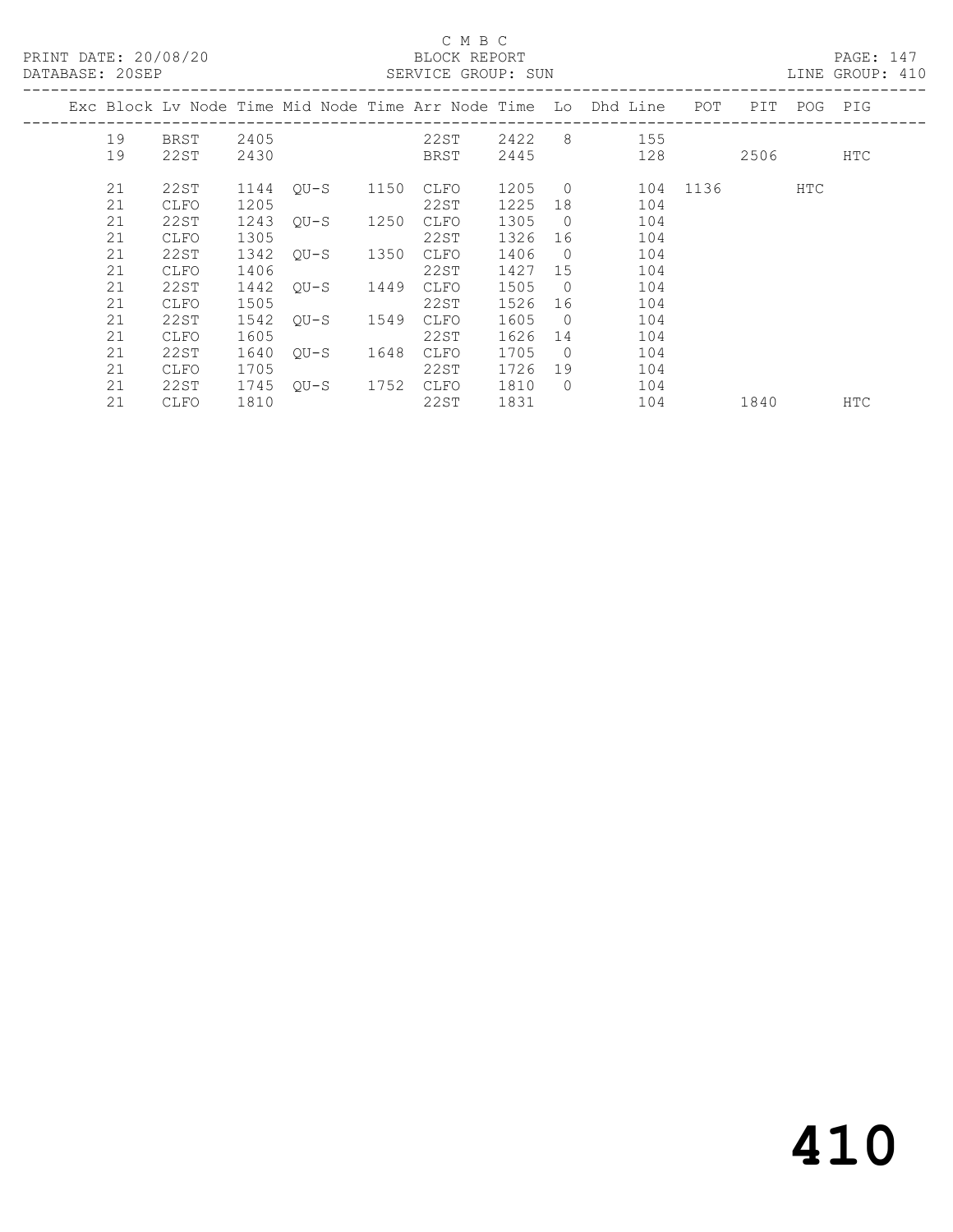|  |                              | PRINT DATE: 20/08/20 |      | DATABASE: 20SEP SERVICE GROUP: SUN LINE GROUP: 804                                                 | C M B C<br>BLOCK REPORT    |         |                |           |          |             |           | PAGE: 148     |  |
|--|------------------------------|----------------------|------|----------------------------------------------------------------------------------------------------|----------------------------|---------|----------------|-----------|----------|-------------|-----------|---------------|--|
|  |                              |                      |      | 41AE EB W 41 AVE AT ASH ST 41AS 41 AV & NS ASH HTC Hamilton Depot 41 AV & NS ASH JOYCE STATION ULP |                            |         |                |           |          |             |           |               |  |
|  |                              |                      |      | Exc Block Lv Node Time Mid Node Time Arr Node Time Lo Dhd Line POT PIT POG PIG                     |                            |         |                |           |          |             |           |               |  |
|  |                              |                      |      | 1 JOST 500 41AS ULP 534 14 R4 435 HTC                                                              |                            |         |                |           |          |             |           |               |  |
|  | 1                            |                      |      |                                                                                                    |                            |         |                |           |          |             |           |               |  |
|  | $\mathbf{1}$                 |                      |      |                                                                                                    |                            |         |                |           |          |             |           |               |  |
|  | $\mathbf{1}$                 |                      |      | ULP 730 41AE JOST                                                                                  |                            |         |                | 810 10 R4 |          |             |           |               |  |
|  | $\mathbf{1}$                 |                      |      | JOST 820 41AS ULP 906                                                                              |                            |         |                | 8 R4      |          |             |           |               |  |
|  | $\mathbf 1$                  |                      |      | ULP 914 41AE JOST 957 7 R4<br>JOST 1004 41AS ULP 1052 6 R4                                         |                            |         |                |           |          |             |           |               |  |
|  | $\mathbf 1$                  |                      |      | 50 JOST 1004 41 AS ULP 1052 6 R4<br>ULP 1058 41 AE JOST 1141 7 R4                                  |                            |         |                |           |          |             |           |               |  |
|  | $\mathbf 1$                  |                      |      |                                                                                                    |                            |         |                |           |          |             |           |               |  |
|  | $\mathbf 1$                  | JOST                 |      | 1148 41AS ULP 1236 6 R4                                                                            |                            |         |                |           |          |             |           |               |  |
|  | $\mathbf 1$<br>$\mathbf{1}$  | ULP<br>JOST          |      | 1242 41AE JOST 1329 11                                                                             |                            |         |                |           | R4       |             |           |               |  |
|  | $\mathbf{1}$                 | ULP                  |      | 1340 41AS ULP 1430<br>1442 41AE JOST 1532                                                          | ULP 1430 12<br>JOST 1532 8 |         |                |           | R4<br>R4 |             |           |               |  |
|  | $\mathbf{1}$                 | JOST                 |      | 1540 41AS ULP 1630 12 R4                                                                           |                            |         |                |           |          |             |           |               |  |
|  | $\mathbf{1}$                 | ULP                  |      | 1642 41AE JOST 1732                                                                                |                            |         |                | 8 R4      |          |             |           |               |  |
|  | $\mathbf{1}$                 | JOST                 |      |                                                                                                    |                            |         |                |           |          |             |           |               |  |
|  | $\mathbf 1$                  | ULP                  |      |                                                                                                    |                            |         |                |           |          |             |           |               |  |
|  | $\mathbf{1}$                 | JOST                 |      | 1940 41AS ULP 2021 13 R4                                                                           |                            |         |                |           |          |             |           |               |  |
|  | $\mathbf 1$                  | ULP                  | 2034 | 41AE JOST 2116                                                                                     |                            |         |                | $8 - 1$   | R4       |             |           |               |  |
|  | $\mathbf 1$                  | JOST                 |      |                                                                                                    |                            |         |                |           |          |             |           |               |  |
|  | $\mathbf{1}$                 | ULP                  |      | 2124 41AS ULP 2205 10 R4<br>2215 41AE JOST 2253 7 R4                                               |                            |         |                |           |          |             |           |               |  |
|  | $\mathbf 1$                  | JOST                 |      | 2300 41AS ULP 2341 5 R4                                                                            |                            |         |                |           |          |             |           |               |  |
|  | $\mathbf 1$                  | ULP                  |      | 2346 41AE JOST 2424 6 R4                                                                           |                            |         |                |           |          |             |           |               |  |
|  | $\mathbf{1}$                 | JOST                 |      | 2430 41AS ULP 2511                                                                                 |                            |         |                |           |          | R4 2546     |           | HTC           |  |
|  | 2                            | JOST                 |      | 512 41AS ULP                                                                                       |                            | 546     |                |           | 14 R4    |             | 447 HTC   |               |  |
|  | $\mathbf{2}$                 | ULP 600              |      | 41AE JOST                                                                                          |                            | 637     |                | 13        | R4       |             |           |               |  |
|  | $\mathbf{2}$                 | JOST                 |      | 650 41AS<br>740 41AE<br>41AS ULP<br>41AE JOST                                                      |                            | 730     |                | 10        | R4       |             |           |               |  |
|  | $\mathbf{2}$                 | ULP                  |      | 828 41AS ULP 914 8 R4                                                                              |                            | 820     | 8 <sup>8</sup> |           | R4       |             |           |               |  |
|  | $\mathbf{2}$                 | JOST                 |      |                                                                                                    |                            |         |                |           |          |             |           |               |  |
|  | $\mathbf{2}$<br>$\mathbf{2}$ | JOST                 |      | ULP 922 41AE JOST 1005 7 R4                                                                        |                            |         |                |           |          |             |           |               |  |
|  | $\overline{c}$               | ULP 1106 41AE        |      |                                                                                                    |                            |         | $\overline{7}$ | $6$ R4    | R4       |             |           |               |  |
|  | 2                            |                      |      | JOST 1156 41AS ULP 1244 6 R4                                                                       |                            |         |                |           |          |             |           |               |  |
|  | 2                            | ULP                  | 1250 | 41AE                                                                                               | JOST                       | 1337 11 |                |           | R4       |             |           |               |  |
|  | $\mathbf{2}$                 | JOST                 | 1348 | 41AS                                                                                               | ULP                        | 1438 12 |                |           | R4       |             |           |               |  |
|  | $\sqrt{2}$                   | ULP                  | 1450 | 41AE                                                                                               | JOST                       | 1540    | 8 <sup>8</sup> |           | R4       |             |           |               |  |
|  | $\sqrt{2}$                   | JOST                 | 1548 | 41AS                                                                                               | ULP                        | 1638    | 12             |           | R4       |             |           |               |  |
|  | $\sqrt{2}$                   | ULP                  | 1650 | 41AE                                                                                               | JOST                       | 1740    | 8              |           | R4       |             |           |               |  |
|  | $\sqrt{2}$                   | <b>JOST</b>          | 1748 | 41AS                                                                                               | ULP                        | 1836    | 14             |           | R4       |             |           |               |  |
|  | $\sqrt{2}$                   | ULP                  | 1850 | 41AE                                                                                               | JOST                       | 1934    | 16             |           | R4       |             |           |               |  |
|  | $\mathbf{2}$                 | JOST                 | 1950 | 41AS                                                                                               | ULP                        | 2031    | 11             |           | R4       |             |           |               |  |
|  | $\mathbf{2}$                 | ULP                  | 2042 | 41AE                                                                                               | JOST                       | 2124    | 12             |           | R4       |             |           |               |  |
|  | $\mathbf{2}$                 | <b>JOST</b>          | 2136 | 41AS                                                                                               | ULP                        | 2217    | 13             |           | R4       |             |           |               |  |
|  | $\mathbf{2}$                 | ULP                  | 2230 | 41AE                                                                                               | JOST                       | 2308    | $\overline{7}$ |           | R4       |             |           |               |  |
|  | $\sqrt{2}$                   | JOST                 | 2315 | 41AS                                                                                               | ULP                        | 2356    | $5^{\circ}$    |           | R4       |             |           |               |  |
|  | $\mathbf{2}$                 | ULP                  | 2401 | 41AE                                                                                               | JOST                       | 2439    | 6              |           | R4       |             |           |               |  |
|  | $\mathbf{2}$                 | <b>JOST</b>          | 2445 | 41AS                                                                                               | ULP                        | 2526    |                |           | R4       |             | 2601 2002 | $_{\rm{HTC}}$ |  |
|  | 3                            | ULP                  | 1258 | 41AE                                                                                               | JOST                       | 1345 11 |                |           |          | R4 1213 HTC |           |               |  |
|  | 3                            | JOST                 | 1356 | 41AS                                                                                               | ULP                        | 1446 12 |                |           | R4       |             |           |               |  |
|  | 3                            | ULP                  | 1458 | 41AE                                                                                               | JOST                       | 1548    | 8 <sup>8</sup> |           | R4       |             |           |               |  |
|  | 3                            | JOST                 | 1556 | 41AS                                                                                               | ULP                        | 1646    | 12             |           | R4       |             |           |               |  |
|  | 3                            | ULP                  |      | 1658 41AE                                                                                          | JOST                       | 1748    | - 8            |           | R4       |             |           |               |  |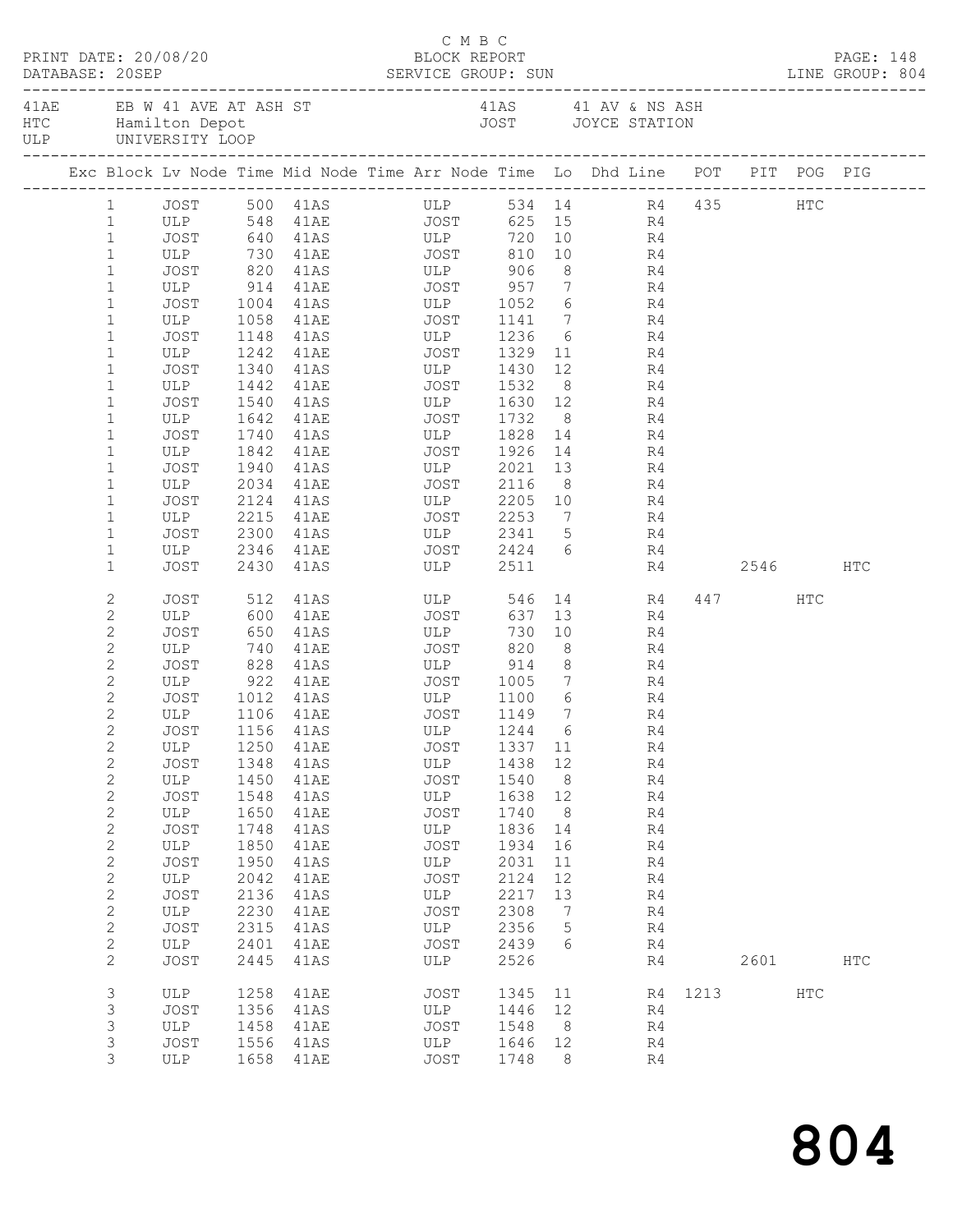PRINT DATE: 20/08/20<br>DATABASE: 20SEP

## C M B C<br>BLOCK REPORT<br>SERVICE GROUP: SUN

PAGE: 149<br>LINE GROUP: 804

|  | DAIABASE; ZUSEF |             |              |                                                                    | PERATOR GROOF: POM |                 |                      |    |                      |                        |             | TIME GROOF: 004 |
|--|-----------------|-------------|--------------|--------------------------------------------------------------------|--------------------|-----------------|----------------------|----|----------------------|------------------------|-------------|-----------------|
|  |                 |             |              | Exc Block Lv Node Time Mid Node Time Arr Node Time Lo Dhd Line POT |                    |                 |                      |    |                      |                        | PIT POG PIG |                 |
|  | $\mathfrak{Z}$  | JOST        |              | 1756 41AS                                                          | ULP                | 1844 14         |                      | R4 |                      |                        |             |                 |
|  | 3               | ULP         |              | 1858 41AE                                                          | JOST               | 1942            |                      |    | R4                   | 2004                   |             | <b>HTC</b>      |
|  | 4               | JOST        | 524          | 41AS                                                               | ULP                | 558             |                      |    | R4                   | 459 and $\overline{a}$ | HTC         |                 |
|  | 4               | ULP         | 612          | 41AE                                                               | JOST               | 649             | 11                   |    | R4                   |                        |             |                 |
|  | 4               | JOST        | 700          | 41AS                                                               | ULP                | 743             | $7\phantom{.0}\,$    |    | R4                   |                        |             |                 |
|  | 4               | ULP         | 750          | 41AE                                                               | JOST               | 830             | 6                    |    | R4                   |                        |             |                 |
|  | 4               | JOST        | 836          | 41AS                                                               | ULP                | 922             | 8                    |    | R4                   |                        |             |                 |
|  | 4               | ULP         | 930          | 41AE                                                               | JOST               | 1013            | $\overline{7}$       |    | R4                   |                        |             |                 |
|  | 4               | JOST        | 1020         | 41AS                                                               | ULP                | 1108            | 6                    |    | R4                   |                        |             |                 |
|  | 4               | ULP         | 1114         | 41AE                                                               | JOST               | 1157            | $\overline{7}$       |    | R4                   |                        |             |                 |
|  | 4               | JOST        | 1204         | 41AS                                                               | ULP                | 1254            | 12                   |    | R4                   |                        |             |                 |
|  | 4<br>4          | ULP<br>JOST | 1306<br>1404 | 41AE<br>41AS                                                       | JOST<br>ULP        | 1356<br>1454 12 | 8                    |    | R4<br>R4             |                        |             |                 |
|  | 4               | ULP         | 1506         | 41AE                                                               | JOST               | 1556            | 8 <sup>8</sup>       |    | R4                   |                        |             |                 |
|  | 4               | JOST        | 1604         | 41AS                                                               | ULP                | 1654 12         |                      |    | R4                   |                        |             |                 |
|  | 4               | ULP         | 1706         | 41AE                                                               | JOST               | 1756            | 8 <sup>8</sup>       |    | R4                   |                        |             |                 |
|  | 4               | JOST        | 1804         | 41AS                                                               | ULP                | 1850 16         |                      |    | R4                   |                        |             |                 |
|  | 4               | ULP         | 1906         | 41AE                                                               | JOST               | 1948 12         |                      |    | R4                   |                        |             |                 |
|  | 4               | JOST        | 2000         | 41AS                                                               | ULP                | 2041            | 9                    |    | R4                   |                        |             |                 |
|  | 4               | ULP         | 2050         | 41AE                                                               | JOST               | 2132            |                      |    | R4                   | 2154                   |             | HTC             |
|  | 5               | JOST        | 844          | 41AS                                                               | ULP                | 930             | 8                    |    | 819<br>R4            |                        | HTC         |                 |
|  | 5               | ULP         | 938          | 41AE                                                               | JOST               | 1021            | $7\overline{ }$      |    | R4                   |                        |             |                 |
|  | 5               | JOST        | 1028         | 41AS                                                               | ULP                | 1116            | 6                    |    | R4                   |                        |             |                 |
|  | $\mathsf S$     | ULP         | 1122         | 41AE                                                               | JOST               | 1205            | $\overline{7}$       |    | R4                   |                        |             |                 |
|  | 5               | JOST        | 1212         | 41AS                                                               | ULP                | 1302            | 12                   |    | R4                   |                        |             |                 |
|  | 5               | ULP         | 1314         | 41AE                                                               | JOST               | 1404            | 8 <sup>8</sup>       |    | R4                   |                        |             |                 |
|  | 5<br>5          | JOST<br>ULP | 1412<br>1514 | 41AS<br>41AE                                                       | ULP<br>JOST        | 1502<br>1604    | 12<br>8 <sup>8</sup> |    | R4<br>R4             |                        |             |                 |
|  | 5               | JOST        | 1612         | 41AS                                                               | ULP                | 1702 12         |                      |    | R4                   |                        |             |                 |
|  | 5               | ULP         | 1714         | 41AE                                                               | JOST               | 1804            | 8 <sup>8</sup>       |    | R4                   |                        |             |                 |
|  | 5               | JOST        | 1812         | 41AS                                                               | ULP                | 1858            | 16                   |    | R4                   |                        |             |                 |
|  | 5               | ULP         | 1914         | 41AE                                                               | JOST               | 1956            | 14                   |    | R4                   |                        |             |                 |
|  | 5               | JOST        | 2010         | 41AS                                                               | ULP                | 2051            | 9                    |    | R4                   |                        |             |                 |
|  | 5               | ULP         | 2100         | 41AE                                                               | JOST               | 2138            | 10                   |    | R4                   |                        |             |                 |
|  | 5               | JOST        | 2148         | 41AS                                                               | ULP                | 2229            |                      |    | R4                   | 2304                   |             | <b>HTC</b>      |
|  | 6               | JOST        |              | 708 41AS                                                           | ULP                | 751             | 9                    |    | R4<br>643            |                        | HTC         |                 |
|  | 6               | ULP         | 800          | <b>41AE</b>                                                        | JOST               | 841             | 11                   |    | R4                   |                        |             |                 |
|  | 6               | <b>JOST</b> | 852          | 41AS                                                               | ULP                | 938             | 8                    |    | R4                   |                        |             |                 |
|  | 6<br>6          | ULP<br>JOST | 946<br>1036  | <b>41AE</b><br>41AS                                                | JOST<br>ULP        | 1029<br>1124    | 7<br>6               |    | R4<br>R4             |                        |             |                 |
|  | 6               | ULP         | 1130         | 41AE                                                               | JOST               | 1213            | 7                    |    | R4                   |                        |             |                 |
|  | 6               | JOST        | 1220         | 41AS                                                               | ULP                | 1310            | 12                   |    | R4                   |                        |             |                 |
|  | 6               | ULP         | 1322         | 41AE                                                               | JOST               | 1412            | 8                    |    | R4                   |                        |             |                 |
|  | 6               | <b>JOST</b> | 1420         | 41AS                                                               | ULP                | 1510            | 12                   |    | R4                   |                        |             |                 |
|  | 6               | ULP         | 1522         | 41AE                                                               | JOST               | 1612            | 8                    |    | R4                   |                        |             |                 |
|  | 6               | <b>JOST</b> | 1620         | 41AS                                                               | ULP                | 1710            | 12                   |    | R4                   |                        |             |                 |
|  | 6               | ULP         | 1722         | 41AE                                                               | JOST               | 1812            | 8                    |    | R4                   |                        |             |                 |
|  | 6               | <b>JOST</b> | 1820         | 41AS                                                               | ULP                | 1906            | 16                   |    | R4                   |                        |             |                 |
|  | 6<br>6          | ULP<br>JOST | 1922<br>2020 | 41AE<br>41AS                                                       | JOST<br>ULP        | 2004<br>2101    | 16<br>11             |    | R <sub>4</sub><br>R4 |                        |             |                 |
|  | 6               | ULP         | 2112         | 41AE                                                               | JOST               | 2150            | 10                   |    | R <sub>4</sub>       |                        |             |                 |
|  | 6               | <b>JOST</b> | 2200         | 41AS                                                               | ULP                | 2241            | 5                    |    | R <sub>4</sub>       |                        |             |                 |
|  | 6               | ULP         | 2246         | 41AE                                                               | JOST               | 2324            | 6                    |    | R4                   |                        |             |                 |
|  | 6               | JOST        | 2330         | 41AS                                                               | ULP                | 2411            | 5                    |    | R4                   |                        |             |                 |
|  |                 |             |              |                                                                    |                    |                 |                      |    |                      |                        |             |                 |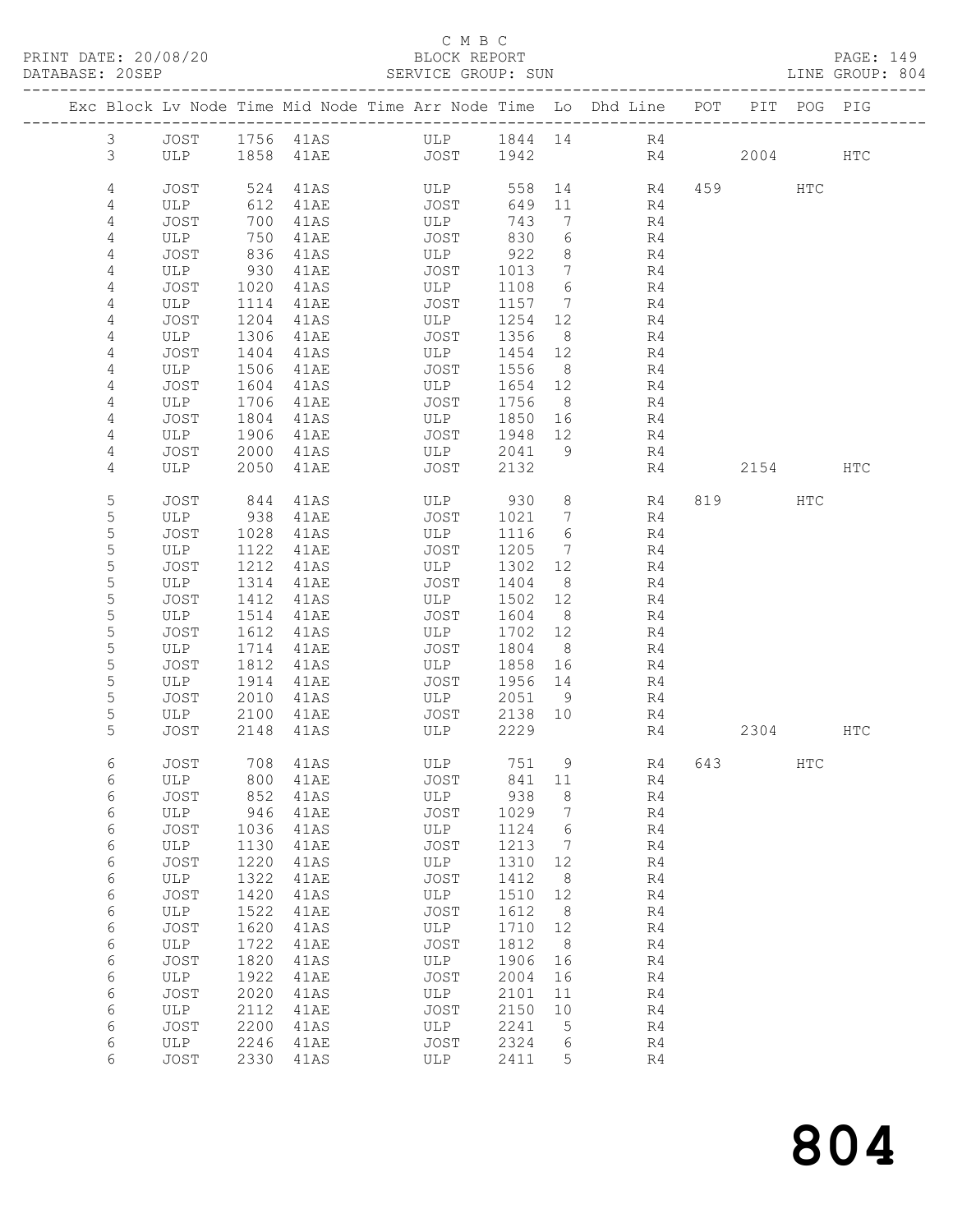#### C M B C<br>BLOCK REPORT SERVICE GROUP: SUN

|                  |             |              |              | Exc Block Lv Node Time Mid Node Time Arr Node Time Lo Dhd Line POT PIT POG PIG |                 |                 |                |    |          |            |            |
|------------------|-------------|--------------|--------------|--------------------------------------------------------------------------------|-----------------|-----------------|----------------|----|----------|------------|------------|
| 6                |             |              |              |                                                                                |                 |                 |                |    |          |            |            |
| 6                |             |              |              | JOST 2500 41AS ULP 2541                                                        |                 |                 |                | R4 | 2616     |            | <b>HTC</b> |
| $7\phantom{.}$   | JOST        | 536          | 41AS         | ULP                                                                            |                 |                 | 610 14 R4      |    | 511 72   | HTC        |            |
| 7                | ULP         | 624          | 41AE         | JOST                                                                           | 701 15          |                 | R4             |    |          |            |            |
| $\boldsymbol{7}$ | JOST        |              | 716 41AS     | ULP                                                                            | 759 11          |                 | R4             |    |          |            |            |
| 7                | ULP         | 810          | 41AE         | JOST                                                                           | 851             | - 9             | R4             |    |          |            |            |
| 7                | JOST        | 900          | 41AS         | ULP                                                                            | 946             | 8 <sup>8</sup>  | R4             |    |          |            |            |
| 7                | ULP         | 954          | 41AE         | JOST                                                                           | 1037            | $7\phantom{0}$  | R4             |    |          |            |            |
| 7                | JOST        | 1044         | 41AS         | ULP                                                                            | 1132            | 6               | R4             |    |          |            |            |
| 7                | ULP         | 1138         | 41AE         | JOST                                                                           | 1221 7          |                 | R4             |    |          |            |            |
| 7                | JOST        | 1228         | 41AS         | ULP                                                                            | 1318 12         |                 | R4             |    |          |            |            |
| 7                | ULP         | 1330         | 41AE         | JOST                                                                           | 1420            | 8 <sup>8</sup>  | R4             |    |          |            |            |
| 7                | JOST        | 1428         | 41AS         | ULP                                                                            | 1518 12         |                 | R4             |    |          |            |            |
| 7                | ULP         | 1530         | 41AE         | JOST                                                                           | 1620 8          |                 | R4             |    |          |            |            |
| 7                | JOST        | 1628         | 41AS         | ULP                                                                            | 1718 12         |                 | R4             |    |          |            |            |
| 7                | ULP         | 1730         | 41AE         | JOST                                                                           | 1820 8          |                 | R4             |    |          |            |            |
| $\overline{7}$   | JOST        | 1828         | 41AS         | ULP 1914 16                                                                    |                 |                 | R4             |    |          |            |            |
| 7                | ULP         | 1930         | 41AE         | JOST                                                                           | 2012            |                 | R4             |    | 2034 HTC |            |            |
|                  |             |              |              |                                                                                |                 |                 |                |    |          |            |            |
| 8                | JOST        | 548          | 41AS         | ULP <sub>2</sub>                                                               | 622             |                 | 14 R4          |    | 523      | <b>HTC</b> |            |
| 8                | ULP         | 636          | 41AE         | JOST                                                                           | 715 9           |                 | R4             |    |          |            |            |
| 8                | JOST        | 724          | 41AS         | ULP                                                                            | 807 11          |                 | R4             |    |          |            |            |
| 8                | ULP         | 818          | 41AE         | JOST                                                                           | 859             | - 9             | R4             |    |          |            |            |
| $\,8\,$          | JOST        | 908          | 41AS         | ULP                                                                            | 954             | 8 <sup>8</sup>  | R4             |    |          |            |            |
| $\,8\,$          | ULP         | 1002         | 41AE         | JOST                                                                           | 1045            | $7\phantom{0}$  | R <sub>4</sub> |    |          |            |            |
| $\,8\,$          | JOST        | 1052         | 41AS         | ULP                                                                            | 1140            | $6\overline{6}$ | R4             |    |          |            |            |
| $\,8\,$          | ULP         | 1146         | 41AE         | JOST                                                                           | 1229            | $\overline{7}$  | R4             |    |          |            |            |
| 8                | JOST        | 1236         | 41AS         | ULP                                                                            | 1326 12         |                 | R4             |    |          |            |            |
| 8<br>$\,8\,$     | ULP<br>JOST | 1338<br>1436 | 41AE<br>41AS | JOST<br>ULP                                                                    | 1428<br>1526 12 | 8 <sup>8</sup>  | R4<br>R4       |    |          |            |            |
| 8                | ULP         | 1538         | 41AE         | JOST                                                                           | 1628            | 8               | R4             |    |          |            |            |
| $\,8\,$          | JOST        | 1636         | 41AS         | ULP                                                                            | 1726            | 12              | R4             |    |          |            |            |
| $\,8\,$          | ULP         | 1738         | 41AE         | JOST                                                                           | 1828 8          |                 | R4             |    |          |            |            |
| 8                | JOST        | 1836         | 41AS         | ULP                                                                            | 1917            | 21              | R4             |    |          |            |            |
| 8                | ULP         | 1938         | 41AE         | JOST                                                                           | 2020            | 10              | R4             |    |          |            |            |
| $\,8\,$          | JOST        | 2030         | 41AS         | ULP                                                                            | 2111            | 13              | R4             |    |          |            |            |
| $\,8\,$          | ULP         | 2124         | 41AE         | JOST                                                                           | 2202            | 13              | R4             |    |          |            |            |
| 8                | JOST        | 2215         | 41AS         | ULP                                                                            | 2256            | $5\overline{)}$ | R4             |    |          |            |            |
| 8                | ULP         | 2301         | 41AE         | JOST                                                                           | 2339            | 6               | R4             |    |          |            |            |
| 8                | JOST        | 2345         | 41AS         | ULP                                                                            | 2426            | $5^{\circ}$     | R4             |    |          |            |            |
| 8                | ULP         |              | 2431 41AE    | JOST                                                                           | 2509            |                 | R4             |    | 2531     |            | HTC        |
|                  |             |              |              |                                                                                |                 |                 |                |    |          |            |            |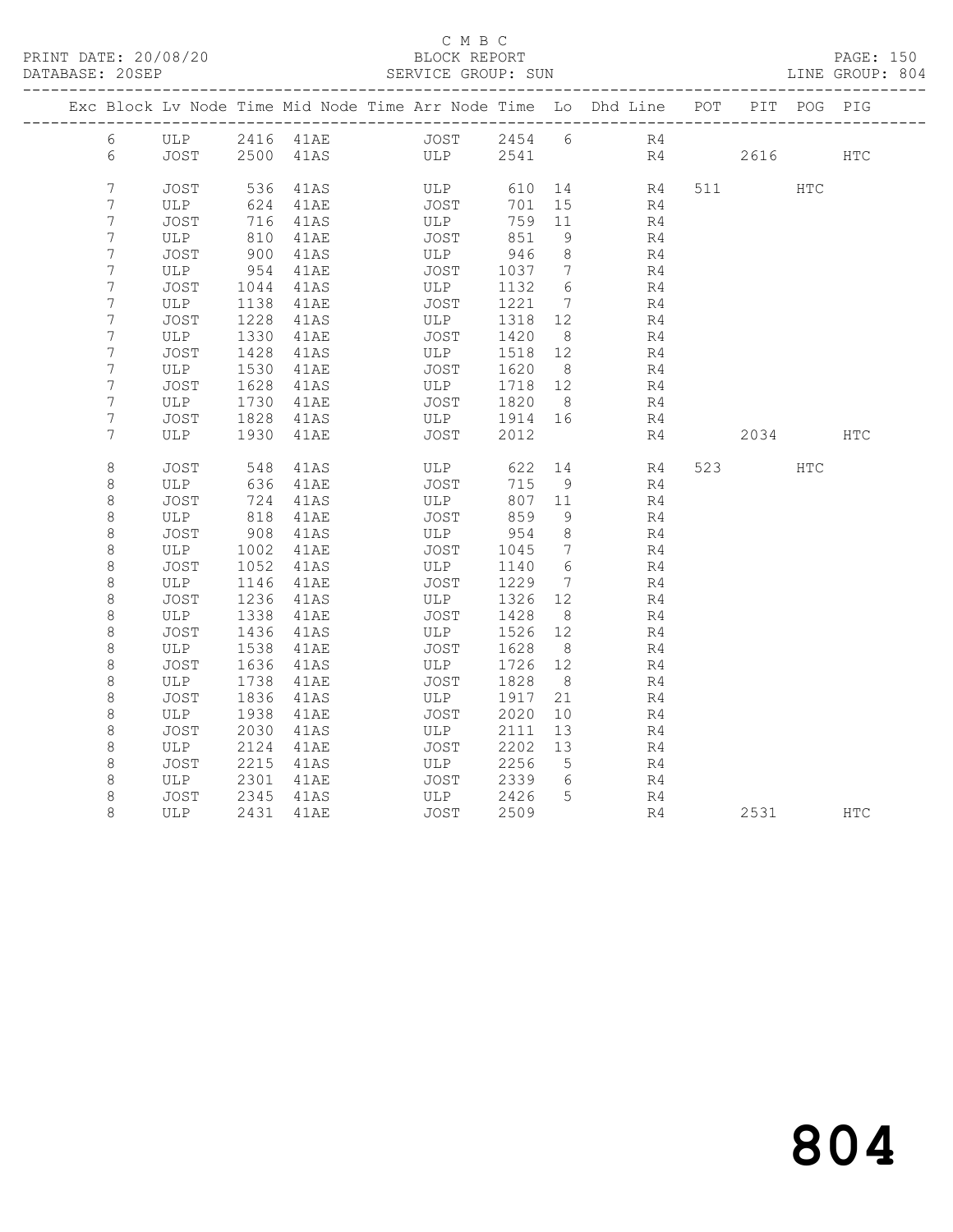### C M B C<br>BLOCK REPORT SERVICE GROUP: SUN

|               |      |      |          | Exc Block Lv Node Time Mid Node Time Arr Node Time Lo Dhd Line POT PIT POG PIG |         |                 |                |                     |          |  |
|---------------|------|------|----------|--------------------------------------------------------------------------------|---------|-----------------|----------------|---------------------|----------|--|
| 9             | JOST |      | 732 41AS | ULP 815 11<br>JOST 907 9<br>ULP 1002 8                                         |         |                 | R4 707 HTC     | ------------------- |          |  |
| 9             | ULP  |      | 826 41AE |                                                                                |         |                 | R4             |                     |          |  |
| $\mathsf{S}$  | JOST | 916  | 41AS     |                                                                                |         |                 | R <sub>4</sub> |                     |          |  |
| $\mathcal{G}$ | ULP  | 1010 | 41AE     | JOST                                                                           | 1053    | $7\phantom{.0}$ | R4             |                     |          |  |
| 9             | JOST | 1100 | 41AS     | ULP                                                                            | 1148    | 6               | R4             |                     |          |  |
| 9             | ULP  | 1154 | 41AE     | JOST                                                                           | 1237    | $\overline{7}$  | R4             |                     |          |  |
| 9             | JOST | 1244 | 41AS     | ULP                                                                            | 1334    | 12              | R4             |                     |          |  |
| 9             | ULP  | 1346 | 41AE     | JOST                                                                           | 1436    | 8 <sup>8</sup>  | R4             |                     |          |  |
| 9             | JOST | 1444 | 41AS     | ULP                                                                            | 1534 12 |                 | R4             |                     |          |  |
| 9             | ULP  | 1546 | 41AE     | JOST                                                                           | 1636    | 8               | R4             |                     |          |  |
| 9             | JOST | 1644 | 41AS     | ULP                                                                            | 1734    | 12              | R4             |                     |          |  |
| $\mathcal{G}$ | ULP  | 1746 | 41AE     | JOST                                                                           | 1836    | 8               | R4             |                     |          |  |
| $\mathcal{G}$ | JOST | 1844 | 41AS     | ULP                                                                            | 1925    | 21              | R4             |                     |          |  |
| 9             | ULP  | 1946 | 41AE     | JOST                                                                           | 2028    | 12              | R4             |                     |          |  |
| 9             | JOST | 2040 | 41AS     | ULP                                                                            | 2121    | 15              | R4             |                     |          |  |
| 9             | ULP  | 2136 | 41AE     | JOST                                                                           | 2214    | 16              | R4             |                     |          |  |
| 9             | JOST | 2230 | 41AS     | ULP                                                                            | 2311    | 5               | R4             |                     |          |  |
| 9             | ULP  | 2316 | 41AE     | JOST                                                                           | 2354    | 6               | R4             |                     |          |  |
| 9             | JOST | 2400 | 41AS     | ULP 2441                                                                       |         | $5\overline{)}$ | R4             |                     |          |  |
| 9             | ULP  | 2446 | 41AE     | JOST                                                                           | 2524    |                 | R4             |                     | 2546 HTC |  |
| 10            | JOST | 1252 | 41AS     | ULP                                                                            | 1342 12 |                 |                | R4 1227             | HTC      |  |
| 10            | ULP  | 1354 | 41AE     | JOST                                                                           | 1444 8  |                 | R4             |                     |          |  |
| 10            | JOST | 1452 | 41AS     | ULP                                                                            | 1542    | 12              | R4             |                     |          |  |
| 10            | ULP  | 1554 | 41AE     | JOST                                                                           | 1644    | 8 <sup>8</sup>  | R4             |                     |          |  |
| 10            | JOST | 1652 | 41AS     | ULP                                                                            | 1742    | 12              | R4             |                     |          |  |
| 10            | ULP  | 1754 | 41AE     | JOST                                                                           | 1844    | 8               | R4             |                     |          |  |
| 10            | JOST | 1852 | 41AS     | ULP                                                                            | 1933    |                 | R4             |                     | 2008 HTC |  |
| 11            | JOST | 600  | 41AS     | ULP 635 13                                                                     |         |                 | R4             |                     | 535 HTC  |  |
| 11            | ULP  | 648  | 41AE     | JOST                                                                           | 727     | 13              | R4             |                     |          |  |
| 11            | JOST | 740  | 41AS     | ULP                                                                            | 823     | 11              | R4             |                     |          |  |
| 11            | ULP  | 834  | 41AE     | JOST                                                                           | 915     | 9               | R4             |                     |          |  |
| 11            | JOST | 924  | 41AS     | ULP                                                                            | 1010    | 8               | R4             |                     |          |  |
| 11            | ULP  | 1018 | 41AE     | JOST                                                                           | 1101    | $7\phantom{.0}$ | R4             |                     |          |  |
| 11            | JOST | 1108 | 41AS     | ULP                                                                            | 1156    | 6               | R4             |                     |          |  |
| 11            | ULP  | 1202 | 41AE     | JOST                                                                           | 1249    | 11              | R4             |                     |          |  |
| 11            | JOST | 1300 | 41AS     | ULP                                                                            | 1350    | 12              | R4             |                     |          |  |
| 11            | ULP  | 1402 | 41AE     | JOST                                                                           | 1452    | 8               | R <sub>4</sub> |                     |          |  |

 11 JOST 1500 41AS ULP 1550 12 R4 11 ULP 1602 41AE JOST 1652 8 R4 11 JOST 1700 41AS ULP 1750 12 R4 11 ULP 1802 41AE JOST 1849 11 R4 11 JOST 1900 41AS ULP 1941 13 R4 11 ULP 1954 41AE JOST 2036 14 R4 11 JOST 2050 41AS ULP 2131 17 R4

11 ULP 2148 41AE JOST 2226 R4 2248 HTC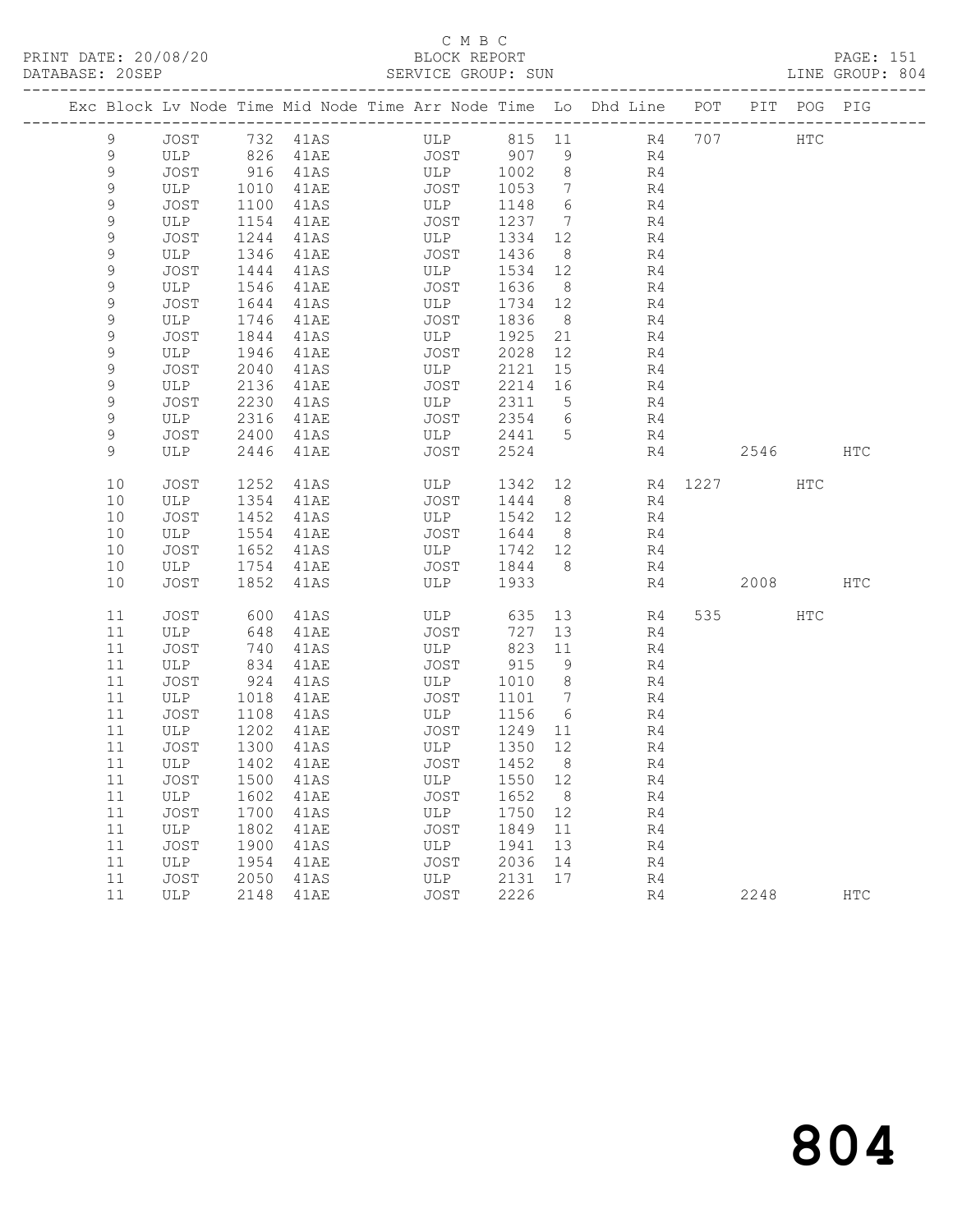### C M B C<br>BLOCK REPORT SERVICE GROUP: SUN

|  |    |                |      |          | Exc Block Lv Node Time Mid Node Time Arr Node Time Lo Dhd Line POT PIT POG PIG |       |                 |                |     |           |               |              |
|--|----|----------------|------|----------|--------------------------------------------------------------------------------|-------|-----------------|----------------|-----|-----------|---------------|--------------|
|  | 12 | JOST           |      | 610 41AS | ULP                                                                            |       |                 | 645 15 R4      | 545 |           | $_{\rm{HTC}}$ |              |
|  | 12 | ULP            | 700  | 41AE     | JOST                                                                           | 740 8 |                 | R4             |     |           |               |              |
|  | 12 | JOST           | 748  | 41AS     | ULP                                                                            | 831   | 11              | R4             |     |           |               |              |
|  | 12 | ULP            | 842  | 41AE     | JOST                                                                           | 923   | 9               | R4             |     |           |               |              |
|  | 12 | JOST           | 932  | 41AS     | ULP                                                                            | 1018  | 8 <sup>8</sup>  | R4             |     |           |               |              |
|  | 12 | ULP            | 1026 | 41AE     | JOST                                                                           | 1109  | $\overline{7}$  | R4             |     |           |               |              |
|  | 12 | JOST           | 1116 | 41AS     | ULP                                                                            | 1204  | 6               | R4             |     |           |               |              |
|  | 12 | ULP            | 1210 | 41AE     | JOST                                                                           | 1257  | 11              | R4             |     |           |               |              |
|  | 12 | JOST           | 1308 | 41AS     | ULP                                                                            | 1358  | 12              | R4             |     |           |               |              |
|  | 12 | ULP            | 1410 | 41AE     | JOST                                                                           | 1500  | 8 <sup>8</sup>  | R4             |     |           |               |              |
|  | 12 | JOST           | 1508 | 41AS     | ULP                                                                            | 1558  | 12              | R4             |     |           |               |              |
|  | 12 | ULP            | 1610 | 41AE     | JOST                                                                           | 1700  | 8 <sup>8</sup>  | R4             |     |           |               |              |
|  | 12 | JOST           | 1708 | 41AS     | ULP                                                                            | 1758  | 12              | R4             |     |           |               |              |
|  | 12 | ULP            | 1810 | 41AE     | JOST                                                                           | 1857  | 11              | R4             |     |           |               |              |
|  | 12 | JOST           | 1908 | 41AS     | ULP                                                                            | 1949  | 13              | R4             |     |           |               |              |
|  | 12 | ULP            | 2002 | 41AE     | JOST                                                                           | 2044  | 16              | R4             |     |           |               |              |
|  | 12 | JOST           | 2100 | 41AS     | ULP                                                                            | 2141  |                 | R4             |     | 2216      |               | <b>HTC</b>   |
|  | 13 | JOST           | 620  | 41AS     | ULP                                                                            | 655   | 15              | R4             |     | 555 75    | HTC           |              |
|  | 13 | ULP            | 710  | 41AE     | JOST                                                                           | 750   | 6               | R4             |     |           |               |              |
|  | 13 | <b>JOST</b>    | 756  | 41AS     | ULP                                                                            | 839   | 11              | R4             |     |           |               |              |
|  | 13 | ULP            | 850  | 41AE     | JOST                                                                           | 931   | 9               | R4             |     |           |               |              |
|  | 13 | JOST           | 940  | 41AS     | ULP                                                                            | 1026  | 8 <sup>8</sup>  | R4             |     |           |               |              |
|  | 13 | ULP            | 1034 | 41AE     | JOST                                                                           | 1117  | $\overline{7}$  | R4             |     |           |               |              |
|  | 13 | JOST           | 1124 | 41AS     | ULP                                                                            | 1212  | 6               | R4             |     |           |               |              |
|  | 13 | ULP            | 1218 | 41AE     | JOST                                                                           | 1305  | 11              | R4             |     |           |               |              |
|  | 13 | JOST           | 1316 | 41AS     | ULP                                                                            | 1406  | 12              | R4             |     |           |               |              |
|  | 13 | ULP            | 1418 | 41AE     | JOST                                                                           | 1508  | 8 <sup>8</sup>  | R4             |     |           |               |              |
|  | 13 | JOST           | 1516 | 41AS     | ULP                                                                            | 1606  | 12              | R4             |     |           |               |              |
|  | 13 | ULP            | 1618 | 41AE     | JOST                                                                           | 1708  | 8 <sup>8</sup>  | R4             |     |           |               |              |
|  | 13 | JOST           | 1716 | 41AS     | ULP                                                                            | 1806  | 12              | R4             |     |           |               |              |
|  | 13 | ULP            | 1818 | 41AE     | JOST                                                                           | 1905  | 11              | R4             |     |           |               |              |
|  | 13 | JOST           | 1916 | 41AS     | ULP                                                                            | 1957  | 13              | R4             |     |           |               |              |
|  | 13 | ULP            | 2010 | 41AE     | JOST                                                                           | 2052  |                 | R4             |     | 2114      |               | HTC          |
|  | 14 | JOST           | 804  | 41AS     | ULP 850                                                                        |       | 8               | R4             |     | 739 — 139 | HTC           |              |
|  | 14 | ULP            | 858  | 41AE     | JOST                                                                           | 939   | 9               | R4             |     |           |               |              |
|  | 14 | JOST           | 948  | 41AS     | ULP                                                                            | 1034  | 8               | R4             |     |           |               |              |
|  | 14 | ULP            | 1042 | 41AE     | JOST                                                                           | 1125  | $7\overline{ }$ | R4             |     |           |               |              |
|  | 14 | JOST 1132 41AS |      |          | ULP 1220 6                                                                     |       |                 | R <sub>4</sub> |     |           |               |              |
|  | 14 | ULP            | 1226 | 41AE     | JOST                                                                           | 1313  | 11              | R4             |     |           |               |              |
|  | 14 | JOST           | 1324 | 41AS     | ULP                                                                            | 1414  | 12              | R4             |     |           |               |              |
|  | 14 | ULP            | 1426 | 41AE     | JOST                                                                           | 1516  | 8               | R4             |     |           |               |              |
|  | 14 | JOST           | 1524 | 41AS     | ULP                                                                            | 1614  | 12              | R4             |     |           |               |              |
|  | 14 | ULP            | 1626 | 41AE     | JOST                                                                           | 1716  | 8               | R4             |     |           |               |              |
|  | 14 | JOST           | 1724 | 41AS     | ULP                                                                            | 1814  | 12              | R4             |     |           |               |              |
|  | 14 | ULP            | 1826 | 41AE     | <b>JOST</b>                                                                    | 1913  | 11              | R4             |     |           |               |              |
|  | 14 | JOST           | 1924 | 41AS     | ULP                                                                            | 2005  | 13              | R4             |     |           |               |              |
|  | 14 | ULP            | 2018 | 41AE     | JOST                                                                           | 2100  | 12              | R4             |     |           |               |              |
|  | 14 | JOST           | 2112 | 41AS     | ULP                                                                            | 2153  | 7               | R4             |     |           |               |              |
|  | 14 | ULP            | 2200 | 41AE     | JOST                                                                           | 2238  | 7               | R4             |     |           |               |              |
|  | 14 | JOST           | 2245 | 41AS     | ULP                                                                            | 2326  | 5               | R4             |     |           |               |              |
|  | 14 | ULP            | 2331 | 41AE     | <b>JOST</b>                                                                    | 2409  | 6               | R4             |     |           |               |              |
|  | 14 | JOST           | 2415 | 41AS     | ULP                                                                            | 2456  | 5               | R4             |     |           |               |              |
|  | 14 | ULP            | 2501 | 41AE     | <b>JOST</b>                                                                    | 2539  |                 | R4             |     | 2601      |               | $_{\rm HTC}$ |
|  |    |                |      |          |                                                                                |       |                 |                |     |           |               |              |